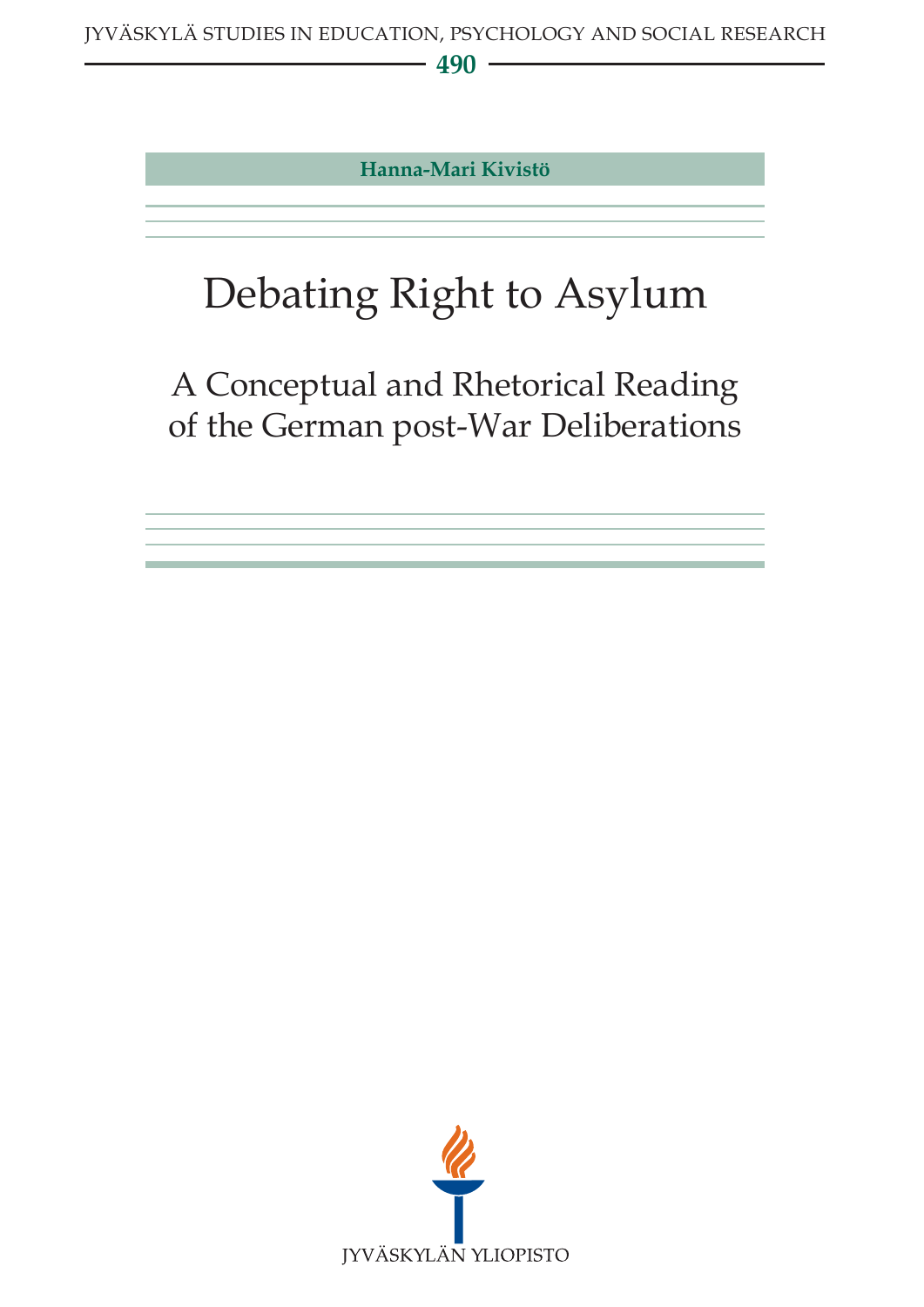JYVÄSKYLÄ STUDIES IN EDUCATION, PSYCHOLOGY AND SOCIAL RESEARCH 490

### Hanna-Mari Kivistö

### Debating Right to Asylum

### A Conceptual and Rhetorical Reading of the German post-War Deliberations

Esitetään Jyväskylän yliopiston yhteiskuntatieteellisen tiedekunnan suostumuksella julkisesti tarkastettavaksi Historica-rakennuksen salissa H320 joulukuun 11. päivänä 2013 kello 12.

Academic dissertation to be publicly discussed, by permission of the Faculty of Social Sciences of the University of Jyväskylä, in building Historica, hall H320, on December 11, 2013 at 12 o'clock noon.



JYVÄSKYLÄ 2013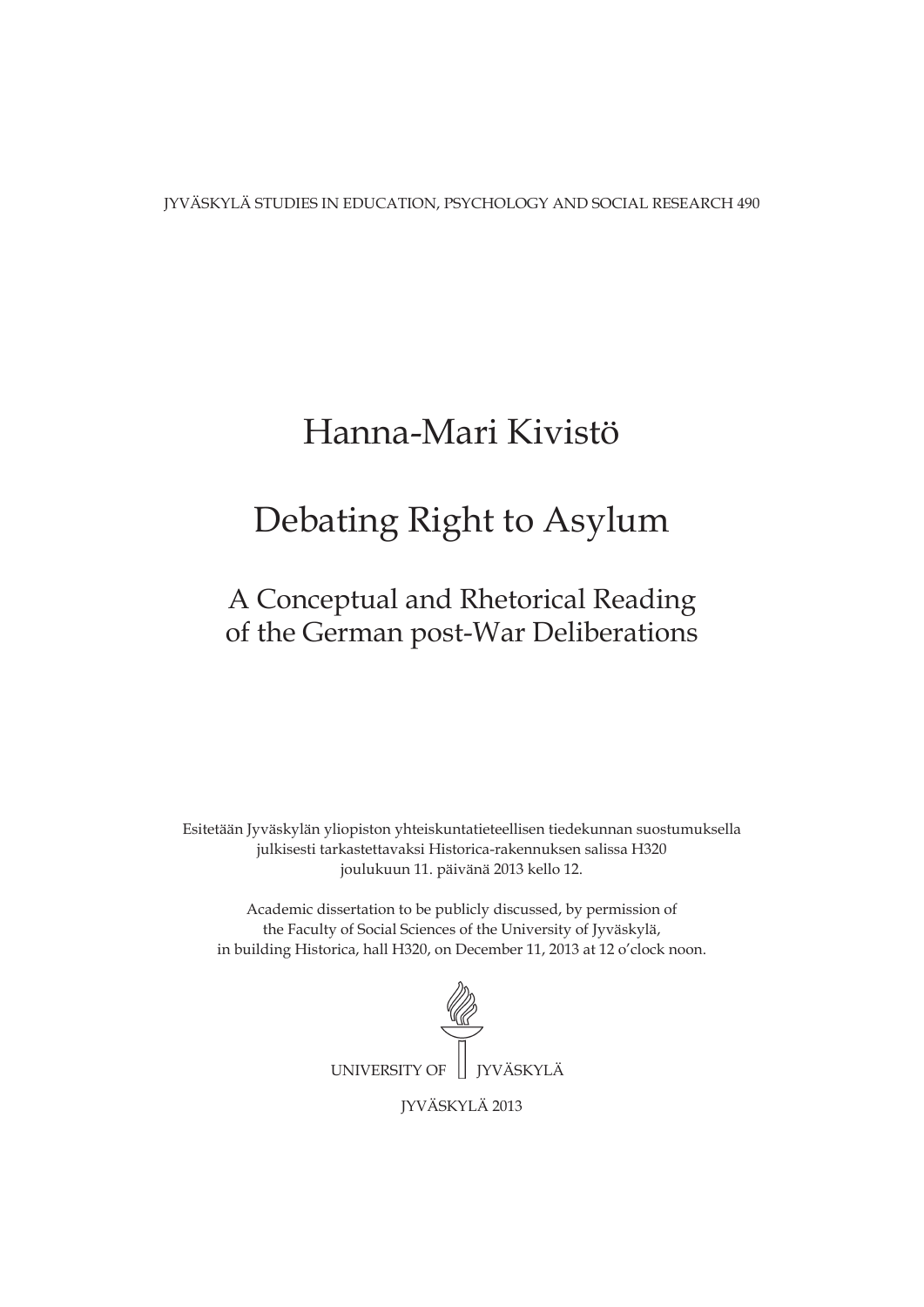## Debating Right to Asylum

A Conceptual and Rhetorical Reading of the German post-War Deliberations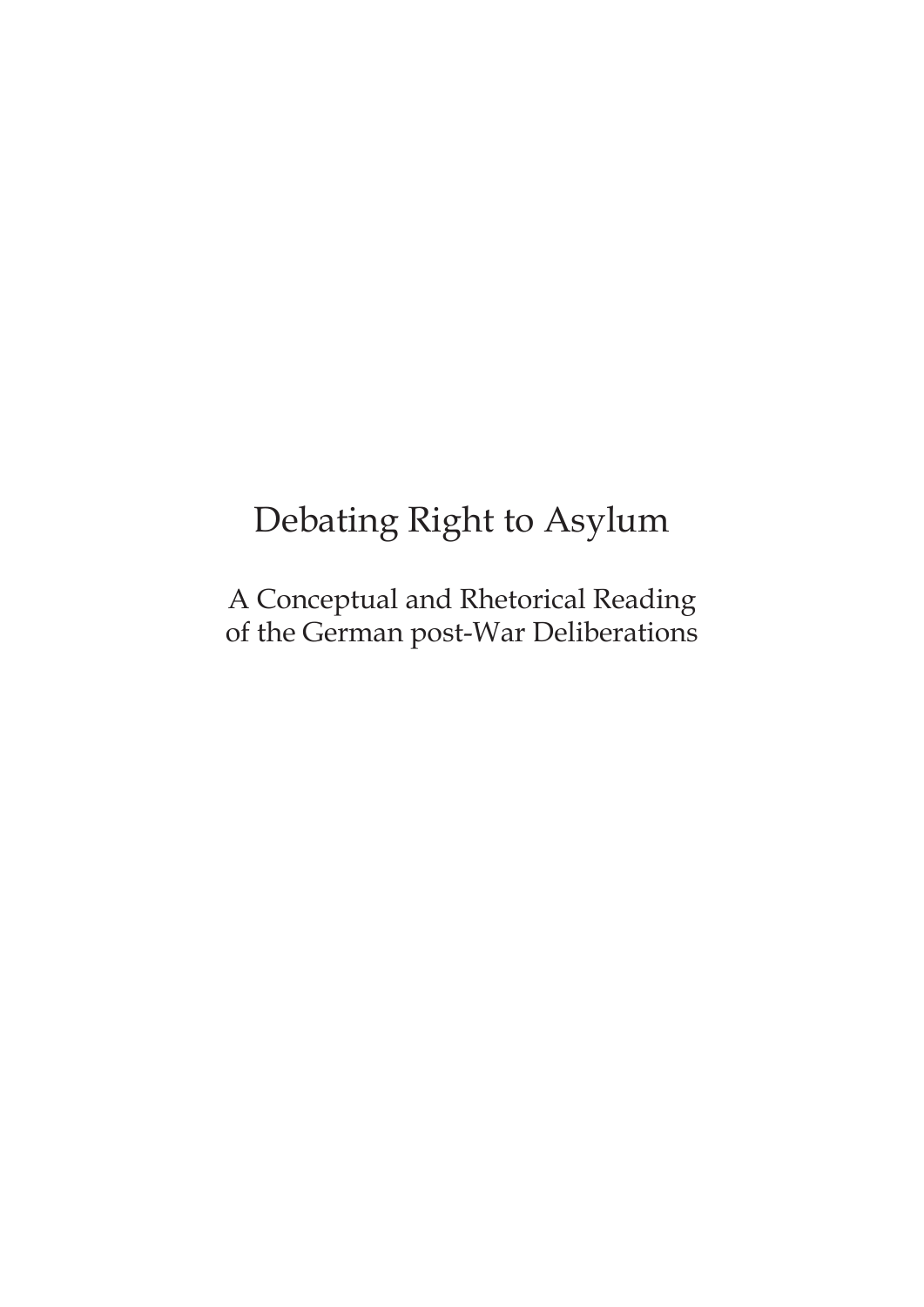JYVÄSKYLÄ STUDIES IN EDUCATION, PSYCHOLOGY AND SOCIAL RESEARCH 490

# Hanna-Mari Kivistö

## Debating Right to Asylum

### A Conceptual and Rhetorical Reading of the German post-War Deliberations

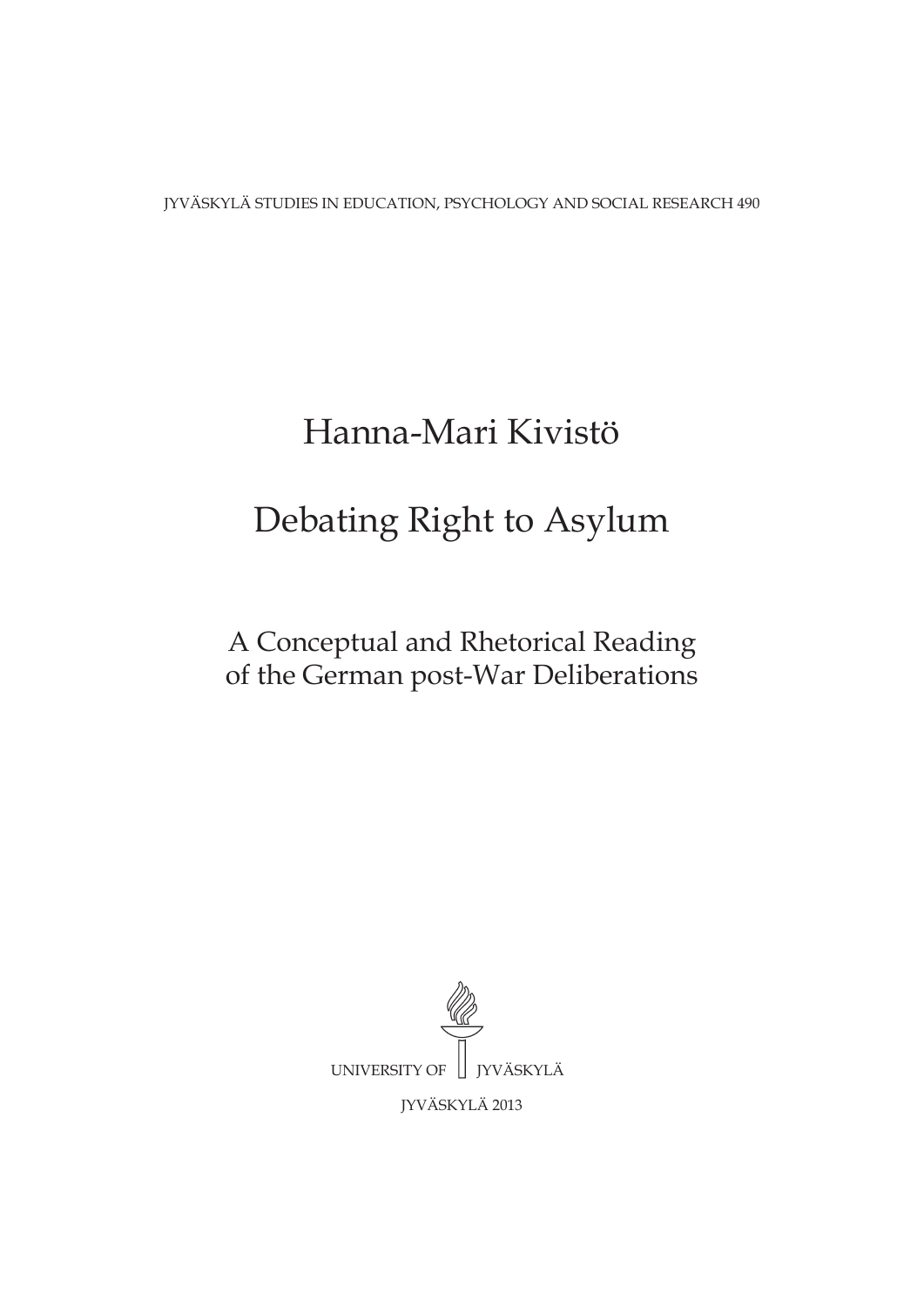Editors Jussi Kotkavirta Department of Social Sciences and Philosophy, University of Jyväskylä Pekka Olsbo, Sini Tuikka Publishing Unit, University Library of Jyväskylä

URN:ISBN:978-951-39-5556-4 ISBN 978-951-39-5556-4 (PDF)

ISBN 978-951-39-5555-7 (nid.) ISSN 0075-4625

Copyright © 2013, by University of Jyväskylä

Jyväskylä University Printing House, Jyväskylä 2013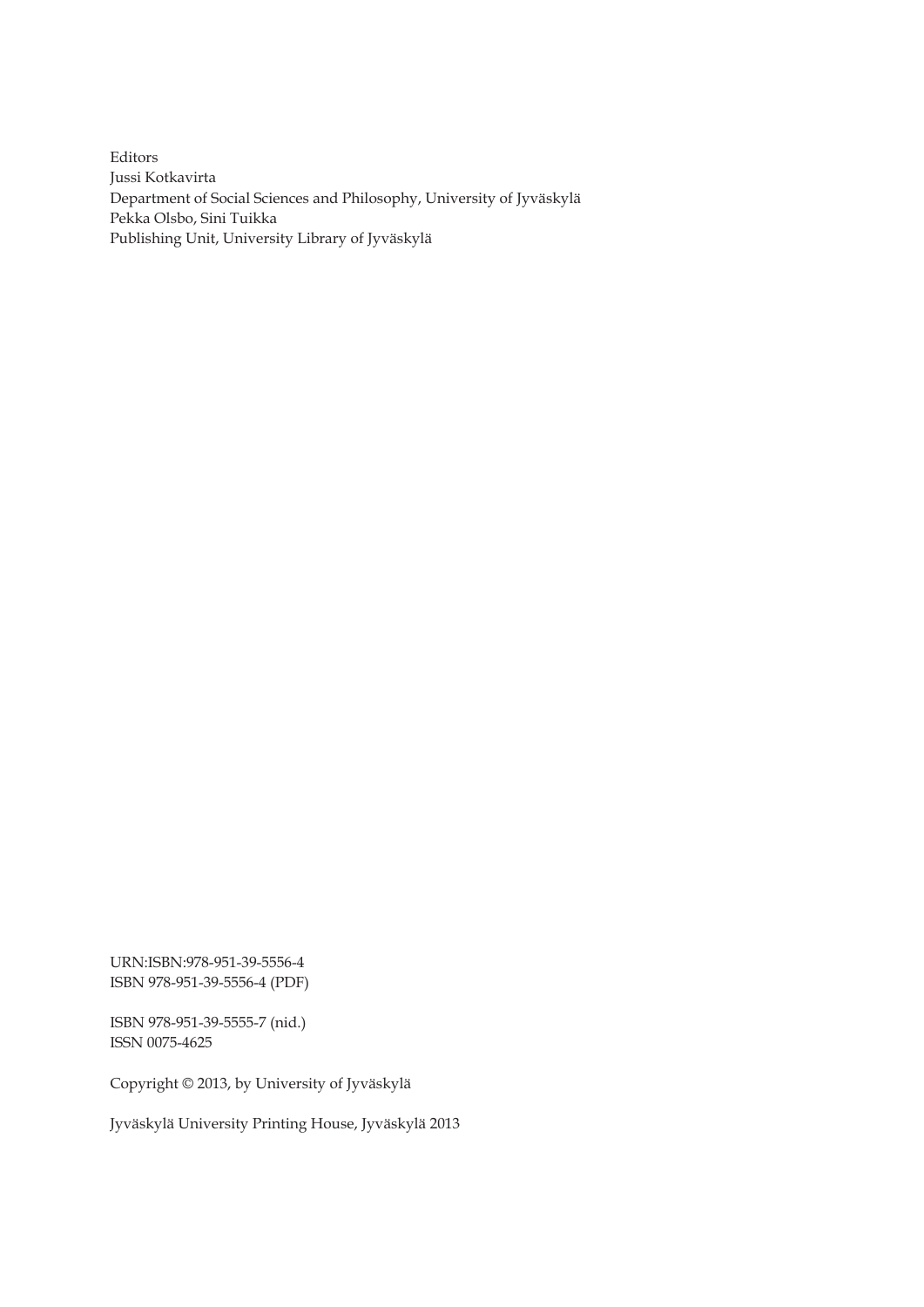#### **ABSTRACT**

Kivistö, Hanna-Mari Debating Right to Asylum - A Conceptual and Rhetorical Reading of the German post-War Deliberations Jyväskylä: University of Jyväskylä, 2013, 182 p. (Jyväskylä Studies in Education, Psychology and Social Research ISSN 0075-4625; 490) ISBN 978-951-39-5555-7 (nid.) ISBN 978-951-39-5556-4 (PDF) Diss. Finnish summary

The aim of the doctoral research is to examine debates related to the right to asylum in the post-World War II framework, with the purpose to offer a conceptual and rhetorical reading of the notion and to examine conceptual disputes and shifts related to it. The research analyses asylum debates in three different parliamentary settings and politico-historical contexts with a particular focus on the early political life of West Germany. The 1949 *Grundgesetz* ('Basic Law') of the Federal Republic of Germany was unique in including a constitutional provision conceiving of asylum as an individual right of politically persecuted persons: "P*olitisch Verfolgte genießen Asylrecht*" [Art. 16(2) 2 GG]. This clause, formulated in the West German Parliamentary Council (*Parlamentarischer Rat*), established a right that was without historical precedent, an innovation from the point of view of German legal history and something that remained singular in international context. The study looks at the creation of this unique right and its specific political history by examining how such a right came about and by investigating its conceptual, political and rhetorical origins.

With main focus on the creation of the West German constitutional right to asylum, the study brings a further angle to the post-war asylum deliberations by looking at the creation of the asylum article of the Universal Declaration of Human Rights (1948) in the contemporary diplomatic negotiations of the United Nations. The study discusses the making of these two conceptualisations of asylum—one entering it into the constitution as a right of the individual and the other declaring it as a right of the state. A further perspective is added with an analysis of the asylum debates in the German *Bundestag* in 1993 when the constitutional right to asylum created by politicians in the Parliamentary Council is subject to alteration. The study builds a narrative of how the right to asylum becomes a matter of political struggles and debate in different parliamentary fora in the post-World War II context and and how it is legally recognised and (re)conceptualised in these different political settings.

Keywords: asylum, human rights, Federal Republic of Germany, Parliamentary Council, United Nations, debate, rhetoric, conceptual history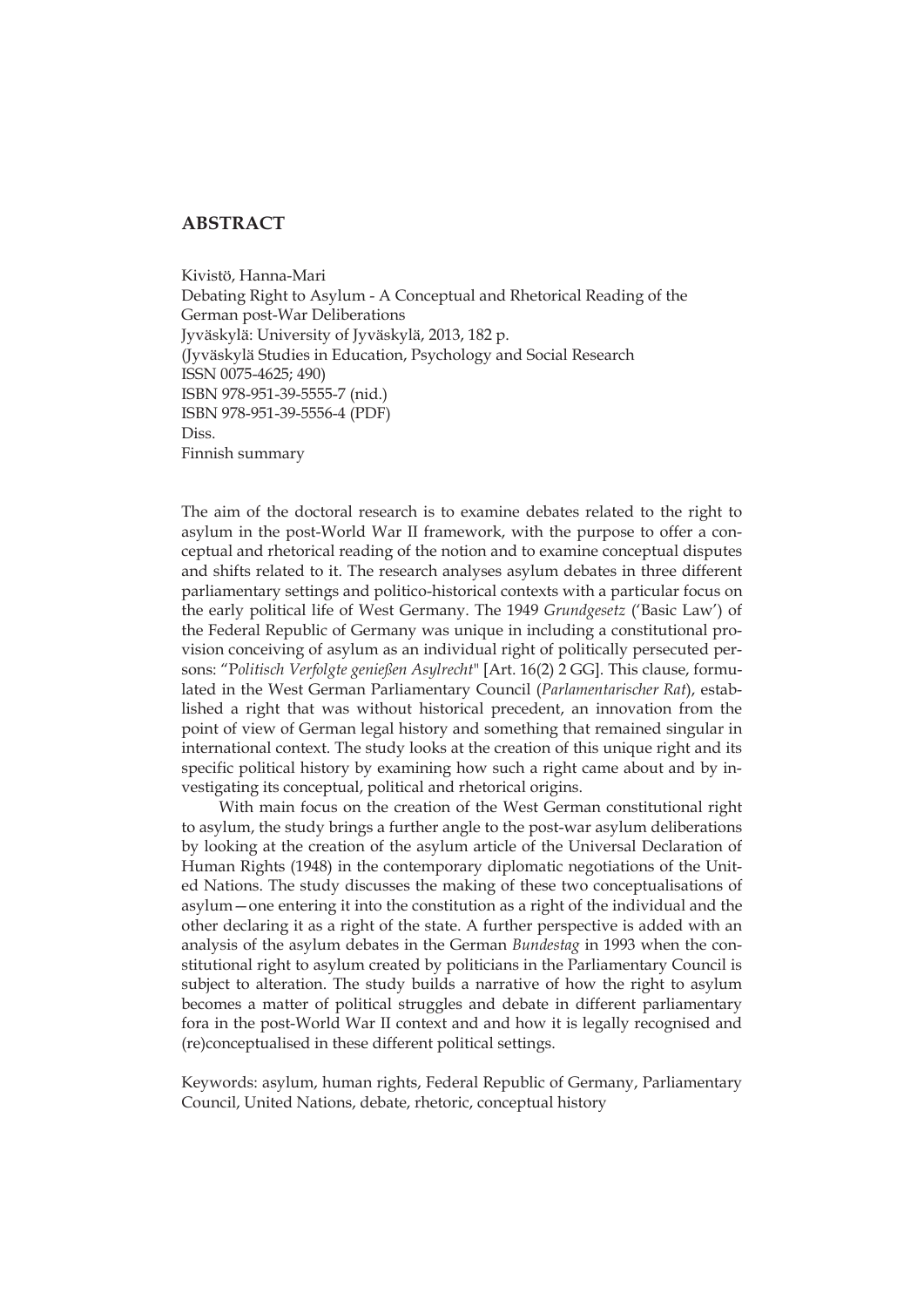| Author's address   | Hanna-Mari Kivistö<br>Department of Social Sciences and Philosophy<br>P.O. Box 35, FI-40014 University of Jyväskylä<br>hanna-mari.kivisto@jyu.fi |
|--------------------|--------------------------------------------------------------------------------------------------------------------------------------------------|
| <b>Supervisors</b> | Kari Palonen<br>Department of Social Sciences and Philosophy<br>University of Jyväskylä                                                          |
| <b>Reviewers</b>   | Sia Spiliopoulou Åkermark<br>Åland Islands Peace Institute<br>Privatdozent Claudia Wiesner<br>University of Marburg & University of Jyväskylä    |
| Opponent           | Privatdozent Dirk Jörke<br>University of Greifswald                                                                                              |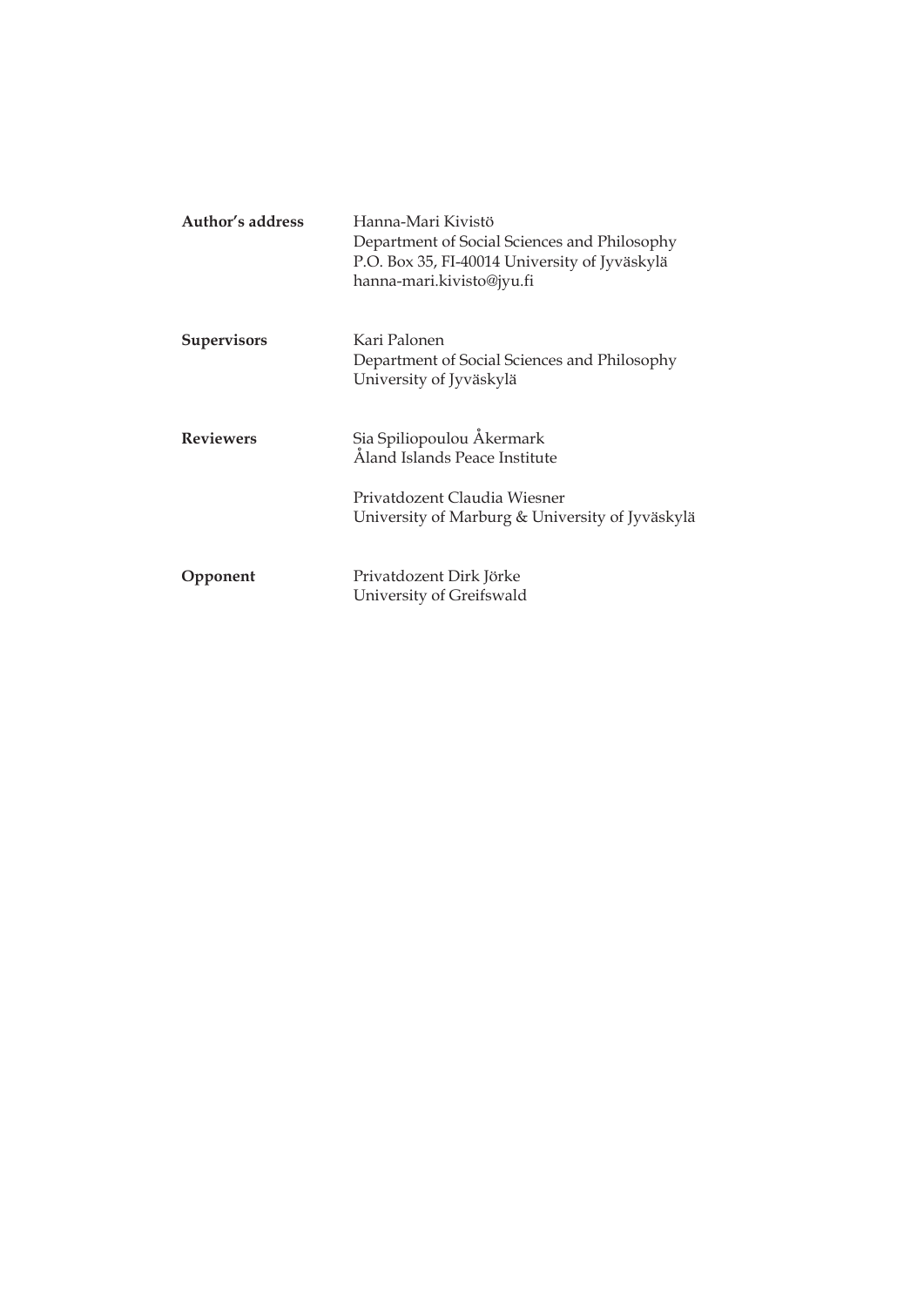#### **ACKNOWLEDGEMENTS**

Once upon a time, it was a distant, even a little scary, dream of mine to write a dissertation. Now, while finalising the project and entering the final stages of its adventurous journey, there are several people whom I had the privilege of meeting along the way—and to whom I am indebted—and would like to offer my warmest thanks.

First, I wish to express my gratitude to my supervisor, Kari Palonen, for his support since the early phase of working on my Master's thesis, sometime in 2005. I am truly thankful for the opportunities provided during this time, for the intellectual support combined with the freedom to explore, for offering me the space to try to find my way, and also for understanding when, at times, my path was perhaps not so easy to understand. The writing of this dissertation was financed by his Academy of Finland Professor's project "The Politics of Dissensus. Parliamentarism, Rhetoric and Conceptual History" (2008-2012). I had also the pleasure of being a member of the "Finnish Centre of Excellence in Political Thought and Conceptual Change" during the years 2008-2011. The project, as well as the Centre, provided an inspiring research environment and the ability to travel and participate in various conferences which was a very fortunate situation to be in as a PhD student. In addition, the Department of Social Sciences and Philosophy provided finance for this project.

I want to thank the pre-examiners of this dissertation, Claudia Wiesner and Sia Spiliopoulou Åkermark, for comments on the manuscript which proved invaluable to my work. A big *Danke schön* belongs to Klaus Sondermann who read the manuscript and made corrections to my German (the ownership of any remaining mistakes belongs solely to me!) and provided me with words of support in the final stages of the process. I also want to thank Coady Buckley for revising my English.

Regarding the collection of primary research material and secondary literature, I wish to express my thanks to the kind staff of both the *Bundesarchiv* in Koblenz and the *Staatsbibliothek zu Berlin*.

While spending time away from Jyväskylä in my beloved Berlin as a part of the research process, the Department of Social Sciences and Philosophy has always remained a wonderfully welcoming academic home. I want to express my thanks to the staff in the Department, in Political Science, and I especially want to thank all the members of our PhD team which has been an important locus for sharing interests, learning, testing ideas and getting feedback in constructive atmosphere. It's a research community that I've been happy to be part of. Among my Jyväskylä colleagues, I would like to mention Anna Björk and thank her for the discussions on our research topics, as well as those discussions which went beyond them. Throughout the process, including its highs and lows, Taru Haapala and Anitta Kananen have been my two rocks and partners in crime, suppliers of encouragement, great advice and the funniest of jokes.

To them, as well as other friends in various places, I want to offer my thanks for reminding me of the things outside the writing of a dissertation, for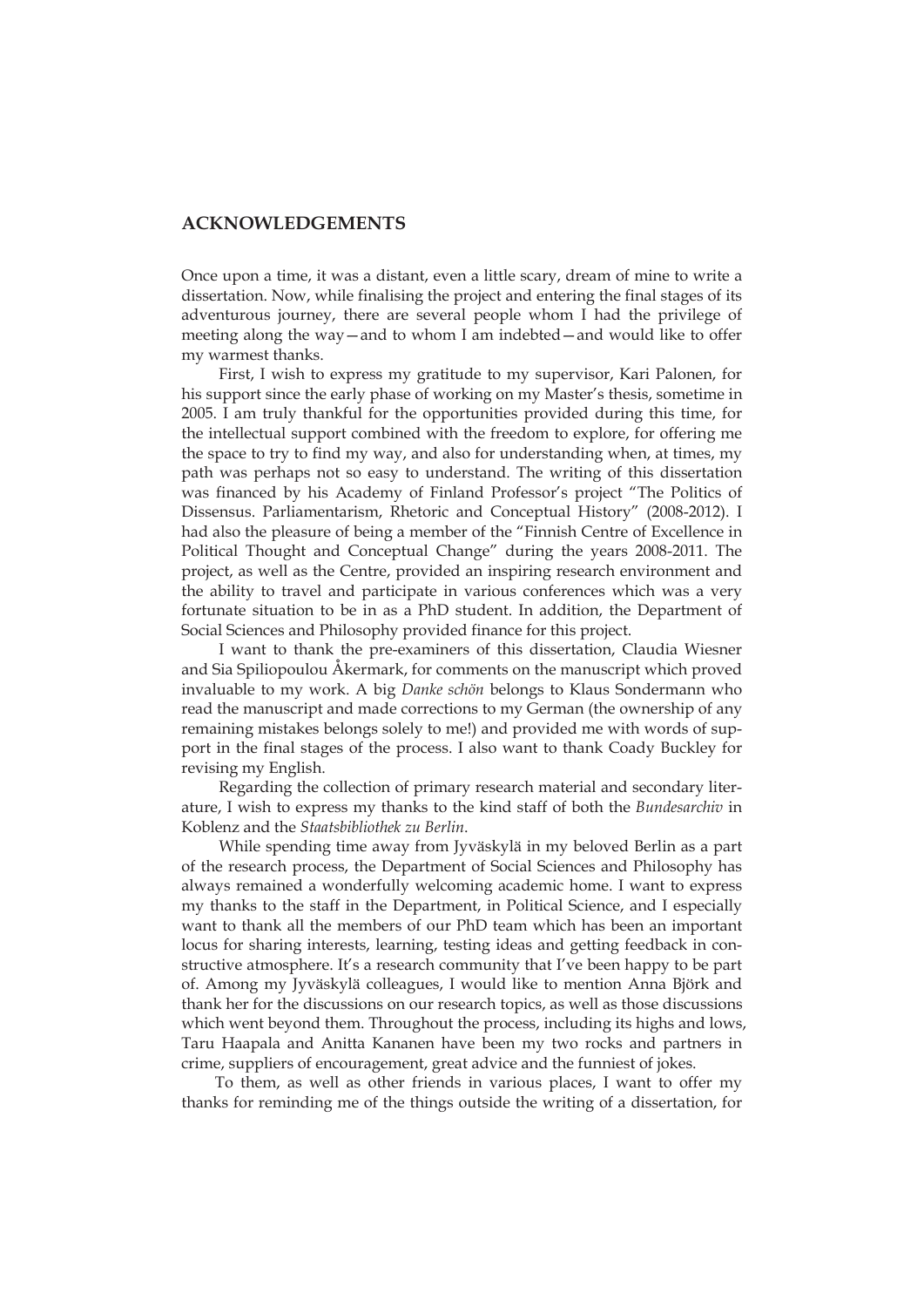bringing perspective and laughter, and for gently trying to drag me out in those moments when I had become too lost in the writing.

Finally, I want to express my warm thanks to my family. To my mum and Markku, my dad and my brothers, for providing constant support and the best possible place to start from. A special thanks goes to mum for her wise, kind and encouraging ways. I therefore wish to dedicate this book to her, as well as to my grandparents—mummi and ukki—as my thanks for their invaluable support always.

Imatra, 23 November 2013

Hanna-Mari Kivistö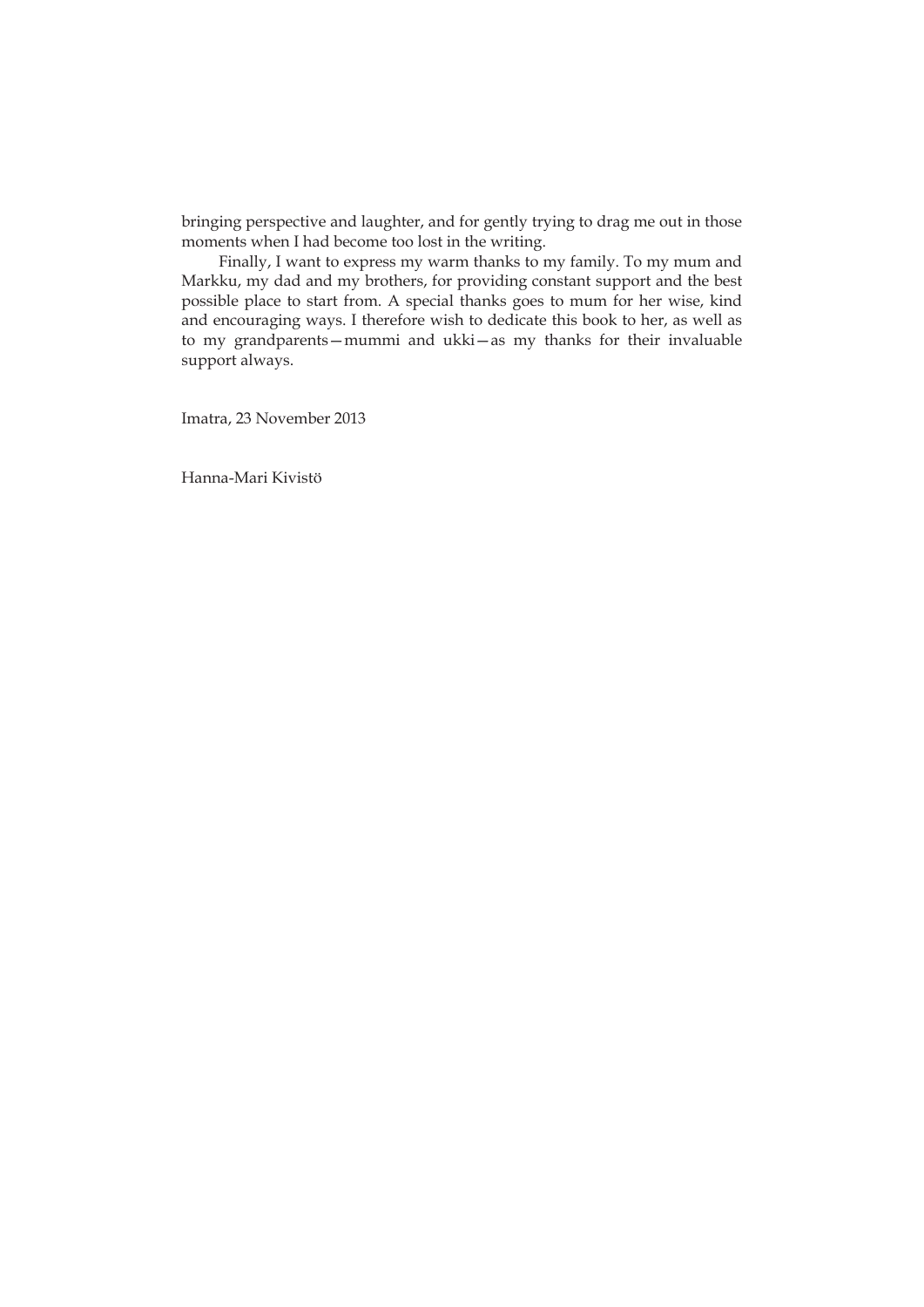#### **LIST OF ABBREVIATIONS**

AfG Ausschuß für Grundsatzfragen BVerfG Bundesverfassungsgericht BVP Bayerische Volkspartei CDU Christlich Demokratische Union CSU Christlich-Soziale Union CSVD Christlich-Soziale Volksdienst DDP Deutsche Demokratische Partei DNVP Deutschnationale Volkspartei DP Deutsche Partei DVP Deutsche Volkspartei EC European Community EU European Union FDP Freie Demokratische Partei GG Grundgesetz HA Hauptausschuß IRO International Refugee Organization KPD Kommunistische Partei Deutschlands LPD Liberal-Demokratische Partei Deutschlands NSDAP Nationalsozialistische Deutsche Arbeiterpartei PDS Partei des Demokratischen Sozialismus PR Parlamentarischer Rat SPD Sozialdemokratische Partei Deutschlands UN United Nations UNHCR United Nations High Commissioner on Refugees WRV Weimarer Verfassung, Weimarer Reichsverfassung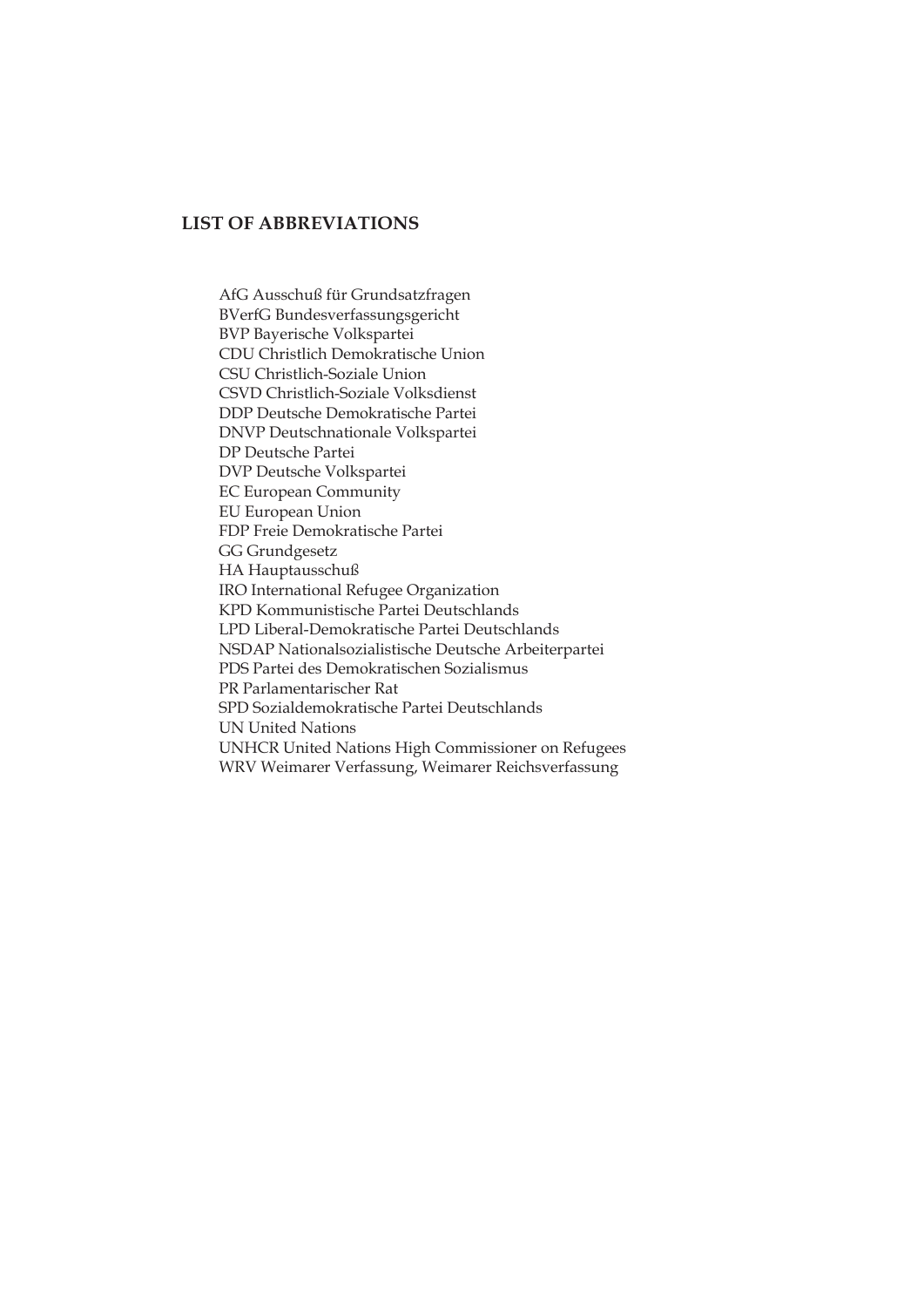#### **CONTENTS**

ABSTRACT ACKNOWLEDGEMENTS LIST OF ABBREVIATIONS **CONTENTS** 

| $\mathbf{1}$   |     |                                                                  |  |
|----------------|-----|------------------------------------------------------------------|--|
|                | 1.1 |                                                                  |  |
|                | 1.2 | The politics of rights and the paradoxes of rights language  13  |  |
|                | 1.3 | Asylum-seekers, refugees, political exiles, displaced persons 17 |  |
|                | 1.4 |                                                                  |  |
|                | 1.5 |                                                                  |  |
|                | 1.6 |                                                                  |  |
| $\overline{2}$ |     | THE POST-WAR POLITICAL SETTING AND THE LANGUAGE OF               |  |
|                |     |                                                                  |  |
|                | 2.1 |                                                                  |  |
|                | 2.2 |                                                                  |  |
|                |     |                                                                  |  |
|                | 2.3 | Parliamentary Council as a constitutional and quasi-<br>2.3.1    |  |
|                |     |                                                                  |  |
|                |     | Political parties in the Parliamentary Council  42<br>2.3.2      |  |
|                |     |                                                                  |  |
|                | 2.4 | On the language of rights in the post-war period 45              |  |
|                |     | 2.4.1                                                            |  |
|                |     | "Die Grundrechte müssen das Grundgesetz regieren"  49<br>2.4.2   |  |
|                |     | 2.4.3                                                            |  |
|                |     |                                                                  |  |
| 3              |     | CREATING A RIGHT TO ASYLUM IN THE PARLIAMENTARY                  |  |
|                |     |                                                                  |  |
|                | 3.1 | An introducing to the authors and the drafting fora 56           |  |
|                | 3.2 |                                                                  |  |
|                |     |                                                                  |  |
|                |     |                                                                  |  |
|                | 3.3 |                                                                  |  |
|                | 3.4 |                                                                  |  |
|                | 3.5 | Debating conditions of access - definitions of 'politically      |  |
|                |     |                                                                  |  |
|                | 3.6 |                                                                  |  |
|                | 3.7 |                                                                  |  |
|                | 3.8 | The politics of asylum in the Parliamentary Council  100         |  |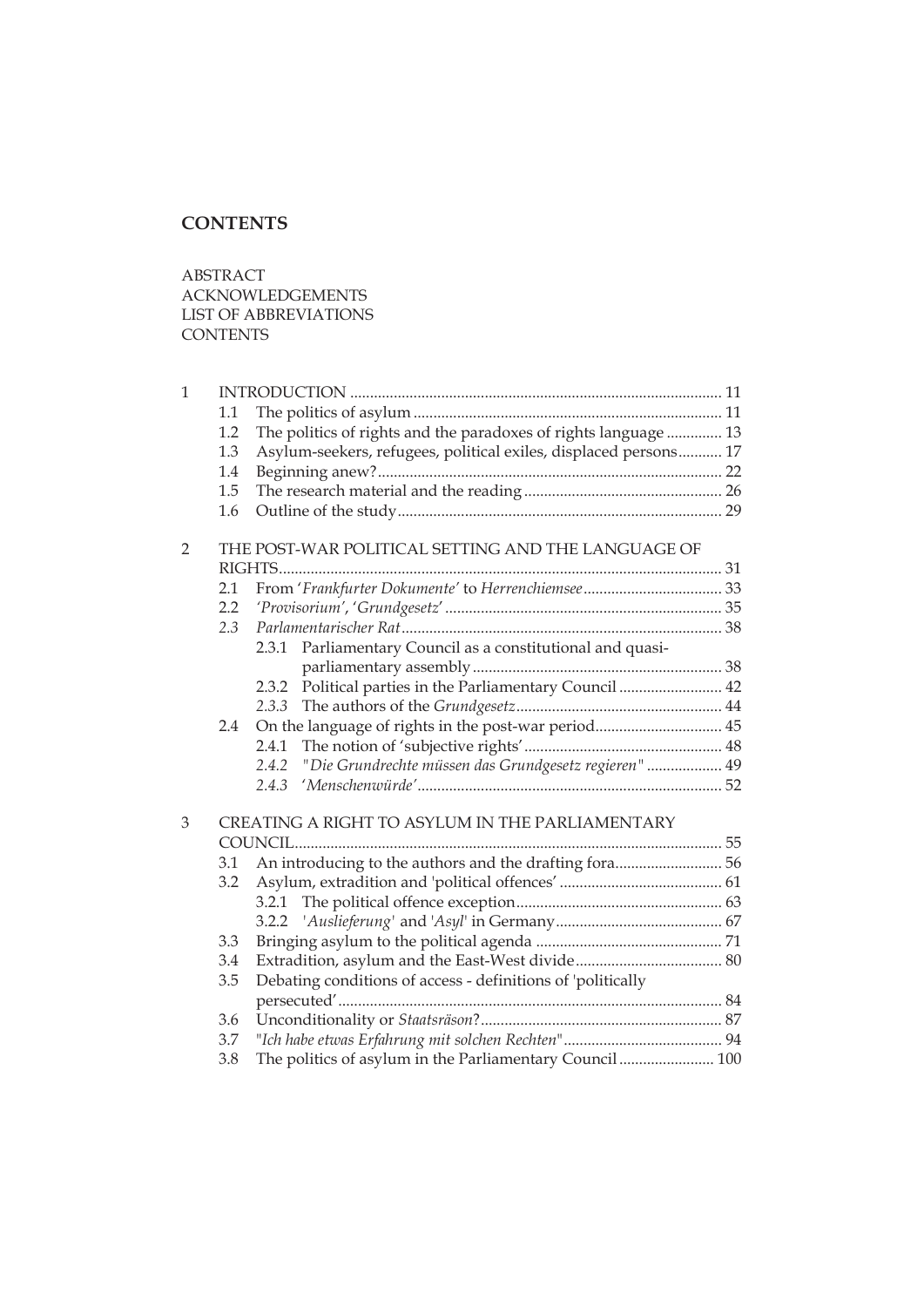| $\overline{4}$ | AN EXCURSION: DECLARING ASYLUM AS A RIGHT |                                                       |  |  |  |
|----------------|-------------------------------------------|-------------------------------------------------------|--|--|--|
|                |                                           |                                                       |  |  |  |
|                | 4.1                                       |                                                       |  |  |  |
|                | 4.2                                       |                                                       |  |  |  |
|                | 4.3                                       | Right to be granted asylum becomes introduced  110    |  |  |  |
|                | 4.4                                       | And gets removed before being accepted, again! 112    |  |  |  |
|                | 4.5                                       |                                                       |  |  |  |
|                | 4.6                                       |                                                       |  |  |  |
|                |                                           |                                                       |  |  |  |
| 5              | WHEN EXCEPTIONALITY GETS INTO TROUBLE -   |                                                       |  |  |  |
|                |                                           | AMENDING THE CONSTITUTIONAL RIGHT TO ASYLUM           |  |  |  |
|                |                                           |                                                       |  |  |  |
|                | 5.1                                       | From something almost unforgotten to something highly |  |  |  |
|                |                                           |                                                       |  |  |  |
|                | 5.2                                       |                                                       |  |  |  |
|                | 5.3                                       |                                                       |  |  |  |
|                | 5.4                                       |                                                       |  |  |  |
|                | 5.5                                       |                                                       |  |  |  |
|                | 5.6                                       |                                                       |  |  |  |
|                |                                           |                                                       |  |  |  |
| 6              |                                           |                                                       |  |  |  |
|                |                                           |                                                       |  |  |  |
|                |                                           |                                                       |  |  |  |
|                |                                           |                                                       |  |  |  |
|                |                                           |                                                       |  |  |  |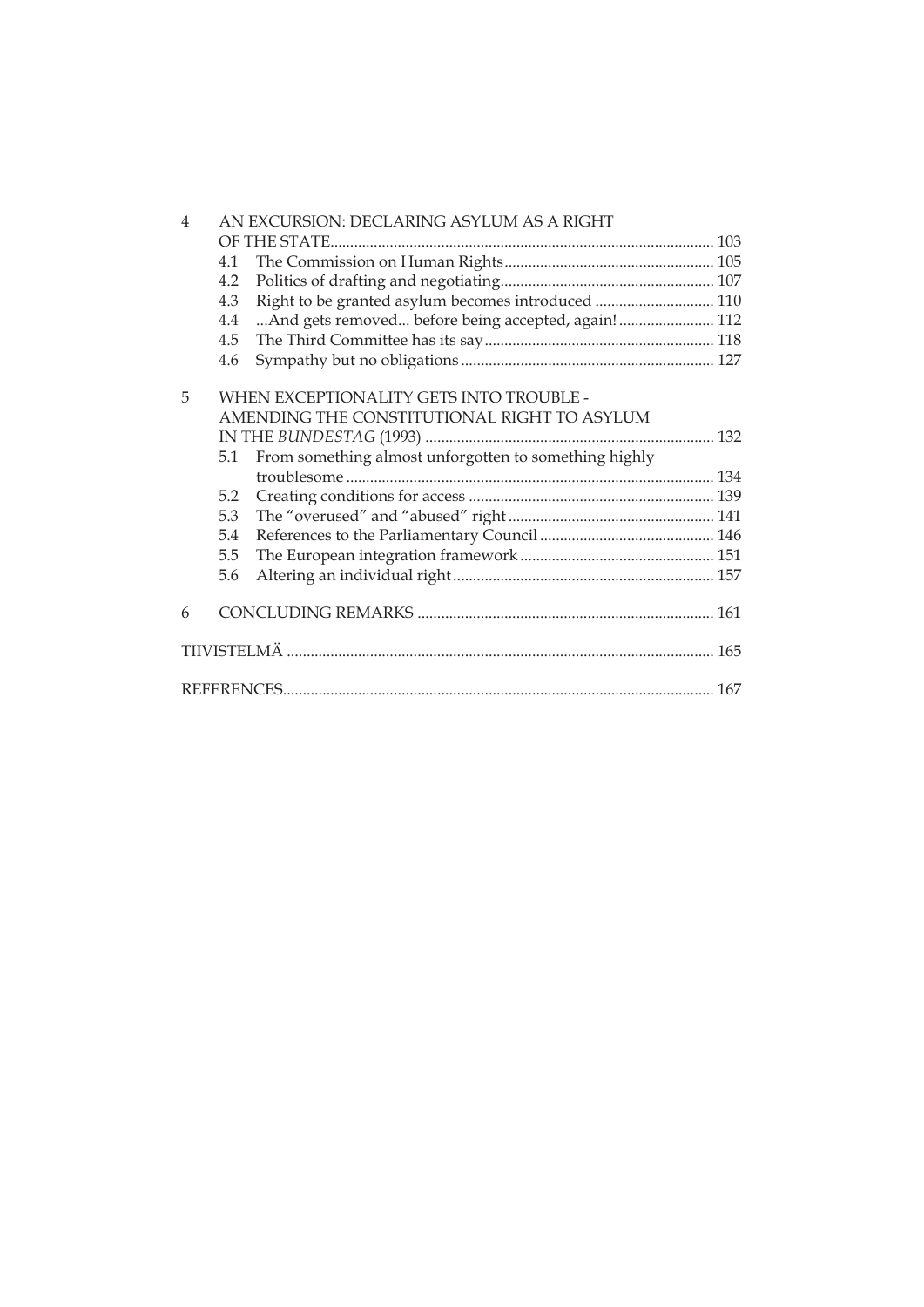#### **1 INTRODUCTION**

#### **1.1 The politics of asylum**

The aim of this doctoral research is to examine debates related to political asylum in the post-World War II framework, with a particular focus on the early political context of West Germany. The 1949 *Grundgesetz* ('Basic Law') of the Federal Republic of Germany was unique in including a constitutional provision conceiving of asylum as an individual right of politically persecuted persons: "P*olitisch Verfolgte genießen Asylrecht*" (Art. 16(2) 2 GG). This clause, as formulated by the authors of the *Grundgesetz*, established a right that was without historical precedent, an innovation from the point of view of German legal history and something that remained singular in the international context. In this study I look at the creation of this unique right and its specific political history by examining how such a right came about and by investigating its conceptual, political and rhetorical origins.

The roots of asylum go back to Antiquity and its history is connected to churches and sanctuaries. Additionally, the right was defended by early authors of international law, such as Hugo Grotius, himself a refugee (cf. Grotius 1925, Book II). Kimminich (1982) names asylum as the oldest of rights, while Kirchheimer (1959, 985), praises asylum's "capacity for institutional survival", calling it "an ancient practice, privilege and a problem".

Right to asylum is an intriguing, complex concept. From a present day perspective, the matter of asylum is often a matter of disagreement and controversy (cf. Grahl-Maden 1980) and several questions remain prevalent: should states grant asylum, or provide asylum in their legislation? If so, to whom should they grant asylum? Who should be left outside the protection of asylum? Is asylum a human right? Or, on the contrary, is it a right subordinate to the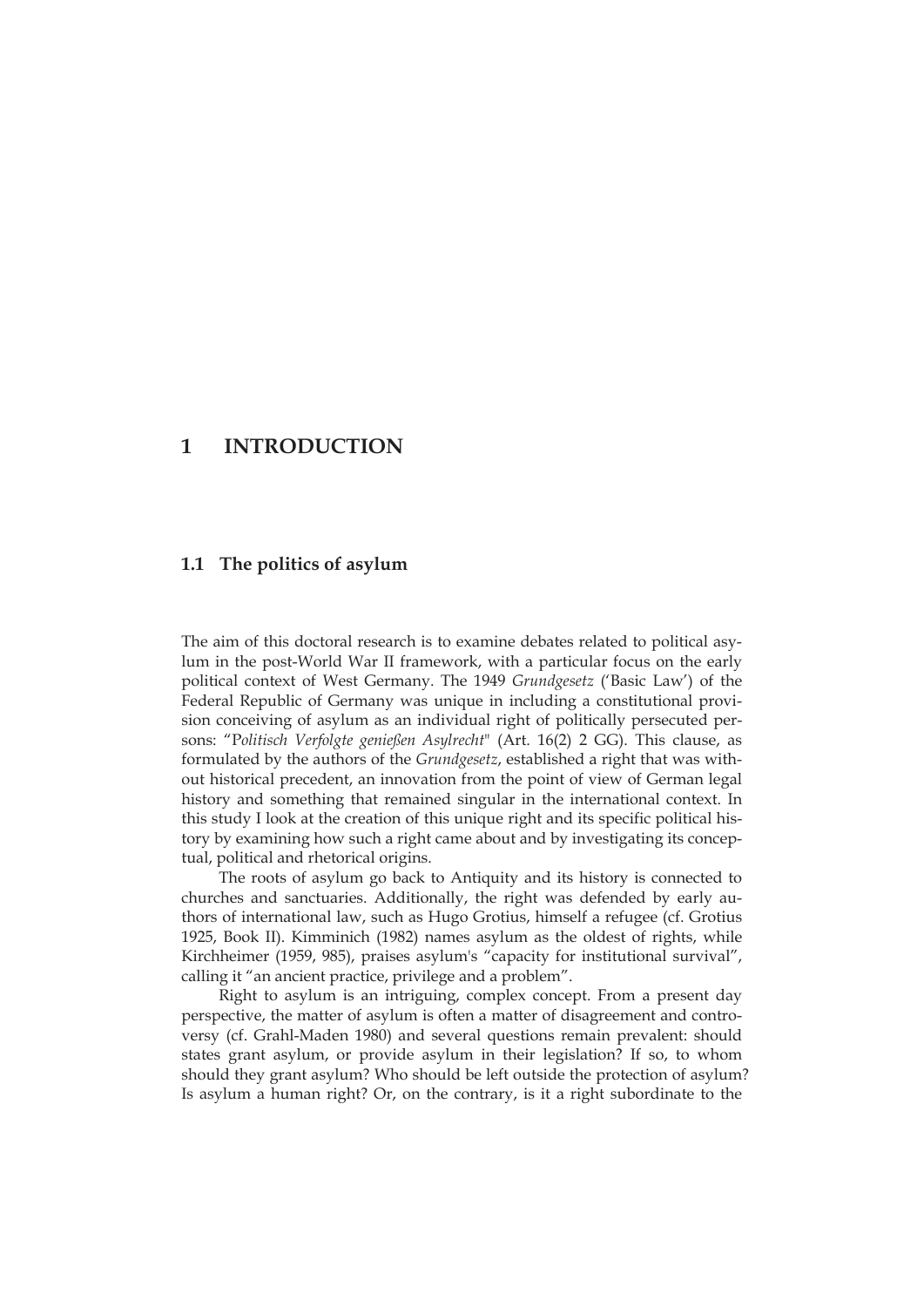state? Should asylum seekers have rights? What kind of rights should asylum seekers have?

Granting asylum is closely linked with state sovereignty, at the heart of which lies "the competence of the state to regulate the admission of aliens at will" (Morgenstern 1949, 327). Kirchheimer, for instance, describes asylum as "a privilege freely granted or refused", emphasising how it is not a matter of right of the individual (Kirchheimer 1959, 989). States thus have the right to choose to whom they grant asylum or whose claim they decline, while the individual is left to enjoy the privilege only in accordance with the state's discretion, i.e. only when it is granted to her.

García-Mora (1956, 2) holds another, more naturalistic point of view claiming that "states should be under the legal obligation to grant asylum to those fleeing from persecution and oppression". He continues by stating that "asylum is a human right and, as such, belongs to the individual person independently of the state". Thus, by granting asylum a state is merely "enforcing an already existing human right". (ibid.)

Unlike in the *Grundgesetz*, under international law asylum is not understood as a right of the individual but as a right of the state. This conception prevails in the 1948 Universal Declaration of Human Rights (henceforth *Declaration*) of which Article 14(1) proclaims a right *to seek and enjoy asylum* but remains silent on a state's obligation regarding the granting asylum. In a similar manner the frequently cited 1950 definition of the *Institut de Droit International* formulates asylum as a right of the state:

Le term "asile" désigne la protection qu'un Etat accorde sur son territoire ou dans un autre endoit relevant de certain de ses organes à un individu qui est venu la rechercer.1

The West German asylum clause presented the state with a duty to protect politically persecuted non-citizens and thus it went beyond the conceptualisation of the right to asylum in international law. It formulated a right for the politically persecuted against the state. In doing so, it also created the most liberal asylum legislation in Europe. All of this was, of course, prior to 1993 landmark deliberations which resulted in the paragraph on asylum being altered and with this the loss of its "exceptional" status. The paragraph now includes references, for instance, to 'safe third countries' and 'safe countries of origin', at the same time bringing it closer to the framework and language of the European integration in matters of asylum.

While this study aims at offering a rhetorical and conceptual reading of the notion of a right to asylum—examining the debates and conceptualisations, conceptual shifts and changes related to it in the post-World War II period—the main focus of the research is on the creation of the Article 16 (2) 2 GG and in the immediate (West) German post-war political context. Additionally, the study brings a further angle to the post-war asylum deliberations by looking at the creation of a document contemporary with the Basic Law, that is, the asylum

<sup>1</sup> L'asile en droit international public (à l'exclusion de l'asile neutre), 1950.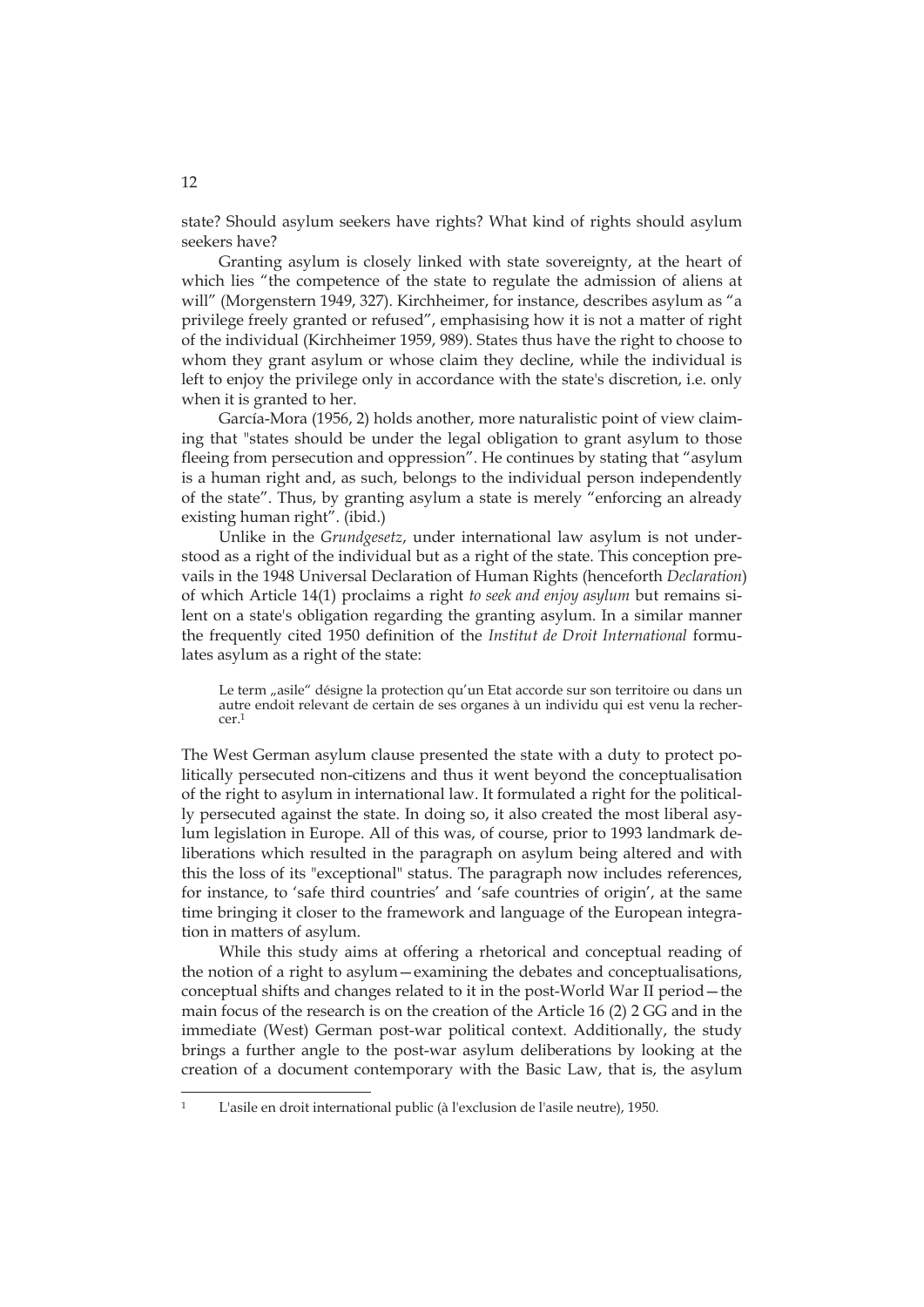article of the Universal Declaration of Human Rights. While examining the making of these two formulations of asylum—one entering it into the constitution as a right of the individual and the other declaring it as a right of the state—a further timely perspective is added with an analysis of the final debate on the alteration of the constitutional asylum provision in the *Bundestag* in May 1993. The research thus looks at debates related to the right to asylum in three different parliamentary settings and politico-historical contexts: in the domestic constitutional debates of the post-war West Germany, in contemporary UN debates relating to the drafting of the Declaration in international fora and in the context of re-unified Germany of the early 1990's.

In terms of vocabulary, I use the term *right to asylum* instead of *right of asylum*. This refers to the individual's right to asylum *vis-à-vis* the state, specifically the formulation in the *Grundgesetz* and which was debated in various international fora during the drafting of Universal Declaration of Human Rights.

While this research is focused on asylum, it is also a narrative about rights and about the political beginning of the Federal Republic of Germany. In this study I argue that the asylum paragraph of the *Grundgesetz* had a particular significance for the construction of the post-war state and for the political emergence of the Federal Republic, in relation to the historical experiences behind them and in relation to the constitutional situation.

The different aspects of the study will be outlined what follows (see also section 1.6, below), but first a comment on the literature. In this introductory section, and throughout the study, I make reference to authors drawn primarily from the fields of political thought, law and history. I begin in section 1.2. by looking at the language of post-war rights and the various conceptions to which this language gave form. When referring to asylum seekers and refugees, this part benefits from the political philosophy of Hannah Arendt, herself a political refugee from Germany in 1933. Arendt's writings are also used to offer a perspective on the experiences behind the post-World War II rights developments, of which the German asylum debates should also be understood.

Section 1.3 makes some conceptual remarks and terminological notes relating to the vast range of concepts surrounding asylum-seeking in the post-war period, while section 1.4 approaches the notion of 'beginning anew' and some of its controversies in relation to post-war (West) Germany. The research material, the conceptual and rhetorical reading of the study, and their interrelations are then presented in section 1.5, while the final section presents a general outline of the overall study.

#### **1.2 The politics of rights and the paradoxes of rights language**

In this research I look at the politics related to rights from the point of view of analysing the debates connected to the establishment of a particular right. The study therefore touches upon the politics and disputes related to the construction of legal concepts and definitions.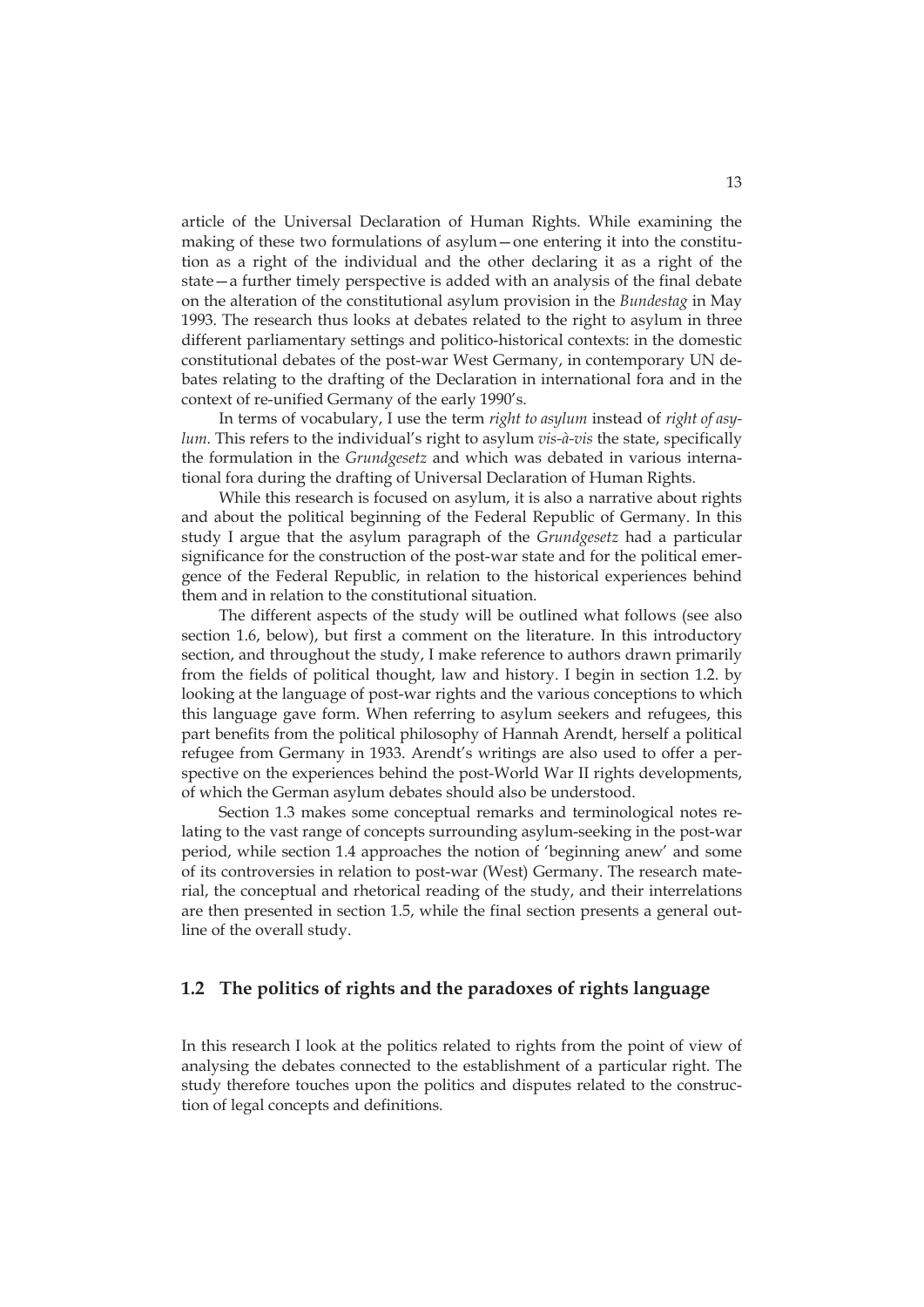The reading emphasises the political character and political aspects related to rights; 'politics' here being understood as a contingent activity including competing perspectives and alternative courses of action. Accordingly, I consider the notion of 'human rights' not as something "above politics", something depoliticised or beyond disputes but, instead, argue that rights are an outmost political matter.2 In this research the establishment of rights is seen as the outcome of competing perspectives, debate and conceptual disputes. Further, rights are understood as historically contingent, with the idea that the (legal) acknowledgement of a certain right is a matter of political struggles and a matter of certain political choices, made at a certain time between different possible alternatives. Rights are "local, historically rooted claims", of which recognition and status given to is a political matter (cf. Loughlin 2000, 203).

Regarding terminology, the concept of 'basic rights' refers to the notion of rights in a constitutional form; they are positive rights posing limits on the exercise of state authority (cf. Alexy 1994). The notion of 'human rights', on the other hand, relates to the naturalistic idea that human beings possess rights on the virtue of being human. The rights language starting from the Declarations of the late 18th century uses terms such as 'unalienable', as in the American Declaration of Independence of 1776. The 1789 French Declaration of the Rights of Man and Citizen states how "Men are born and remain free and equal in rights". (cf. Hunt 2007, 17) These documents represented a radical change: the idea that the justification for government was depended upon the guarantee of these preexisting rights which the authors acknowledged and were defending (ibid. 116). Another crucial turning point happened with the Universal Declaration of Human Rights, which marked as the first time individual became acknowledged as a subject of international law. In the post World War II period human rights became a central concept of political language. The post-war rights discourse echoes its 18th century predecessors, and in addition speaks, for instance, of the 'universality' of human rights, and of 'human dignity' as the justification of the rights claims.3

Nevertheless, the language of rights where it refers to 'equality', 'inalienability', or 'universality' contains several well-known paradoxes. One critic of natural rights language at the beginning of the 20th century was Max Weber who argued in relation to his analysis concerning Russia ("*Zur Lage der bürgerlichen Demokratie in Rußland*", 1906) that the idea of the "inalienable rights of man" ('*unveräußerliche Menschenrechte'*) had become trivial for West Europeans (cf. Weber 1988). The famous critique of 'inalienable rights' in relation to refugees and stateless persons which came later, in the aftermath of the horrors of the World War II, was presented by Hannah Arendt. Arendt noted how the emergence of these groups of persons between the 1920's and the 1940's had brought the hitherto 'unproblematic' idea of human rights back to the political agenda. (Arendt 1949, 755)

<sup>-</sup><sup>2</sup> For a somewhat differing reading on human rights, see e.g. Douzinas 2000.

<sup>3</sup> For the concept of 'dignity', see: Sensen 2011; Kivistö 2012.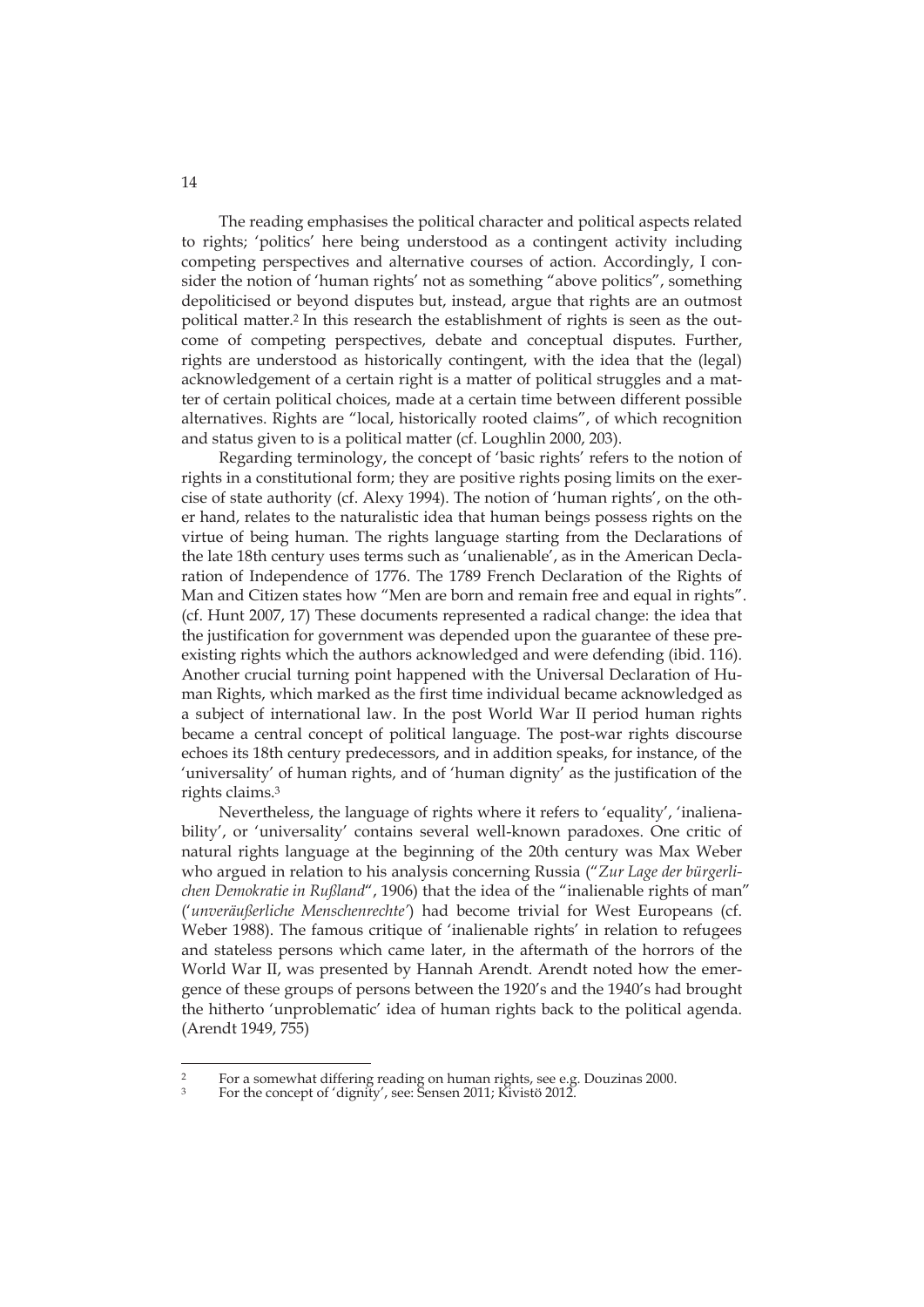In her article "*Es gibt nur ein einziges Menschenrecht*" published in the journal *Die Wandlung* in 1949 Arendt wrote about the discrepancy between "wellmeaning idealists" proclaiming 'inalienable human rights', and the reality of the displaced and stateless persons, those deprived their rights, placed in internment camps:

[K]ein Paradox zeitgenössischer Politik ist von einer bittereren Ironie erfüllt als die Diskrepanz zwischen den Bemühungen wohlmeinender Idealisten, welche beharrlich Rechte als unabdingbare Menschenrechte hinstellen, deren sich nur die Bürger der blühendsten und zivilisiertesten Länder erfreuen, und der Situation der Entrechteten selbst, die sich ebenso beharrlich verschlechtert hat, bis das Internierungslager, das vor dem Kriege doch nur eine ausnahmsweise realisierte Drohung für die Staatenlosen war, zur Routine-Lösung des Aufenthaltsproblems der displaced persons geworden ist. (Arendt 1949, 755)

For Arendt, the figure of the refugee or stateless person showed the paradox of [human] rights which by definition should be independent of political status, that is based only on the idea of "being human" ('*Menschsein*') which is prior to and independent of the state. Instead, these 'inalienable' rights were closely connected to nation-states and sovereignty, requiring citizenship of the state; they were rights "which only the citizens of the most prosperous and civilised countries enjoy". Arendt wrote in *The Origins of Totalitarianism* (1951) how

[t]he Rights of Man, after all, had been defined as "inalienable" because they were supposed to be independent of all governments; but it turned out that the moment human beings lacked their own government and had to fall back upon their minimum rights, no authority was left to protect them and no institution was willing to guarantee them (Arendt 1962, 291-292).

Arendt's observations reflect the experience of the denaturalisation of European nation-states (cf. Benhabib 2009): with the Nuremberg laws the Jewish people were deprived of their status as citizens. Arendt wrote how sovereignty was "nowhere more absolute than in matters of 'emigration, naturalization, nationality, and expulsion'" (Arendt 1962, 278) and this held true especially regarding the totalitarian state. The contemporary international regime of the League of Nations focused on the rights of states, and as individuals were not recognised as subjects of international rights and obligations under international law, persons were left without the protection of any state when the protection of the state of origin was severed (cf. Hathaway 1991b, 3). In this context, Arendt's point was that no rights existed without a government that would grant these rights. Arendt spoke about the "right to have rights" (Arendt 1962, 296) and linked the concept to citizenship: the membership of political community was the ultimate basis of rights (cf. Kesby 2012). Alternatively, the loss of community meant the loss of human rights, "a place in the world which makes opinions significant and actions effective" (Arendt 1962, 296).

Arendt's remarks on stateless persons and refugees will be discussed further in section 1.3. Although many changes have taken place in relation to the politicisation of the rights of non-citizens in the post-World War II era—the asylum paragraphs of the *Grundgesetz* and the Universal Declaration of Human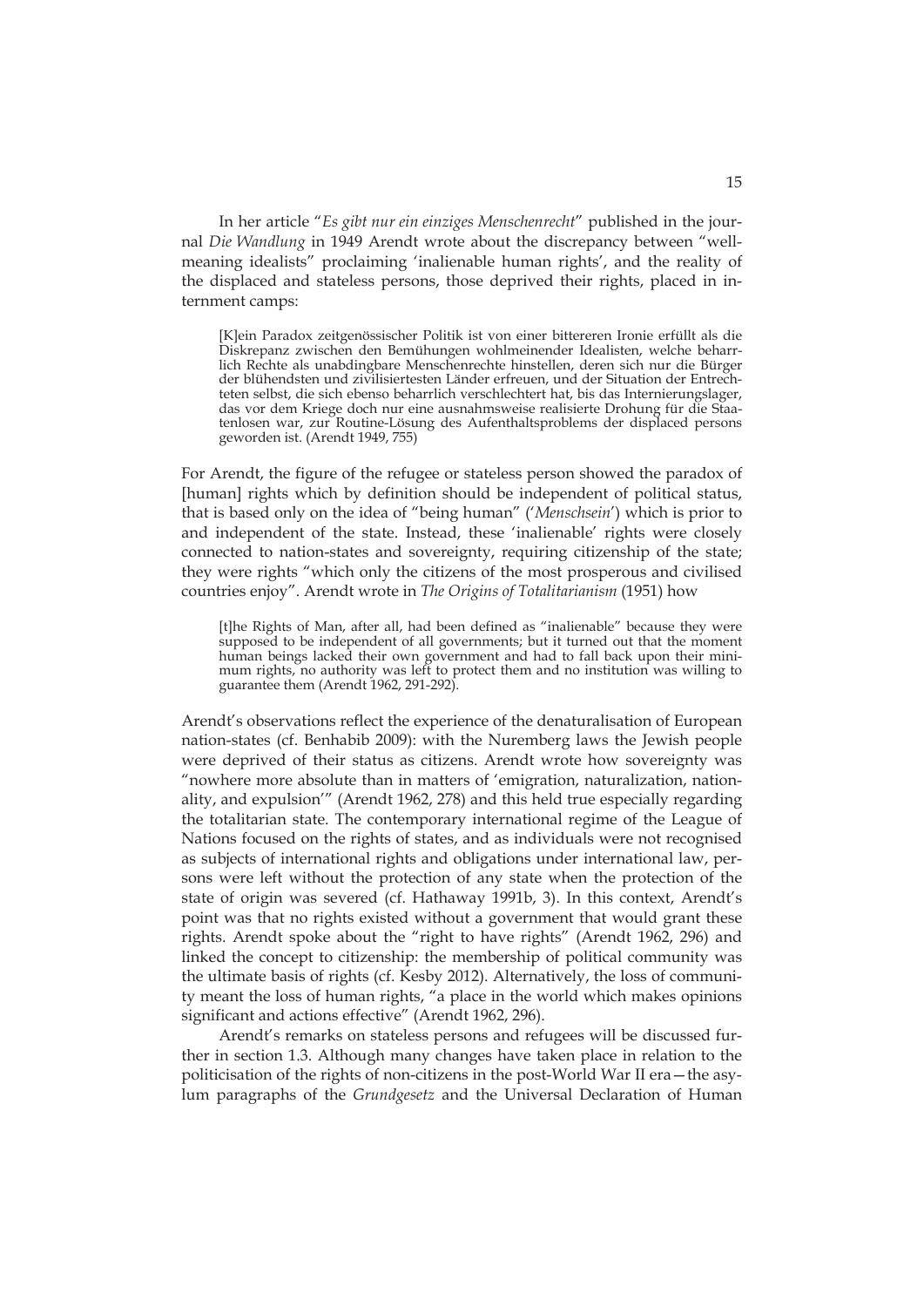Rights being examples—Arendt's political philosophy nevertheless offers a valuable reading on the experiences behind the post-war developments.

Another point in relation to Arendt is that despite the legislative measures adopted, many of the paradoxes and problems regarding the idea of the 'universality' of human rights still remain. Non-citizens, in particular, are "caught between international principles of universality and exclusionary rules of state sovereignty and national law" as Grant (2011, 26) writes. Of the contemporary authors inspired by Arendt, Seyla Benhabib (2009) further problematises the tension, or contradiction, between the state's claim of sovereign selfdetermination and claims to universal human rights.4

One of the paradoxes related to non-citizens in particular is that the 'universal principles' that belong to 'everyone' are not independent from governments but, rather, depend on being enforced at the national state level (Haddad 2008, 75). The Universal Declaration of Human Rights, for instance, which "sought to define a comprehensive code of conduct for the domestic government of sovereign members of the international community" (ibid. 74) builds strongly on the idea of state sovereignty, as the analysis of the deliberations on asylum in Chapter 4 will show. This is further related to the notion that, while international human rights law is a means through which state sovereignty is limited, it also is created and implemented by these sovereign states (Hathaway 1991a, 113).

Although rights are not only political and legal claims but also moral claims, in order for a certain right to legally exist it needs to be recognised and enforced—it requires a political content (cf. Hunt 2007). To Lauterpacht (1950, 73), behind the creation of the international protection of the rights of individuals in the post-World War II era was exactly "the realisation of the inadequacy of the notion of natural rights as a means for protecting effectively the rights of man".

Nevertheless, despite the paradoxes relating to the idea of natural rights, an appeal to these ideas—this being the language of both the 1949 *Grundgesetz* as well as the Universal Declaration of Human Rights in proclaiming that the dignity of the person is inviolable—makes an appealing and forcible political and rhetorical claim as such. To Lauterpacht, writing in the immediate post-war period, natural rights as an expression of moral claims were "a powerful lever of legal reform". Moreover, Lauterpacht wrote, "[t]he moral claims of today, are often the legal rights of tomorrow" (Lauterpacht 1950, 74).

Concerning rights, this study explores how asylum becomes a matter of political struggle and debate in the post-World War II period. Further, the research builds a narrative of how the right to asylum was legally recognised: in the context of the *Grundgesetz* where it is conceptualised as a constitutional right for the non-members of the polity, where it is given a special constitutional role; and in the Universal Declaration of Human Rights, in regard to which states hold on to their sovereignty and declare asylum as a right of the state. While underlining the historical contingency related to rights, I will show how the

<sup>4</sup> For discussions on human rights and (irregular) migrants, see Dembour & Kelly 2011.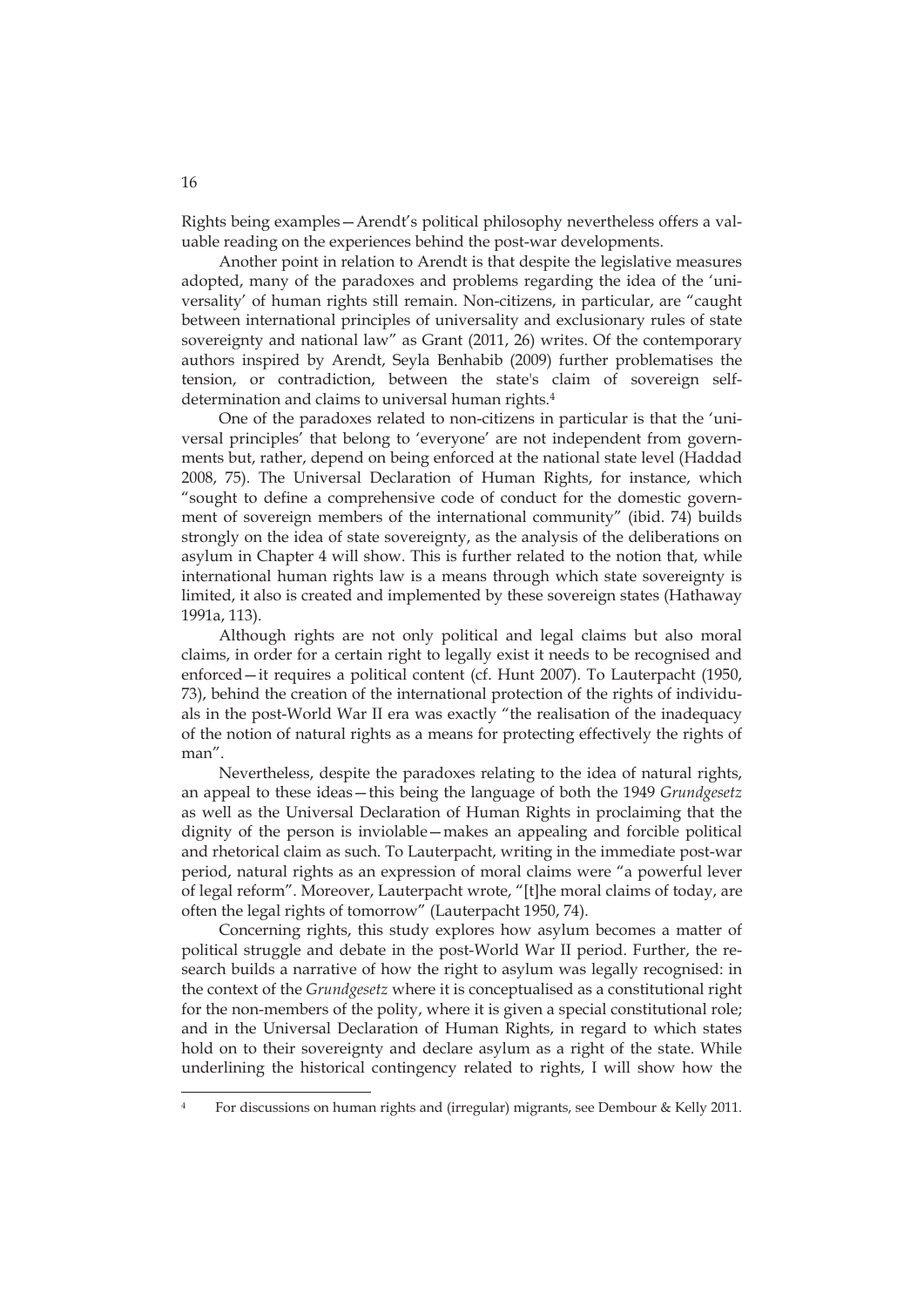story behind both of these asylum formulations is manifold, including voices in favour of proclaiming asylum as an individual right and those opposed to it. In Chapter 5 a further perspective related to politics and rights is presented via the analysis of the amendment of the asylum paragraph in the *Grundgesetz*. What emerges is an account of how an individual right is altered by political decision making.

#### **1.3 Asylum-seekers, refugees, political exiles, displaced persons**

In the first place, we don't like to be called "refugees". We ourselves call each other "new comers" or "immigrants". [...]

A refugee used to be a person driven to seek refuge because of some act committed or some political opinion held. Well, it is true we have had to seek refuge; but we committed no acts and most of us never dreamt of having any radical political opinion. With us the meaning of the term "refugee" has changed. [...]

We lost our home, which means the familiarity of the daily life. We lost our occupation, which means the confidence that we are some use in this world. We lost our language, which means the naturalness of reactions, the simplicity of gestures, the unaffected expression of feelings. We left our relatives in the Polish ghettos and our best friends have been killed in concentration camps, and that means the rupture of our private lives. (Arendt 1943, 253-254)

While the first part of the Introduction has outlined some of the problematic related to the language of rights—this part looks at the vocabulary and the vast variety of concepts related to asylum, with reference to 'asylum-seekers', 'refugees', 'exiles' and 'displaced persons'. At this point, a more general overview of the terminology is needed as this is the framework in which asylum is discussed in the immediate post-war period. The conceptual shifts and changing notions of asylum hinted at in this section will be discussed in more detail in Chapters 3, 4, and 5 when analysing the research material.

The specific labels and legal definitions, i.e. the terminology, matter a great deal—the distinction between 'asylum-seekers' and 'refugees', or 'refugees' and 'migrants', or '*bona fide'* asylum seekers and 'bogus' ones, or persons who have 'legal' status distinct from those labelled as 'illegal'—as these form the basis defining, for instance, who falls under the sphere of state protection or who has access to particular legal rights—or who is excluded from it. In international law a paradigmatic differentiation is made, especially, between those who leave their country for political reasons and those whose reasons for fleeing are economical (cf. Goodwin-Gill & McAdam 2007, 15). This is the so called refugee/migrant nexus. In reality the distinctions might not always be so easy to make and in political discourse the concepts frequently overlap, lines are blurred, and conceptual confusions exist. Nevertheless, with legal formulations specific wordings and definitions are constructed and inclusions and exclusions are being made. Rights, likewise, exclude and include, and their definitions and scope are subject to differing interpretations.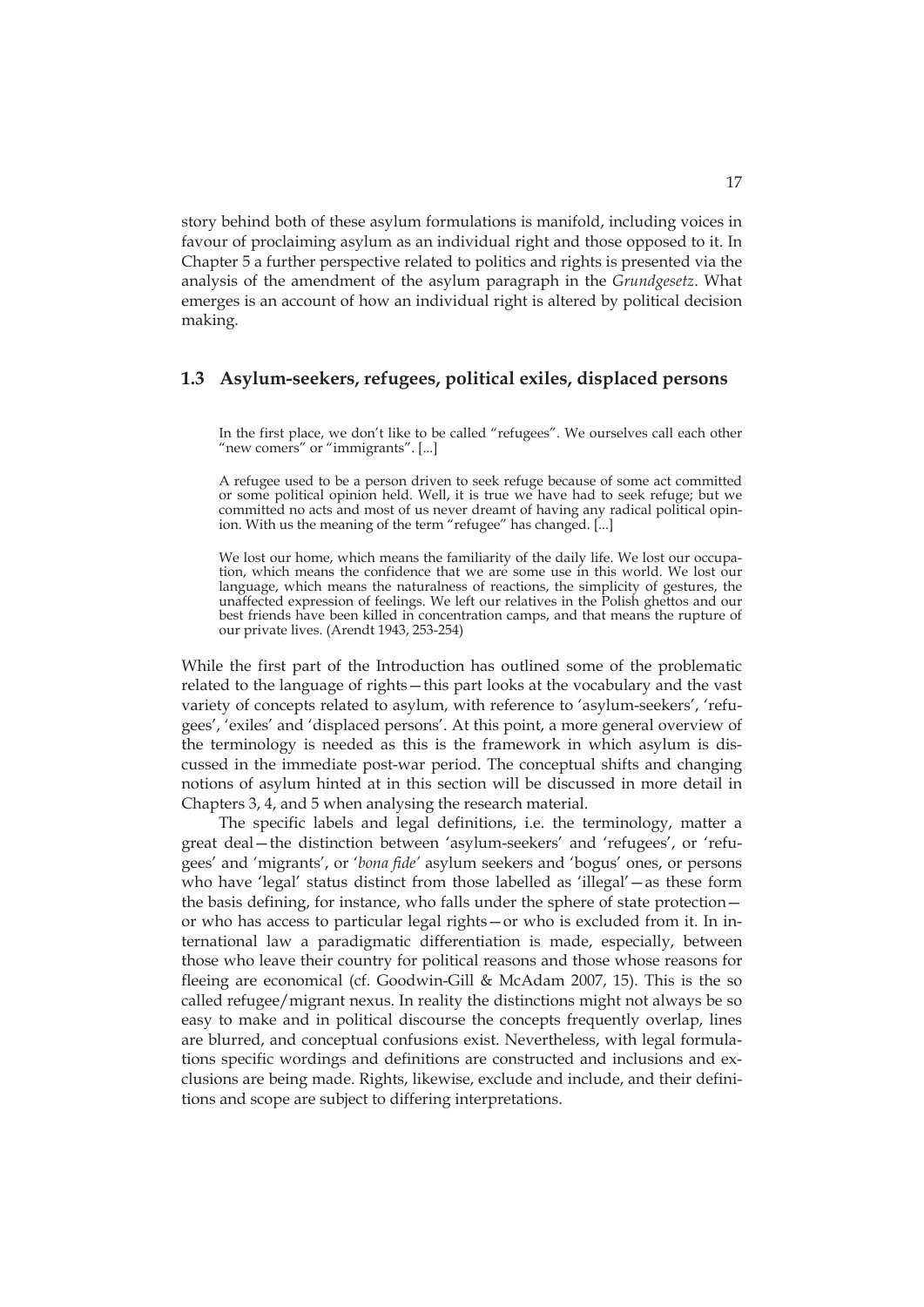From the post-World War II perspective, asylum seekers and refugees are groups of non-citizens towards which states have some obligations under international law (cf. Schuster 2003). The most important provision in this regard is the so called *non-refoulement* clause of the 1951 *Convention Relating to the Status of Refugees* establishing the principle that no one can be returned to an area where she or he might be subjected to persecution (Art. 33).5 Even if a positive right to asylum is not acknowledged in international law there is a duty, nevertheless, not to expel or to return a person into the territory of a state where there is a risk of persecution (cf. Stenberg 1989). 'Expulsion' refers to "removal by a state of an alien from its territory either forcibly or under threat of forcible removal" (Pellonpää 1984, 4). Expulsions were an increasingly common practice by European nation states in relation to undesired foreigners in the 1920's and 1930's. Contrary to post-war developments, no distinction was usually made on the question whether the person to be expelled was a refugee or otherwise an alien. (Sternberg 1989, 36) While the act of expulsion is unilateral, 'extradition' another central concept related to asylum which is discussed more specifically in Chapter 3 of this research—requires international co-operation: extradition means delivering a suspected offender or fugitive from one state to another after the latter has requested the person be handed over (Pellonpää 1984, 4).

From a contemporary point of view as well as from a perspective of postwar legal definitions, 'asylum seeker' can be understood as a person who seeks to be legally acknowledged as a 'refugee'. Asylum seeker is thus an uncertain status, someone who remains in the margins of state discretion, whereas a 'refugee' is a legally acknowledged status, signifying a person whose protection already carries an obligation for states under international law. The contemporary criteria for 'legitimate flight' can be found in the 1951 Convention Relating to the Status of Refugees—sometimes referred to as "the *Magna Carta* of Refugees"—of which Article 1 defines a 'refugee' as a person

who owing to a well-founded fear of being persecuted for reasons of race, religion, nationality, membership of a particular social group or political opinion, is outside the country of his nationality and is unable or, owing to such fear, is unwilling to avail himself of the protection of that country; or who, not having a nationality and being outside the country of his former habitual residence as a result of such events, is unable or, owing to such fear, is unwilling to return to it.

Even though the protection of asylum seekers and refugees was renewed as a matter of political debate in the aftermath of World War II, relating to the persecution and displacement of millions of people, attempts to legally define a 'refugee' were not new. In the inter-war years, under the League of Nations, definitions of refugees were made on *ad hoc* basis, with the focus on nationality.

<sup>5 &</sup>quot;No Contracting State shall expel or return ("refouler") a refugee in any manner whatsoever to the frontiers of territories where his life or freedom would be threatened on account of his race, religion, nationality, membership of a particular social group or political opinion." (Art. 33(1) Convention Relating to the Status of Refugees, 1951)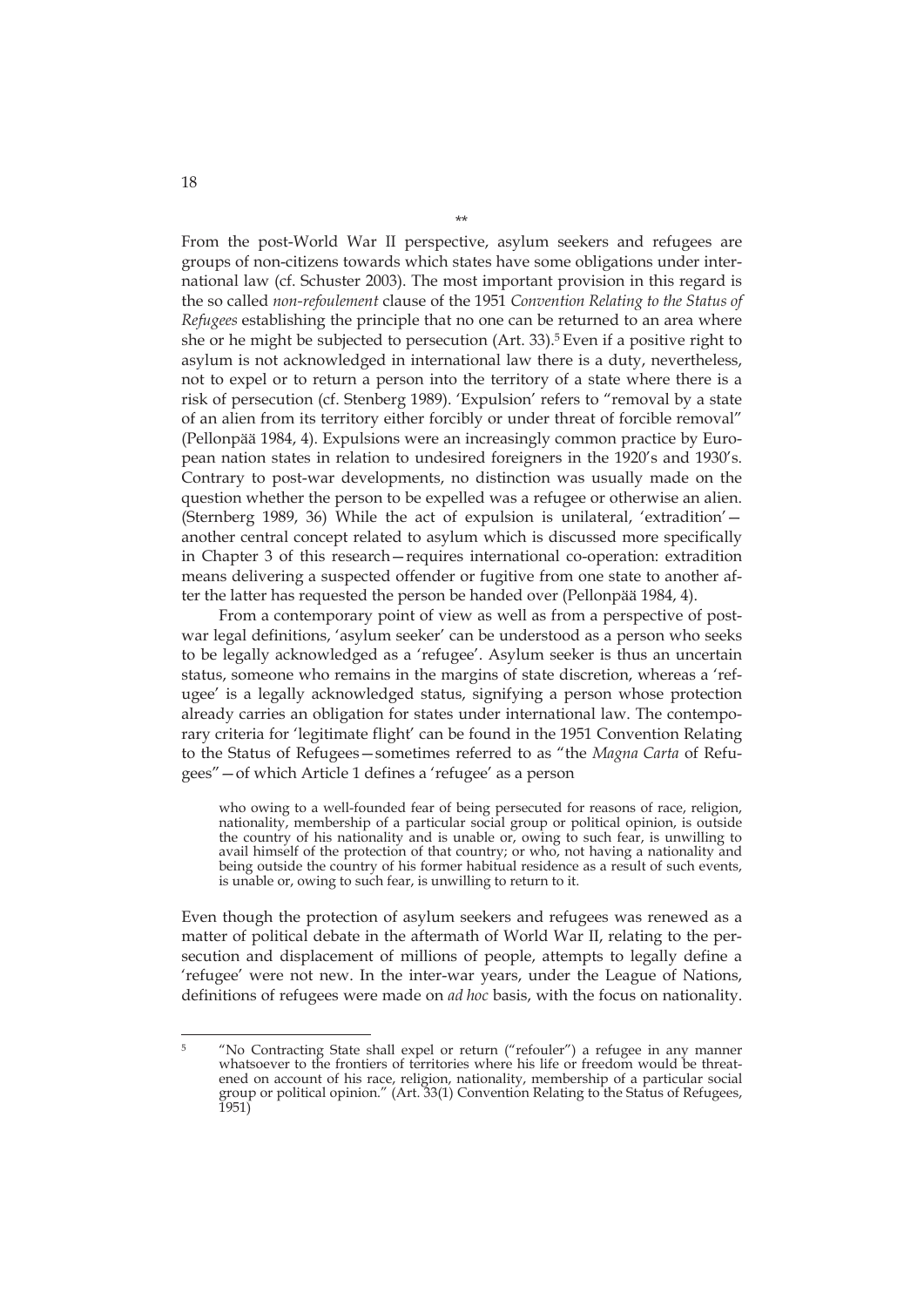Protection—granted not because of political opinions but on a group basis (cf. Stenberg 1989)—was given, for instance, to Russian and Armenian refugees (1926) and to German refugees (1936) (cf. Melander 1988). Although the League has been criticised for its inadequate measures relating to the protection of refugees in the inter-war years, during the League mandate, refugees were granted some positive rights, such as the right to a passport in the Nansen era of the 1920's (cf. Marrus 2002; Skran 1995).

In the 1951 Convention definition of 'refugee' the focus is on the personal history and grounds of the person fleeing. Furthermore, this definition regards as a refugee someone who is a victim of persecution and not only someone who has engaged in political activity in the country of origin (cf. Van den Wijngaert 1980, 27-28). Asylum-seekers and political refugees in the 19th century were seen as something quite different: Kirchheimer (1959, 986) describes them as individual political rebels—being "a Mazzini or a Marx, a Herzen or a Bakunin". These exiles "had dared to defy the established powers—with the pen, the revolver, or in armed campaign" and continued their political activities against the home government in the country of exile (ibid.).

Political asylum has a revolutionary past (see Chapter 3), but a new group of persons to be protected arose in the context of the 20th century: these persons were "persecuted not because of what they had done or thought, but because of what they unchangeably were—born into the wrong kind of race or the wrong kind of class or drafted by the wrong kind of government" (Arendt 1962, 294). Even if the flight was precipitated by political events and political changes, the majority had themselves not been active in attending political battle against their government: "all these exiles new style ran from the threat of being penalized for what they were, not for what they had done, did, or intended to do" (Kirchheimer 1959, 987).

The politically active asylum-seeker of the 19th century posed political problems to the host state—concerning, in particular, the attitude of the country of origin—would it be diplomatically problematic to admit the refugee, or would it better to deport or surrender the person even back to a government that would be hostile towards that person, or what possible influence could the politically active fugitive have on domestic groups in the host state (Kirchheimer 1959, 987- 988). In the 20th century, in the context of "mass flight", asylum was transformed into "an economic, public-welfare and administrative headache" from the point of view of the host state (ibid. 1015). This also reversed the role of the country of origin and the host country:

The country of exit will not protest the admission of the rebel and define it as a hostile act. But when the new political refugees appear en masse, it is the country on which they are unloaded that will protest their ejection, or the introduction of policies resulting in the exodus, as an unfriendly act on the part of the country of origin and a threat to the safety and interests of the recipient. (Kirchheimer 1959, 988)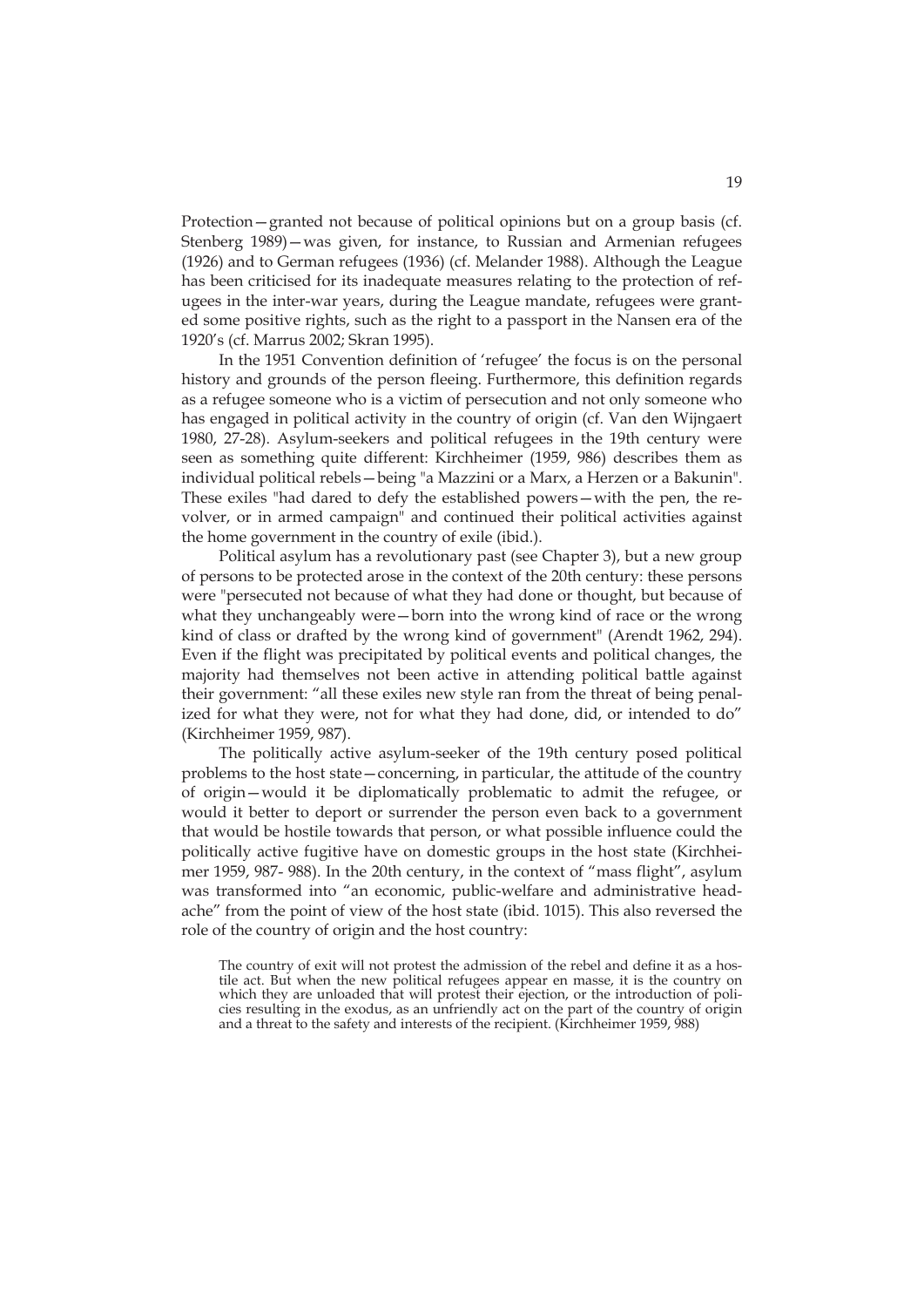Arendt saw asylum as "the only right that ever figured as a symbol of the Rights of Man in the sphere of international relations" (Arendt 1962, 280). She wrote how:

Civilized countries did offer the right of asylum to those who, for political reasons, had been persecuted by their governments, and this practice, though never officially incorporated into any constitution, has functioned well enough throughout the nineteenth and even in our century. The trouble arose when it appeared that the new categories of persecuted were far too numerous to be handled by an unofficial practice destined for exceptional cases. (Arendt 1962, 294)

Even if granting asylum in the 19th century was "an unofficial practice destined for exceptional cases", without special judicial treatment needed for the political asylum in the country of refuge (cf. Plaut 1996, 75), Arendt does not note above that asylum became constitutionalised for the first time in revolutionary France in the late 18th century. Nevertheless, the problem Arendt mentions was that the 19th century conceptualisation of asylum, presupposing political or religious convictions, was not enough to protect those escaping in the post-World War I period. Moreover, as asylum lost its exceptionality with "mass flight", states became less willing to grant asylum despite their earlier liberal practices.

The idea of the 'exceptionality' of asylum is worth properly considering. Asylum is in several ways an exceptional right. Firstly, it is a right that is granted not to citizens but to non-citizens. Furthermore, it is a right that is given to the person when the protection of one's own government fails, in this sense to "repair the failure". While asylum touches the issue of state sovereignty, it is thus also essentially international in character. One can also argue that the 'exceptionality' of asylum, that is a right granted to a few rather than to many, has come to be an important factor in its legitimation, as this research will discuss in more detail later (especially in Chapters 4 and 5).

Further, when exploring the complexity of asylum throughout the research narrative, the study will show how asylum has a political purpose as well as a humanitarian one. While the latter dimension of asylum refers to the protection granted to the individual—to ensure her safety—the former reflects the notion that asylum granting is linked with the expression of certain sympathies, antipathies and (political) values. These different dimensions are not mutually exclusive.

Altogether 400,000 refugees escaped Nazi Germany in the 1930's, most of them Jews. The first to leave the country after the rise to power of the National Socialists in 1933 were, above all, political refugees—political opponents of Hitler such as Communists, Social Democrats, Liberal politicians, trade-unionists, or, priests, journalists, authors, artists, intellectuals (Benz 2001, 43-44).

\*\*

Reiter gives an account of the opportunities that the opponents of the Nazi regime had after Hitler's rise to power and the advancement of the Nazi power in Europe: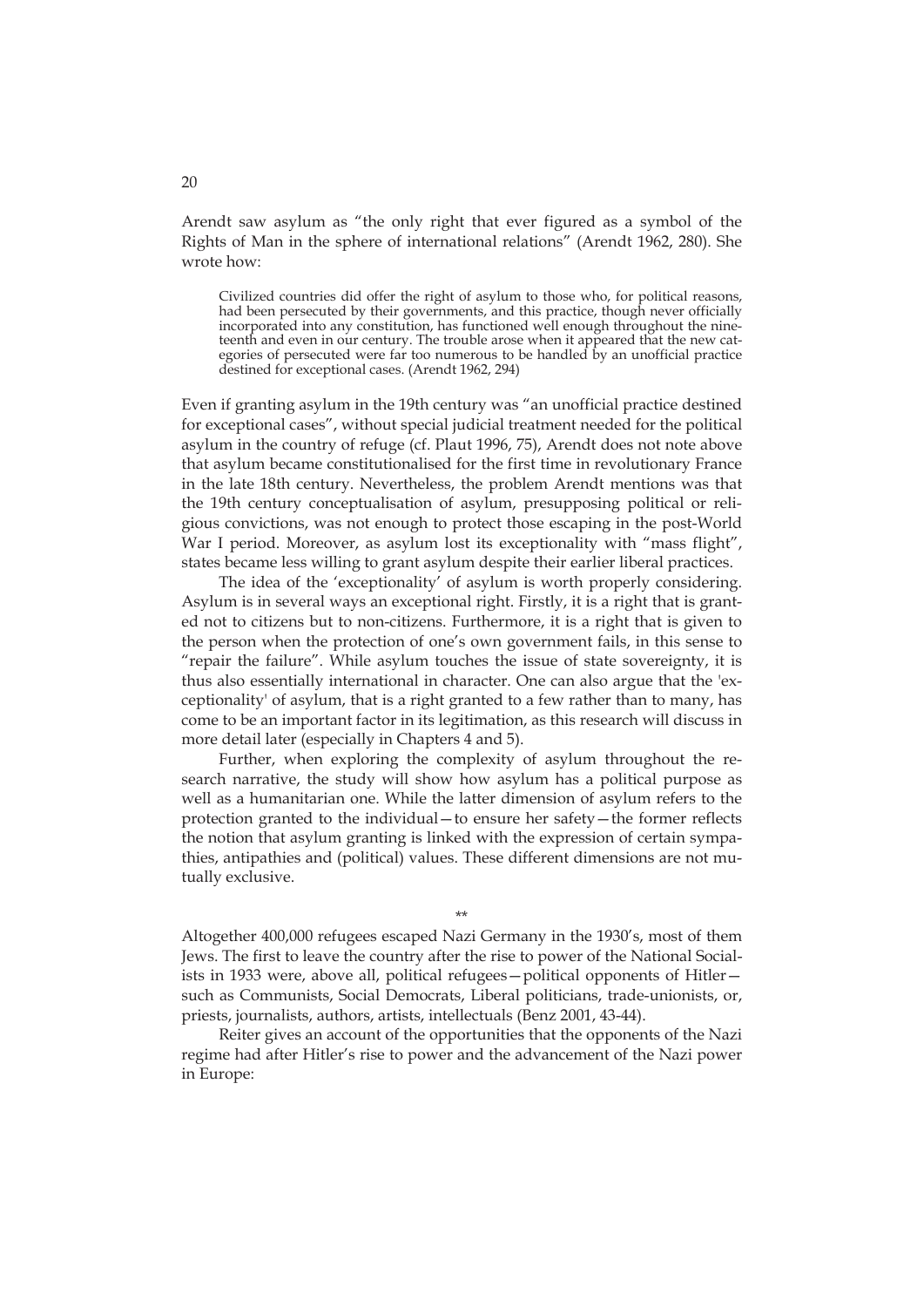Their options were limited. They could try and leave the sphere of the immediate Nazi influence but were often forced to retreat further as the Nazis brought one country after another under control; or they faced what was euphemistically termed *Schutzhaft* and eventually a deportation to the concentration camp. An almost negligible number managed to remain in the country, avoiding detention by keeping a low profile. (Reiter 2011, xv, emphasis in the original)<sup>6</sup>

One of the primary experiential motives behind the writing of the *Grundgesetz* was that of political exile: several of the authors of the Basic Law had themselves sought exile abroad under the Nazi regime (see Chapter 2). France was the main destination for political refugees in Europe in the 1930's. In exile, many politicians continued their resistance to the Hitler regime and planned for a post-Hitler Germany (Benz 2001, 62).

Skran (1995) mentions four waves in which the refugees left Nazi Germany. The first was after Hitler's rise to power in 1933. The second wave came after the introduction of the Nuremberg Laws in 1935 with which Jews and non-Aryans were deprived their German citizenship. The third wave came after the *Anschluss* of Austria and the *Sudetenland* in 1938 and the fourth wave after the *Kristallnacht* in November the same year. (Skran 1995, 49)7

The majority of German refugees travelled to neighbouring states, France being the major destination, but also, to Belgium, Holland, Switzerland, Austria, Hungary, Yugoslavia (Marrus 2002, 130).

The legal position of these individuals having escaped Germany remained precarious in the host state (Skran 1995, 51). In the early phase, most persons could leave Germany and enter the new country through regular channels of emigration. Outside Germany, however, the refugees could not depend on the diplomatic protection of the home government, leaving them "subject to exploitation and expulsion by host governments". Towards the end of the decade the number of persons escaping rose drastically and finding refuge became more and more difficult as states closed their borders and adopted measures preventing refugees from entering the country. (ibid.  $53$ )<sup>8</sup>

\*\*

A further central concept of the immediate post-war period is that of 'displaced persons', '*Vertriebene*'. The estimated number of displaced persons, including refugees, those freed from the concentrations camps or work camps, and prisoners of war was 6.5 to 7 million people just in the US and UK zones of occupation in Germany (Benz 2009, 98; cf. Wyman 1984; Beer 2011). Many of these new types of refugees did not want to return to their states of origin. The problem of displaced persons also caused disagreement in international fora where the

<sup>&#</sup>x27;Schutzhaft', "protective custody" refers to the exercise of police authority without judicial control, allowing the police to arrest persons without any judicial review.<br>For the Nazi policies, see Schleunes 1970.

The first comprehensive survey on the refugee problematic and movements since the First World War was completed by Simpson in 1939. For different studies of states responses to those fleeing, see, for instance, Caron 1999; Wasserstein 1999: Marrus 2002; Seeber 2003; Caestecker & Moore 2010.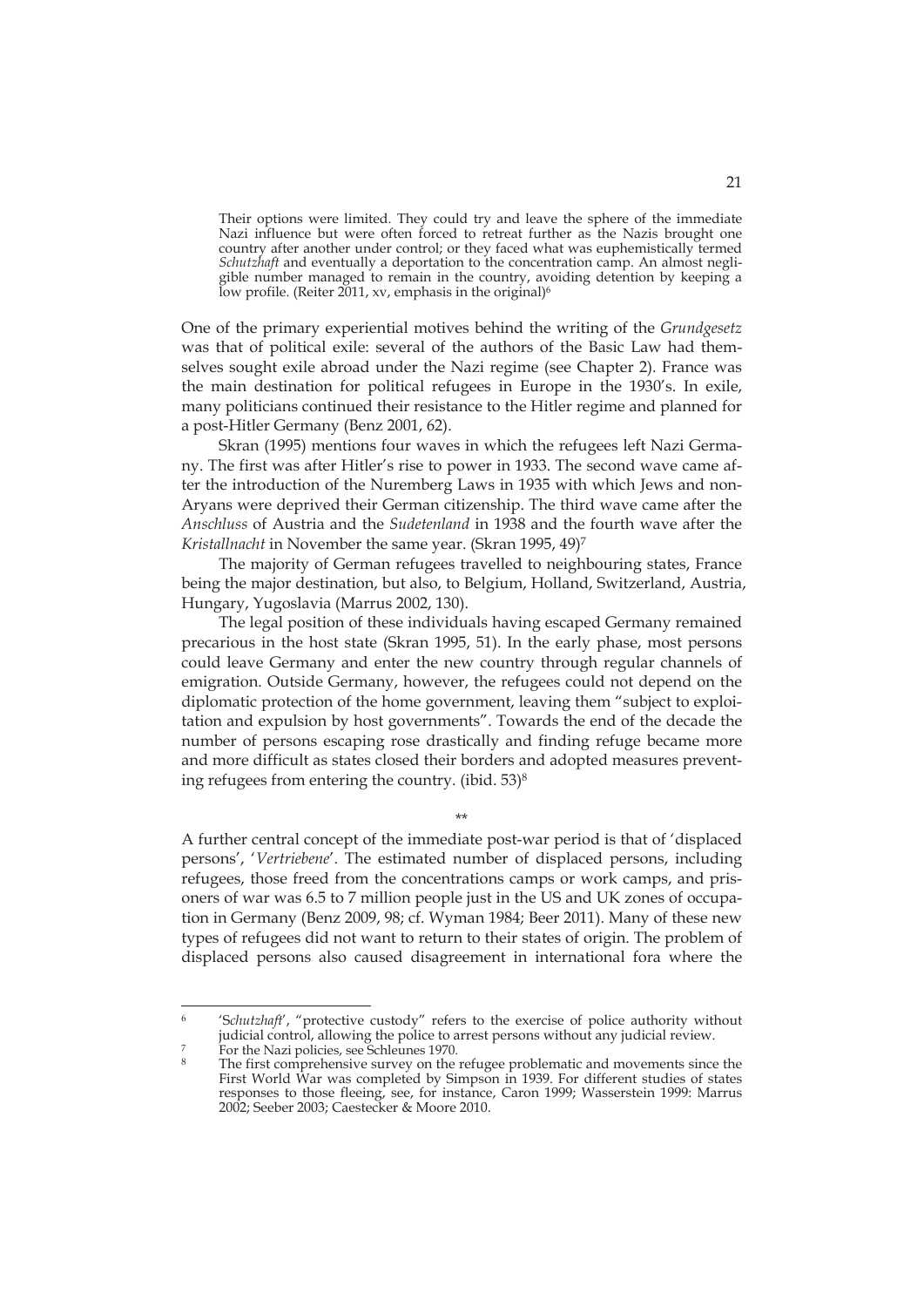Communist delegations saw war refugees not willing to return to the country of origin as "traitors" or "quislings"9 (Geldon 2002, 29; see also Ginsburgs 1957).10

Arendt criticised the term 'displaced persons' used in describing 'persons without rights' ('*rechtlos'*) instead of calling them 'stateless' which would have better described their situation without, that is, the protection from any government:

Mit der Benennung "Staatenlose" war zumindestens noch anerkannt, daß sie den Schutz ihrer Regierungen verloren hatten und zur Sicherung ihres legalen Status internationaler Vereinbarungen bedurften". Die Nachkriegsbezeichnung "displaced persons" ist ausdrücklich erfunden worden, um diese störende "Staatenlosigkeit" ein für allemal einfach durch Ignorieren aus der Welt zu schaffen. Nichtanerkennung der Staatenlosigkeit heißt immer Repatriierung, Rückverweisung in ein "Heimatland", das entweder den Repatriierten nicht haben und als Staatsbürger nicht anerkennen will oder das umgekehrt ihn nur allzu dringend zurück wünscht, nämlich zum Zwecke des Strafvollzugs. (Arendt 1949, 755)

Arendt wrote how the response by the international community to the refugee problem had always been that of repatriation, i.e. return to the country of origin. The problem with the stateless persons was, however, that they had no home country that would be willing to receive the person, or acknowledge her citizenship, or the person would be subjected to punishment if they returned to the state of origin.

Stateless persons had lost their home country and their social surroundings. To Arendt, the historical novelty of the situation was, however, not in the loss of the home state but in the impossibility of finding a new one. By losing their home state, those without rights lost the protection of their government and carried this status with them wherever they went (Arendt 1949, 756-757). One of the cruel paradoxes that Arendt described in the *Origins* was how stateless persons could not be expelled or deported to their home state—expulsions belonging to the sphere of state sovereignty and common practice regarding unwanted foreigners in the 1920's and 30's—as there was no state where these persons could be expelled to (Arendt 1962, 283).

#### **1.4 Beginning anew?**

-

Jede Verfassungsgebung… wird … mitbestimmt von den Erfahrungen der unmittelbaren staatlichen Vergangenheit, und zwar um so stärker, je unglücklicher diese Vergangenheit war (Walter Strauß 1948, representative of the CDU in the Parliamentary Council, cited in Fromme 1960, 10).

While this research examines debates related to the right to asylum in the postwar period and analyses formulations and conceptual shifts regarding the no-

Ouisling' refers to collaborators with the Axis forces.

Ginburgs' (1957) article analyses the attitudes in Soviet Union as regards to refugees and displaced persons from the First World War through the post World War II period.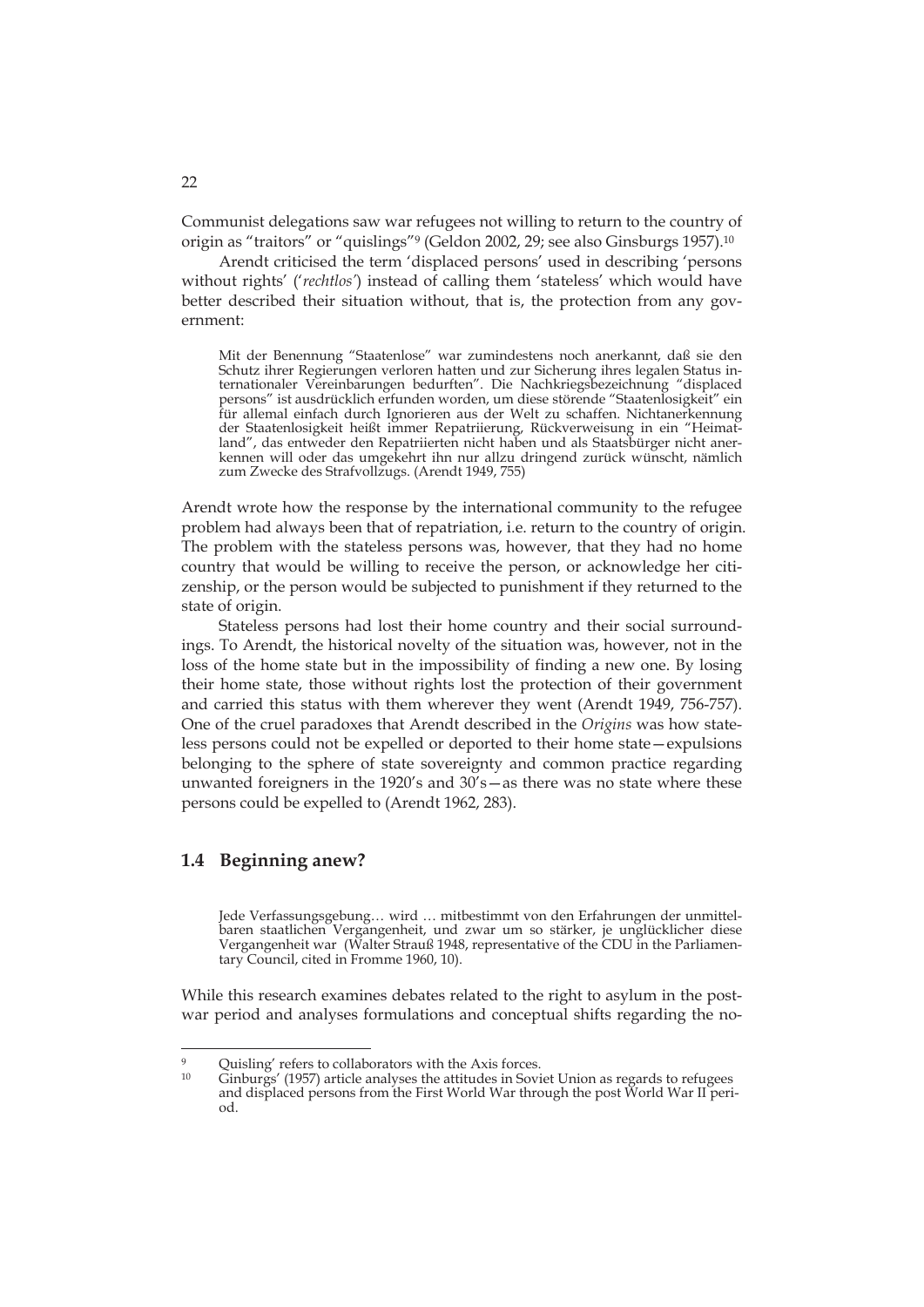tion, the study is also a narrative of the political beginning of the Federal Republic. The idea of a 'beginning anew' can be seen to operate in this research on several levels: in addition to the political (re)organisation of Germany, it refers to the beginning of the UN regime and its human rights framework. While the construction of asylum in the *Grundgesetz* and the Declaration are legal innovations as such, another 'new beginning' can be seen to take place in the 1990's when the German asylum paragraph is reformulated, losing its exceptional status, and is brought closer to the European Union integration framework on matters of asylum.

Both the Universal Declaration of Human Rights and the *Grundgesetz* are born out of exceptional and catastrophic events. Rhetorically, both documents are also very much about constructing a future that would be radically different from the past. The preamble of the Declaration states how "[d]isregard and contempt for human rights have resulted in barbarous acts which have outraged the conscience of mankind", and uses this as a legitimation for declaring a list of universal human rights (cf. Hunt 1997, 204).11 The preamble of the *Grundgesetz*  affirms the commitment to world peace and in its first article it proclaims the inviolability of human dignity (see Chapter 2).

In the (West) German context, the past became politicised and gave rise to controversy and debate, not in the immediate post-war period but particularly from the 1960's onwards—this latter forming a part to the notion of '*Vergangenheitsbewältigung*',<sup>12</sup> the question of how to come to terms with the Nazi past. Hannah Arendt, who commented on Germany with the distance of an exile, visited the country in 1950 for the first time since leaving in 1933. Arendt was critical of political developments in (West) Germany and even more so of Germans and their reaction to the past. Arendt argued that "nowhere is this nightmare of destruction and horror less felt and less talked about than in Germany itself. A lack of response in evident." (Arendt 1994, 367) To Arendt, there was indifference, lack of emotion, "refusal to face and to come to terms with what really happened" (ibid. 367). This was to Arendt an escape from responsibility (ibid. 368), but "perhaps the most striking and frightening aspect of the German flight from reality is the habit of treating facts as though they were mere opinions", which to her was part of the Nazi legacy (ibid. 370). One of the aspects of post-war political life Arendt criticised (in addition to others, e.g.: Federalism; the role of the Federal states; and the party system) were the efforts at denazification, despite which several persons who where prominent in Nazi Germany were able to maintain their positions, without ever being caught up in the process (ibid. 376-377). In the pessimistic commentary of Arendt, the very thing lacking in post-war Germany was a 'new beginning', no clear break with the past, with the twelve years of totalitarian rule (cf. Palonen 2012).

<sup>&</sup>lt;sup>11</sup> On the Declaration and the past, see also Fauré 2011.

<sup>12</sup> For the language related, see e.g. Fischer & Lorenz 2007.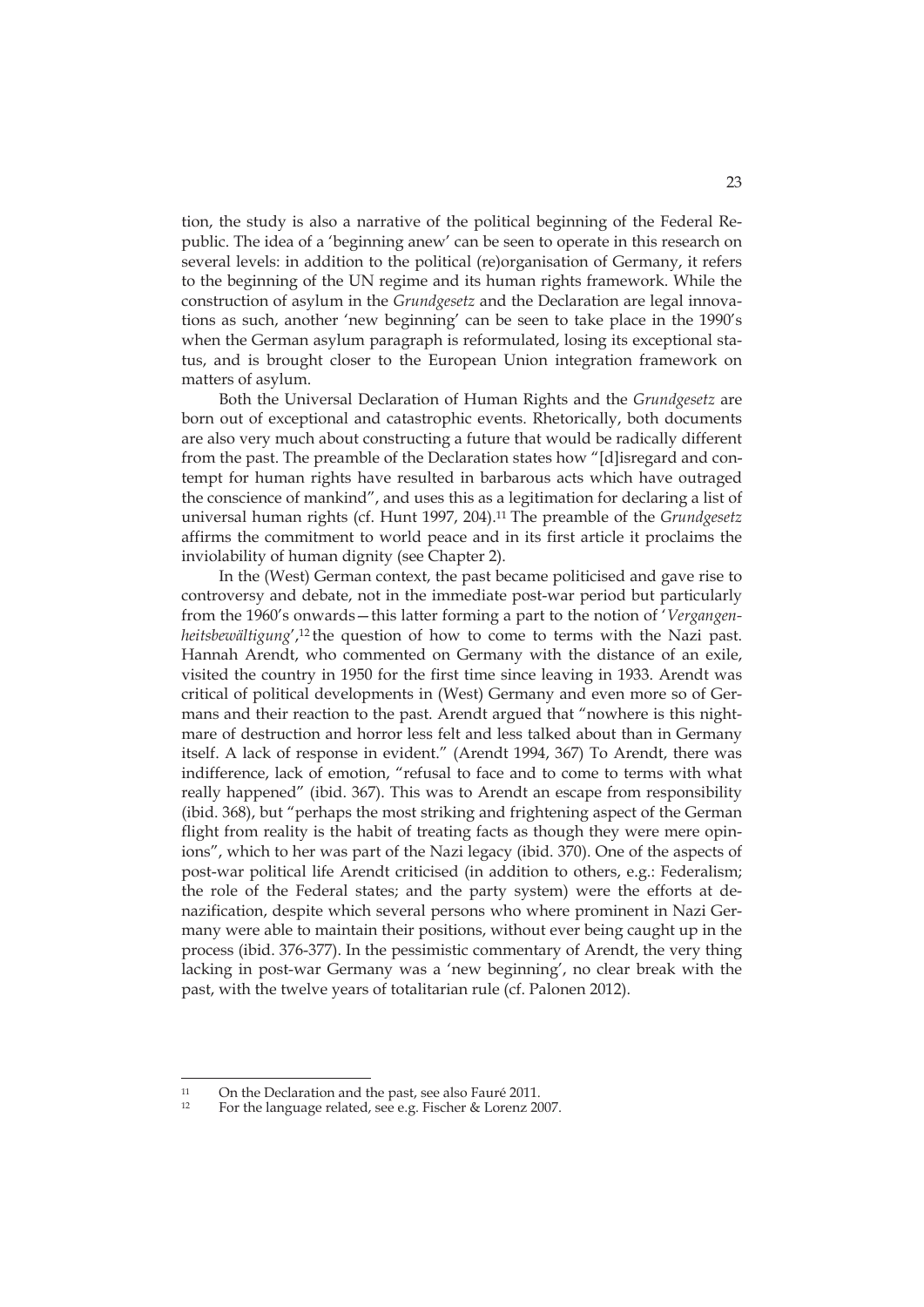Arendt was not alone in her longing for a proper new beginning,13 as the account of Hacke (2009) on the post-war German political thinkers shows. The *Grundgesetz* was not the result of a revolution or a long-lasting emancipation. Instead, the breaking of undemocratic rule came from outside; the West German state was (re)constructed and (re)organised under occupation with the control and influence of the Allies in the making of the constitution. (Cf. Niclauß 1982, 95) Karl Jaspers wrote in his commentary on the *Bundesrepublik* how the freedom ('*unsere Freiheit'*) was not "*durch einen eigenen kämpfenden Akt der Selbstbegründung erworben, sondern durch ein Geschenk erhalten*". The founding of the Federal Republic as well as the German Democratic Republic were the result of the will of others: "*Beide Staaten sind nicht durch sich, sondern durch anderen Willen begründet*" (Jaspers 1988, 175).

This study looks at the beginning of the Federal Republic and the transition from totalitarian regime to the democratic reorganisation of the state with the focus on the Parliamentary Council (*Parlamentarischer Rat*), to which was given the mandate of writing the *Grundgesetz* for the three Western zones of occupation. It is perhaps worth noting how Arendt does not, in her account of post-war Germany, mention either the Parliamentary Council or the conceptualisation of asylum in the Basic Law. The former might more generally reflect the lack of public interest towards the Council at the time. The latter was, however, a clear constitutional innovation in the *Grundgesetz*.

The beginnings of the Bonn Republic have been of frequent interest for historians, political scientists and legal scholars.14 The unique dimension that this research aims to bring regarding previous contributions is related, above all, to consideration of the Parliamentary Council, not only as a constitutional forum but as a (quasi-) parliamentary assembly, a forum in which the key questions relating to German post-war political life and state building were deliberated over and decided upon. It is in this framework that I analyse the deliberations on asylum.

In the previous studies relating to the West German asylum provision, the legal perspective has predominated. In this research I benefit from such earlier analyses and, furthermore, bring in the literature from political theory, history, constitutional law, and texts on international law, reflecting the multidisciplinary notion of asylum itself. The aim is to construct a research narrative that places the asylum debates in the larger framework of the political founding of the Federal Republic of Germany, as well as to analyse the asylum debates of the Parliamentary Council with broader reference to post-war asylum and human rights deliberations. It should be noted that in this research I do not ana-

<sup>-</sup><sup>13</sup> The idea of 'beginning anew' was important for Arendt's conceptualisation of revolution. In her work "On revolution" Arendt wrote about the concept and notion "how history suddenly begins anew, that an entirely new story, story never known or told before, is about to unfold" (Arendt 1965, 28).<br>14 To name a few: Fromme 1960; Sörgel 1969; Otto 1971; Niclauß 1982 & 1998; Lange

<sup>1993;</sup> Feldkamp 1997; Möllers 2009; Ullrich 2009, Benz 2010. On post-war political thinkers in Germany, see also Greven 2007.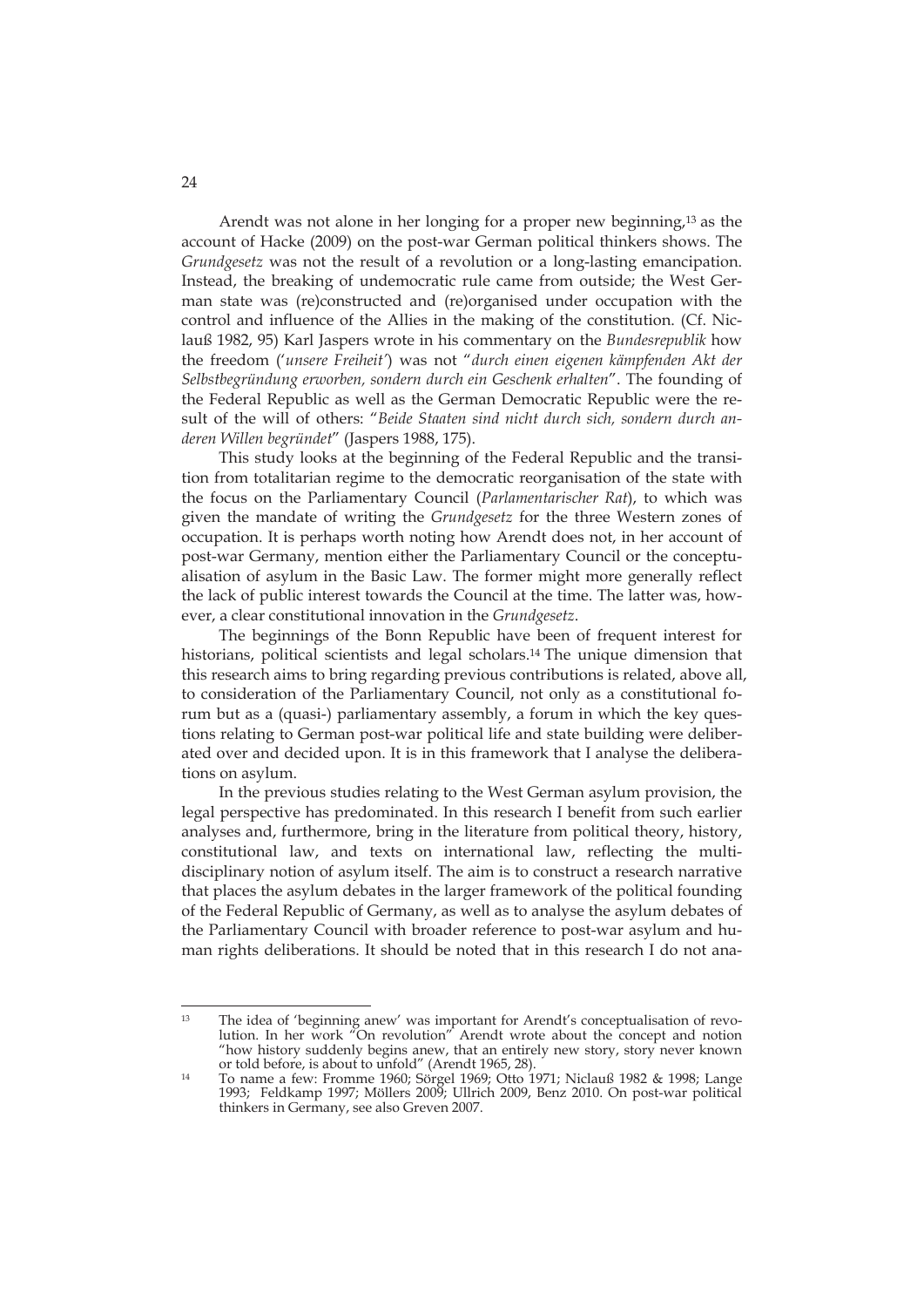lyse, for instance, the question of how the concept of 'political persecution' came to be interpreted by the courts.

The conceptual-historical and rhetorical approach of this study relates to the notion that concepts are political, changing, open for constant interpretation and re-interpretation. Concepts are contested and controversial, a matter of debate, or "tools and weapons of debate"(Skinner 1999, 62). Concepts, language and politics are inherently connected: politics is an activity in and through language and concepts do not merely reflect political life but shape and construct it (cf. Koselleck 2006). The search for a new beginning was strongly shaped by the political vocabulary in the immediate post-war period. From a linguistic perspective, Kilian (1997) speaks of 'new democratic language' of the post-war era. This is distinct from the 'Nazi language' of which analysis Dolf Sternberg's "*Aus dem Wörterbuch des Unmenschen*" (1957) is an example. The post-war culture of democratic language with reference to parliamentary speaking will be discussed in more detail in Chapter 2.

The members of the Parliamentary Council were conscious in underlining "the new era" and in distinguishing it from the past via political terminology: Friedrich Wilhelm Wagner, the representative of the Social Democratic Party (SPD), for instance, noted:

Eine neue Zeit muß imstande sein, ein neues Wort zu bilden, mit dem etwas Neues ausgedrückt wird. Es scheint nicht allzusehr für die Phantasie unserer Zeit zu sprechen, wenn wir an alten Begriffen festhalten, die mit dem, was wir etwas schaffen, nicht identisch sind. (cited in Kilian 1997, 1)

Furthermore, Carlo Schmid's (SPD) notion "[*d]ie Nazis haben eine ganze Menge guter Vokabeln mißbraucht*" in the Council referred to the idea of a need to avoid certain terms, such as '*Reich'*, when writing the *Grundgesetz* (see also Schmid 1949).15

A central aspect in the post-war constitution making is related to the experiences from the Weimar regime, the first German parliamentary democracy.16 Konrad Adenauer, the president of the Parliamentary Council and later the first Chancellor of the Federal Republic, wrote in his memoirs*:"[a]llgemeiner Grundsatz unsererseits war, daß wir aus den Fehlern der Weimarer Republik die nötigen Folgerungen ziehen mußten*" (Adenauer 1965, 153). These "lessons from Weimar mistakes that the authors of the Bonn constitution wanted to avoid—included the diminishing of the role of the *Bundespräsident* (the Federal President) in comparison with the *Reichspräsident* (the President of the *Reich*), the strong constitutional role given to the political parties, the legal status given to the individual rights, and the creation of the *Bundesverfassungsgericht* (the Federal Con-

<sup>&</sup>lt;sup>15</sup> 4th Meeting AfG 23.9.48. *Der Parlamentarische Rat*. Bd. 5/1, p. 64.<br><sup>16</sup> The role of Weimar in relation to the *Grundgesetz* and the Federal Republic has been discussed broadly in different studies, including Weber's provocative study of 1949, Alleman's 1956 book "*Bonn ist nicht Weimar*", emphasising the discontinuity between the two republics, Fromme's 1960 research on the relation of the two constitutions, and on the influence of the former on the latter. From the more present day research Gusy's (Hrsg.) many-sided work *"Weimar's lange Schatten - 'Weimar' als Argument nach 1945*" (2003) and Ullrich's "*Der Weimar-Komplex*" (2009) should be mentioned.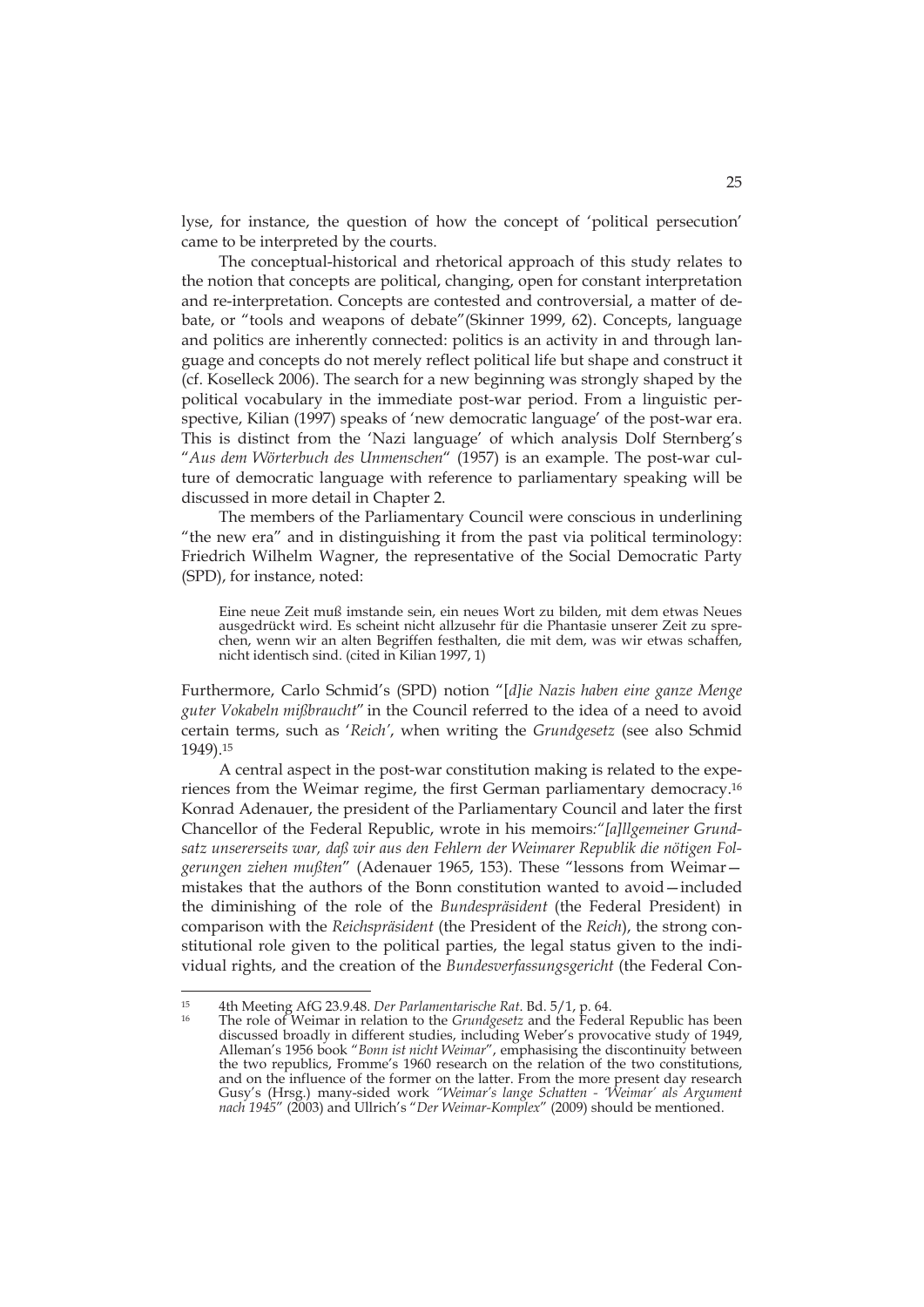stitutional Court). Related to these "lessons from the past" was also the second constitutional innovation of the *Grundgesetz*, the notion of '*konstruktives Misstrauensvotum*', constructive vote of no confidence whereby the removal of the Chancellor cannot occur by simple parliamentary majority but requires a positive majority also as regards to the successor. The continuities and discontinuities with Weimar in terms of the political elite (re-)emerging in the post-war era and in the drafting of the individual rights' section of the Basic Law will be discussed in Chapter 2.

#### **1.5 The research material and the reading**

The primary research material of this study consists of the debates in the Parliamentary Council. In addition to this, I will analyse the deliberations on the creation of Article 14 of the Universal Declaration of Human Rights in the various UN fora as well as look at the final *Bundestag* debate in May 1993 on the alteration of the asylum paragraph of the *Grundgesetz*. At the centre of this research are three different legal (re)conceptualisations of the right to asylum. Correspondingly, the core analytical material is comprised of asylum deliberations in three different parliamentary settings.

The deliberations of the Parliamentary Council are edited in a 14 part series by the *Bundesarchiv* and *Parlamentsarchiv*, including the documents of the prehistory of the Parliamentary Council, the *Herrenchiemsee* Convention (the expert forum preceding the Council), all the committees, the Main Committee and the plenum. In the analysis, I draw on both the editions—in which the drafting process is comprehensively documented with introduction and commentary—and regarding the asylum deliberations also on the material accessed directly in the *Bundesarchiv* in Koblenz. The creation of the Universal Declaration of Human Rights as well as the *Bundestag* debates are accessible online.

From the point of view of analysing the primary material, I understand the 70 member Parliamentary Council as a particular context—bounded in time, and well defined—in which to analyse debates related to political concepts, how the concepts were used by the politicians themselves, and how the constitutional formulations are shaped in the course of the deliberations and what kind of shifts are related to them. As regards to the creation of the asylum provision, the study will examine the arguments related to the right—how it is initially introduced into the political agenda of the Parliamentary Council, and how it was deliberated over in the different stages of the drafting work; how the right is legitimised and de-legitimised in the deliberations; how it is conceptualised from different perspectives, and argued for and against. Here, then, the Parliamentary Council is considered a forum for the making of a constitution, with emphasis, above all, as a political forum with political disputes and competing perspectives. The Council is further characterised as a deliberative, quasi-parliamentary assembly following certain parliamentary procedures and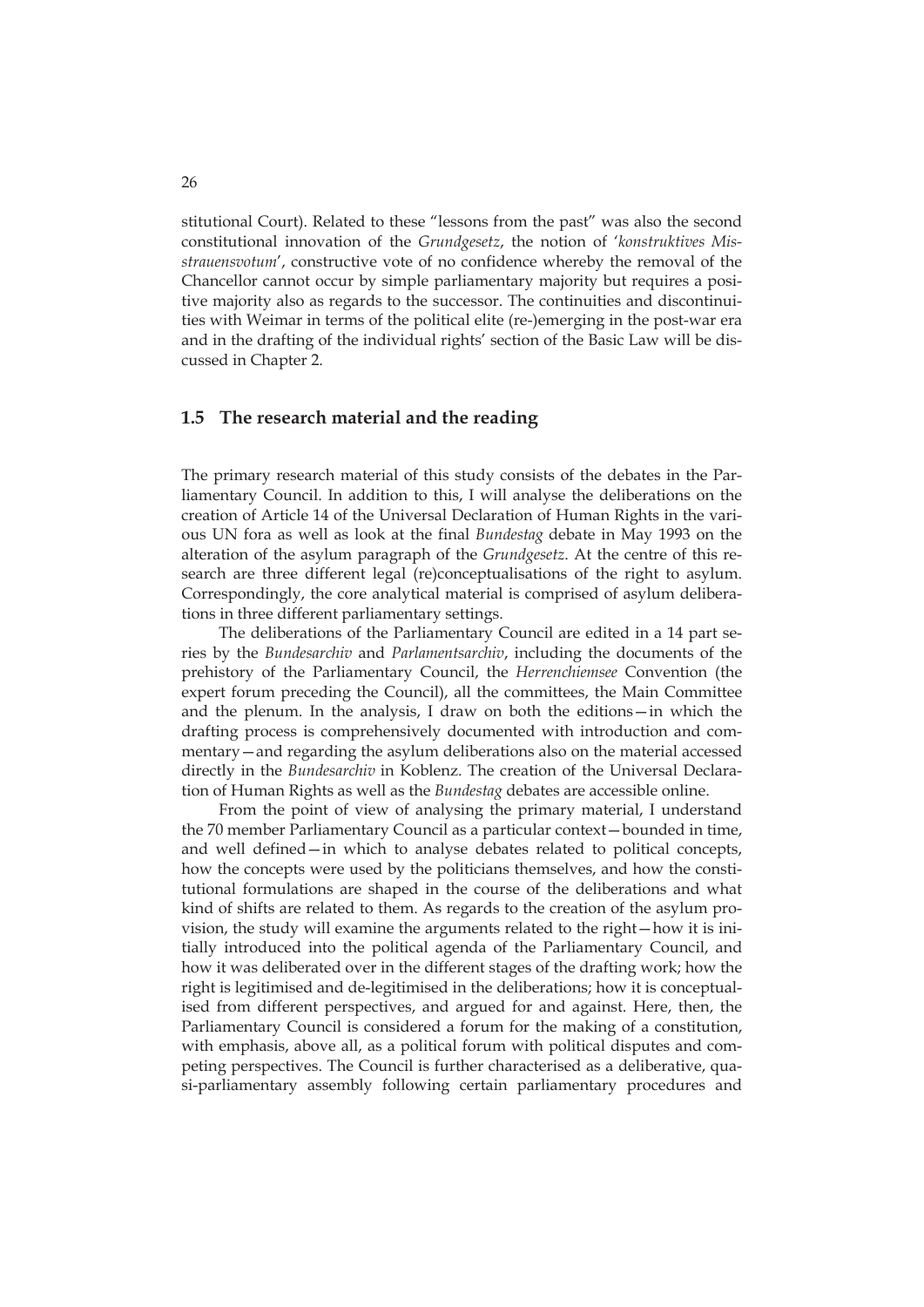procedural rules while deliberating over the key questions related to the West German post-war political life and the organisation of the state.

The idea of considering the Parliamentary Council as a parliamentary forum refers to the conception of parliament as an arena for opposing perspectives. For the parliamentary procedure and will formulation the idea of speaking for and against every proposed motion, "*Rede und Gegenrede*" (Redlich 1905, 587-588) is central. This perspective puts emphasis on parliamentarism from the point of view of parliamentary speaking which understands parliament as an ideal typical arena for deliberative rhetoric (cf. Palonen 2010, 46; see also Soininen & Turkka 2008).

Nevertheless, the perspective outlined above is not without problems when interpreting the Parliamentary Council deliberations. In order to create a constitution in a relatively short time frame, in a situation where one party cannot outvote the others, the political actors have to be more willing to compromise regarding their political goals in comparison with a regular parliament. Additionally, this also refers to the notion that the making of a constitution, one which aims at stability, is as an activity which must involve greater compromise than regular parliamentary politics (cf. Grimm 1998). Further, from the procedural side, the committee work dominated over the plenum debates in the Parliamentary Council. However, there are also aspects of the Parliamentary Council regarding which one could argue that it is actually more deliberative than a regular parliament, such as when the debates exceed party political lines. The immediate post-war political setting, in which the party political lines were perhaps not yet so fixed, is also worth noting from the perspective of the parliamentary culture of the Federal Republic, in regard to which political parties came to have an essential role outlined by the constitution.

What is of note is that in political founding of the Federal Republic, emphasis was placed, not on debating, but rather on the avoidance of conflict (cf. Niclauß 1982; Kilian 1997). This depoliticising notion is connected, on the one hand, with the past under the Nazi rule and to the downfall of the Weimar regime (cf. Niclauß 1982, 77), while it can also be seen to refer to the political situation in which the *Grundgesetz* was drafted under the Allied occupation. Rhetoric, for its part, fundamentally lacked a good reputation in the aftermath of the *Third Reich*. Regarding debating in the Parliamentary Council, Konrad Adenauer, who himself has been described to give an expression as an "unpolitical" character as the president of the Council (cf. Dörr 2007), directly expressed his wishes to avoid "polemical debate" in the deliberations. This idea, which Feldkamp connects to the unfixed party lines inside the Christian Democratic Union, was criticised by both Hugo Paul of the Communist Party and Carlo Schmid of the Social Democrats, both known to be active debaters in the Council. (Cf. Feldkamp 1998, 53)

Although speaking in the Parliamentary Council has been approached previously, especially from linguistic perspective (cf. Kilian 1997 & 2000), as a parliamentary assembly, the Parliamentary Council has been largely neglected. Against this background, this study argues that the Council, which as in the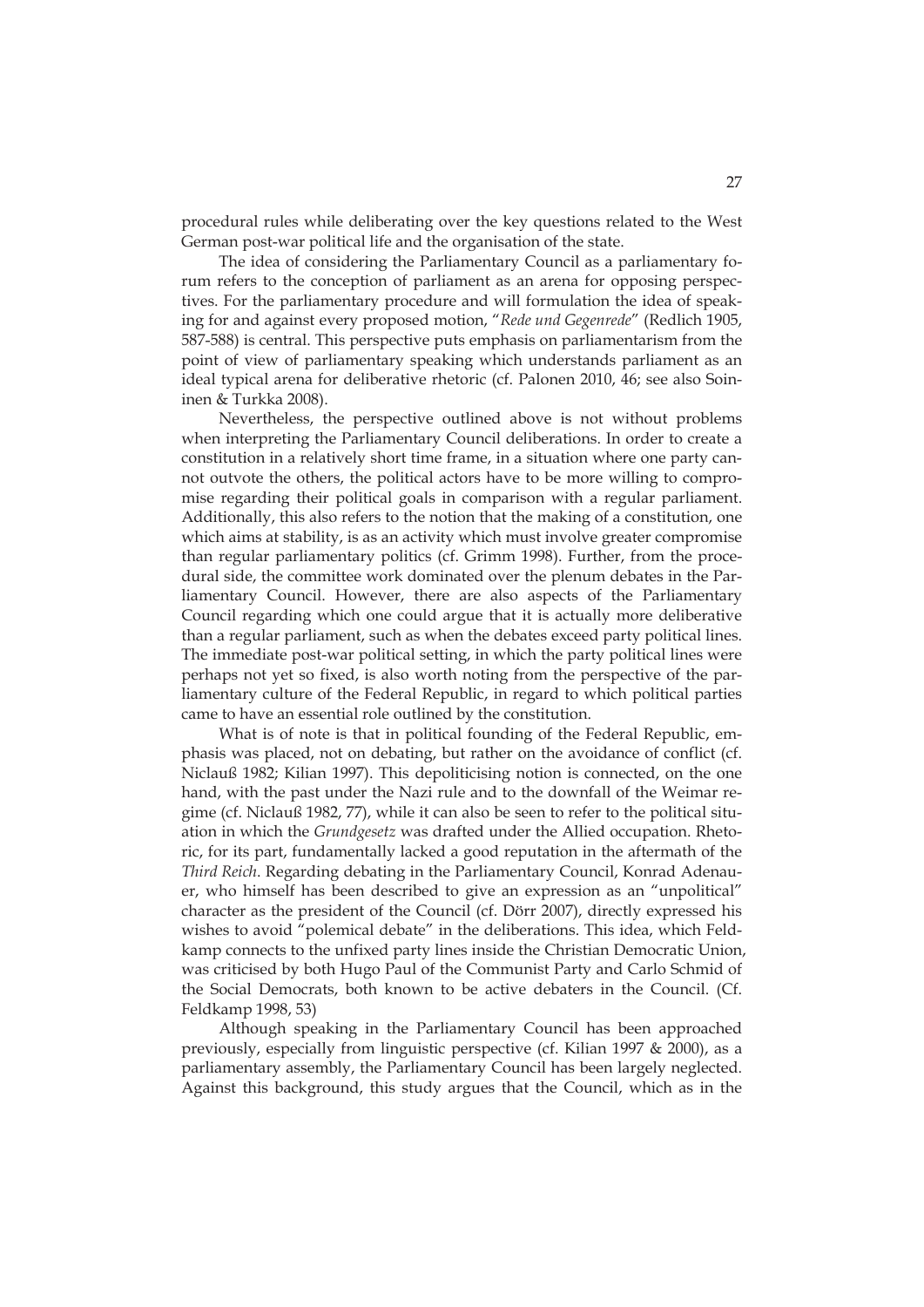words of its *Alterspräsident* Adolph Schönfelder (SPD) "*in ihrer Eigenart kein Beispiel und kein Vorbild in der Geschichte hat*",17 deserves special mention in the analysis of German parliamentary political culture.18

The deliberations over the creation of the Universal Declaration of Human Rights, on the other hand, were diplomatic negotiations carried on by the representatives of governments. The representatives are not elected by public vote but follow a certain governmental plan.19 Although the parties taking part have differing perspectives and, accordingly, speak for and against an issue, these deliberations are more compromise seeking in character than the deliberative debates of a parliament (cf. Palonen 2010, 42). Glendon (2002), when examining the history of the Declaration, speaks of the post-war window of opportunity when major institutions such as the United Nations could be established before the dividing lines between the Cold War blocks became too great. Those who gathered together to draft the Declaration in two years time came from diverse philosophical, cultural, linguistic and political backgrounds (Glendon 2002, xix).

The politics of negotiating, drafting and defining, is richly described by Eleanor Roosevelt, the Chair of the Commission on Human Rights, who wrote, when discussing the preparatory debates of the Declaration:

Perhaps one of the things that some of us learned was that in international documents you must try to find words that can be accepted by the greatest number of people. Not the words you would choose as the perfect words, but the words that most people can say and that will accomplish the ends you will desire, and will be acceptable to practically everyone sitting around the table, no matter what their background, no matter what their beliefs might be. (Roosevelt 1995, 560)

The formulation of international legal documents is always "imperfect" from a certain perspective, in the sense that they are the product, not of one will, but of many and thus require compromises. The analysis of the creation of the paragraph on asylum in the Declaration will show how during the different stages of drafting there were several formulations and reformulations trying to find a wording that would be acceptable for the majority of the drafters. On the other hand, both the drafting of the Declaration as well as the *Grundgesetz* will show how important the (parliamentary) drafting process was for the outcome of the asylum paragraphs, as the initial drafts written by singular persons were quite different from the final formulations that were eventually accepted.

Both the Commission on Human Rights as well as the Parliamentary Council are considered in this research as historically interesting and specific fora which deliberated upon the core questions relating to post-war political life and made some important decisions regarding the human rights framework of the UN, on the one hand, and regarding (West) German post-war political life, on the other.

<sup>&</sup>lt;sup>17</sup> 1st meeting, Plenum, 1.9.48. *Der Parlamentarische Rat*. Bd. 9, p. 2.<br><sup>18</sup> For the parliamentary culture in Germany especially from the point of view of speaking, see: Burkhardt & Pape 2000 (Hrsg.); Mergel 2002; Schulz & Wirsching 2013

 $19$  See also Wallin 2005.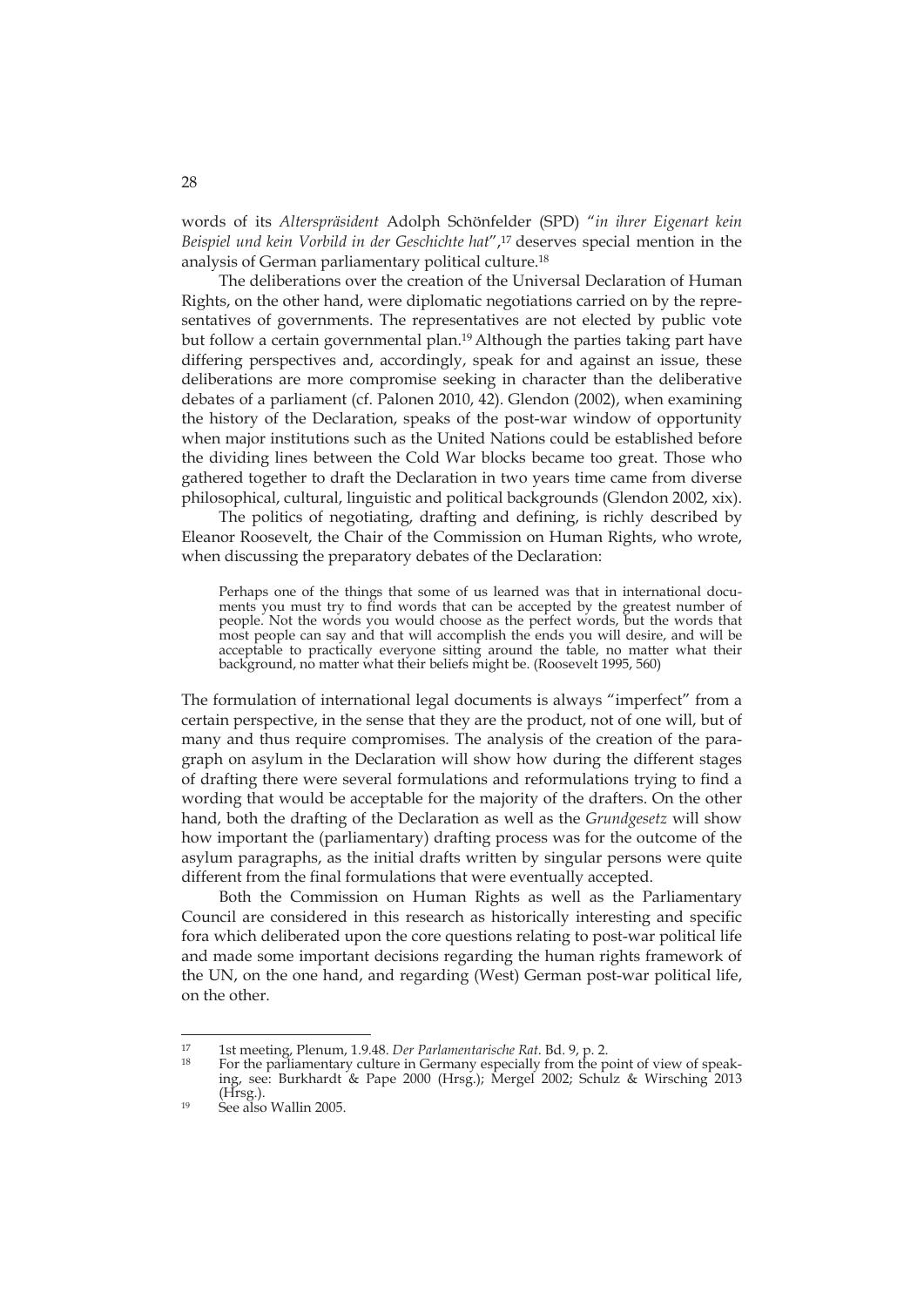Although it might well be that the "origins of documents do not necessarily tell us something significant about their consequences", as Hunt (2007, 18) argues, the point in studying the drafting of the documents from a conceptual and rhetorical perspective is also that such documents are primary sources when examining the complexities, controversies and compromises behind particular concepts or labels. Another aspect to emphasise in relation to the preparatory work is that the drafting debates and negotiations produce a first-hand picture of that specific time, of its political constellations and of the contemporary political language (cf. Ihalainen & Palonen 2009). A further point in relation to studying the preparatory work is that by using such material one can construct a reading that shows the historical contingency related to the concepts, conventions and principles, especially those that might seem normative from today's perspective. Hopefully, such material also allows those voices which have been previously more unheard to be given voice.<sup>20</sup>

The third debate this research analyses is the final 12 hour debate on the alteration of the asylum provision in the *Grundgesetz* on May 26, 1993. The matter of right to asylum became controversial from 1970's onwards in Germany, driven, in particular, by the growing numbers of asylum seekers and the link between asylum and migration. The 1993 debate takes place after the '*Asylkompromiss*' between the Christian Democratic Union, the Free Democrats and Social Democrats—being especially controversial in the SPD, dividing the party lines and resulting in resignations from the party. The analysis of the *Bundestag* debate brings the question of asylum close to more contemporary language and terminology linked with asylum seeking, especially in the framework of the European Union. Furthermore, parliamentarians in the *Bundestag* frequently referred to the Parliamentary Council when speaking for and against the constitutional change. This brings an additional perspective and distancing effect to the post-war debates, to the constitutional role of asylum, and its relation to the past and political culture in West Germany. From a conceptual perspective, the 1993 debates represent a further shift in the conceptualisation of right to asylum.

#### **1.6 Outline of the study**

Chapter 2 of this research looks more specifically at (West) German post-war political life from the point of view of the making of the *Grundgesetz*. The chapter discusses the Parliamentary Council as a constitutional and quasiparliamentary assembly and introduces the authors of the Basic Law. It looks at how some of the central concepts of the post-war construction of the constitution and political life were negotiated between German politicians and the representatives of the Allies. Further, before the actual analysis of the asylum de-

 $\overline{20}$ 20 Möllers (2009), for instance, notes how the drafters of the *Grundgesetz* are, with few exceptions surprisingly unknown for many. This also seems to be the case regarding the Declaration.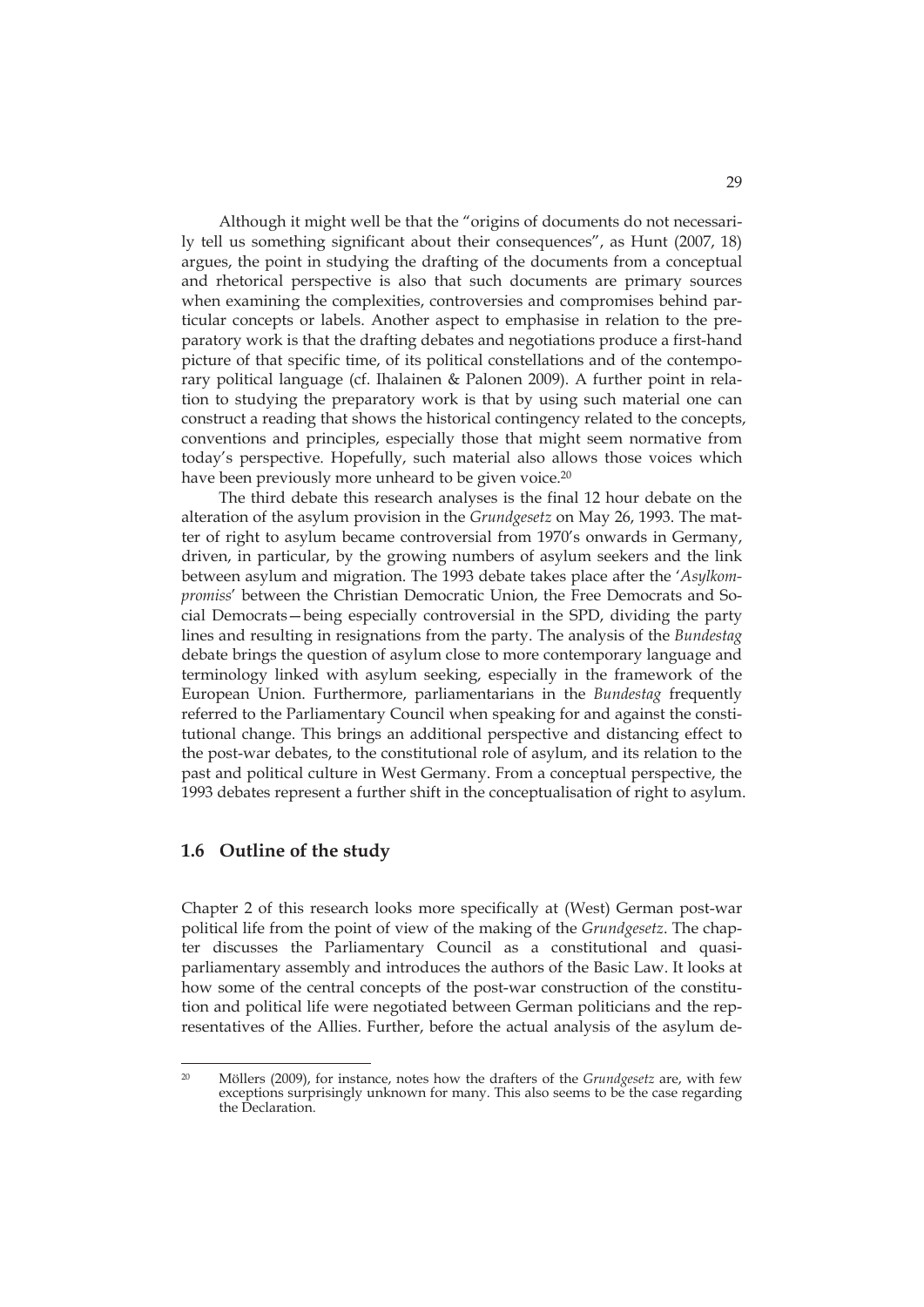liberations in Chapter 3, there is a discussion of the rights framework and language of the Basic Law, thus laying down the context for the analysis of the asylum debates in the next chapter.

Chapter 3 then forms the core of the research analysis. This chapter looks at the creation of the asylum paragraph of the Basic Law and questions how the (re)conceptualisation of asylum as an individual right came about. It traces the origins of asylum and its revolutionary past through the notion of extradition and its exception in cases of political offence and looks at the conceptual shifts related to asylum in the post-World War II era. Further, it addresses the role of past experiences as well as the role of the constitutional situation and the East-West divide for the writing of the asylum article in the *Grundgesetz*.

Chapter 4 takes an excursion from the German post-war political scene to the UN context and analyses the making of Article 14 of the Universal Declaration of Human Rights. As in the case of narrating the political history of Article 16(2) 2 GG, the chapter gives an account of the core authors of the Declaration and its asylum article and examines how the different asylum formulations were advocated for and against in the making in the diplomatic negotiations of the UN and what kind of ideological tensions were related to the wordings suggested. The chapter further touches upon the relationship between state sovereignty and rights in the analysis of the asylum debates.

In the Chapter 5, I examine how the exceptionality of the right to asylum in the *Grundgesetz* is called into question and is subject to change. The chapter gives a brief account of the right to asylum after its constitutionalisation in 1949 before moving on to analyse of the *Bundestag* debates, outlining the arguments for and against the constitutional change. The analysis puts special focus to references made to the Parliamentary Council. The chapter further analyses the 1993 debates with reference to the broader framework of European development in matters of asylum, bringing the research close to the language with which the protection of asylum seekers and refugees operate in the present day context.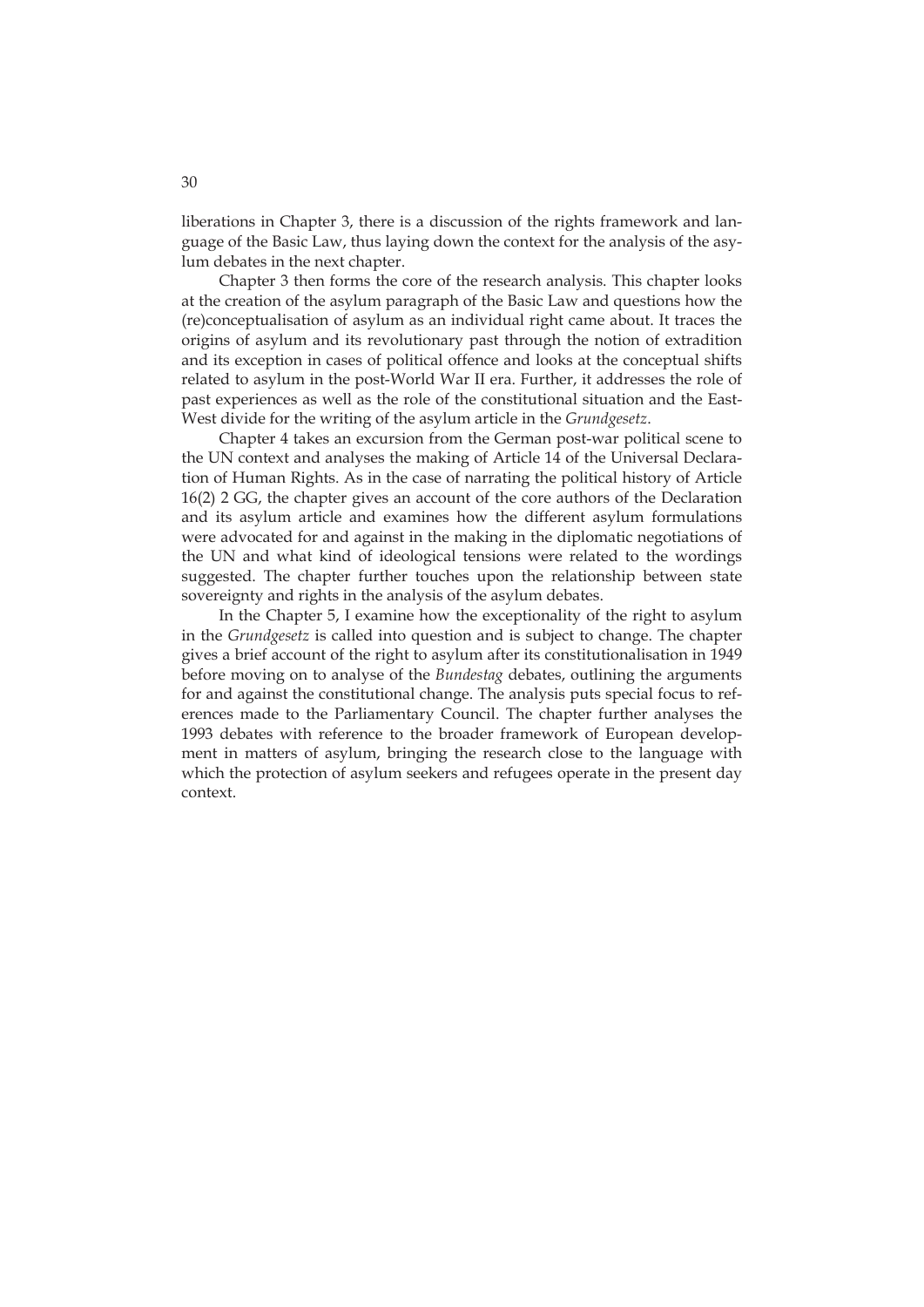#### **2 THE POST-WAR POLITICAL SETTING AND THE LANGUAGE OF RIGHTS**

Authorised by Western Allied states, the Parliamentary Council gathered at the Pedagogical Academy in Bonn between September 1948 and the following May to draft the Basic Law—the *Grundgesetz*—for the tri-zone of Western occupation. Its history is related to post-war geopolitical contingencies: first among these, the division of Germany and its capital by the victorious Allies into zones of occupation after the unconditional surrender of Germany on May 8, 1945. The principles of the occupation by the Allies were laid down at the Potsdam Conference by the USSR, the USA and the UK between July 17 and August 2, 1945.<sup>21</sup> The prehistory of the Council is further related to the breakdown of cooperation between the Western Allies and the Soviet Union culminating in the winter of 1947-48; the rebuilding of Europe; and, to the creation of a separate state of West Germany.22

The guidelines for the West German constitution were agreed upon in the London Six Powers Conference in the spring 1948 by representatives of the three Western Allies, as well as the Benelux states, being neighbouring states to Germany, after the division of Germany had become clear.<sup>23</sup> The guidelines were later prepared in the so-called Frankfurt documents (*Frankfurter Dokumente*) by the military governors, Lucius D. Clay (the USA), Pierre Konig (France) and Sir Brian Robertson (the UK) to be issued to the prime ministers ('*Ministerpräsidenten*') of the Western Federal states, *Länder*.

The immediate post-war context of West Germany is one with manifold political actors and agendas; on the one hand, by the Allies who laid down the original framework for the constitution, each with a different set of political

<sup>&</sup>lt;sup>21</sup> See Protocol of the Proceedings of the Berlin (Potsdam) Conference August 1, 1945 in *Documents on Germany 1944-1985,* pp 54-64. 22 The documents of the years 1945-49 can be found in the series *Akten zur Vorgeschichte* 

*der Bundesrepublik Deutschland 1945-1949*, edited by the *Bundesarchiv* and *Institut für* 

<sup>&</sup>lt;sup>23</sup> The London Six Powers Conference took place on 23 February – 6 March and 20 April and 2 June 1948.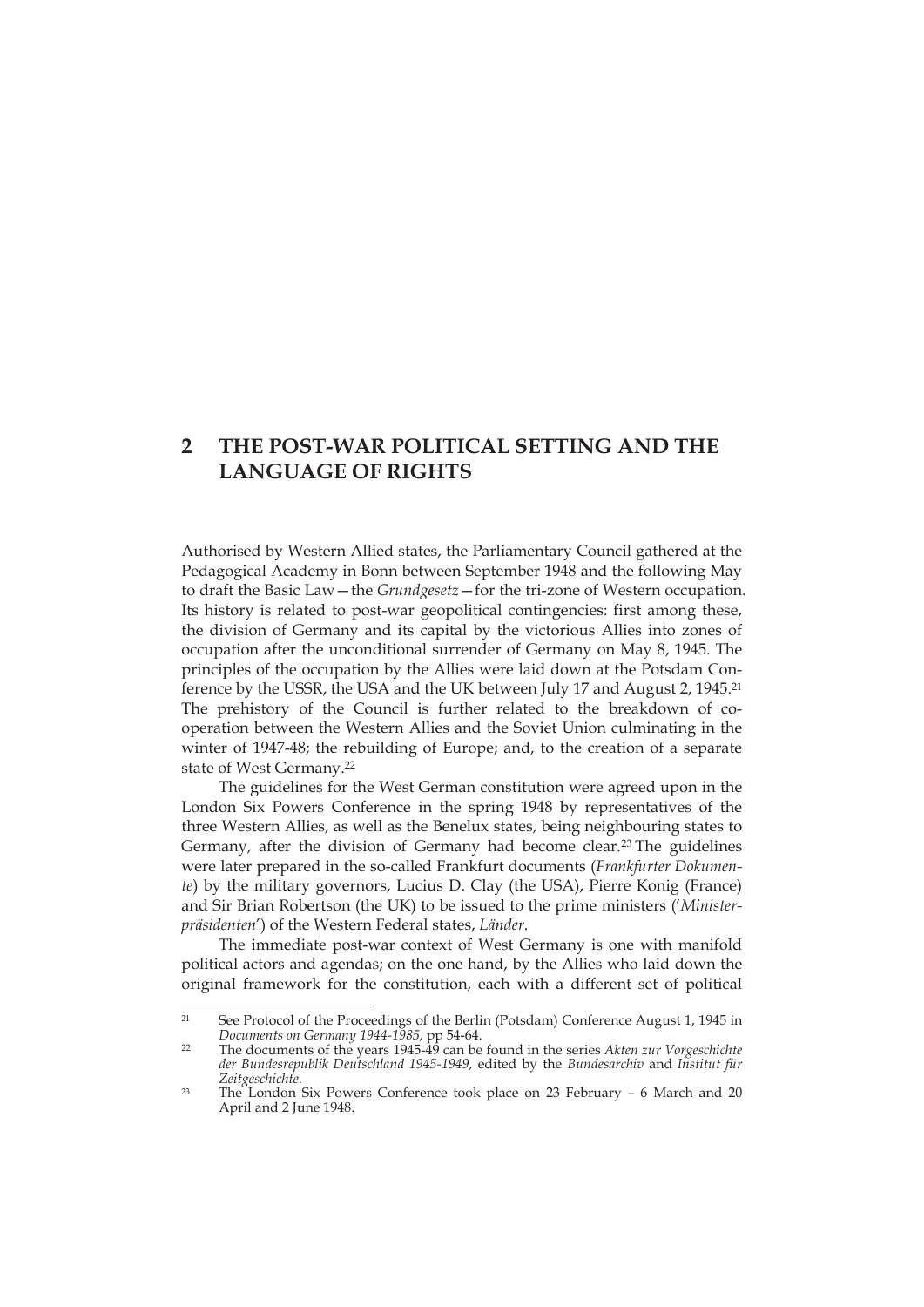agendas and conceptualisations for the future of (West) Germany: whereas the USA underlined the building of a Western state, the UK favoured a more centralist approach towards state building than the US Federal model, while the priority for France was, above all, the issue of security with neighbouring Germany (cf. Feldkamp 1998, 16-17).<sup>24</sup> From the German side, there was post-war planning by the political elite after the *Third Reich*, many who already had political experience in the Weimar Republic and several who had experience from emigration. A further part was played by the newly (re)organised political parties and the different interest groups that shaped the political landscape. The numerous plans, by individuals in exile and in resistance, in the post-war *Länder*, and by the political parties in post-Hitler Germany are document in Benz 1979.25

Before the drafting of the *Grundgesetz*, construction of the constitution had already begun in the *Länder* of the Western zones of occupation with several future authors of the Basic Law taking part in the writing of these constitutions.26 The first *Land* elections took place in the spring of 1946 (Niclauß 1998, 23). Niclauß (1982, 21) emphasises how the creation of the West German state was about making compromises between the differing interests of the three Allied powers, as well as between the German political parties and state governments. An essential role in immediate post-war political life in Germany belonged to the prime ministers as the leading politicians of the eleven West German Federal states.27 The role of the prime ministers became emphasised as the elected state parliaments were the only state, and German, political bodies before the *Grundgesetz* came into force. The prime ministers also had an essential role in the negotiations with the Allies; rather than the party leaders, they were seen as the partners in negotiation (cf. Bauer-Kirsch 2005, 13-14; Möllers 2009, 18). The prime ministers further played a central part in interpreting and negotiating certain concepts, such as whether the constitution to be drafted was to be a '*Verfassung*', like the Allies had suggested, or a *'Provisorium'*, which was the conception supported by the German side.

The following looks at the immediate German post-war politico-historical context by briefly discussing the context preceding the drafting of the *Grundgesetz* and then moving on to discuss the Parliamentary Council as a constitutional and (quasi-) parliamentary forum, the role of the parties in the Council, and to present the authors of the Basic Law. The second part of the chapter focuses on the post-war rights language by commenting on the different conceptualisations of rights by the authors of the *Grundgesetz,* with reference, in particular, to the notion of '*Menschenwürde'*, human dignity. The purpose of this part is to set up the larger framework in which the deliberations on asylum take place and which are analysed in Chapter 3.

<sup>&</sup>lt;sup>24</sup> For the different perspectives of the Allies, see Clay 1950; Krieger 1987; Willis 1962.

<sup>&</sup>lt;sup>25</sup> For the planning in exile, see also Koebner et al. 1987.<br><sup>26</sup> For the post-war organisation of the *Länder*, see Beutler 1973.

For the state prime ministers, see Bucher 1981; Bauer-Kirsch 2005.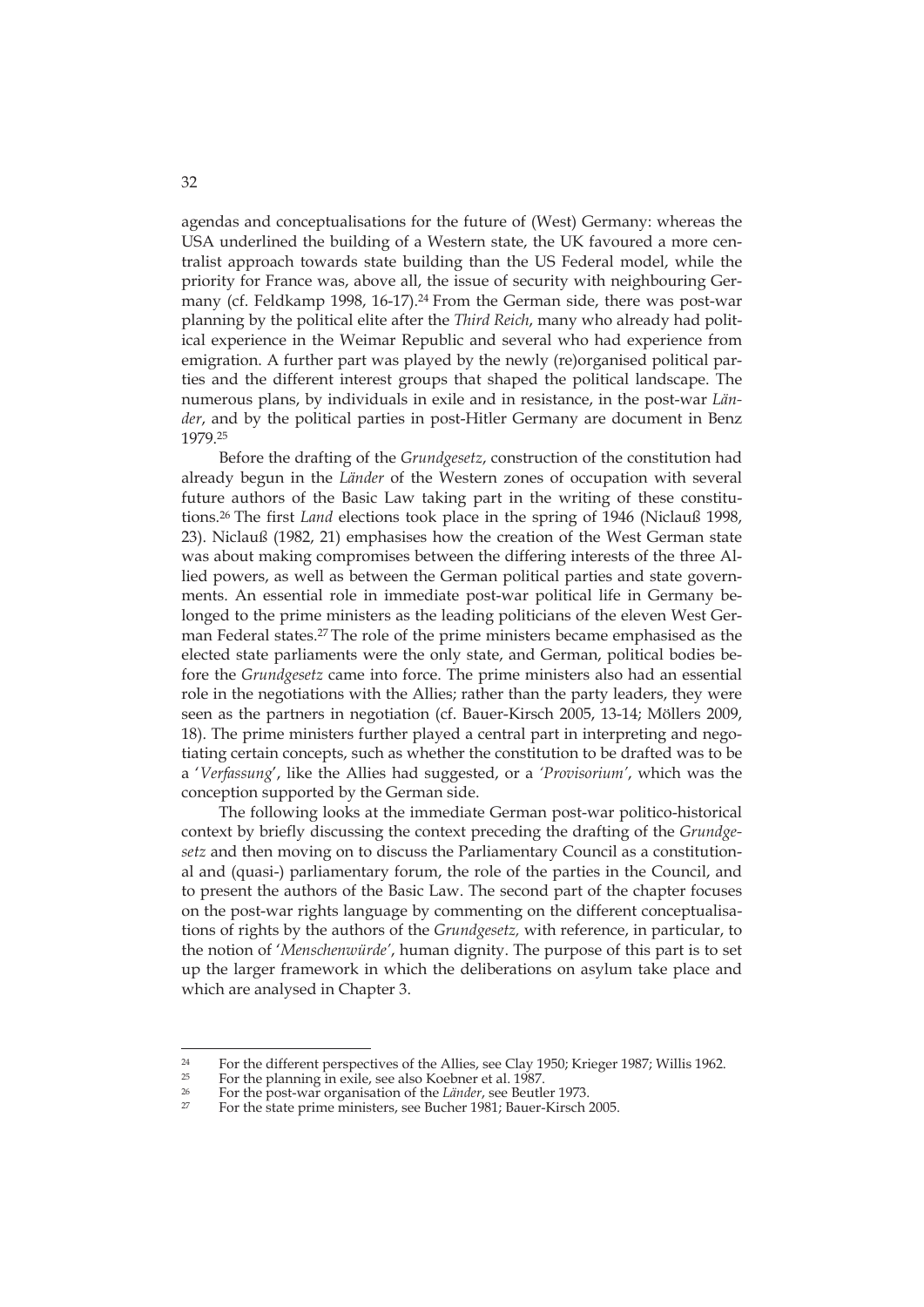#### **2.1 From '***Frankfurter Dokumente'* **to** *Herrenchiemsee*

A constitutional assembly ('*Verfassungsgebende Versammlung'*) was authorised by the Frankfurt documents prepared by the military governors after the Six Powers Conference. The authorisation was to build a democratic constitution with a federal form which would guarantee individual rights and freedoms. The first of the three documents stipulated:

Die Verfassungsgebende Versammlung wird eine demokratische Verfassung ausarbeiten, die für die beteiligten Länder eine Regierungsform des föderalistischen Typs schafft, die am besten geeignet ist, die gegenwärtig zerrissene deutsche Einheit schließlich wieder herzustellen, und die Rechte der beteiligten Länder schützt, eine angemessene Zentral-Instanz schafft und die Garantien der individuellen Rechte und Freiheiten enthält. (Dokument Nr.1, 1.7.1948)28

Following the Frankfurt documents, the 11 prime ministers of the *Länder*, as well as representatives of the German political parties, though without any official role, met in July 1948 first in Koblenz (*Rittersturzkonferenz*, July 8-10) and later in Rüdesheim am Rhein (*Niederwaldkonferenz*, July 15-16 and 21-22) to discuss the documents. Among the representatives at the conferences, and as future members of the Parliamentary Council, were Anton Pfeiffer (Bavaria), Carlo Schmid (Württemberg-Hohenzollern) und Adolf Süsterhenn (Rhineland-Palentinate) (cf. Bauer-Kirsch 2005).

In opposition to the conception put forward by the Allies, German politicians participating in the conferences were against the idea of a constituent assembly creating a constitution for a separate German state, possibly leading to the permanent division of the country. The conferences also rejected the idea of constituting a '*Nationalversammlung'* (national assembly) in the context of a divided Germany. A further opposition related to the idea of a referendum and instead the constitutional document was to be ratified by the state parliaments. (Cf. Feldkamp 1998, 21-28)

Another especially problematic matter for the conferences and state building concerned the situation of Berlin, regarding which there were fears from the German side that the construction of a constitution for a state in the Western zones of occupation might further complicate the situation in the divided former capital now under Soviet blockade. This idea reversed during the second conference of the prime ministers with the idea that delaying constitutional development in the Western zones might, instead, worsen the situation of Berlin. This "*Kernstaat*" thesis was strongly advocated by Ernst Reuter, the *Bürgermeister* of Berlin (SPD). (Cf. Feldkamp 1998, 27; Niclauß 1998, 116-117)

In the final report of the conferences, the prime ministers suggested that instead of a 'constituent assembly' a 'parliamentary council' would convene and the Basic Law would not be called a constitution, '*Verfassung*' but a '*Grundgesetz*' and it would be provisional. The final report stated: "*Das Wort* 

<sup>28</sup> Cf. *Akten zur Vorgeschichte der Bundesrepublik Deutschland 1945-1949*. Bd. 4.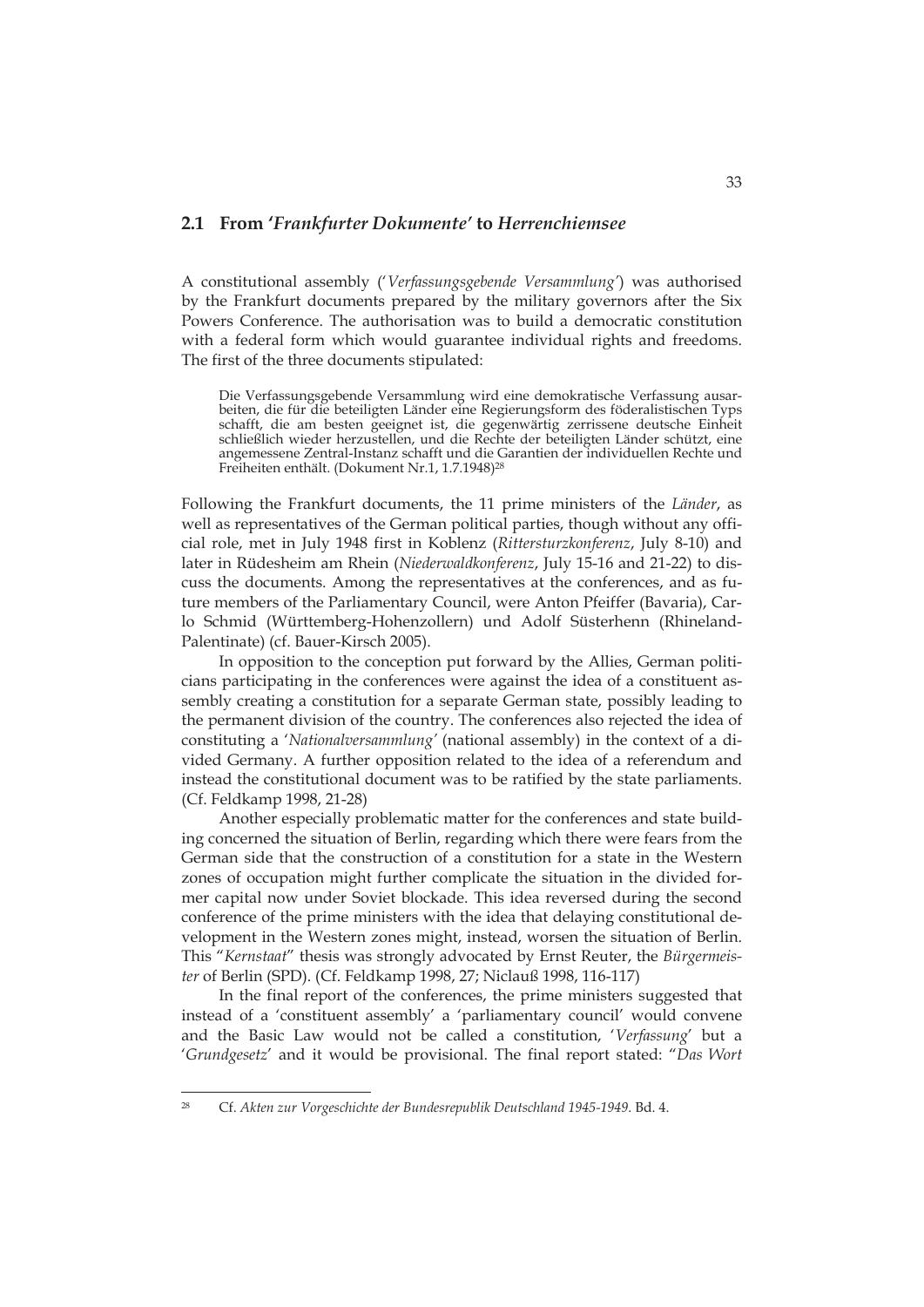*'Verfassung' ist absichtlich nicht gebraucht worden, weil weder ganz Deutschland noch eine endgültige Lösung in Frage kommt. Das gewählte Wort 'Grundgesetz' wäre wohl zutreffender mit 'basic constitutional law' übersetzt worden."* 29 The concept of '*Grundgesetz*' was introduced by Max Brauer, the Social Democratic *Bürgermeister* of Hamburg, while the notion of '*Parlamentarischer Rat'* was formulated by Peter Altmeier, the Christian Democratic prime minister of Rhineland-Palentinate (Dörr 2007, 22-23).

As the Frankfurt documents were a compromise between the three Allied states, they were written in an open form, eventually leaving the German politicians more space for interpretation and negotiation in relation to its main concepts (cf. Niclauß 1998, 112; Feldkamp 1998). Möllers (2009, 36) notes how, in the process of the developing the constitution, the geopolitical situation, the deepening of the divides in Cold War, and the need for the Allies to make decisions quickly, further aided German politicians in successfully promoting and negotiating their goals.

After the Allies had accepted the interpretation of the concepts, and before the deliberations of the Parliamentary Council started, a constitutional convention gathered in August 1948 at lake *Chiemsee* in Bavaria with the purpose of delivering a draft constitution to serve as a guideline for the deliberations of the Parliamentary Council. These deliberations, leading to the "*Chiemseer Entwurf*" were conducted over a period of two weeks. In contrast to the Parliamentary Council, which was seen as a clearly political forum, the *Herrenchiemsee* Convention ('*Verfassungskonvent auf Herrenchiemsee'*) was regarded as an "expert body", without clear political responsibility. Anton Pfeiffer of the CSU, though not himself participating in the convention, described its work in the Parliamentary Council by noting:

Die Beratungen in Herrenchiemsee hatten den großen Vorzug, daß 28 Fachleute vereinigt waren, von denen jeder ein oder mehrere Sachgebiete beherrschte, von denen keiner sich in Phrasen erging. So gab es in diesem Kreise keinerlei Diskussionen politischer Art. Solche Auseinandersetzungen wurden vielmehr dem Parlamentarischen Rat vorbehalten. Der Parlamentarische Rat ist nicht nur ein sachliches, sondern auch ein politisches Gremium. Daher werden seine Beratungen notwendigerweise ein anderes Gesicht haben als die Verhandlungen von Herrenchiemsee.30

The authors of the *Herrenchiemsee* Constitutional Convention were not seen as members of the political parties but as representatives of their state. Of the 28 participants, "*Fachleute*" as in the description of Pfeiffer, each state had not more than two representatives. Most of the representatives had already taken part in the writing of their respective state constitutions. Some of the representatives were professional politicians like Carlo Schmid, Adolf Süsterhenn and Hermann Fecht (Baden), all future authors of the *Grundgesetz*. Others were state officials, administrators, diplomats, scholars, lawyers. (Cf. Bauer-Kirsch 2005, 22) In his memoirs, Carlo Schmid describes the combination of those participating

 $\overline{29}$ "Aide-Mémoire der Ministerpräsidenten zu den Erklärungen der Militärgouverneu-<br>re", 22.7.1948. Der Parlamentarische Rat. Bd. 1, p. 271.

re", 22.7.1948. *Der Parlamentarische Rat*. Bd. 1, p. 271. 30 2nd Meeting AfG, 16.9.48*. Der Parlamentarische Rat*. Bd. 5/1, p. 4.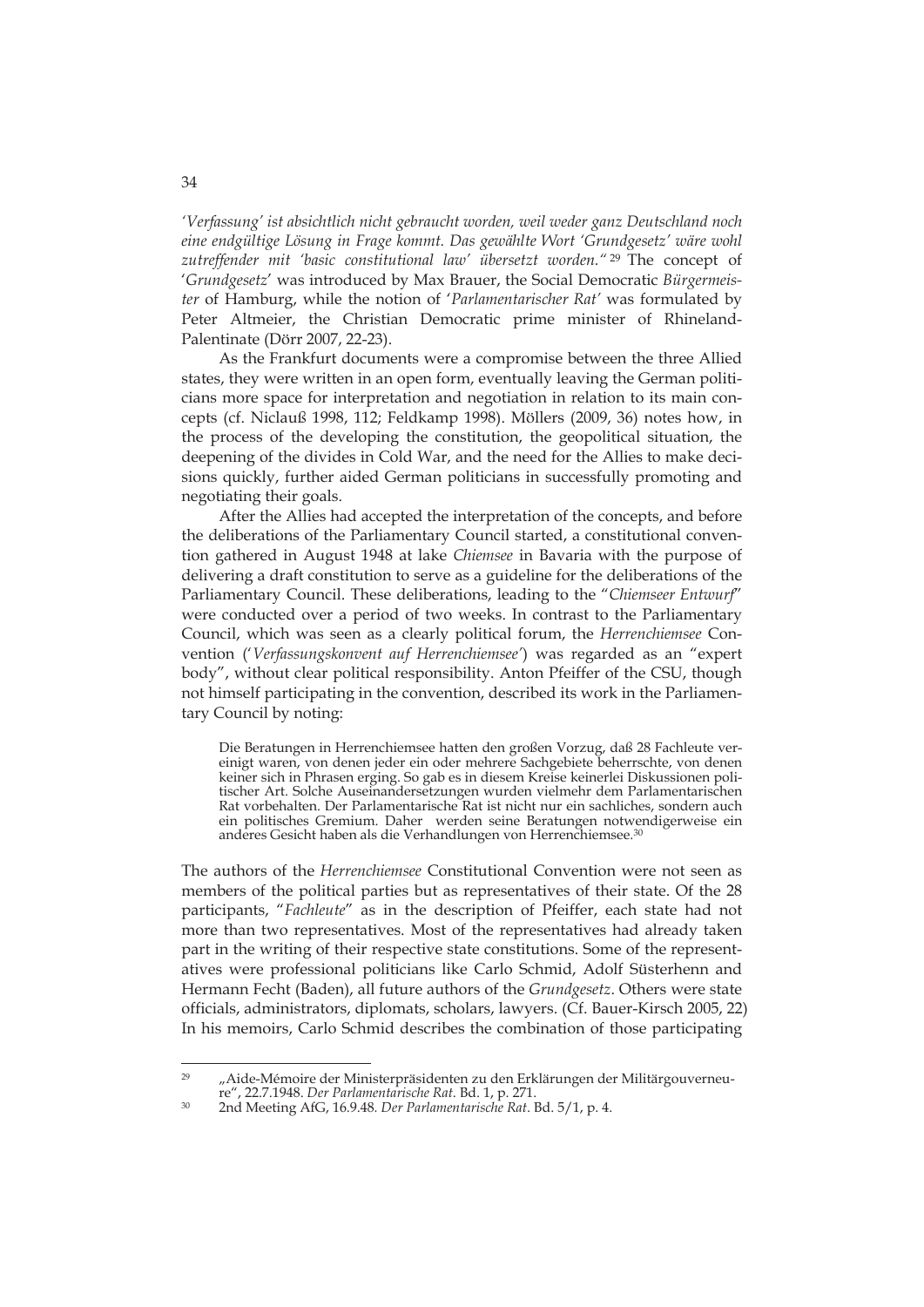in the *Herrenchiemsee* Convention by writing: "*Der Verfassungskonvent stellte ein seltsames Gemisch verschiedenster politischer Richtungen, verfassungsrechtlicher Theorien und "Zugehörigkeiten" dar. Keines der Mitglieder war offizieller Vertreter einer politischen Partei; manche gehörten keiner Partei an, sondern waren als Beamte ihrer Landesregierungen, als Professoren oder als frühere Diplomaten ausgewählt worden, weil man ihnen Sachverstand zutraute*." (Schmid 1979, 334)

In its organisational structure, the *Herrenchiemsee* Convention consisted of a plenum, three sub-committees and an editing committee. It prepared a draft and a memorandum which Schmid later described as an "*Arbeitshilfe*", or "*Diskussionsmaterial*" for the work of the Parliamentary Council, being without official character (cf. Schmid 1949).

The first committee (*Unterausschuß I)* of the *Herrenchiemsee* Convention, with the constitutional scholar and one of the authors of the Bavarian constitution of 1946, Hans Nawiasky<sup>31</sup> in a central role, had the task of writing the fundamental questions section of the draft, including basic rights.32 The committee included in the constitutional draft a list of individual rights with the idea that these rights would be binding and directly applicable in character.33 This conceptualisation was also later adopted in the Parliamentary Council.

# **2.2** *'Provisorium'***, '***Grundgesetz***'**

-

Machen wir eine Verfassung? Schaffen wir eine provisorische Verfassung? Was heißt "provisorische Verfassung"? Im Gegensatz zu "Verfassung"? Oder machen wir etwas anderes? Man spricht von einem "Grundgesetz". Soll dieser Begriff nur ein anderes Wort für das sein, was andere "Verfassung" nennen? Oder soll mit diesem Wort zum Ausdruck kommen, daß wir etwas anderes schaffen wollen? Mit anderen Worten: Was soll die Natur des Gebildes sein, das wir hier schaffen wollen? (Carlo Schmid, SPD)34

The preamble of the *Grundgesetz* speaks of a 'transitory period', with the purpose "*dem staatlichen Leben für eine Übergangszeit eine neue Ordnung zu geben*". Further, the Basic Law came to include the idea that it would lose its validity on the day it was replaced by a constitution enacted freely by the German people.<sup>35</sup> The Basic Law was also enacted on behalf of those Germans whose participa-

<sup>31</sup> Nawiasky was a professor of law who in the Weimar Republic had been a "*Hausjurist*" for the Bavarian government. Nawiasky was one of the emigrant post-war politicians, having spent the vears under the Nazi rule in Switzerland (cf. Benz 2009, 353; 364).

<sup>&</sup>lt;sup>32</sup> The members of the first sub-committee were: Josef Beyerly, Hermann Fecht, Josef Schwalber, Gert Feine, Wilhelm Drexelius, Hermann Brill, Justus Danckwerts, Theo

<sup>33</sup> Cf. "Bericht über den Verfassungskonvent" in *Der Parlamentarische Rat*. Bd. 2 (p. 511

ff.). 34 2nd Meeting AfG, 16.9.48. *Der Parlamentarische Rat*. Bd. 5/1, p. 7. 35 "*Dieses Grundgesetz, das nach Vollendung der Einheit und Freiheit Deutschlands für das gesamte deutsche Volk gilt, verliert seine Gültigkeit an dem Tage, an dem eine Verfassung in Kraft tritt, die von dem deutschen Volke in freier Entscheidung beschlossen worden ist." (*Art. 146, GG)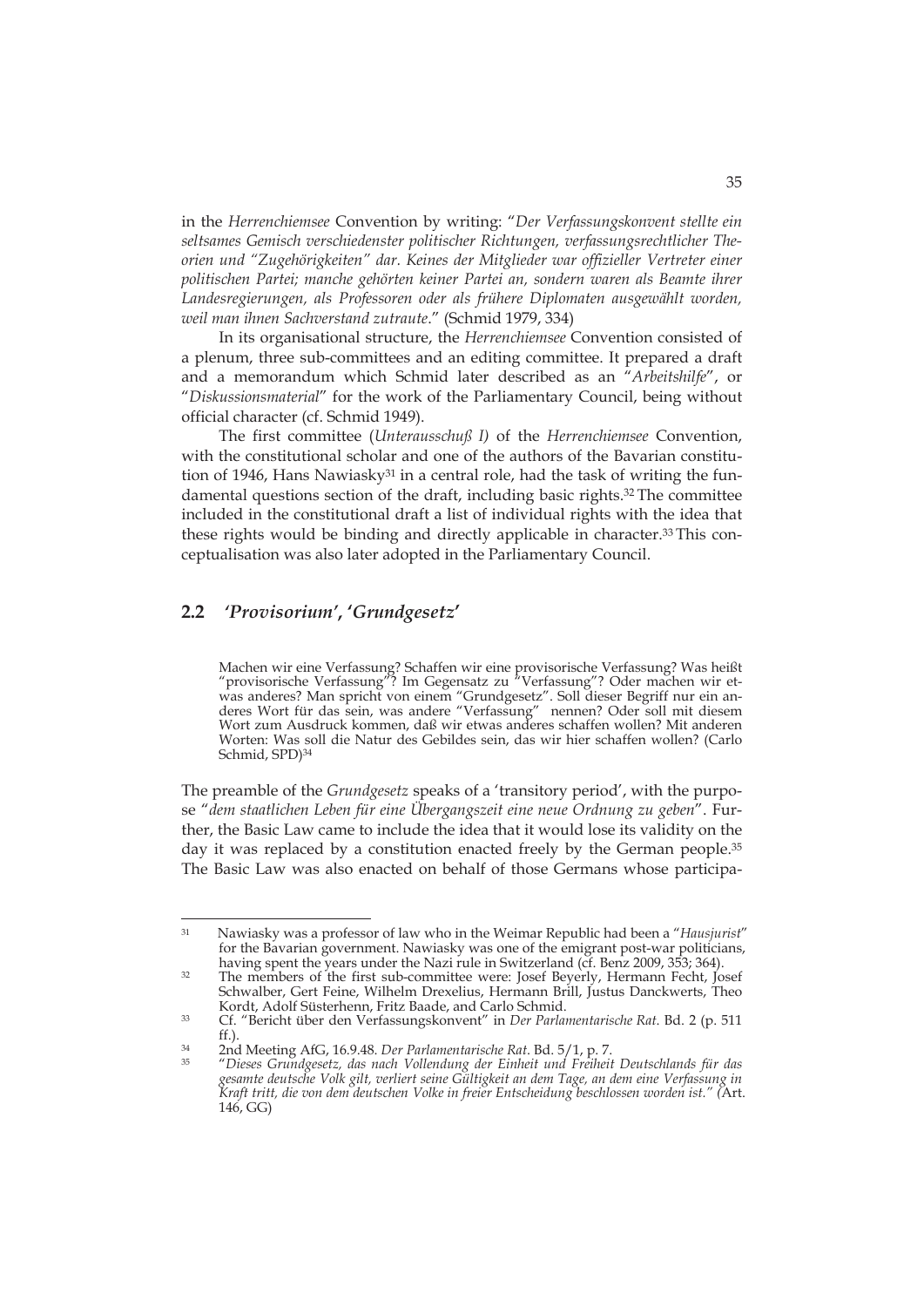tion was denied. The preamble calls "to achieve in free self-determination the unity and freedom of Germany".36

The *Herrenchiemsee* memorandum refers to the *Grundgesetz* as "*zeitliches und räumliches Provisorium*". It is a "*Notlösung*", limited in its duration to the enactment of a constitution constituted by the free will of German people. Geographically it is limited to the 11 *Länder* of the Western zones of occupation.37

Carlo Schmid, who was one of the strongest advocates of the notion of '*Provisorium'*—both in the deliberations in the fora preceding the Parliamentary Council as well as in the Council—defined the concept of '*Verfassung*' as "*die*  Gesamtentscheidung eines freien Volkes über die Formen und die Inhalte seiner *politischen Existenz*"; it being "*die Grundnorm des Staates*".38 Bauer-Kirsch writes in her commentary about the problematic of creating a provisional constitution one that would be provisional enough not to underline too much the division of Germany, hoped to be short-lived with the aim of unification, yet not too provisional to endanger the constitutional building of the state, the 'constitutional new beginning': "*Wieviel Provisorium mußte sein, um die Zerrissenheit Deutschlands nicht zu manifestieren, wie wenig Provisorium durfte sein, ohne dabei den verfassungsrechtlichen Neubeginn auf zu schwache, instabile Beine zu stellen*" (Bauer-Kirsch 2005, 9).

In Schmid's argument, the concept of '*Provisorium'* was related to the sovereignty of the people ('*Volkssouveränität'*). The idea that the authority of the government derives from the consent of the people who are the source of its political power, could not be accomplished in the context of creating a constitution for just a "*Staatsfragment*". Schmid wrote in his 1949 article how the Parliamentary Council was not in a position to create "*eine deutsche Verfassung im eigentlichen Sinne des Wortes*" (Schmid 1949, 202).39 This was further related to the idea of a '*Nationalversammlung*' which would in the future, as freely elected, create a '*Verfassung*' for Germany: "*Eine gesamtdeutsche konstitutionelle Lösung wird erst möglich sein, wenn eines Tages eine deutsche Nationalversammlung in voller Freiheit wird gewählt werden können*."40

In the plenum, Schmid did not speak about a "*Vollverfassung*", but about the *Grundgesetz* as a '*Provisorium*' that would be "open" both in its geographical and substantial sense.41 Heuss of the FDP, in his turn, underlined the geographical aspect of the provisional constitution. Structurally, however, the question was about creating something stable:

Wir begreifen dieses Wort "provisorisch" natürlich vor allem im geographischen Sinne, da wir uns unserer Teilsituation völlig bewusst sind, geographisch und volkspolitisch. Aber strukturell wollen wir etwas machen, was nicht provisorisch ist und gleich wieder in die Situation gerät: heute machen wir etwas und morgen kann man

*<sup>36 &</sup>quot;Es hat auch für jene Deutschen gehandelt, denen mitzuwirken versagt war. Das gesamte Deutsche Volk bleibt aufgefordert, in freier Selbstbestimmung die Einheit und Freiheit*  Deutschlands zu vollenden."<br>
Cf. "Bericht über den Verfassungskonvent". In Der Parlamentarische Rat. Bd. 2, p. 507.<br>
2nd Meeting, Plenum, 8.9.48. Der Parlamentarische Rat. Bd. 9, p. 21.<br>
<sup>39</sup> For the concept of 'Verfassung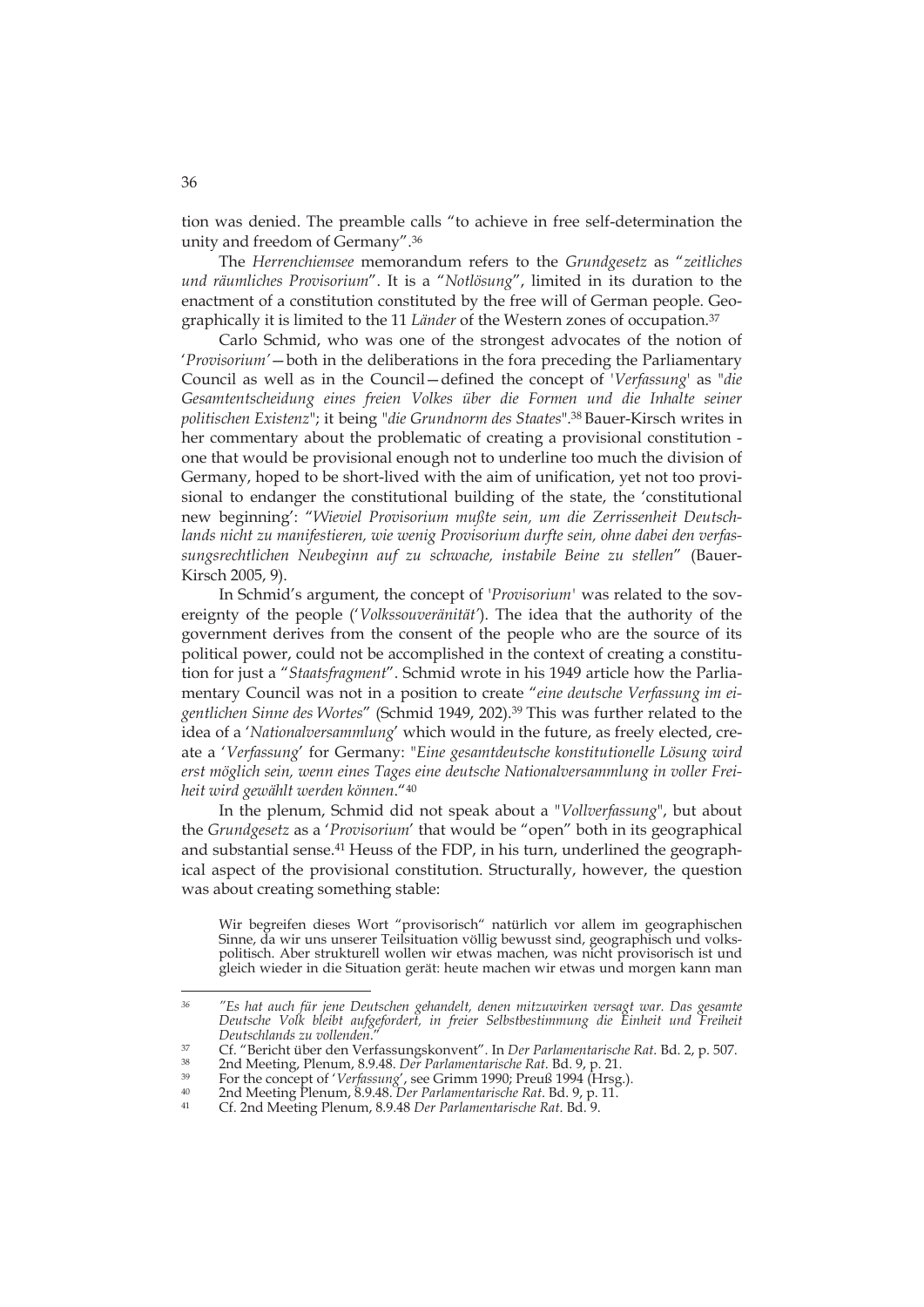es wieder ändern, und übermorgen wird eine neue Auseinandersetzung kommen. Wir müssen vielmehr strukturell schon etwas stabileres hier fertigzubringen versuchen, auch etwas, was eine gewisse Symbolwirkung hat, und wenn auch bloß in der Abschattierung, so daß wir den Besatzungsmächten, daß wir auch den Leuten im deutschen Osten sagen: wir sind nun eben auf einem Weg begriffen, dessen Ende noch nicht erreicht ist.42

Heuss underlined the symbolic function of the provision: the idea of a future goal or transition—i.e unification. The question of '*Provisorium'* was, according to Heuss, further related to the form of the individual rights in the *Grundgesetz*. In these debates, Heuss thought that, whereas the Basic Law would be understood as provisional in the geographical sense, individual rights could not be characterised as so, but should instead represent "*das Pathos des Dauernden*", something that would be long-lasting:

Wir können das Werk in seiner Totalität als provisorisch ansehen, wobei ich den Ausdruck "provisorisch" als eine geographische Angelegenheit betrachten möchte. Aber man kann die Grundrechte nicht als provisorisch ansehen, sondern diese müssen den Ewigkeitsgehalt irgendwie in sich tragen, um überhaupt eine innere Rechtfertigung zu haben.43

Schmid, in his turn, linked his argument about the '*Provisorium*' to the question of why the drafters should not attempt to create too broad a list of individual rights, including social and cultural "*Lebensordnungen*".44 This conceptualisation, which is related to the fact that the SPD did not attempt to promote the inclusion of social rights in the Basic Law, will be discussed in more detail in the analysis of the Council deliberations on rights.

Although the '*Provisorium*' thesis was especially important for the SPD, a further advocate of the idea was Heinrich von Brentano of the CDU. Von Brentano wrote in 1949 about the "disastrous developments from Potsdam to London" which had excluded large numbers of the German population from the developing the constitution. Von Brentano was more critical than Schmid, for instance, about the possibilities of "real political decisions" and the drafting of a constitution under occupation, without the sovereignty of the people, under terms that were decided by the winners of the war. Von Brentano questioned in the article "*ob eine echte, bewusste und organische politische Entwicklung, ob echte politische Entscheidungen überhaupt möglich sind, solange ein Volk nicht im Vollbesitz seiner Souveränität ist, sondern im Zustande der bedingungslosen Kapitulation und unter einem nicht kodifizierten Besatzungsrecht lebt, dessen Inhalt und Reichweite ausschließlich von dem diskretionären Ermessen der Sieger bestimmt wird*" (von Brentano 1949, 498).45

In his argument, von Brentano was also sceptical about the legitimacy of the Parliamentary Council and went on to ask whether the Council was a legitimate body for the expression of the political will of the people. Furthermore, its

 $42$ <sup>42</sup> 3rd Meeting Plenum, 9.9.48. Der Parlamentarische Rat. Bd. 9, pp. 106-107.<br><sup>43</sup> 3rd Meeting AfG, 21.9.48. Der Parlamentarische Rat. Bd. 5/1, pp. 43-44.<br><sup>44</sup> 3rd Meeting AfG, 21.9.48. Der Parlamentarische Rat. Bd. 5/1,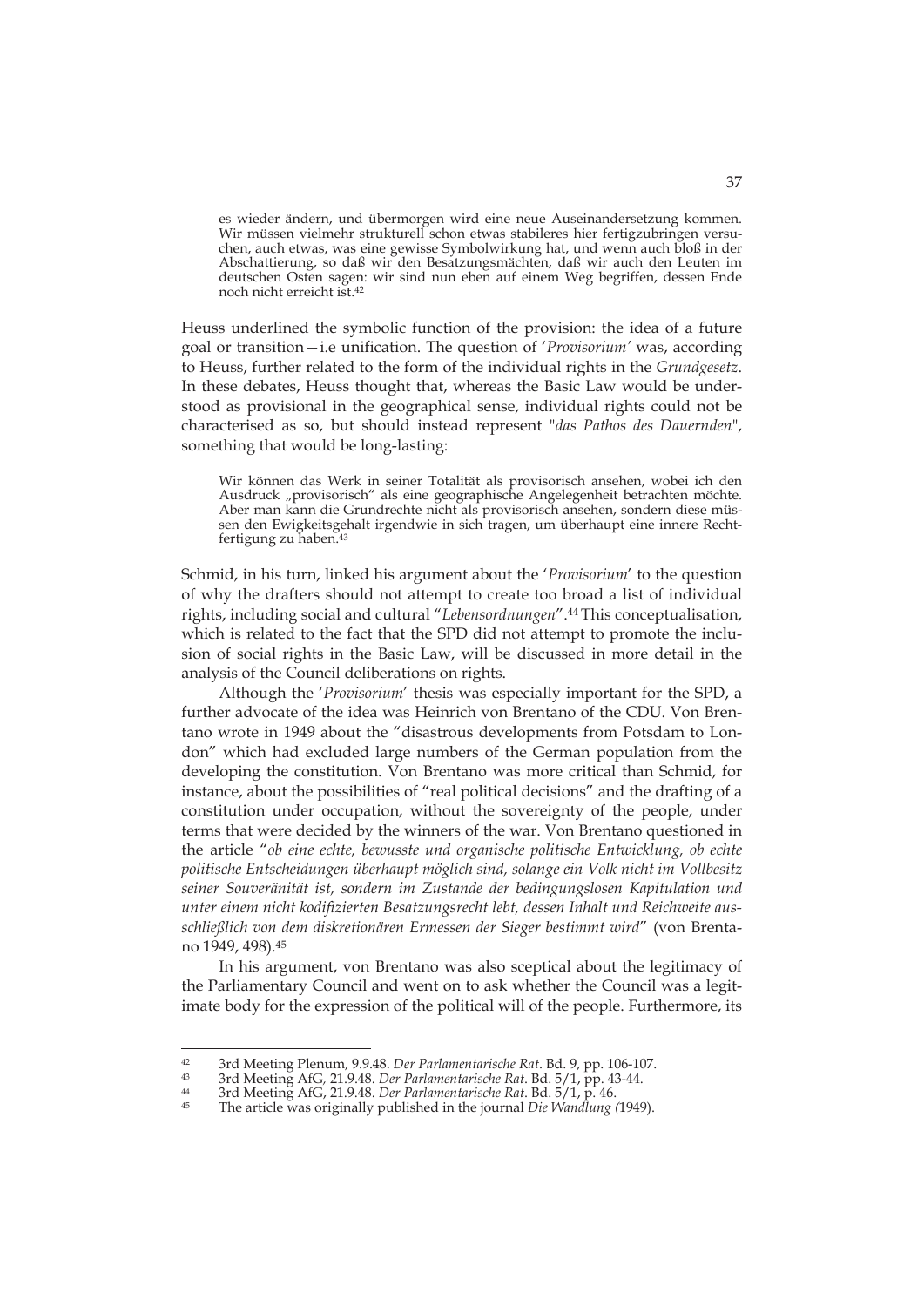election indirectly by the *Länder* for von Brentano further contributed to the anonymity of the Council among Germans:

Es erscheint mindestens fraglich, ob die Art der Bildung des Parlamentarischen Rates geeignet war, ein Organ zu schaffen, das die Legitimation für sich in Anspruch nehmen konnte, dem politischen Willen des Volkes Ausdruck zu verleihen. Die indirekte Auswahl, nicht Wahl, der Mitglieder des Parlamentarischen Rates nach den Grundsätzen des Verhältniswahlsystems durch die Abgeordneten der Landtage, die selbst nach dem Verhältnis- und Listenwahlsystem gebildet worden waren, hat sicherlich entscheidend dazu beigetragen, daß der Parlamentarische Rat vom ersten Tage an in einen Nebel der Anonymität gehüllt war, und daß seine Existenz, seine Aufgaben und seine Entscheidungen dem Bewußtsein des deutschen Volkes niemals hinreichend bekannt werden. (von Brentano 1949, 497)

Von Brentano's argument shows that if there were doubts related to the 'political beginning' of the Federal Republic in the commentaries of the post-war political life of Germany, as referenced in the Introduction of this research, there were also doubts about the legitimacy inside the Parliamentary Council among the politicians themselves.

## *2.3 Parlamentarischer Rat*

## **2.3.1 Parliamentary Council as a constitutional and quasi-parliamentary assembly**

The Parliamentary Council was not elected by public vote as the Weimar national assembly (*Weimarer Nationalversammlung*) had been, for example, but the representatives were chosen by the *Länder*.46 While this led von Brentano, for instance, to question the mandate of the Council as a constitutional forum, more recent commentators such as Grimm, while crediting the "constitutional success" of the *Grundgesetz*, have seen the Basic Law with its "democratic construction mistake" as an example of how the vote of the people is not the guarantee of the legitimacy of a constitution (Grimm 2001, 50; see also Möllers 2009).

Regarding other historical examples of drafting a constitution, the task of writing the original constitutional draft in post-war West Germany was not given to just one person, such as in the case of the *Weimarer Verfassung* and Hugo Preuß, or the Austrian constitution (*Österreichische Bundesverfassung*) of 1920 written by Hans Kelsen. Instead, the first draft was created by the *Herrenchiemsee* Convention.

As noted in the beginning of the research, this study views the Parliamentary Council not only as a constitutional assembly but, above all, as a (quasi-) parliamentary deliberative assembly. Furthermore, the idea is that in discus-

<sup>&</sup>lt;sup>46</sup> The state Württemberg-Hohenzollern had two mandates for the Parliamentary Council, both belonging originally to the CDU. The party agreed with the SPD to exchange one of the two mandates to an SPD mandate in Hamburg, allowing Carlo Schmid from Württemberg-Hohenzollern to participate in the drafting of the *Grundgesetz*. (Benz 2009, 374)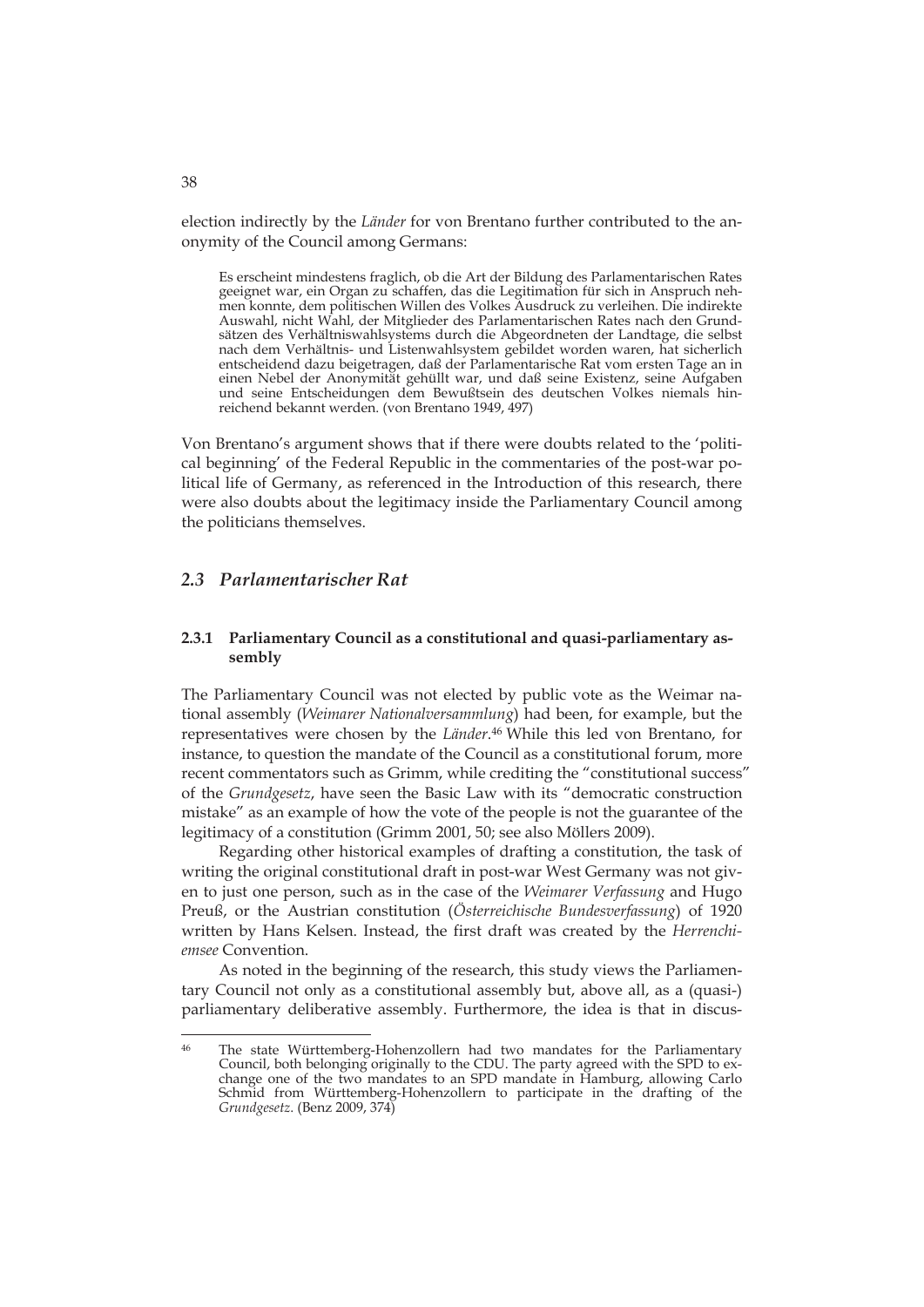sions of post-war parliamentarism in Germany, the Parliamentary Council is often overlooked (cf. Lange 1993). This also contradicts the self-understanding of members of the Parliamentary Council: Adolph Schönfelder (SPD), the *Alterspräsident* of the Council, for instance, stated in the beginning of the plenum work, when outlining the procedures of the Council how *"[w]ir wollen uns als Abgeordnete bezeichnen, wie das sonst im Parlament auch üblich ist".* The Council was to follow certain parliamentary practices: Schönfelder made reference to the use of titles which, apart from '*Doktor*', were not encouraged. Further, Schönfelder referred to the parliamentary tradition when asking delegates not to clap their hands when agreeing with the speaker: *"[a]uch da wollen wir zur früheren guten parlamentarischen Übung zurückkehren. Diese gute Sitte ist durch die Nazis verdorben worden*".47

As the argument above shows, parliamentary speaking in the post-war Germany was related to the downfall of parliamentary culture during the Nazi era. It was further linked, as Kilian (2000, 173) writes, to the traditions of the *Paulskirche* of 1848-49, the first German parliament, to the opposition of Bismarck towards parliamentarism in the *Kaiserreich* and to the parliamentary speaking culture of the Weimar Republic. The continuity with Weimar is also emphasised in noting how thirty of the authors of the *Grundgesetz* had been representatives of different parliaments in the Weimar era. (ibid.)

The Parliamentary Council was not a parliament per se, as it lacked the divide between government and opposition, for example, but it had many parliamentary procedural features such as multiple readings or the rotation of committee work and the plenum debates. Being authorised to write the *Grundgesetz* in a rather short time frame, the task was to find a compromise for the differing sets of interests. It was thus more oriented towards seeking compromise and negotiating in its rhetoric, although it also had features which made it more deliberative than a regular parliament, such as when the debates exceeded party political lines.

Kilian uses the notion of '*Arbeitsparlament*' when describing the Parliamentary Council (Kilian 2000, 177). This refers to the organisation of the Council regarding the dominant role of the committees. The Council consisted of six committees and a plenum. These committees (*Ausschüsse*) 48 were the Basic Questions Committee (*Grundsatzfragen*), Committee for the Organisation of the Bund and for the Constitutional Court and Administration of Justice (*Organisation des Bundes sowie Verfassungsgerichtshof und Rechtspflege*), Competence Committee (*Zuständigkeitsabgrenzung*), Finance Committee (*Finanzfragen*), Committee on Electoral Matters (*Wahlrechtsfragen*) and Occupation Statute Committee (*Besatzungsstatut*). 49 In addition, there was a Main committee (*Hauptausschuß*), whose task was to co-ordinate the workings of the different committees into a coherent draft to be debated in the plenum. The Main Committee was an essen-

<sup>47</sup> 47 2nd Meeting Plenum, 8.9.48. *Der Parlamentarische Rat*. Bd.9, p. 18.<br><sup>48</sup> For the vocabulary, see Hilgers 1956.<br><sup>49</sup> For the opposition of the Berlingers Coursil and Jam<sup>107F</sup>

For the organisation of the Parliamentary Council, see Ley 1975. For the presentation of the different committees, see Feldkamp 1998.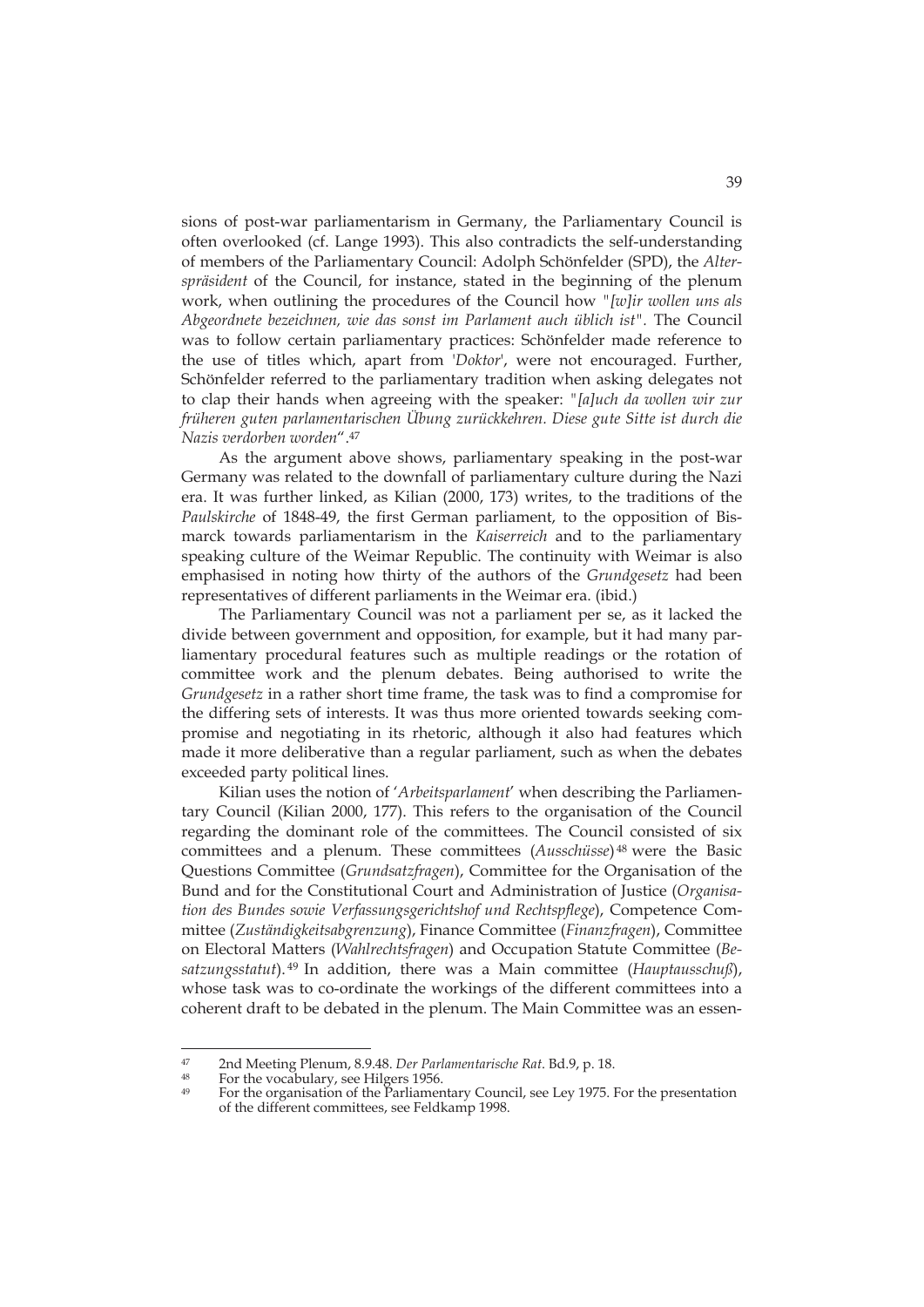tial debating forum for the Parliamentary Council which has, as an arena, remained unique to the German parliamentary culture (cf. Kilian 2000). The importance of the Main Committee for the Council becomes obvious when comparing the number of active meetings: the plenum gathered only twelve times, while the Main Committee held fifty-nine meetings altogether (Niclauß 1998, 125). Most of the writing of the *Grundgesetz* took place in the committees; while the asylum clause, for instance, was not debated in the plenum. Apart from the Main Committee, committee deliberations were not open to public.

Of the different committees, the most important for this study is the Basic Questions Committee which, being responsible for drafting the basic rights section of the Basic Law and its preamble, had an important political role. In addition to the Main Committee, it was the forum where the asylum debates took place. These two fora and their special features will therefore be discussed in more detail in Chapter 3.

Konrad Adenauer was unanimously elected as the president of the Parliamentary Council in the first meeting of the plenum with the exception of the two Communist delegates. Adolph Schönfelder (SPD) and Hermann Schäfer (FDP) were chosen as vice-presidents.

The important inter-factional negotiations inside the Parliamentary Council were chaired by Adenauer. Furthermore, there were also additional fora inside the Council which sought to find compromises between the factions as the writing of the *Grundgesetz* proceeded. These were the General Editing Committee (*Allgemeiner Redaktionsausschuß*; see also Chapter 3), the Committee of Five (*Fünferausschuß*) which was later transformed into the Committee of Seven (*Siebenerausschuß*) to include all the factions, with the exception of the KPD and the Bavarian CSU, to find a larger compromise on the *Grundgesetz*.50 The negotiations of these compromise or co-ordination fora, although playing an important role in quickly devising the constitution, are not documented in their own right as distinct from the other committee deliberations (cf. Niclauß 1998, 124-125).

During the drafting process of the *Grundgesetz*, the articles and principles were first formulated in the respective committees after which followed the first reading in the plenum. The formulations were then further debated after the first reading in the Main Committee, and received comments and recommendations from the Editing Committee, followed by a further round in the committees.<sup>51</sup>

As the drafting process continued, the Allies intervened in the form of a memorandum after which there was a meeting between the Military Governors

<sup>&</sup>lt;sup>50</sup> Participants taking part in the working of the Committee of Five were primarily Carlo Schmid and Walter Menzel from the SPD; Heinrich von Brentano and Theophil Kaufmann from the CDU; alternatively Hermann Schäfer, Thomas Dehler, Theodor Heuss or Hermann Höpker-Aschoff for the FDP. The Committee of Seven included in addition Johannes Brockmann (*Zentrum*) and Hans-Christoph Seebohm (DP) (cf.

<sup>&</sup>lt;sup>51</sup> For an overview of the different stages of drafting, see Niclauß 1998, 128-134. Merkl (1965) discusses comprehensively the controversial questions inside the Council.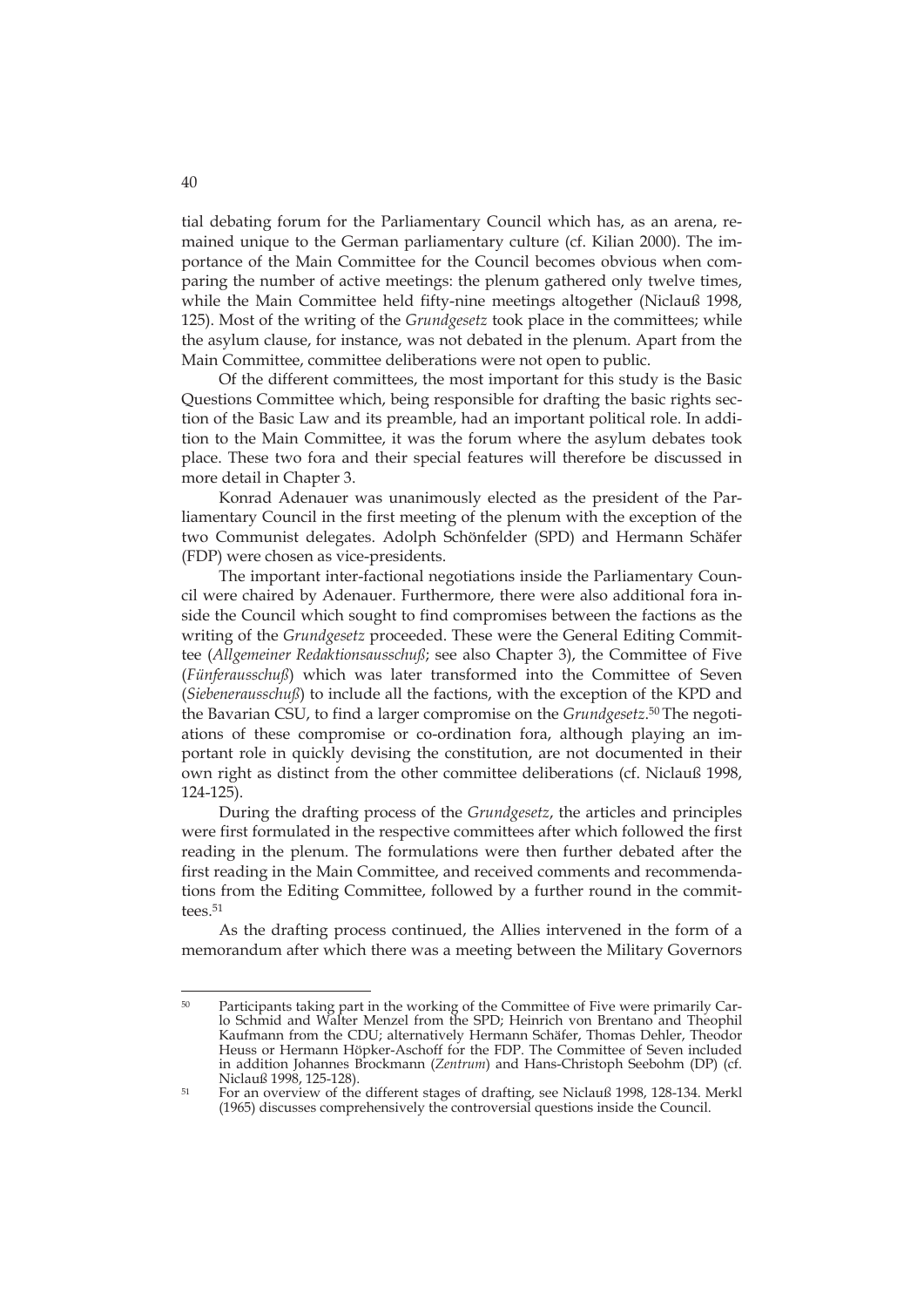and the German delegation. This led to the so called *Frankfurter Affäre*, a controversial episode of the drafting process, in which Adenauer was accused of giving information to the military governors about the drafting without the authorisation of the factions. In response, the SPD, the FDP and *Zentrum* considered a vote of non-confidence against Adenauer. As the conflict was resolved, the drafting and negotiations continued in the Council, the inter-party negotiations, and in the readings of the Main Committee.

As the Allies did not accept all the formulations by the German politicians, the final intensive phase of the drafting consisted of finding compromises inside the Council as well as in relation to Allies' representatives. These controversial questions concerned financial administration, and especially the matter of competences between the *Bund* and the *Länder*, with the SPD originally opposing the federal construction of the state with the strong preference for a federal system inside the Council as proposed by the CDU, in particular, and supported by the Americans and the French (cf. Antoni 1992, 149; Merkl 1965). The Editing Committee worked on the final formulations before the draft was subject to the final reading in the plenum. The *Grundgesetz* was eventually accepted in May 1949 with 53 votes for and 12 against. The votes against came from the KPD, the DP, the *Zentrum* and the CSU (six votes). The representatives of the CDU, SPD, FDP and two representatives of the CSU voted for the *Grundgesetz*. After the Basic Law was approved by the military governors, it was passed to the state parliaments to be ratified, with the exception of Bavaria.

Regarding the freedom of the Council, Carlo Schmid wrote in his memoirs:

Nach seinem Selbstverständnis war der Parlamentarische Rat bei seinen Beratungen und Entscheidungen frei; seine Abgeordneten waren nur ihrem Gewissen verantwortlich. Allerdings mußte das zu beschließende Grundgesetz gewissen Prinzipen Rechnung tragen. Wir waren nicht völlig frei bei der Auswahl dieser Prinzipen: Die uns ermächtigenden Texte gaben uns auf, bestimmte Grundsätze zu verwirklichen; die Gouverneure hatten uns wissen lassen, daß sie unser Werk genehmigen würden, wenn die Beschlüsse des Parlamentarischen Rates mit "diesen allgemeinen Grundsätzen nicht in Widerspruch stehen." (Schmid 1979, 368)

Adenauer, who in his autobiography described the Six Powers Conference in London, without German participation, as "dictations" ("*Diktate*") (Adenauer 1965, 139), commented in the first meeting of the plenum how the Parliamentary Council was in the assignment given to it "*völlig frei und völlig selbstständig*".52

Both Adenauer and Schmid emphasise how the Parliamentary Council was free to operate within the framework set forth. These confines were established by the Allies and part of the work of the drafting of the *Grundgesetz*, as noted, was to negotiate with the Allied representatives. Further, the Basic Law required their final acceptance. Nevertheless, the final wording of the document was a result of compromises from all parties, including the German politicians as well the Allies.

<sup>52 1</sup>st Meeting Plenum, 1.9.48. *Der Parlamentarische Rat*. Bd. 9, p. 12.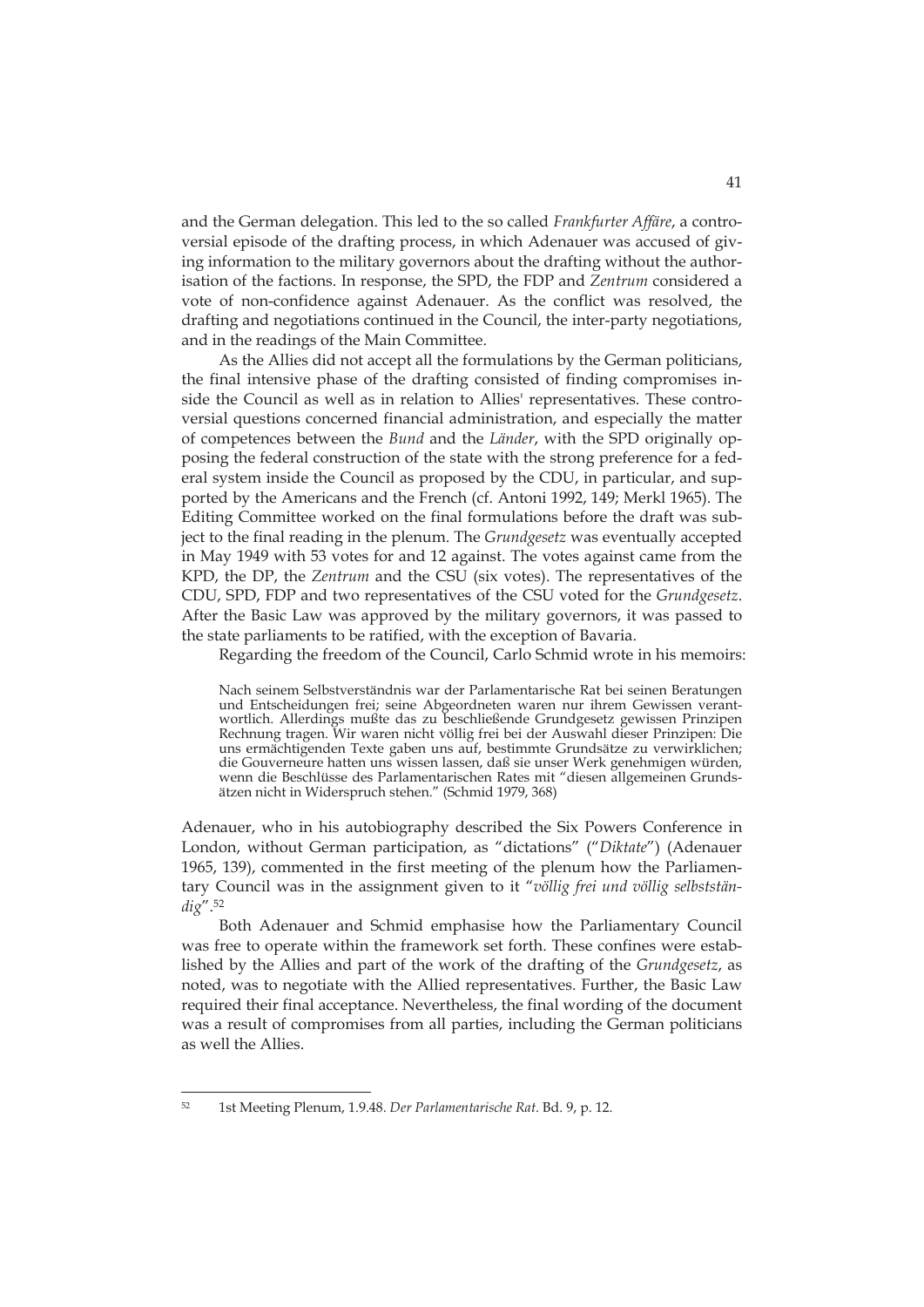#### **2.3.2 Political parties in the Parliamentary Council**

The Parliamentary Council consisted of 70 representatives, of which the five from Berlin were without the right to vote. There were six parliamentary factions in the Council: the Christian Democratic Union (*Christlich Demokratische Union*, CDU) together with its Bavarian sister party, Christian Social Union (*Christlich-Soziale Union,* CSU), with 27 representatives, of which the CSU had eight, the Social Democratic Party (*Sozialdemokratische Partei Deutschlands*, SPD) also with 27 representatives, the Free Democrats (*Freie Demokratische Partei*, FDP) which had, before the Parliamentary Council, built a faction with the LPD (*Liberal-Demokratische Partei Deutschlands*) and the DVP (*Deutsche Volkspartei*) with 5 representatives. The Communist Party (*Kommunistische Partei Deutschlands*, KPD), the German Party (*Deutsche Partei*, DP) and the Catholic Centre Party (*Zentrum*) had each 2 representatives on the Council. (Cf. Feldkamp 1998, 37)

The party system in Germany went through notable changes in the postwar era, with the number of political parties being significantly lesser than in the Weimar Republic. The Christian Democratic Union, which then later won the first *Bundestag* elections of 1949, was a post-war construction without a precedent in the Weimar era. The 1945 established CDU brought together different formerly divided Protestant and Catholic groups, "*von linken Flügel des katholischen Zentrums bis zum deutschnationalen Protestantismus*" (Niclauß 1982, 41). The members of the CDU were former representatives of the *Zentrum*, the national conservative German National People's Party (*Deutschnationale Volkspartei, DNVP*), the Bavarian People's Party (*Bayerische Volkspartei*, BVP) and the protestant-conservative Christian Social People's Service (*Christlich-Soziale Volksdienst*, CSVD) (Dörr 2007, 26).53 Common to all these different parties in the immediate post-war era was the idea of Nazism as a *'Sündenfall'* (Niclauß 1982, 41).

The CDU like other parties was organised around different local levels. It elected Konrad Adenauer as its first Chairman. Adenauer had been representative of the Catholic *Zentrum* in the Weimar Republic. In the Parliamentary Council, Adenauer's central role was emphasised in connection with the cooperation and negotiations with the Allies, as in the role of the president of the Council, rather than in shaping the constitutional structures of the new state. Adenauer did not take part in the conferences of the prime ministers nor was he part of the *Herrenchiemsee* Convention (cf. Bauer-Kirsch 2005, 10).<sup>54</sup>

The constitutional questions of the Union parties were discussed in the post-war period, above all, in the so called "*Ellwanger Kreis*", which strongly preferred federalism. To this circle belonged, for instance, Adenauer, Anton Pfeiffer, and Adolf Süsterhenn, the Minister of Justice of Rhineland-Palentine and one of the core designers of its constitution. (Cf. Benz 2009, 355)

-

42

<sup>53</sup> For the history of the CDU, see also Kleinmann 1993, although, his account pays surprisingly little amount of attention to the Parliamentary Council. The biographies of the members of the CDU in the Parliamentary Council are presented in Buchstab

<sup>&</sup>lt;sup>54</sup> For Adenauer, see Morsey 2008; Köhler 1994.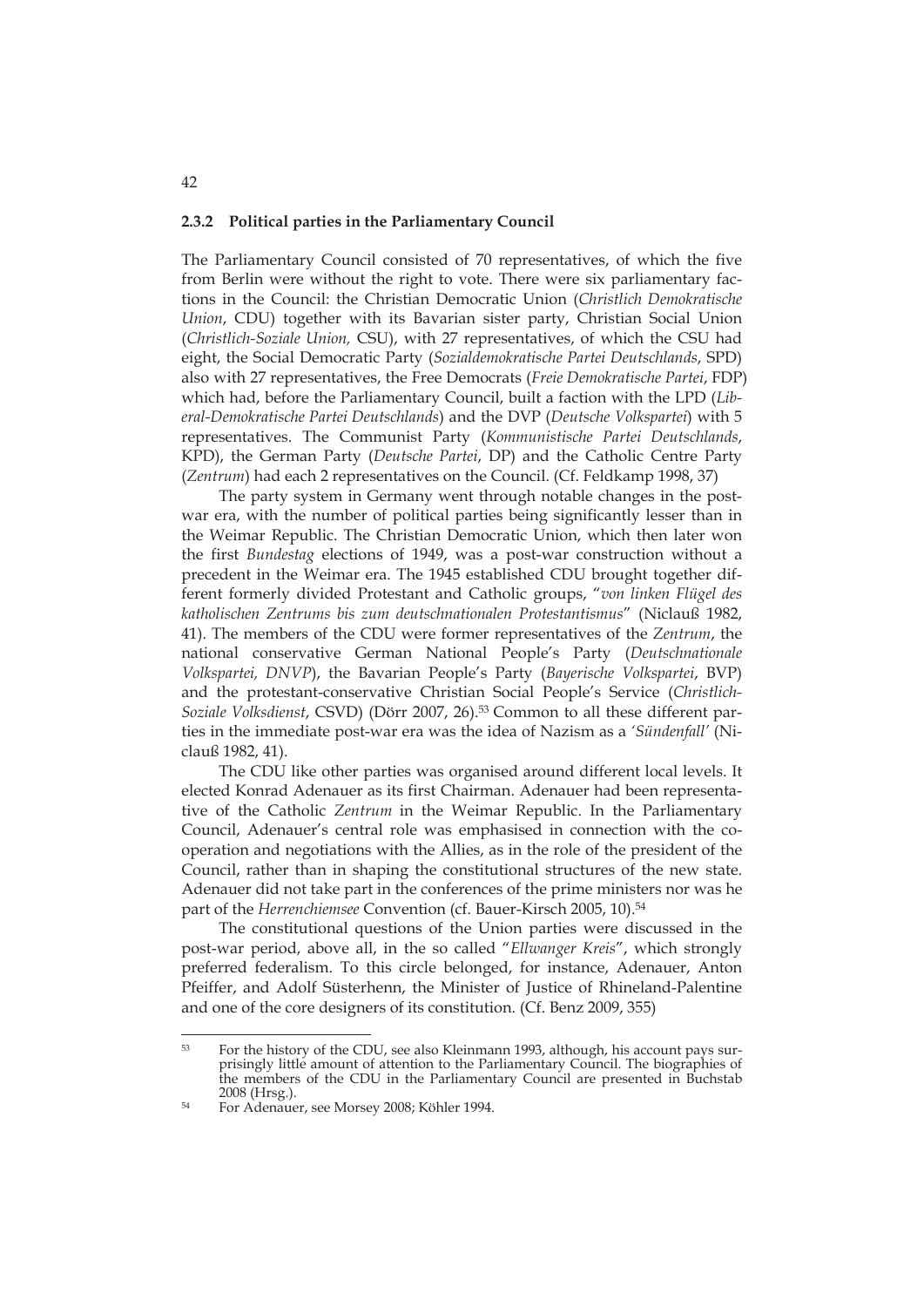With Adenauer as the president of the Parliamentary Council, the position as the Head of the faction was held by Pfeiffer (CSU). Other key names for the CDU in the Council were Heinrich von Brentano, who was one of the party's constitutional experts and the future Foreign Minister of Adenauer's second cabinet (see Chapter 3), Hermann von Mangoldt, a prominent law scholar and Walter Strauß, *Staatssekretär* of Hesse. The CDU is the only party for which party protocols in the Parliamentary Council have been documented and published (cf. Salzmann 1981).

The SPD had been banned by the Nazi regime in 1933. The party was reestablished immediately after the downfall of *Third Reich* with Kurt Schumacher as its leader until his death in 1952. Benz (2009, 356) writes that whereas many of the constitutional questions were open inside the CDU, inside the SPD they were even more so. In its constitutional plans, the SPD was influenced by the Weimar constitution which was notable, for instance, in the constitutional draft written by Walter Menzel in June 1948 ("*Westdeutsche Satzung", Erster Menzel-Entwurf*; see Benz 1979, 367-383). In the Parliamentary Council, the SPD was not creating a sovereign state but an '*Organisationsstatut'* (Antoni 1991, 211), thus placing emphasis on the hopes of reunification, more so than other parties.

Whereas the CDU had a strong leading figure in Adenauer, the situation of the SPD was more unclear after Kurt Schumacher's role was effected by illness and he could not participate in the work of the Parliamentary Council. Carlo Schmid held the position of the Head of the SPD faction. Schmid was a scholar of public law and joined the SPD in 1946. Dörr (2007) notes that Schmid acted as a constitutional expert rather than as a strong leader of the faction. As opposed to Schumacher's point of view, Schmid was also against the idea of an imperative mandate inside the party. Schumacher argued that as the delegates in the Parliamentary Council were not elected by public vote there did not exist responsibility between the electors and the representatives but instead between the representatives and the party organisation. Schmid, on the contrary, emphasised the responsibility towards the electors in the *Länder.* (Dörr 2007, 57) There were also other tensions between Schumacher and Schmid including, for instance, the matter of federalism where Schmid held a more positive view than Schumacher who was strongly against the idea (cf. Antoni 1992).

Schmid is one of the central names of immediate post-war politics in Germany. Unlike Adenauer, he took part in the central fora where the post-war constitutional questions regarding Germany were being deliberated over, including the conferences of the state prime ministers and the *Herrenchiemsee*  Convention. Schmid is also an essential name as regards to the two constitutional innovations of the *Grundgesetz*: the constructive vote of non-confidence, for which Schmid is credited, and the individual right to asylum (see Chapter 3). Apart from Schmid, SPD's politicians and constitutional experts included Walter Menzel, the Minister of Interior of Nordrhein-Westfalen, Ludwig Katz, the Minister of Justice from Schleswig-Holstein and Fritz Eberhard, *Staatssekretär* from Württemberg-Baden.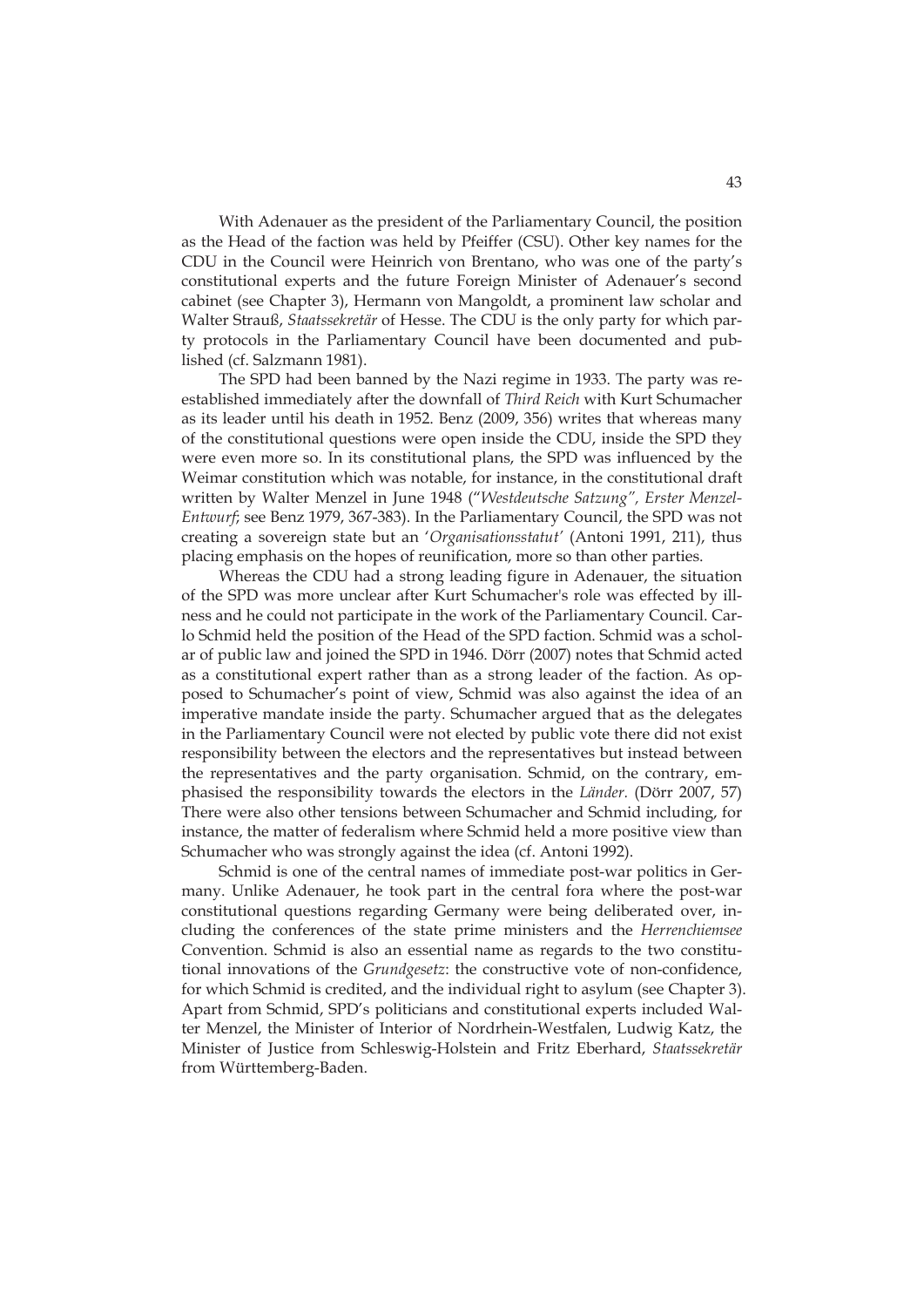The Free Democratic Party was founded in 1948, bringing together the previously divided branches of German liberalism (cf. Niclauß 1982). Theodor Heuss, later the first *Bundespräsident* of the Federal Republic was elected as the first Chairman of the FDP in 1948. All the FDP representatives in the Parliamentary Council, Heuss, Thomas Dehler, Hermann Höpker-Aschoff, Hermann Schäfer and Hans Reif from Berlin had been members of the left-liberal German Democratic Party (*Deutsche Demokratische Partei*, DDP) in the Weimar Republic.

The Communist Party (KPD) was outlawed in 1933 along with the SPD. In the re-organisation of the KPD, former (Moscow) exiles played an important role, and the party was re-organised in close relation with the Soviet military government (Niclauß 1982, 37). The two representatives of the KPD in the Parliamentary Council were originally Max Reimann and Hugo Paul, but Paul was replaced by Heinz Renner in October 1948. The Communist representatives were opposed to the *Grundgesetz*, i.e. against the creation of a separate West German state without the mandate from the German people.<sup>55</sup>

The conservative-nationalist *Deutsche Partei* (German Party), which was established as a local party of Lower Saxony (Niedersachsen) was another party that voted against the Basic Law. It was represented in the Parliamentary Council by Hans-Christoph Seebohm and Wilhelm Heile.<sup>56</sup> The Catholic Centre Party (*Zentrum*), another local party (Nordrhein-Westfalen), consisting of representatives that did not join the CDU, was represented by Helene Wessel and Johannes Brockmann. In general, immediate post-war political life the conservative parties, as well as the liberal FDP, had a more difficult task in dealing with their previous relationship to the Nazis than did the Social Democrats and the Communists which were seen as the main political opponents of the Nazi regime (cf. Meyen 1965).

#### *2.3.3* **The authors of the** *Grundgesetz*

The 70 delegates of the Parliamentary Council were chosen by the factions in the *Länder* which meant in practice that those attending were experienced parliamentarians as well as constitutional experts (Antoni 1992, 18). The five Berlin representatives without a voting right were Jakob Kaiser for the CDU, Paul Löbe, Ernst Reuter and Otto Suhr for the SPD, and Hans Reif representing the FDP. Only four of representatives of the total in the Parliamentary Council were women: Friedrike Nadig and Elisabeth Selbert representing the SPD, Helene Weber the CDU and Helene Wessel of *Zentrum*. 57 Helene Weber had been already part of the *Weimarer Nationalversammlung* in 1919, and then a member of *Zentrum*. Two other authors of the Weimar constitution were also in the Parliamentary Council, the Berlin representative Paul Löbe, and Wilhelm Heile who represented the German Party (DP) although he had been a member of the German Democratic Party (DDP) in 1919. (Cf. Benz 2009, 375) Eleven delegates

 $^{55}$  For the KPD, see Kluth 1959.

<sup>&</sup>lt;sup>56</sup> For the DP, see Meyen 1965.

<sup>57</sup> For the representatives of the SPD, see also Notz 2003.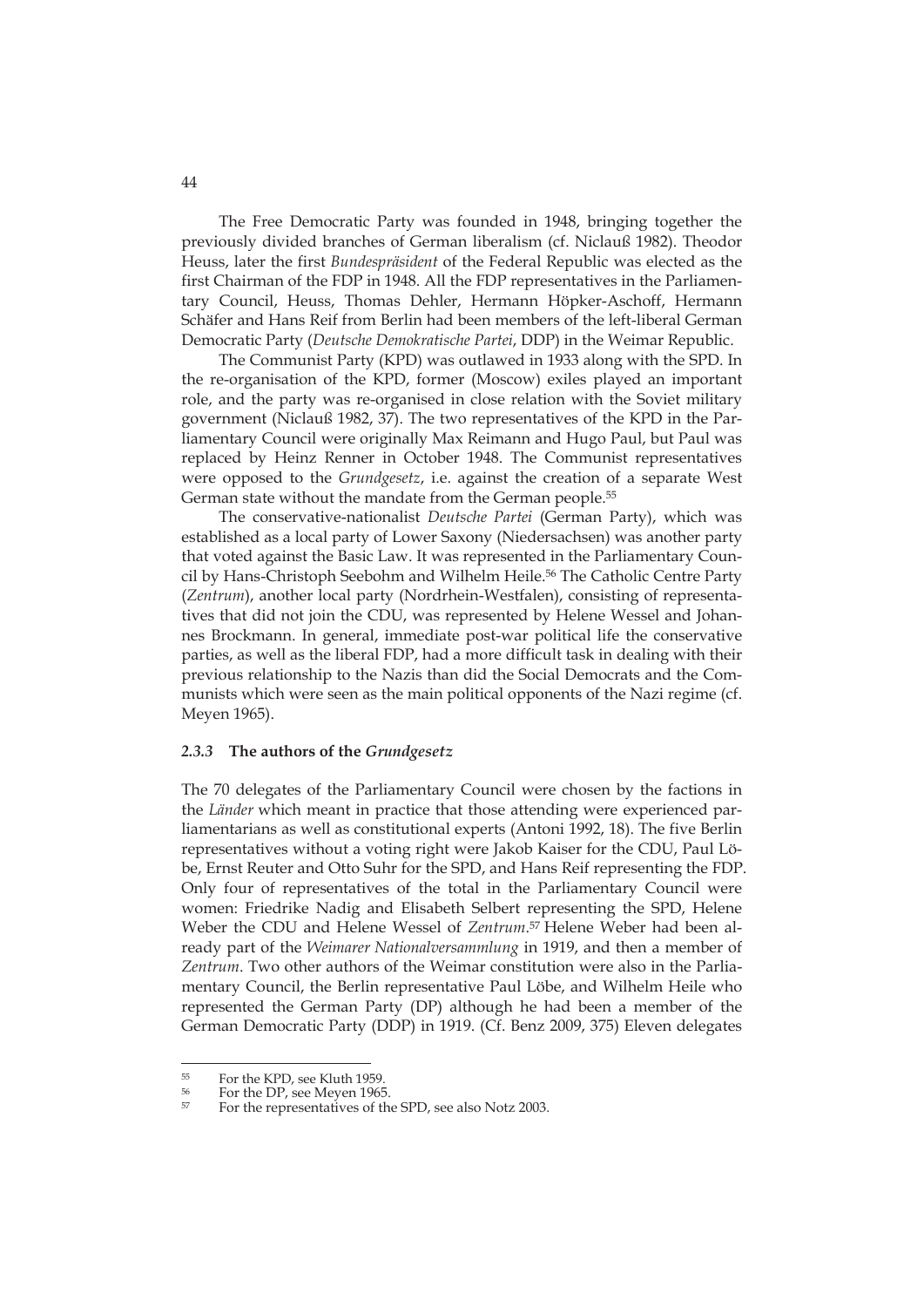of the Parliamentary Council had been representatives in the *Reichstag* (Feldkamp 1998, 41; cf. Ley 1973).

Although two thirds of the politicians attending to the drafting of the *Grundgesetz* had an academic background, the Parliamentary Council has not been described as a "*Professorenparlament*" as the *Paulskirchenversammlung* had been (cf. Kilian 1997, 50). Among the scholars it was lawyers who were most represented (Benz 2009, 374).

Möllers (2009, 23) mentions the Parliamentary Council as the only state organ in the immediate post-war period—until the *Bundesverfassungsgericht*, the Federal Constitutional Court-in which the political opposition to National Socialism was in the majority. None of the parliamentarians on the Council had been "*allzu tief in den Nationalsozialismus verstrickt*" (ibid.). Instead, several of the politicians on the Parliamentary Council had been forced to emigrate and live in political exile. In addition to Heinz Renner (KPD) and Friedrich Wilhelm Wagner (SPD), whose exile histories are discussed more in Chapter 3 as part of the analysis of the asylum deliberations, Fritz Eberhard (SPD) emigrated to England, Erich Ollenhauer (SPD) fled via Prag and Paris to London. Ernst Reuter left for Turkey. (Feldkamp 1998, 42) Rudolf Katz of the SPD had left in 1933 first to China and the later to the USA. Fritz Löwenthal (SPD), who had been a representative of the KPD in the *Reichstag* found exile in Moscow (Benz 2009, 377-378).

Feldkamp (1998, 41) notes in his account of the members of the Parliamentary Council, how many of the delegates had lost their position and profession because of "political unreliability" during the *Third Reich*. Several had been imprisoned, some had been subjected to *Schutzhaft*, and some representatives of the SPD and KPD had been sent to concentration camps. A few of the representatives had been active in resistance groups, such as Jakob Kaiser (CDU) who had been close to the group planning the *Attentat* of the July 20 against Hitler. (ibid. 41-42)

# **2.4 On the language of rights in the post-war period**

Above I have outlined the post-war political scene with reference to the Parliamentary Council and some of the central concepts of the constitution-making. This section looks at the post-war language of rights with reference to writing of the *Grundgesetz*. This part of the research does not aim to give a comprehensive account on the rights problematic related to the Basic Law but, rather, to constitute a larger framework in which the deliberations over asylum can be analysed and understood. This section starts with some general observations about the language of rights represented in the Basic Law, then moves on to give a short account of the notion of 'subjective rights', before examining conceptualisations in the individual rights section of the Basic Law, with reference to the notion of '*Menschenwürde*', human dignity.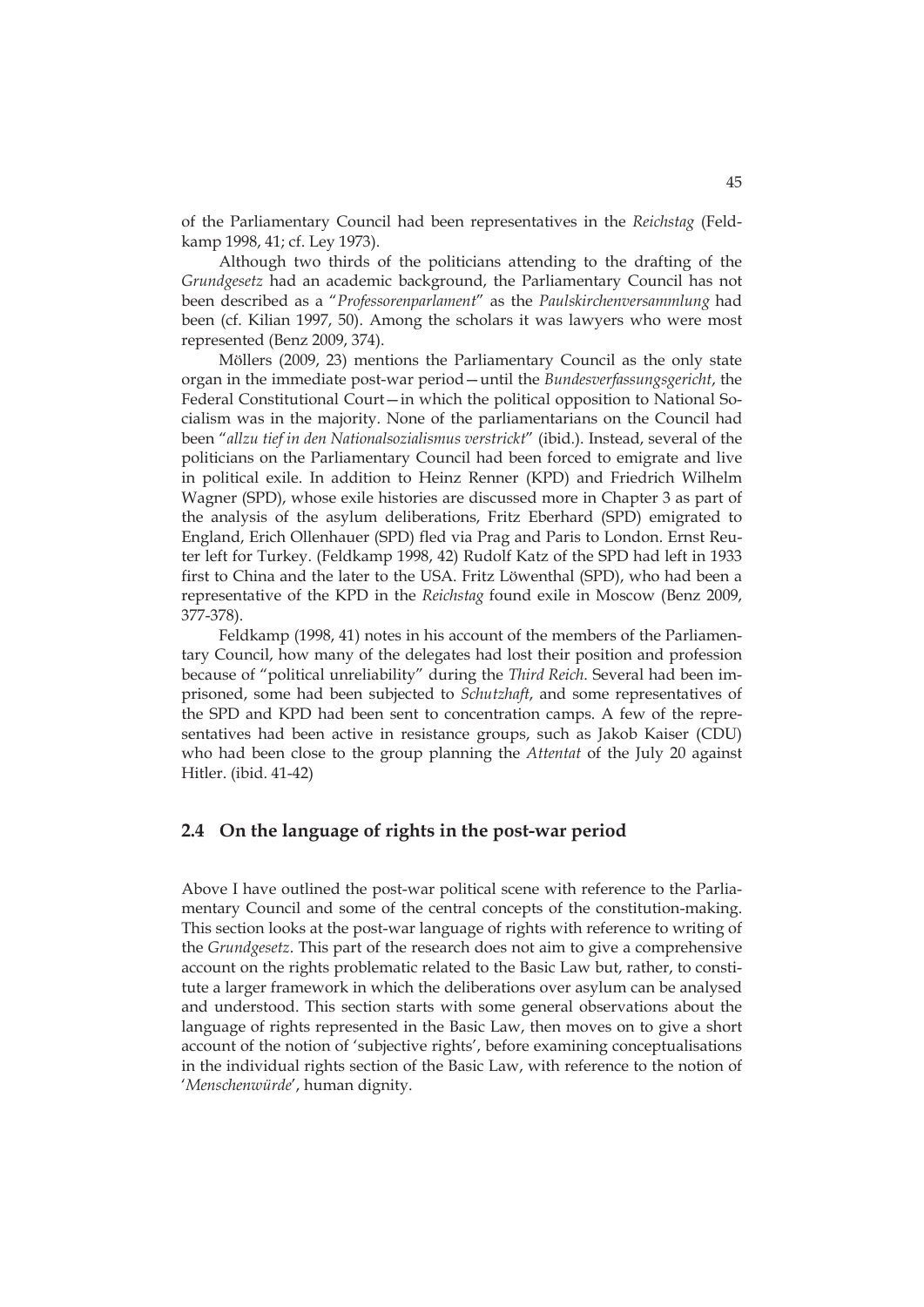The first part of the *Grundgesetz* (i.e. the first nineteen articles) comprise a list of individual rights. The first article, to Carlo Schmid "*der eigentliche Schlüssel für das Ganze",*<sup>58</sup> proclaims the inviolability of human dignity and sees respecting and protecting it as the duty of all state authority. Further, the basic rights are conceptualised as directly applicable law, binding the legislature, the executive and the judiciary (Art.1(3):

 (1) Die Würde des Menschen ist unantastbar. Sie zu achten und zu schützen ist Verpflichtung aller staatlichen Gewalt.

(2) Das Deutsche Volk bekennt sich darum zu unverletzlichen und unveräußerlichen Menschenrechten als Grundlage jeder menschlichen Gemeinschaft, des Friedens und der Gerechtigkeit in der Welt.

(3) Die nachfolgenden Grundrechte binden Gesetzgebung, vollziehende Gewalt und Rechtsprechung als unmittelbar geltendes Recht.

While including the idea of "respecting and protecting" human dignity and while using terms such as "inviolable and inalienable human rights" the *Grundgesetz* uses the language of natural rights. This connects it to contemporary documents such as the Universal Declaration of Human Rights, as well as to the language of the declarations of the revolutions of the 18th century in the context of which individual rights entered constitutions for the first time.<sup>59</sup> As noted at the beginning of this research, these declarations included the idea that the legitimacy of the state power was dependent upon the respect of individual rights which the state does not create but which it acknowledges (cf. Jellinek 1905, 1). The natural rights of individuals were seen to exist prior to the constitutional order; they were not derived from the constitution but, on the contrary, provided the foundation for it (Loughlin 2000, 198).

Schmid wrote in his 1949 article that by placing fundamental rights at the beginning of the constitution, the authors of the Basic Law wanted to underline how the legitimacy of state power derived from the respect of the human dignity (Schmid 1949, 202-203).<sup>60</sup> The individual is thus placed before the state, contrary to the tradition of the 19th century legal thinking in Germany.

Von Mangoldt, the Chair of the Basic Questions Committee, mentioned the *Paulskirche* rights, the rights section of the Weimar constitution and the draft of the Commission on Human Rights ("the Lake Success Draft" in the summer of 1948) as the models for building the rights framework of the *Grundgesetz* (von Mangoldt 1949, 261). Individual rights became constitutionally acknowledged for the first time in German history in the liberal *Paulskirchenverfassung* (*Verfas-*

<sup>&</sup>lt;sup>58</sup> 4th Meeting, AfG, 23.9.48. *Der Parlamentarische Rat*. Bd. 5/1, p. 64.<br><sup>59</sup> For the 18th century constitutions, see Grimm 1994.<br><sup>60</sup> For the 18th century constitutions, see Grimm 1994.

<sup>60 &</sup>quot;*Dieser Abschnitt wurde im Gegensatz zur Weimarer Verfassung an den Anfang des Ganzen gestellt, weil klar zum Ausdruck kommen sollte, daß die Rechte, deren der Einzelmensch zur Führung eines Lebens in Würde und Selbstachtung bedarf, die Verfassungswirklichkeit bestimmen müssen. Letztlich ist der Staat dazu da, die äußere Ordnung zu schaffen, deren die Menschen zu einem auf der Freiheit und Würde der einzelnen beruhenden Zusammenleben bedürfen. Aus diesem Auftrage stammt die innere Legitimität seiner Machtausübung."* (Schmid 1949, 202-203)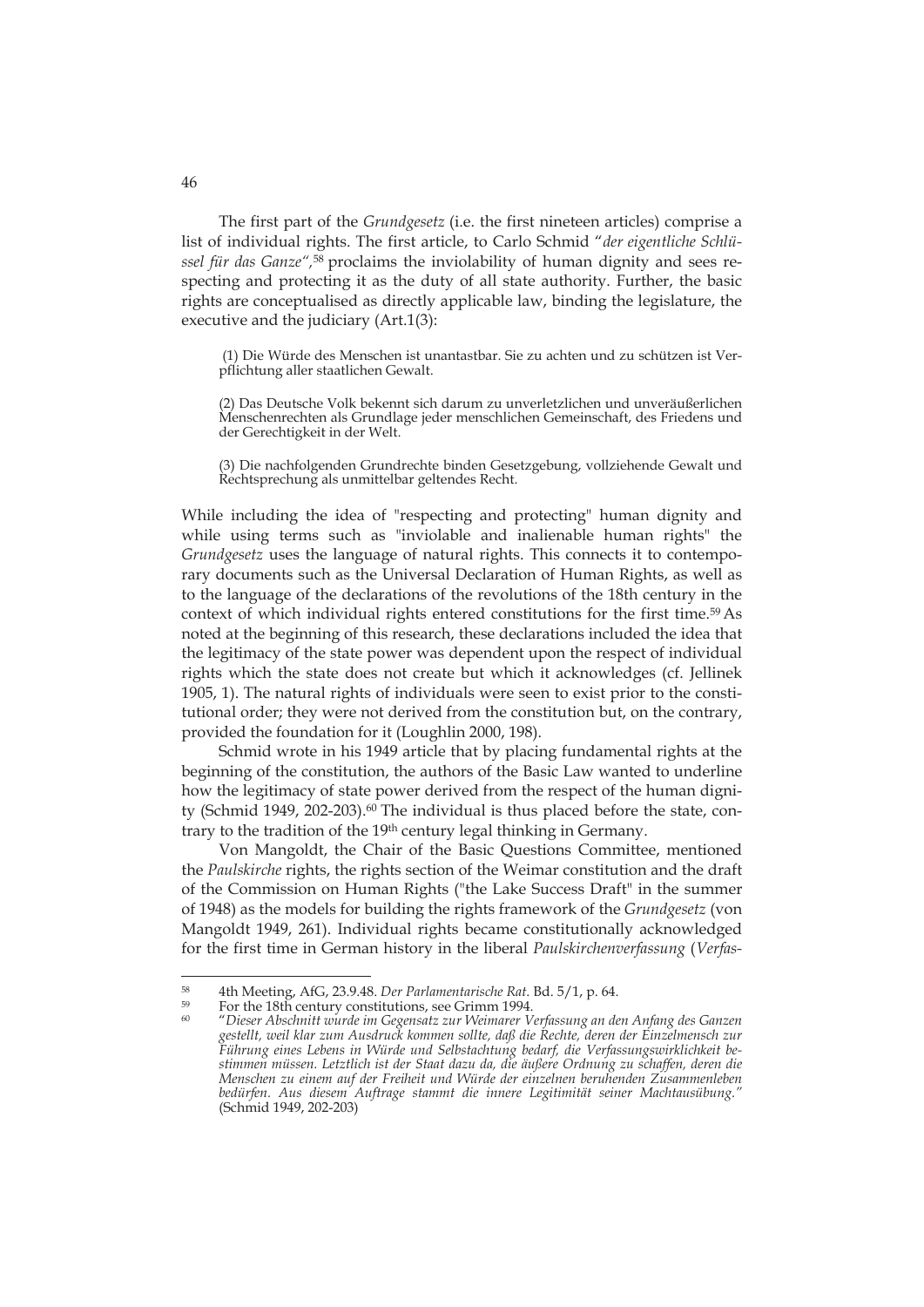*sung des Deutschen Reiche*s; Constitution of the German Empire) of 1849 after being debated at the Frankfurt national assembly (*Frankfurter Nationalversammlung*) of 1848-49. The fundamental rights of the German people, '*Die Grundrechte des Deutschen Volkes*', included the idea of equality before the law, and the catalogue of 14 rights further stipulated political and personal liberties such as, for instance, the freedom of person, expression, press, religion, movement. Although the constitution became never implemented, the rights catalogue represented two important changes: it abolished the class privileges of the feudal order, as well as, while granting individual political rights and liberties against the state, it limited the powers of the state (cf. Grimm 1988).<sup>61</sup>

Bismarck's Imperial Constitution of 1871 (*Verfassung des Deutschen Reiches*) represented a break with the development of individual rights in Germany, and was devoid of a section on individual rights. The Weimar constitution of 1919, on the other hand, contained an article that introduced an extensive list of over 50 basic rights and obligations in its second main part (*Zweiter Hauptteil*) "*Grundrechte und Grundpflichten der Deutschen".* The Weimar rights, which Carl Schmitt famously called as "*interfraktionelles Parteiprogramm*" had not been part of the constitutional draft written by Hugo Preuß, but were introduced in the national assembly. (Cf. Pauly 2004; see also Gusy 1997) In the Parliamentary Council, the Weimar rights were frequently referred to while writing the basic rights section of the *Grundgesetz*, and while legitimating its form.

While writing the individual rights section of the *Grundgesetz*, the authors of the Basic Law deliberated, for instance, upon the question of whether the rights were seen as something that the state grants or something that the state merely respected; whether the rights were declamatory or legally binding in character; and the scope of the rights catalogue and whether there should be a separate rights section in the Basic Law:

Die Frage wird auch sein, ob diese Grundrechte betrachtet werden als Rechte, die der Staat verliehen hat, oder als verstaatlichte Rechte, als Rechte, die der Staat schon antrifft, wenn er entsteht, und die er lediglich zu gewährleisten und zu beachten hat. (Schmid, SPD)62

Sollen die Grundrechte einen deklaratorischen oder aber einen juristisch verbindlichen Charakter haben? (Heuss, FDP)<sup>63</sup>

Zunächst müssen wir uns über den Umfang der Grundrechte klar werden. Sollen wir uns auf einen kurzgefaßten Katalog beschränken? Sollen wir nur gewisse Grundsätze in die Präambel aufnehmen? Oder sollen wir einen besonderen Grundrechtsteil schaffen? (von Mangoldt, CDU)<sup>64</sup>

<sup>&</sup>lt;sup>61</sup> For the rights discussions in *Paulskirche*, see Strauss 1947: Dann 1981; Scholler 1982.<br><sup>62</sup> 2nd Meeting Plenum, 8.9.48. *Der Parlamentarische Rat*. Bd. 9, p. 38.<br><sup>63</sup> 2nd Meeting AfG, 16.9.48. *Der Parlamentarische*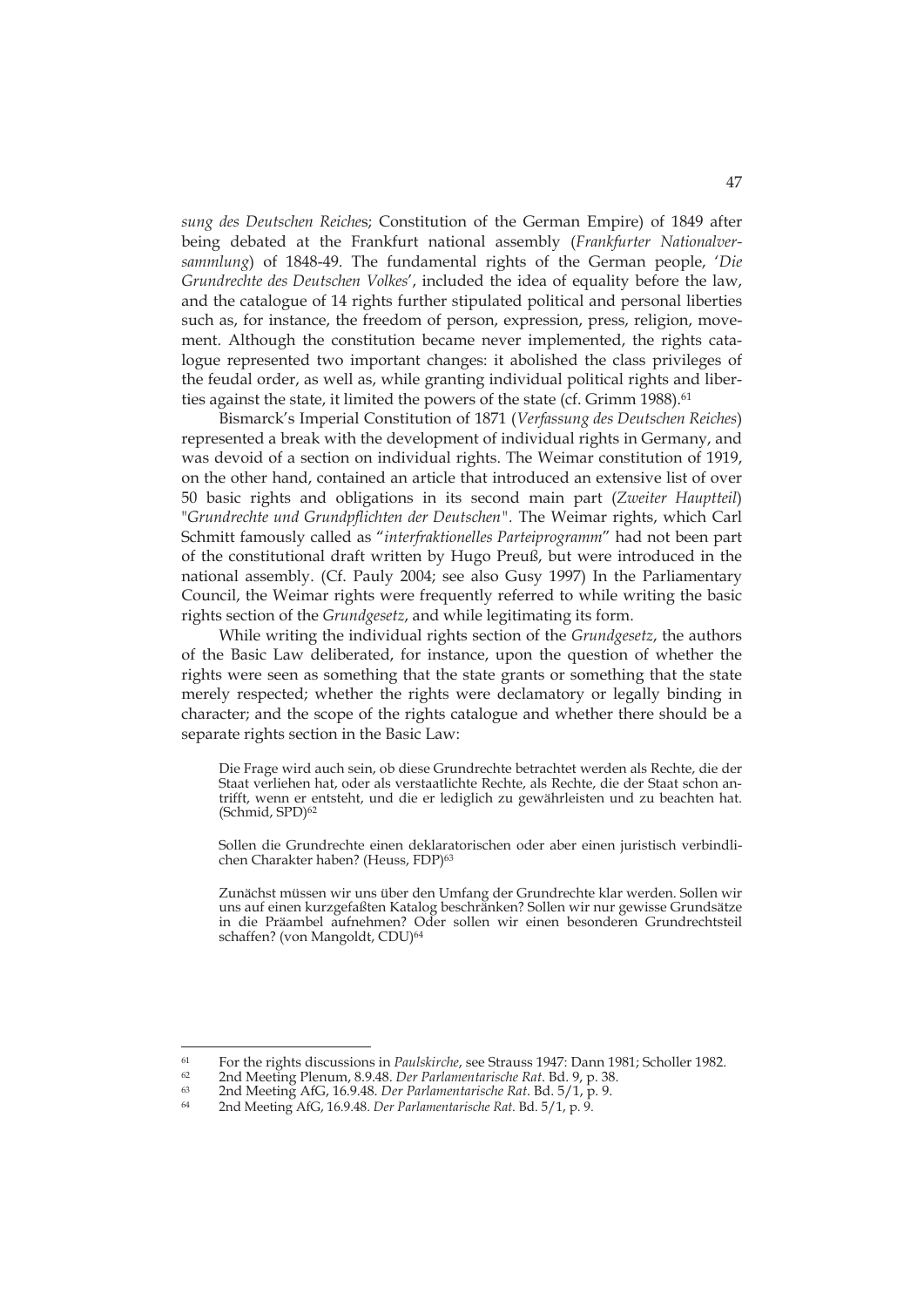#### **2.4.1 The notion of 'subjective rights'**

Before discussing the making of the individual rights section of the Basic Law, a short reference will be made to the concept of 'subjective rights'. With the notion of 'subjective right' ('*subjektives Recht'*) a differentiation is made between objective law—law as a system of binding rules—and individual as a subject of rights.

In sociology of law, Luhmann (1993, 45) describes subjective rights as rights "*die Rechtsqualität haben, weil sie einem Subjekt zustehen, und daher keine weitere Begründung brauchen*". Subjective rights are thus rights that need no further justification; their quality is derived from the idea that they belong to the subject. To Weber, subjective rights are '*Machtquellen*', sources of power: "*Ein jedes subjektive Recht ist eine Machtquelle, welche durch die Existenz des betreffenden Rechtsatzes im Einzelfall auch dem Zufallen kann, der ohne ihn gänzlich machtlos ware*" (Weber 1980, 398). Subjective rights are "*Ermächtigungen*" (ibid.); they thus empower, give the individual power over the actions of others (Menke 2009, 2).

Weber connected the creation of subjective rights to the creation of a modern state: subjective rights describe the connection between citizen and the state. The development of subjective rights was further related to the creation of a societal sphere which was free from state interference (cf. Menke 2009; Weber 1980). In his '*Statuslehre'* (1892), Georg Jellinek, a contemporary of Weber, described this relationship, the individual's position in the state and the different types of individual rights. Jellinek distinguished between four types of rights statuses: *status passivus, status negativus, status positivus* and *status activus* (cf. Jellinek 1905, 86-88). In a situation of passive status an individual has no rights, but only duties. Negative status means having the right to freedom. This is a negative right as it prevents governmental violations and state interference. Positive status is then a condition in which subjects are granted public subjective rights and they can make claims upon the state. Finally, the active status means having political rights. (Jellinek 1905; Kelly 2004, 520)

As opposed to the natural rights position, which saw rights pre-existing the legal system, under the influence of legal positivism in 19th century Germany, Jellinek saw rights as concessions from the state. To Jellinek, subjective rights were only possible through positive state constitution (Kelly 2004, 520); they were dependent on the act of the legislator (Jellinek 1905, 97). Individual rights, which existed only in relation to the legal system, nevertheless, were to Jellinek an essential part of such a system (Caldwell 1997, 34-35).

The idea of subjective rights is related, on the one hand, to the question of what rights are acknowledged as subjective rights and, on the other hand, to the question of who is seen as the subject of the rights. Jellinek, even if not concentrating on the problematic related to non-citizens, nevertheless mentions how citizens and non-citizens have different legal positions and how citizens are privileged ("*Privilegierung der Staatsangehörigen*") (Jellinek 1905, 109). Even if to a certain extent the rights of negative and positive status might not be dependent on the citizenship, Jellinek notes how the active status, i.e. having political rights, usually requires it (ibid. 193). Regarding the *Grundgesetz*, for instance,

48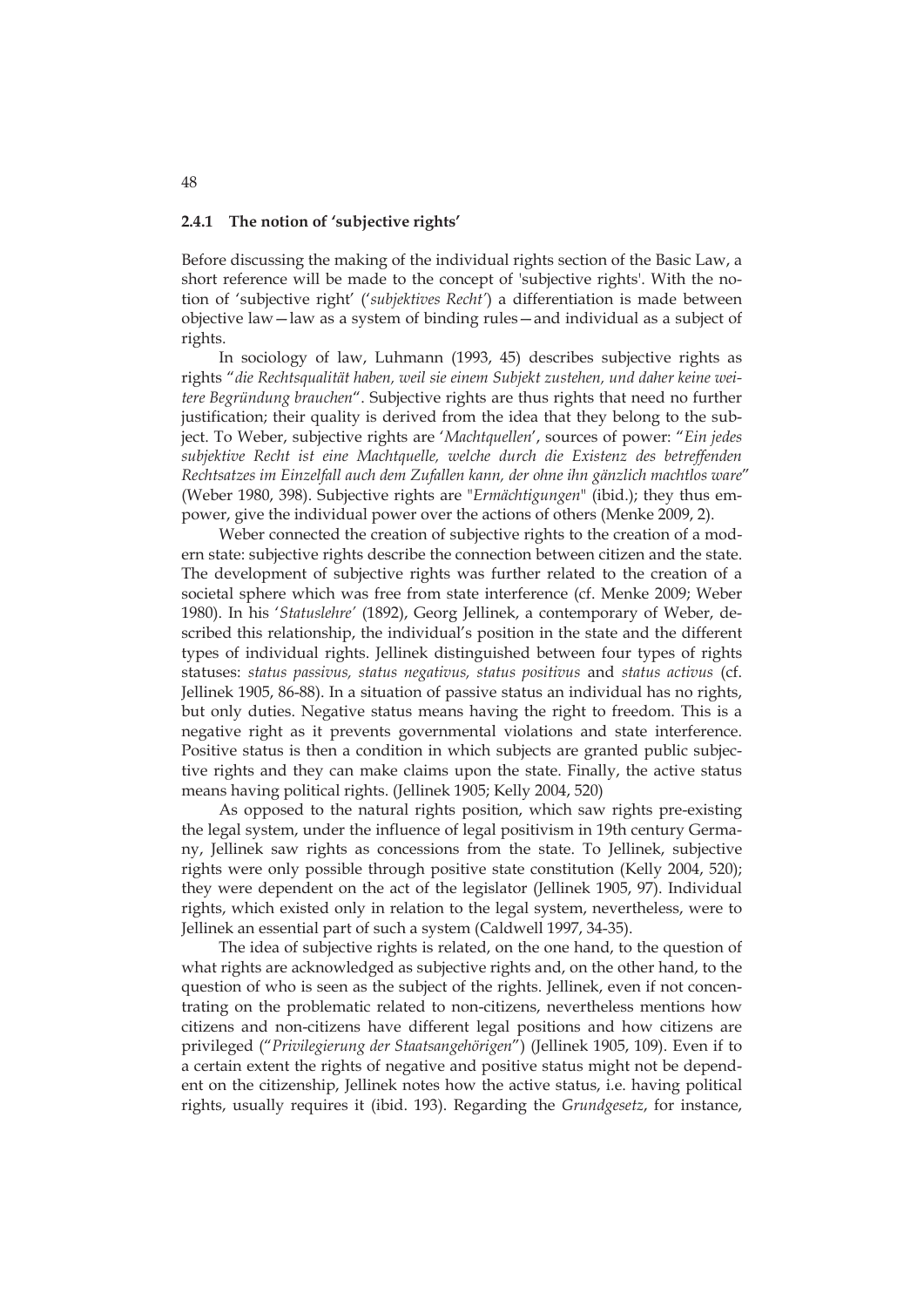constitutionalising the notion of '*Würde'*, dignity, is connected to the idea that being subject to rights does not require the status of citizen (cf. Menke 2009, 3-4).

### *2.4.2 "Die Grundrechte müssen das Grundgesetz regieren"*

In the early meetings of the plenum in the Parliamentary Council, in which the different parties stated their positions as regards to the constitution-making, Carlo Schmid, speaking for the SPD, underlined individual rights as a central aspect belonging to the building of a modern constitution. In Schmid's famous formulation, quoted above in the title of this section, individual rights were to govern the constitution. They were to protect individuals against *Staatsräson*, reason of state, pose limits on state sovereignty, and also limit the legislator. Basic rights were not to be mere declamations, as the rights of the Weimar constitution had been, but directly applicable federal law:

In den modernen Verfassungen finden wir überall Kataloge von Grundrechten, in denen das Recht der Personen, der Individuen, gegen die Ansprüche der Staatsraison geschützt wird. Der Staat soll nicht alles tun können, was ihm gerade bequem ist, wenn er nur ein willfährigen Gesetzgeber findet, sondern der Mensch soll Rechte haben, über die auch der Staat nicht soll verfügen können. Die Grundrechte müssen das Grundgesetz regieren; sie dürfen nicht nur ein Anhängsel des Grundgesetzes sein, wie der Grundrechtskatalog von Weimar ein Anhängsel der Verfassung gewesen ist. Diese Grundrechte sollen nicht nur bloße Deklamationen, Deklarationen oder Direktiven sein, nicht nur Anforderungen an die Länderverfassungen, nicht nur eine Garantie der Länder-Grundrechte, sondern unmittelbar geltendes Bundesrecht, auf Grund dessen jeder einzelne Deutsche, jeder einzelne Bewohner unsere Landes vor den Gerichten soll Klage erheben können.65

The speaker for the CDU, Adolf Süsterhenn, whom Uertz (2008, 355) describes as "*prononcierter Vertreter des Naturrechtsdenkens*" had a Catholic natural law emphasis in terms of constructing the constitution. Accordingly, Süsterhenn also spoke for a pre-political understanding of rights: the "natural, God given" rights set limits to the powers of the state and the state was to protect the rights. There was a need to "turn away from the spirit of legal positivism" and return to the idea that "the human being is not for the state but that the state is for the human being".66

Es gibt [..] vor- und überstaatliche Rechte, die sich aus der Natur und dem Wesen des Menschen und der verschiedenen menschlichen Lebensgemeinschaften ergeben, die der Staat zu respektieren hat. Jede Staatsgewalt findet ihre Begrenzung an diesen natürlichen, gottgewollten Rechten des Einzelnen, der Familien, der Gemeinden, der Heimatlandschaften und der beruflichen Leistungsgemeinschaften. Es ist die Aufgabe des Staates, diese Rechte zu schützen und zu wahren. Nur wenn der Staat und wenn auch sein Grundgesetz und seine Verfassungswirklichkeit sich zu diesen Grundsätzen bekennen und sie befolgen, erscheint uns die Freiheit des Menschen im Staate gesichert.<sup>67</sup>

<sup>&</sup>lt;sup>65</sup> 2nd Meeting, Plenum, 8.9.48. *Der Parlamentariche Rat.* Bd. 9, p. 37.<br><sup>66</sup> 2nd Meeting, Plenum, 8.9.48. *Der Parlamentarische Rat*. Bd. 9, p. 55.<br><sup>67</sup> 2nd Meeting Plenum, 8.9.48. *Der Parlamentarische Rat*. Bd. 9, p.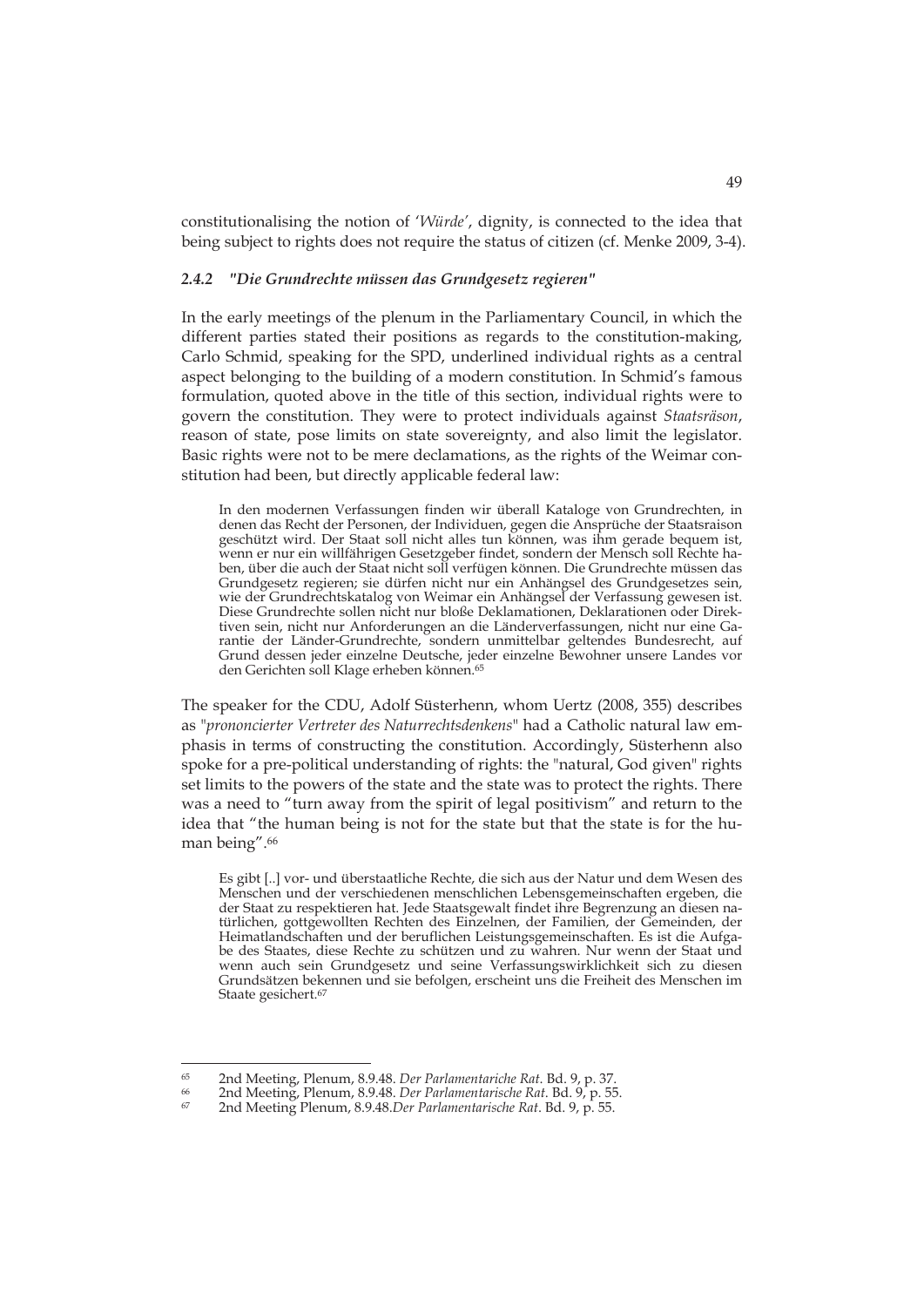Although not participating in the work of the Basic Questions Committee, Süsterhenn nevertheless later played an important part in the promotion of Article 6 in the Basic Law, concerning rights related to family and marriage.<sup>68</sup> Süsterhenn was also a strong supporter of the *invocatio Dei* in the preamble.<sup>69</sup> In the rights discussions in the Main Committee, Süsterhenn further spoke for the introduction of a reference to God in the text of Article 1, as the source of rights in the form of "*von Gott gegebenen*".

After the first meetings of the plenum, deliberations on rights continued in the Basic Questions Committee where the authors discussed, in particular, the creation of the list of individual rights. The Committee was chaired by Hermann von Mangoldt (CDU). The different factions in the committee agreed in an early stage to include the Basic Law with a list of individual rights and that would be binding in character, following the idea of the *Herrenchiemsee* Convention. The notion of individual rights, which lies at the core of the Bonn constitutionalism was, however, not given in the development of the constitution in the immediate post-war period. Niclauß notes (1998), for instance, how the SPD draft by Walter Menzel did not include any basic rights. Likewise individual rights were missing from the Bavarian constitutional draft, which served as one of the guidelines for the writing of the *Herrenchiemsee* draft. The *Länder* constitutions drafted during the years of 1946/47 mainly followed the Weimar model as regards to their wide scope for rights. (Niclauß 1998, 251)

The drafters of the *Grundgesetz*, however, chose to limit the list of basic rights, with few exceptions—the right to asylum being one—to what was termed as "classical rights". Thus the list remained more limited than the rights of the 1849 *Paulskirchenverfassung* and the extensive list of rights given in the *Weimarer Verfassung* (von Mangoldt 1949, 261). Heuss made reference to the Weimar constitution and to the Hessian constitution in his support for the 'classical basic rights': "*Man kann in eine Verfassung ganze Parteiprogramme hineinlegen. Die hessische Verfassung ist wunderbar, sie ist eine Rededisposition für Leute, denen selber nichts einfällt. Auf dem Wege kommen wir nicht weiter*." 70 Ludwig Bergsträsser to whom was given the assignment of giving a historical account on the development of individual rights in the beginning of the Basic Questions Committee deliberations, emphasised the rights of the *Weimarer Verfassung* resulted from a compromise between different factions unable to agree on rights, as "*allzu dehnbar und allzu wenig konkret*".71 In comparison to the Weimar constitution, there was thus a need to "concretise" the rights that had partly been mere declamations as well as keep the list of rights as less extensive.

Bergsträsser, whose conceptualisations will be further discussed in Chapter 3 in relation to asylum, was a historian and political scientist. He had written his dissertation on the rights of the 1849 Frankfurt constitution. In his historical account, Bergsträsser mentioned the *Magna Carta* of 1215, the Petition of Rights

<sup>68</sup> For Süsterhenn's natural law position, see Süsterhenn 1948; see also von Hehl 2012.

<sup>69</sup> *"Im Bewußtsein seiner Verantwortun vor Gott und den Menschen".*

<sup>70 3</sup>rd Meeting AfG, 21.9.48. *Der Parlamentarische Rat*. Bd. 5/1, p. 45. 71 3rd Meeting AfG, 21.9.48. *Der Parlamentarische Rat*. Bd. 5/1, p. 31.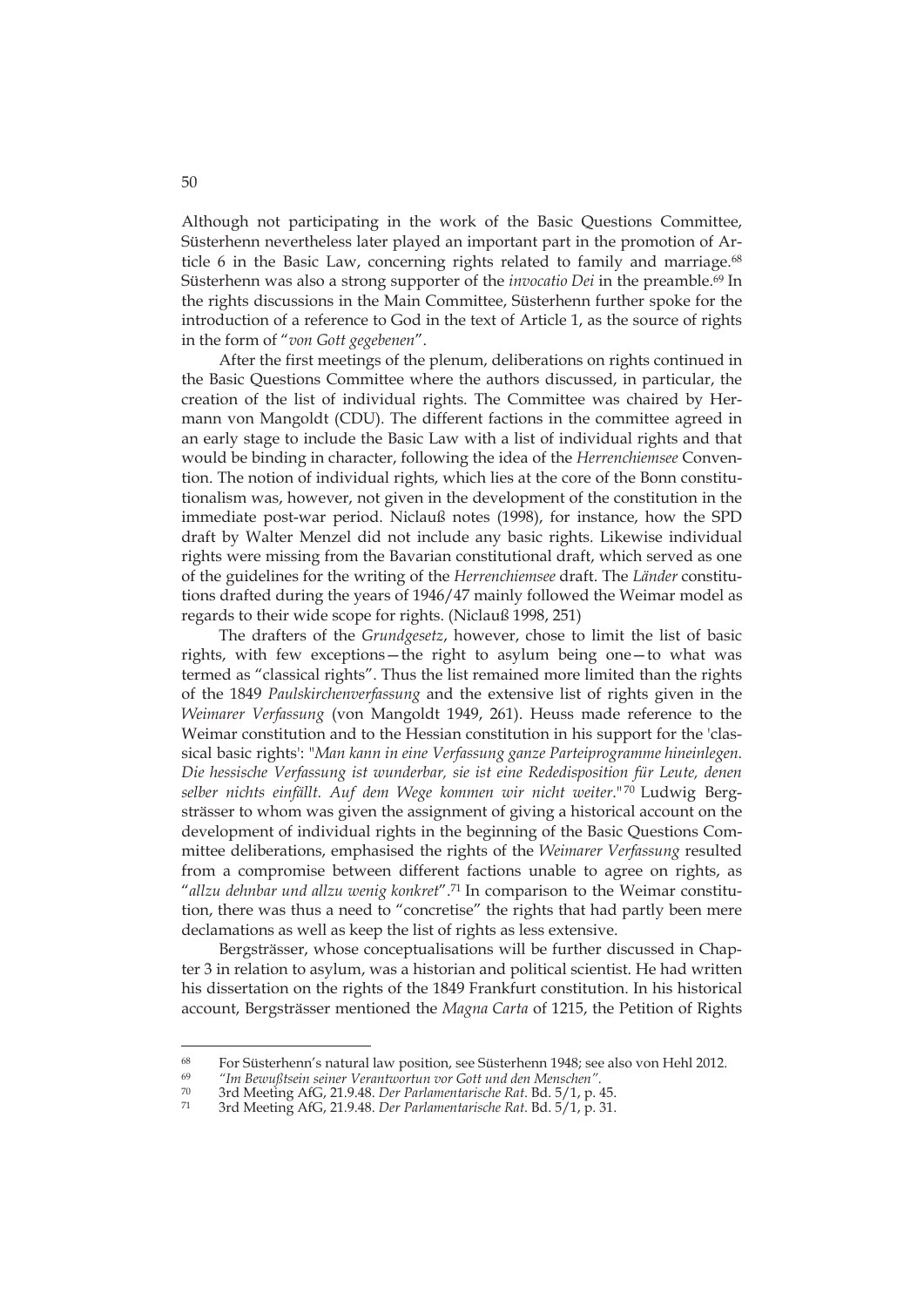of England of 1628, the 1776 Bills of Rights of Virginia, and furthermore the ideas of the French Revolution of 1789 in relation to rights. Bergsträsser discussed the Frankfurt constitution and pointed out how the German development had broken down in 1867 (*Norddeutscher Bund*) and 1871.72

Georg August Zinn (SPD), who was asked to open the legal problem of individual rights in the committee in connection with Bergsträsser's account, noted that basic rights had not been part of all modern constitutions. Zinn mentioned the Bismarckian constitution of 1871, the French constitutions of 1875 and 1946, and the draft of the Weimar constitution by Hugo Preuß. As regards to Weimar, Zinn referred to Friedrich Naumann of the German Democratic Party who had been the Chair of the commission that re-wrote the Weimar list of rights. Whereas Naumann had promoted the inclusion of social rights in the constitution, to Zinn "*nach den Exzessen der staatlichen Macht in den vergangenen 12 Jahren haben auch die klassischen Grundrechte wieder eine evidente Bedeutung erlangt*".73 Zinn, thus supported the inclusion of the so called 'classic individual rights', of which he mentioned the right of individual freedom, freedom of thought, freedom of press, freedom of conscience and religion and equality before the law.

As Schmid did not want to include "*Lebensordungen*" in the Basic Law, Zinn was further opposed to the idea of extending the list of individual rights to social rights. Zinn referred to the economic and social "*Ausnahmezustand*", state of exception, in order to legitimise the limitation of the list of individual rights, in distinction from the state constitutions: "*Man sollte es also vermeiden, ein Grundrecht in die Verfassung aufzunehmen, wenn angesichts des gegenwärtigen wirtschaftlichen und sozialen Ausnahmezustandes auf lange Zeit hinaus mit weitgehenden Einschränkungen zu rechnen ist*".74

The drafters in the Basic Questions Committee talk about "*Mindestkatalog*" of rights. Whereas, there is an early agreement on the matter of keeping the lists of rights limited, in the latter stages of the drafting the Union parties successfully promote the inclusion of '*Elternrecht*' (Art. 6) to the constitution, including the idea that family and marriage enjoy protection from the state and that care and upbringing of children is the natural right of the parents, as well as it is their duty, with strong supporting role and lobbying from the churches (cf. Sörgel 1969). The SPD does not, in its turn, argue for the inclusion of social rights. (Cf. Niclauß 1998)75

 $72$ 

<sup>3</sup>rd Meeting AfG, 21.9.48. Der Parlamentarische Rat. Bd. 5/1, pp. 29-31.<br>3rd Meeting AfG, 21.9.48. Der Parlamentarische Rat. Bd. 5/1, p. 34.<br>3rd Meeting AfG, 21.9.48. Der Parlamentarische Rat. Bd. 5/1, p. 35.<br>5rd Meeting A controversiality of the '*Elternrecht*', see also Werner 1992. For the rights conceptualisations of the different parties, see Otto 1971.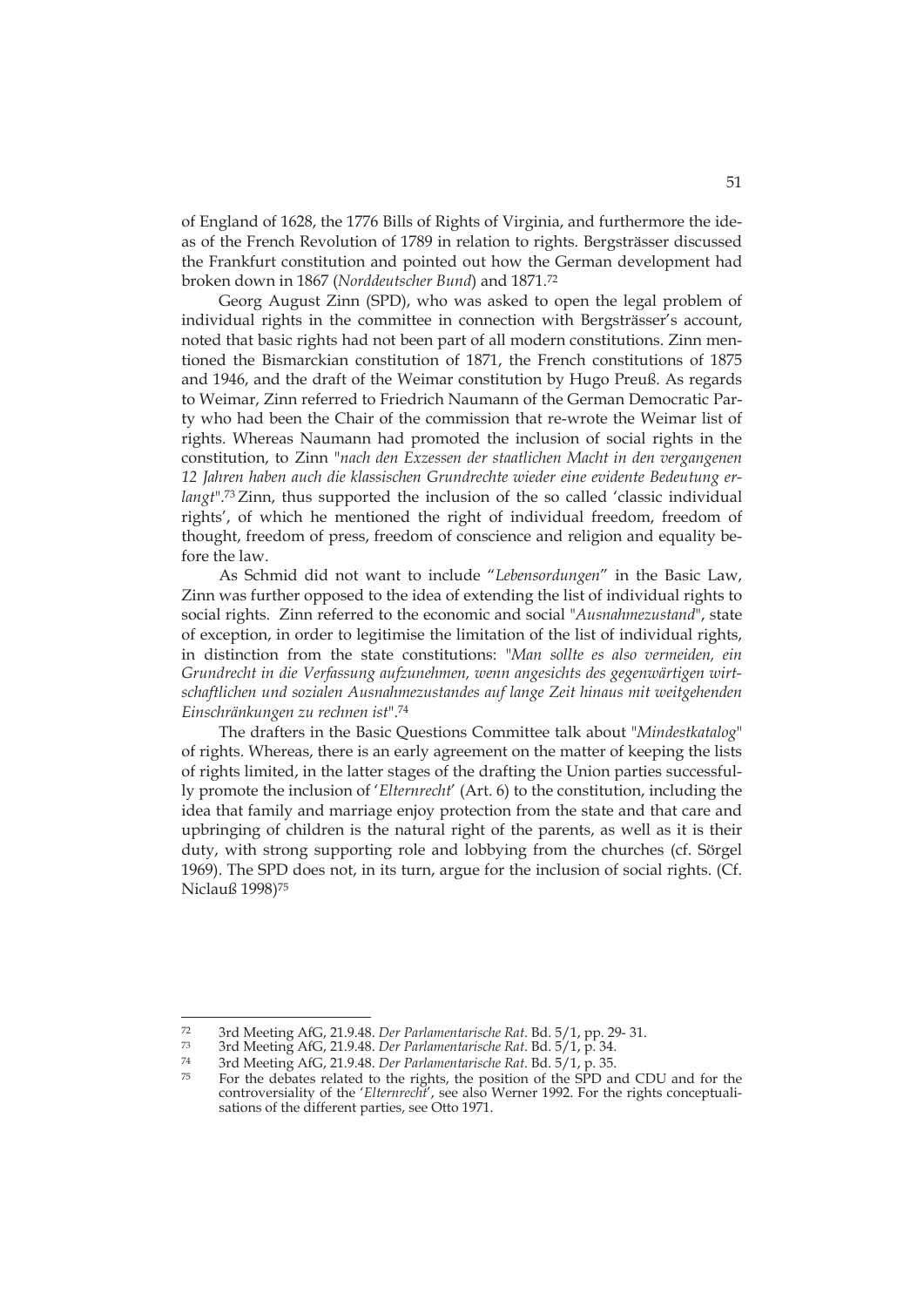#### *2.4.3* **'***Menschenwürde'*

In the Basic Questions Committee, the protection of dignity and securing of the right to freedom were emphasised as a counter reaction to the experiences under the Nazi regime, to the violation of human dignity and violation of the legal personality of individuals.76 Von Mangoldt wrote how the rights of freedom in the *Grundgesetz* were conceptualised as having a pre-state character, the source of which may be interpreted as deriving from different points of view stemming either from god or nature, depending on the interpreter. The introduction of classical rights was inspired by politico-historical experiences, but the rights were shaped and re-designed according to the contemporary landscape:

Nach einer Zeit fortgesetzter Bedrückungen und schwerster Mißachtung der Menschenwürde bestand vor allem anderen das Bedürfnis, die Achtung der Menschenwürde – und als unerläßliche Voraussetzung dafür – die alten Freiheitsrechte zu sichern. Dabei wurden die letzteren als vorstaatliche Rechte betrachtet, und zwar je nach dem weltanschaulichen Standpunkt als von Gott gegebene und angeborene oder als naturgegebene und unveräußerliche Rechte. Diese klassischen Grundrechte sind aber aus den besonderen Verhältnissen der Gegenwart heraus neu gestaltet und geformt worden. (von Mangoldt 1949, 261)

Even if the language of natural rights is used to justify claims to rights in relation to the *Grundgesetz*, and even if the authors do not disagree on the introduction of the idea of '*Menschenwürde*' to the Basic Law, there remained clear differences inside the Parliamentary Council—between Schmid and Süsterhenn, in particular —on what was seen as the origins of the '*Würde*' (cf. Möllers 2009). In the Basic Questions Committee the different authors argued for the idea of not specifying the sources of rights or get into disputes over their philosophical nature or origins. Schmid, for instance, spoke for the need of a "historical natural rights conception" instead of taking a philosophical position about the nature of man:

Es handelt sich nicht darum, daß wir, von einem philosophischen Naturrechtsdenken ausgehend, sagen: da der Mensch wesensmäßig durch das und das determiniert ist, ergeben sich daraus die und die natürliche Rechte. Vielmehr müssen wir von einem historischen Naturrechtsbegriff, der nur scheinbar eine contradictio in adjecto ist, ausgehen und sagen: In dieser Sphäre der geschichtlichen Entwicklung sind wir Deutsche nicht bereit, unterhalb eines Freiheitsstandards zu leben, der den Menschen die und die und die Freiheiten als von Staate nicht betreffbar garantiert.<sup>77</sup>

52

<sup>-</sup>76 Von Mangoldt explained in the Basic Questions Committee: "*Wir wollten mit der Fassung des Art. 1 insbesondere auch den Gegensatz zu dem ausdrücken, was wir in der unmittelbaren Vergangenheit erleben haben. Die Verletzung der Menschenwürde hat unter dem Nazi-Regime eine große Rolle gespielt. Woran hat sie bestanden? Sie hat gelegen in der Verletzung der Rechtspersönlichkeit des Menschen, in der Verletzung des Mindeststandards an Rechten, die Rechtspersönlichkeit ausmachen.*" (von Mangoldt 3rd Meeting AfG, 21.9.48. *Der Parlamentarische R*at. Bd. 5/1, p. 41) 77 4th Meeting, AfG, 23.9.48. *Der Parlamentarische Rat*. Bd. 5/1, p. 67.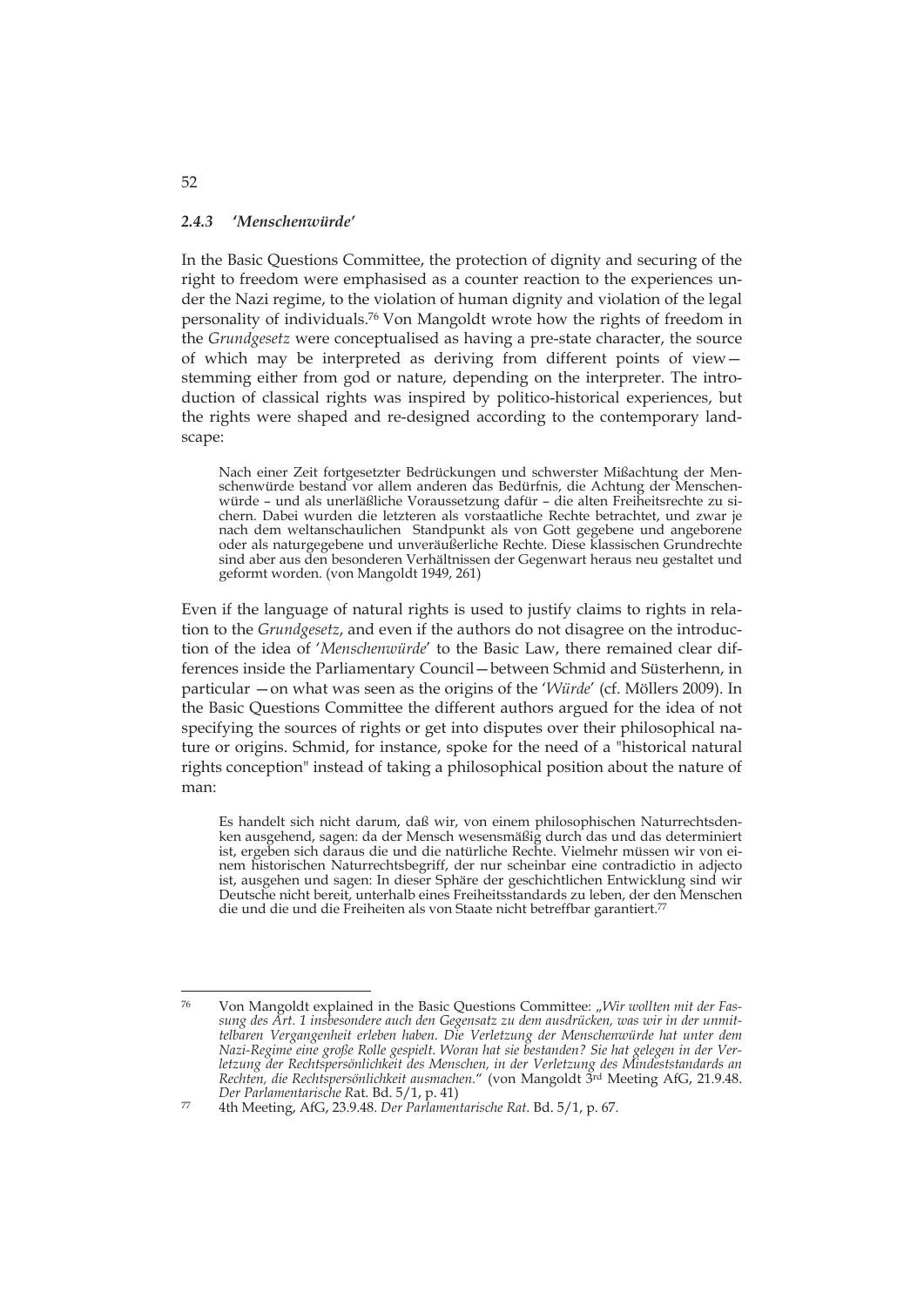Schmid's point was that in the particular historical context, against certain historical experiences, certain rights should be guaranteed: "*Es handelt sich um eine Entscheidung, das staatlichen Leben nach einer gewissen Richtung hin zu formen"*.78

For Heuss, '*Würde*' was a "*nicht interpretierte These",* i.e. a principle that was not subject to interpretation. Heuss was sceptical about the introduction of ideas on natural rights to constitution in the form of legal obligations. Instead, Heuss saw natural rights as "*Basis und Mittel einer moralischen Überprüfung", or*  as *"moral-pedagogical thesis*".79 This was further related to the question of how to make concrete ideas of natural rights in legislation ("*Man kann ein Naturrecht nicht einklagen*") that would appeal to lawyers, legislators, the judiciary, as well as be appealing to citizens. For Heuss, there was a tension between a legal formulation and a moral-political declaration.80

Helene Weber of the CDU connected the language of natural rights and its importance as a "foundation" and contrasted it to the socialist positivist concept of rights which did not place the individual prior to the state. Weber underlined the importance of the "historical moment", of placing the notion of human dignity at the beginning of the constitution. The sources of these rights were left to each and everyone to interpret, according to Weber's conceptualisation:

Man kann nicht alles aus dem Naturrecht ableiten. Aber das Naturrecht ist gleichwohl wichtigste Grundlage. Der Sozialismus, aber auch andere Strömungen der Zeit, gehen nicht von der Würde des Menschen aus, sondern unmittelbar vom Staat und stellen den Menschen unter den Staat, geben ihm keine Rechte vor dem Staat. Daher finde ich den Satz, der von der Würde des Menschen ausgeht, außerordentlich wichtig und richtig. Es bleibt dem Einzelnen unbenommen, ob er von religiösen, philosophischen, ethischen oder geschichtlichen Einsichten ausgeht. Aber daß wir in dieser geschichtlichen Stunde die Würde des Menschen an den Anfang der Verfassung stellen, halte ich für sehr bedeutsam.81

Even if the Basic Questions Committee did not want to anchor thinking on natural rights to a specific religious or philosophical tradition, in the Main Committee there were suggestions made to include a reference to the transcendent source of rights in the form of "*von Gott gegebenen*" phrasing. The idea was introduced by Seebohm (DP) and further supported by Süsterhenn. However, it quickly ran into opposition as Heuss and Schmid, for instance, both opposed the idea of bringing theological questions into making of the constitution. (Cf. Starck 1981)

\*\* The strong politico-moral claim that the reference to human dignity makes at the beginning of the Basic Law was further transformed in the legal commentary related to the *Grundgesetz* in the post-war period. '*Würde*' came to be interpreted and emphasised not as a subjective right but as an ethical value, *"sittliche* 

<sup>&</sup>lt;sup>78</sup> 4th Meeting, AfG, 23.9.48. *Der Parlamentarische Rat.* Bd. 5/1, p. 66.<br><sup>79</sup> 4th Meeting, AfG, 23.9.48. *Der Parlamentarische Rat.* Bd. 5/1, p. 72.<br><sup>80</sup> 3rd Meeting, AfG, 23.9.48. *Der Parlamentarische Rat.* Bd. 5/1, p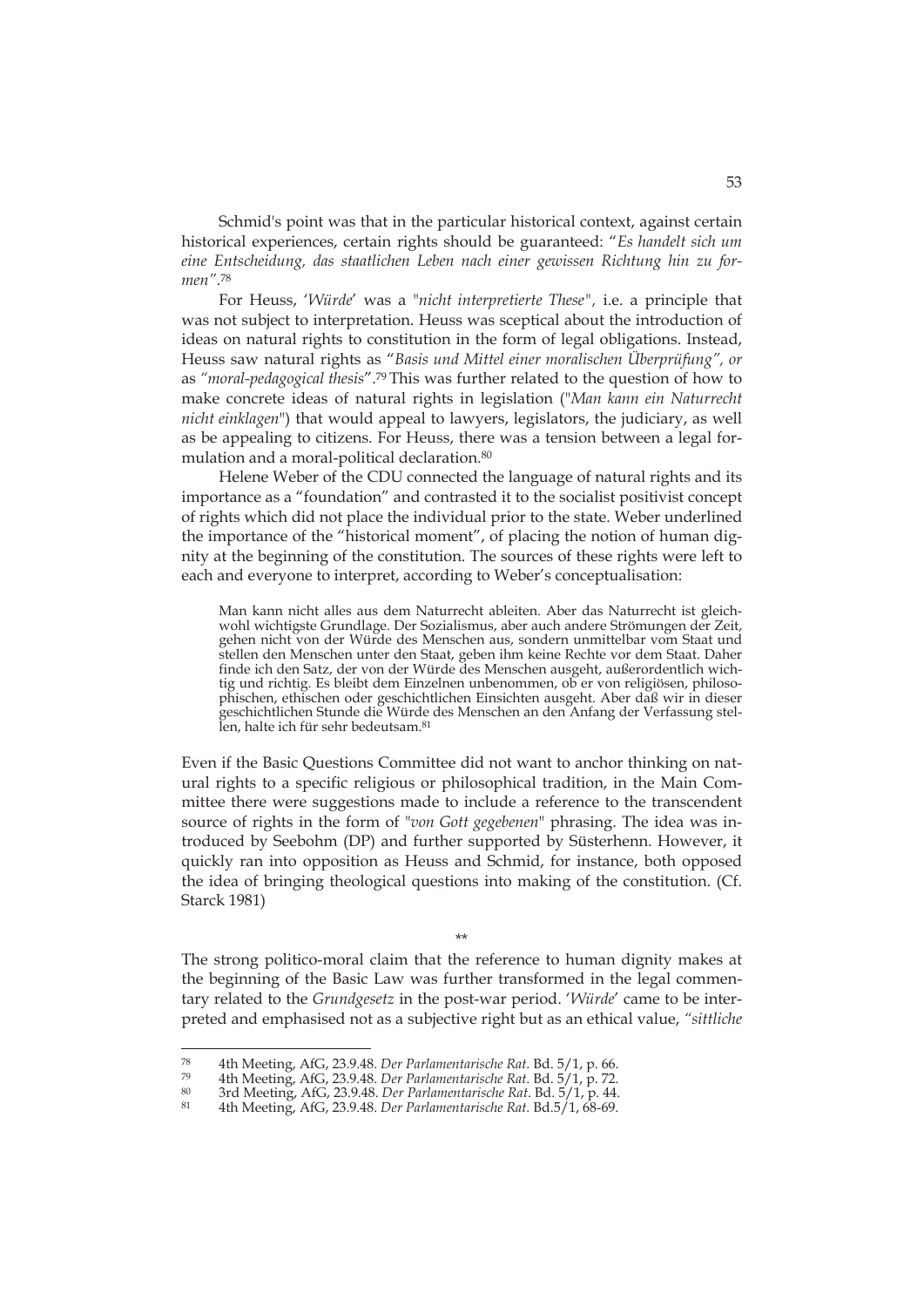*Wert"* and as *"obersten Konstitutionprinzips allen objektiven Rechts*" in the commentary by Dürig (Dürig 1956, 119). 82 Böckenförde (2006, 380) writes how '*Würde*' came to be conceptualised as a "prepositive foundation", as a "natural law anchor" of positive constitutional law. For Böckenförde, Dürig's commentary was formulated by the generation who themselves experienced the war and the *Third Reich*, much the same as the sentiment expressed in the *Grundgesetz* itself: "*Auf den Trümmern des Jahres 1945 wollte diese Generation, wie das Grundgesetz auch, eine neue und bessere Ordnung bauen, einen Damm gegen jede offene oder verdeckte Wiederkehr dessen errichten, was man selbst erfahren und erlitten hatte"* (Böckenförde 2006, 379).83

54

<sup>-</sup>

<sup>&</sup>lt;sup>82</sup> See *Grundgesetz: Kommentar*/Maunz & Dürig.<br><sup>83</sup> The Federal Constitutional Court has interpreted the asylum paragraph in connection to the '*Menschenwürde'*: *"Voraussetzungen und Umfang des politischen Asyls sind wesentlich bestimmt vor der Unverletztlichkeit der Menschenwürde, die als oberstes Verfassungsprinzip nach der geschichtlichen Entwicklung des Asylrechts die Verankerung eines weitreichenden Asylanspruch im Grundgesetz entscheidend beeinflußt hat."* (cited in Hailbronner 1993, 109) The court thus connects asylum to the notion of the constitutional protection of human dignity (ibid.)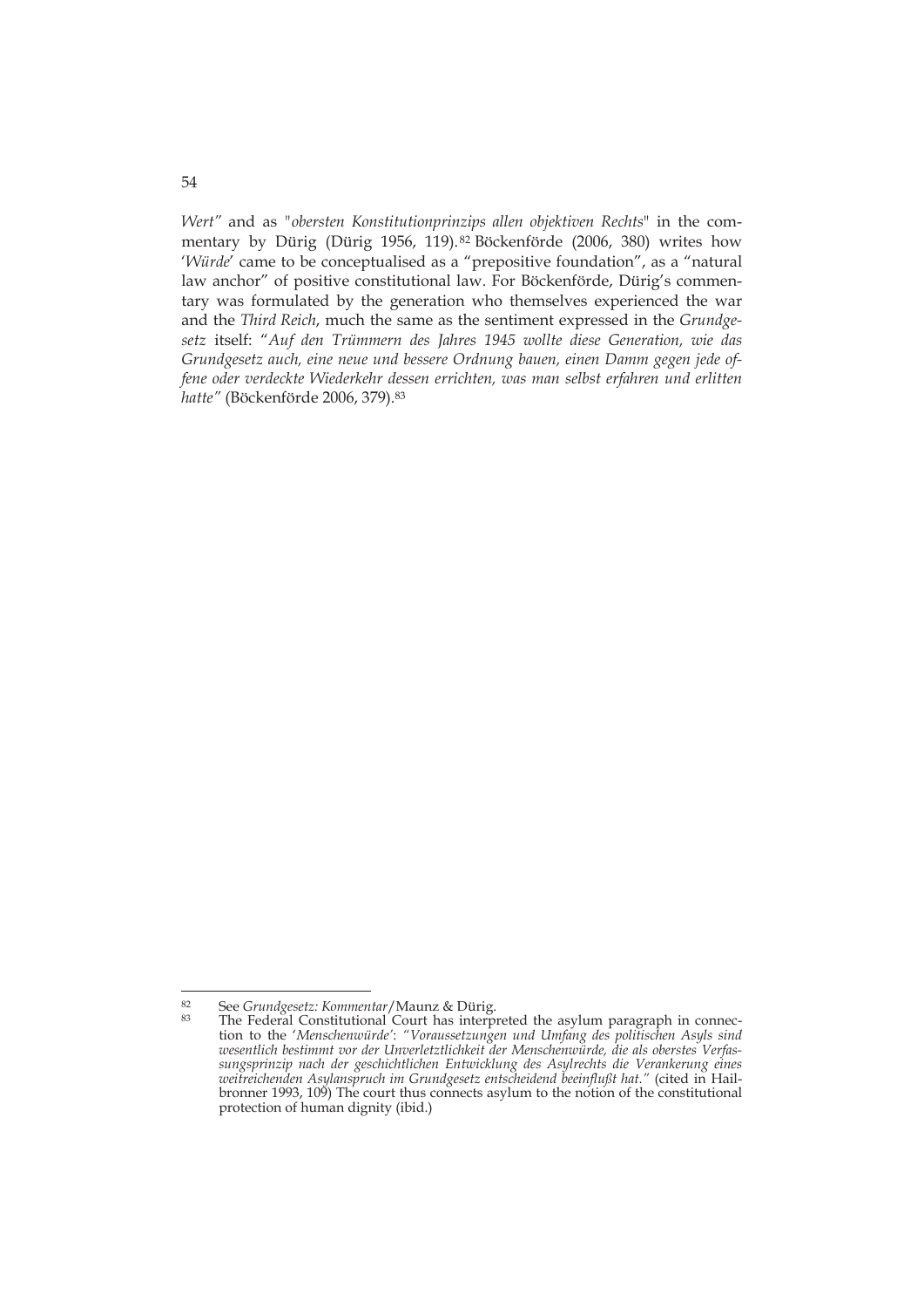# **3 CREATING A RIGHT TO ASYLUM IN THE PAR-LIAMENTARY COUNCIL**

Die Einrichtung des Asyls ist in einem schmalen Grenzstreifen beheimatet, in dem sich mancherlei stößt: nationales und internationales Recht, Mitgefühl und egoistisches Interesse, Staatsräson und das dem Menschen eigene Vermögen, Scham zu empfinden. (Kirchheimer 1985, 513)

Regarding the themes debated in the Parliamentary Council about asylum, this quote by Otto Kirchheimer quite aptly describes how the notion of asylum is situated in a narrow framework related to national and international law, to compassion and selfish interests, to *Staatsräson* and to the ability to feel shame, which is characteristic for human beings.

This chapter looks at the debates related to the asylum paragraph of the *Grundgesetz* in the West German Parliamentary Council and examines how the legal conceptualisation of asylum as an individual right came about. The starting point for the analysis of the deliberations over the article is that it was in the quasi-parliamentary assembly of the Council where the creation of this specific right to asylum was first placed on the agenda, where it was debated and finally accepted. The formulation of asylum as an individual right of foreigners suffering from political persecution was not passed without opposing voices and perspectives. This chapter examines the making of a legal concept with a particular focus on the politics of drafting—i.e. the different formulations and reformulations—, conflicting notions and perspectives, and legal definitions and conceptual disputes relating to the paragraph. It will ask what kind of arguments were presented during the debates by the authors of the paragraph, what they appealed to, and where they sought legitimation for the creation of something that was without precedent in German legal history.

While this chapter examines how the asylum clause took shape through the procedural steps of the Parliamentary Council—how it was first introduced into the list of individual rights, and how it was then deliberated over—, I will begin with an introduction to the various fora where drafting took place and authors of the paragraph. What follows is an analysis of the debates divided in three parts: the first looks into the conceptual origins of the asylum paragraph,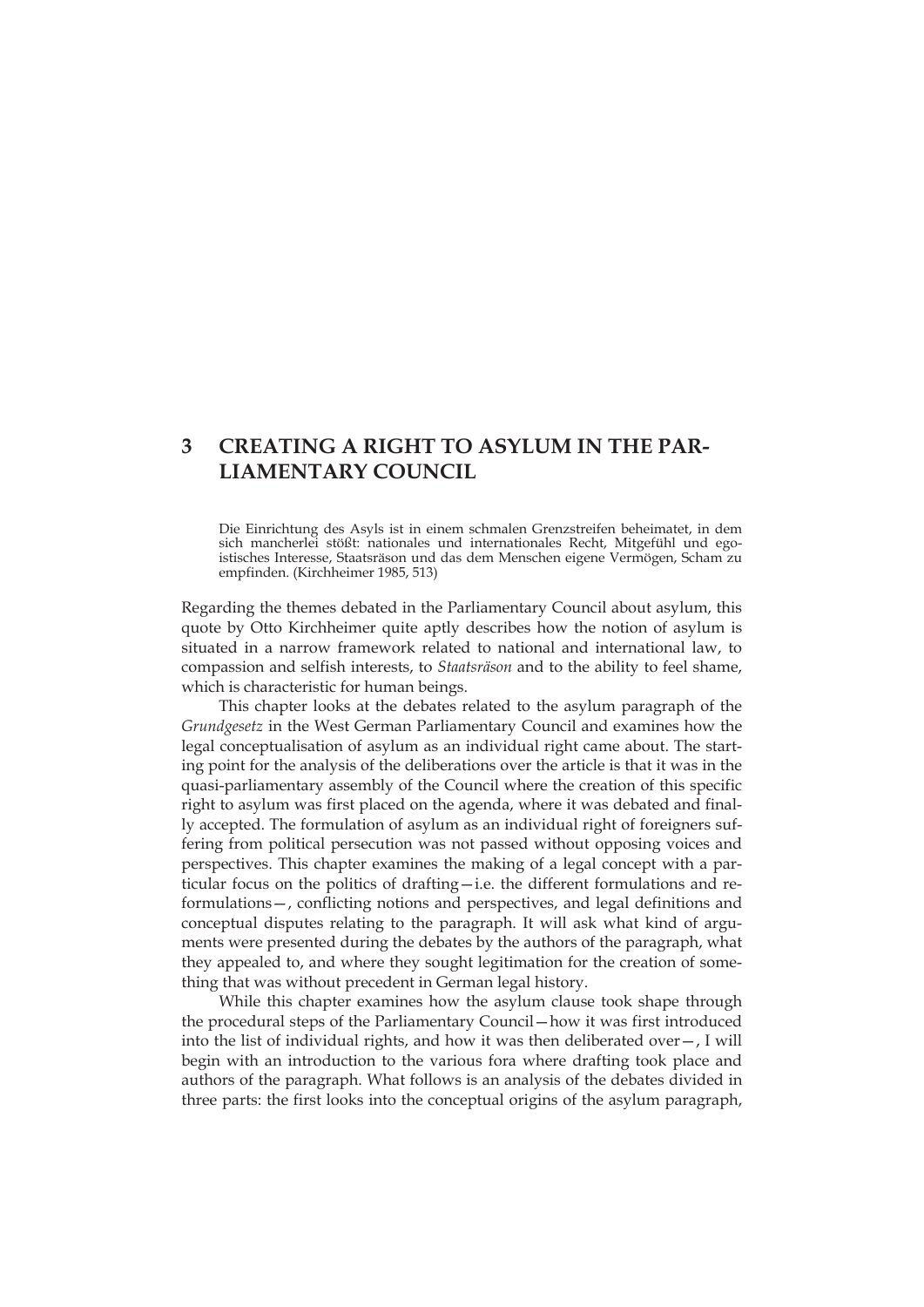its continuities and discontinuities with the earlier legal tradition through the concept of extradition and the problematic related to 'political offences'; the second examines this question in relation the role of the East-West divide and addresses the role of the constitutional situation for the drafting and the eventual outcome of the asylum clause; and, finally, the third discusses the arguments for and against limiting the scope of the right to asylum and how the conditions defining qualification were debated in the Council in relation to definitions of 'political persecution''. Furthermore, the chapter will discuss the role of historical experiences in the creation of the West German asylum clause, its relation to persecution under the National Socialists, and to the states' response to those seeking escape from the Nazi regime. The final part of the chapter (sub-section 3.7) will look at the relation of the asylum clause to the narratives of those members of the Main Committee with personal experience of living in exile. The analysis focuses on the right to asylum, but it should be noted that the first paragraph of Article 16 prohibits deprivation of German citizenship.84 This constitutional article is therefore particulary strongly shaped by the historical experiences referred to in the introductory part of this research.

## **3.1 An introducing to the authors and the drafting fora**

For the drafting of Article 16(2) 2 GG, two fora in the Parliamentary Council were especially important: the Basic Questions Committee (*Ausschuß für Grundsatzfragen*) and the Main Committee (*Hauptausschuß*). As presented earlier, the Basic Questions Committee was responsible for drafting the basic rights section of the Basic Law as well as the preamble.<sup>85</sup> The committee thus debated some of the core questions in relation to the formation and organisation of the new state.

The Basic Questions Committee had twelve members, of which five were from the Christian Democratic Union and the Social Democratic Party, respectively, with one from the Free Democratic Party. In addition to this, the German Party, the Communist Party and the Center Party had one common vote. The delegates, including Carlo Schmid of the SPD, Hermann von Mangoldt of the CDU and Theodor Heuss of the FDP, were all prominent members of their parties; Schmid and Heuss the heads of their party factions in the Council (cf. Werner 1993, X-XI).86

<sup>84</sup> Article 16 of the 1949 GG*: "(1) Die deutsche Staatsangehörigkeit darf nicht entzogen werden. Der Verlust der Staatsangehörigkeit darf nur auf Grund eines Gesetzes und gegen den Willen des Betroffenen nur dann eintreten, wenn der Betroffene dadurch nicht staatenlos wird. (2) Kein Deutscher darf an das Ausland ausgeliefert werden. Politisch Verfolgte genie-*

<sup>&</sup>lt;sup>85</sup> The name of the committee was originally *Ausschuß für Grundsatzfragen und Grund-*<br>rechte.

<sup>&</sup>lt;sup>86</sup> The members of the Basic Ouestions Committee were: Hermann von Mangoldt, Karl Sigmund Mayr, Anton Pfeiffer, Josef Schrage, Helene Weber (CDU/CSU); Lundwig Bergsträsser, Friedrike Nadig, Carlo Schmid, Hans Wunderlich, Georg August Zinn (SPD); Theodor Heuss (FDP); Wilhelm Heile (DP).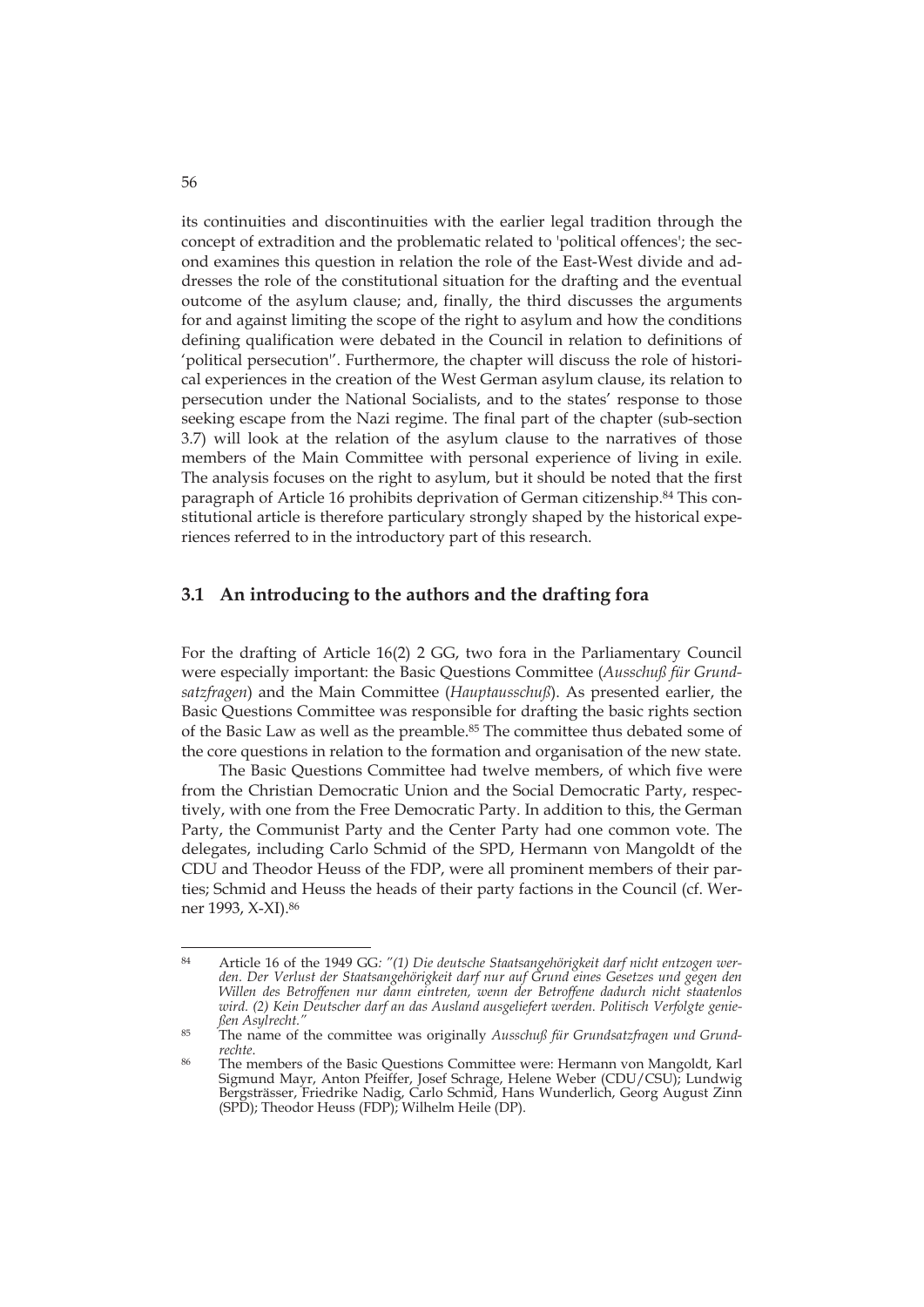The Basic Questions Committee held 36 meetings, making it the most active committee in the Parliamentary Council (Werner 1993, XXIV). It was also the committee which had the highest number of members with voting rights in the committee. Several of the politicians attending the committee had a background in constitutional law which gave the deliberations a specific quasijudicial tone as the drafters debated certain legal concepts and their interpretations. To Feldkamp (1998, 60) *"[erhielt] die Ausschußarbeit nahezu den Charakter eines akademisch-wissenschaftlichen Kolloquims*". In emphasising the academic tone of the debates, Feldkamp refers to Bergsträsser, von Mangoldt and Schmid, who were all professors and widely published scholars, and who eventually became noteworthy for their role in writing the Article 16(2). Bergsträsser, as noted, had a background in history and political science, von Mangoldt was a legal scholar whose *Grundgesetz Kommentar* (von Mangoldt/ Klein) later came to play a prominent role in the early legal thinking of the Federal Republic.<sup>87</sup> Schmid's background was firstly as a docent in international law (1930-40) and later as a professor of public law at the University of Tübingen (1946-53).

Although continuing his scholarly activities rather than professional political career after the Parliamentary Council, von Mangoldt described the Council as "the crowning of his life's work" (Vosgerau 2008, 272). During the 1930's von Mangoldt held professorships at several universities, including the University of Königsberg, Tübingen, Jena and Kiel, the latter of which he became the Dean and Rector of in the immediate post-war period. Von Mangoldt maintained his professorships during the *Third Reich* and became a member of the *Bund nationalsozialistischer deutscher Juristen* (BNSDJ) in 1934, although he never actually joined the NSDAP.<sup>88</sup> In the Parliamentary Council, von Mangoldt, in addition to being the Chair of the Basic Questions Committee, was a member of the Main Committee and the Committee for the Constitutional Court and Administration of Justice, thus he was a central figure in shaping the legal concepts related to the *Grundgesetz* (cf. Pommerin 1988).

Schmid was one of the key German politicians in the French occupational zone. In 1945 he became the President of the State Secretariat of South Württemberg-Hohenzollern and later the state's Minister of Justice and Deputy President (*Staatspräsident*). Schmid was one of the members of the Parliamentary Council who took part in the writing of the draft document of the *Herrenchiemsee* Convention. Additionally, Schmid participated in the conferences of the state prime ministers, thus having access to those central fora where the constitutional questions related to Germany were being deliberated and decided up-

<sup>87</sup> See also Stolleis 1999 & 2012.

A further controversy relates to von Mangoldt's writing in 1939 in which he gave his support to the race laws (cf. Vosgerau 2008, 267-268). Von Mangoldt was, together with Rudolf Laun, the editor of the *Jahrbuch für internationales und ausländisches öffentliches Recht*, established in 1948. He joined the CDU in 1946. Von Mangoldt was elected to the Parliamentary Council from the *Landtag* of Schleswig-Holstein in the British occupation zone. He was also during a short period of time the Minister of Interior of the state and took part in the drafting of its constitution. Von Mangoldt died in 1953. Cf. Lange 2008; Pommerin 1988; Starck 1996; Vosgerau 2008;. Wolfrum 1990.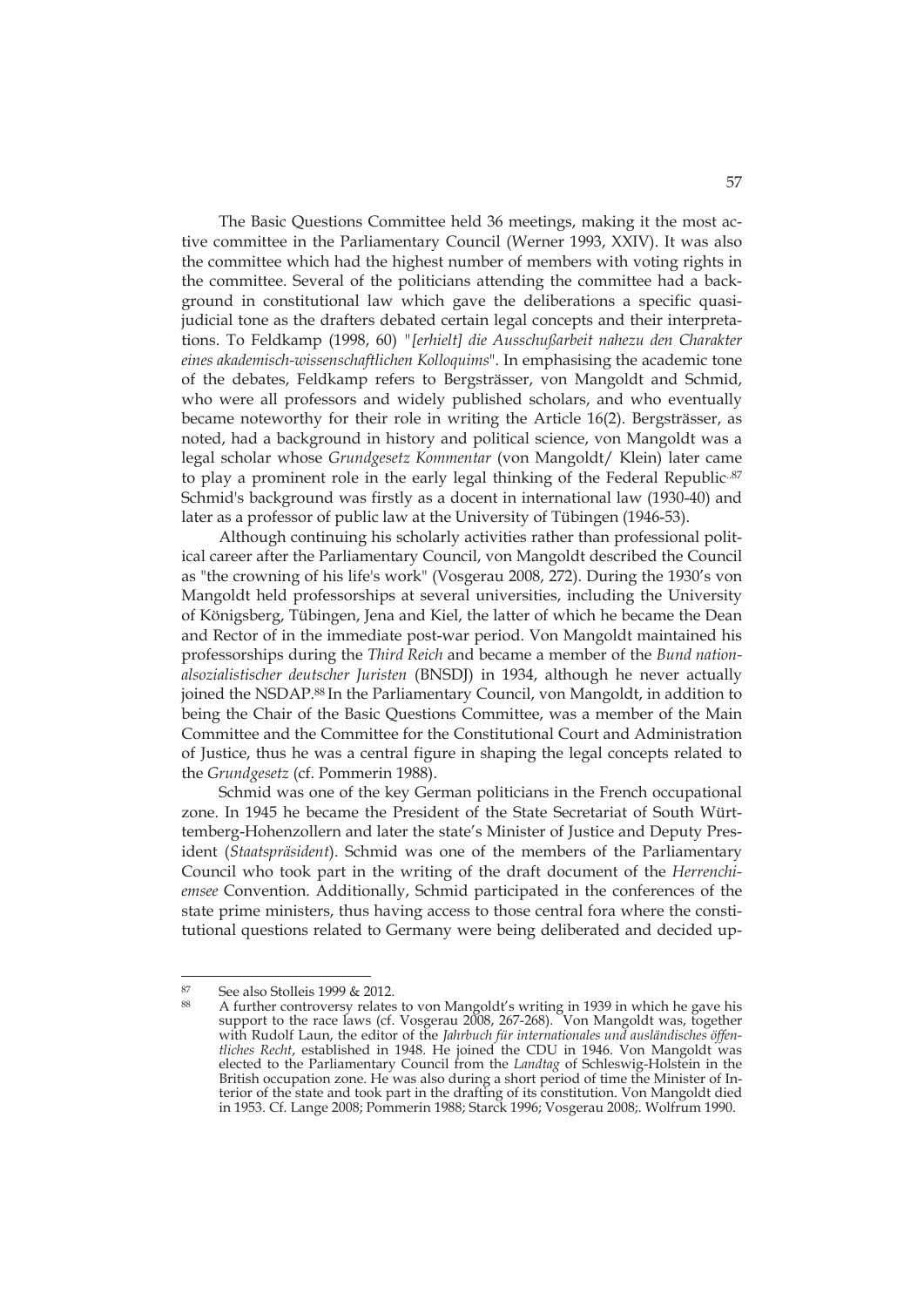on in the immediate post-war period.89 The British Liaison Officer, Rolland Alfred Aimé Chaput de Saintonge,<sup>90</sup> who followed the drafting of the Basic Law wrote in his commentary how Schmid's "great academic ability and legal training were invaluable in the technical work on the Basic Law and his word carried great weight with members of all parties. In his handling of the Main Committee meetings he showed great tact in the many difficult and complicated situations which arose and his moderate approach to political problems was appreciated by opposing Factions." (Pommerin 1988, 580) In the literature, Schmid is often complimented for his rhetorical debating skills and, as noted, he was one of those who defended the idea of debating in the Council. In describing the work of the Basic Questions Committee, Werner (1993, XXIV) writes: *"[d]er impulsivste Debattenredner war zweifellos Carlo Schmid, der seine Ausführungen mit einer souveränen Fülle von historischen Assoziationen und Beispielen zu illuminieren und mit seinem kulturgeschichtlichen und akademischen Wissen zu brillieren wußte".* In addition to being a member in the Basic Questions Committee, within the Parliamentary Council Schmid was also a member of the Committee of Elders. He held the important position of Chair of the Main Committee, as well as being Chair of the Occupation Statute Committee, making him one of the most influential politicians in the Council. (Cf. Pommerin 1988)

Another central figure in German post-war politics and one of the authors of the constitution of Württemberg-Baden was Theodor Heuss. As noted, Heuss was elected as party leader of the FDP in 1948 and later became the first *Bun*despräsident of the Federal Republic (1949-59).<sup>91</sup> He was a representative of the German Democratic Party (DDP, from 1930 onwards *Deutsche Staatspartei*, DStP) in the *Reichstag* between the years 1924-1928 and 1930-1933. Heuss had a scholarly background in political economy and history, and at the time of the Parliamentary Council he held an honorary professorship at the *Technische Hochschule* in Stuttgart. Apart from his academic publications, Heuss was known for his work as a political journalist. He maintained his journalistic activities during the *Third Reich*, albeit often under pseudonyms after a publication ban. 92 Commentators often regard Heuss as a skilful rhetorician who played an important part in shaping the terminology related to the *Grundgesetz* and the formulation of its different articles.<sup>93</sup> This rings true, also, as regards to

 $89$ 89 Cf. Lange 2008; Pommerin 1988; Schmid 1979; Stolleis 2012; Werner 1993.<br>
<sup>90</sup> For biographical note of Chaput de Saintonge, see Pommerin 1988, 558-589.<br>
<sup>91</sup> House was the Minister of Culture of Wirttawhere Baday botwoo

<sup>91</sup> Heuss was the Minister of Culture of *Württemberg-Baden* between the years 1945-46

and a respresentive of its *Landtag* between the years 1946-49.<br>For Heuss, cf. Pommerin 1988; Werner 1993; Lange 2008; Merseburger 2013.<br>In the description of Chaput de Saintonge "In the technical committee stage of the Basic Law, he [Heuss] was always ready for constructive suggestions regarding word and form, showing an ability to envisage and avoid likely future pitfalls. In the Main Committee, and in the Plenary Session, he had a tendency to make long speeches which were always delivered with a studied grace. These gave an initial impression of being intended to clarify the vagueness of the issues but they tended after a time to become boring, thus defeating their own object. Despite his theatrical style, however, Heuss usually followed the sound FDP line of finding a compromise and, even in his longer perorations, there could be found a large element of sound common sense. He often made reference to the Allies, but his thrusts, unlike those of the communists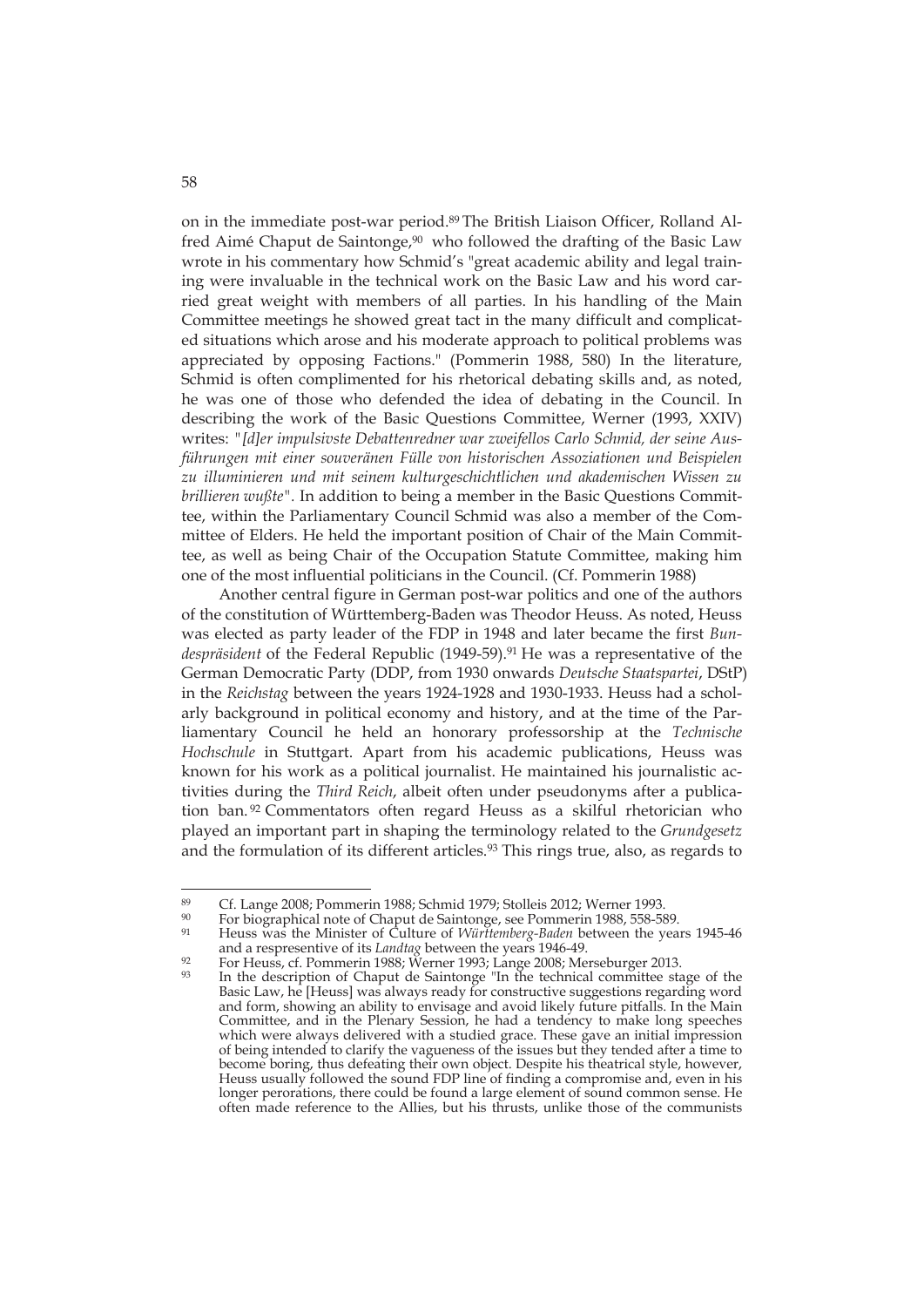the asylum clause, where Heuss made some critical comments on the different wordings of the article under preparation. Heuss was the secretary (*Schriftführer*) of the Basic Questions Committee. In addition to the deliberations in the Basic Questions Committee—where Heuss was one the non-constitutional scholars and, as noted, brought up the liberal tradition related to rights— in the Parliamentary Council Heuss took part in the work of the Main Committee and the Committee of Elders, as well as the Committees of Five and Seven.

Whereas the Basic Questions Committee drafted the list of basic rights and the preamble, the role of the 21 member Main Committee was to co-ordinate the works of the different committees as a coherent whole in order that it be further debated in the plenum.<sup>94</sup> The work of the Main Committee included four readings, and as Feldkamp (1998, 106) writes, it was intertwined with the different committees, factions, intra-factional work, and the negotiations with the Allied representatives. It was also the only committee in the Parliamentary Council meetings of which were open for the press, as initiated by the SPD (cf. Feldkamp 2009). Regarding the debates on asylum, the Main committee—although it did not ultimately make any changes to the wording proposed by the Basic Questions Committee —debated the proposal and opened the asylum debates to a larger number of delegates, including to politicians who had personal experience living in political exile, such as Friedrich Wilhelm Wagner of the SPD and Heinz Renner of the KPD.

The two fora of the Parliamentary Council, the Basic Questions Committee and the Main Committee differed in their style of deliberation. To Werner (1993, XXII) *"[spielten sich] die Verhandlungen des Ausschusses für Grundsatzfragen durchweg in einer guten und konstruktiven Atmosphäre ab: sie waren fast völlig frei von persönlicher und politischer Polemik*". In cases when the Basic Questions Committee could not reach an agreement about a formulation it prepared two alternatives for the wording. In addition to allowing individual speakers on a brief opportunity to take the floor during the deliberations, committee members such as Bergsträsser and Zinn gave short lectures as part of the drafting work. Whereas the tone of the Basic Questions Committee was more discussive and tended to avoid open disagreements—which, however, does not mean that as a forum it was without competing perspectives and conceptual disputes—the Main Committee, on the other hand, was more clearly a venue for disagreement and debate, as will be shown in relation to the asylum deliberations.

Closely related to the Main Committee was the General Editing Committee (*Allgemeiner Redaktionsausschuß*) of the Parliamentary Council. The task of this three-member committee was to prepare the formulations of the different

were delivered in as charming and polite a manner that they could never give of-<br>fence." (Pommerin 1988, 570)

<sup>&</sup>lt;sup>94</sup> The representatives in the Main Committee were: Konrad Adenauer, Heinrich von Brentano, Theophil Kaufmann, Wilhelm Laforet, Robert Lehr, Anton Pfeiffer, Heinrich Rönneburg (who was replaced by von Mangoldt), Adolf Süsterhenn (CDU/CSU); Otto Heinrich Greve, Friedrich Meier, Walter Menzel, Carlo Schmid, Adolf Schönfelder, Josef Seifried (replaced by Jean Stock), Friedrich Wolff, Gustav Zimmermann (SPD); Thomas Dehler, Theodor Heuss (FDP); Hans-Christoph Seebohm (DP); Max Reimann (KPD); Johannes Brockmann (*Zentrum*).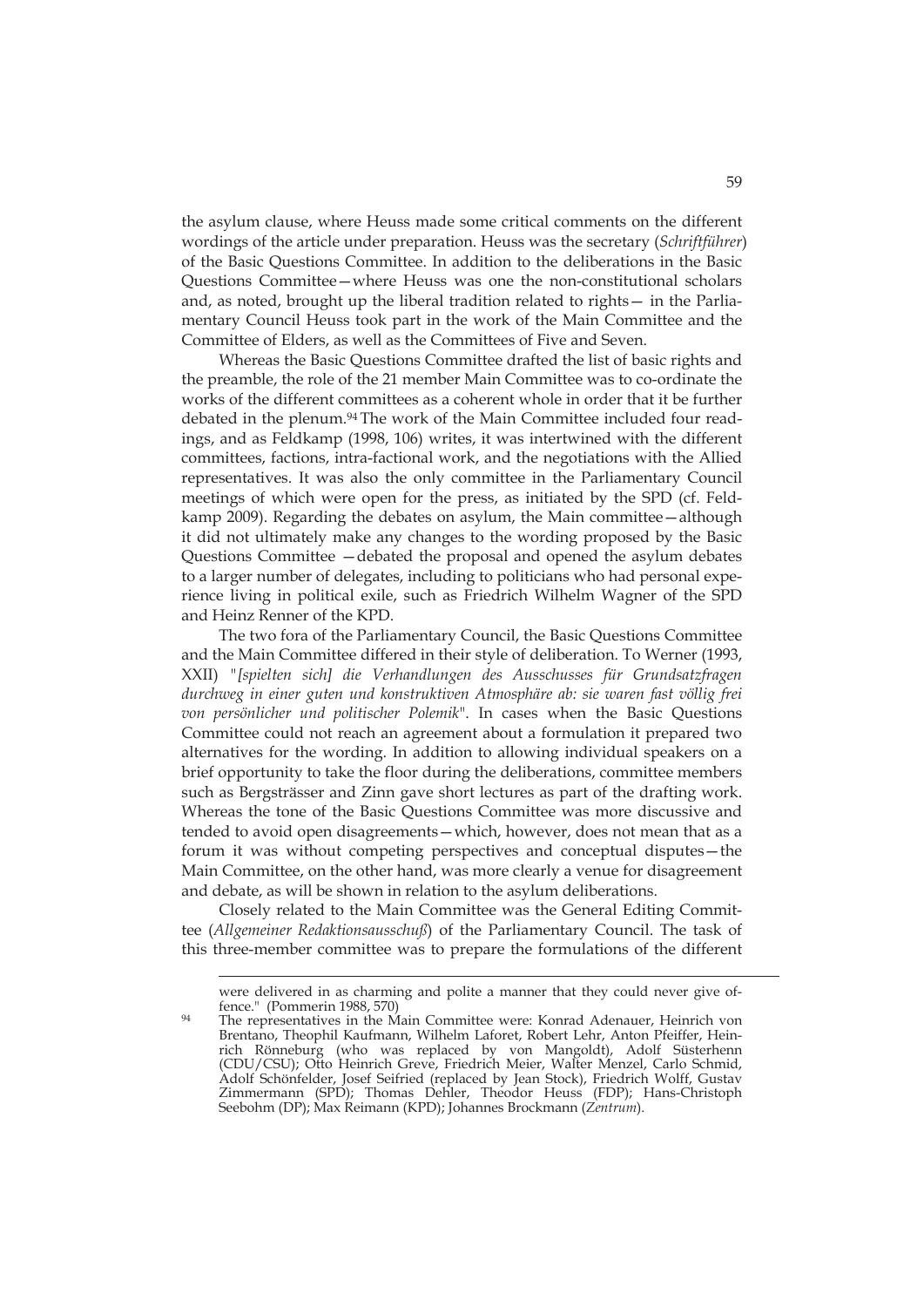sub-committees for deliberations in the Main Committee and to act as a compromise organ inside the Council, also in relation to the representatives of the Allies (cf. Lange 2008). The Editing Committee thus had an influential role in the Parliamentary Council which was not always without criticism when the editors made substantial changes to the proposed wording which had already been thoroughly debated in the different committees.<sup>95</sup> As a result of the controversies related to the work of the Editing Committee, the procedure was changed so that the members of the committees signed off on drafts after changes had been made by the editors and before the documents could be further debated in the Main Committee. (Feldkamp 2009, XIX) Regarding the asylum paragraph, the views of the Editing Committee differed from those of the Basic Questions Committee, it made propositions and spoke in favour of narrowing the scope of the asylum paragraph, as will be discussed later in this chapter.

The General Editing Committee consisted of Georg August Zinn (SPD), Heinrich von Brentano (CDU) and Thomas Dehler (FDP). Zinn and von Brentano had authored the Hessian constitution and, in part, the creation of its constitutional compromise.96 Zinn was the Hessian Minister of Justice between 1945 and 1949 and later became the prime minister of the state (cf. Lange 2008). In addition to being one of the three editors in the Parliamentary Council, Zinn was a member of the Basic Questions Committee as well as Chair of the Committee for the Constitutional Court and Administration of Justice.97 Von Brentano was a constitutional expert and, one of the founders of the Christian Democratic Union, and one of the party's key members in the Council. He was the vice Chair of the Main Committee and the Occupation Statute Committee and also took part in the work of the Competence Committee as well as the Committees of Five and Seven. Thus von Brentano took part in those forum deliberations which negotiated the compromise solution between the factions. (Cf. Pommerin 1988; Lange 2008; Agethen 2008)

<sup>95</sup> Von Mangoldt (1953, 13) writes: "*Dieser Redaktionsausschuß machte sich nun mit vorbildlicher Arbeitskraft an die Gesamtredaktion und stellte sich in überraschend kurzer Zeit fertig. Aber er beging dabei einen grundlegenden und unverzeichlichen Fehler. Er hielt sich nicht an die ganz allgemein für jeden Redaktionsausschuß geltenden und hier noch besonders festgelegten Schranken der Redaktionsarbeit, sondern nahm wesentliche und grundsätzliche materielle Änderungen an den in langen Verhandlungen gewachsenen Vorschlägen der Ausschüsse vor. Dabei hatte er bei dem Zeitdrang, unter dem man arbeite, gar keine Möglichkeit, die einzelnen Vorschriften nochmals einer so ausführlichen Beratung wie in den Fachausschüssen zu unterziehen. Ja vielfach waren ihm nicht einmal die Gründe bekannt, die Fachausschüsse zu der vorliegenden Fassung veranlaßt hatten. Das Ergebnis konnte daher, statt zu bessern, nur Verwirrung stiften."*

<sup>96</sup> For the Constitution of Hesse, see Zinn & Stein 1954.

 $97$  To Chaput de Saintonge, "Zinn was characterised by his rapid grasp of a situation or proposition, a genuine desire to seek an agreed solution and the force and clarity with which he expounded his views. His conceptions were by no means narrowly Marxist but reflected the centralist and rather nationalist spirit of Hannover, as for instance in the Berlin question. On subjects on which he felt strongly he was not afraid to oppose the official party line; an example being his outspoken support for the FDP proposal of a strong President with a constitutional position similar to that of the American President." (Pommerin 1988, 588)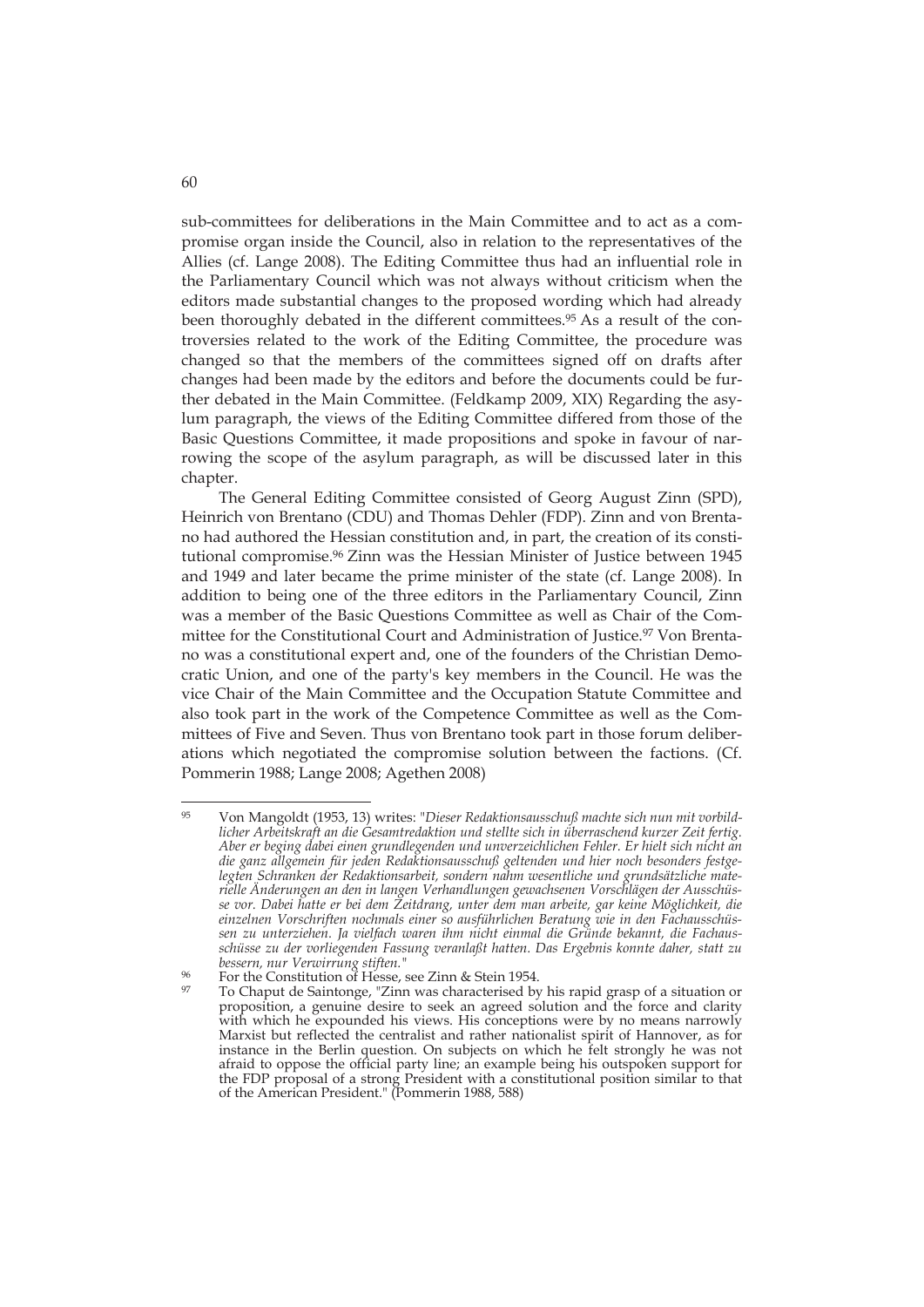Chaput de Saintonge describes von Brentano noting that "[a]lthough a faithful party man, his legal mind was always ready to see the point of view of a lawyer from another party and he was not infrequently in agreement with Zinn (SPD) on points of detail against the views of his own party" (Pommerin 1988, 565). Von Brentano had subsequent disagreements on CDU policy inside the Council which led him to threaten to resign from the Council (cf. Agethen 2008). At a later stage of the drafting process, von Mangoldt replaced von Brentano on the Editing Committee.

Thomas Dehler was one of the founders of the Bavarian FDP and it was his legal expertise, as noted by Chaput de Saintonge, which lay behind many of the motions by the Free Democrats in the Parliamentary Council. In addition to the Main Committee, Dehler was also a member of the Organisation Committee and participated in intra-factional negotiations as well as in the writing of the final version of the Basic Law. In a manner similar to von Brentano, Dehler is also noted for having good working relations and a personal friendship with Zinn. (Cf. Pommerin 1988; Lange 2008)

The asylum clause was first placed on the agenda and formulated by the Basic Questions Committee. During its two readings, the formulation underwent changes and received comments from the factions as well as from the Editing Committee. Following the Basic Questions Committee the paragraph was then debated in the Main Committee. In the plenum of the Parliamentary Council the matter of asylum was debated no further. The right [to asylum] was formally accepted by the majority of the representatives on its third reading in the Plenum on 6 May, 1949.

## **3.2 Asylum, extradition and 'political offences'**

-

The asylum paragraph of the *Grundgesetz* formulates asylum as an individual right of foreigners suffering from political persecution.<sup>98</sup> Although this right is often expressed as unique, constitutional asylum provisions are well known and widely established also elsewhere.99 In relation to other contemporary constitutional developments on asylum, for instance, the Constitution of the Fourth Republic of France (1946) and the Italian post-war constitution of 1947, both refer to ''freedom' as the legitimation for giving protection. The former grants asylum for those persecuted because of their "acts in favour of freedom"100 and the latter provides asylum to foreigners denied "democratic freedoms".101 (Cf.

<sup>98</sup> See, for instance, Reichel (1987, 30): *"Das Asylrecht des Grundgesetzes [..] gewährt dem politisch verfolgten Fremden ein Grundrecht und damit ein subjektiv-öffentliches, vor Gerich-*

*ten einklagbares Recht auf Zuflucht im Bundesgebiet.*" See also Marx 1984.<br>
Yon Pollern (1980, 49-82) and Sinha (1971, 54-55) present a broad list of states with a right of asylum written into the constitution or into the

right of asylum written into the constitution or into the aliens law. 100 Preamble of the Constitution de 1946, IVe République: "*Tout homme persécuté en raison de son action en faveur de la liberté a droit d'asile sur les territoires de la République*."

<sup>101</sup> Art. 10 of the Constitution of the Italian Republic (1947): "A foreigner who, in his home country, is denied the actual exercise of the democratic freedoms guaranteed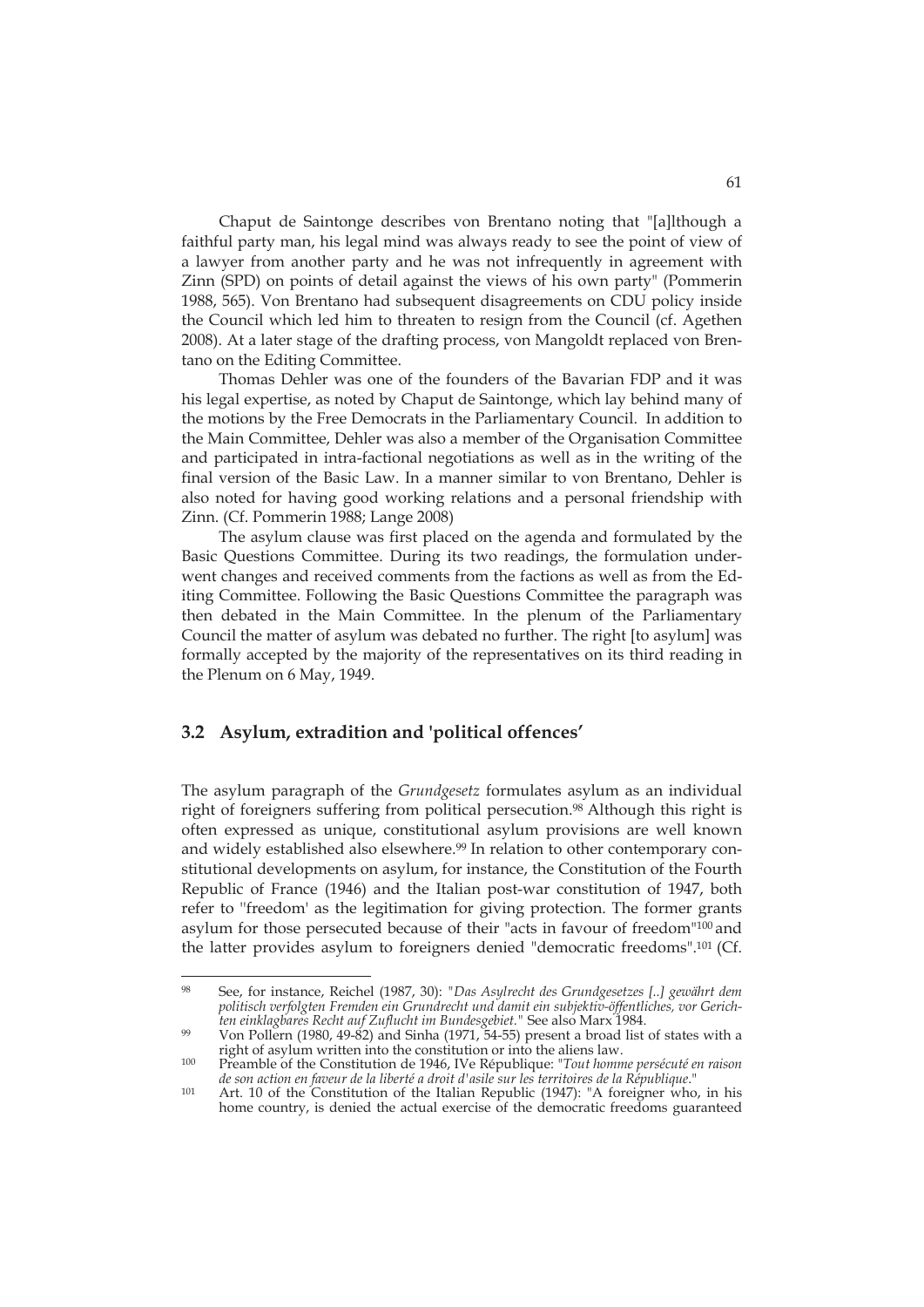Kirchheimer 1959) The constitution of the People's Republic of Bulgaria (1947)—similar to those of several other socialist constitutions—includes a clear criteria for those to whom asylum is given by including a provision stating that foreigners enjoy the right of asylum when they are persecuted "for having engaged in fighting for the democratic principles, for the national liberation, rights of the workers or for exercising scholarly or cultural activity" (cf. Kimminich 1968, 77).

Compared with these contemporary notions of asylum, however, during its formulation the West German asylum provision came to be unique in its scope. The wording refrains from giving further definitions to what constitutes ''political persecution', leaving the definition vague and very open for interpretation. Further, the legal construction of asylum as an individual right meant that the matter was moved "above" regular parliamentary politics, removing it from the fluctuations of daily politics (cf. Schuster 2003). Of importance here is related notion that in the Federal Republic constitutional provisions cannot be changed by a simple parliamentary majority—as was possible under the Weimar constitution—but changes require a two-thirds majority both in the *Bundestag* and *Bundesrat* (Glassner 2005, 21). The formulation of asylum as an individual right gave asylum-seekers access to courts to enforce the right to asylum. This also meant that the interpretation of what constitutes 'political persecution' was the responsibility of courts (cf. Quatritsch 1985, 27).

The asylum paragraph of the *Grundgesetz* can be regarded as a constitutional innovation and a historical break in the sense that none of the German constitutions prior to 1949 made any reference to asylum. Germany, distinction from France, for instance, lacked a similar tradition of political asylum prior to the post World War II era.102 Some relevant historical links with the 1949 asylum paragraph are, however, found in previous legislation relating to the concept of extradition (, *Auslieferung'*) and the principle of non-extradition of political offenders. The link between these two legal concepts of extradition and asylum is as old as criminal law (Hutzenlaub 1976, 4) and the connection remained close in the deliberations by the Parliamentary Council on asylum. The first clause of the Article 16(2) prohibited the extradition of Germans ("*Kein Deutscher darf an das Ausland ausgeliefert werden*"), referring to the old German tradition of non-extradition of nationals, which originates in the tradition of the Roman Law,103 whereas the second clause proclaims the right to asylum. The link between the concepts is also important regarding the outcome of the asylum paragraph and in relation to the debates on its scope and limits.

by the Italian constitution shall be entitled to the right of asylum under the conditions established by law."

This is discussed more precisely in chapter 3.2.2. Cf. Noiriel 1991; Reiter 1988.<br>
203 Cf. Mettgenberg 1953. The practice of non-extradition of nationals in known especially in the continental legal tradition. Von Mangoldt (1951, 111) writes about the German practice in his 1953 *Grundgeset*z commentary: *"Abs. 2 Satz 1 entspricht alter deutscher Rechtsauffassung, die im Gegensatz insbesondere zum angelsächsischen Rechtsdenken steht, nach dem grundsätzlich gegen die Auslieferung eigener Staatsangehöriger nichts einzuwenden ist."*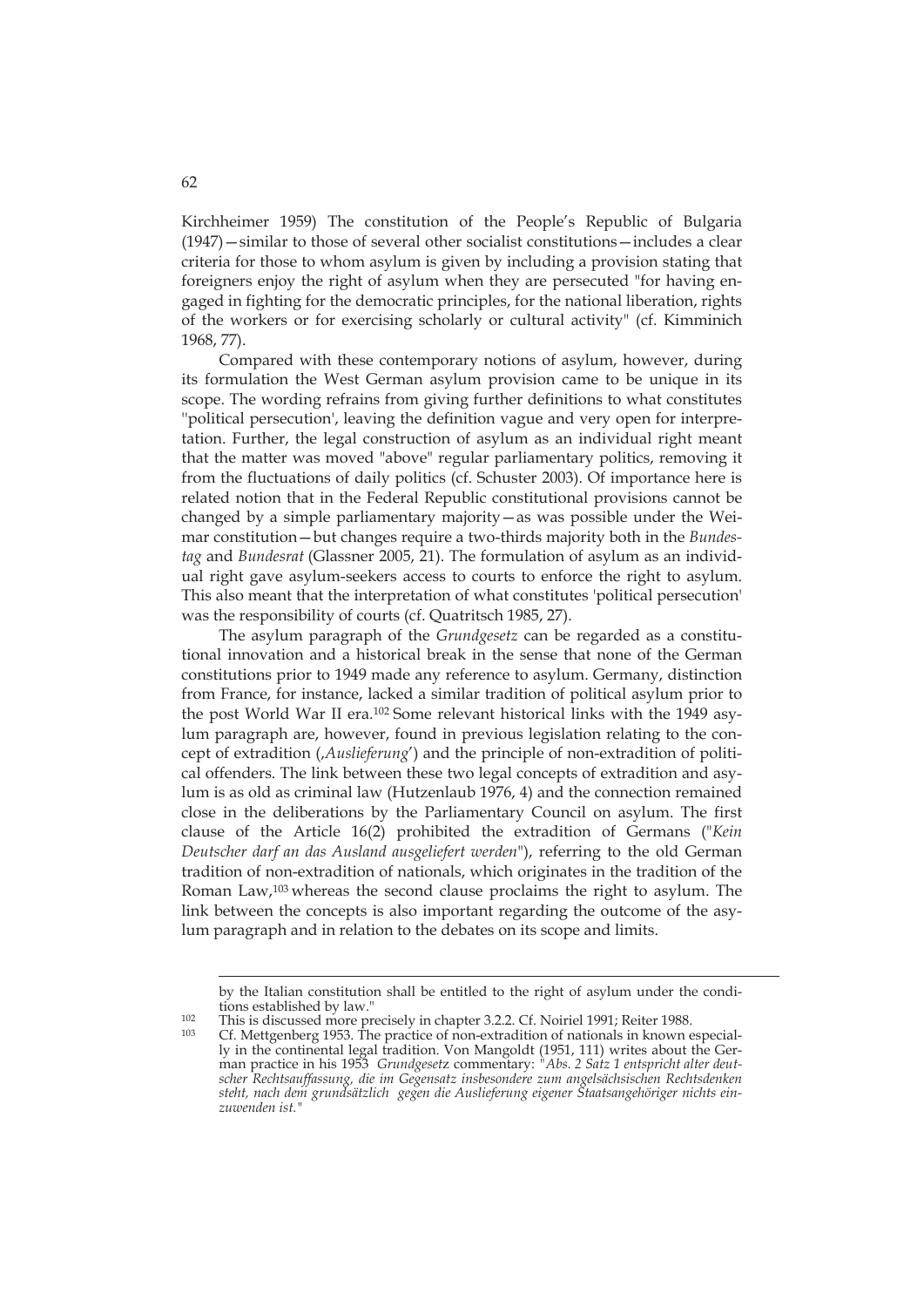#### **3.2.1 The political offence exception**

Extradition means returning a fugitive to another country where that person is accused or convicted of a crime. Oppenheim (1920) outlines the principle in international law:

Unless a State is restricted by an extradition law, it can grant extradition for any crime it thinks fit. And unless a State is bound by an extradition treaty, it can refuse extradition for any crime. (Oppenheim 1920, 508)

Political criminals are as a rule not extradited (ibid. 509).

In the above, the notion relating to the protection of ''political offenders' refers to the idea that whereas those accused of criminal offences could be extradited, political offenders form an exception to this practice. Van den Wijngaert (1980, 27) defines ''political offender' as "a person who violates the criminal law on the grounds of his political and ideological convictions". The notion of 'political offences' relates closely to the origins of political asylum: wheras in early international law asylum was accorded to common criminals and asylum had a more general scope (Weis 1969, 120; Van den Wijngaert 1980), the important change happened when jurists in the 18th century started to make a distinction between granting asylum to those guilty of political crimes but not of those of ordinary crimes (Sinha 1971, 19). This was further related to the growing cooperation among nation states in matters related to criminality and to the idea of international solidarity linked to it (Van den Wijngaert 1980, 69).

The core problematics related to the relation of extradition—and political asylum as protection from extradition—is what constitutes 'political', what is considered as a 'political crime' or 'political offence', and how these concepts are interpreted and what kind of definitions are given to them. In the present day context, the principle of non-extradition for political offences is a well acknowledged principle in extradition treaties between states (Felchlin 1979, 139; Van den Wijngaert 1980, 1).

As Kokott notes (1991, 633), the term 'political' is mentioned frequently in different documents and provisions of international and constitutional law.104 Although some theorists have attempted to define the notion of 'political' most famously Carl Schmitt with the friend/enemy conception,105 which in turn, has also been applied by the *Bundesverfassungsgericht* in relation to the interpretation of the asylum paragraph of the *Grundgesetz*106—the term lacks a definition in international law.107 Similarly, international law provides no defi-

<sup>&</sup>lt;sup>104</sup> The *Grundgesetz* uses the term 'political' (*,politisch'*) in five provisions: in addition to the asylum paragraph (Art.  $16(2)$  2 GG in Art.  $3(3)$ , Art.  $21(1)$ , Art.  $59(2)$  and Art. 65. Cf. Kokott (1991, 604-607) also for a list of international law documents using the

term.<br>1<sup>05</sup> Cf. Schmitt 1963.<br>1<sup>06</sup> Cf. Kokott 1991; Neumann 1985.<br><sup>107</sup> Another, more neglected definition of 'political' in international law by Hans Morgenthau (1933) is cited in Riila (1993, 93): "La notion du politique, prise au sens le plus *étendu de ce mot, s'applique à des manifestations qui débordent largement le domaine de lÉtat.*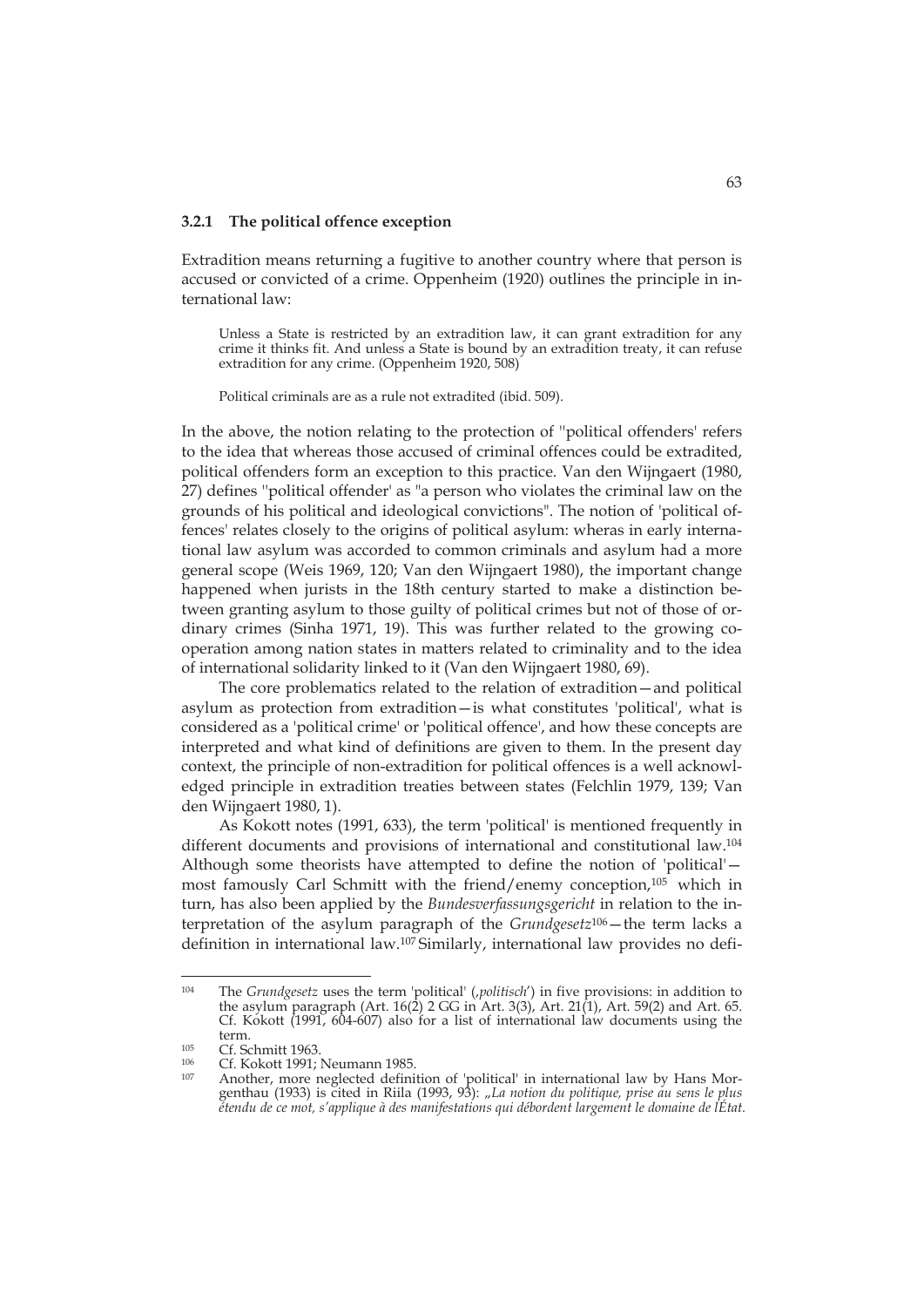nition for 'political offences'. States are thus free, despite possible extradition agreements between them, to consider whether some offences are seen as nonextraditable or not. Nevertheless, the criterion 'political' is used to distinguish offences that are extraditable from those that are not (cf. Riila 1993, 97).

The concept of 'political offence' covers a wide variety of acts. The terminology related to political offences uses labels such as 'absolute', 'relative', 'pure', 'mixed', 'connex', 'complex', 'subjective', 'objective', and the interpretation of these terms varies from one author to another (cf. Van den Wijngaert 1980, 105). Garcia-Mora, for instance, defines 'purely political offences' as acts against the security of the state with the motive by the actor to "cause a change in the given political situation thereby injuring an existing political regime" (Garcia-Mora 1956, 76-77). If 'purely political offences' are targeted at the political order of the state, the question of interpretation becomes even more complicated when it concerns 'relative political offences' or 'mixed offences' in which certain aspects of common crimes are connected to a political act (Garcia-Mora 1956, 78).108

Another categorisation related to 'absolute' political offences concerns the so called "subjective/objective" criteria. According to the "subjective" approach, in differentiating political offences from common crimes, the political motive of the actor becomes central (Felchlin 1979, 150). The "objective" approach relates to the idea that there can be a criterion according to which an offence can be defined as 'political'. The objective approach towards political offences was common in Germany in the 19th century (cf. Felchlin 1979, 93-99). In a similar manner, the German extradition law of 1929 (Art. 3(2), in contradistinction to many other extradition laws, tried to define a political crime giving it the following definition:

Politische Taten sind strafbare Angriffe, die sich unmittelbar gegen den Bestand oder die Sicherheit des Staates als solches, gegen eine verfassungsmäßige Körperschaft, gegen die staatsbürgerlichen Rechte bei Wahlen oder Abstimmungen oder gegen die guten Beziehungen zum Ausland richten.

In contrast to the attempt to define 'political offences', there are several advantages in keeping the concept vague and undefined. In his post-war article, Neumann (1951, 502), for instance, suggested that the unwillingness to define political offence, its nature and scope, is "understandable in view of the rapidly changing political picture in the world, and the unforeseeable nature of future political combat methods. Moreover the states, while trying to present a picture of absolute impartiality, actually often differentiate between political regimes which they consider oppressive, and those which they find similar to their own." (ibid.) Since the introduction of the notion of a political offence as an exception there has also been a tendency modify this exception by narrowing the

*On peut parler ainsi de la politique d'une ville, de celle d'un cartel, d'une association, voire même de la politique d'un individu, comme par example de la politique, à l'égard de ses collèques ou de ses clients, d'un homme exercent une profession, de celle d'un débiteur á l'égard de ses créanciers, ou de celle d'une femme à l'égard de son mari, du monde ou à l'égard* 

<sup>&</sup>lt;sup>108</sup> See also Lammasch (1887) for the 19th century conceptualisations.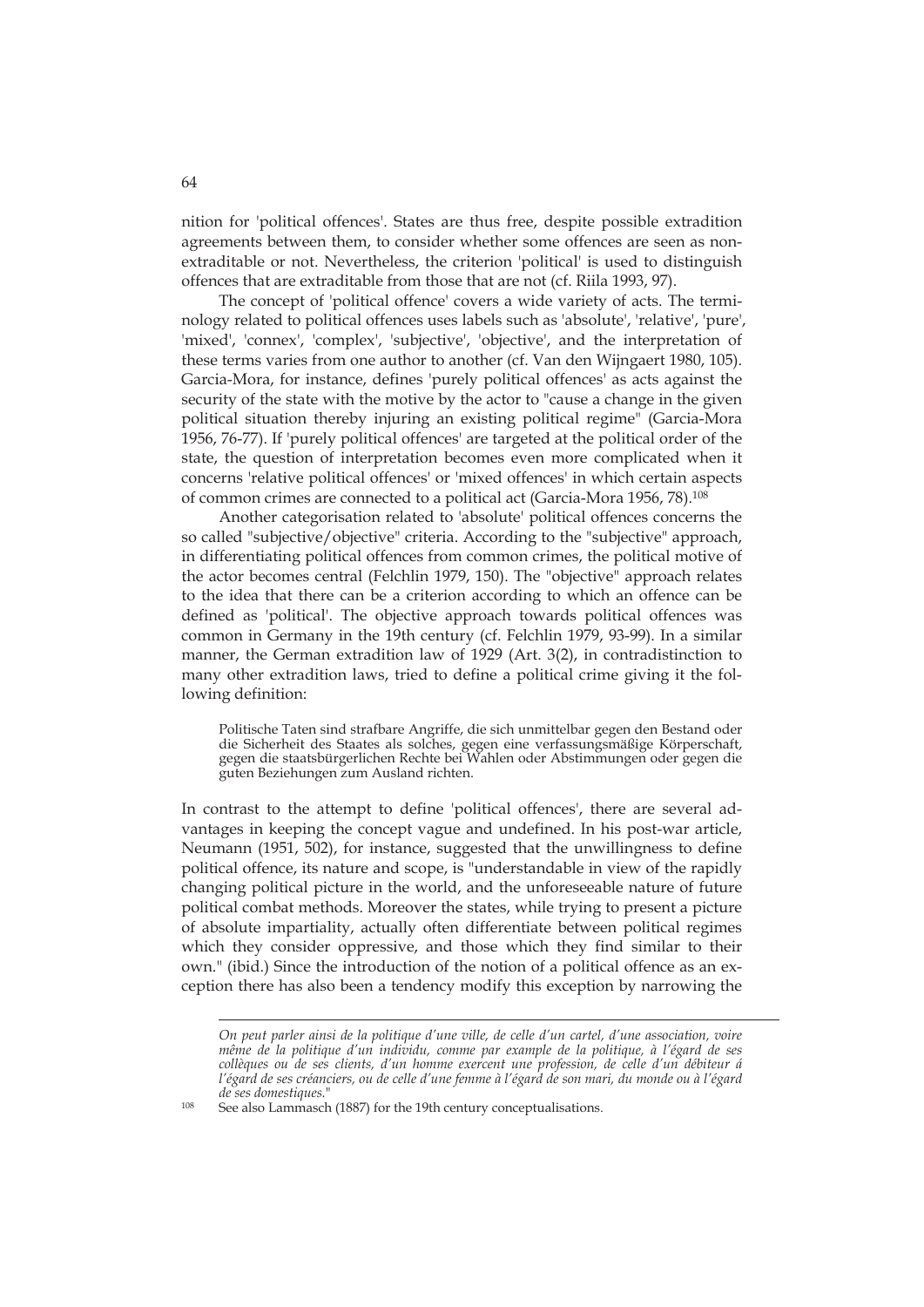scope of acts falling under the term 'political offence'. In the 20th century, however, there has also been a tendency to broaden the scope of what is understood as a 'political offence' (cf. Van den Wijngaert 1980), as will be discussed in the latter part of this chapter.

The recognition of political offence as an exception from extradition dates back to the time of the French Revolution (Sinha 1971, 170). The principle of asylum became constitutionalised for the first time in revolutionary France, where the 1793 Jacobean Constitution gave asylum to "any foreigner forced to flee his land for advancing the cause of liberty", refusing it from tyrants (Price 2009, 48).109 The privileged position of political offences in relation to common crimes was an aspect of revolution against absolutism and to the natural law idea of a moral right to rebellion if the rights or political liberties of individuals were threatened by the ruler. Refuge abroad was offered to those who were unsuccessful in meeting these objectives. (Sinha 1971, 171; Felchlin 1979, 149)

Thus in the protection of 'political fugitives', the French Revolution represents an important change. Before the French Revolution 'political criminals' were extradited, even without existing treaties between the states. Criminal fugitives, on the contrary, were not. (Oppenheim 1920, 512) The prevailing attitude—as instanced by Hugo Grotius, for example110—had supported political crimes as the most severe of crimes and the ones from which one deserved to be punished most severely. The new sympathy towards political offenders in the 18th century and the change in perception was further related to the growing support for the idea of a right to resist oppressive rule, a notion that was presented by different writers on political thought and philosophy at the time. (Van den Wijngaert 1980, 9)

The privileged position of political offenders is further linked to the revolutionary history of European nation states. Treaties and declarations regulating extradition of political offenders became more common in the early 19th century. Of special importance was the 1833 Extradition Law of Belgium, proclaiming that "no foreigner may be persecuted or punished for any political crime antecedent to the extradition, or for any act connected with such a crime". This marked the first municipal legislation differentiating political offences from those on the basis of which one could be extradited. (Sinha 1971, 170)<sup>111</sup>

The political offence as exception is also related to the notion of neutrality and non-intervention, that is the idea that *a priori* refusal of extradition of political offenders does not constitute judgement on the policies and practices of the state making such a request (Van de Wijngaert 1980, 3). A further aspect related to impartiality is that the exception does not make a distinction between political acts falling under the scope of political offenders. Van den Wijngaert (1980, 14) therefore suggests that the first provisions related to the protection of politi-

<sup>109</sup> "donne asile aux étrangers bannis de leurs pays pour la cause de la liberté. Il le refuse aux tyrants! (Art. 120) (cf. Van den Wijngaert 1980, 9).

aux tyrants. (Art. 120) (cf. Van den Vrypsbert 1999, 9).<br>110 Cf. Grotius 1925, Book II, Ch. XXI, V (530ff.).<br>111 Van den Wijngaert (1980, 13) writes about the political function of the provision: "It was hoped that through this provision the intervention of the mighty neighbour states concerning the extradition of political refugees could be avoided."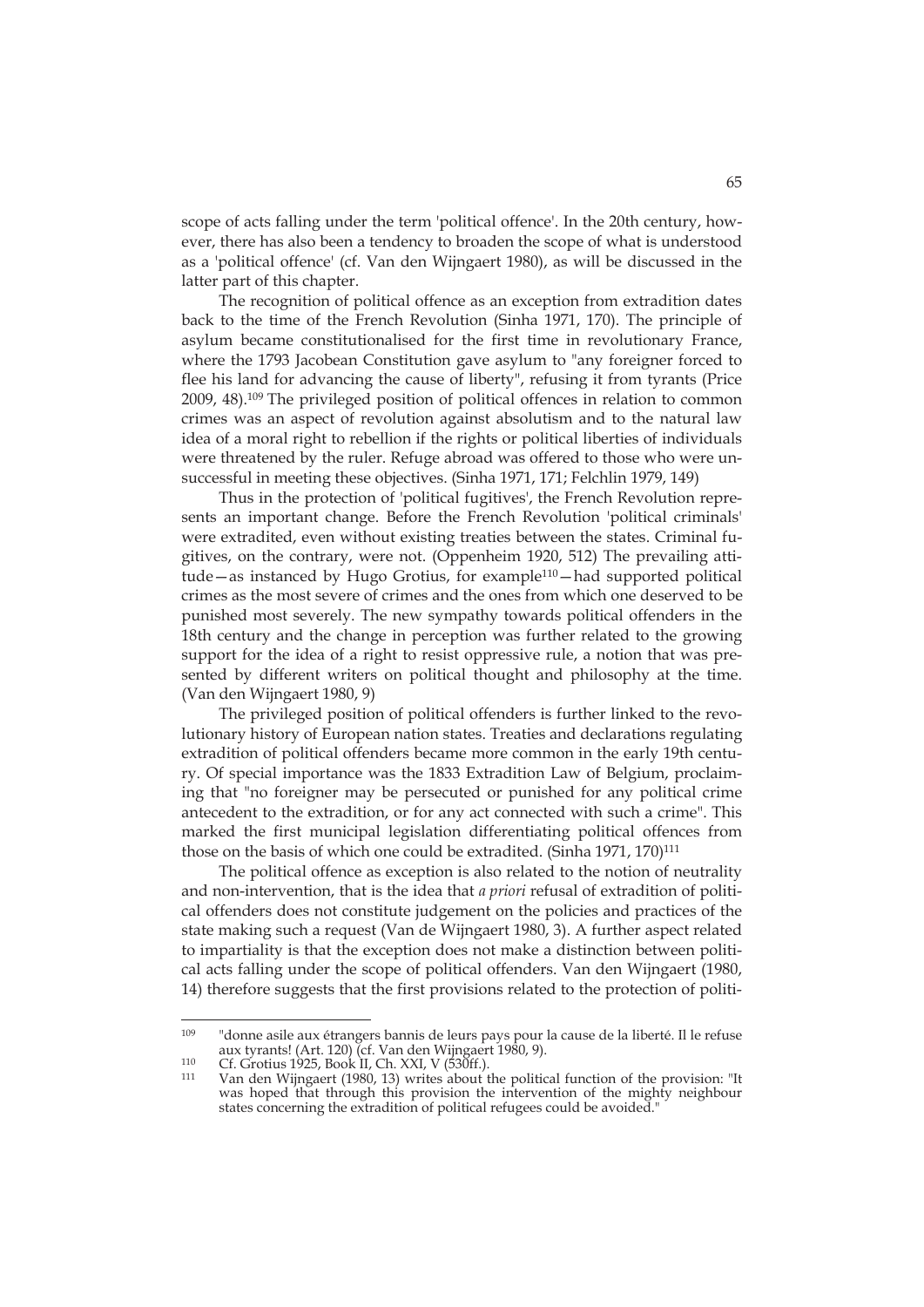cal fugitives had a rather glorified picture of the political offender as a revolutionary fighter without the idea that there might also be fugitives opposing liberal rule in order to benefit from the exception. As a consequence, in the latter part of the 19th century states began to limit the scope of the political offence as exception by withholding it, for instance, from 'anarchists' or 'terrorists' (ibid.).

Price writes that, despite its seeming neutrality, the practice of offering protection for political offences—with its origins in France in the late 18th century—had the effect of supporting "radical democrats oppressed by neighbouring autocracies" (Price 2009, 49). While the practice of sheltering political offenders protected revolutionaries whose goals the government sympathised with, the practice also "furthered a particular political aim and was grounded in particular view about legitimate authority" (ibid.). Protection was thus given to those seen as undertaking legitimate resistance. The purpose of asylum in this context was to "immunize fugitives against unjust punishment" (ibid. 52). The two main justifications for protecting political offenders against extradition thus relate to the natural law conception of a right of rebellion against a tyrant, as well as asylum understood to offer protection against unjust punishment—the latter idea being that the fugitive, considered as a political enemy of the regime, cannot rely on fair treatment and trial in the home country. (Cf. Papadatos 1955, 65)112

Although some authors disagree with the idea that political offenders attain a privileged position in relation to common criminals,113 Oppenheim, for instance, supports the practice by connecting its importance to the protection of individual liberty and freedom against oppression and to the idea that there would not be legal ways for the oppressed to resolve the issues at stake. The example below shows how the notion is connected to the idea of what is seen as rightful authority and how it can be promoted by giving shelter to political offenders:

I readily admit that every political crime is by no means an honourable deed, which as such deserves protection. Still, political crimes are committed by the best of patriots, and what is of more weight, they are in many cases a consequence of oppression

 $112$ 112 "*En géneral, un des buts essentiels de l'extradition est la remise du délinquant à ses juges naturels qui, pour plusieurs raisons, paraissent être les mieux qualifiés pour lui rendre justice. Or, en matiére politique, c'est exactement le contraire qui prévaut; le délinquant politique n'aura un pouvoir qui se trouve entre les mains de ses ennemis politiques. L'asile joue donc, dans ce cas, un rôle bienfaisant, en protégeant celui qui est vaincu dans une lutte politique et* 

<sup>&</sup>lt;sup>113</sup> For the disagreeing voices and their arguments, see Papadatos 1955, 65; Felchlin 1979, 145. From a more present day perspective Kokott (1991, 634) is skeptical about why political offenses should be privileged: *"Aus heutiger Perspektive ist nicht ohne weiteres ersichtlich, warum strafbare Angriffe, die sich gegen die verfassungsmäßigen Organe insbesondere von Rechtsstaaten, oder die staatsbürgerlichen Rechte bei Wahlen oder Abstimmungen u.ä. richten, privilegiert sein sollen. Mit dem Ursprung der Auslieferungsausnahme als Anerkennung des uneigennützigen und heldenhaften Rebellen, der sich gegen Tyrannei wehrt, haben derartige Delikte, zumal wenn in Rechtsstaaten und gegen deren Organe begangen, jedenfalls eher selten etwas zu tun. Auch der Gedanke der Nichteinmischung in die Probleme anderer Staaten überzeugt nicht völlig. Denn indem der ersuchte Staat ein bestimmtes Delikt als politisch einstuft und nicht ausliefert, stellt er sich ja in gewisser Weise doch auf die Seite desjenigen, der die bestehende Ordnung in dem anderen Staat bekämpft."*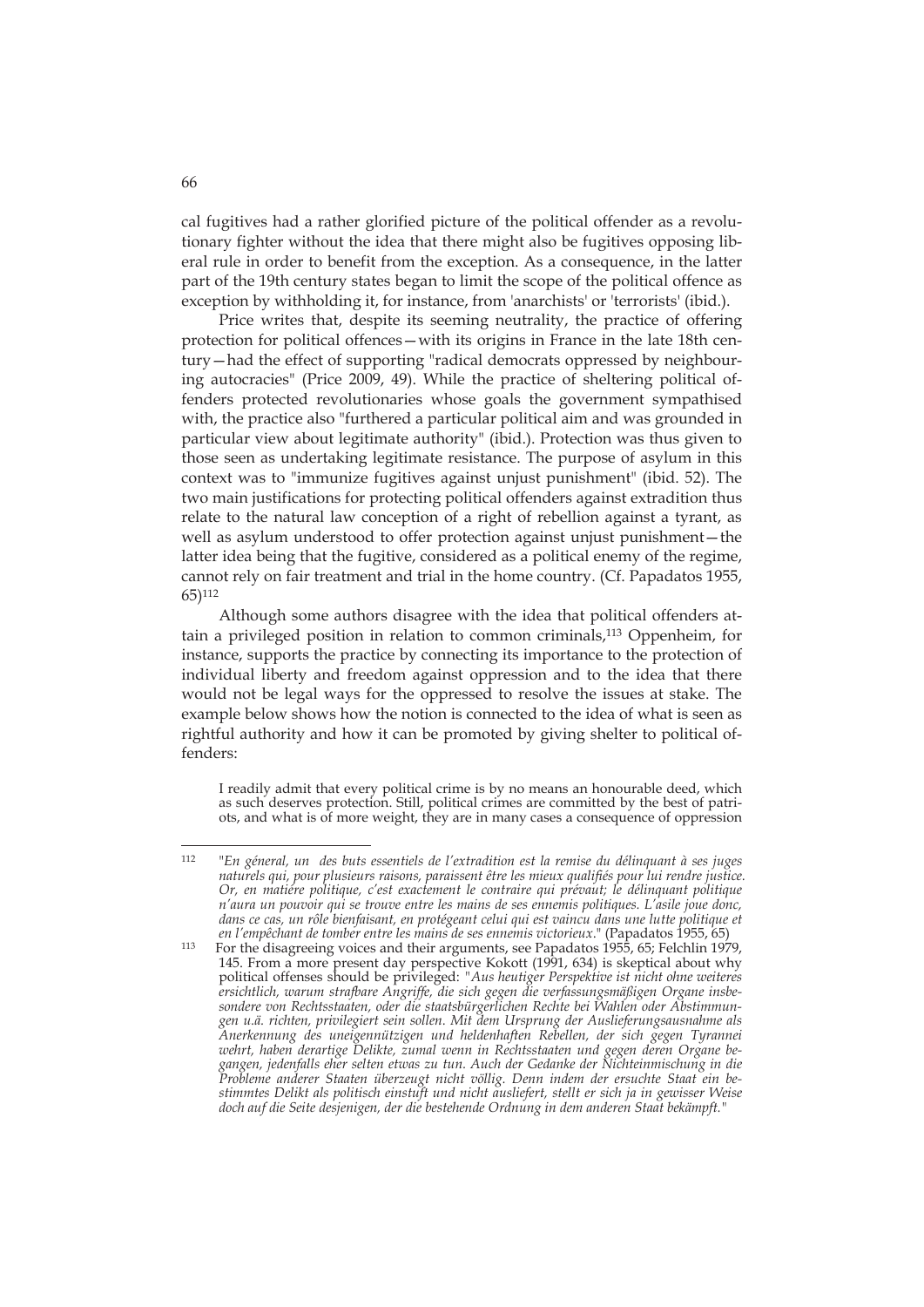on the part of the Government concerned. They are comparatively infrequent in free countries, where there is individual liberty, where the nation governs itself, and where, therefore, there are plenty of legal ways of bringing grievances before the authorities. A free country can never agree to surrender foreigners to their prosecuting home State for deeds done in the interest of the same freedom and liberty which the subject of the free country enjoy. For individual liberty and self-government of nations are demanded by modern civilisation, and their gradual realisation over the whole globe is conducive to the welfare of the human race. (Oppenheim 1920, 519)

Whereas the roots of political asylum are connected to the idea of sheltering political fugitives, the post World War I era witnessed another change in the role of asylum. Weis (1969, 121) notes that whereas the period between the 1830's and the outbreak of the First World War saw the matter of asylum mostly in connection to extradition, the mass movement of refugees in the early 20th century moved the question of asylum to a question of admission. In the 19th century persons fled, for instance, in the context of the 1830's and the July Revolution of France and, to an even larger extent, in relation to the revolutions of 1848/49 (Oltmer 2002, 109; cf. Reiter 1992). Asylum, nevertheless, remained a matter of individual resistance and not of mass exodus. As Kirchheimer noted, these individuals posed political problems to the state which received them, although not administrative problems as yet (cf. Kirchheimer 1959). The persons fleeing could be accepted as regular migrants or as an exception to the rule of extradition, asylum in this case being "*ein politisch motivierter Akt der Duldung*" (Oltmer 2002, 112). The shift happened when states started to increase border controls, control over migration and to apply more protectionist policies regarding foreigners (ibid.). In this context, the great fear for those fleeing was the possibility of being expelled and deported. Price (2009, 52) writes how asylum was recast: "from a defence against extradition to a defence against deportation". The criterion of 'political persecution' was used to distinguish asylum seekers from ordinary migrants in relation to those measures restricting immigration (ibid.).

#### **3.2.2** *'Auslieferung'* **and '***Asyl***' in Germany**

In comparison to other Western European states, Germany was late in introducing protection for political offenders. Whereas Belgium incorporated political offences as an exception into its 1833 legislation, Oltmer (2002, 111) writes how the different states of the German Confederation (*Deutscher Bund*) agreed in 1832 to extradite political offenders between them. Furthermore, Prussia, Austria and Russia had an extradition agreement on political offenders which was agreed in 1834. Reiter (1988, 34) speaks of "*asylfeindlicher Haltung*" when describing the attitudes towards asylum in the first part of the 19th century in Germany.

Neither the constitution of 1871 nor the Weimar constitution of 1919 included a reference to asylum. The latter, however, made reference to extradition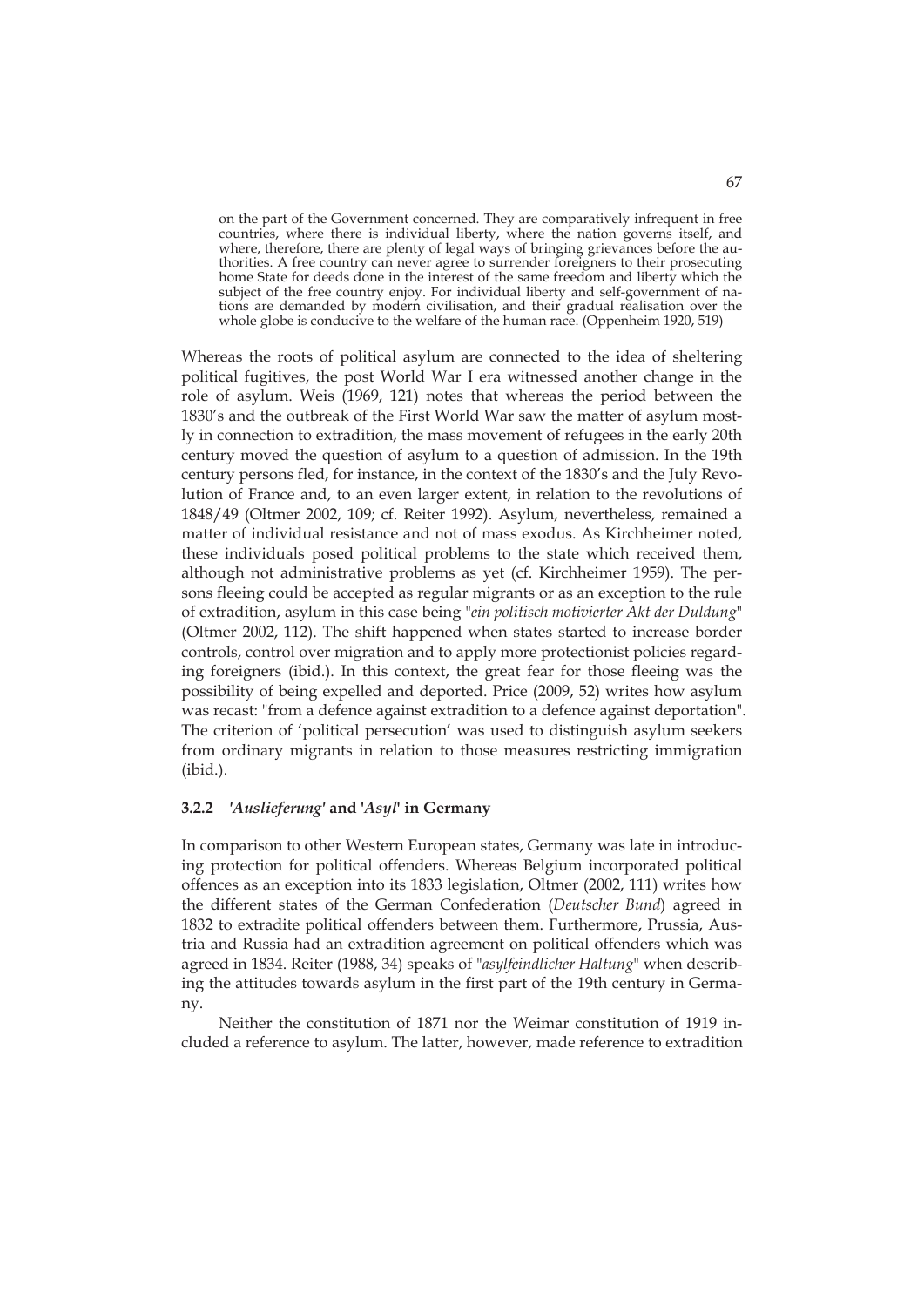in its sixth article when listing the principles over which the *Reich* had jurisdiction.114 The constitution also prohibited the extradition of nationals.115

It was not until the German *Auslieferungsgesetz* of 1929 when the prohibition of extradition of political offenders (*Auslieferungsverbot für politische Straftäter*) was introduced for the first time in the German legal history, bringing the protection of political fugitives within the framework of the judicial system. The question related to protection of political offenders had been placed on the political agenda in the *Reichstag* as early as 1892, but the initiative did not gain enough popularity at the time (Oltmer 2002, 111).116 Article 3 of the 1929 Extradition law included the notion of political offence as an exception:

1) Die Auslieferung ist nicht zulässig, wenn die Tat, welche die Auslieferung veranlassen soll, eine politische ist oder mit einer politischen Tat derart im Zusammenhange steht, daß sie diese vorbereiten, sichern, decken oder abwehren sollte.

2) Politische Taten sind strafbare Angriffe, die sich unmittelbar gegen den Bestand oder die Sicherheit des Staates als solches, gegen eine verfassungsmäßige Körperschaft, gegen die staatsbürgerlichen Rechte bei Wahlen oder Abstimmungen oder gegen die guten Beziehungen zum Ausland richten.

3) Die Auslieferung ist zulässig, wenn sich die Tat als ein vorsätzliches Verbrechen gegen das Leben darstellt, es sei denn, daß sie im offenen Kampf begangen ist.117

Whereas Article 3 sets limits for the state's right to extradite, it is important to note that the 1929 law did not yet include a positive right of the individual to asylum (Oltmer 2002, 117). This means that the law on extradition protected the politically persecuted against extradition but did not protect the person from deportation or expulsion. Neither did the law prohibit officials from turning people away at the border. (ibid.)<sup>118</sup>

If the right to asylum stipulated by the 1929 law remained more limited than the rights granted under the laws of other Western European states, Oltmer explains, how the idea of the individuals right to asylum was, nonetheless, placed on the political agenda by the KPD in the Legal Committee of the *Reichstag*, and later in the plenum when the creation of the law on extradition was being debated.119 The KPD proposed the creation of a "*Gesetz über die Ausübung* 

*Berichte Bd:* 426,1929*.*

<sup>114</sup> Art. 6(3) WRV "*Das Reich hat die ausschließliche Gesetzgebung über die Staatsangehörigkeit, die Freizügigkeit, die Ein- und Auswanderung und die Auslieferung."*

*<sup>115</sup>* Art. 112(3) WRV "*Kein Deutscher darf einer ausländischen Regierung zur Verfolgung oder Bestrafung überliefert werden."*

<sup>&</sup>lt;sup>116</sup> For the Weimar Republic and migration, see also Oltmer 1995.<br><sup>117</sup> For the 1929 Extradition law and its commentary, see Mettgenberg/Doerner 1953.<br><sup>118</sup> Kimminich (1968) outlines the protection that the individual, su grants: "*Wenn nun ein Staat in seiner Verfassung den politisch Verfolgten ein subjektives Recht auf Asylgewährung einräumt, so verzichtet er damit gleichzeitig gegenüber diesem Personenkreis auf das Recht der Abweisung an den Staatsgrenzen. Der Inhalt des Art. 16 Abs. 2 Satz 2 GG erschöpft sich daher nicht in dem Verbot der Auslieferung politischer* 

*Flüchtlinge, sondern umfasst auch das Verbot der Abweisung dieser Personen*." (Kimminich 1968, 74) 119 The *Reichstag* debates that Oltmer refers to*: Verhandlungen des Reichstages. Stenographische Berichte Bd. 437, Anlagen (1929); Verhandlungen des Reichstages. Stenographische*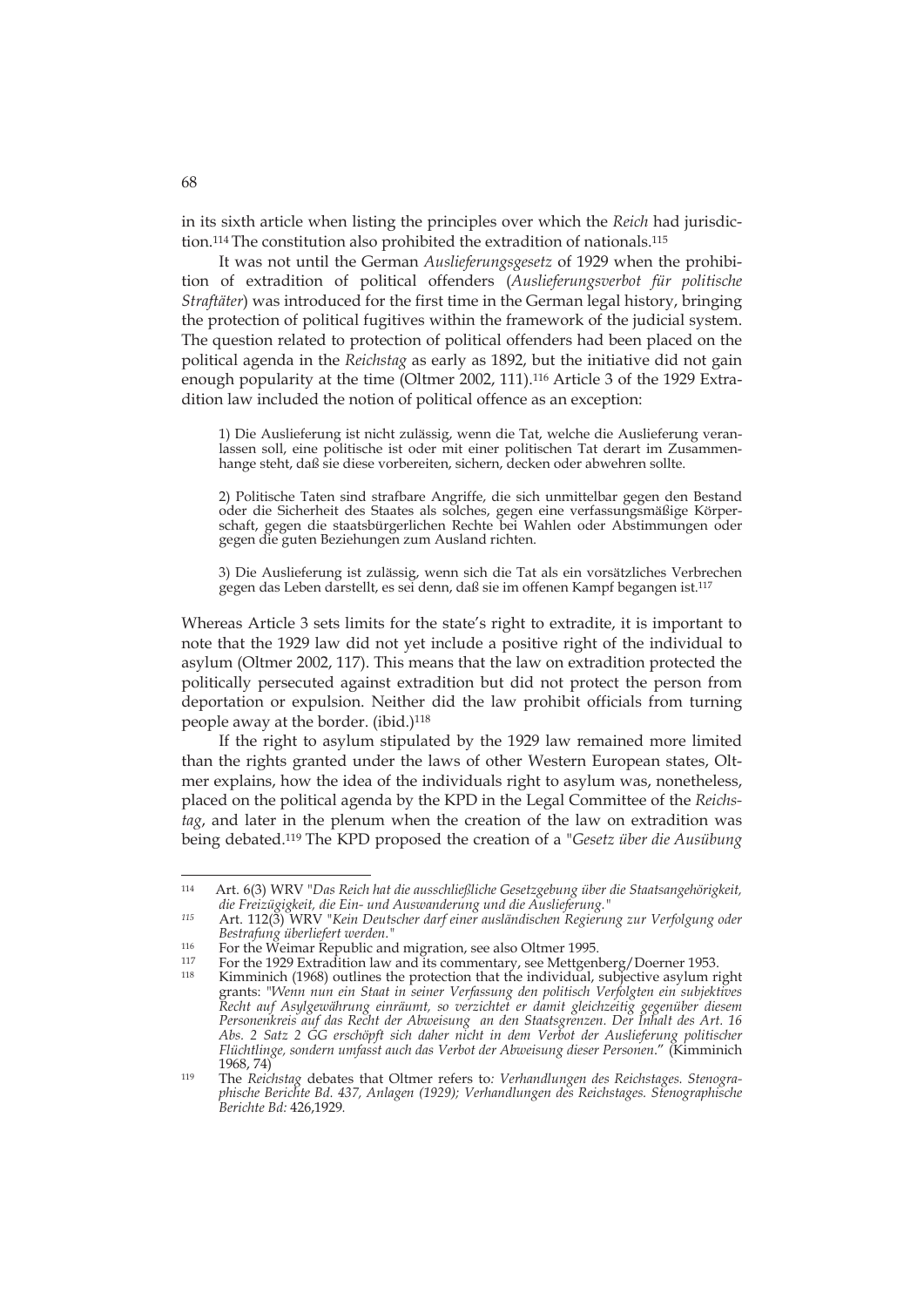*des völkerrechtlichen Asyls und die Auslieferung*". The central idea of this proposal on asylum and extradition law was that asylum would not only protect persons against extradition but also against expulsion. It would prevent the political refugees from being turned away by the police or the border authority in the absence of personal documents. The KPD argued the protection of political offenders was not enough as the majority of political refugees did not have access to the *Reich* in order to have their claim for protection examined. Further, in the KPD proposal asylum would include the right to remain in the country. In addition, the KPD wanted to limit the definition of 'political offence' to include acts that were targeted towards the Monarchy, Bourgeoisie, or the Fascist order. (Oltmer 2002, 118)

The KPD proposal did not gain support from other parties, although the SPD was not against the principle but supported the creation of a "*Reichs-Fremdenrecht*", legislation related to foreign nationals, which would also frame asylum. (Oltmer 2002, 118-119)

Another step towards the individual right to asylum mentioned by Oltmer took place just before the downfall of the Weimar regime. The "*Polizeiverordnung über die Behandlung der Ausländer*" of July 1932 of the Minister of Interior of Prussia meant that refugees were not to be sent back to persecution in their home country, including foreigners without proper documents to be presented at the border. This represented an important change in the powers of the police who had not previously been subjected to limitation in expelling foreigners. (Oltmer 2002, 120)

In comparison to the practices of the 19th century when in Germany did not grant asylum to political offenders, to the discussions in the *Reichstag* in the late 1920s when the right to asylum was not yet accepted, to the persecutions carried out under the *Third Reich*, the post World War II era and the *Grundgesetz* with its article on asylum represents a major change. Prior to the creation of the *Grundgesetz*, however, three of the Federal states had already drafted constitutions in the immediate post-war period which included reference to the prohibition of extradition of politically persecuted persons and to asylum. Article 105 of the Bavarian constitution (2.12.1946) contained the following wording:

Ausländer, die unter Nichtbeachtung der in dieser Verfassung niedergelegten Grundrechte im Ausland verfolgt werden und nach Bayern geflüchtet sind, dürfen nicht ausgeliefert und ausgewiesen werden.120

<sup>-</sup>120 In the commentary, one of the authors of the Bavarian constitution, and later an important name for the drafting of the basic rights section of the *Herrenchiemsee* constitutional draft, Hans Nawiasky, explained that the wording granted the politically persecuted an right to asylum:*"Das Verbot der Auslieferung oder Ausweisung von Ausländern die nach Bayern geflüchtet sind, um sich einer Verfolgung zu entziehen, bei der in der Bayerischen Verfassung vorgesehende Grundrechte nicht beachtet werden, gewährt den betroffenden Ausländern nicht nur ein Asyl, sondern ein Asylrecht"* (Nawiasky 1948, 186- 87).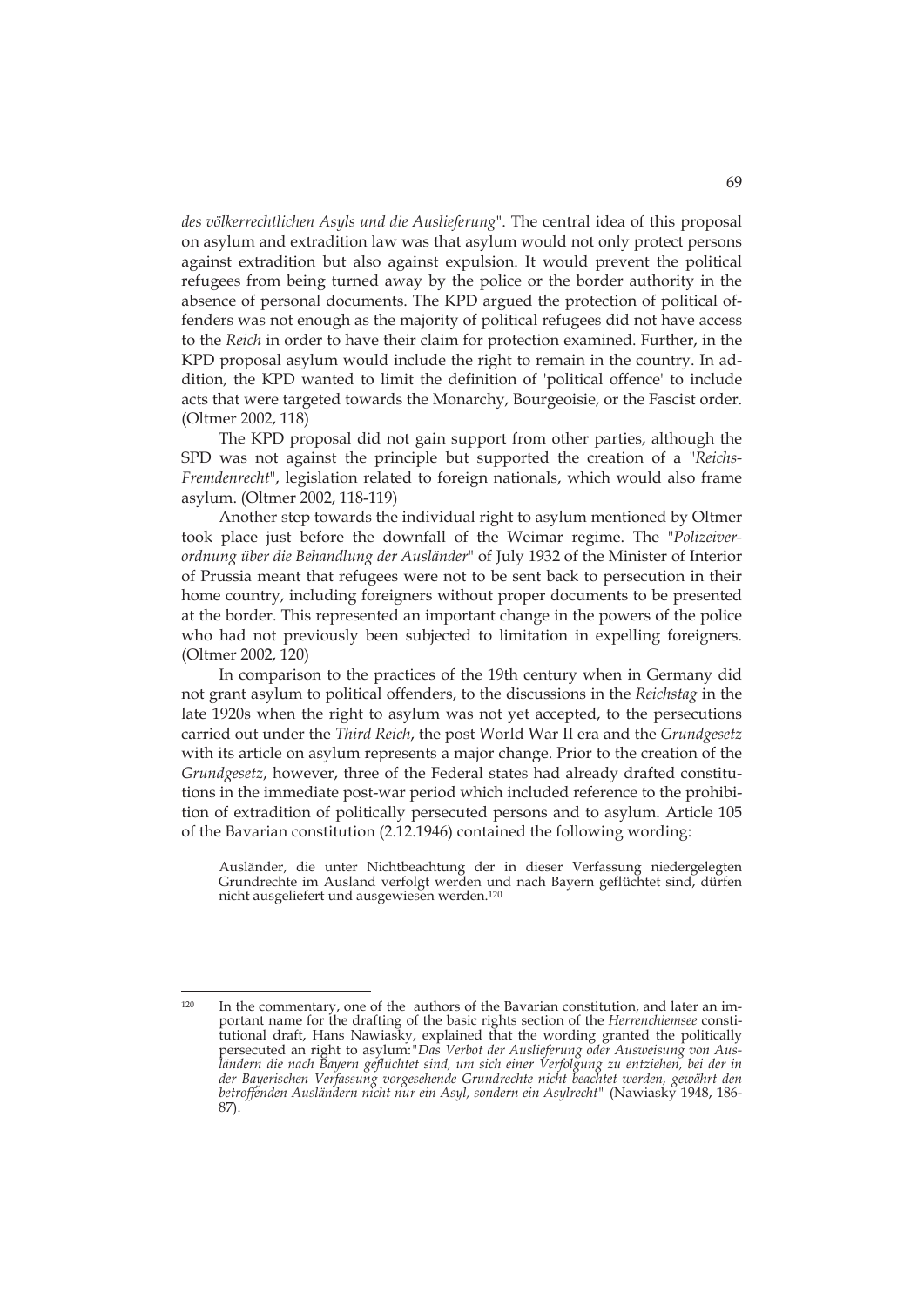Another state constitution drafted in the American zone of occupation, the constitution of Hesse (1.12.1946), included an article (Art. 7) stating:

Kein Deutscher darf einer fremden Macht ausgeliefert werden. Fremde genießen den Schutz vor Auslieferung und Ausweisung, wenn sie unter Verletzung der in dieser Verfassung niedergelegten Grundrechte im Ausland verfolgt werden und nach Hessen geflohen sind.121

In the French zone of occupation, Article 16 of the constitution of Rhineland-Palatinate (18.5.1947) had the wording:

Ein Deutscher darf einer fremden Macht nur bei verbürgter Gegenseitigkeit ausgeliefert werden. Fremde genießen den Schutzt vor Auslieferung und Ausweisung, wenn sie unter Verletzung der in dieser Verfassung niedergelegten Grundrechte im Ausland verfolgt werden und nach Rheinland-Pfalz geflohen sind.122

Even if the asylum paragraphs in these post-war *Länder* constitutions had at the time only little legal relevance as it was not attractive to search protection from Germany in the immediate post-war period (Zimmermann 1994, 8), the state constitutions are important to note as the drafting of the *Grundgesetz* was indebted to them. Moreover, as regards to the asylum paragraph, several of those involved in the drafting state constitutions, mentioned above, were also authors of Article 16 of the Basic Law, that is, Bergsträsser, Zinn and von Brentano in Hesse.

All of these state constitutions created protection not only against extradition but also against expulsion. They also created criteria according to which protection is given to those whose basic rights, as laid down in the constitution, were threatened by persecution. These provisions thus remained narrower than the asylum clause of the *Grundgesetz*.

In addition to the three state constitutions, the draft of the *Herrenchiemsee*  Convention made reference to extradition and to protection of politically persecuted foreigners in a manner similar paragraphs on asylum in the state constitutions. The First Committee (*Unterausschuß I*) of the convention prepared Article 4 as follows:

Kein Deutscher darf einer fremden Macht ausgeliefert werden. Wer unter Nichtbeachtung der in dieser Verfassung niedergelegten Grundrechte von einer Stelle außerhalb des Bundes verfolgt wird, wird nicht ausgeliefert.123

Even if prior to the *Grundgesetz* different German legislation referred to the prohibition on the extradition of political offenders and to the prohibition on

-

70

<sup>121</sup> For the commentary, see Zinn & Stein 1954.<br>122 For the commentary of the article, see Süsterhenn/ Schäfer 1950, 125-127. The commentators also note how the Art. 16(2) GG goes beyond the protection granted in Art.

<sup>16</sup> II of the *Land* constitution. 123 "Verfassungsausschuß der Ministerpräsidentenkonferenz der westlichen Besatzungszonen. Bericht über den Verfassungskonvent auf Herrenchiemsee vom 10. bis 23. August 1948". *Der Parlamentarische Rat* Bd. 2, p. 580.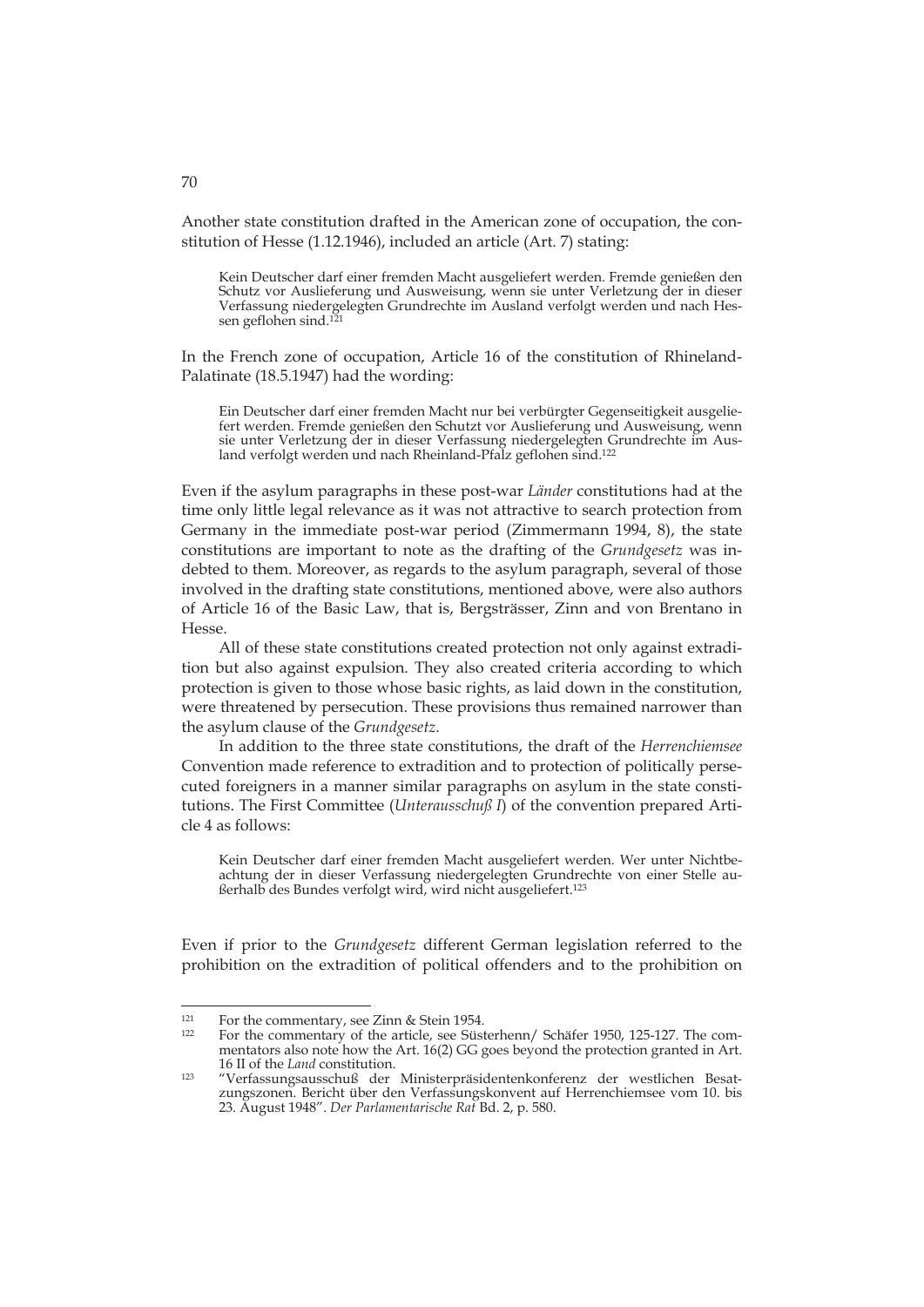the expulsion of foreigners it was not, however, before the deliberations of the Parliamentary Council when a specific individual right to asylum was created. This right also took a different path and form in comparison with the state constitutions and the *Herrenchiemsee* draft. The following turns to look more specifically how the paragraph on asylum that acknowledged asylum as a subjective right of politically persecuted foreigners and went beyond the idea of protecting political fugitives from extradition, was debated and created in the fora of the Parliamentary Council.

## **3.3 Bringing asylum to the political agenda**

-

In the Parliamentary Council deliberations, the matter of asylum was first placed on the agenda by Ludwig Bergsträsser of the Social Democratic Party in the third meeting of the Basic Questions Committee.

Bergsträsser was one of key figures of the Hessian post-war politics. He was the prime minister of Hesse, and as noted, took part in the drafting of the state constitution. During the Weimar era, Bergsträsser had been a member of the German Democratic Party and between the years 1924 and 1928 its representative in the *Reichstag*. In the early 1930's Bergsträsser became a member of the SPD.124 As was the case for many other scholars, the NSDAP had removed Bergsträsser's title as 'docent' on the basis of "political unreliability" (Feldkamp 1998, 42).125 Before the actual deliberations on individual rights began, as outlined in the previous chapter, Bergsträsser was assigned to give a historical outline of basic rights for his fellow delegates in the Basic Questions Committee. In addition to this, Bergsträsser drafted a preliminary list of rights to be discussed in the committee, to serve as a guideline, a *'Leitfaden'*, for the deliberations. Bergsträsser's draft list of 34 articles<sup>126</sup> included two articles relating to the prohibition of extradition of politically persecuted foreigners:

Fremde genießen den Schutz vor Auslieferung und Ausweisung, wenn sie unter Verletzung der in dieser Verfassung niedergelegten Grundrechte im Ausland verfolgt werden und nach dem Geltungsbereich dieses Grundgesetzes geflohen sind. (Art. 14)

<sup>124</sup> Bergsträsser 1987; Lange 2008; Zibell 2006. Bergsträsser was a widely published scholar, his research interests including the history of political parties in Germany and parliamentarism as well as the *Paulskirchenverfassung* of 1848/49. As regards to his political activities, Lange (2008) writes that Bergsträsser was active in keeping in contact with the resistance groups during the Nazi era, among others with Wilhelm Leuschner, the former Hessian minister of interior (SPD) who was sentenced to death in 1944 for his connection to the failed attentat against Hitler. Bergsträsser was a member of the *Bundestag* between the years 1949-1953.<br>Chaput de Saintonge writes how "Bergstraesser gives the impression, perhaps inten-

tionally, of being a typical university professor, both in appearance and manner. He is quite willing to talk on most subjects except politics, although the conversation tends to develop into a lecture." (Pommerin 1988, 563-564) 126 "Katalog der Grundrechte, Anregungen von Dr. Bergsträsser als Berichterstatter 21.

September, 1948". *Der Parlamentarische Rat*. Bd 5/1, pp. 15-27.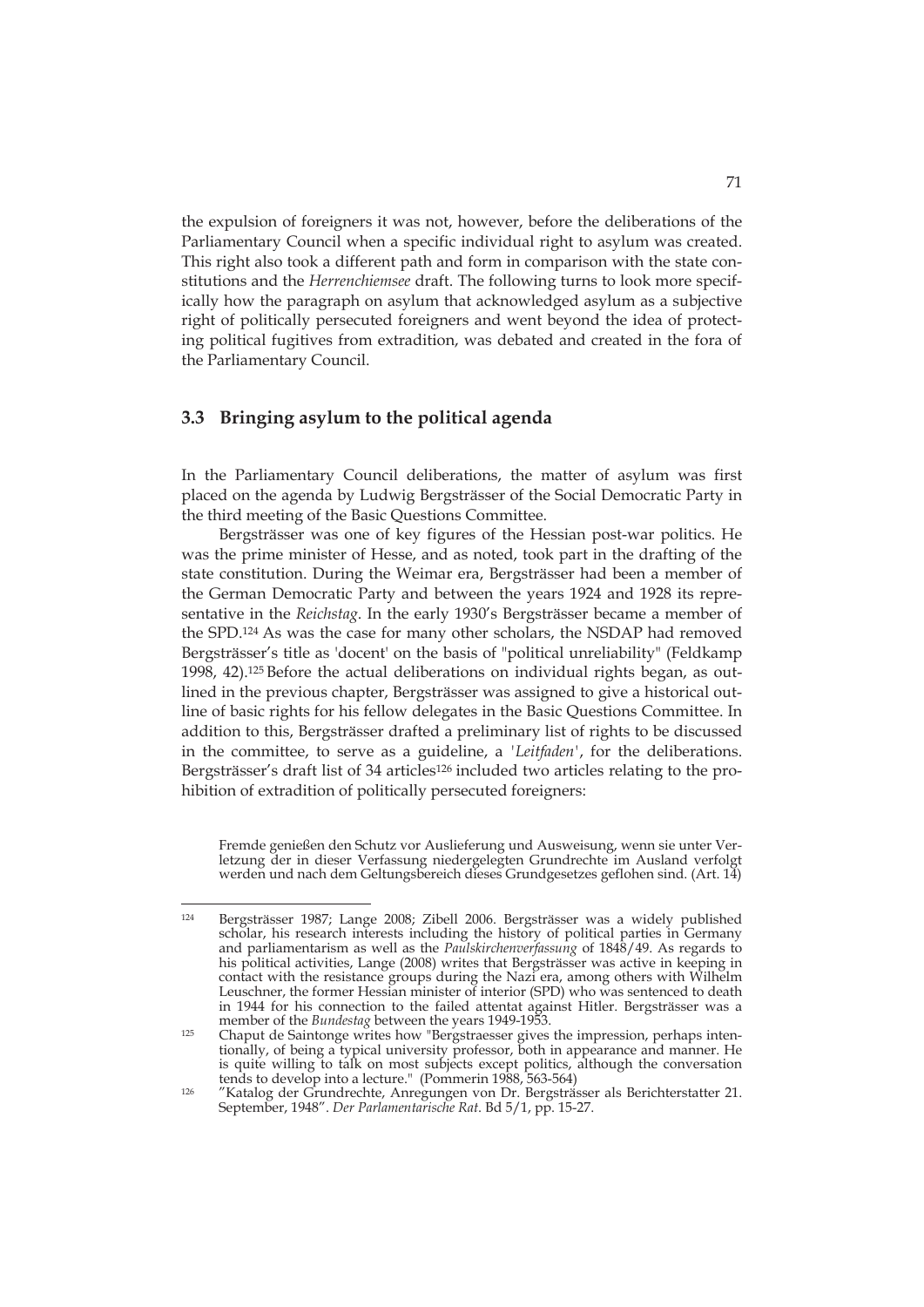Kein Fremder, der gesetzlich in das Gebiet zugelassen würde, darf ausgewiesen werden, außer in Verfolg einer gerichtlichen Entscheidung oder Empfehlung als Strafe für Vergehen, die im Gesetz als solche bezeichnet sind, die diese Maßnahme rechtfertigen. (Art. 15a)

When commenting on article 14, Bergsträsser made reference both to the *Herrenchiemsee* constitutional draft and to the Hessian constitution. Bergrsträsser's formulation followed the idea presented there, that protection against extradition and expulsion should be given to foreigners whose basic rights, as laid down in the constitution, were threatened by persecution. Furthermore, Bergsträsser raised the financial concerns relating to granting asylum by pointing to the experience in Hesse where the military government interpreted the asylum article so that the politicians who had escaped from the political upheavals in Czechoslovakia had been not only offered protection but also financial assistance. As opposed to this practice, Bergsträsser saw that persons offered protection should live under the same conditions as citizens, without extra financial support.127

Apart from the references to Hessen, Bergträsser's formulations found their legitimation in recent historical experience: Bergsträsser defended his latter article, prohibiting expulsions of foreigners without the authorisation from court—which was a direct translation of an article in the so called Humphrey draft in the preparations for the Universal Declaration of Human Rights<sup>128</sup> – by stating that experience of German emigrants had shown the degree of pressure on people living in a foreign country with the feeling of constant insecurity caused by arbitrary decisions by the administrative organs. Bergsträsser added that the articles would also make expulsions for purely political reasons at the time of change of government impossible:

Dieser Art. ist dem Entwurf der UN entnommen. Der Berichtstatter hält es für richtig, ihn zu übernehmen, da die Erfahrung, die viele Emigranten – auch gerade Deutsche – gemacht haben, zeigt, daß nichts mehr auf dem lastet, der in einem fremden Land wohnt, als das Gefühl ständiger Unsicherheit, das dadurch hervorgerufen wird, daß man willkürlichen Entscheidungen der Verwaltungsorgane unterliegt. Eine solche Bestimmung würde auch unmöglich machen, daß bei einem Regierungwechsel etwa Ausweisungen aus rein politischen Gründen vorgenommen werden.129

-

72

<sup>127 &</sup>quot;*Im Chiemsee-Entwurf Art. 4 Abs. 2 heißt es "Nichtbeachtung". "Verletzung" scheint dem Berichterstatter klarer zu sein. Nach den Erfahrungen in Hessen, wo die Militärregierung aus diesem Artikel des Asylrechts folgerte, daß die Regierung die Pflicht habe, aus der Tschechoslowakei nach dem politischen Umsturz geflohene Politiker nicht nur aufzunehmen sondern auch für ihren Unterhalt aufzukommen, wäre vielleicht ein Zusatz richtig, der etwa so lauten könnte: "Das Asylrecht beschränkt sich auf die Möglichkeit des Aufenthalts unter den gleichen äußeren Bedingungen, unter denen die Staatsangehörigen leben". Damit soll gesagt sein, daß solchen Personen Lebensmittelkarten und ein Anspruch auf den entsprechenden* 

*Wohnraum zustehen, aber keine Unterstützung." (Katalog der Grundrechte, p. 21.)* <sup>128</sup> "No alien who has been legally admitted to the territory of a State maybe expelled therefrom except in persuance of a judicial decision or recommendation as apunishment for offences laid down by law as warranting expulsion." More about this for-<br>mulation in Chapter 5.

<sup>&</sup>lt;sup>129</sup> Katalog der Grundrechte, p. 21.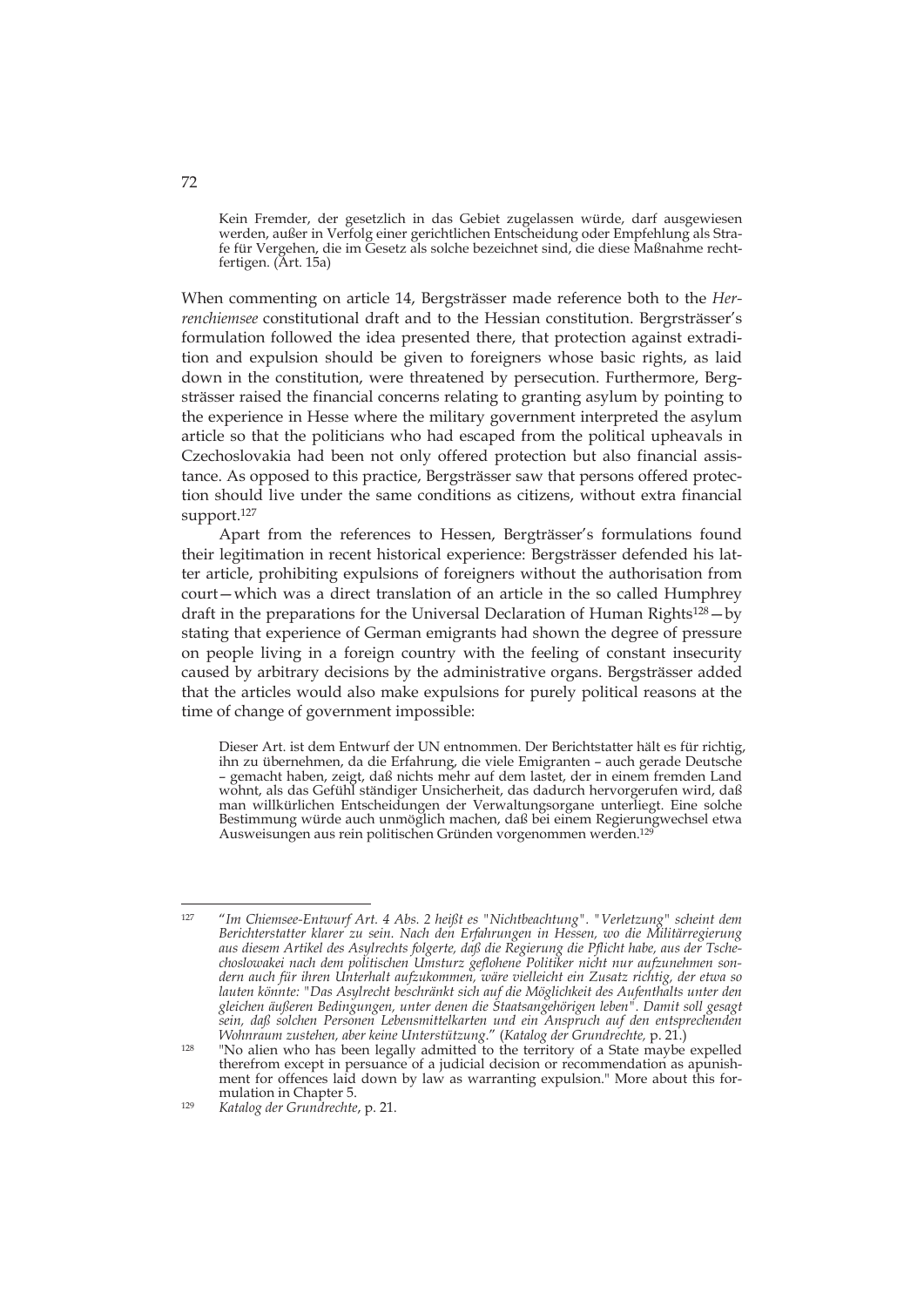As the Basic Questions Committee deliberated over Bergsträsser's list of rights in its third meeting, Heuss pointed to the need for reformulation of Article 15a on the basis that its formulation was too nebulous (3rd Meeting AfG,130 48).131 Von Mangoldt, in his turn, noted that Bergsträsser had left out the provision prohibiting the extradition of Germans, which had been included in the *Herrenchiemsee* draft and which could be combined in the same article as the right to asylum (3rd Meeting AfG, 48).132

A shortened wording and, importantly, a specific asylum clause was introduced for the first time when a small editing committee inside the Basic Questions Committee, consisting of Bergsträsser, von Mangoldt and Zinn, was assigned to re-write the list of rights. The re-written list of basic rights included an article with the following wording:

Kein Deutscher darf ins Ausland ausgeliefert werden. Politisch Verfolgte genießen Asylrecht im Rahmen des allgemeinen Völkerrechts. (Art. 4)

In the first reading of the asylum article—in the fourth meeting of the committee—Zinn spoke on behalf of the editors and explained first the extradition clause by noting that the drafting committee had tried to avoid the terms *'Regierung'* and *'Macht*' ('government' and 'power') when reformulating the wording of the *Herrenchiemsee* draft and the extradition paragraphs in the constitution of Hesse and the Weimar constitution (4th Meeting AfG,133 35).134

Zinn further explained that the second clause, i.e. the asylum provision, referred to the problematics related to the extradition of foreigners and outlined the relation between the concepts of asylum and extradition: according to international treaties persons who had violated criminal law could be extradited. Extradition was not possible, however, if the person had been persecuted politically. Asylum, which Zinn emphasized was well-defined by international law, was to be granted to foreigners affected by political persecution:

Bei Abs. 2 tauchen zwei Probleme auf. Zunächst die Auslieferung von Fremden. Ein Beispiel: Ein Franzose kommt nach Deutschland. Nach den bestehenden internationalen Verträgen sei er vielleicht auszuliefern, wenn er gegen das allgemeine Strafgesetz verstoßen hat. Die Auslieferung soll aber niemals erfolgen, wenn der Mann ein politisch Verfolgter ist. Also: der politisch verfolgte Ausländer soll Asylrecht bei uns haben. Der Begriff des Asylrechts ist fest umrissen durch das allgemeine Völkerrecht. (4th Meeting AfG, 36)

<sup>130</sup> September 21, 1948. 131 *"Ich halte diese Formulierung für sehr nebulös: sie muß von einem Manne stammen, der* 

*nichts von den Dingen versteht."* (3rd Meeting, AfG, 48) 132 "*Nach Art. 4 Abs. 1 des Herrenchiemseer Entwurfs darf kein Deutcher einer fremden Macht ausgeliefert werden. Dieses Grundrecht ist in dem Vorschlag des Herrn Dr. Bergsträsser nicht enthalten. Es entspricht aber durchaus kontinentalem Rechtsdenken. Wir sollten es wieder aufnehmen. Vielleicht bringt man es in dem gleichen Artikel wie das Asylrecht."* (von

Mangoldt, 3rd Meeting AfG, 48) 133 September 23, 1949. 134 "*Art. 1 Abs. 1 spricht aus: Kein Deutscher darf ins Ausland ausgeliefert werden. Der Entwurf von Herrenchiemsee besagt: Kein Deutscher darf einer fremden Macht ausgeliefert werden. Die hessische und die Weimarer Verfassung bestimmen, kein Deutscher darf an eine fremde Regierung ausgeliefert werden. Wir wollen beide Ausdrücke 'Regierung' und 'Macht' vermeiden und einfach sagen: Kein Deutscher darf 'ins Ausland' ausgeliefert werden."*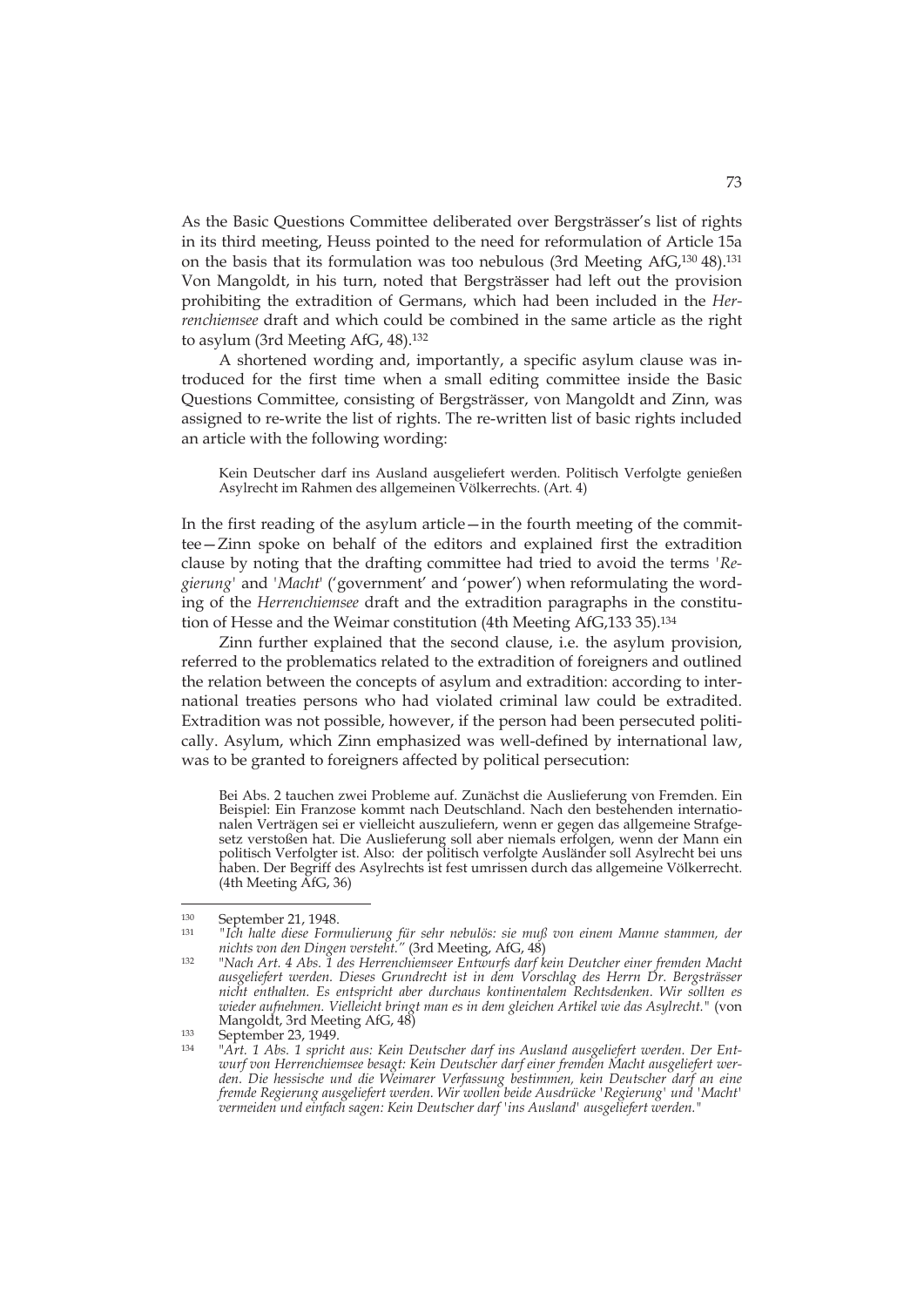The newly formulated asylum clause was worded the "politically persecuted enjoy [the] right to asylum in the frames of international law". The formulation "in the frames of international law" remains vague,<sup>135</sup> as international law does not, as noted, present states with any specific rules or conventions as regards to the granting of asylum, especially at the time of the drafting of the *Grundgesetz*: asylum was understood as a right of a sovereign state to grant or refuse it. 136

There are at least two ways to understand Zinn's point and the idea that asylum is well-defined in international law. Firstly, it can be understood in relation to extradition and the exception regarding political offences, the idea being that politically persecuted persons are protected from extradition. This means that states have the right to refuse extradition and, on the other hand, that the protection of political persecuted individuals can be seen to limit the sovereignty of the state ("*Die Auslieferung soll aber niemals erfolgen, wenn der Mann ein politisch Verfolgter ist*").

Alternatively, some have interpreted Zinn's argument (cf. Merl 1968; Münch 1992) as an indirect reference to the ongoing deliberations on the Universal Declaration of Human Rights. In the early autumn of 1948 the idea of an individual's right to asylum *vis-à-vis* the state was being debated in international fora and there was an attempt to pose duties on states to grant asylum. In preparing the individual rights section of the *Grundgesetz* the Basic Questions Committee used as their background material the third draft prepared by the Commission on Human Rights (the so called "Lake Success Draft"). In this draft the Human Rights Commission accepted in the summer of 1948 the idea of declaring a duty for the states to grant asylum ("Everyone has the right to seek and be granted, in other countries, asylum from persecution", Art. 12(1).<sup>137</sup> However, this conception was later weakened, in the autumn of 1948, by the states in the Third Committee debates as will be shown in more detail in Chapter 5.

Nevertheless, the phrase "in the frames of international law" has remained problematic for the interpretation of the asylum clause. This is partly related to the question of how to define the political offence exception in relation to the law of asylum. Moreover, it is related to the question of how to interpret a subjective right of the individual, laid down in the constitution, which, at the same time is limited by the "frames of international law".138

 $135$ Heuss made later remark on the formulation and asked what was meant with the phrase "in the frames of international law" and proposed it to be reformulated into "according to the principles of international law" ("*nach den Grundsätzen des allge-*

<sup>&</sup>lt;sup>136</sup> Cf. the *non-refoulement* provision of the Geneva Refugee Convention of 1951.<br><sup>137</sup> Article 12 of the Draft International Declaration of Human Rights: 1. "Everyone has the right to seek and be granted, in other countries, asylum for persecution." 2. Prosecutions genuinely arising from non-political crimes or from any acts contrary to the purposes and principles of the United Nations do not constitute persecution. purposes and principles of the United Nations do not constitute persecution.<br><sup>138</sup> For the problematic, see Reichel 1987. In the interpretation of the courts "the frames

of international law" has been seen to narrow the scope of right to asylum (Van den Wijngaert 1980, 74). On the other hand Kimminich (1982), for instance, has argued against this position.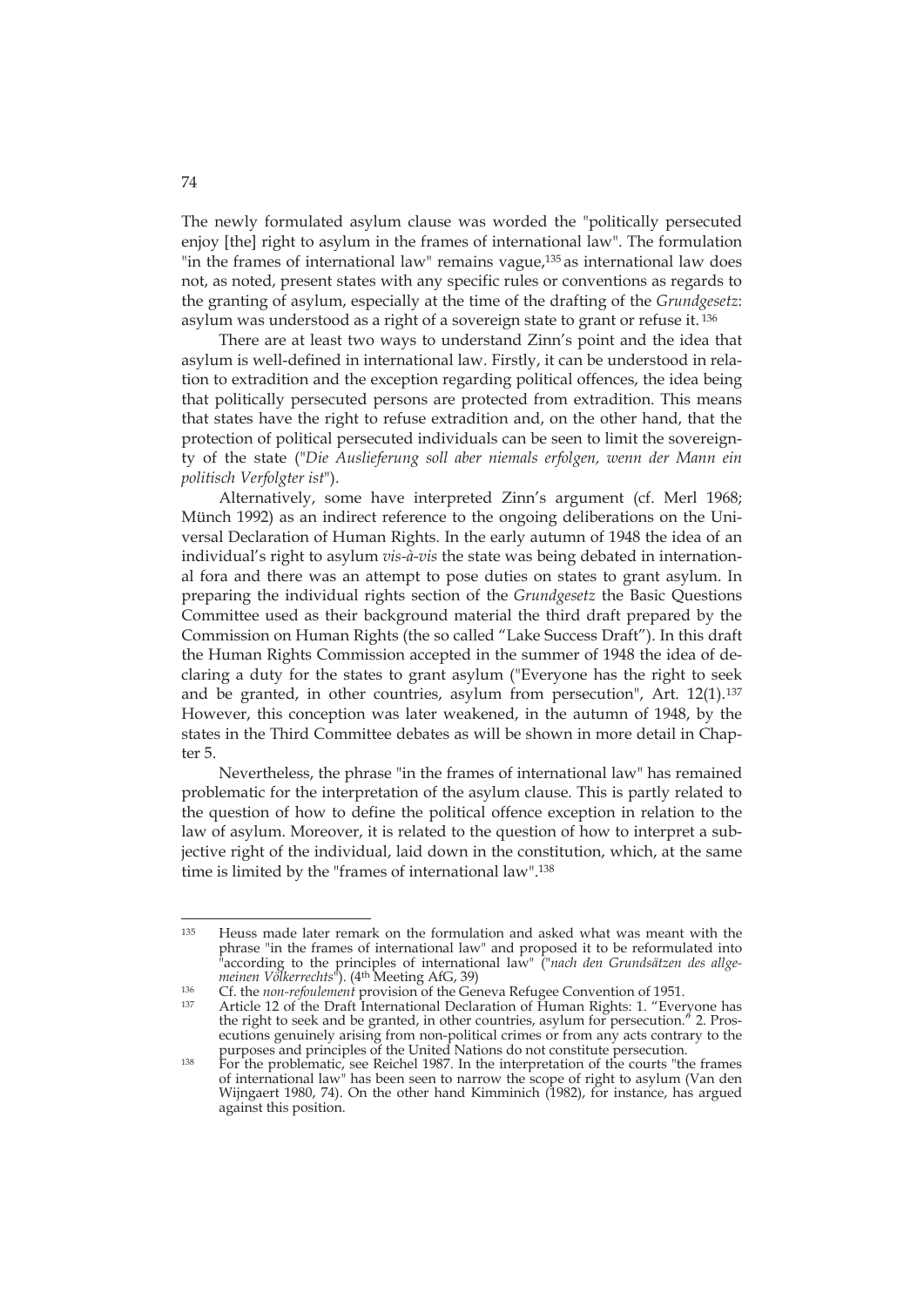If asylum is situated "in the crossroads of international and domestic law", as Kirchheimer (1985, 513) writes, it is also a matter of administration of the law, relating to questions such as what kind of judicial institutions are created in relation to the granting of asylum and how the matter is administrated. As the asylum deliberations continued in the Basic Questions Committee, Carlo Schmid underlined the importance of the courts and judicial safeguards in protecting the rights of fugitives by making reference to the legislation of Scandinavian countries where the government could not extradite a person before a court had ruled that the person in question was not a political refugee and hence entitled to asylum. Schmid saw the practice as important in preventing "governmental favours" when extraditing persons:

In einigen Rechten, z.B. in Skandinavien, ist es so, daß über das Vorliegen der Voraussetzungen für eine Auslieferung ein Gericht entscheidet. Die Regierung kann da nicht sagen, Venuzuela reklamiere Herrn Gomez, ich liefere ihn aus, sondern sie muß sich zuerst an das zuständige Gericht wenden. Erst wenn dieses feststellt, der Mann sei kein politisch Verfolgter, habe also keinen Anspruch auf das Asylrecht, steht es im Ermessen der Regierung, den Mann auszuliefern. Stellt das Gericht fest, der Mann ist von der Auslieferungspflicht nicht betroffen, dann kann die Regierung ihn überhaupt nicht ausliefern. Ich meine, man sollte doch an Zeiten denken, wo man sich von Regierung zu Regierung Gefälligkeiten erweist. (4th Meeting AfG, 36)

On the one hand, Schmid's emphasis on the role of the courts can be seen to reflect the more general notion that instead of the popular institutions of parliaments and governments, the authors of the Basic Law had more faith in the judicial institutions. 139 Further, Schmid's argument about "governmental favours" is, as Bergsträsser's earlier definition, a reference to the arbitrary extraditions of individuals between the totalitarian state and its satellites, and more generally it refers to inter-state power politics related to extraditions. In this sense, courts are seen as a counterforce and safeguard against extraditions that would be motivated by the political interests of states.140

The protection of the political offenders has been among the first rights that totalitarian states have sought to abolish (Van den Wijngaert 1980, 102). In the post-war period the concept of extradition was strongly related to the experiences of what Kirchheimer (1959) names as "informal extraditions" or "'interstate amity". Regarding state practices and power politics, in which "informality has been the rule", Kirchheimer makes reference to Soviet policies of returning German citizens to Nazi Germany in accordance with the German-Soviet Treaty of August of 1939. Another example of the extradition of individuals

<sup>&</sup>lt;sup>139</sup> On the theme see Möllers 2007. For the critique see also Weber 1949.<br><sup>140</sup> Kirchheimer (1959, 1015) notes that "the fact that decisions on the prerequisites of extradition have as a rule passed into the hands of courts is diminishing both the pressure potential of the country seeking extradition and the susceptibility to pressure of the country in whose courts such requests are decided." Oppenheim (1920, 506) writes about the role of governments in extraditing in the context of the 1920's: "Such States as possess no extradition laws, and whose written constitution does not mention the matter, leave it to their Governments to conclude extradition treaties according to their discretion. And in these countries the Governments are competent to extradite an individual, even if no extradition treaty exists."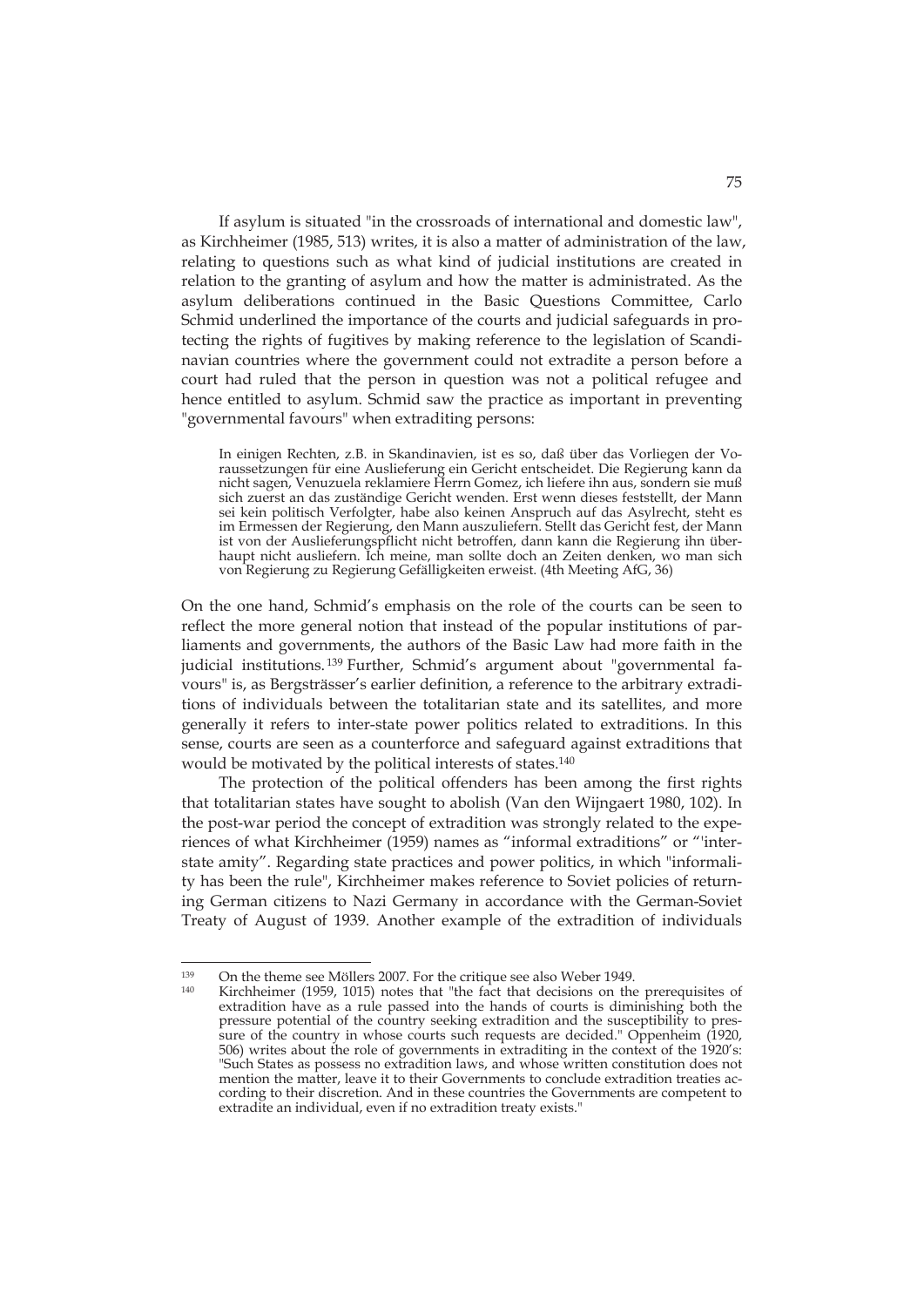between states, here one weaker and the other stronger, were the actions of the Vichy regime *vis-à-vis* Germany under Hitler (Kirchheimer 1959, 997-998).141

As the deliberations in the Basic Questions Committee continued, a further voice speaking for keeping asylum "in the frames of international law" was presented by von Mangoldt. Von Mangoldt referred to 'political offences' and noted how controversial the concept was in the sphere of international law. Not going beyond international law was, von Mangoldt underlined, important for a weak nation, which should not commit itself to offering protection it had no resources to ensure:

Was das Asylrecht der politisch Verfolgten betrifft, so müssen wir uns wohl an den allgemeinen Rahmen des Völkerrechts halten. Was ein politisches Delikt ist, ist in der Völkerrechtslehre sehr umstritten. Ich habe im demnächst erscheinenden Ausführungen über das Kriegsverbrechen eingehend dargelegt, wie umstritten der Begriff des politischen Delikts ist. Wir sind bei unserer Formulierung weiter davon ausgegangen, daß wir nicht mehr vorsehen dürfen, als das allgemeine Völkerrecht vorschreibt. Wir sind eine schwache Nation, und ohne die Mittel, weitergehenden Schutz zu gewähren, können wir nicht etwas tun, wofür wir selbst nicht die entsprechenden Mittel zu Hand haben, um es zu gewährleisten. (4th Meeting AfG, 36)

This argument is related to an article von Mangoldt wrote for the *Jahrbuch für internationales und ausländisches öffentliches Rechts* entitled "*Das Kriegsverbrechen und seine Verfolgung in Vergangenheit und Gegenwart*".142 The article was written in 1945, one year before the beginning of the Nuremberg trials but was first published in 1948. Regarding the trial and punishment of war criminals, the Moscow Declaration of October 30, 1943—between Great Britain, the United States and the Soviet Union—proclaimed, for instance, how "those German officers and men and members of the Nazi Party who have been responsible for or have taken a consenting part in the above atrocities, massacres and executions will be sent back to the countries in which their abominable deeds were done in order that they may be judged and punished according to the laws of these liberated countries and of the Free Governments which will be erected therein", demanding that the nationals of their adversaries that were accused of war crimes were to be surrendered (Lauterpacht 1944, 60). The Potsdam agreement of 1945 stipulated further facts in relation to war criminals.

In the article von Mangoldt gave an account of the problematic concerning war crimes since the Treaty of Versailles and developments in the 1940's. As regards to 'political offences', von Mangoldt problematised the definition of the concept, especially in regard to the 'relative political offences', and noted that the controversial question was whether some war crimes could fall under this definition (von Mangoldt 1948, 327-328).<sup>143</sup>

<sup>141</sup> In the Finnish context about the debates related to extraditions during the Second World War, cf. Sana 2003.

<sup>&</sup>lt;sup>142</sup> Cf. von Mangoldt 1948.<br><sup>143</sup> For war crimes and extraditions, see Lauterpacht 1944 & Neumann 1951. For the discussion on the legal problematic related to the surrendering of persons accused of crimes against humanity if they were on the territory of another state, see also Garcia-Mora 1964. Shearer (1971, 186) notes that generally the post-war international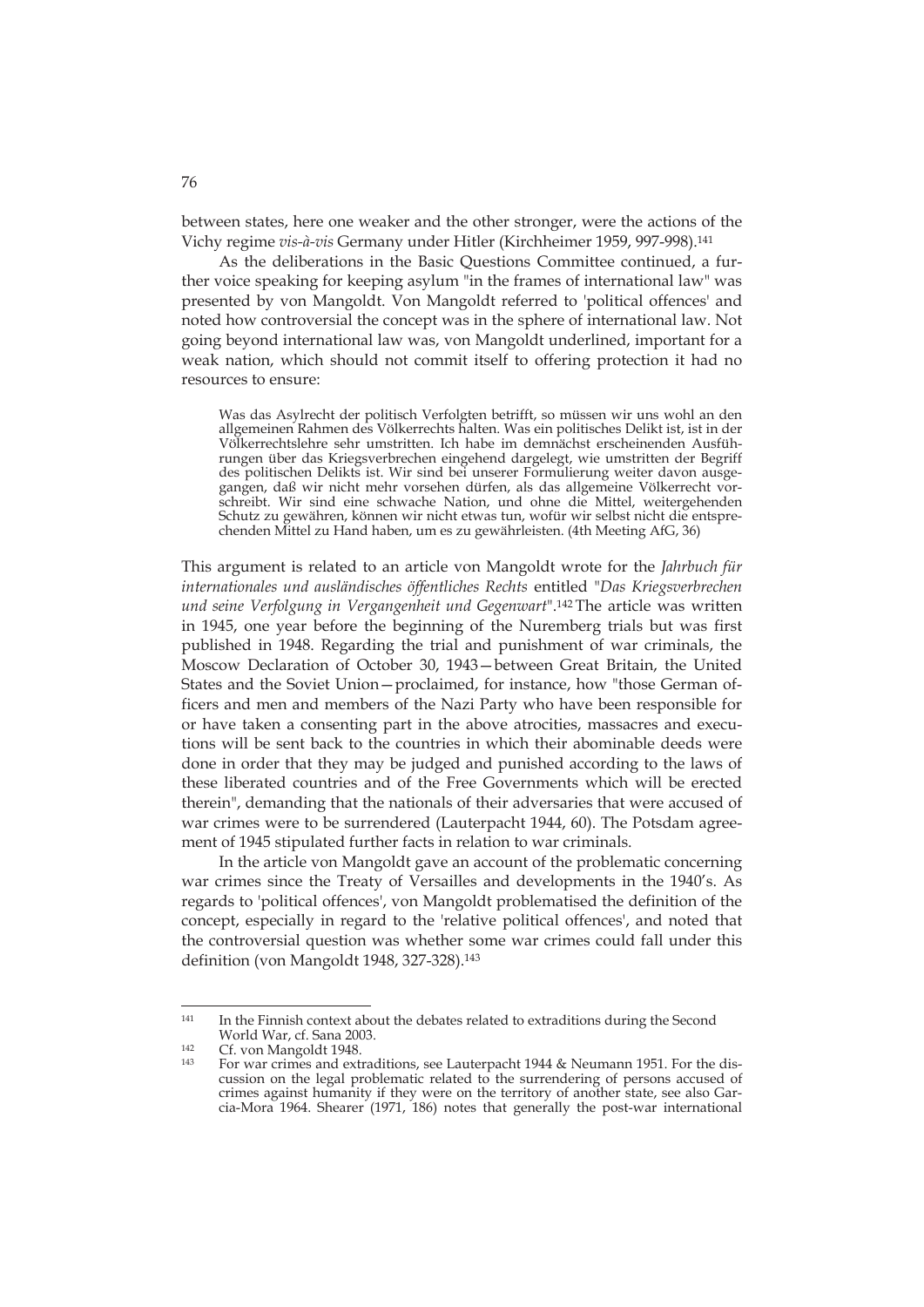Relating to the punishment of war criminals and the measures by the Allied states, war crimes were denied a political character under international law.144 This conception also prevailed in Article 14(2) of the Universal Declaration of Human Rights, which speaks of "non-political crimes" and "acts contrary to the purposes and principles of the United Nations" (cf. Sinha 1971, 183). From the point of view of legal theorists, for instance, Garcia-Mora (1956, 93) argues war crimes and crimes against humanity are offences that cease to be political, even in the relative sense "because of the employment of the methods of barbarity out of proportion to the political end in view". Nevertheless, in practice the extradition of war criminals has frequently not been undertaken (Van den Wijngaert 1980, 144).

Von Mangoldt's comment was the only occasion where war criminals were mentioned directly in the debates on asylum in the Parliamentary Council.145 As Chapter 5 will show, the question related to war criminals and how they would potentially be protected by asylum was put forward strongly and kept on the agenda by the Soviet bloc in the deliberations surrounding the drafting of the Universal Declaration of Human Rights, arguing that its asylum provision could be used to shelter Nazis and fascists against extradition.

In the Basic Questions Committee Schmid continued with the problem of defining 'political offences' by making reference to the principle of 'attentat clause'. The attentat clause, or the 'Belgian clause', is a principle meaning that a murder or an attempt to take the life of the head of the state cannot be regarded as a 'political offence' (see Sinha 1971, 178).146 It is the first, and perhaps the best known exception to the notion of the extradition of political offenders, although it has rarely, if ever, been put into actual practice (Van den Wijngaert 1980, 135- 137).147

The attentat clause originates from very particular historical and political events: from the assault against Napoleon III in 1854 by the French Célestin Jacquin and Jules Jacquin. The Jacquins were successful in avoiding extradition from Belgium to France by appealing to the 1834 extradition agreement between the two states and by claiming that their actions were politically motivated. After the court ruling and its diplomatic and political consequences against

documents related to war criminal avoided using the term 'extradition' "in order to

 $144$  In the aftermath of the World War I, Germany refused the extradition of war criminals to the Allied powers and prosecuted the persons themselves (Van den Wijngaert 1980, 142).<br>
As the analysis of the Main Committee will later show, Fecht of the CDU, however,

speculated about the possibility that the acceptance of the right to asylum would mean that Germany would have to accept Italian fascists as persons seeking protection.<br>
<sup>146</sup> The so called Belgian attentat clause (1856) proclaims that "There shall not be consid-

ered as a political crime or as an act connected with such a crime an attack upon the person of the head of a foreign government or of the members of his family, when this attack takes the form of either murder, assassination, or poisoning" (Garcia-Mora

<sup>147</sup> See also Mettgenberg 1906.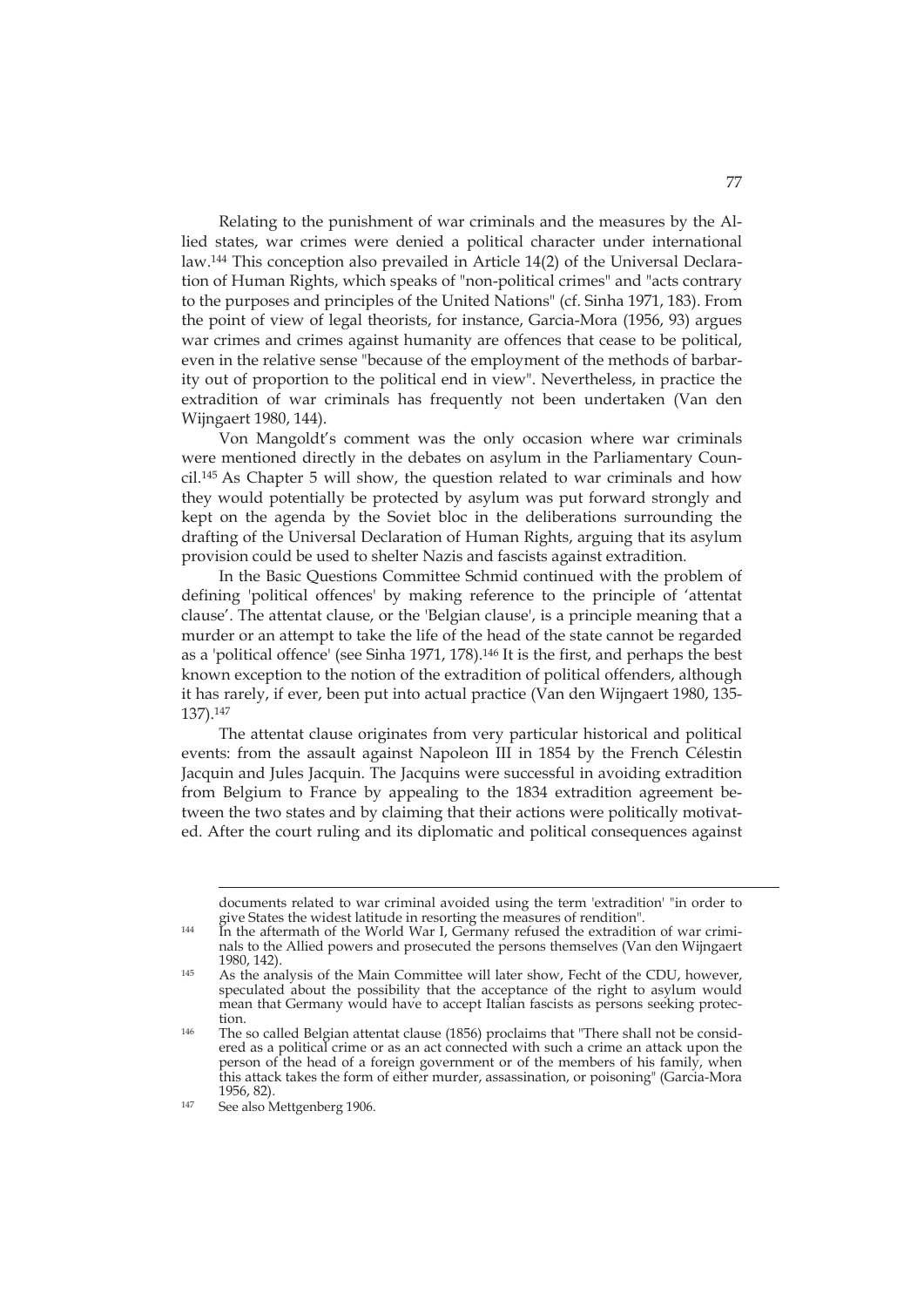the powerful neighbouring state, the Belgian government introduced the clause in 1856. (Felchlin 1979, 194-195)

Although the origins of the attentat clause are highly political, it is an example of those offences which are seen to limit a state's right to refuse extradition and which are considered to be 'non-political'. This clause was the only exception mentioned by Schmid, noting how in other cases there was no obligation for the state to extradite a person.148 Schmid further pointed out that under international law the refusal to extradite political offenders did not make Germany liable to damages, nor was it a cause for reprisal, referring thus to the principle of non-intervention and the idea that the refusal to extradite did not mean judgement on the policies of the state making the request:

Nach dem Völkerrecht ist es so: Keine Regierung braucht auszuliefern, es sei denn, daß das politische Delikt mit einem Attentat verbunden ist. Wenn einer nach Deutschland flieht, weil er versucht hat, die Regierung seines Heimatlandes zu stürzen, so braucht er, auch wenn er sich des Hochverrats schuldig gemacht hat, nicht ausgeliefert werden. Deutschland macht sich dann völkerrechtlich weder schadensersatzpflichtig, noch setzt es den Anlaß zu einer Repressalie. Wenn dieser Mann aber geschossen hat, muß man ihn ausliefern. Das ist communis opinio. (4th Meeting AfG, 37)

The commentators have noted how the idea that 'attentat' would be seen as 'unpolitical' in relation to other political offences raises several questions and critiques.149 Firstly, it can be seen to ignore the political dimension of the act of assault. Secondly, the attentat clause is too limited as it only applies to the head of the state and that person's closest advisers leaving other persons outside its application and therefore that the principle of non-extradition could apply to other assassins. Alternatively, the clause can be seen to be too broad as it allows extradition for every attempted assassination, in all circumstances. (Sinha 1971, 178-179; Felchlin 1979, 200) As regards to the latter, Garcia-Mora (1956, 85) writes polemically, "one needs no special effort to see how offences against the head of a totalitarian state may appear as the only alternative to peoples suffering from persecution and oppression and, frankly, there is no justifiable reason why such an act should be excluded from the category of political offences". Garcia-Mora's argument is further related to the notion that asylum might protect, for instance, totalitarian rulers escaping prosecution in their home country—a situation which has actually occurred (cf. Kirchheimer 1959, 987).150

 $148$ In addition to attentat, for example, the acts of anarchists have often been excluded from political offences, cf. Herboldt 1933; Papadatos 1955. Sinha (1971, 178-188) gives a broad list of offences which have been seen as 'unpolitical' in customary international law. Neumann (1951, 504) mentions the attempts to consider "acts of terrorism,, as non-extraditable since the 1930's, including the League of Nations' attempt to create a convention, which would have, among others, allowed the extradition of ter-

For the more historical critique towards the principle, see Van den Wijngaert 1980,  $136$ 

<sup>136. 150</sup> Garcia-Mora (1956, 85) argues that "if overthrown dictators are entitled to asylum in foreign countries despite the cruelty and inhumanity displayed by their regimes, those who commit offenses against such tyrannical authorities in the interest of the freedom and liberty of their people, certainly deserve asylum with more justice and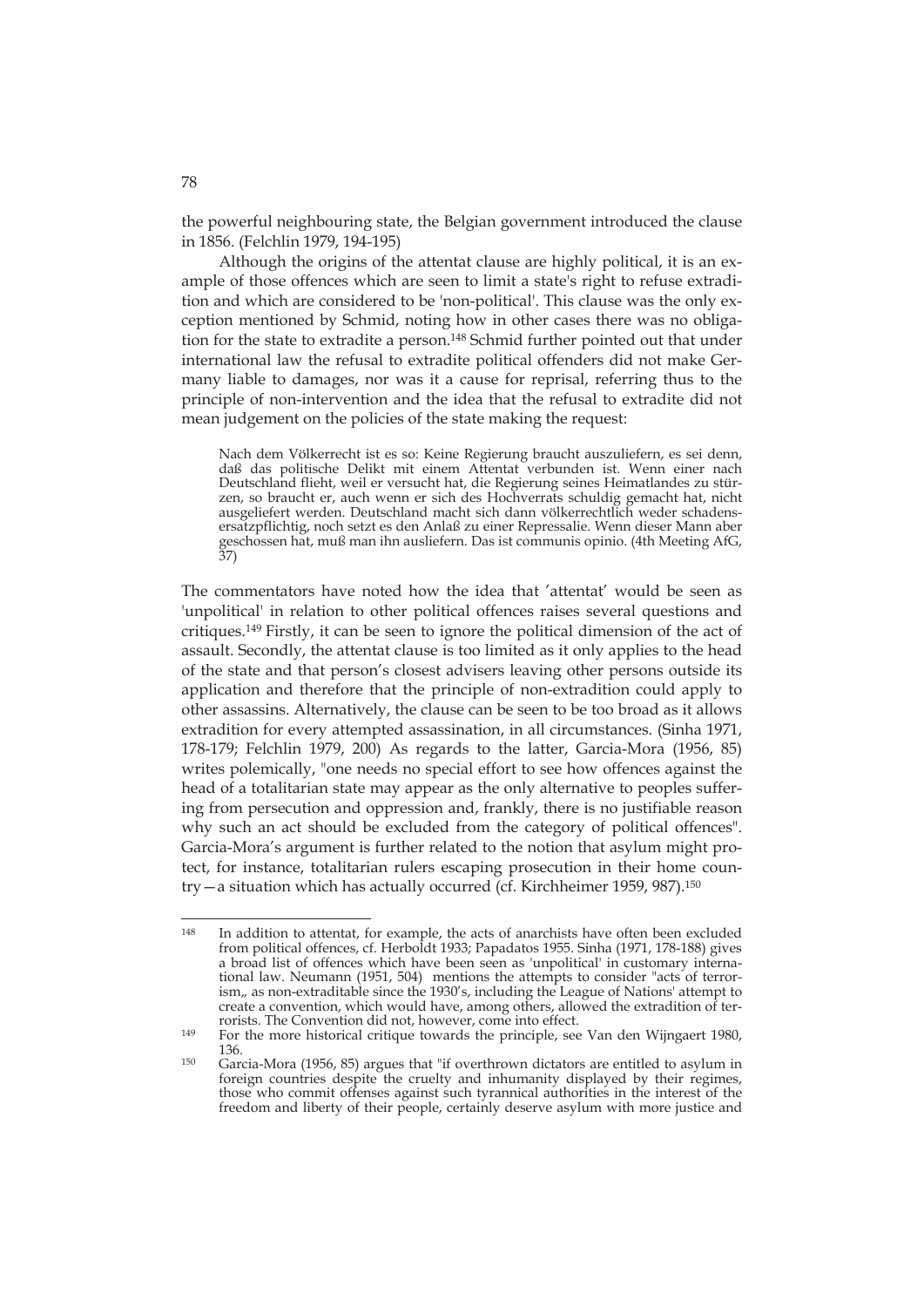While the attentat principle raises questions of political morality, it is nevertheless somewhat surprising against the historical backdrop in which the *Grundgesetz* was drafted and in regard to the political experiences behind it to note that Schmid did not point out any potential difficulties in defining an 'attentat' or whether some aspects related to the act could be regarded as political. The famous example that many authors note in this situation is that if the persons behind the attempt against the life of Hitler in 1944 would have been successful in escaping Germany, the strict following of the principle of the attentat exception would have meant their extradition back to Germany (cf. Felchlin 1979, 202; Van den Wijngaert 1980, 136-137). In the terms in which the *Grundgesetz* was conceived, an attentat clause would have left the July 20th conspirators with no recourse to the right to asylum (cf. Merl 1968).

However, regarding the political uses of legal concepts and legal procedure, Schmid made reference to the prosecutions by General Governor Warren Hastings, in which, instead of accusing the political opponent of high treason (*'Hochverrat'*), the opponent which Warrren Hastings wanted to eliminate was accused of a common crime:

Nun ist aber ein anderer Fall denkbar. Ich denke da an die berühmten Methoden des Warren Hastings in Indien, der, wenn er einen ihm unbequemen Maharadscha unschädlich machen oder beseitigen wollte, ihn nicht wegen Hochverrats verfolgte, sondern wegen Verführung Minderjähriger. (4th Meeting AfG, 37)

Even if Schmid's example was taken from an earlier period in history—from the 18th century—the use of the criminal procedure for political ends was a common practice of the totalitarian state (cf. Kirchheimer 1985). Problematising the law of extradition, Lange (1953, 357) writes:

[E]iner der wesentlichsten Zwecke der Justiz totalitärer Staaten ist, politische oder wirtschaftliche Umwälzungen mit dem Mantel des Rechts zu tarnen. Die Methoden aller totalitären Regimes gleichen sich darin vollkommen. Der politische Gegner wird nicht offen als Hoch- oder Landesverräter verfolgt, er wird zum Kriminellen gestempelt, um ihn in der allem Politischen gegenüber mißtrauischen öffentlichen Meinung des eigenen Landes unmöglich zu machen und zu diffamieren. […] Die neueste Perfektion der totalitären Technik besteht in der Zurüstung von Gesetzen, Verordnungen und Prozessen, die den weltanschaulichen Gegner oder den Angehörigen einer unbeliebten Klasse als gemeinen Verbrecher erscheinen lassen.

The discussions about the differences between the concepts of asylum and extradition, their relation to 'political offences', and how these concepts are outlined in international law, point out, on the one hand, the tone of the deliberations of the Basic Questions Committee and its quasi-judicial language. It further shows how the authors used international law as their point of reference when creating the constitutional asylum provision and when debating its limits.

humanity" and continues by noting how, "overthrown tyrants have been known to have sought asylum in foreign territory, and foreign countries have immediately granted them asylum for exactly the same reasons for which asylum has been given to purely political offenders; namely, the well founded apprehension that that if extradited, they will be exposed to the risk of being unjustly tried and unfairly punished." (ibid.)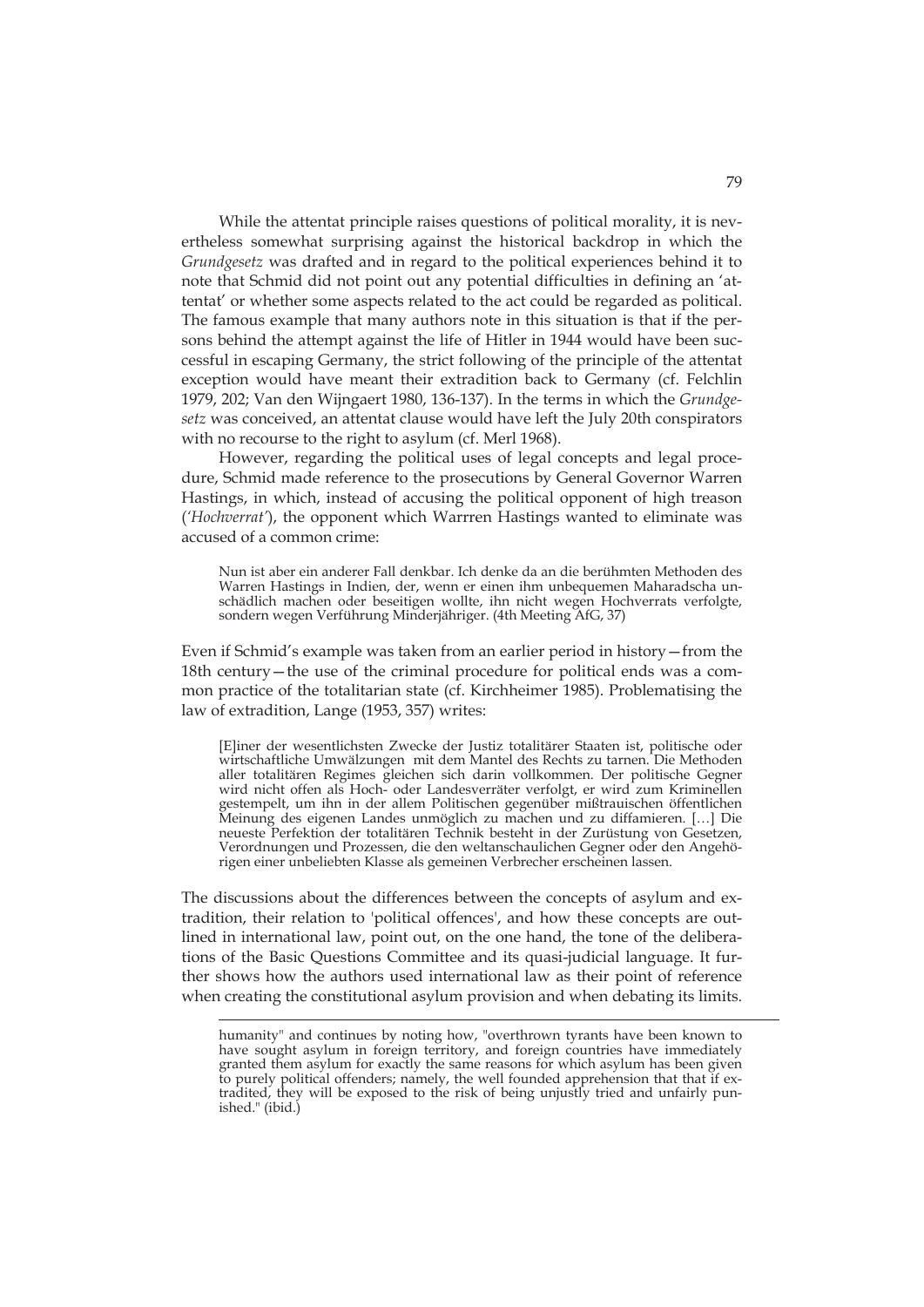Furthermore, the deliberations show how controversial the definitions of 'asylum', 'extradition' and 'political offences' are and, secondly, how these concepts and definitions can be interpreted and used by different actors for different purposes; by depoliticising or politicising, by widening or narrowing their scope, the labels can be used to offer protection to some but exclude it from others. These different aspects gain special meaning in the geopolitical context in which the *Grundgesetz* was drafted, as will be discussed next.

#### **3.4 Extradition, asylum and the East-West divide**

The political aspect of granting and providing asylum to someone with sympathetic political motivations during the Cold War has been emphasised by different commentators, but what has been more frequently overlooked is the role of the constitutional situation for the outcome of the asylum paragraph of the *Grundgesetz*: If the drafting of the asylum clause was influenced by the historical experiences of expulsions, inter-state power politics, the practices of the totalitarian state and "informal practices" between states, then its creation was also strongly shaped by the problematics related to the division of Germany. The following, therefore, outlines these discussions in relation to the concepts of extradition, its exception in the case of political offence and asylum, and the latter's relation to the East-West conflict. The argument is that this particular constitutional context played an essential role in the outcome of the asylum paragraph and the open-ended wording regarding the right to asylum.

The problem of extraditing persons to the Eastern zone was approached by Fritz Eberhard151 of the SPD in the first reading of the asylum paragraph in the Basic Questions Committee, when questioning the prohibition on extraditing German nationals. In particular, Eberhard mentioned the problem of Berlin: the city was divided into four occupational sectors, and in relation to one sector, Eberhard noted, one could hardly speak of extradition "to abroad", referring to the confusion of what was considered as "a foreign country" in the immediate post-war context when Germany and Berlin were divided into different zones of occupation.152

Von Mangoldt, in his turn, defended the idea that extradition of Germans could still take place between different federal states in Germany, even if extradition to abroad remained prohibited. This was the reason why the drafting committee included the phrase "to abroad" in the wording *("Kein Deutscher darf ins Ausland ausgeliefert werden*"). Von Mangoldt pointed out that this principle did not, however, apply to politically persecuted persons. 'Politically persecut-

<sup>151</sup> 151 Eberhard was elected to the Parliamentary Council from Württemberg-Baden. He was one of the political exiles in the Council, having fled Germany via Zürich and Paris to London. 152 "*Ich habe gegen die Fassung einige Bedenken, namentlich im Hinblick auf die Situation in* 

*Berlin. In Berlin haben wir Sektoren, die den einzelnen Besatzungsmächten unterstellt sind. Bei einem Sektor kann man aber kaum von "Ausland" sprechen*." (4th Meeting AfG, 35-36)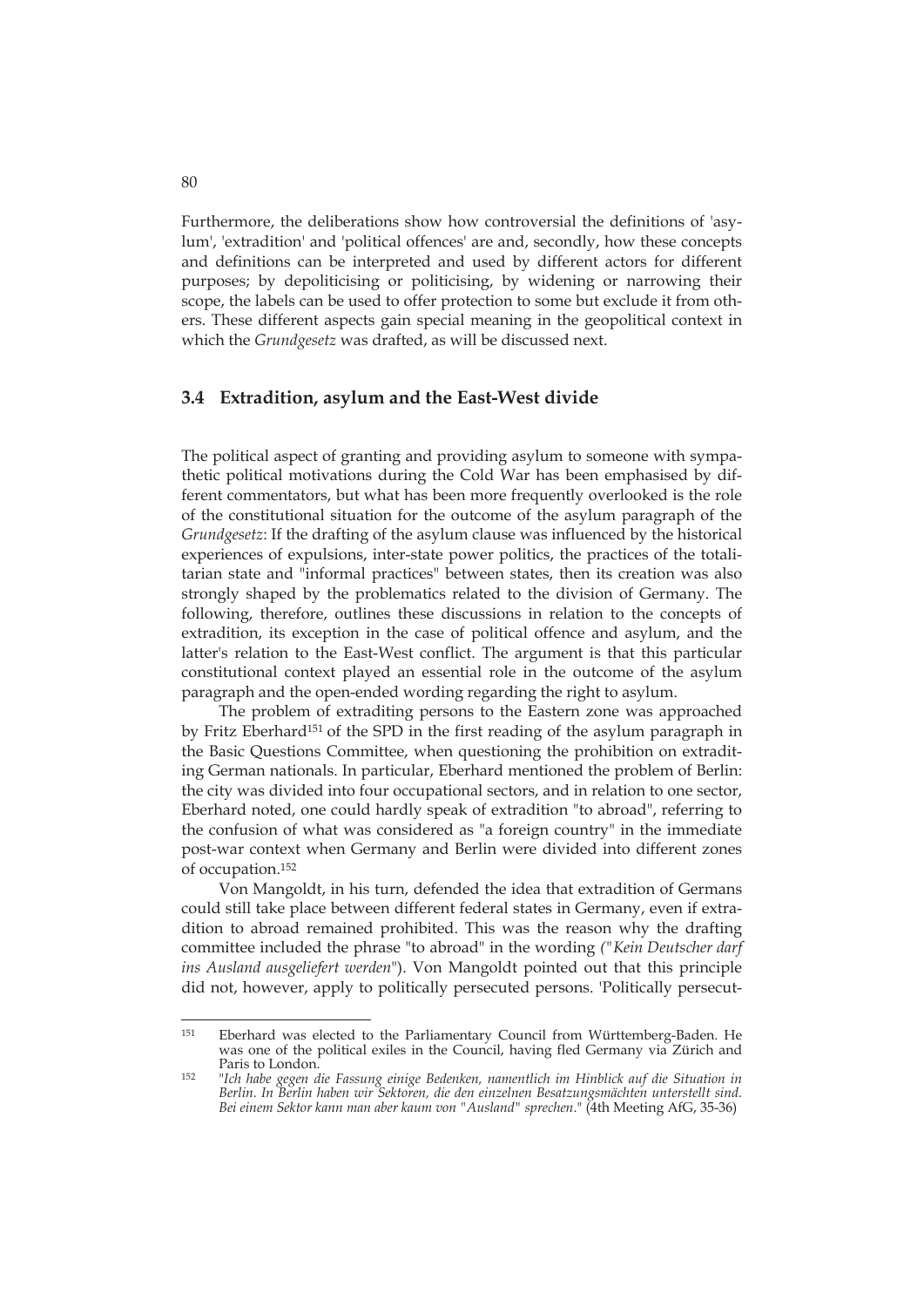ed' thus remained a special category of persons to be protected. The important question was, however, whether the clause could be used for Germans in the Soviet occupation zone:

Wir müssen ausgehen davon, daß innerhalb der deutschen Länder weiter ausgeliefert werden muß. Das ist ein unentbehrlicher Grundsatz. Es muß ausgeschlossen sein, daß etwa Bayern einen Verbrecher nach Nordrhein-Westfalen nicht ausliefert. Daher haben wir mit Absicht eingefügt: "ins Ausland". Anderseits soll dieser Grundsatz für politisch Verfolgte nicht gelten. Die Frage ist: Können wir diesen Satz in deutschen Ländern etwa Bewohnern der russischen Zone gegenüber anwenden? (4th Meeting, AfG, 37)

This was further related to the aspect, as Zinn noted, that there still existed mutual assistance in criminal law matters between the Western and the Eastern zones, and this was something that the drafters did not seek to abolish. When there were, however, reasons to believe that the person in question was sought by the authorities for political reasons, even if formally prosecuted for an ordinary offence, a judge could review the situation and avoid immediately sending the person back to the Soviet zone. The American military government, holding the highest authority, could take a position on the case should the Soviet authorities complain about the actions of the German authorities. If the person had been persecuted politically, on the basis of the international legal norms the judge could refer to the right to asylum and not extradite the person:

 Wir stehen auf dem Standpunkt, daß das Reich noch existiert. Das ergibt sich auch daraus, daß die Behörden der Ostzone und der westlichen Zonen einander Rechtshilfe leisten. Diesen Rechtshilfeverkehr wollen wir nicht unterbrechen. Beruft sich einer aber darauf, daß er formell zwar wegen eines gewöhnlichen Vergehens verfolgt, in Wahrheit aber aus politischen Gründen gesucht wird, dann soll der Richter in den Westzonen sagen: hier prüfe ich nach. So wird es auch praktisch gehandhabt. Wenn ein derartiges Ersuchen gestellt wird, sieht der Richter die Akten ein, vernimmt den Mann und vollstreckt keineswegs sofort den Haftbefehl. Um zu vermeiden, daß die russische Besatzungsmacht bei den Amerikanern Beschwerde führt, daß deutsche Behörden die Rechtshilfe verweigern, schaltet sich bei uns die amerikanische Militärregierung ein und entscheidet, ob sie Bedenken habe oder nicht. Handelt es sich um einen politisch Verfolgten, so kann der Richter in sinngemäßer Anwendung der allgemeinen Regeln des Völkerrechts und in Auslegung des Begriffs des Asylrecht sagen: ich liefere nicht aus. (4th Meeting AfG, 37-38)

The above-mentioned is an example of how the concept of asylum is used with the idea of sheltering persons from extradition and possible unjust punishment and against a prosecution feared to be politically motivated. Schmid, in his turn, continued to argue against the extradition of Germans to the Soviet authorities by using the *Maquis* resistance—the *Maquis* referring to French resistance groups—as an example of the activity that could take place in the Soviet zone and an activity which could possibly be interpreted to fall under the attentat clause meaning that the act would be considered as 'unpolitical' and not subject to extradition. A further example mentioned by Schmid was a young man who burned a Soviet flag or threw stones towards the police. The person could, *an sich*, be accused of breach of the peace. Schmid underlined that the wording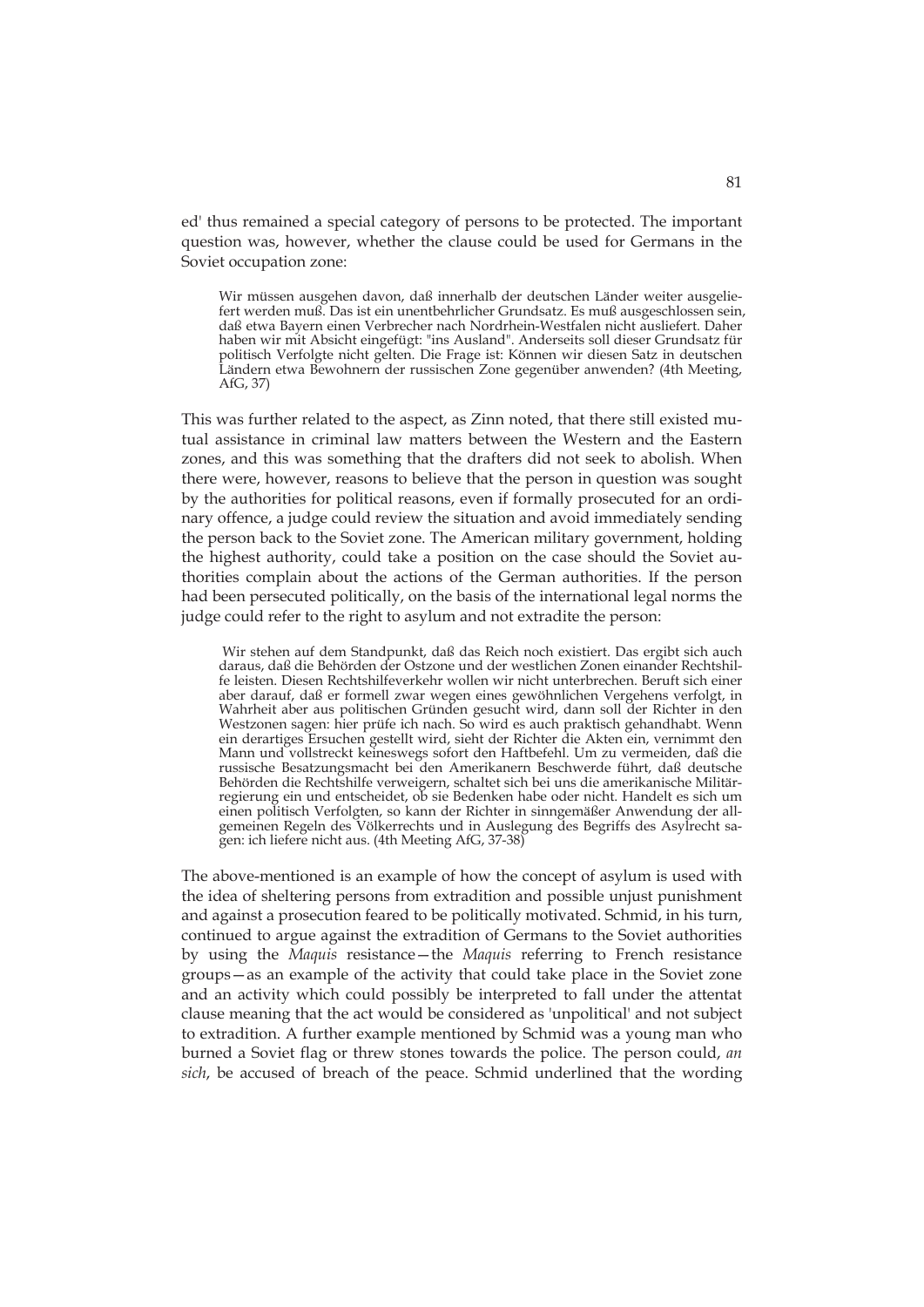drafted by the committee should be formulated so that it would cover also those possible situations to offer protection against extradition:

Ich sehe die Zeit kommen, wo in der Ostzone Maquis – Erscheinungen auftreten werden. Die Bevölkerung wird dann, um sich Luft zu machen, zu Akten übergehen, die, sagen wir einmal, die Attentatsklausel streifen. Wollen wir einen Deutschen, der so etwas gemacht hat und deswegen zu uns geflohen ist, ausliefern? Ich bringe dieses Beispiel, um anzuregen, daß unsere Formulierung auch solche Dinge decken sollte. Gesetzt, ein junger Mensch hat eine Sowjetfahne heruntergerissen oder einen Markgraf-Polizisten mit Steinen beworfen. An sich müßte gegen ihn das Verfahren wegen Landfriedensbruch eröffnet werden. Der Mann ist hierher geflüchtet. Sollen wir den Mann ausliefern? Das geht doch nicht. (4th Meeting AfG, 38)

Schmid's term *'Markgraf-Polizisten'* refers to Paul Markgraf, the Chief of Police in East Berlin. Schmid used the anticommunist demonstrations which had taken place in East Berlin on September 6 1948 as an example: the demonstrators had thrown stones towards Soviet soldiers as well they had pulled down a Soviet flag near the Brandenburg Gate. (Cf. Werner 1993, 85)

The East-West problematic brings the asylum debates close to the establishment of the "political offence" as exception in the 19th century and the idea of legitimate resistance against unjust authority. The position of the drafters regarding the Soviet authorities and the Soviet rule limiting the individual freedoms was clear, in particular, when Heuss argued that none of the persons arriving from the Eastern zone would claim they had not been persecuted politically: "*Unter den Menschen, die aus der Ostzone zu uns kommen, um hier eine Stellung zu finden, ist keiner, der nicht erklärt, er sei politischer Verfolgter"* (4th Meeting AfG, 40).

Even if the East-West problematic played an important role in the outcome of the asylum paragraph, explicit discussions relating to the matter remained limited due to the authors' unwillingness to discuss the matter publicly: von Mangoldt held the opinion that the topic was so precarious that it should not be considered in public. Instead, he suggested, the committee should use a short formulation that could be used to offer protection to persons in various situations. The article should not, however, lead to an internal German question, which von Mangoldt saw as dangerous:

Wir sind von der Erwägung ausgegangen, diese Dinge sind so prekär, daß wir sie in der Öffentlichkeit nicht behandeln können. Es empfiehlt sich also eine kurze Formulierung, die aber die Möglichkeit gewährt, solchen Leuten unter allen Umständen Schutz zu gewähren. Andererseits sollten wir vermeiden, daß zu diesem Artikel eine Diskussion über innerdeutsche Fragen entsteht, die gefährlich werden könnte. (4th Meeting, AfG, 39)

Zinn further noted that neither the authorities in the Eastern nor the Western zone could rely on the practice of extradition: the experiences from both sides of the border had shown that instead of extraditing the persons in question that cases had been brought to trial in the respective zones:

An sich können sich die Stellen der Ostzone nicht auf die Auslieferung berufen, und umgekehrt. Die russischen Behörden können sagen: Bitte, der Mann, den ihr sucht,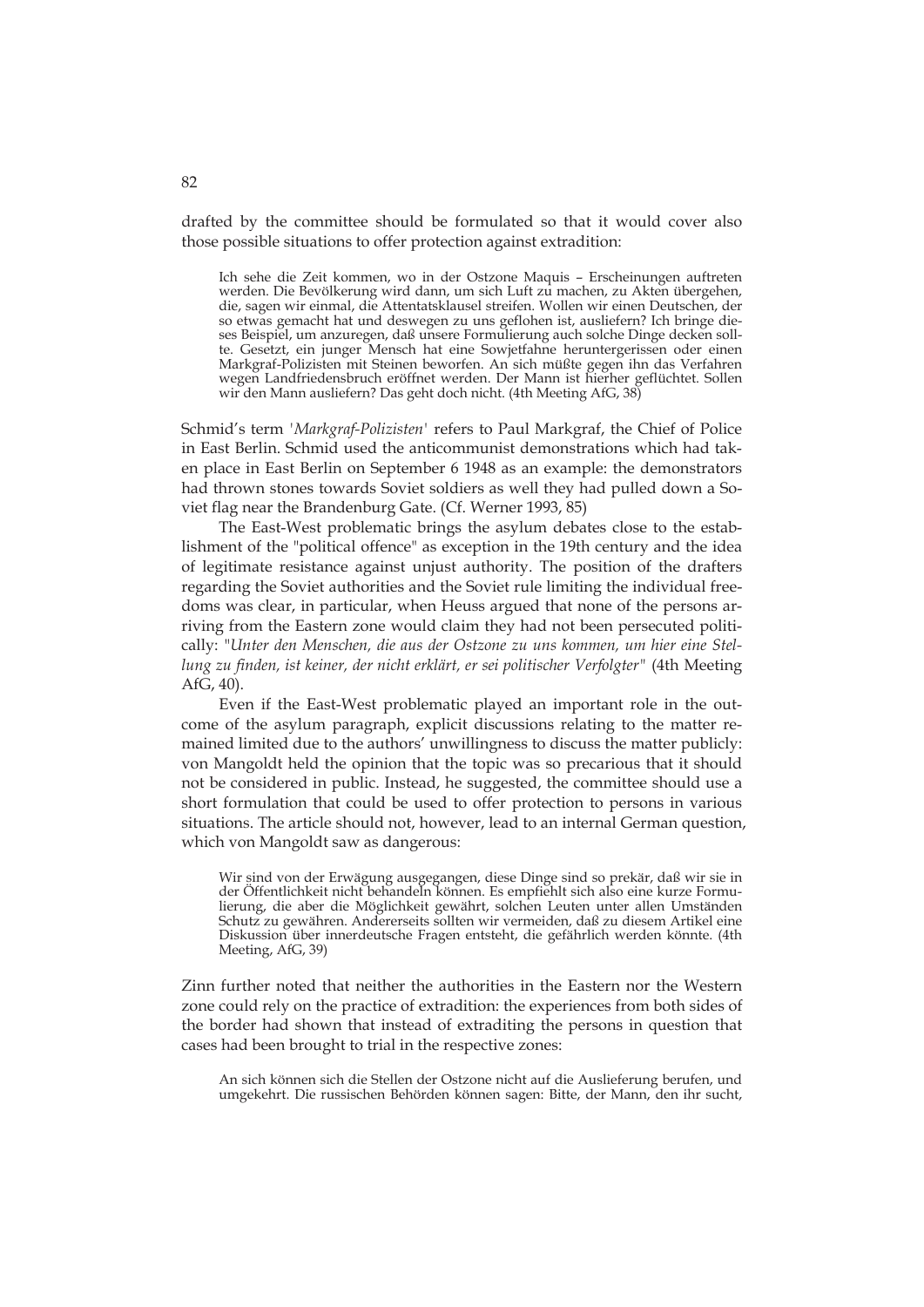ist hier und wir urteilen ihn ab. Wir haben solche Fälle gehabt. Ein Mann wurde auf Grund Haftbefehls gesucht, und es kam das Ersuchen, ihn auszuliefern. Unsere Antwort war: Schickt uns die Akten ein; wir verhaften ihn und urteilen ihn ab. (4th Meeting, AfG, 39).

In addition to arguments presented above, for Bergsträsser the phrase "in the frames of international law" could also be interpreted such that, as in the case of Hesse under the military government, the refugees from Czechoslovakia were not only to be admitted but they could also be granted living assistance (4th Meeting AfG, 39). Bergsträsser's argument thus concerned the financial cost of offering protection and the issue of how the wording could be interpreted as requiring duties to provide the living for refugees.

Even if the authors had previously emphasised keeping asylum "in the frames of international law", Schmid proposed the deletion of the phrase from the formulation as the drafters of the *Grundgesetz* would later create a provision whereby the principles of international law would become part of the federal law (4th Meeting AfG, 39).153

Following the first reading by the Basic Questions Committee the Article 4 stood as follows:

Kein Deutscher darf ins Ausland ausgeliefert werden. Politisch Verfolgte genießen Asylrecht.

With the deletion of the qualification clause "in the frames of international law", and with its short formulation, the asylum clause was left open-ended and vague enough to cover different possible situations and allowed for a broad interpretation. It further sought to take into consideration the precarious political situation between the Eastern and the Western occupation zones. The exception of a political offence was used to shelter persons from extradition, but the wording was formulated in a manner that would not let the "frames of international law" limit its application so that, for instance, some offences would not be seen as 'unpolitical' and thus extraditable.

The relation between Germans and asylum is vague at this point in the drafting. The authors, while creating a right for non-citizens, also link Germans and asylum and regard persons in the Eastern zone as being in need of protection from persecution. This argument continues in the Main Committee, albeit conceptualised differently.

Even if the asylum clause refrained from defining what constitutes political persecution or to name what kind of political conviction would lead to asylum, the debates show how the matter of asylum was, nevertheless, strongly related and legitimated in relation to the East-West problematic and to the ideological counterpart in the argument presented by the authors of the asylum paragraph.

<sup>153</sup> 153 Art. 25 GG: "*Die allgemeinen Regeln des Völkerrechtes sind Bestandteil des Bundesrechtes. Sie gehen den Gesetzen vor und erzeugen Rechte und Pflichten unmittelbar für die Bewohner des Bundesgebietes*."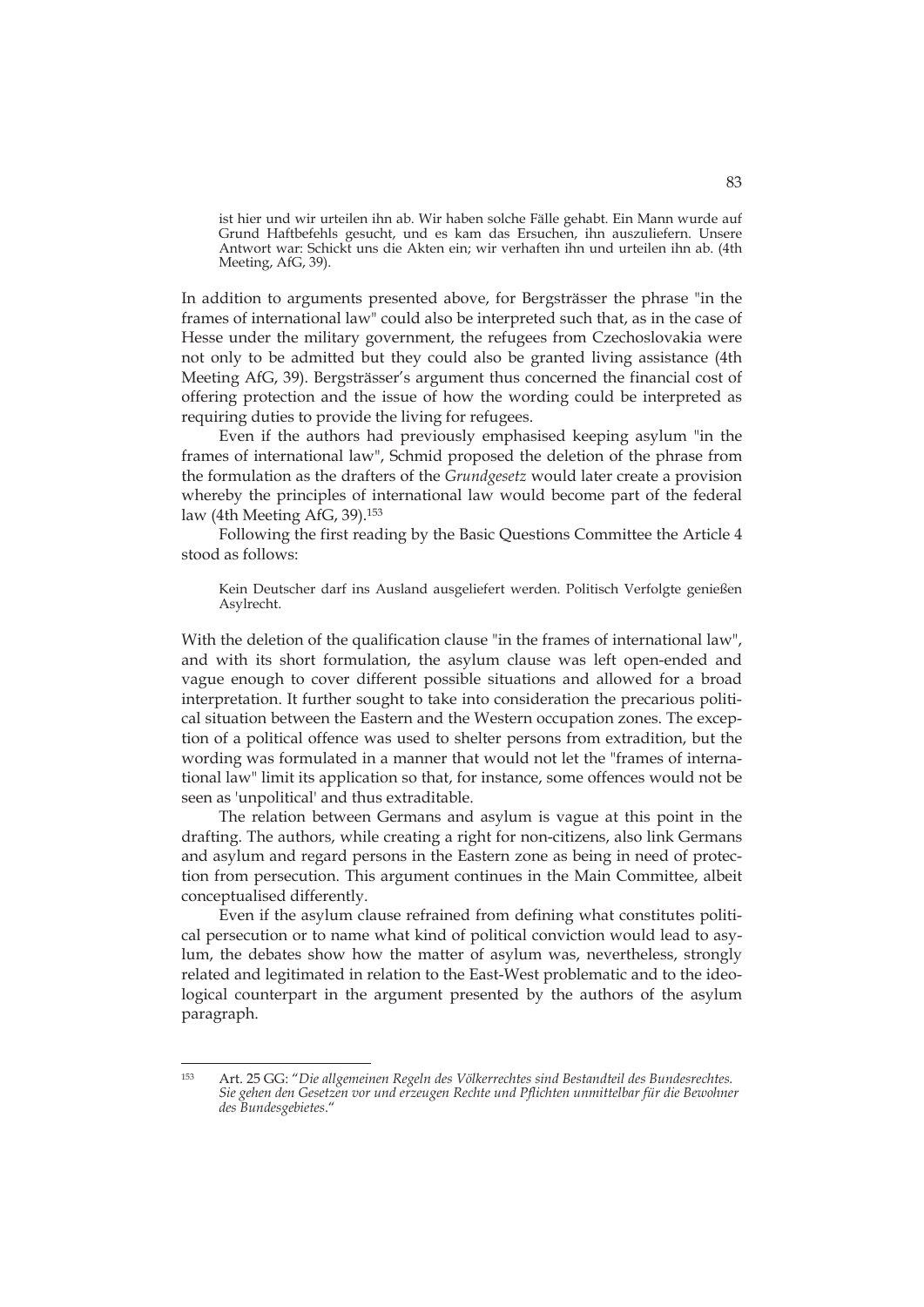# **3.5 Debating conditions of access - definitions of 'politically persecuted'**

If the concept of extradition and the notion of a 'political offence' as an exception is essential in understanding the political roots of asylum then the matter of asylum is also connected to the question of admission, especially in the 20th century: asylum is linked with inclusions and exclusions, or the question of who is protection and who is left outside its scope, and how the criteria for access are defined. Kirchheimer (1959, 990) describes the documents of post World War II asylum as "polemical assertions". These legal constructions should be read against their ideological background, although some constitutions are more explicit in naming than others. In this context, asylum turns out to be a matter of expressing political morality, linked with sympathy towards certain kinds of ideologies and political regimes while condemning others. The West German asylum clause offers protection to 'politically persecuted' but gives no further criteria or definitions of what constitutes 'political persecution', leaving the definition vague and open for interpretation.154 In this sense, the definition focuses on the position of the individual seeking asylum, instead of the interests of the state in granting of asylum to, or withholding it from, certain groups of individuals.

Even if the asylum paragraph refrains from naming the political act which leads to asylum, during the different stages of drafting several different suggestions were presented regarding the categorisation of the 'politically persecuted'. These formulations of a concept of asylum build a picture of the contemporary political landscape and construct a view of how the authors understood the creation of the constitutional order and who could potentially oppose these principles, and further, what kind of definitions were given to the 'political' in relation to 'political persecution'.

According to Richard Thoma, who had been one of the prominent constitutional scholars of the Weimar Republic and who was an expert member of the Parliamentary Council, the asylum paragraph was to be drafted so that it would offer asylum to those foreigners who were persecuted because of "their acts for freedom, democracy, social justice or world peace": "*Ausländer, welche wegen ihres Eintretens für Freiheit, Demokratie, soziale Gerechtigkeit und Weltfrieden politisch verfolgt werden, genießen im Bundesgebiet Asylrecht"* (PR Drs. 11.48-244).

Thoma held a position as a professor of public law and political science of the University of Bonn during his participation in the drafting of the *Grundgesetz.*155 He was in his commentary critical of the asylum article, for its short formulation which the Basic Questions Committee had drafted, as it could lead to situations where asylum would have to be granted to persons who were per-

<sup>154</sup> For the interpretation of the concept of 'political persecution', cf. von Mangoldt/ Klein 1953; Kimminich 1968; Merl 1968; Münch 1992; von Pollern 1980; Schaeffer<br>1980: Reichel 1987

<sup>&</sup>lt;sup>155</sup> For Thoma, see Stolleis 1999 & Thoma 2008.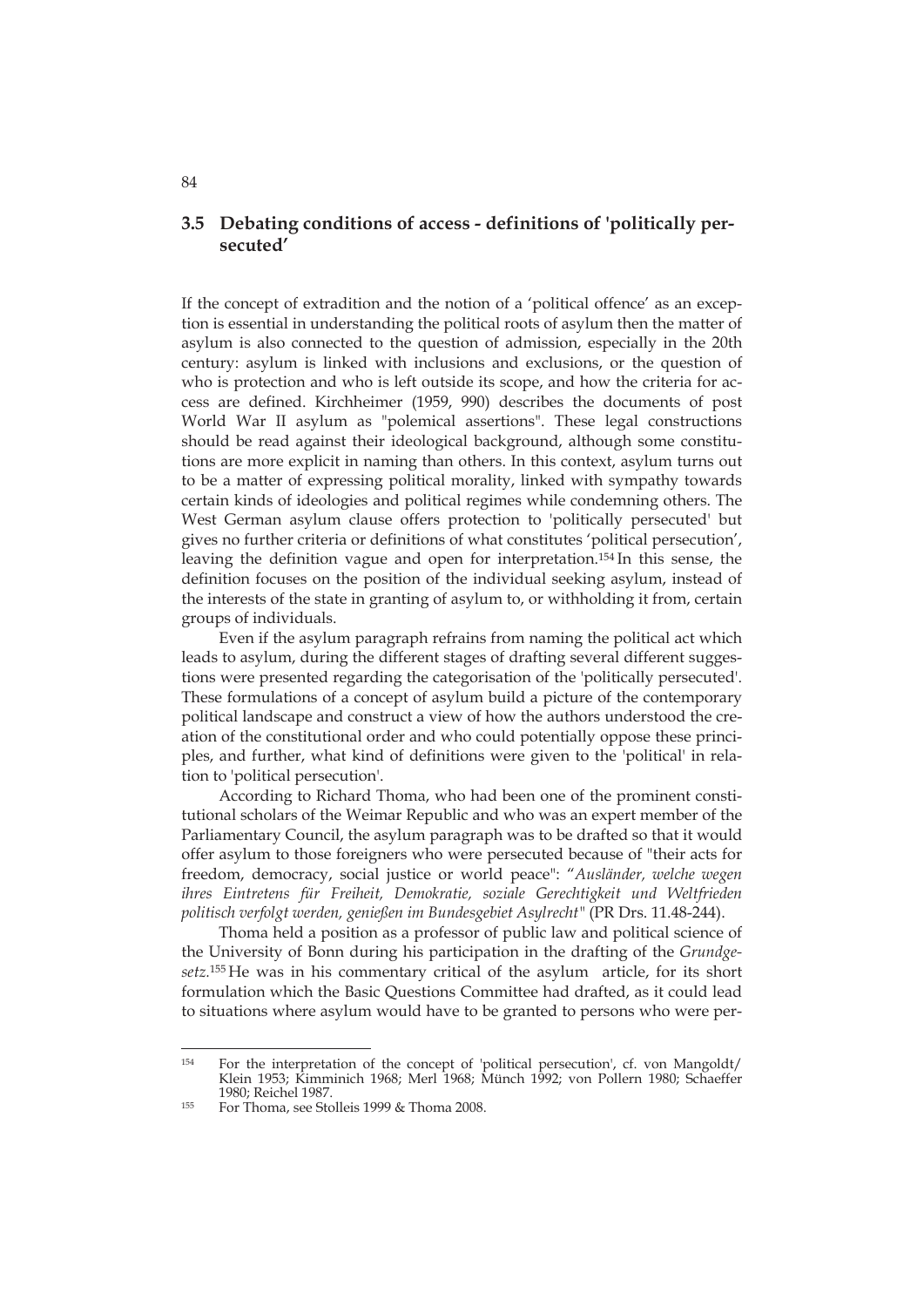secuted because of their "communist or fascist agitation against a friendly democratic rule" (PR Drs. 11.48-244).156

If the definition which Thoma suggested denied asylum from the Communists, the proposition put forward by the Communist Party—with the formulation "*Politisch Verfolgte genießen Asylrecht, wenn sie ihr eigenes oder ein anderes Land wegen antifaschistischer, antimilitäricher usw. Betätigung verlassen müssen*"—granted asylum to those escaping because of their anti-fascist or antimilitary activity (PR Drs. 11.48 -294).

A further voice that argued for narrowing the scope of the asylum paragraph came from the General Editing Committee of the Parliamentary Council. According to the committee, the right to asylum was to be afforded only to "Germans who were persecuted for their actions in favour of freedom, democracy, social justice and world peace": "*Jeder Deutsche, der wegen seines Eintretens für Freiheit, Demokratie, soziale Gerechtigkeit oder Weltfrieden verfolgt wird, genießt im Bundesgebiet Asylrecht"*.157 The committee saw that offering the right of asylum to politically persecuted foreigners would be too broad considering the possible obligations it could lead to (PR Drs. 11.48 -282).158 The Editing Committee further argued for the deletion of the wording "to abroad" to protect politically persecuted foreigners from extradition to the Eastern zone of occupation.159

The conception of asylum formed by the authors on the Basic Questions Committee was made clear by von Mangoldt in the second reading of the asylum paragraph in the committee, in its 23rd meeting on November 19, 1948, when answering various counter arguments and suggestions presented regarding the formulation of the asylum article. Von Mangoldt first defended the phrase "to abroad" ("*ans Ausland*") in relation to extradition as it remained possible that persons who had committed criminal acts could still be extradited, including to the Eastern zone. The formulation of the second paragraph, however, protected the politically persecuted with the right to asylum. Von Mangoldt emphasised that, because of international legal principles on extradition, it was clear that no politically persecuted person could be extradited:

Zu Art. 4 erhoben sich Bedenken gegen die Worte "ans Ausland". Man machte geltend, es verstehe sich von selbst, daß ans Ausland ausgeliefert werde. Wir haben uns gleichwohl entschlossen, die Worte "ans Ausland" stehen zu lassen; denn es muß möglich sein, daß ein Verbrecher auch an die Ostzone ausgeliefert wird. Darüber

<sup>156</sup> *"Gegen den zweiten Satz des Art. 4 spricht das Bedenken, daß danach auch solchen Ausländern Asyl gewährt werden müsste, welche wegen kommunistischer oder faschistischer Wühlereien gegen eine befreundete Demokratie verfolgt werden."* 157 The formulation of the Editing Committee*: "Kein Deutscher und kein politisch verfolgter* 

*Ausländer darf ausgeliefert werden. Jeder Deutsche, der wegen seines Eintretens für Freiheit, Demokratie, soziale Gerechtigkeit oder Weltfrieden verfolgt wird, genießt im Bundesgebiet Asyl-*

recht." (PR Drs. 11.48 -282)<br><sup>158</sup> "Die Gewährung des Asylrechts für politisch verfolgte Ausländer erscheint als zu weitgehend, *da sie möglicherweise die Verpflichtung zur Aufnahme, Versorgung usw. in sich schließt."*

<sup>159 &</sup>quot;*Der Ausschuß hält die Streichung der Worte "ins Ausland" für notwendig, um politisch verfolgte Ausländer auch vor der Auslieferung in die Ostzone zu schützen. Der Schutz politisch verfolgter Deutscher wird insoweit bereits durch Abs. 2 gewährleistet."* (PR Drs. 11.48 -282)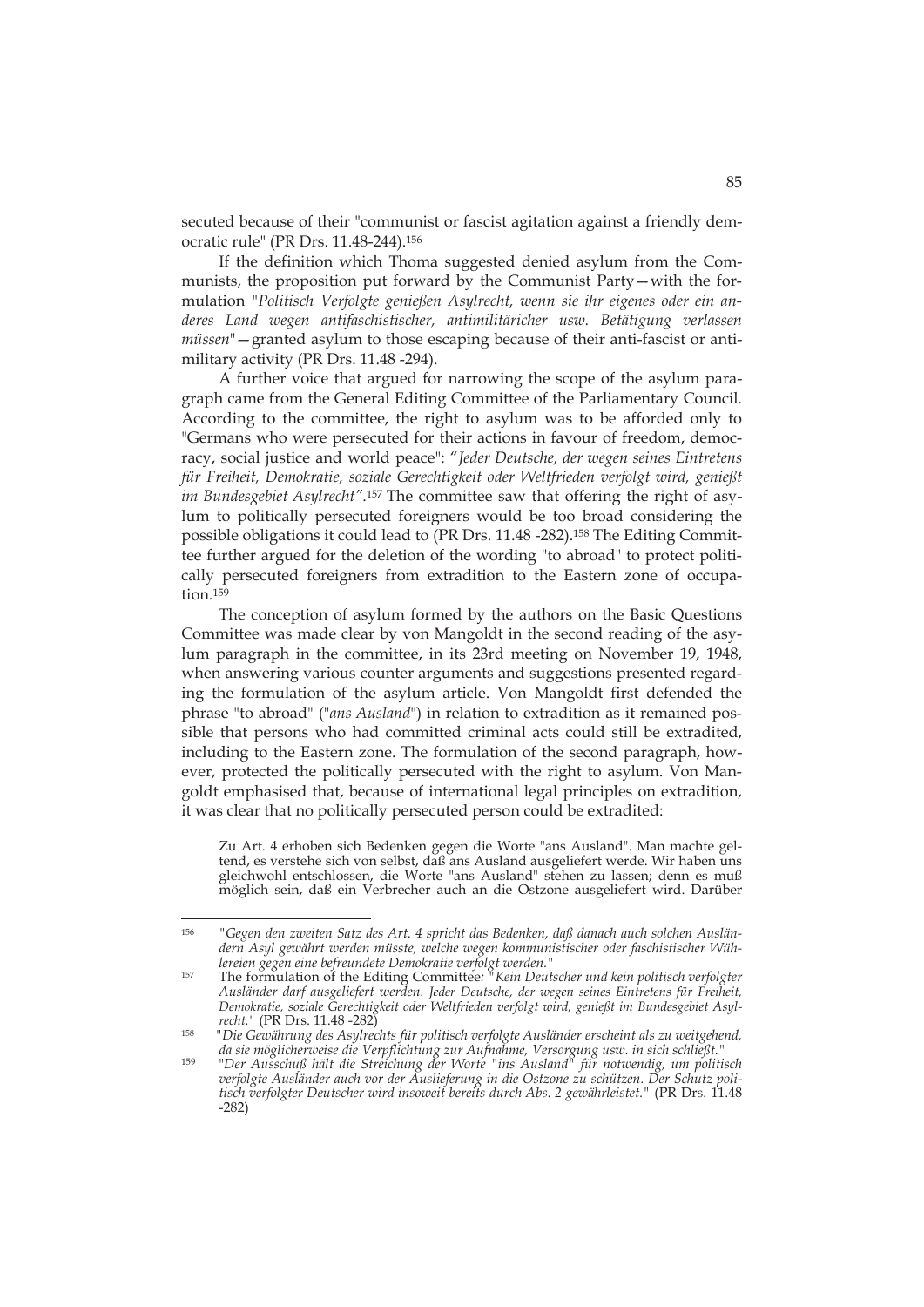könnten Zweifel beim Wegfall der Worte "ans Ausland" bestehen. Die Fassung ist unbedenklich, zumal der politisch Verfolgte nach Abs. 2 Asylrecht genießt. Wir haben diese Bestimmung bewußt weit gefaßt, um einem politisch Verfolgten die Möglichkeit des Verbleibs im Bundesgebiet zu belassen. Wir konnten uns nicht entschließen, dem Vorschlag des Redaktionsausschusses zu folgen und zu sagen: Kein Deutscher und kein politisch verfolgter Ausländer darf ausgeliefert werden. Wir halten es nach den völkerrechtlichen Grundsätzen über das Auslieferungsrecht für eine Selbstverständligkeit, daß ein politisch Verfolgter nicht ausgeliefert werden darf. (23rd Meeting AfG, 14)

Against the different suggestions for limiting the right to asylum and for the additional criteria defining what 'political persecution' was, von Mangoldt spoke for the short formulation of the asylum paragraph by underlining that the authors had knowingly formulated the clause broadly, allowing politically persecuted foreigners the chance to access the country. As a legitimation, von Mangoldt referred to the actions of border authorities during the war: the limitations to the definition would allow the border police to decide on asylum matters, rendering the right to asylum completely ineffective:

Wir haben indes einen besonderen Grund, nach dieser Richtung vorsichtig zu sein. [..] Nimmt man eine solche Beschränkung auf, dann kann die Polizei an der Grenze machen, was sie will. Es ist dann erst die Prüfung notwendig, ob die verfassungsmäßigen Voraussetzungen des Asylrechts vorliegen oder nicht. Diese Prüfung liegt in Händen der Grenzpolizei. Damit wird das Asylrecht vollkommen unwirksam. Wir haben dafür Erfahrungen aus dem letzten Krieg, namentlich von der Schweiz her. Man kann das Asylrecht nur halten, wenn man die Bestimmung ganz einfach und schlicht faßt: Politisch Verfolgte genießen Asylrecht. (23rd Meeting AfG, 14)

If the earlier deliberations in Basic Questions Committee had focused more on the links between asylum and extradition and on the problematic related to the protection of political offenders, von Mangoldt's argument, with reference to the experience from the Swiss borders during the war, linked asylum with mass movements in the 20th century. This is further related to the shift in the role of asylum and in defining political persecution, extending it to offer protection to persons fleeing persecution not simply for their political actions or political convictions but essentially on the basis of who they were. Here, the author's unwillingness to define the conditions of access was related to the experience of nation states closing their borders to refugees and denying access from those seeking protection.

The example given in von Mangoldt's argument was Switzerland which was a destination for many people attempting to escape the *Third Reich*. However, instead of allowing access, many were sent away at the borders. Jewish refugees, above all, came to be regarded in Switzerland as "undesirable foreigners" and so to prevent Jewish immigration the Swiss government introduced measures such as the so-called passport "J-stamps" in order to identify and spot the Jewish refugees directly at the border (Ludi 2010, 93-94). As a response to the growing numbers of those seeking refuge, the Swiss government eventually closed its borders altogether to Jewish refugees in 1942 (ibid. 82).160

86

<sup>160</sup> On the asylum policies of Switzerland during the World War II, see also Häsler 1985; Battel 2001.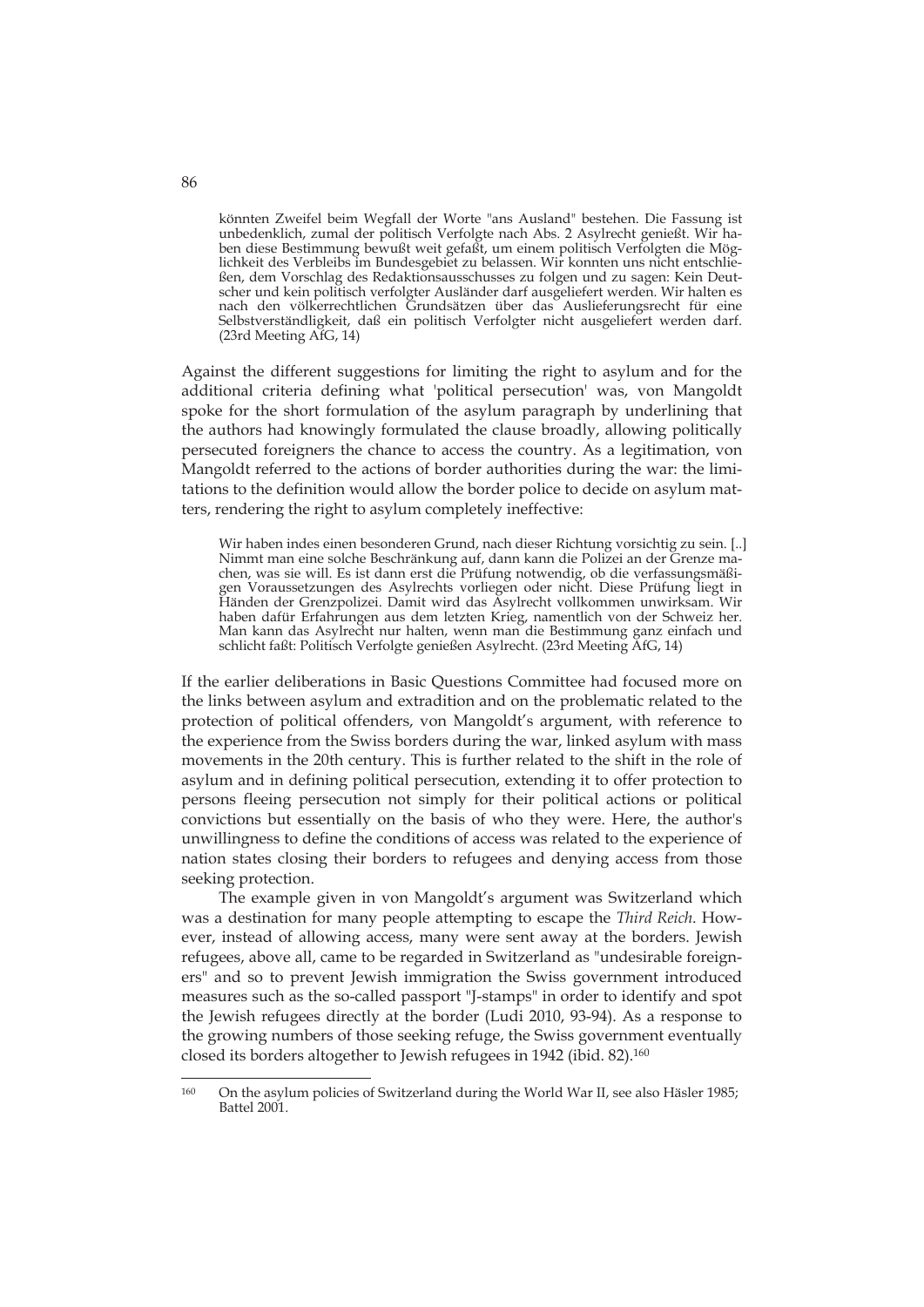#### **3.6 Unconditionality or** *Staatsräson***?**

After the paragraph on asylum was formulated in the Basic Questions Committee, deliberations moved to the Main Committee. There, the authors continued to debate the limits of the right to asylum, including those who wanted to narrow the scope of the right by referring to the interests of the state, and those who defended a broader scope underlining that it should not be limited. In the case of asylum, arguments based on *Staatsräson* could, for instance, relate to what kinds of questions a politically active refugee could raise in the receiving state or, in relation to newer questions arising in the context of the 20th century, such as what kind of financial or administrative problems accepting asylum seekers bring with it.

In the first reading of the Main Committee, in December 1948, Hermann Fecht—one of the constitutional scholars of the CDU and the Minister of justice from Baden and one of the authors the *Herrenchiemsee* draft<sup>161</sup> - argued in favour of limiting the scope of the asylum provision by speculating about the consequences of a broad right to asylum, stating that it would lead to a duty to accept persons who were against the legal principles of the new state. Fecht referred to the possibility of having to accept "unlimited number" of fascists who were politically persecuted in Italy as an example of undemocratic thinkers coming to Germany to seek asylum:

Durch Absatz 2: "Politisch Verfolgte genießen Asylrecht" könnten wir genötigt werden, Faschisten, die in Italien politisch verfolgt werden, bei uns in unbegrenzter Zahl aufzunehmen. Das ließe sich auch auf andere Verhältnisse übertragen, wo es sich um Leute handelt, die nach ihren Grundsätzen undemokratisch sind. Wir wären unter Umständen genötigt, in Massen Leute aufzunehmen, die mit unserer Auffassung und mit unserem Gesetz vollständig in Widerspruch stehen. (18th Meeting HA, 13)162

In terms of fascists as a group hostile to the new constitutional construction of the state, Fecht's argument sought to make a clear distinction from the Nazi past. Further, the argument related to state security, which the politically active refugee, not conforming to the political order of the new state, may endanger. The argument was challenged by Schmid who responded to Fecht by saying that asylum did not mean that everyone granted asylum would enjoy freedom of movement. Schmid emphasised the double role of the police authority in protecting both the state as well as the person to whom asylum was granted. However, Schmid was sceptical about the idea of limiting asylum in the case of certain groups of asylum seekers. Instead, he linked the dignity of the act of asylum granting ("*die Würde eines solchen Aktes*") to generosity and unconditionality, and argued that the meaning of asylum would be lost if it was to be restricted by the political interests of the state granting it:

<sup>161</sup> Cf. Keller-Kühne 2008.<br>
162 December 4, 1948.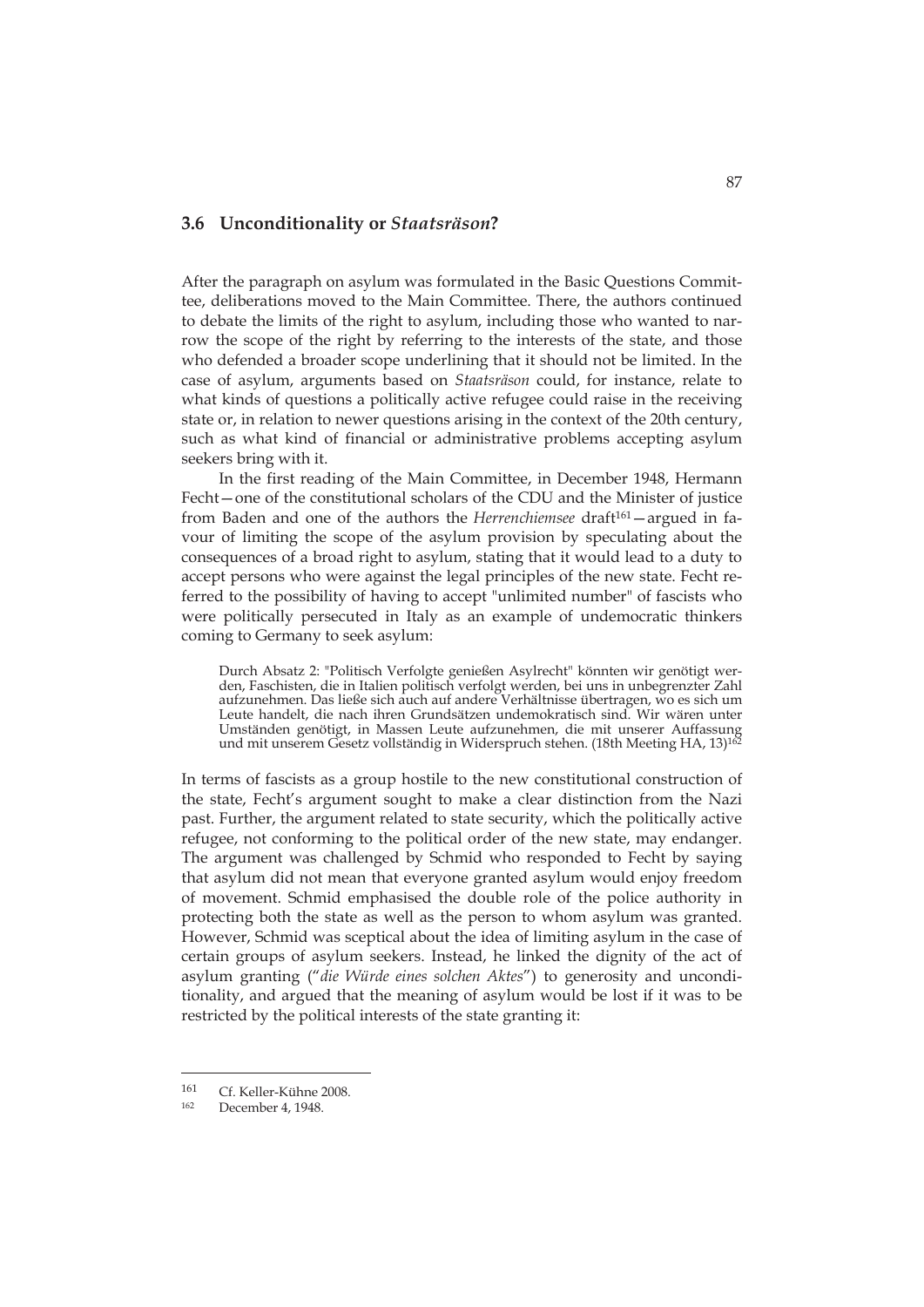Asylrecht bedeutet nicht, daß derjenige, der es in Anspruch nimmt, Freizügigkeit genießt. Gewährung von Asyl ist sehr häufig mit Stellung unter Polizeiaufsicht verbunden, wobei die Polizeiaufsicht die doppelte Funktion hat, einmal den aufnehmenden Staat zu schüzten und weiter den Aufgenommenen zu schützen. Ob man das Asylrecht, wenn man es wirksam machen will, auf bestimmte Gruppen beschränken kann, weiß ich nicht. Die Asylrechtgewährung ist immer eine Frage der Generosität, und wenn man generös sein will, muß man riskieren, sich gegebenenfalls in der Person geirrt zu haben. Das ist die andere Seite davon, und darin liegt vielleicht auch die Würde eines solchen Aktes. Wenn man eine Einschränkung vornimmt, etwa so: Asylrecht ja, aber soweit der Mann uns politisch nahesteht oder sympathisch ist, so nimmt das zuviel weg. (18th Meeting, HA, 13)

To support Schmid's argument, von Mangoldt repeated his earlier argument in the Basic Questions Committee: limitations on the right to asylum would give the border authorities too strong of a role in deciding matters of asylum, rendering the principle meaningless:

Ich brauche hier nur darauf hinzuweisen, wenn wir irgendeine Einschränkung aufnehmen würden, um die Voraussetzungen für die Gewährung des Asylrechts festzulegen, dann müßte an der Grenze eine Prüfung durch die Grenzorgane vorgenommen werden. Dadurch würde die ganze Vorschrift völlig wertlos. (18th Meeting HA, 14)

Von Mangoldt's point is linked to the idea that certain groups of persons would not even have a chance to enter the country at the border in order to claim protection, and Schmid further noted that it could lead to situations where the person seeking protection could be sent back or from one state border to another: "*Dann beginnt das Spiel: man schickt den Mann zurück oder man schickt ihn an die andere Grenze, und von dort geht es wieder weiter."* (18th Meeting HA, 14)

Schmid's argument is reference to the "refugees in orbit" situations in which refugees could not find state protection anywhere (see also Pellonpää 1984). This was further followed by von Mangoldt's note "[w]ir haben unsere *Erfahrungen aus dem Krieg*". The reference to war acted as a strong argument after which Fecht stated he made no proposal as regards to the right to asylum but wanted his point to be stated clearly in the protocol. (18th Meeting HA, 14)

Even if Schmid's notion of asylum and the dignity of the act of granting asylum included the risk of making mistaken judgements about someone, Schmid's 'unconditionality' was, however, emphasised as being limited inside within the framework of international law. To Schmid, the idea meant, above all, that those violating the attentat clause could not be granted asylum. Persons guilty of assassination could be extradited and right to asylum right did not belong to them, but to Schmid there was no duty to extradite political offenders, even if extradition agreements existed between the states. Schmid made a further reference to the model of the Scandinavian countries and the role of the courts in deciding who should be extradited. Schmid emphasised that the final decision should not be on the foreign ministry or the ministry of police—it not being a matter of foreign or national politics—but on a court, further emphasising the differences between the 'judicial' and 'political' institutions:

88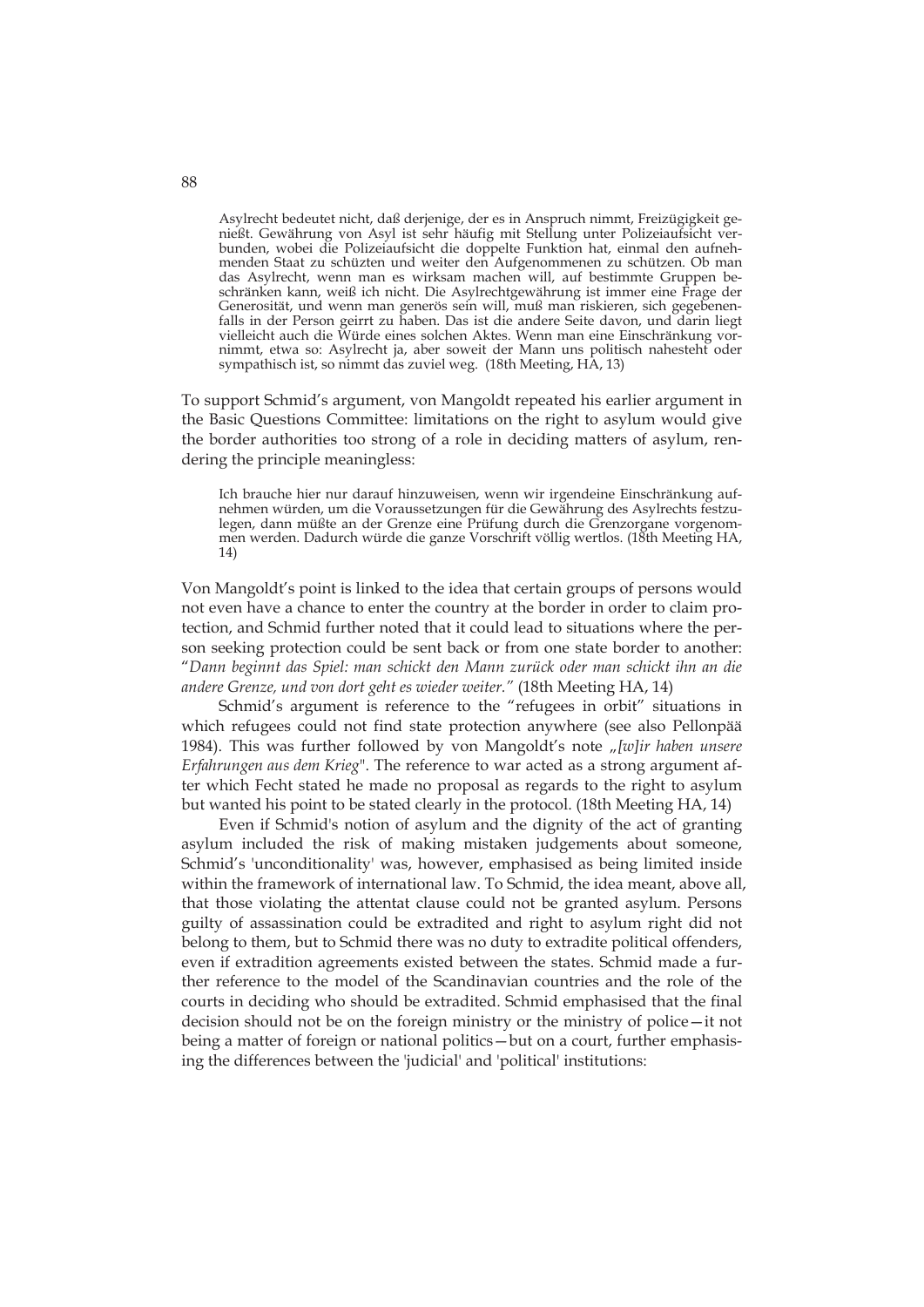Es ist klar, daß dieses Asylrecht nur im Rahmen der völkerrechtlichen Bestimmungen ausgeübt werden wird, daß also der Attentatsklausel gegenüber das Asylrecht nicht gilt. Im Völkerrecht besteht Übereinstimmung darüber, daß ein Attentäter sich nicht auf das Asylrecht berufen kann, er darf also ausgeliefert werden; während der "politische Verbrecher", der nicht unter die Attentatsklausel fällt, nicht ausgeliefert zu werden braucht, auch wenn ein Auslieferungsvertrag besteht. Vielleicht könnte man überlegen, ob man nicht, wie die skandinavischen Staaten es getan haben, eine Bestimmung vorsehen könnte, wonach ein Gericht zu prüfen hat, ob der Einzelfall so liegt, daß ausgeliefert werden muß oder ausgeliefert werden kann. Es sollte nicht das Auswärtige Amt oder gar der Polizeiminister sein, die die letzte Entscheidung treffen. (18th Meeting HA, 14-15)

The General Editing Committee of the Parliamentary Council renewed its suggestion for the asylum article, i.e. Article 17:

Kein Deutscher und kein politisch verfolgter Ausländer darf einer auswärtigen Regierung zur Verfolgung oder Bestrafung ausgeliefert werden. Jeder Deutsche, der wegen seines Eintretens für Freiheit, Demokratie, soziale Gerechtigkeit oder Weltfrieden verfolgt wird, genießt im Bundesgebiet Asylrecht. (PR Drs. 12.48 – 370)

The Editing Committee continued to speak for a narrower scope of the asylum paragraph as well as granting asylum only to Germans, following its earlier draft. The formulation of the editors prohibited the extradition of Germans and politically persecuted foreigners to a foreign government. Asylum was to be granted only to "Germans who had fought for freedom, democracy, social justice or world peace". In the commentary, the committee opposed "the unrestricted right to asylum" to "undesirable foreigners", especially to those having "actively acted against democracy" in their country of origin. Persecuted foreigners were, however, protected against extradition which was seen as the adequate form of protection. The committee thus made a distinction between asylum and the non-extradition of political offenders, noting that the expulsion of foreigners could still be possible. The Editing Committee did not conceptualise the question from the point of view of being a right of the individual, but made reference to the Weimar legislation, which had listed extradition as something the *Reich* had jurisdiction over, and not as a right of the individual to be protected:

Es empfiehlt sich nicht, das Asylrecht auch auf die politisch verfolgten Ausländer auszudehnen, da kein Anlaß besteht, das unbeschränkte Asylrecht auch unerwünschten Ausländern zu gewähren, insbesondere auch solchen, die aus ihren Heimatstaaten wegen aktiver Betätigung gegen die Demokratie in das Bundesgebiet geflüchtet sind. Dagegen soll – und das dürfte ein völlig ausreichender Schutz sein – jeder Deutsche und politisch verfolgte Ausländer nach dem Vorschlag des Redaktionsausschusses gegen eine Auslieferung an auswärtige Regierungen geschützt werden. Im Übrigen erschien es angebracht, bei der Auslieferung sich der Formulierung der Weimarer Verfassung zu bedienen. Die vorgeschlagene Fassung gibt den Ausländern zwar ausreichenden Schutz gegen Auslieferung, läßt es aber zu, daß gegebenenfalls eine Ausweisung erfolgt. (PR Drs. 12.48 – 370)

The stance of the Editing Committee led to disputes about the concepts of 'asylum' and 'extradition', and how they were to be defined. These arguments also show the difference between the idea of protection of political offenders from extradition and the right to asylum which the Basic Questions Committee had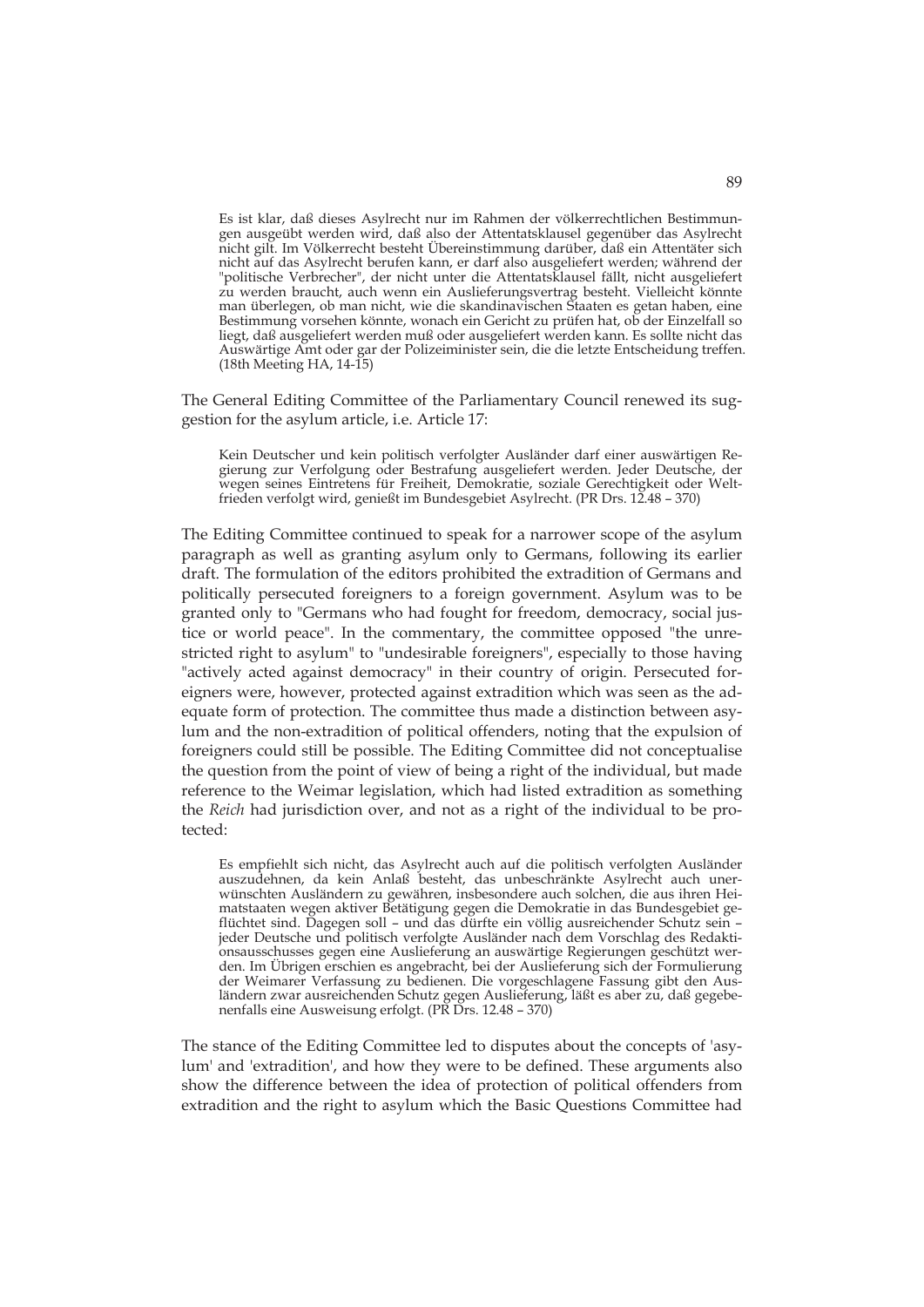formulated. In the second reading of the Main Committee (44th meeting), when defending the formulation of the editors, Heinrich von Brentano (CDU) emphasised the clear distinction between the concepts of 'asylum' and 'extradition': every politically persecuted person should be protected against extradition, however, granting "absolute political asylum" would go too far as it would create conditions for, and benefit those who had acted against the "democratic basic order" of their country of origin to remain in Germany and to continue their lives without any punishment for their actions, without the possibility to expel them, underlining thus the negative impact that the politically active fugitive could have for the host country. Asylum would be given to Germans who had "fought for democracy" - referring to the inhabitants of the Eastern zone but foreigners would not have access to the unlimited right to asylum:

 Wir haben diese Formulierung bewußt gesucht; denn wir waren der Meinung, daß wir trennen müssen zwischen Auslieferung und Asylrecht. Jeder politisch Verfolgte soll von einer Auslieferung geschütz sein. Es geht mir aber zu weit und ich glaube auch nicht, daß der Zweck einer solchen Vorschrift sein kann, daß wir generell dem politisch Verfolgten das absolute Asylrecht geben. Ich sehe keinen Grund dafür ein, daß etwa Ausländer, die aus ihrer Heimat nach Deutschland gekommen sind, weil sie sich in ihrer Heimat aktiv gegen die Demokratie eingesetzt haben, in Deutschland unbedingt ein Asylrecht haben sollen. Sie sollen gegen Auslieferung geschützt sein, aber es soll die Möglichkeit bestehen, sie des Landes zu verweisen. Wenn wir das Asylrecht so weit fassen, dann schaffen wir Voraussetzungen dafür, das alle diejenigen, die sich wegen eines aktiven Einsatzes gegen die demokratische Grundordnung in ihrer eigenen Heimat nicht aufhalten können, in Deutschland ungestraft und unter Berufung auf dieses Asylrecht weiterleben und weiterarbeiten können. Wir haben bewußt die Trennung gesucht und gefunden, in dem wir sagten: Kein Deutscher und kein politisch verfolgter Ausländer darf ausgeliefert werden. Das ist ein Grundsatz, zu dem wir uns sicherlich alle bekennen. Das unbeschränkte Asylrecht soll den Deutschen gegeben werden, die sich wegen ihres Eintretens für die Demokratie auf dieses Asyl zurückziehen. Ein Ausländer, der wegen entgegengesetzter Bestrebungen hierher nach Deutschland kommt, kann dieses unbeschränkte Asylrecht nicht in Anspruch nehmen.<sup>163</sup> (44th Meeting HA, 66-67)<sup>164</sup>

Friedrich Wilhelm Wagner (SPD) in responding to von Brentano asked for clarification of the concepts of 'extradition' and 'asylum' which appeared to have become blurred by the Editing Committee formulation. Wagner noted that Germans could not be extradited ever, for any reason, as an elementary rule relating to state sovereignty: "*Ein solcher Deutscher darf, ganz gleich, aus welchem* 

<sup>163</sup> In relation to the argument presented by von Brentano about having to grant asylum to persons "fighting against the democratic basic order", the stance of the *Bundesverfassungsgericht* (1957) should be noted: "*Das Grundgesetz ist nicht wertneutral, sondern stellt eine wertgebundene Ordnung dar, deren Maßstab die freiheitliche demokratische Grundordnung ist, (...) In diesem Wertrahmen ist auch Art. 16 II 2 GG zu sehen, seine Auslegung hieran auszurichten. Hat daher der Asylsuchende im Ausland ein Verhalten an den Tag gelegt, das die dort bestehende freiheitlich demokratische Ordnung gefährdet, so genießt er in der BRD kein Asylrecht. Dieses Recht kann nicht von Personen in Anspruch genommen werden, die in einem anderen Staat die freiheitliche Ordnung mit dem Ziel der Errichtung einer Willkürherrschaft bekämpft haben und vor der Verfolgung durch diesen Staat in die Bundesrepublik geflüchtet sind*." (BVerwG I C 166.56 v. 17.1.1957 quoted in Lieber 1973, 208-209. Moreover, Article 18 GG stipulates that the right to asylum can be limited if it endangers the "free democratic basic order". 164 January 19, 1949.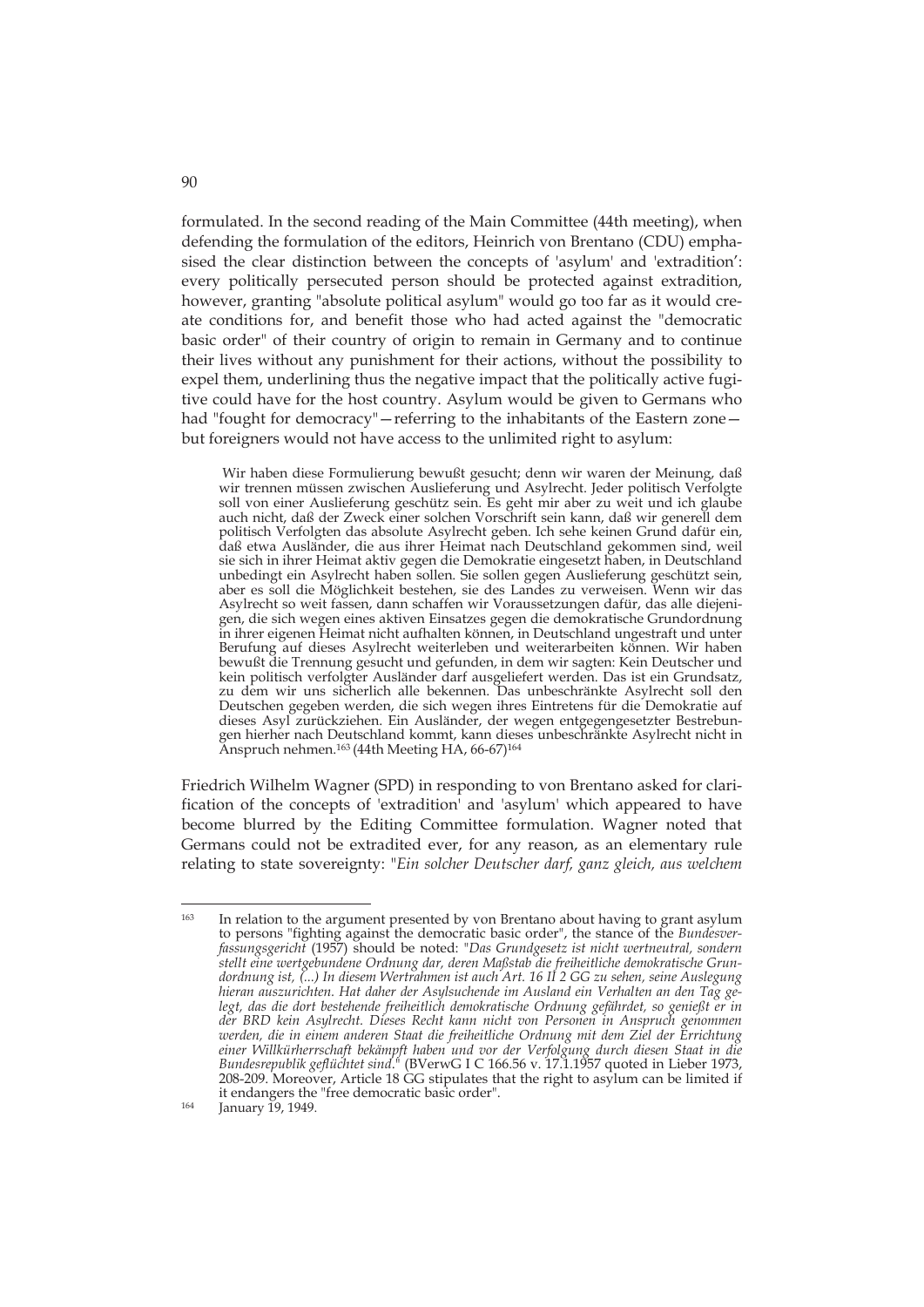*Grund immer, nicht ausgeliefert werden. Ich glaube, daß ist ein elementarer Satz, der mit der staatlichen Souveränität des eigenen Landes zusammenhängt*." (44th Meeting HA, 67-68) Wagner further underlined that Germans did not need political asylum in Germany; asylum was a right that was to be granted to foreigners who could not remain in their country of origin because the political system threatened their freedom or lives:

Ein Deutscher braucht doch in Deutschland kein politisches Asylrecht. Asylrecht ist doch das Recht, das dem Ausländer gewährt wird, der in seinem eigenen Land nicht mehr leben kann, weil er durch das politische System seiner Freiheit, seines Lebens oder seiner Güter beraubt würde. (44th Meeting, HA, 68)

Wagner emphasised that conceptually asylum was a right that was granted, not to nationals but to non-nationals. The concept of 'refuge' meant that a person was fleeing from his state of origin and came to Germany to seek for protection and shelter:

Das Asylrecht setzt voraus – das gehört begrifflich überhaupt dazu – daß es sich nicht um einen Angehörigen der eigenen Nation dreht. Deswegen sucht er ja bei uns Asyl, Zuflucht. Dieser Begriff der Zuflucht heißt doch: Er kommt aus einem anderen Land geflüchtet und sucht bei uns Schutz und Unterkunft. Das ist doch der natürliche Begriff des Asyls und der Zuflucht. (44th Meeting, HA, 68)

Wagner opposed the idea that the offer of asylum should be limited to those whose political convictions the authors of the article shared. Following Schmid's earlier points, Wagner spoke for the idea of an "unconditional right to asylum". In Wagner's view the authors should either grant the right to asylum, or abolish it. Restrictions or conditions would, however, be the beginning of the end of the ancient legal principle of asylum:

Ich glaube, man sollte da vorsichtig sein mit dem Versuch, dieses Asylrecht einzuschränken und seine Gewährung von unserer eigenen Sympathie oder Antipathie und vor der politischen Gesinnung dessen abhängig zu machen, der zu uns kommt. Das wäre dann kein unbedingtes Asylrecht mehr, das wäre ein Asylrecht mit Voraussetzungen, mit Bedingungen, und eine solche Regelung wäre in meinen Augen der Beginn des Endes des Prinzips des Asylrechts überhaupt. Entweder wir gewähren Asylrecht, ein Recht, das, glaube ich, rechtshistorisch betrachtet, uralt ist, oder aber wir schaffen es ab. (44th Meeting, HA, 68)

Von Mangoldt gave support to Wagner's argument when he further claimed that the Editing Committee had mixed the concepts of 'asylum' and 'extradition', pointing out the difference between political persecution and criminal offences:

Wenn man sagt, der politisch Verfolgte genießt Asylrecht, so bedeutet das gerade, daß der politisch Verfolgte nicht ausgeliefert wird. Man sagt damit nämlich: Der straftrechtlich Verfolgte wird ausgeliefert. Nur das ist der Sinn des Asylrechts. [...] Aus den Gründe über die wir ja in der ersten Lesung hier im Hauptausshuß sehr eingehend gesprochen haben und zu denen noch Gründe kommen, die Herr Kollege Wagner angeführt hat, sollte man diese Art des Asylrechts nicht einführen, weil man damit eine Prüfung an der Grenze veranlasst, die das Asylrecht als solches überhaupt in Frage stellt. (44th Meeting, HA, 71)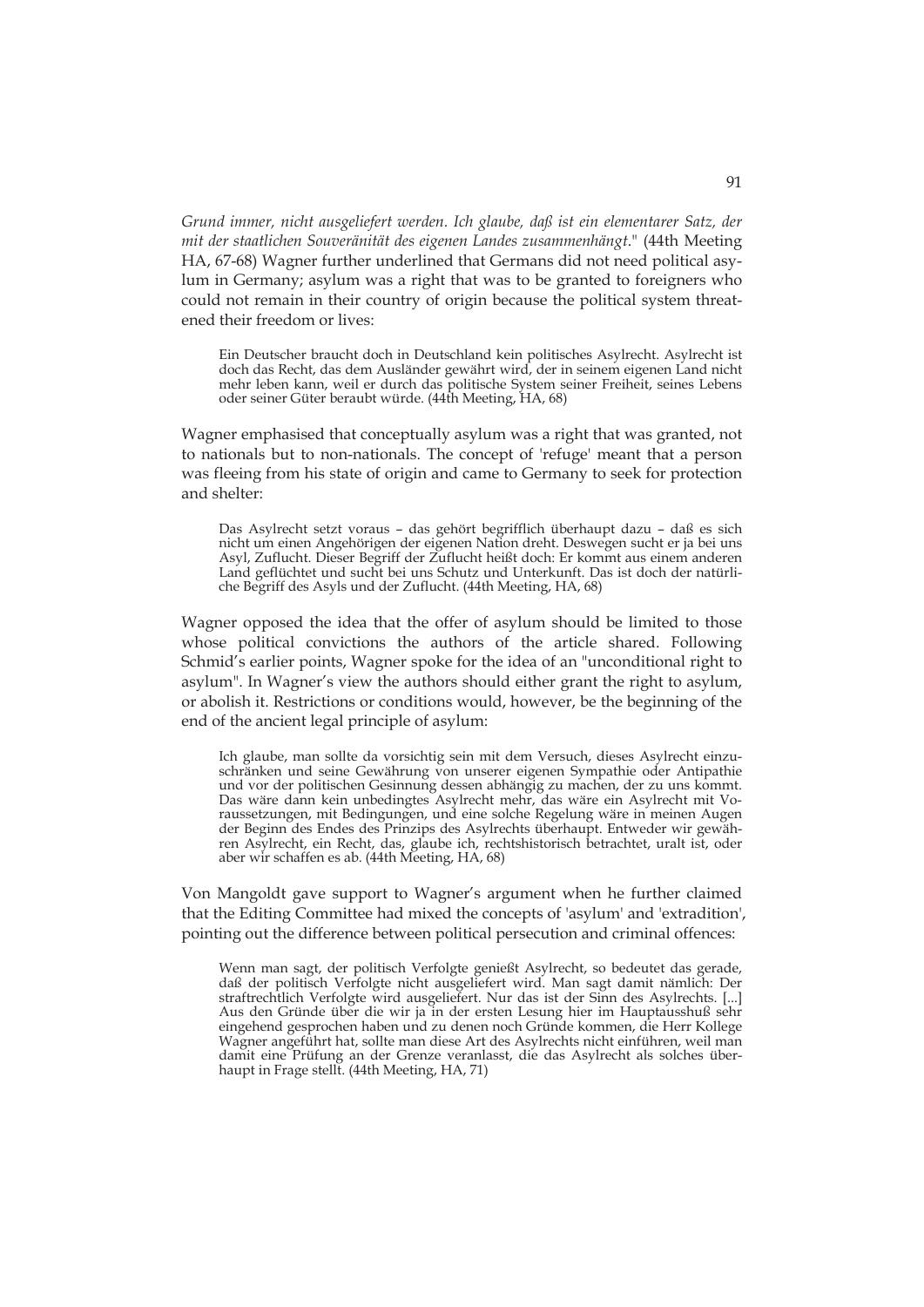What this shows is that the views of the representatives of CDU differed in regard to the matter of asylum. Whereas von Mangoldt supported the short and open-ended formulation of the asylum paragraph drafted by the Basic Questions Committee, von Brentano—as had Fecht—spoke for the formulation of a criteria according to which those opposing the constitutional rule could be filtered by emphasising that Germany should not be turned into "an oasis of politically persecuted who had fought against democracy in their country of origin and would continue the same fight also in the country of asylum". Von Brentano argued that it should possible that a foreigner not be extradited, but that they may be expelled should they be danger to the state, underlining that such a possibility would be lost within the general wording "politically persecuted enjoy the right to asylum".

Erstens, es ist eine grundsätzliche Frage – darüber bin ich mir klar -, ob man Asylrecht ganz generell geben soll oder nicht. Aber ich frage mich – und ich bitte Sie, daß sie diese Frage auch vorlegen - ob es richtig und notwendig ist, daß wir das Asylrecht so weit ausdehnen, daß wir etwa in Deutschland zur Oase auch derjenigen politisch Verfolgten werden, die ihre Tätigkeit, die sie zum Abwandern aus ihrer Heimat verlaßt hat, auch hier fortsetzen werden, nämlich den Kampf gegen die Demokratie. Ich glaube nicht, daß eine Verpflichtung besteht, das Asylrecht so weit auszudehnen. Es muß die Möglichkeit gegeben sein, zwar einen Ausländer nicht auszuliefern, aber ihn wegen seiner gesamten staatsgefährlichen Haltung des Landes zu verweisen. Diese Möglichkeit ist nicht mehr gegeben wenn wir generell sagen: Politisch Verfolgte genießen Asylrecht." (44th Meeting, HA, 72)

Von Brentano, who, as noted, strongly advocated for the concept of '*Provisorium*'—as well as underlining the "transitory character" of the Basic Law on several occasions during the Parliamentary Council deliberations (cf. Agethen 2008, 125-126)—defended the Editing Committee' s linking of Germans and asylum by referring to the "tragic constitutional situation" in which no Germany existed: the term 'Germans' meant also those in the Eastern zone to whom, in particular, asylum was to be granted. As long as the partitioning of Germany remained uncertain it was important to state that all Germans enjoyed asylum in the federal territory:

 Er spiegelt letzen Endes die ganze Tragik unserer staatsrechtlichen Situation wider, daß wir kein Deutchland haben. Deswegen haben wir mit Rücksicht auf die Lage, in der wir zur Zeit sind und von der wir nicht wissen, wann sie sich ändern wird, noch obendrein gesagt, daß ein Deutscher innerhalb des Bundesgebietes Asylrecht genießen muß. Das gilt inbesondere für die Deutschen, die heute aus der Ostzone zu uns kommen und denen wir Asylrecht im Bundesgebiet ausdrücklich geben wollen, obwohl sie nicht Bundesangehörige sind. (44th Meeting HA, 72)

Despite the arguments presented by von Brentano, the idea of "absolute right to asylum" also received support from the national conservatives. 165 Hans-

<sup>165</sup> 165 The suggestion of the *Deutsche Partei* was that the articles on citizenship, extradition and asylum were put together with the following formulation: *"Kein Deutscher darf ausgeliefert, des Landes verwiesen oder ausgebürgert werden. Politisch Verfolgte genießen Asylrecht. Der Verlust der Staatsangehörigkeit darf nur durch Gesetz für die Fälle vorgesehen werden, in denen der Betroffene eine andere Staatsangehörigkeit erworben hat."* (PR Drs. 12.48- 403)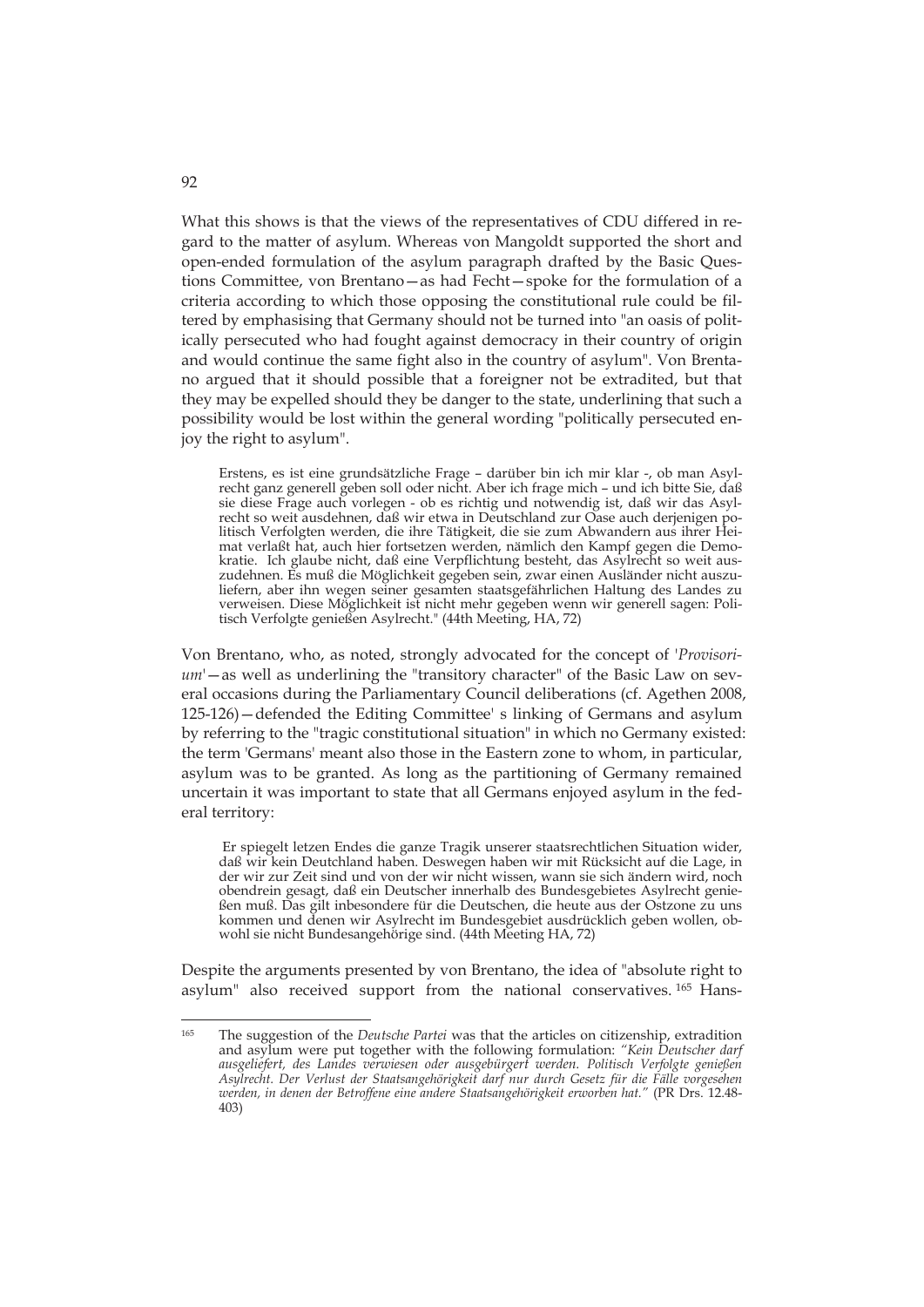Christoph Seebohm, a representative of the German Party, however, advocated for a change to the wording concerning the extradition clause. For Seebohm, the formulation should include an additional criteria stating that no Germans who were persecuted because of "their advocacy for democracy, social justice or world peace" could be extradited, not even inside the current federal territory. Further, Seebohm advocated for the deletion of the wording "to abroad" ("*an das Ausland*") ("*Wie soll anders als an das Ausland ausgeliefert werden?*"). To Seebohm, surrendering criminal offenders "to another part of Germany that was currently not part of the federal territory" was not extradition. Seebohm, however, argued that the term 'extradition' could be used and imposed later by the occupation authorities to extradite Germans within the federal territory:

Ich muß mich grundsätzlich für das absolute Asylrecht aussprechen, trotz der Bedenken, die Herr Kollege Dr. von Brentano vorgetragen hat. Ich bin allerdings der Auffassung, daß man noch eine Bestimmung dahin aufnehmen sollte, daß diejenigen Deutschen, die wegen ihres Eintretens für die freie Demokratie, die soziale Gerechtigkeit oder den Weltfrieden verfolgt werden, auch innerhalb des jetzigen Bundesgebiets nicht ausgeliefert werden dürfen. Gerade das sollten wir hinzusetzen, wenn wir andererseits gemäß meinem Antrag die Worte "an das Ausland" streichen. Diese Streichung halte ich trotz der Ausführungen des Herrn Kollegen Dr. von Mangoldt doch für dringend notwendig. Eine Überstellung strafrechtlich Verfolgter an ein anderes Gebiet Deutschlands, das zur Zeit nicht Bundesgebiet ist, ist keine Auslieferung. Dagegen kann ich mir vorstellen, daß man mit diesem Begriff 'Auslieferung' Vorgänge deckt, die sich auch innerhalb des Bundesgebietes vollziehen, nämlich dann, wenn uns später auf Grund des Besatzungsstatuts unter Umständen die Auflage gemacht wird, deutsche Menschen an die Besatzungsbehörden zu überstellen, die sie ihrerseits ausliefern. Ich möchte das gerade hier ausdrücklich dadurch verhindert wissen, daß die Worte 'an das Ausland' gestrichen werden. Wenn uns im Besatzungsstatut oder auf andere Weise ein solcher Zwang auferlegt werden sollte, dann soll das ein ausdrücklich von der Gegenseite zu verantwortender Eingriff in die menschlichen Grundrechte der Deutschen sein. (44th Meeting HA, 73-74)

Seebohms argument against the occupation authorities received not further comment from the members of the Main Committee, but his suggestion to reformulate the extradition clause ("Kein Deutscher darf ausgeliefert oder des Landes *verwiesen werden")* gained some support in the committee, although it was eventually rejected by a margin of 10 votes to 5. The idea that Germans would need asylum in Germany, as advocated by von Brentano, was eventually answered by Eberhard of the SPD, who noted that Article 11 of the draft *Grundgesetz* granted liberality ('*Freizügigkei*t') to all Germans in the federal territory.166 Eberhard noted that the article had been worded to include 'all Germans' ('*Alle Deutschen'*) instead of talking about 'citizens' ('*Bundesangehörigen*'), which meant that there was no need to explain that in addition to foreigners, Germans would also be protected by asylum:

Nachdem Herr Kollege Dr. von Brentano nochmals auf Absatz 2 in der Fassung des Redaktionsausschusses eingegangen ist, wo für jeden Deutschen im Bundesgebiet ein Asylrecht statuiert wurde, möchte ich darauf hinweisen, daß wir in Artikel 11 allen Deutschen Freizügigkeit im ganzen Bundesgebiet gegeben haben. Dadurch scheint mir diese Notwendigkeit zu entfallen. Wenn es dort weiter geheißen hätte:

<sup>166 &</sup>quot;*Alle Deutschen genießen Freizügigkeit im ganzen Bundesgebiet*." Art. 11(1) GG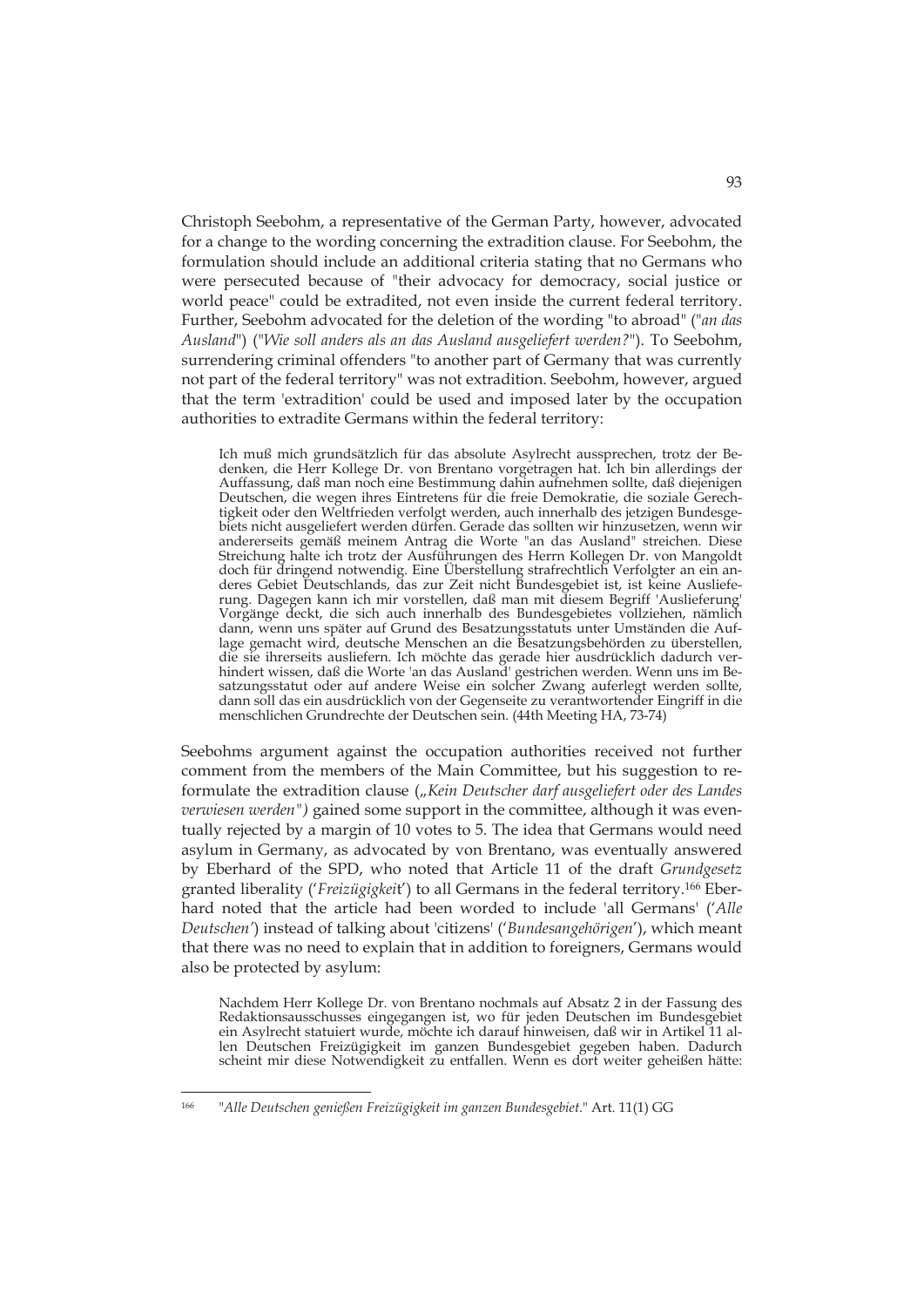"Alle Bundesangehörigen genießen Freizügigkeit", dann hätte ich auch erklärt, daß ich nicht nur Ausländer als politisch Verfolgte im Sinne des Artikel 17 Absatz 2 betrachten würde, sondern auch Deutsche die über die Grenze ins Bundesgebiet kommen. Aber da wir ja Artikel 11 in anderer Fassung angenommen haben, scheint mir die Frage erklärt zu sein." (44th Meeting HA, 74)

## **3.7 "***Ich habe etwas Erfahrung mit solchen Rechten***"167**

While speaking for the unconditionality of asylum Wagner saw the "situation in between", advocated by von Brentano, as the beginning of the dismantling of the right to asylum. Contrary to von Brentano's argument about the constitutional situation and the need to link Germans and asylum, and limit asylum to Germans only, Wagner saw the "political brokenness" of Germany as a reason why the right to asylum should not be dismantled at all:

Ich glaube, unsere politisch außerordentlich zerissene und unruhige Zeit ist nicht dazu angetan, dieses Recht auch nur im geringsten irgendwie abbauen zu wollen; denn sehen Sie, ich habe etwas Erfahrung mit solchen Rechten, genau so, wie Herr Kollege Renner. Wir haben ja teils beinahe in der gleichen Stadt, ja beinahe im gleichen Büro unser Asylrecht gemeinsam genossen. (44th Meeting HA, 69)

A lawyer by profession, Wagner was elected to the Parliamentary Council from the *Landtag* of Rhineland-Palentine. He was also one of the members of the Council who had personal experience as political exile, both in France and the later, after Nazi Germany had invaded France, from the USA where he fled in 1941. Wagner had been a member of *Reichstag* between the yeas of 1930-33. He was arrested in 1933 but fled to France via *Saarland* and Switzerland. In France Wagner practiced as a lawyer, working particularly on matters of asylum. He is known to have kept active contact with the exile groups both in France and later in the USA. (Cf. Lange 2008)168

Another delegate in the Main Committee who had lived in exile and later under internment was Heinz Renner of the Communist Party. After the Nazi rise to power in early 1933 Renner fled to the *Saargebiet*, governed by the League of Nations, and, in 1935 after the Nazi-Germany took over the region, to Paris where Renner took part in the KPD exile politics. Renner was imprisoned in France in 1939 and interned in the camp of *Le Vernet*. He was extradited to Germany in 1943, handed over to Gestapo and sentenced to death by the *Volks-*

<sup>&</sup>lt;sup>167</sup> "Of such rights I have some experience".<br><sup>168</sup> Chaput do Saintongo describes Wagner

Chaput de Saintonge describes Wagner as follows "Wagner, while not being one of the major personalities of his Fraction was nevertheless a strong character with a mind of his own. In addition to being Chairman of the Competence Committee, he was a member of the Occupation Statute Committee and reserve member of the Organisation and Occupation Statute Committees. His views were very strongly centralist and he frequently had sharp clashes with members of the opposing parties. He was one of the principle advocates of the abolition of the death sentence." (Pommerin 1988, 585-586) Wagner was elected to the *Bundestag* (1949-1961). During the years 1961-67 he was the vice-president of the *Bundesverfassungsgericht*.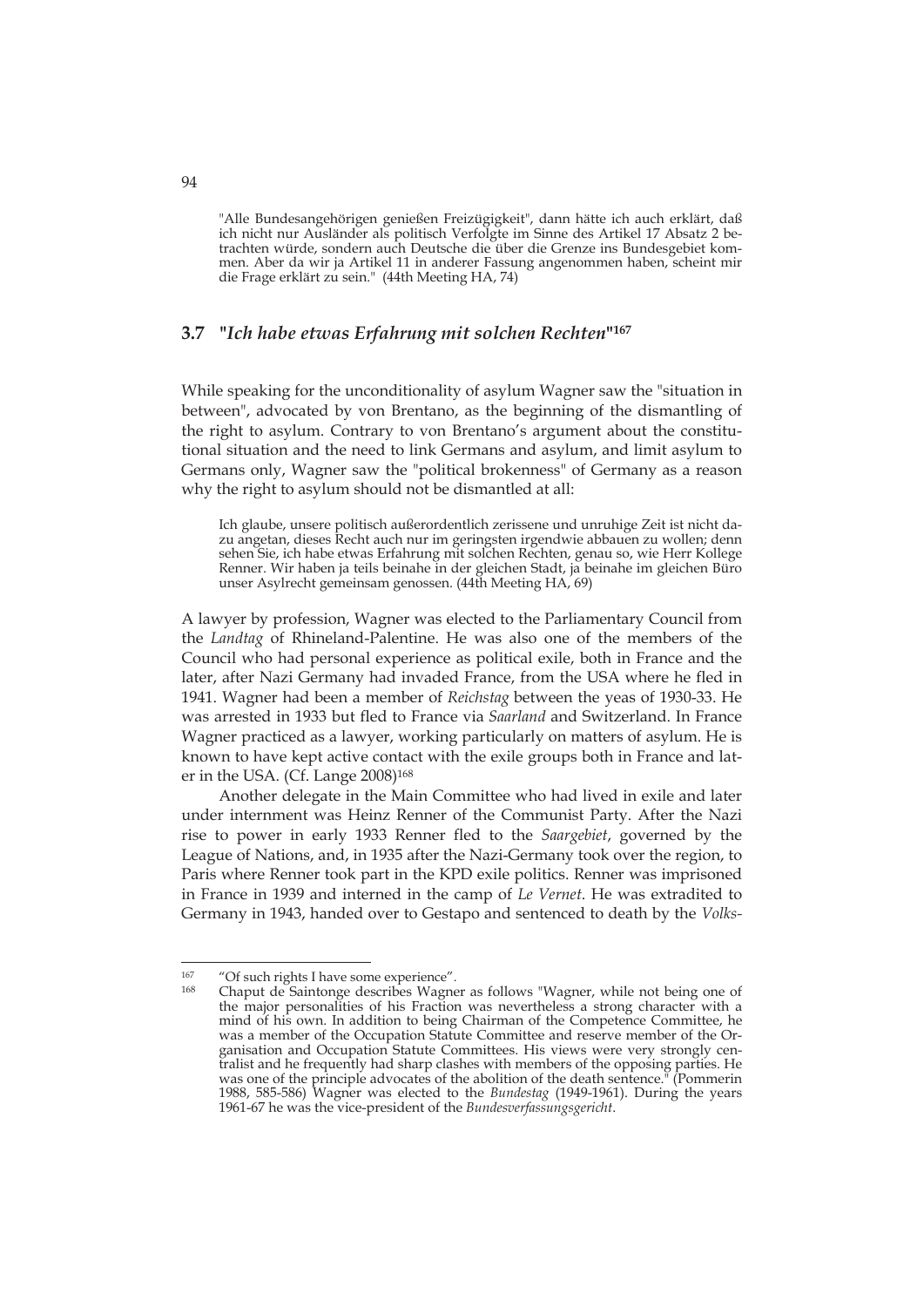*gerichtshof*169 in Berlin. Renner was to be sent to *Dachau* when he was released by the French troops in 1945.170

Renner was elected to the Parliamentary Council in Nordrhein-Westfalen. He became the *Oberbürgermeister* of Essen in 1946 where he had been active in politics since the 1920's and early 30's. Renner was originally a substitute for Hugo Paul on the Parliamentary Council. He was one of the two Communist Party delegates in the Council, strongly opposing the division of Germany. Renner eventually voted against the acceptance of *Grundgesetz ("Ich unterschreibe nicht die Spaltung Deutschlands").*171 He was an active debater, known for his polemical style which gave rise to controversy, but as Lange (2008) writes, did not lead to his isolation by other members of the Parliamentary Council. In the Main Committee, Renner was originally a substitute for Max Reimann, but his arguments and conceptualisations came to form an interesting part of the asylum deliberations in the committee.

Although Wagner and Renner shared some common experiences from exile in Paris—the city being, in addition to Prag, destination for many exile politicians from SPD and KPD and, in general, the centre of the exile politics and debates in Europe—this also caused some controversy between the two delegates in the Main Committee when deliberating on asylum. This issue turned on Renner's imprisonment after the Hitler-Stalin pact of 1939, which to Renner was "*die Preisgabe des Asylrechts der deutschen Kommunistengruppe gegenüber*" (44th Meeting HA, 76).172 This disagreement also led Schmid to note that the delegates should continue their disputes somewhere else rather than in the public deliberations of the Main Committee.173

From 1933 until 1935 Paris was the main destination for the KPD exile politics before the main office was transferred to Moscow. Paris, along with Prague, was also the centre for SPD exiles. (Saint Sauveur-Henn 2002, 24-25) When speaking in the Main committee, both Wagner and Renner legitimated their points and arguments against limiting the right to asylum by referring to their personal experiences from France. Wagner argued, France was a country which had accepted "people from all directions", including the German anti-fascists and before this also the Russian Czarists, without claiming that the Czarists were against the "holy principles" of France:

<sup>169</sup> The *Volksgerichtshof* was an essential part of the political jurisdiction of the *Third Reich* in prosecuting its opponents (cf. Rätsch 1992). 170 During the years 1946-49 Renner was a member of the *Landtag* of Nordrhein-

Westfalen, he became the Social Minister of the state in 1946, and he was the Minister of transportation during the years of 1947-48. Renner was a member of *Bundestag* in 1949-1953. After the banning of the Communist Party 1956 Renner faced financial difficulties and left for East Berlin in 1960. See Lange 2008; see also Renner in *Neue Deut-*

*sche Biografie* 2003. 171 11th Meeting Plenum, 10.5.1949. *Der Parlamentarische Rat*. Bd. 9, p. 695. 172 Renner stated to Wagner: "*Sie haben so nett wahrheitgemäß von der Tatsache gesprochen, daß wir bis zu einem gewissen Zeitpunkt im gleichen Raum gearbeitet haben. Aber als der* 

*Trennungstag kam, da ging ich ins Gefängnis*." (44th Meeting, HA, 76) 173 "*Ich schlage vor, daß die Herren diese Auseinandersetzung auf eine stillere Stunde verschieben*." (44th Meeting, HA, 69)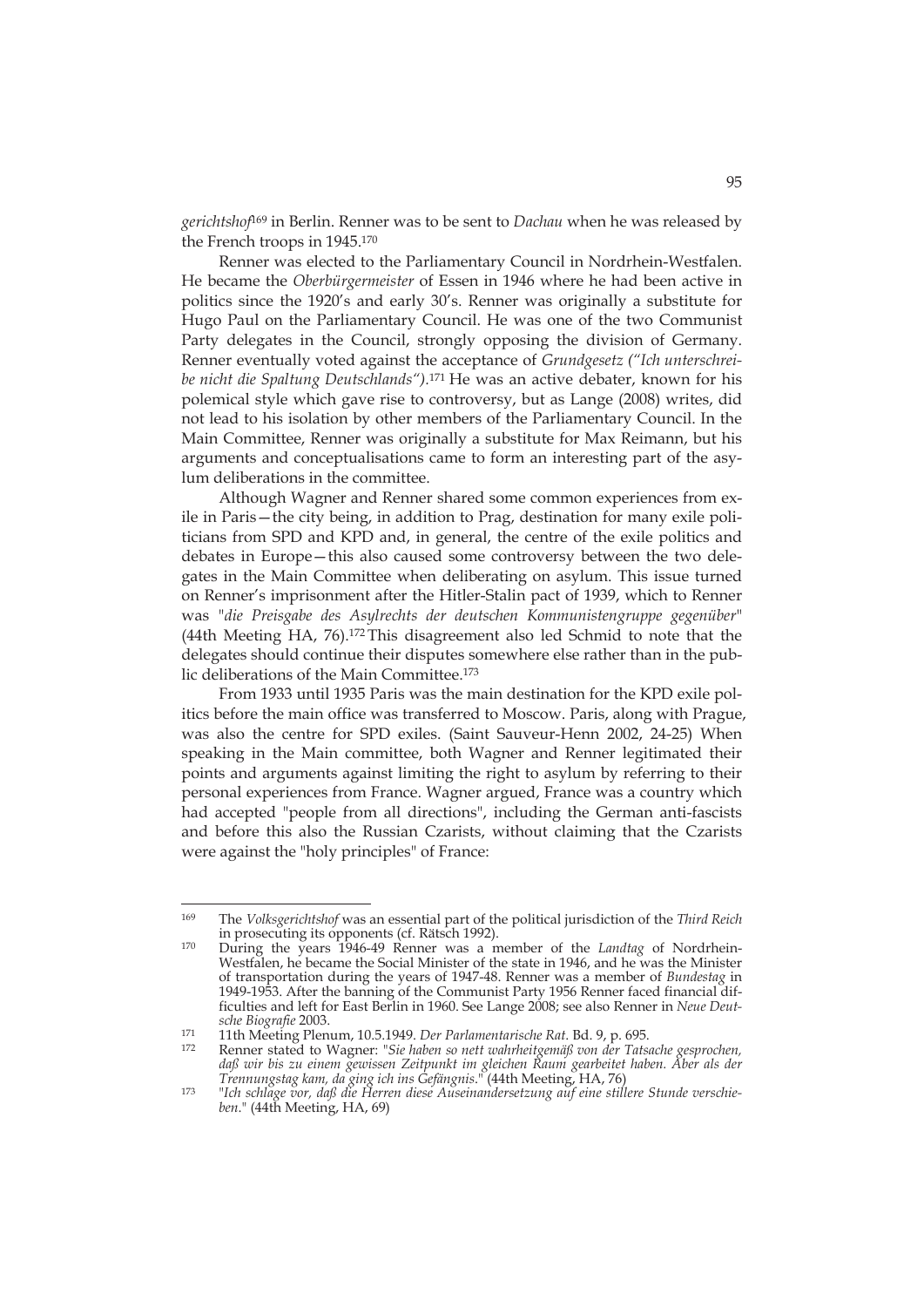Betrachten Sie zum Beispiel Frankreich, das große Land, das Menschen aller Richtungen aufgenommen hat, sowohl uns deutsche Antifaschisten als auch früher die Zaristen. Hätte Frankreich etwa sagen dürfen und sollen, es nehme als französische Demokratie die Zaristen, die Anhänger einer Blutherrschaft der Eindrückung des Russischen Volkes nicht auf, weil das ihren heiligsten Prinzipen widerspreche? Ein danach aufgebautes Recht hätte man nicht mehr als Asylrecht anerkennen können. (44th Meeting, HA, 69)

Renner, in his turn, was critical toward the notion that those coming from the Eastern zone should be in need of political asylum in West Germany. Renner criticised his fellow delegates for failing to note that the *Grundgesetz* provided '*Freizügigkei*t' for all Germans and saw the link to asylum and the Eastern zone and the idea that people there were persecuted politically as the result of political agitation:

Ist es für Sie denn nicht etwas sehr Eigenartiges, diejenigen, die aus der Ostzone als angeblich politisch Verfolgte nach dem Westen kommen, als Personen anzusehen, die das politische Asylrecht geltend machen? Sie dürften es doch eigentlich gar nicht für notwendig erachten, daß die dann erst noch einmal mit dem Anspruch auf Asyl kommen. Die müßten Sie doch logischerweise, zumal Sie die Freizügigkeit aller Deutschen konzediert haben, ohne weiteres als vollberechtigte Deutsche ansprechen. Bei dieser Personengruppe dürfte überhaupt nicht der Gedanke an die Notwendigkeit des Asyls aufsteigen. Da geht offenbar das politische Agitationsbedürfnis so durch die Köpfe, daß man gar nicht mehr klar zu sein scheint. (44th Meeting HA, 74)

Renner gave his support for the inclusion of the right to asylum right and argued against the narrowing of the scope of the asylum article rather than for the earlier proposal of granting asylum only to certain groups by the KPD. Renner's argument was critical of von Brentano's approach of limiting asylum to those who were forced to leave their countries of origin as a consequence "for their advocacy for democracy" and emphasised that every country in Europe, even Spain, defined itself as democratic, even if the conceptions of democracy between the different states would be completely opposed to each other. Persons who did not share the view-points of the current regimes were considered as "fighters against democracy". In so doing Renner, like Wagner, made reference to France, arguing that France had offered the "absolute right to asylum" before the Vichy rule, meaning that all groups were accepted, including the German communists and anti-fascists. After heckling from the audience with people calling out the name (Hermann) Rauschning, a conservative nationalist politician who had joined the NSDAP but later fled to France, Renner speculated that in addition to Rauschning, Hitler would also have found asylum in France: "*wenn Hitler gekommen wäre, hätte er dort auch Asylrecht bekommen, seien Sie sicher*." (44th Meeting, HA, 76)

96

Nun zur Sache selber, zur Einengung des Asylrechts. Herr Dr. von Brentano will das Asylrecht nur denen gewähren, die ihr Heimatland verlassen mußten, weil sie aufrechte Kämpfer für die Demokratie waren. Nun kenne ich kein Land in Europa, das nicht von sich behauptet, daß der Zustand in seinem Land die Demokratie schlechtin ist. Ich kenne kein solches Land. Alle Länder, auch Spanien, behaupten, demokratische Länder zu sein. Die Meinungen darüber gehen natürlich auseinander. Was der eine als Demokratie ansieht, ist dem anderen das Gegenteil. Ich lasse durchhaus offen, welche Meinung richtig ist. Ich rede nur schlechthin von der Tatsache, daß jedes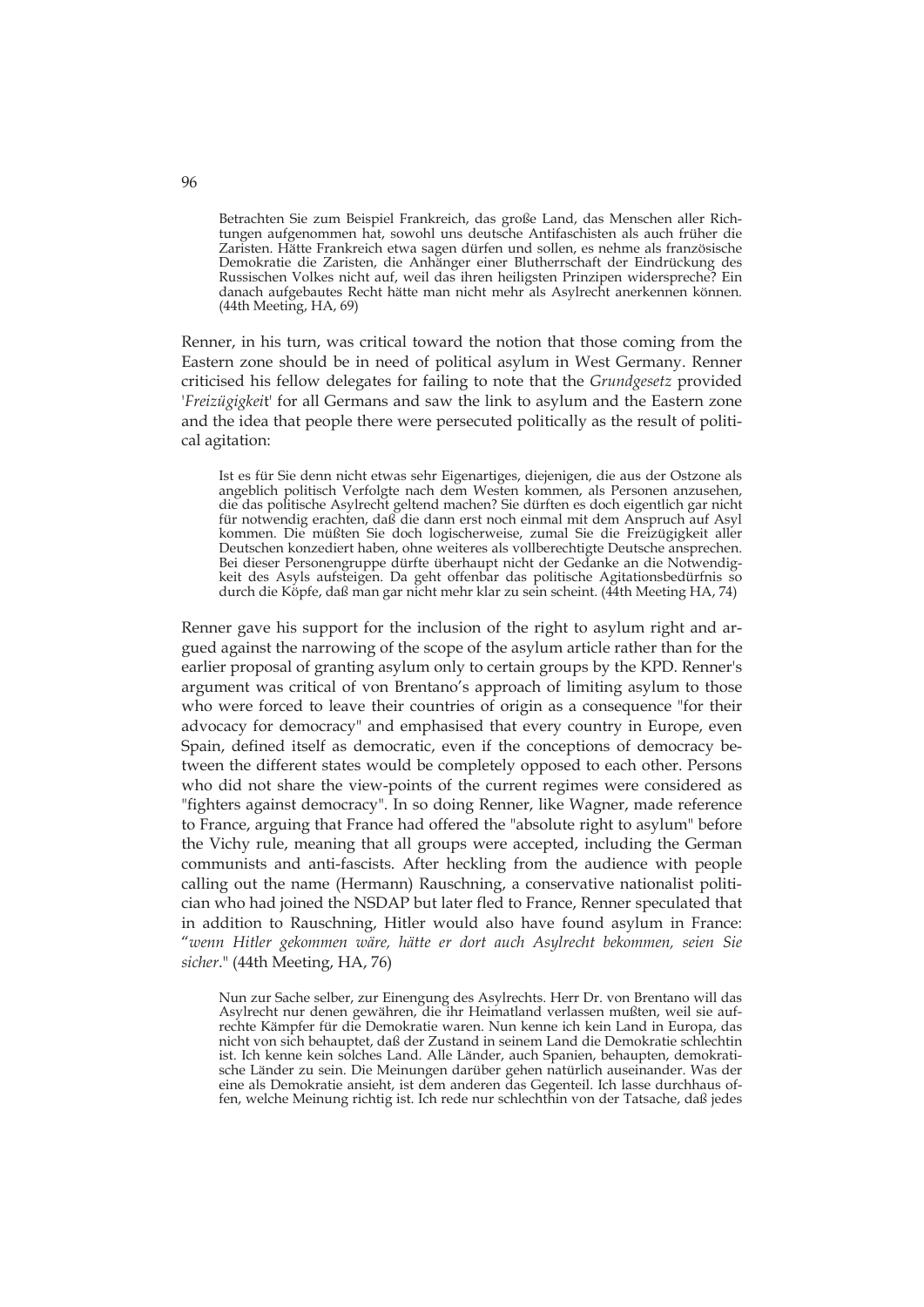Land seine Regierungsform als demokratisch anspricht. Nur diejenigen, die gegen die dort existierende Staatsordnung angehen, verstoßen dann nach Auffassung der dort herrschenden Gewalt gegen die Demokratie. Sie müssen aus diesem Grund das Land verlassen. Sie sind also in jedem Fall vom Standpunkt ihres Heimatlandes aus gesehen, als Kämpfer gegen die Demokratie in dem jeweiligen Land anzusprechen. Daß man aber im 20. Jahrhundert als politisch reifer Mensch und Demokrat überhaupt den Gedanken aussprechen kann, es sei notwendig, das Asylrecht einzuengen, das geht weit über mein Begriffsvermögen hinaus. Es gehört doch hier zum guten Ton, die größten europäischen Länder geradezu als Muster von Demokratien hinzustellen; ich denke an Frankreich und England. Wie steht es damit? Frankreich war das Land, das bis zu einem gewissen Zeitpunkt - nämlich bis zu dem Zeitpunkt, als die Kräfte von Vichy an die Macht kamen – das absolute Asylrecht gewährte. Da wurden aus Deutschland Kommunisten und Antifaschisten jeder Schattierung aufgenommen. Es wurden die Kämpfer für das Zarentum, Weißgardisten usw. aufgenommen, jeder hatte Asylrecht. (44th Meeting, HA, 75)

Speaking for the right to asylum right (above) Renner saw that such a right belonged to the tradition of states that presented themselves as "models for democracy", like England and France. Renner, however, noted that the asylum practices in England had been more careful than in France: the Communists were accepted there only under certain conditions. Renner noted that the Communists were generally not accepted to the USA either, pointing towards the idea of selective policy as regards to which the political activity of certain groups of persons were more undesirable than others or these groups were seen to present a risk in relation to the state: "*England [war] trotz Anerkennung des allgemeinen Asylrechts schon etwas vorsichtiger. Da durfte ein Kommunist nur unter gewissen Kautelen hineinkommen. Die USA schlossen ebenfalls bei genereller Anerkennung des Asylrechts die Kommunisten von vornherein aus*."(44th Meeting HA, 75)174

As the arguments presented by these two authors, both with personal experience of exile in France, point out that France accepted political exiles and refugees coming from Germany, although perhaps not always with such open arms (cf. Badia 2002, 29). Nevertheless, the refugee policy of France was "extraordinarily liberal" during the first months after Hitler's seizure of power (Caron 2010, 57). Caron (1999, 1) writes how the country "emerged as the major haven for German and Central European refugees". The refugee policy, however, hardened towards the end of the decade, paving the way for the anti-Semitism of the Vichy regime.175

It is worth noting that in relation to France, neither Wagner nor Renner spoke of mass-flight, or Jewish refugees, the refugees *par excellence*, but of politically active individuals, persons fleeing because of their political convictions. Renner, in particular, conceptualised the asylum-seeker as a politically active person who had left the country of origin as a result of opposing the political regime. When deliberating over the citizenship article, Renner saw the asylumseeker as the enemy of the existing political order:

<sup>174</sup> For the exile politics in Britain, see Edinger 1956 & Grenville & Reiter 2011; for asy-<br>lum policies in the US and UK see also Kirchheimer 1959.

<sup>&</sup>lt;sup>175</sup> For the Vichy regime and Jews cf. Marrus & Paxton 1981.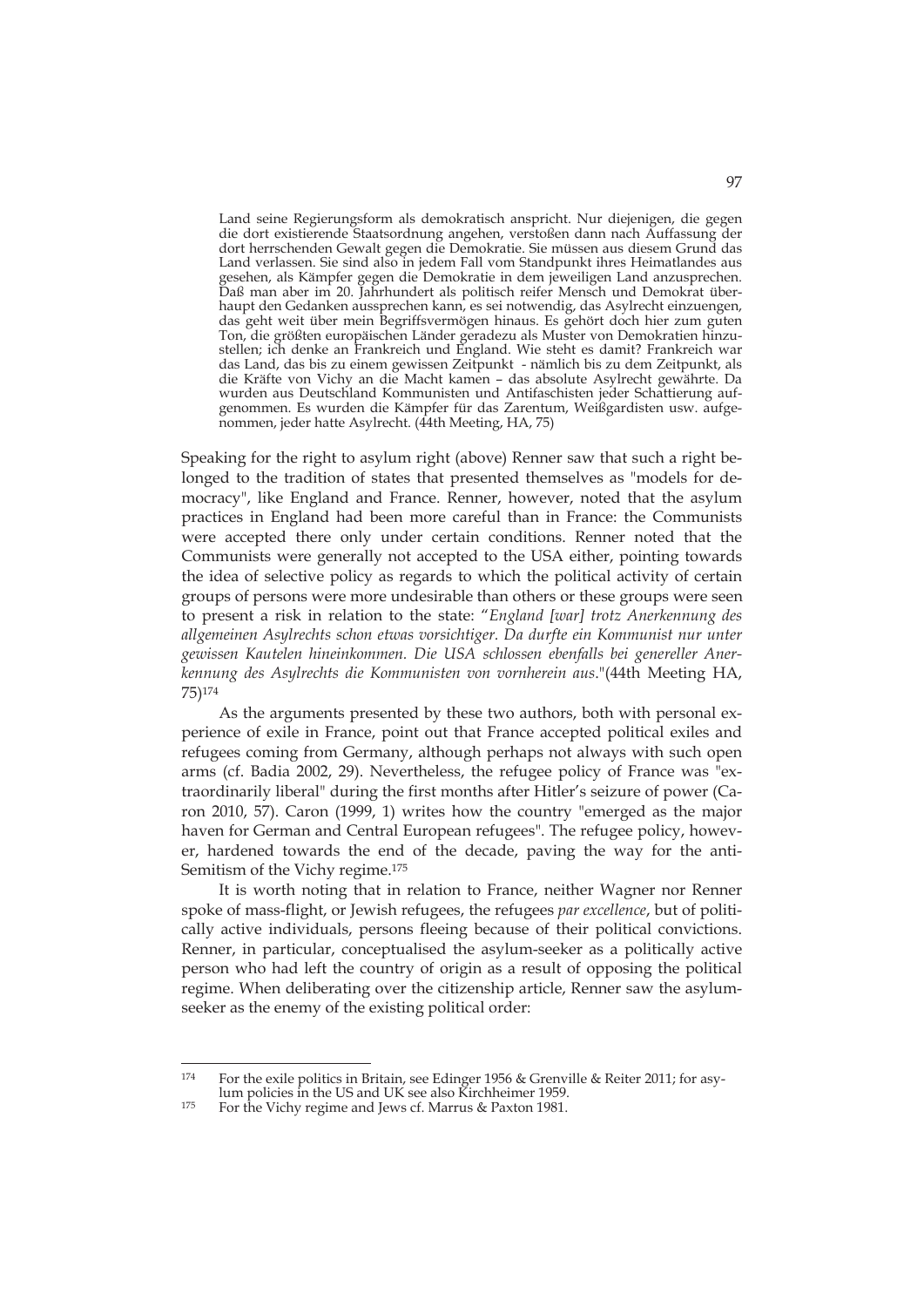In Art. 17 ist das politische Asylrecht vorgesehen. Wer beansprucht dieses politische Asylrecht? Der Bürger eines anderen Staates, der nach Deutschland geflüchtet ist. Warum ist er nach Deutschland geflüchtet? Weil er in seinem Heimatstaat mit der politischen Ordnung nicht mehr zufrieden war. Er ist ein Gegner der dort bestehenden politischen Ordnung. Ob man diese politische Ordnung für richtig oder für falsch ansieht, lasse ich durchaus offen. Er verläßt jedenfalls sein Heimatland als Feind, als Gegner der dort herrschenden Staatsordnung. (44th Meeting, HA, 63-64)

In the context of the 20th century, the active conceptualisation of the political offender was, however, not enough to cover those persons needing protection. Lange, for instance, wrote in his post-war article about the new passive conceptualisation of political offenders with the notion of 'undesired' groups being targeted by politically motivated prosecutions:

[A]ls zentrale Figur im Auslieferungs– und Asylrecht an die Stelle des politischen Verbrechers, also eines Täters, der bestimmte Einzeltaten begangen hat, längst der politische Flüchtling getreten ist, an Stelle eines aktivistischen Begriffs ein passivistischer. […] Damit ist zunächst eine gewisse Verlagerung des Schwerpunktes vom Auslieferungsrecht auf das Asylrecht eingetreten, das den Schutz nicht nur vor Auslieferung, sondern auch vor Abweisung und Abschiebung umfaßt. Weiterhin aber wird man dem Begriff des politischen Deliktes eine neue Dimension geben müssen: nicht von den Motiven des Täters her gesehen, auch nicht von der objektiven Richtung gegen politische Güter des verfolgenden Staates her, sondern von dessen subjektiven Absichten, politische Ziele mittels vorgeschobener Strafprozesse an Anhörigen unbeliebter Bevölkerungsgruppen zu vollstrecken. (Lange 1953, 377)

The passive conceptualisation of political refugee can be found, for instance, in the 1951 Convention relating to the status of refugee which determines 'refugee', not as someone (necessarily) committing a political crime, but as someone who cannot return to the country of origin as the person fears persecution on the basis of race, religion, nationality, membership to a social group or because of a political opinion. This conceptualisation means being a victim of persecution without necessarily engaging in a political battle in the country of origin. (Cf. Van den Wijngaert 1980, 27-28)

A further reference made by Renner about political concepts and their political usage concerned the narrowing of the term 'political emigrant', a development which he opposed. Renner made reference to the Nazi authorities which had misused the concepts and charged those emigrating from the country with criminal accusations resulting in the concepts of 'political emigrant' and 'criminal fugitive' becoming mixed. Renner's argument thus relates to the totalitarian state which had used criminal procedural channels for persecuting its political opponents:

Man soll sich hüten, den Begriff 'politischer Emigrant' irgendwie einzuengen. Die Praxis hat bewiesen, daß ein großer Teil der in der Nazizeit aus Deutschland geflüchteten Emigranten im Asylland von Deutschland her mit irgendeiner kriminellen Beschuldigung belastet wurde. Die Nazibehörden haben sozusagen an einem jedem von uns irgend etwas Kriminelles entdeckt. Sie haben auf Grund dieser Entdeckungen zum Beispiel einem Gewerkschaftler, der dafür gesorgt hat, daß das Geld der Gewerkschaften ins Ausland kam, daß unser ehrliches Geld nach drüben kam und nicht Hitler in den Rachen fiel, einen Prozeß wegen Unterschlagung angehängt. Das müssen Sie doch wissen. Man hat es also in den allermeisten Fällen verstanden, den Begriff politischer Emigrant mit dem Begriff krimineller Flüchtling zu vermengen.

98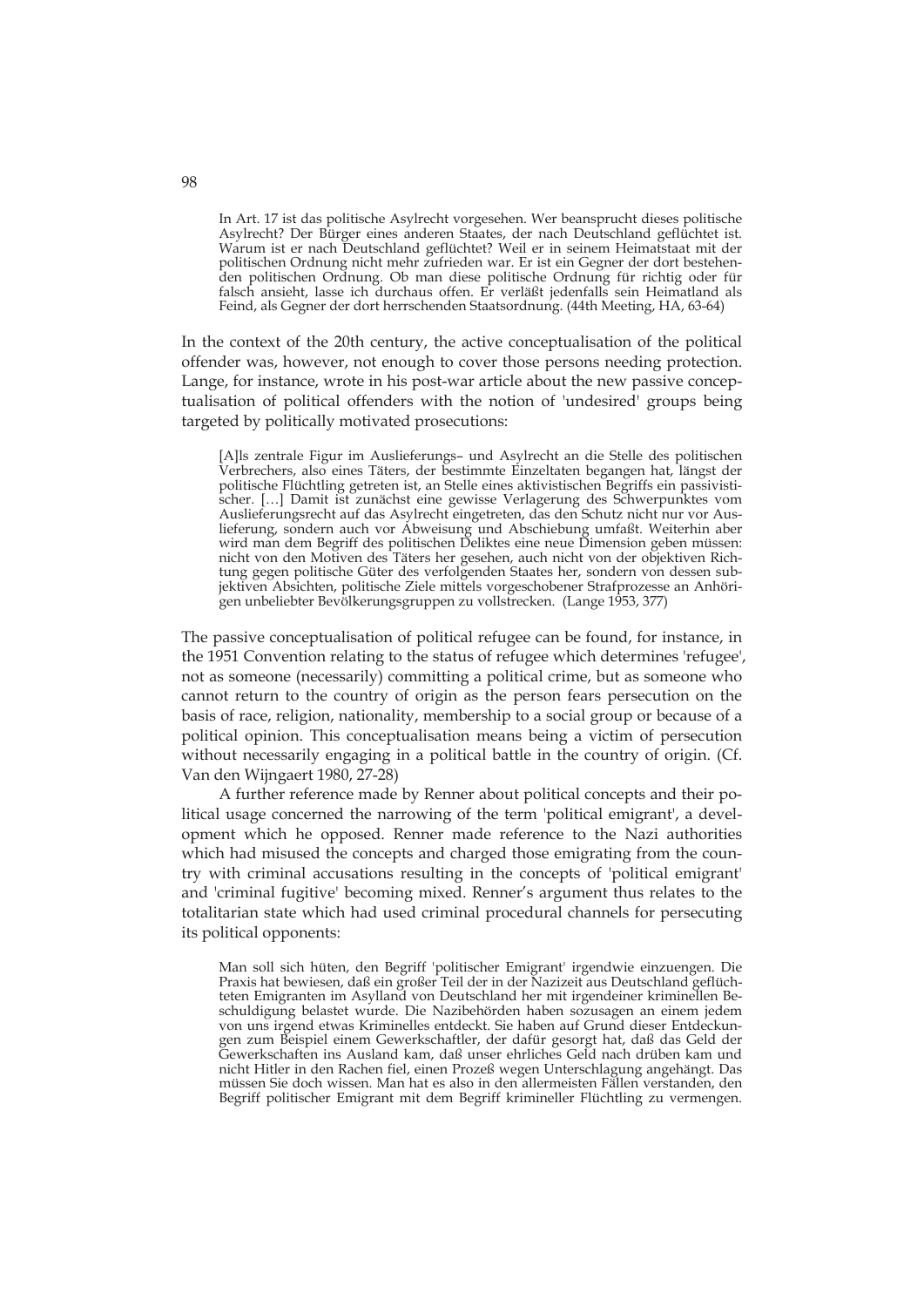Deswegen muß man jede Einengung des Begriffs politischer Emigrant vermeiden. Man muß schlechthin von politischer Emigration und politischem Asylrecht sprechen, sonst gerät man in des Teufels Küche. (44th Meeting HA, 77)

Both Renner and Wagner also conceived asylum from from the point of view that asylum seekers should be granted living conditions. Renner supported the idea that asylum seekers should have the right to work (44th Meeting HA, 65): i.e. should be granted some positive rights. Renner noted that in those countries which granted asylum and of which he had knowledge, none of them included the right to work, only a right to reside in the country. This meant that political refugees were dependent on private organisations, for instance, in order to receive support. Renner therefore suggested that the wording relating to asylum should include the right to work within its formulation "*Politisch Verfolgte genießen Asylrecht einschließlich des Rechtes auf Arbeit*". Renner dismissed arguments that political refugees could burden the labour market and pointed out the experiences that the German political emigrants had had as a legitimation of his position on the clause.<sup>176</sup> (44th Meeting, HA, 65) Renner's proposal was, however, opposed by Schmid, as Article 2 of the draft *Grundgesetz* included the right to free development of personality for everyone, not only to German citizens, which to Schmid meant it included Renner's suggestion (44th Meeting HA, 66).177

Wagner was, in general, supportive of the basic idea behind Renner's point about the right to work, even if he did not support its inclusion in the formulation of the asylum clause. Wagner referred to the bitter experiences of those who had been lucky enough to escape the Nazi regime but could not work and find a livelihood while living in exile:

Was er [Renner] gesagt hat, hat seine Begründung in einer zum Teil sehr bitteren Erfahrung, die wir draußen gemacht haben. Wir waren sehr glücklich, daß wir draußen unterkamen und daß wir dadurch Hitler und seinen Henkersknechten entkommen konnten. Aber es war sehr bitter für die Tausende, als sie draußen waren mit Asylrecht, aber ohne Möglichkeit, zu arbeiten und sich dadurch zu ernähren. (44th Meeting HA, 69-70)

<sup>176</sup> 176 "*Das Asylrecht, wie es die Welt im Allgemeinen kennt, beinhaltet nur das Aufenthaltsrecht. Die politischen Flüchtlinge, die vom Asylrecht Gebrauch machen müssen, sind in der Regel angewiesen auf die Unterstützung aus öffentlichen Mitteln bzw. aus Mitteln, die private Organisationen aufbringen, weil das Asylrecht in den meisten mir bekannten Ländern nicht das Recht auf Arbeit einschließt. [...] Die Frage, daß die politischen Flüchtlinge den Arbeitsmarkt belasten könnten, ist meines Erachtens absolut nicht existent. Ich sehe also nicht ein, weshalb man diesen Satz nicht bringen soll. Die Praxis, die wir politischen Emigrierten hinter uns* 

*haben, läßt es wünschenwert erscheinen, diesen Zusatz einzufügen."* (44th Meeting HA, 65) 177 "*Jeder hat das Recht auf die freie Entfaltung seiner Persönlichkeit, soweit er nicht die Rechte anderer verletzt und nicht gegen die verfassungsmäßige Ordnung oder das Sittengesetz verstößt."* (Art. 2(1) GG)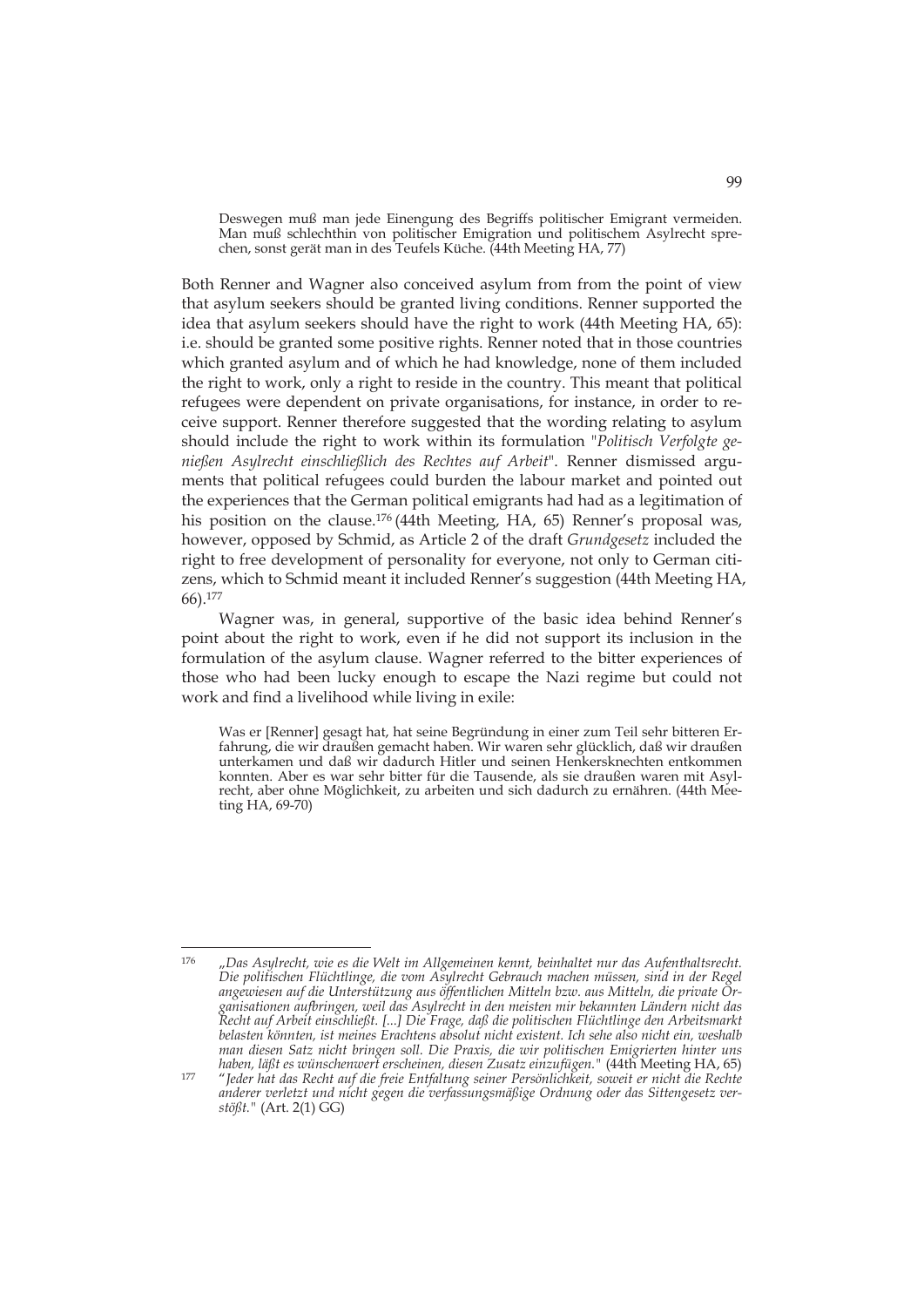#### **3.8 The politics of asylum in the Parliamentary Council**

The asylum paragraph was accepted by the majority of delegates of the Parliamentary Council in the third reading of the Plenum on 6 May, 1949.

The right to asylum took its initial shape from its introduction to the agenda by Ludwig Bergsträsser through several procedural steps in the Parliamentary Council, in the course of which it was rewritten and reformulated, first in the quasi-judicial deliberations in the Basic Questions Committee and then further defended in the debates of the Main Committee.

Whereas the draft article by Bergsträsser took after the *Länder* constitutions—particularly the asylum paragraph of the constitution of Hesse and the draft article of the *Herrenchiemsee* Constitutional Convention—the drafting of Article 16(2) 2 GG however, followed another path with its emphasis on international law.

Related to the above-mentioned, this chapter has focused on the conceptual roots of the asylum clause by examining its relation to the concept of extradition and its exception in relation to political offenders. The origins of political asylum are connected to the idea of sheltering political fugitives against extradition.

The link between asylum and extradition emphasises the political role of asylum: how asylum is connected, for instance, to regime changes, to the right to rebel against unjust regimes, and to the idea of protecting those who could be seen to be unjustly punished. In this sense the asylum debates of the Parliamentary Council followed many of the ideas related to the 19th century notion of the political offence exception, although with new ideological divides related to the East-West conflict.

Due in part to the constitutional situation, the link between asylum and extradition remained close in the Parliamentary Council. It was also related to the debates on limiting the scope of the right—should the political offence exception in extradition law be enough as the protection given to non-citizens, as argued by von Brentano, or should the right asylum be a subjective right of the individual, an "unconditional" right to asylum, as advocated by Schmid and Wagner.

The debates on asylum in the Parliamentary Council also produced some conceptual confusions, one being the idea that asylum was to be granted to Germans, meaning Germans in the Soviet occupation zone in particular. This conception prevailed already in the Basic Questions Committee and continued to be advocated by von Brentano in the Main Committee.

Another confusing notion related to the phrasing of "in the frames of international law". The authors—legal scholars such as Zinn, von Mangoldt and Schmid—referred to international law as a point of reference for creating the right and when debating and defining its limits. Schmid's usage of the concept of 'attentat' was an example of acts falling outside a political offence as exception, thus also being 'unpolitical'. Yet the right that the authors created eventu-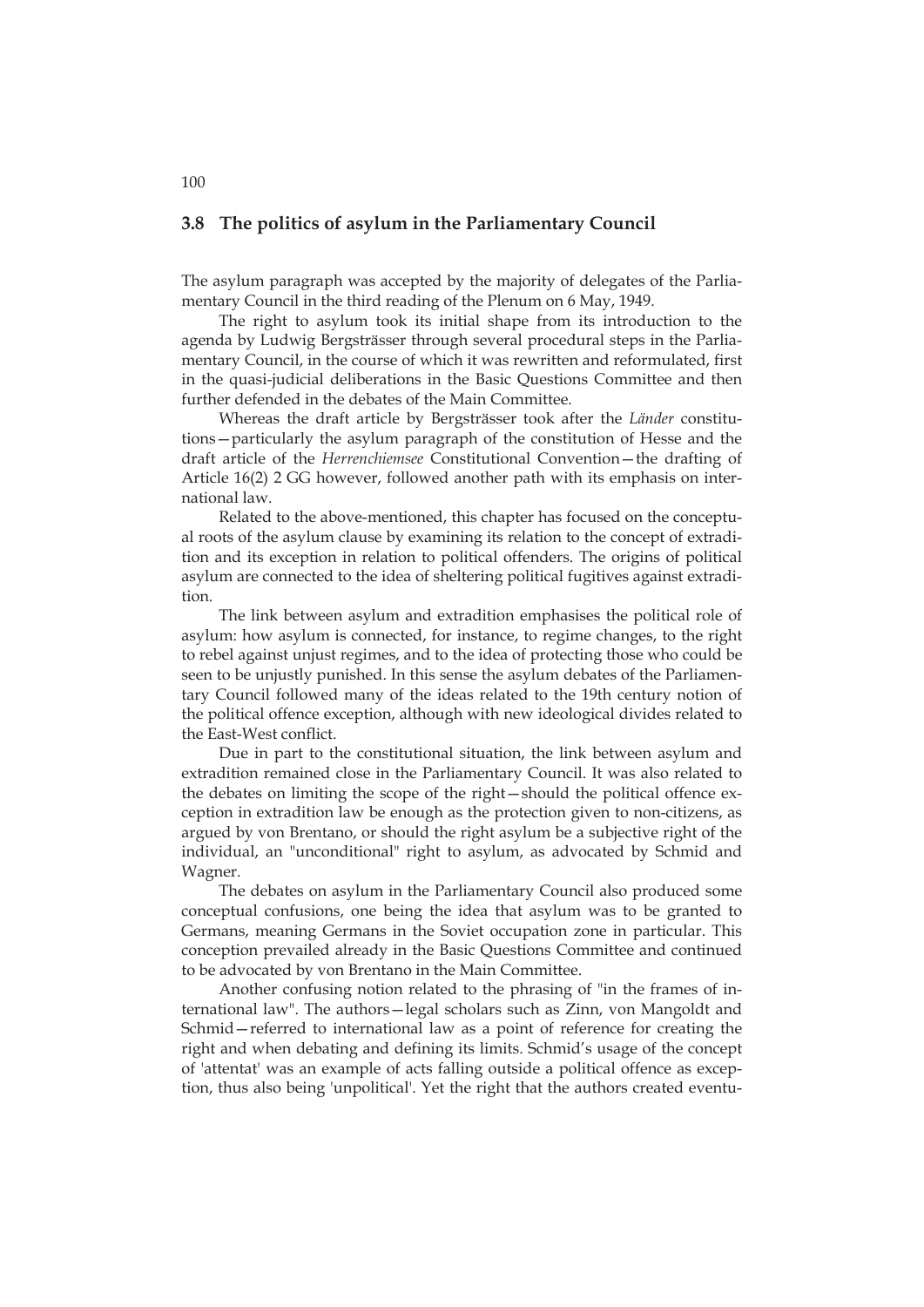ally went beyond "the frames of international law". The drafters used international law as an authorisation or, in this sense, as a depoliticising element. Yet, the next chapter on the creation of an international document shows how the principles of international law are disputed and shaped; how they are a matter of contingency and debate. In the context of the late 1940's, the creation of the post-war international legal framework was in essential ways open and under construction.

In the context of the 20th century, a new type of asylum-seeker emerged; persons who were persecuted not necessarily for their active political deeds but, above all, for what they were. Even though most of the conceptualisations of the authors of the asylum article referred to the politically active asylum seeker, it would be misleading to argue, as for instance Quaritsch (1985) and Reichel (1987) have done, that the authors ignored the new, "passive" conceptualisation of refugee. This argument does not pay attention to the references, made by von Mangoldt and Schmid in particular, to the war and to people fleeing across borders. This was an essential motivation for the drafters for keeping the short asylum formulation and for not trying to limit it. However, it is notable that whereas the authors were well-aware of the refugee problematic in the postwar period, "mass flight" as such was not addressed in the debates as something preventing the creation of the asylum paragraph, nor were the more administrative matters related to accepting asylum-seekers, apart from the few references by Bergsrässer in relation to the financial cost of accepting asylum seekers. Additionally, Renner spoke for the idea that asylum seekers should be granted some positive rights, with reference to the right to work.

The constitutional asylum right enjoyed support in the Parliamentary Council across party political lines. Whereas the Social Democrats Schmid and Wagner were strong advocates of the right, inside the CDU/CSU faction differing opinions, however, remained, especially between von Brentano, Fecht and von Mangoldt, the latter changing his earlier more careful stance to support the unconditional right in the course of the deliberations. The voices opposing the individual right to asylum related to the argument that the right goes too far, without posing any criteria for those accepted, allowing conditions of access for persons opposing the constitutional rule to be created, endangering the stability of the state. This is further connected to the idea that the politically active asylum-seeker might have a negative impact to the host state and its security when continuing the political activities in the new host state, in many ways echoing the problematic related to the acceptance of the ideal typical refugee of the 19th century.

On the other hand, the voices speaking for the unconditionality of the right to asylum underlined the dignity of the act of asylum granting in connection to the idea that it should not be limited only to those who are in political sympathy with the receiving state. This conceptualisation underlined not the self-interest of the state in granting asylum only to certain groups of individuals and withholding it from others, such as political opponents, but instead the position of the individual seeking asylum. This notion also links asylum with the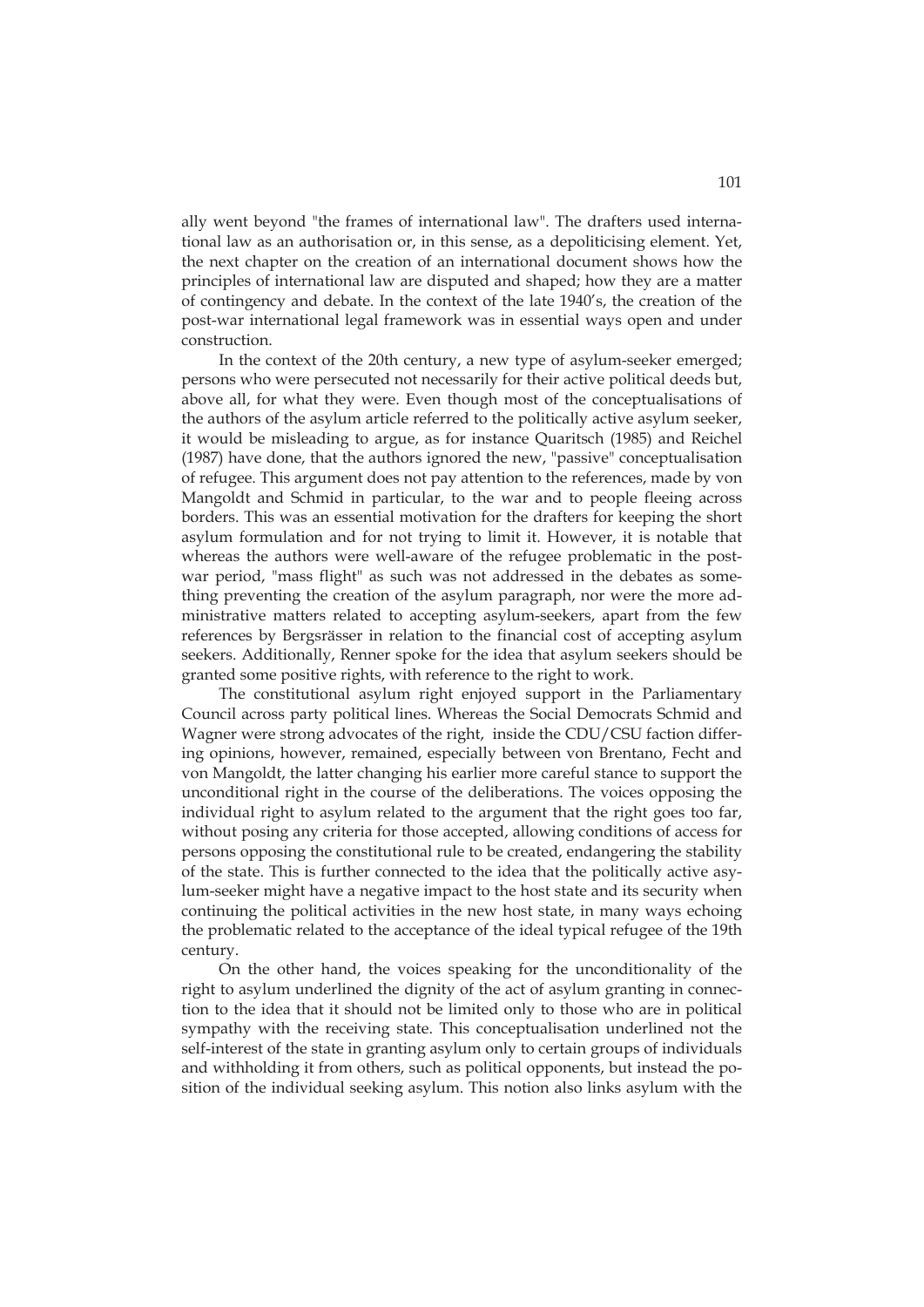idea of democratic expression including tolerance for differing political opinions and points of views.

The only criterion that the authors created for asylum seekers is 'political persecution'. The responsibility of the interpretation of the concept was left for the courts. The authors of the paragraph emphasised the judicial safeguards related to asylum, the idea that asylum seekers should have access to the courts, in sharp contrast to the decisions made at the border or in contrast to politically motivated decisions made between governments. These debates also show the two-sided relationship the drafters had to the courts. On the one hand there were experiences of the political uses of the legal procedure—of which the courts were essentially a part in Nazi Germany. On the other hand, the authors placed a considerable amount of faith in the judicial system when creating the institutions of the new state and give a central role to the courts in applying and interpreting these concepts.

All of this also makes reference to the changing notion of asylum as a protection against expulsion and deportation. This is further related to the defence of the short formulation against the different suggestions presented in order to limit the scope of the asylum paragraph. The change in the post-war era becomes clear also when considering the asylum debates of the Weimar republic, referred in this chapter, in which many of the notions related to the asylum problematic of the post-war period were already on the political agenda but did not yet gain support from the majority of the politicians. In the Parliamentary Council, asylum was given an exceptional constitutional role, in the form of a binding commitment. This chapter has shown how the acceptance of this unique right, posing a duty for the state to protect persons persecuted for political grounds, was strongly framed by past experiences of persecution and expulsions. Further, several of the drafters had experience from seeking refuge and living in exile, "had experience of such rights" as asylum, and of the importance of the principle of asylum. From this perspective, the idea of including the protection of politically persecuted persons among the constitutional principles of the new state and that the drafters chose to formulate the right particularly from the perspective of the individual is perhaps not so surprising.

The next chapter turns to look at how the notion of right to asylum was debated in the negotiations related to the creation of a document comtemporary of the *Grundgesetz*, the Universal Declaration of Human Rights. The chapter wonders why it proved to be impossible at the international level to accept something that was allowed in the West German Parliamentary Council. Chapter 5 then analyses asylum debates in the context of a re-unified Germany in the early 1990's and looks at how the asylum right construction by the authors of the *Grundgesetz* is being called into question in the *Bundestag*.

102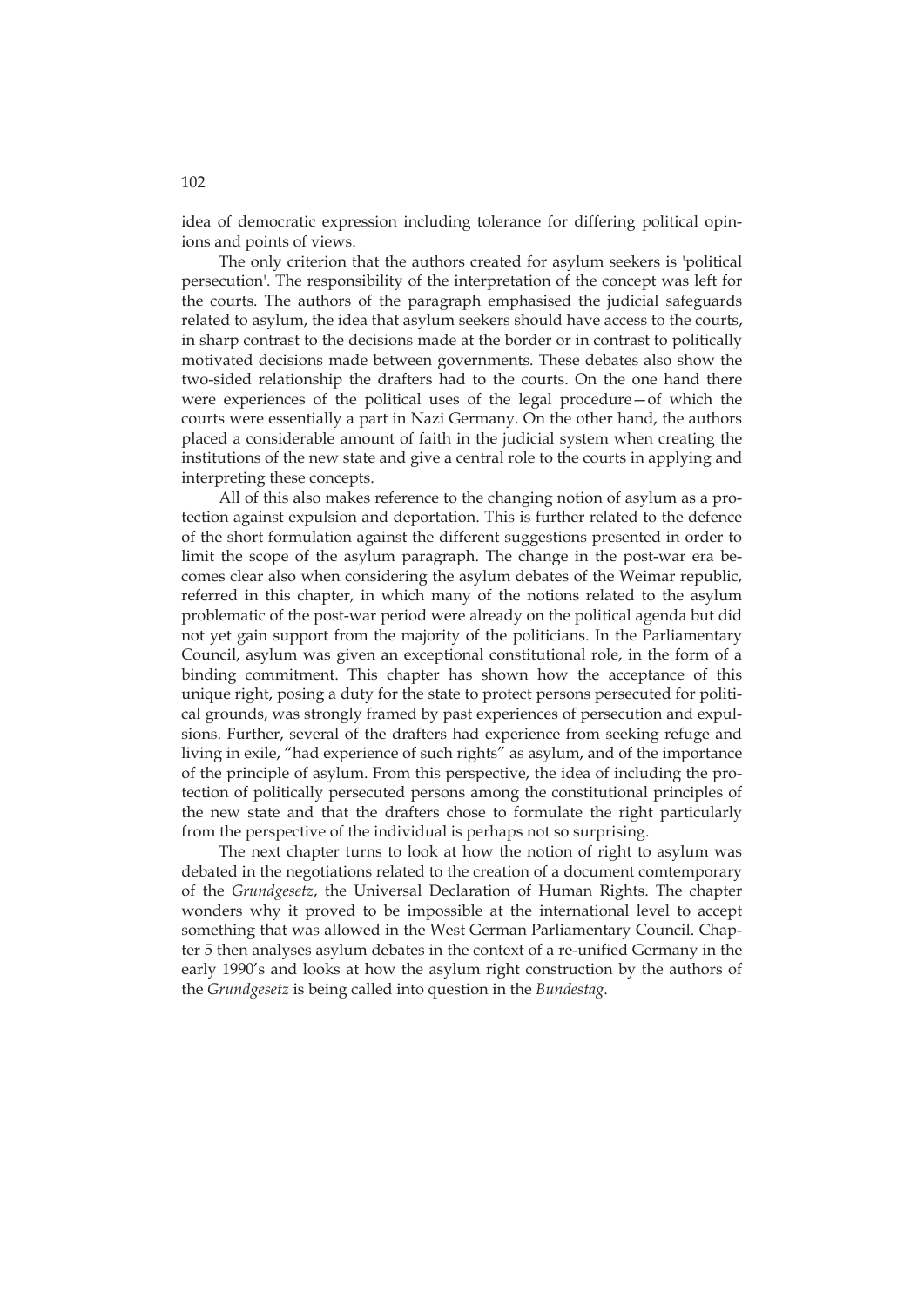# **4 AN EXCURSION: DECLARING ASYLUM AS A RIGHT OF THE STATE**

I always remember that my husband, after one effort to make me useful since I knew little Italian, relegated me to sightseeing while he did the buying in old bookshops in Italy. He said I had no gift for bargaining! Perhaps that is one of my weaknesses. I am impatient when, once I think the intention of a thing is clear, the details take a long time to work out. Gradually, however, I am coming to realize that the details of words and expressions are important in public documents. (Roosevelt 1995, 550)<sup>178</sup>

This chapter departs from the West German post-war political scene to take an excursion through the early UN context to examine the drafting of the article on asylum in the Universal Declaration of Human Rights. The chapter builds another narrative of the immediate post-war asylum debates and conceptualisations and how the right to asylum became codified into a legal document.

Article 14 of the Declaration was ultimately worded as follows:

1) Everyone has the right to seek and to enjoy in other countries asylum from persecution.

(2) This right may not be invoked in the case of prosecutions genuinely arising from non-political crimes or from acts contrary to the purposes and principles of the United Nations.

The Declaration thus proclaims the right to seek and to enjoy asylum, but remains silent on a state's obligation towards granting asylum. As such this article in the Declaration has frequently been the target of criticism for its lack of substance. Hersch Lauterpacht (1950, 422), for instance, criticised the language of the article shortly after its drafting by calling the "formula" that the authors accepted as "artificial to the point of flippancy". Lauterpacht went far enough to argue that the elimination of the question of asylum would have been "more consistent with the dignity of the Declaration" (ibid.).

 $178$ 178 The article titled "The Russians Are Tough" was first published in *Look* 11 (February 18, 1947), pp. 65-69.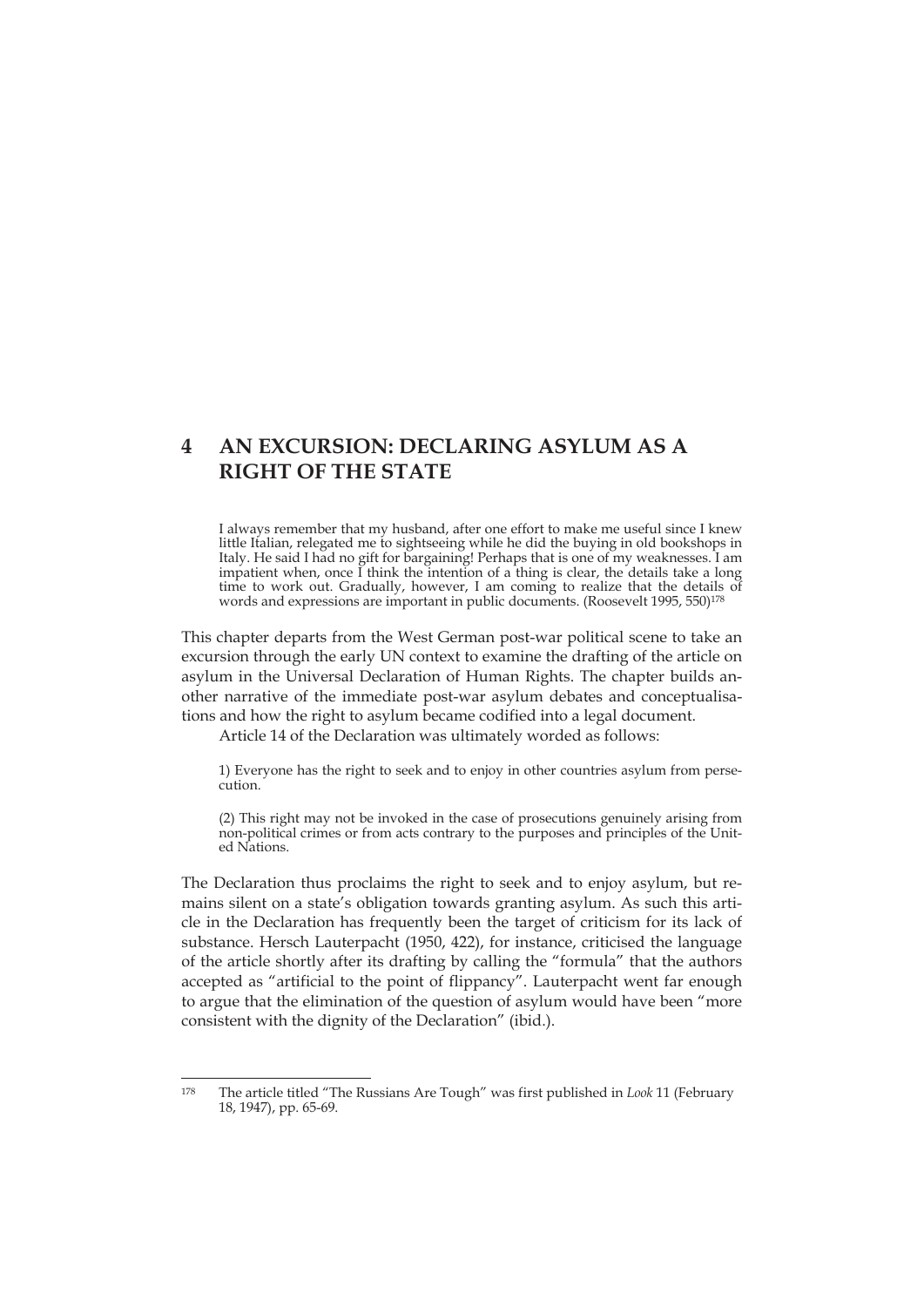Lauterpacht's criticism related to the broader framework of the Declaration which lacks legally binding force. In this context the asylum formulation remained careful. Instead of having legal force, the Declaration presents a certain "moral authority" (cf. Lauterpacht 1948). It is a "standard-setting document", marking the beginning of the development of human rights norms in various legal measures and the subsequent effects on shaping domestic practices. As Tomuschat (2005, 29) writes, the Declaration in itself was enacted as a resolution of the General Assembly and, therefore, legally classified as a recommendation. It is silent as regards the means through its may reach the goals to which it aspires, but to Tomuschat the "political character" of the Declaration meant that it could "transcend boundary lines which a true legal instrument could not have crossed" (ibid.). The controversy related to the character of the document to be drafted—whether it should be legally binding in the form of a Covenant as promoted by the British delegation, for instance, or whether it should take the form of a Declaration such as the International Bill of Rights, which was strongly advocated by the US—and was not resolved until after the third stage of drafting the Declaration.179

For purposes of this research the act of politicising and declaring a certain right can already be understood as a rhetorical and political move in itself, and as noted earlier, the analysis is, above all, interested in the arguments and conceptual disputes relating to the creation of a particular right. While looking at the writing of the asylum paragraph in the Declaration, the idea is also that considering the circumstances in which certain principles were created and the ideological tensions and compromises related to them is important also from the present day perspective with reference to more contemporary disputes and the possible problematic related to the particular principles (cf. Normand & Zaidi 2008, 4).

John Peters Humphrey, Director of the United Nations Division of Human Rights, and the author of the first text of the Declaration, described Article 14 as the one which received the most criticism during the drafting of the Declaration (Humphrey 1984, 70). He referred to the controversy caused in the negotiations by the idea that the Declaration would outline states obligations as regards to asylum seekers. The core problematic relating to granting rights to asylum seekers and its relation to state sovereignty was aptly outlined by the representative of the United Kingdom, Geoffrey Wilson, who during the drafting debates pointed out that, "one of the most jealously guarded rights of a State was the right to prevent foreigners from crossing its border" (E/CN.4/SR.56, 10). In comparison with the domestic constitutional debates in West Germany, for instance, the drafting of the asylum right meant the creation of "an international right", in the words of René Cassin—its application concerned several states and many of the states involved in the drafting did not have the principle of the right of asylum in their own constitutions.

104

<sup>179</sup> This refers further to the idea that a Declaration is easier and quicker to draft and easier for the states to agree on than a legally binding convention which takes more time to write and to accept. (Cf. Morsink 1999)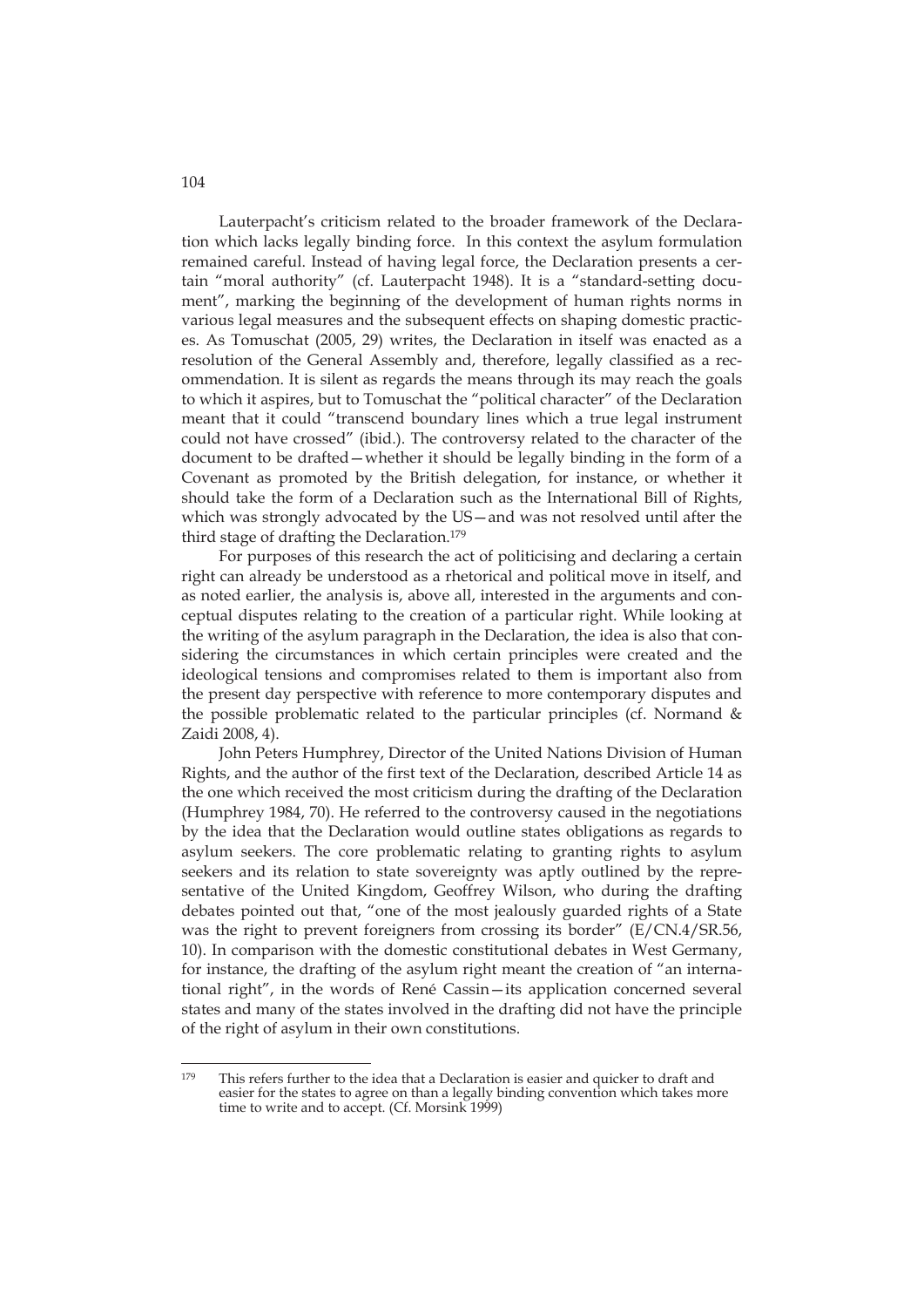Regarding the criticism in the commentary literature directed towards the asylum article in the Declaration, it should be noted that during the drafting process the wording on asylum went through several changes, different alternatives were presented, considered, and also accepted, including the idea of a state's duty to grant asylum, and correspondingly, the individual's right of asylum vis-à-vis the state, before the wording reached its final form in the debates of the Third Committee of the General Assembly in November 1948. This chapter, thus, looks at the politics and historical contingency relating to rights, the right to asylum in particular. Its starting point is that the story behind the creation of Article 14 is manifold, including voices in favour of proclaiming an individual asylum right and those against it.

As in the previous chapter, the analysis begins with a presentation of the authors of the Declaration, and further, with a look at the immediate post World War II rights framework. I will then move on to more comprehensively discuss the deliberations and diplomatic negotiations on the asylum paragraph in the Declaration and examine how the asylum article came about and what kind of arguments and conceptual formulations were took place in relation to the construction of the asylum article.

#### **4.1 The Commission on Human Rights**

For everyone who is tempted to despair of the possibility of crossing today's ideological divides, there is still much to learn from Eleanor Roosevelt's firm but irenic manner of dealing with her Soviet antagonists; and from the serious but respectful philosophical rivalry between Lebanon's Charles Malik and China's Peng-chun Chang. There is much to ponder in the working relationship between Malik, a chief spokesman for the Arab League, and René Cassin, an ardent supporter of a Jewish homeland, who lost twenty-nine relatives in concentration camps. (Glendon 2002, xix-xx)

To García-Mora, the most significant aspect of the Universal Declaration of Human Right is that "rights are conferred upon the individual directly under international law" (1956, 17). Whereas the League contained measures related to the protection of minorities, as well as offering protection to certain groups of refugees, it did not have any provisions related to human rights; rights were regarded as a strictly domestic affair. After the Holocaust and the Second World War the question of how states treated their citizens was no longer an internal matter, and rights became a matter of international concern. (Haddad 2008, 74; Skran 1995, 8)

Before the 1940's when human rights really hit the agenda in international discussions, those advocating human rights ideas were marginal figures in international politics and diplomacy, mostly individuals and non-governmental organizations and without governmental support (Normand & Zaidi 2008, 27- 28). The promotion of rights during the war was linked with power politics and strategic interests, the Four Freedoms speech by Franklin D. Roosevelt in 1941,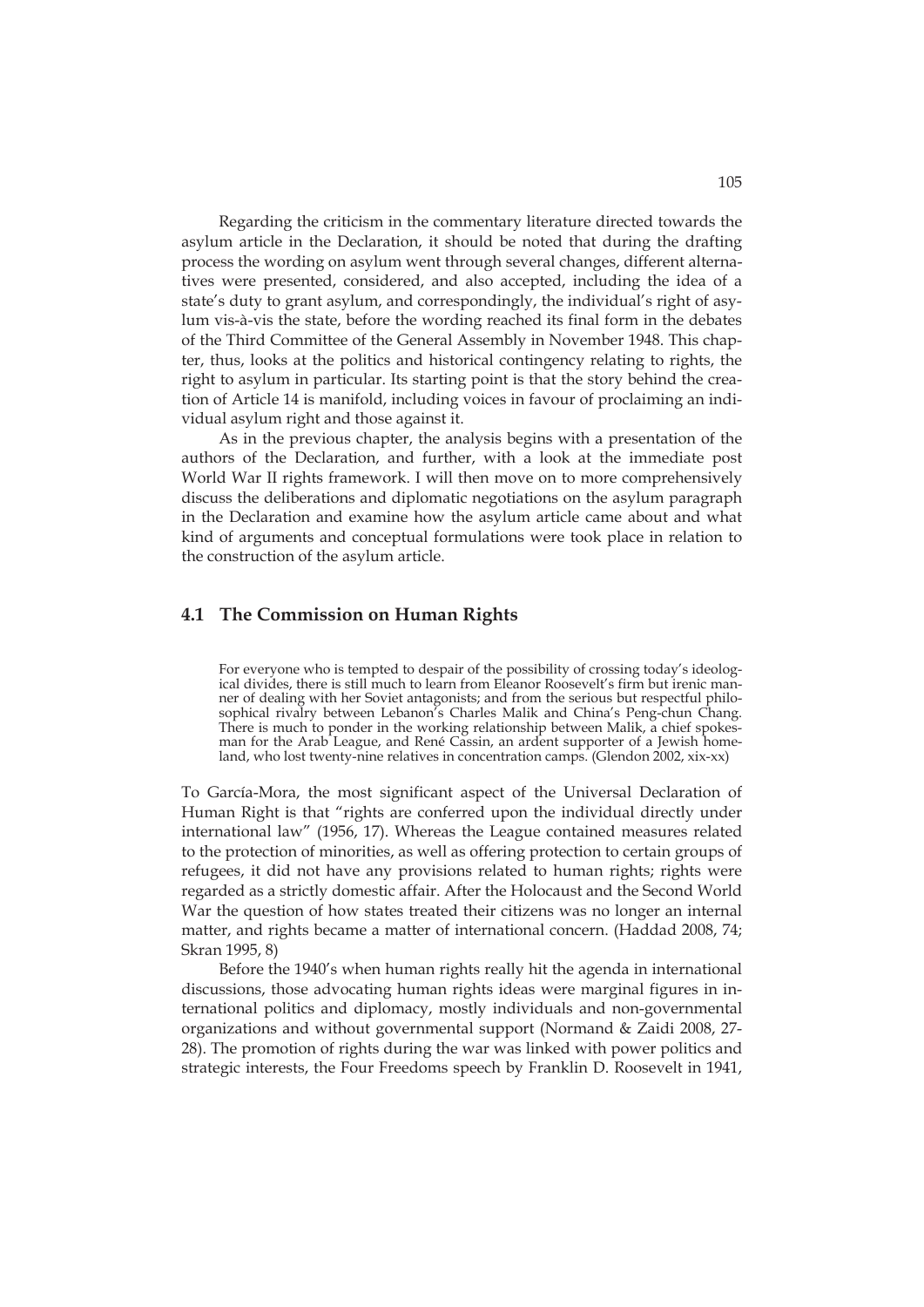in particular, being frequently cited as a milestone in inspiring rights discussions.

In the preparatory work at Dumbarton Oaks, human rights were not yet on the political agenda (cf. Hilderbrand 1990). Nevertheless, the UN Charter of 1945 set up a Human Rights Commission which was established in 1946 and which agreed to draft a bill of rights. The Commission ended up having eighteen members, all seen as representatives of governments. Five representatives came from the so-called Great Powers of the United States, the Soviet Union, the United Kingdom, France and China and the thirteen remaining were to be rotated on three-year intervals. (Glendon 2002, 32)180 The Commission eventually made some important decisions as regards to the UN rights framework: "which ideas to accept, which rights to recognize, and which instruments to draft" (Normand & Zaidi 2008, 23-24).

Eleanor Roosevelt's prestige as the Chair of the Commission of Human Rights is often emphasised as having been invaluable in the process of making the Declaration. The representatives of the Commission included Peng-chun Chang of China, whom Lauren (2003, 212) describes as "a career diplomat and former professor, highly knowledgeable about West, Islam and Arabic culture, yet deeply committed with Confucianism and the values inherent in Asian culture and philosophy". Charles Malik of Lebanon, one of the youngest representatives of the Commission, was a former professor of philosophy who, curiously enough, had studied with Martin Heidegger at Freiburg in the mid 1930's (Glendon 2002, 124-125). While Malik was one of the most an influential characters in the making of the Declaration, another undoubtedly influential author of the document was René Cassin, a lawyer and professor of international law and later the president of the European Court of Human Rights. Cassin had previously been the French representative at the League of Nations and a member of the *Ligue des Droits de l'Homme* (Lauren 2003, 212), and had been deprived of his French citizenship by the Vichy government in 1941 (cf. Glendon 2002, 63).<sup>181</sup> The representative of the Philippines, Carlos Romulo was "an experienced public official and a devoted Catholic", while Charles Dukes (Lord Dukeston), representing Great Britain,<sup>182</sup> was a former Member of Parliament and a trade unionist (Lauren 2003, 212). Hansa Mehta from India became known in particular for her advocacy for equal rights for women. Hernán Santa Cruz of Chile was a Socialist who promoted the inclusion of social-economic rights. (Cf. Glendon 2002)

As the preparation of the document began in earnest, a drafting committee of eight was assigned. This committee, working at the core, consisted of Chang, Malik, William Hodgson of Australia, Santa Cruz, Cassin, Alexander E. Bogomolov of the USSR, Dukes and Roosevelt. John Peters Humphrey was also

-

106

<sup>180</sup> The delegates of the first Commission on Human Rights came from Australia, Belgium, Byelorussia, Chile, China, Egypt, France, India, Iran, Lebanon, Panama, Philippines, Ukraine, USSR, United Kingdom, United States, Uruguay and Yugoslavia.<br>
181 For Cassin, see also Antoine & Winter 2011.<br>
182 For the UK and the immediate post-war human rights documents, see also Simpson

<sup>2001.</sup>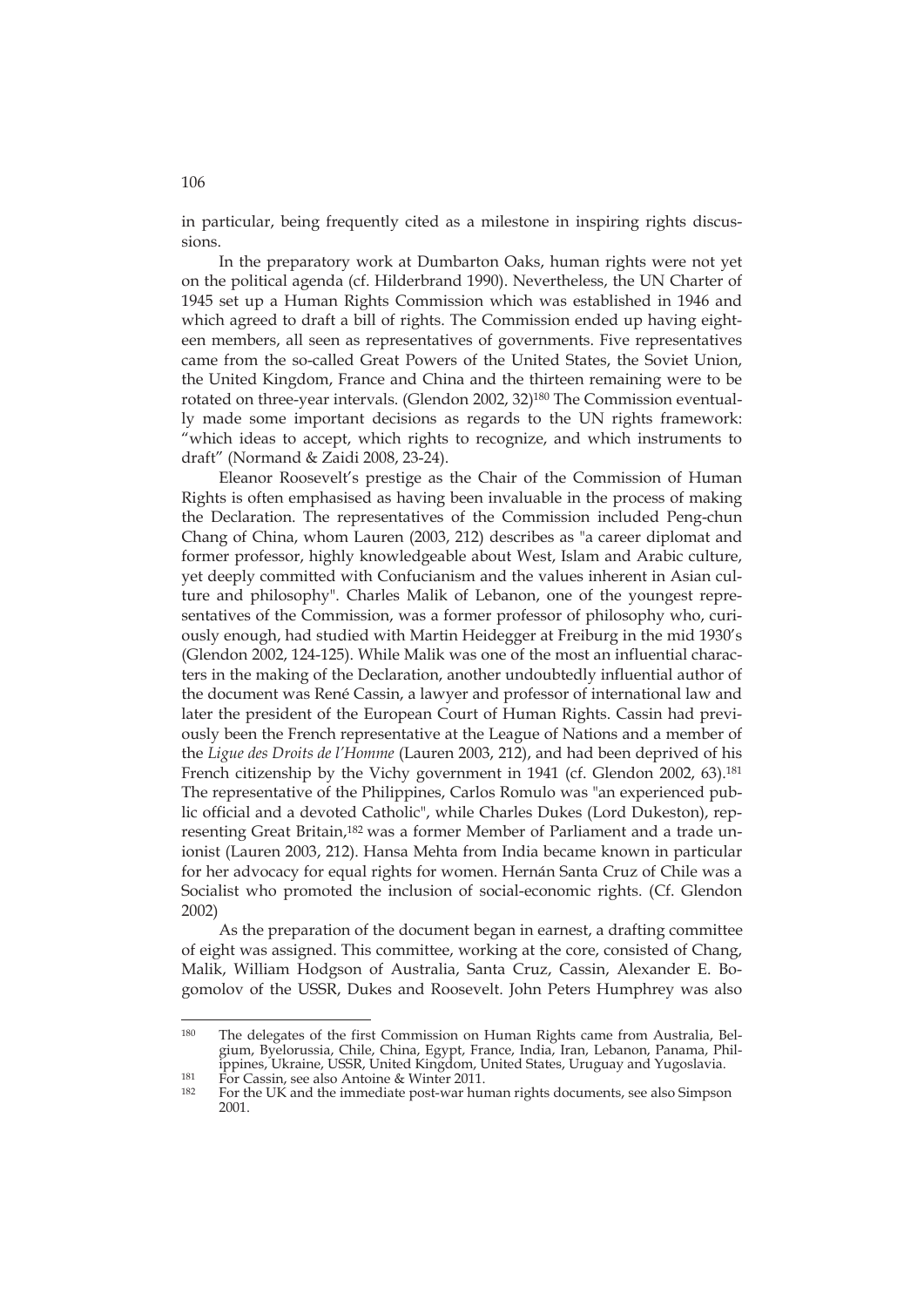closely involved with the drafting process as the Director of the United Nations Division of Human Rights and in writing the first draft of the Declaration.

Glendon (2002, 53) describes the difficulties relating to the drafting process by noting the Cold War ideological divides between the representatives of the US, USSR and China. Further tensions related, for instance, to the Palestinian question between the representatives of the UK, which ended its mandate in the Palestinian territory in 1947, Malik who was the spokesman for the Arab League, and Cassin who supported the idea of Jewish homeland (ibid.).

Eleanor Roosevelt in her autobiography (1992) gives an account on the work of the Commission on Human Rights and some of the tensions related to its work, especially with reference to the Soviet bloc and in her *Foreign Affairs* article of 1948. The drafting process of the Declaration is outlined comprehensively by Morsink (1999). The intellectual history of the UN with reference to human rights is approached in the work of Zaidi & Normand (2008). Glendon (2002) puts emphasis especially on the role of Roosevelt in drafting of the Declaration. Lauren (2003) further discusses the evolution of the human rights framework with reference also to the UN.

The drafting of the Universal Declaration of Human Rights between January 1947 and the autumn of 1948 included many procedural steps during which the document and its various articles were formulated and reformulated. The drafting process consisted of several stages and took place in multiple fora including three sessions of the full eighteen member Commission on Human Rights, eight member drafting committee and smaller ad hoc drafting committees. The different drafts were circulated among the member states for comments and the Third Committee debated the draft Declaration extensively before the Declaration was proclaimed by the General Assembly on 10 December 1948.183 The following looks at the writing of the document from the point of view of the creation of its paragraph on asylum.

### **4.2 Politics of drafting and negotiating**

-

An asylum clause was first placed on the agenda in the first draft written by John P. Humphrey.184 The Commission on Human Rights first decided to set up a small drafting group consisting of Roosevelt, Malik and Chang, who asked the Secretariat to prepare an initial draft list of rights for further discussion. Humphrey wrote his 48 article "outline" including civil and political as well as socio-economical rights after studying different national constitutions and legal instruments, primarily Western rights documents (Hobbins 2009, 504). The "Humphrey Draft" included an article (Art. 34) stating how "Every State shall

<sup>183</sup> The Declaration was proclaimed with no votes against it but with eight abstentions, including six from the Soviet bloc, and abstentions from South-Africa and Saudi-

 $184$  A Draft Outline of an International Bill of Rights (Prepared by the Division of Human Rights of the Secretariat) E/CN.4/AC.1/3.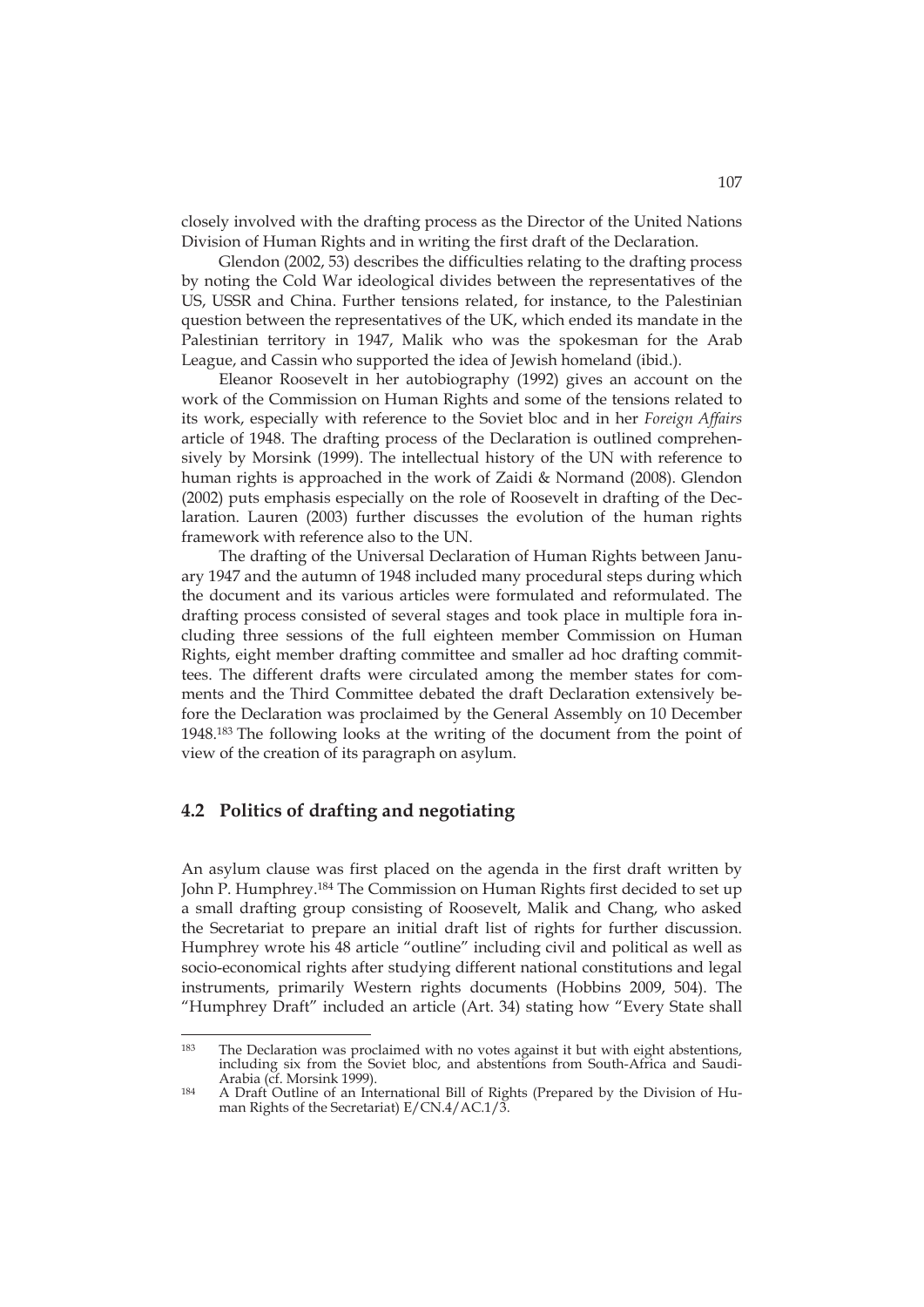have the right to grant asylum to political refugees" (E/CN.4/AC.1/3). Regarding asylum, the addenda of Humphrey's draft refers to 13 national constitutions in which political asylum was mentioned and to the draft declaration by the American Federation of Labor which promoted the introduction of the principle of asylum in the Declaration (E/CN.4/AC.1/3/Add.1, 281-284).185

Humphrey's asylum article gained support from both Chang of China and Malik of Lebanon during the discussions in the first session of the Drafting Committee in June 1947, although Malik noted that he did not support the text as such, but "only the principle that political asylum is something sacred and ought to be preserved in the community of nations" (E/CN.4/AC.1/SR.4, 9).

Later in the enlarged Drafting committee of eight, the authors disagreed on the question whether the asylum article's place was in the Declaration. Both Wilson and Eleanor Roosevelt saw that the asylum article could be dealt with better in a convention (E/CN.4/AC.l/SR.9, 7-8). For Koretsky the definition of the article should not cover political refugees alone but also those seeking asylum on religious and scientific grounds. Apart from Cassin, Malik, Santa Cruz of Chile and Chang supported the inclusion of an asylum article. Malik noted how the principle should be stated in the Declaration with the wording "States are at liberty to grant asylum to refugees", whereas the modality and application of asylum were to be left to a convention. Minorities and refugees should, Malik underlined, be able to find refuge. Santa Cruz emphasised how "the principle of asylum had always guided his country". Chang spoke for the idea that individual's right to asylum, as well as a state's right to grant asylum, should be included in the Declaration. Finally, Harry noted "the Article should be formulated from the point of view of human rights rather than the rights of the State" (E/CN.4/AC.l/SR.9, 8).

Linked to the matter of asylum, Humphrey's draft further included an article prohibiting the arbitrary expulsion of aliens.186 This article, reflecting past experiences of state expulsions—which Ludwig Bergsträsser had included in his list of rights, as shown in the previous chapter—was deleted from the later drafts. Cassin did, however, give his support to the provision by noting that there were persons expelled from country to country who should be protected. A contrary position was presented by Wilson who saw that the provisions of the article went beyond the provisions of any constitution he knew of and if aliens were to be given too many privileges by the international organization, they might experience difficulty entering the given country. (E/CN.4/AC.1/SR.9, 9)

The draft Rene Cassin was asked to write on the basis of the Humphrey text, and on the basis of the discussions in the Drafting Committee, had an identical asylum clause of that of the Humphrey draft ("Every State has the right to

<sup>185</sup> Article 6: "The right of asylum is to be guaranteed by all nations. No human being who is a refugee from any political regime he disapproves is to be forced to return to territory under the sovereignty of that regime."

<sup>186</sup> Art. 33: "No alien who has been legally admitted to the territory of a State may be expelled therefrom except in pursuance of a judicial decision or recommendation as a punishment for offences laid down by law as warranting expulsion."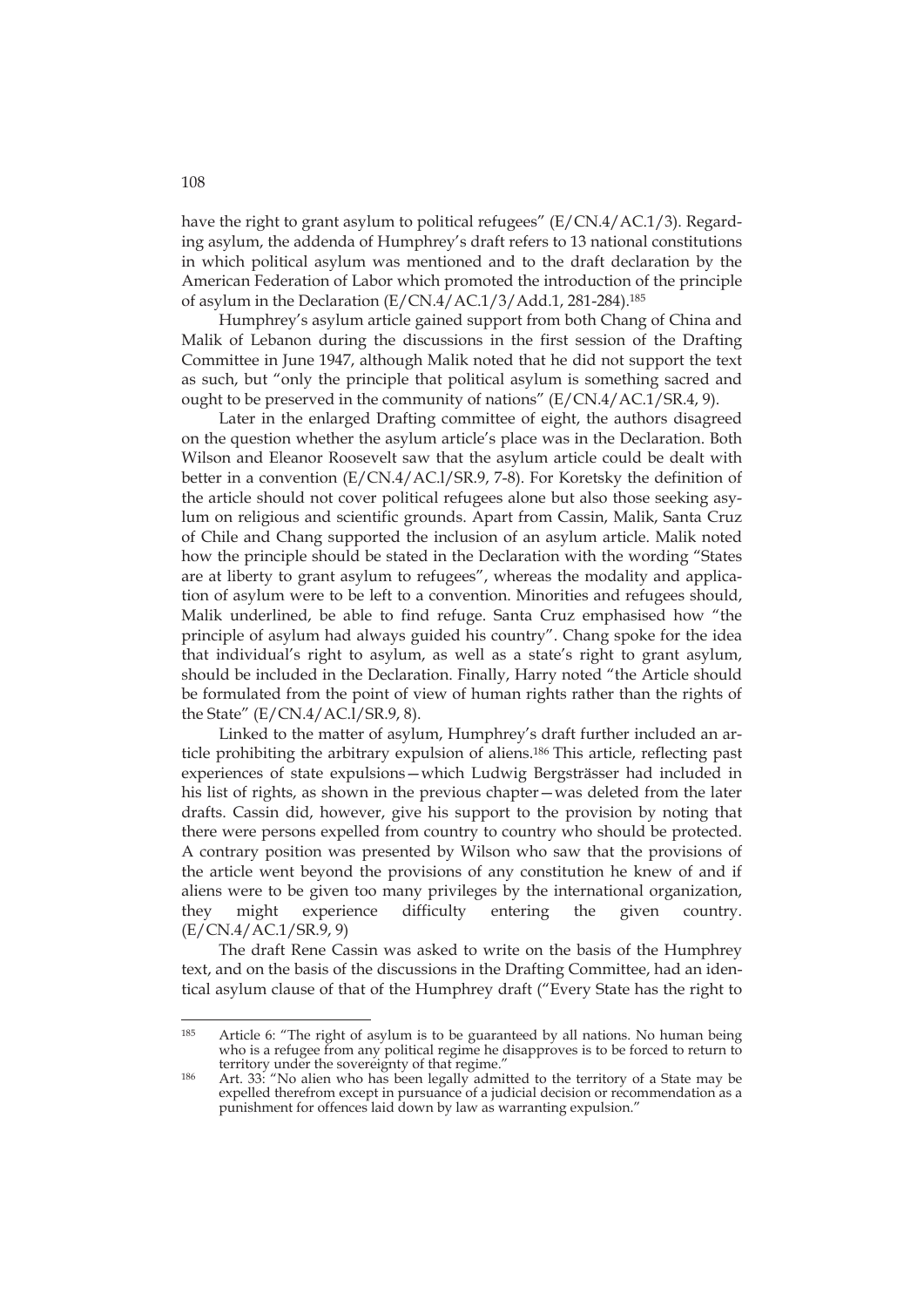grant asylum to political refugees", Art. 33) (Cf. E/CN.4/21).187 The importance of these initial drafts by both Humphrey and Cassin for the latter drafting is particularly noteworthy because, as Morsink (1999, 6) writes, once an article is included in a draft its inclusion becomes more difficult for the states to pose an objection, or at least the objections or wish to remove a particular article would require greater substantiation. On the other hand, it should also be noted that the initial drafts do not by any means determine the outcome of the wording which is subject to debate and being shaped in the course of the drafting process.

In addition to asylum, the Declaration included other articles connected closely to state sovereignty, the application of which concerned several states. These rights related to immigration, expatriation and nationality.188 In the first session of the Drafting Committee, Cassin acknowledged the difficulty for states to accept these "international rights" (E.CN.4/AC.1/SR.5, 3), echoing the controversy that would follow in the different stages of the drafting. The idea that that "matters for national legislations" were to be part of an International Bill of Human Rights was criticised, especially by representatives of the USSR following the understanding of the subordinate position of the individual in relation to the state within the Russian tradition.<sup>189</sup> When the argument was presented by Valentin Tepliakov of the USSR (E/CN.4/SR.13, 6-7) in the first session of the Commission on Human Rights in winter 1947, Cassin answered by saying, that "certain national laws were very badly co-ordinated in the international field, and thus large masses of humanity were obliged to live without properly defined rules". Cassin regarded settling the question that "concerned millions of human beings as the duty of the community in the International Field" (E/CN.4/SR.13, 8). Regarding the Soviet critique related to the interference to national matters and state sovereignty, Cassin had earlier noted that "we do not want a repetition of what happened in 1933, where Germany began to massacre its own nationals, and everybody […] bowed, saying 'Thou art sovereign and master in thine own house'", with reference to the League.190

<sup>&</sup>lt;sup>187</sup> In the course of the drafting, there were some changes. Document E/CN.4/AC.1/W.2/Rev.2 outlines the suggestions by the French representative as regards to asylum including two articles; "Every State has the right to grant asylum to political refugees", (Art. 18), and further an article proclaiming that "Everyone has the right to escape persecution by seeking refuge on the territory of the State which would consent to grant him asylum" (Art. 14).

<sup>188</sup> Article 13: "1) Everyone has the right to leave any country, including his own, and to return to his country. 2) Everyone has the right to freedom of movement and residence within the borders of each state." Article 15: "1) Everyone has the right to a nationality. 2) No one shall be arbitrarily deprived of his nationality nor denied the right to change his nationality."<br>
<sup>189</sup> For different human rights conceptualisations, see e.g. Shestack 1998.<br>
<sup>190</sup> Verbatim Record, June 12, 1947 Drafting Committee Meeting (cited in Glendon 2002,

<sup>60).</sup>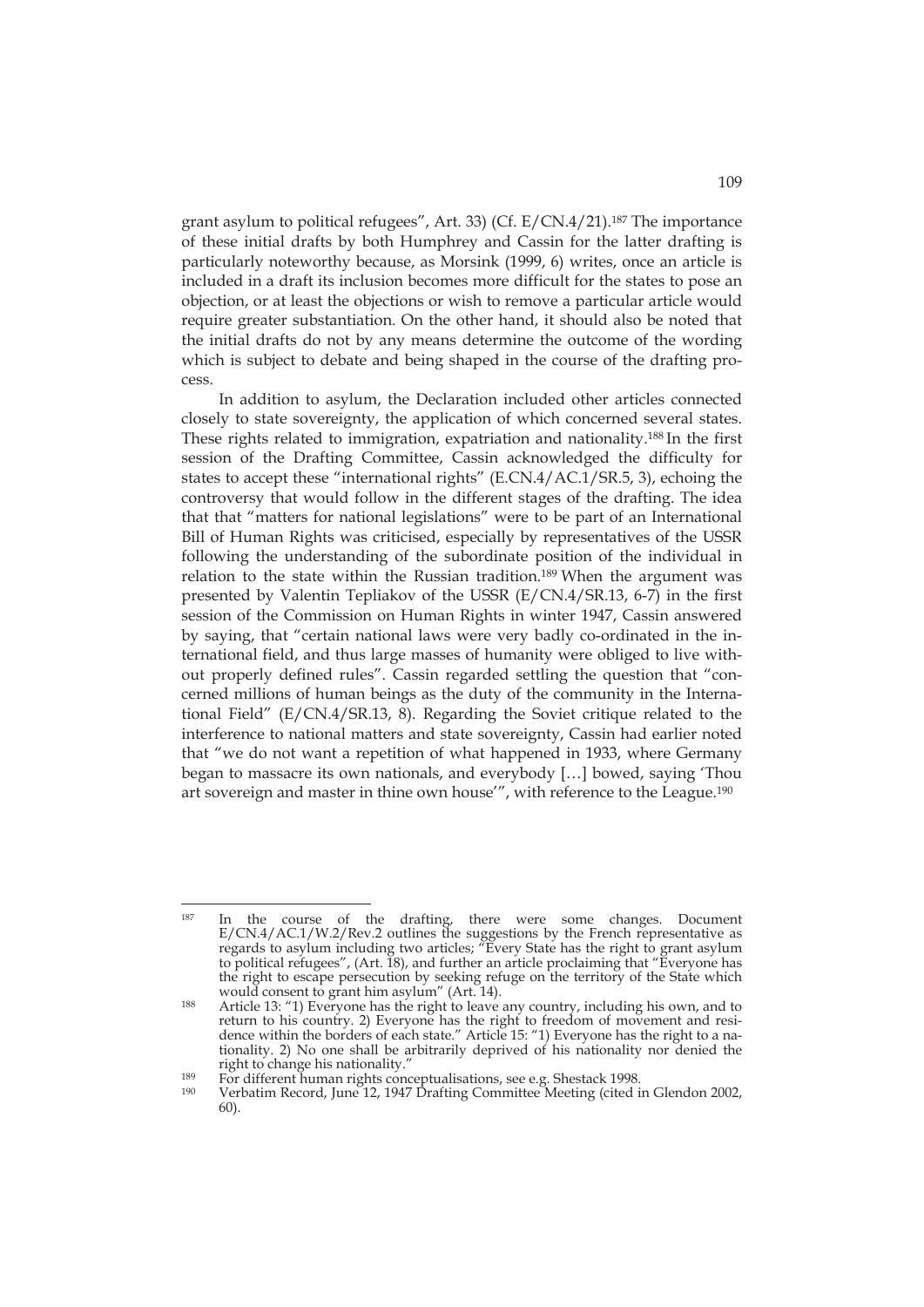### **4.3 Right to be granted asylum becomes introduced**

After the first session of the Drafting Committee, the asylum clause was phrased as follows: "Everyone has the right to escape persecution on grounds of political or other beliefs or on grounds of racial prejudice by taking refuge on the territory of any State willing to grant him asylum" (Art. 14) (cf. E/CN.4/21). The idea of a duty of the state to grant asylum was introduced for the first time in the so called "Geneva Draft" by the second session of the Commission on Human Rights in December 1947 with the formulation "Everyone shall have the right to seek and to be granted asylum from persecution" (E/600). As on many other occasions during the writing of the Declaration, non-governmental organizations taking part in the drafting as observers and consultants played an important role in the advocacy for rights (cf. Glendon 2002, 15 & Lauren 1998, 230), and in case of the asylum paragraph, in defending the "be granted" wording.191

One of the central advocacy organizations was the International Refugee Organization (IRO). The IRO was established in 1946 as an answer to the refugee problem caused by the Second World War. It was a specialised UN agency which preceded the UNHCR (cf. Melander 1988, 8-9). The organization submitted a statement to the Commission on Human Rights where it emphasised that "no group of human individuals can be more interested in an International Bill of Human Rights than the large number of persons who are the concern of the International Refugee Organization—the refugees and displaced persons" (E.CN.4/41, 1). Although the IRO was "aware of the considerations of national policy and of security which may render difficult the granting to the individual of an unconditional right of asylum", it hoped, however, that the Commission on Human Rights would "deem it possible to consider the embodiment of the principle of the right of asylum of certain classes of individuals". The IRO definition granted asylum to "religious, racial or political refugees", but left out "political refugees whose opinions are inconsistent with the aims and objects of the United Nations". (E.CN.4/41, 4)

In the second session working group discussions, Paul Weis, as the representative of IRO, saw the wording focusing on state's right to grant asylum as "very imperfect" and hoped that "the Committee would reconsider the wording with a view to sponsoring more positive action" (E.CN.4/AC.2/SR.5, 4). The report by the IRO gained further support from the representative of the World Jewish Congress, A.L. Easterman, noting that the proposed asylum article "afforded a right of escape with no corollary of a right of access to the country of reception", pointing towards the idea that wording was silent as regards to the obligations of the state or how the person seeking refuge would be allowed access to claim the protection. Easterman continued by making reference to past experience by saying that "many refugees from Germany had been denied this right which had resulted in the death of thousands". The draft of arti-

<sup>191</sup> These organizations included the representatives of Catholic, Jewish and Protestant as well as legal, labour and peace organizations (cf. Glendon 2002, 15).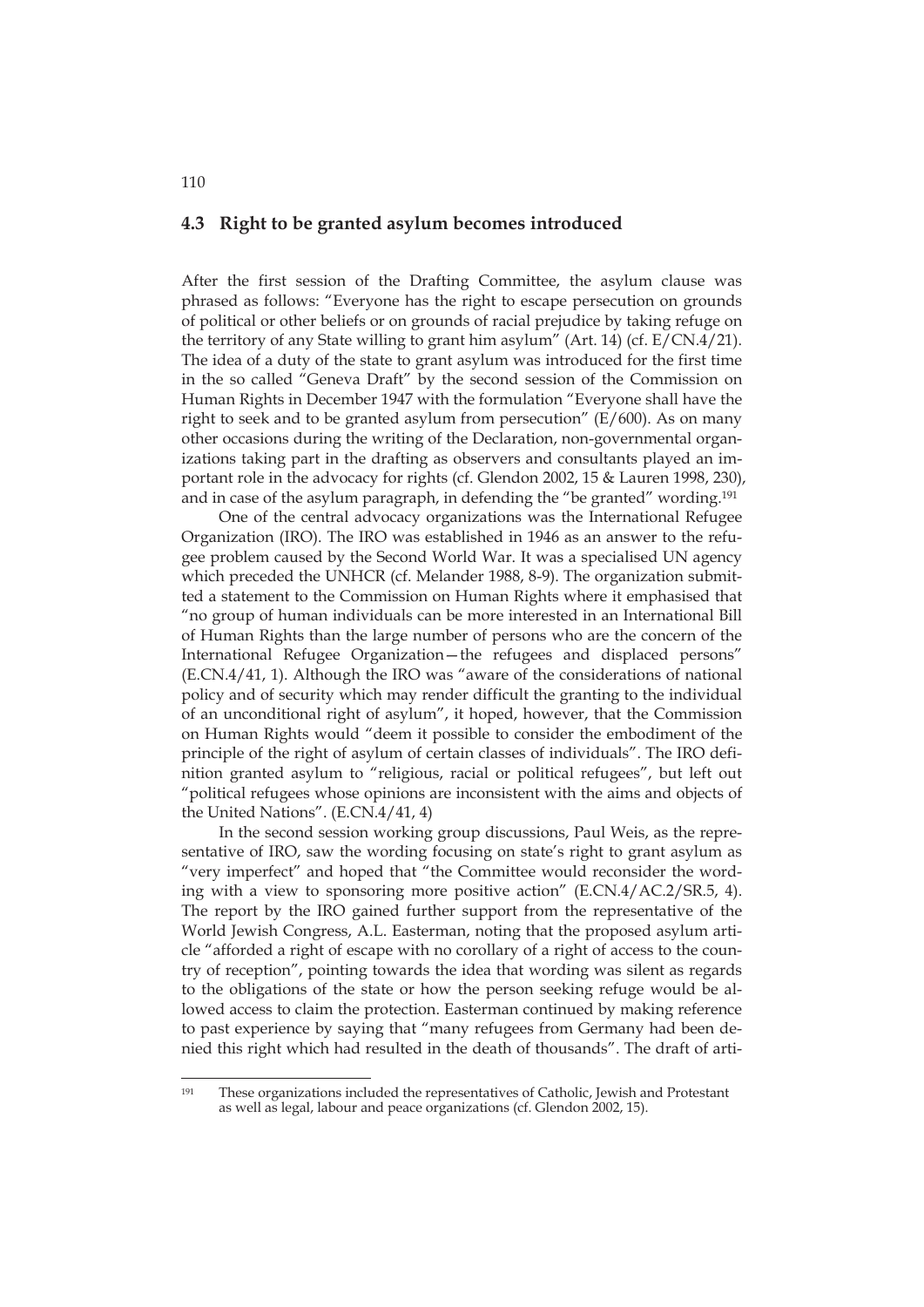cle 14 also "failed to implement Article 7 [right to life] since persons who were denied the right of asylum frequently died and thus were denied the right to life". (E.CN.4/AC.2/SR.5, 4) The representative of the International Union of Women's Catholic Organizations further supported the views of both Weis and Easterman (E.CN.4/AC.2/SR.5, 5).

In comparison to the stance of the organizations, Eleanor Roosevelt was much more sceptical about imposing a duty of asylum on states and argued, that "it would be dangerous to raise any false hopes in the Declaration". Roosevelt referred to the US immigration laws and "doubted whether it was within the province of the United Nations to tell Member States that they must grant asylum". She suggested, however, that a statement would be placed on the record "expressing the hope of the Commission that states would take steps to receive persons seeking asylum from persecution."(E.CN.4/AC.2/SR.5, 5)

Cassin supported the inclusion of an asylum clause in the Declaration and saw the question of asylum as an illustration of the difference between the nature of a declaration and a convention. To Cassin, "it was appropriate that the subject be expounded in a Declaration in order that the necessary steps for implementation could be secured in a Convention which would be binding to all nations where such a right was not granted under the Constitution". (E.CN.4/AC.2/SR.5, 5)

The position of the Soviet bloc throughout the drafting of the asylum paragraph was, on the one hand, to clearly define the groups to whom asylum should be granted, and, on the other hand, to state who should fall outside the scope of its protection, making especially sure that war criminals were not to be granted asylum. This was further linked to the Soviet rhetoric of condemning the actions of Nazis and fascists from their position in relation to the drafting (cf. Morsink 1999). Consequently, Alexandre Bogomolov of the USSR argued that if an asylum article was included, "great care should be taken to define the type of individual entitled to that right". In his categorisation, asylum was granted only "to persons persecuted on racial or religious grounds". The argument was further linked with war criminals when Bogomolov stated that "many supporters of the Hitler regime had posed as refugees in order to escape from their own countries and intrigue against them". (E.CN.4/AC.2/SR.5, 5)

Roosevelt answered Bogomolov by noting that the right of asylum did not belong to criminals. To her, the object of the working group was "to prepare a document which would be of value over a period of time and in which it would be unwise to attempt too definitive a text". (E.CN.4/AC.2/SR.5, 5-6) Cassin further pointed that the asylum article "could not be invoked in favour of criminals or of persons subject to extradition proceedings" (E.CN.4/AC.2/SR.5, 6). The representative of Panama, M. Amado, in his turn also spoke against the USSR's suggestion by referring to the experiences from his government concerning several cases "where refugees had been charged with the commission of a criminal offence, in order that they should be prevented from obtaining asylum", which was something that the text under preparation was to guard against (E.CN.4/AC.2/SR.5, 6).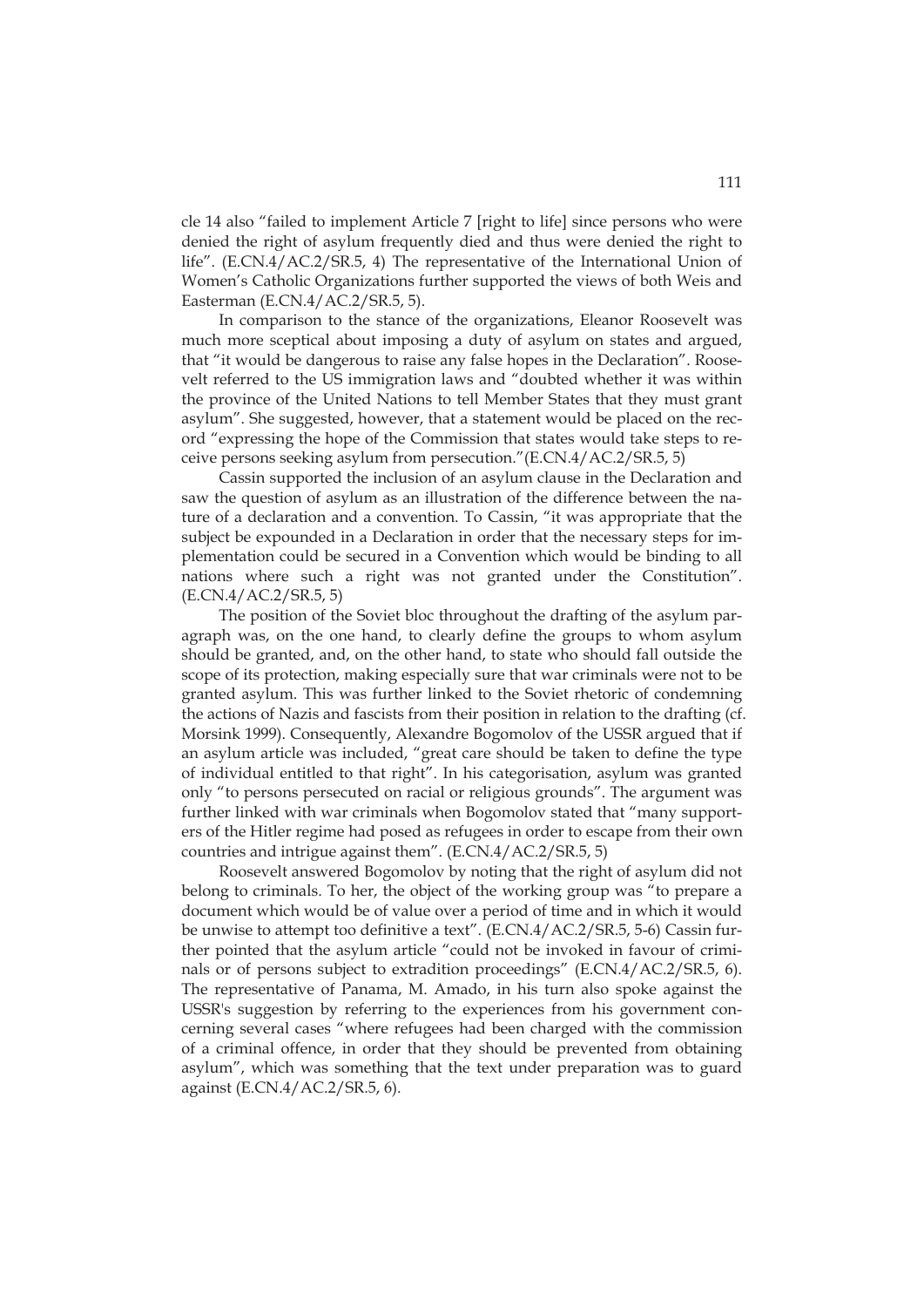Roosevelt suggested that a footnote should be put in placed clarifying that criminals did not qualify for asylum, and with the sentiment that at the time "the right of asylum did not exist in any real measure", but that the Committee expressed its hope that "it would be more literally granted in the future". Easterman of the World Jewish Congress was against a wording proposing obligations on the individuals seeking asylum. He noted that he was aware of the "judicial difficulties of the question", but stated that he "did not suggest any alteration of laws nor a right to permanent residence, but only for temporary asylum", referring to the "right to be freed from danger as the 'elemental human right'". (E.CN.4/AC.2/SR.5, 7)

An important base of support for the wording that had been suggested by the organizations was Carlos P. Romulo of the Philippines. In response to Roosevelt's doubts, Romulo emphasised that the matter "was not so much a question of raising false hopes as of establishing a principle to be followed by all" (E.CN.4/AC.2/SR.5, 6). Romulo's suggestion was to draft the article so that "all refugees from religious, racial and political persecution shall have the right to seek and be granted asylum, provided however, that the right of asylum shall not be granted to political refugees whose acts or opinions are inconsistent with the aims and objects of the United Nations" (E.CN.4/AC.2/SR.5, 7). Romulo's criteria for 'persecution' was voted down after Cassin noted that "it was unwise to attempt to qualify the word". To Cassin, the Committee should instead "stress the necessity for a Convention and point out the difficulties imposed on bona fide persons seeking asylum". (E.CN.4/AC.2/SR.5, 7)

### **4.4 ...And gets removed... before being accepted, again!**

If the organizations addressed asylum from the point of view of the individual and played an essential part in lobbying for a form of words that would impose on states a duty to grant asylum, this latter idea adopted by the Commission on Human Rights received significant opposition from some of the representatives as the drafting continued. Lord Dukeston of the United Kingdom, in particular, spoke against the idea of asylum as an obligation in the second session of the Commission in December 1947, as "some countries might be incapable of absorbing large numbers of refugees" and "the State should have the right, for any reason considered right and proper, to refuse to grant asylum" (E/CN.4/SR.37, 9). Cassin, on the contrary, continued his support for the article, underling that the granting of asylum to refugees was a "humanitarian duty" and argued that it was "for the Members of the Commission to give an example in that respect to the rest of the world" (E/CN.4/SR.37, 10).

In the second session of the Drafting Committee, in May 1948, Cassin noted in response to the doubts presented by several delegates that it was "unreasonable to expect individual countries to assume responsibility for refugees", and as a result "it should be the duty of the United Nations to find asylum for refugees". Cassin hence introduced the idea of a clearly defined role of the UN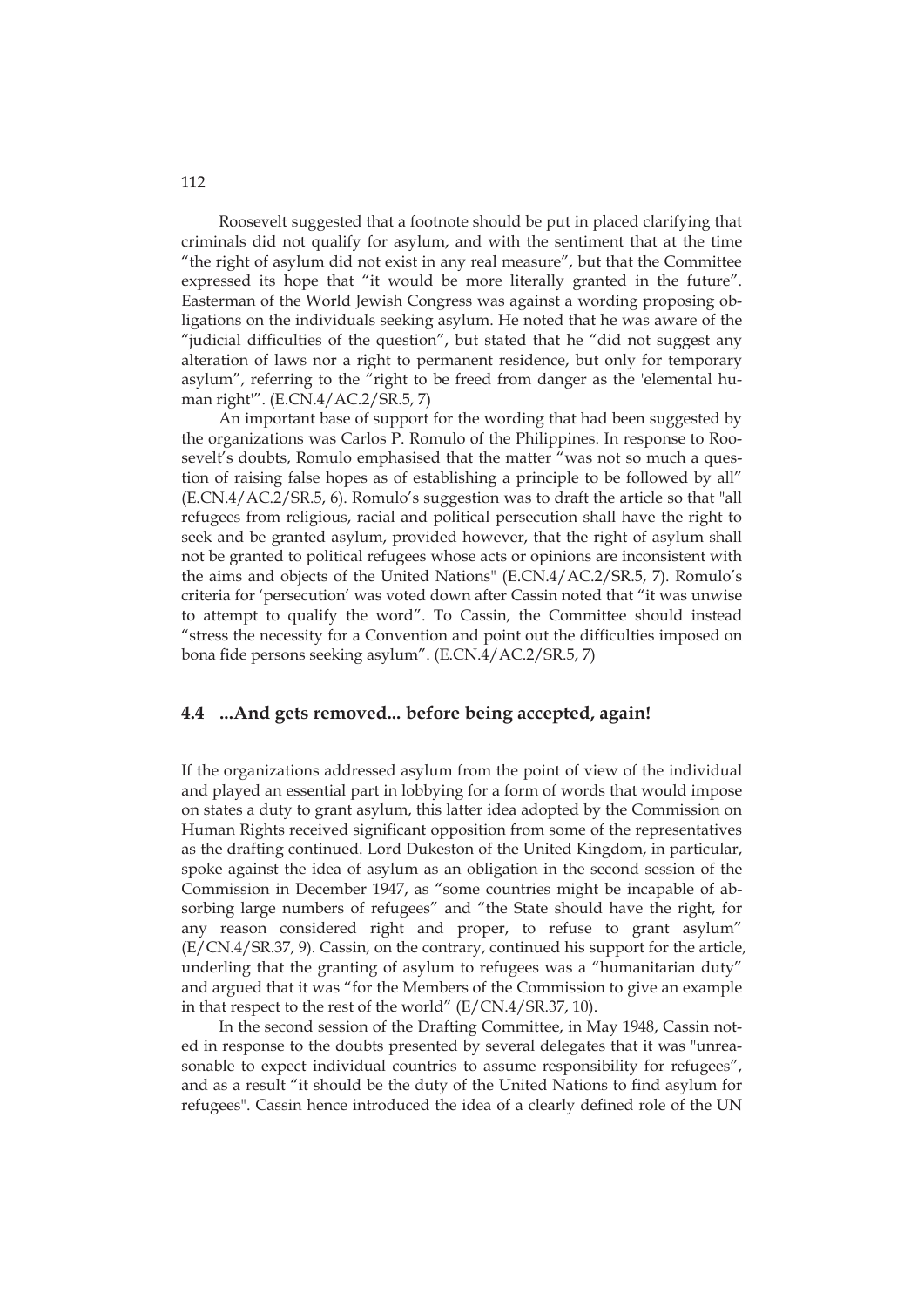which became central for his argument in later debates. In practice, the role of the UN meant that "the United Nations could carry on negotiations with specialized agencies and individual states" (E/CN.4/AC.1/SR.36, 13). Cassin underlined that the declaration should be based on the rights of individuals and not of states. The duty of the UN would be "to guarantee that asylum granted by its Members to refugees would be temporary; knowing thus that they would not carry the burden alone, countries hesitate less to grant asylum". (E/CN.4/AC.1/SR.36, 15)

After the criticism which the notion of asylum as a duty had received a sub-committee consisting of the representatives of China, France and the United Kingdom, was assigned to reformulate the paragraph. The sub-committee rewrote the "be granted" wording into a more careful "may be granted" alternative.192

The role of the UN in securing asylum was explicated in the reformulated wording: "the United Nations is bound to secure this asylum in agreement with Member States" (E/CN.4/AC, l/39). Cassin explained the UN reference in the second session of the Drafting Committee by noting that "the wording had been inspired by the fact that it was impossible to recognize a right [...], if no one was bound to respect it". In cases where the states had difficulties bearing the financial cost of granting asylum, the United Nations would provide material assistance. (E.CN.4/AC.1/SR.37, 8) As all states did not accept asylum unconditionally, the right would be ineffective without the support from the UN. Cassin noted that "the State nearest to the one where persecution had taken place, might not have the necessary funds to take in those who were persecuted and, [...] the influx of refugees might have a disturbing effect on the national life of that country" (E.CN.4/AC.1/SR.37, 9-10). The wording thus sought to better take into consideration the unwillingness of states to grant asylum, as well as, for instance, the financial and administrative cost of accepting refugees.

Cassin noted that the phrasing "prosecutions genuinely arising from nonpolitical crimes or from acts contrary to the purposes and principles of the United Nations do not constitute persecution" was necessary for the acceptance of asylum as an obligation by the General Assembly (ibid.). However, Pavlov of the USSR wanted that the text of the article specify more particularly those who were denied asylum and directly name the groups not entitled to protection. To the text of the second clause was added the wording: "in particular, the right of asylum shall not be granted to Fascists and Nazis prosecuted for their activities" (E.CN.4/AC.1/SR.37, 11). Wilson and Cassin noted that the acts of Nazis and fascists were included in the wording as "acts contrary to the purposes and principles of the United Nations". Santa Cruz, in his turn, pointed out that the wording concerned all acts, not only the acts Nazis and fascists as in the Soviet proposal (E.CN.4/AC.1/SR.37, 11).

<sup>192</sup> The wording prepared by the sub-committee: "Everyone shall have the right to seek and may be granted asylum from persecution. The United Nations is bound to secure this asylum in agreement with Member States. Prosecutions genuinely arising from non-political crimes or from acts contrary to the purposes and Principles of the United Nations do not constitute persecution."  $(E/C\hat{N}.4/AC, 1/39)$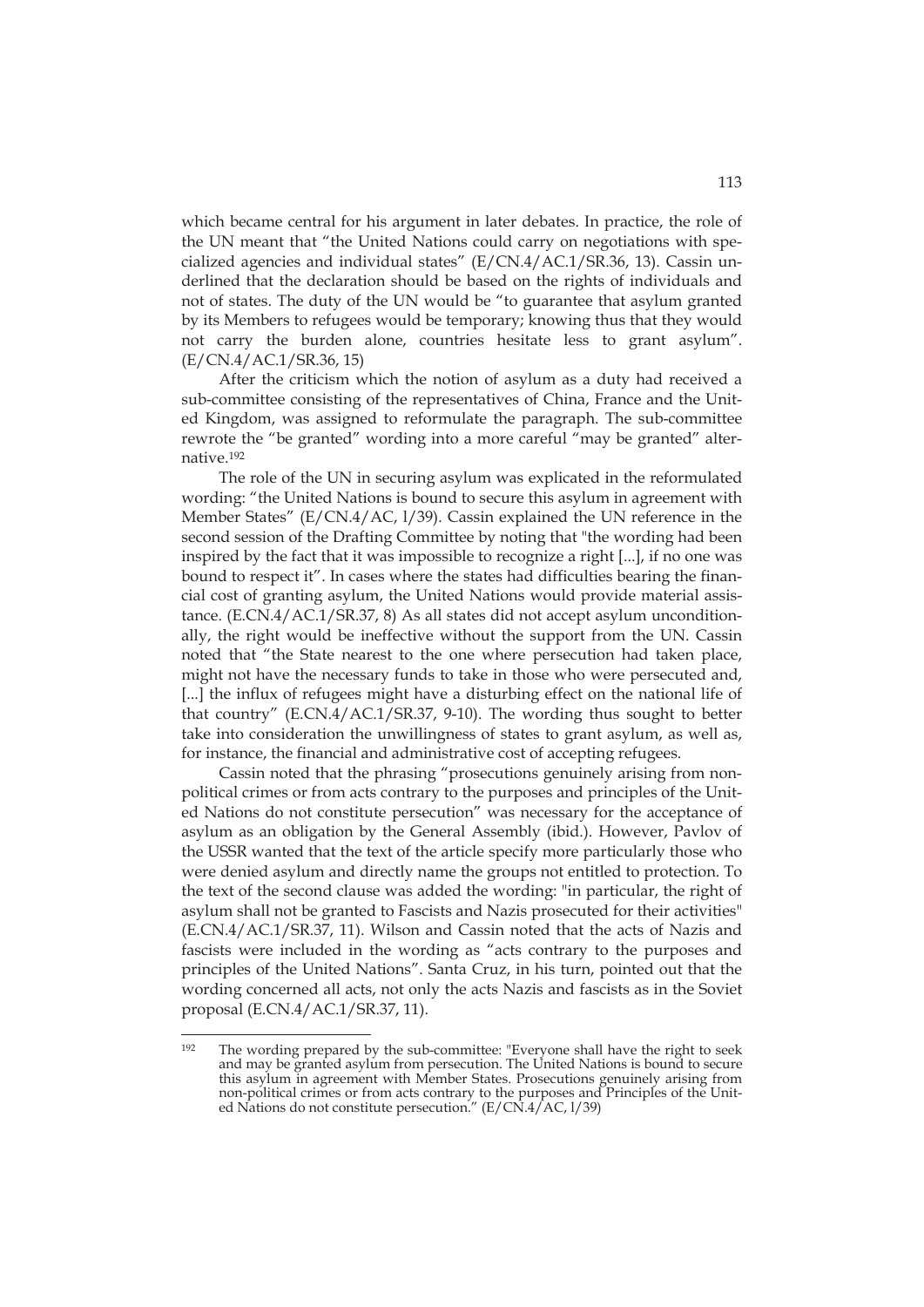The Drafting Committee voted down the reference to the UN tightly. To Roosevelt, the idea that the UN would have an obligation to grant asylum was to be in a form of resolution of the General Assembly and not as a part of the Declaration. Karim Azkoul of Lebanon wanted the principle of asylum to be stated "clearly and explicitly" and therefore suggested wording that proclaimed how "[e]veryone has the right to seek and to be granted asylum during persecution".193 Azkoul, thus supported an unconditional right of asylum, but although later changing his position in favour of the UN reference and the role of the UN in sharing the burden, and was of the opinion that measures implementing the exercise of asylum were to be in the form of a resolution and not as a clause in the Declaration. (E.CN.4/AC.1/SR.37, 9) Wu of China, as well as E.J.R. Heyward of Australia (E.CN.4/AC.1/SR.37, 11), supported Azkoul in noting that the question of implementation should not be mentioned in the text. Wu emphasised that the asylum article should be "so worded as to be understood by the greatest possible number of people, more particularly by those not versed in the law" (E.CN.4/AC.1/SR.37, 9).

Wilson argued for weakening the clause asylum in the draft by the subcommittee by stating that not all states would accept a duty to grant asylum (E.CN.4/AC.1/SR.37, 10). Eleanor Roosevelt, in her turn, suggested the idea that the protection of asylum would be temporary so that the receiving state would not have to guarantee permanent residence for asylum seekers (E.CN.4/AC.1/SR.37, 10). The idea of the temporality of asylum protection was later voted down, as was Azkoul's phrase "during persecution", which also hinted at a limitation on the time frame of the protection (E.CN.4/AC.1/SR.37, 14).

After voting and the removal of the UN reference, the Drafting Committee thus ended with the wording "Everyone has the right to seek and may be granted asylum from persecution." However, in the third session of Commission on Human Rights the wording was once again reformulated to provide a duty for the states to grant asylum as well as an individual's right to be granted asylum (cf. E/800 art. 12). Once again it is worth noting the successful organizational lobby in defence of this right. The representative of the American Federation of Labor, Tony Sender, saw the wording of the Drafting Committee as "highly unsatisfactory" and stated that "the permissive character of the phrase 'may be granted asylum' deprived the asylum article of any real value". She saw the right to asylum from persecution as "a natural corollary to the right to hold or change ones beliefs which was mentioned more than once in the draft Declaration" (E/CN.4/SR.56, 7). Sender, a former SPD politician and a representative of *Reichstag* (1920-1933) had herself escaped Germany in 1933.

The representative of the World Jewish Congress, F.R. Bienenfeld, emphasised that the right to asylum was "implicit in the concept of the right to life", and continued by saying that "in demanding the right to asylum, refugees were

<sup>193</sup> Azkoul later withdrew the amendment after noting that "the discussion had shown that the Committee was not prepared to proclaim unconditionally the right to asylum" (E.CN.4/AC.1/SR.37, 13).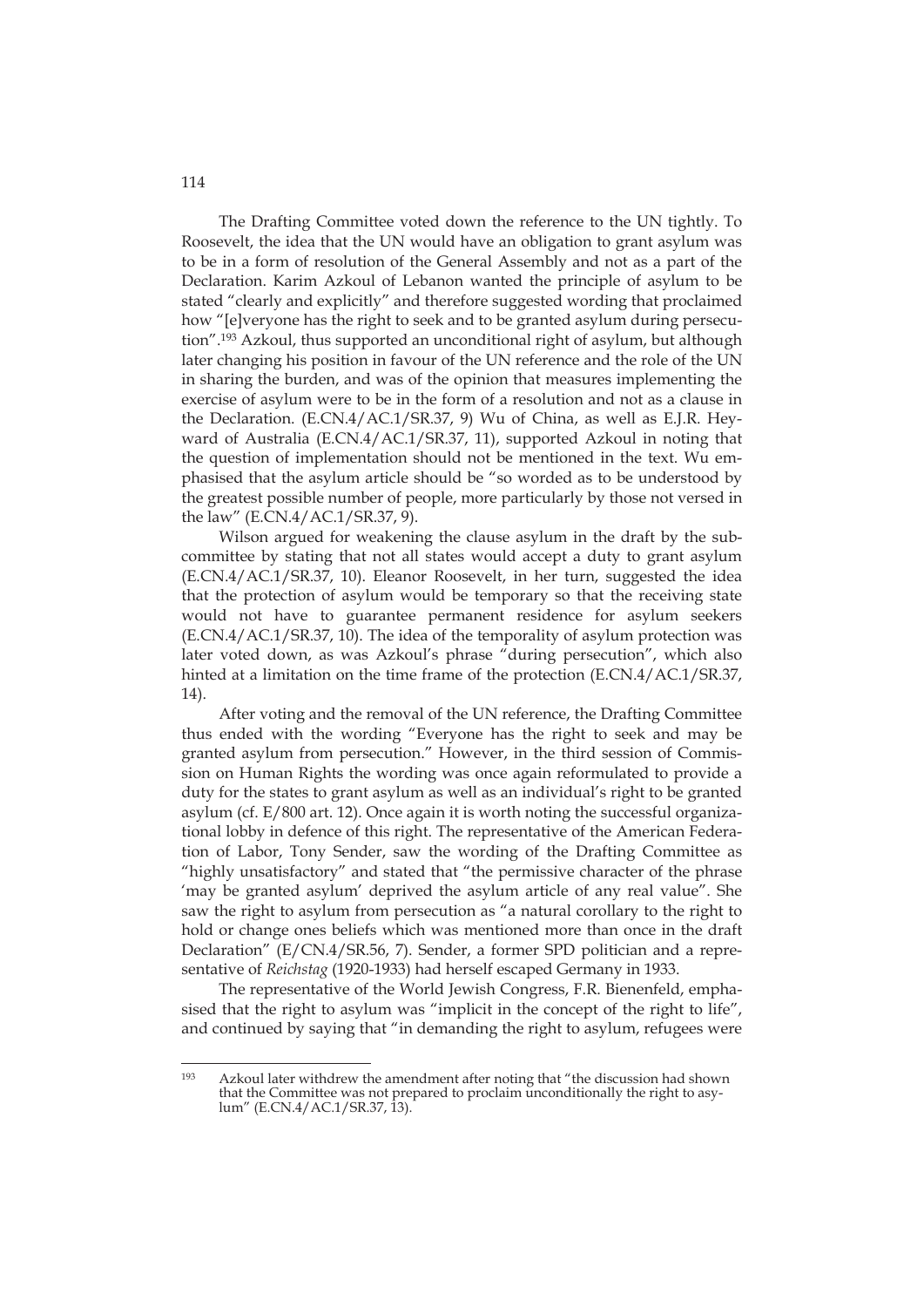not asking for permanent homes but for temporary safety from persecution". Bienenfeld noted how "the Governments of the United Kingdom, the United States, France and the USSR had been generous in providing homes for many Jewish refugees before and during the last war. Therefore, he argued, "it was difficult to believe that their representatives in the Commission would oppose the inclusion of the right to asylum". Bienenfeld noted how the right of asylum "had been observed in Europe in the Middle Ages and was being observed now in the Mohammedan countries". To Bienenfeld "the Bill of Human Rights would mean little to those who most eagerly awaited it, if the right to asylum, in principle, was not included." (E/CN.4/SR.56, 7) Roosevelt later answered Bienenfeld by referring to US immigration laws: because of the existing laws, there were difficulties which had to be addressed in the Congress before the Jewish refugees persecuted by the Nazi government were allowed access to the United States (E/CN.4/SR.56, 9).

Cassin, in his turn, gave his support for the organization by underlining the importance of the principle of asylum. Cassin noted that the principle had been included in the constitutions of most states. Its implementation had, however, proved to be difficult. To Cassin, "the responsibility rested with the whole world and not just with the State which happened to be in close geographical proximity to another in which persecution was being practised". Cassin continued to advocate for the role of the UN, as "it would be useless merely to state the principle, however magnificent", if the question of who should ensure the granting of asylum was not solved. (E/CN.4/SR.56, 8) Cassin's position, which "introduced the idea of international responsibility with respect to the right to asylum" gained support from Ronald Lebeau of Belgium and Azkoul of Lebanon, to whom the French proposal "proclaimed the right to asylum and at the same time safeguarded the interests of States who would have to receive refugees" (E/CN.4/SR.56, 9).

Whereas the Soviet bloc continued to support asylum as a duty of the state, although only for certain groups of persons, outside the Soviet sphere restrictions and qualifications to the wording were proposed. Lopez of the Philippines spoke for asylum as a duty of states and favoured the expression of a broad principle of asylum (E.CN.4/SR.56, 10). To Chang, whose formulation included the idea of asylum being temporary ("Everyone has a right to seek and shall be granted temporary asylum from persecution in other countries"), the Commission attempted to draft "a declaration of aspirations and therefore no qualifications should be introduced into the text". As a result of the debate on the matter, Roosevelt stated that she was "even more convinced of the fact that the Declaration should be made up of general principles". More complicated matters were to take the form of, for instance, a convention on asylum or extradition. (E.CN.4/SR.56, 11)

After the fifty-sixth meeting of the full Commission on Human Rights, a drafting sub-committee was once more assigned, this time consisting of the representatives of France, United Kingdom, China, India and the US, to find a compromise formulation on asylum which would fit all the differing points of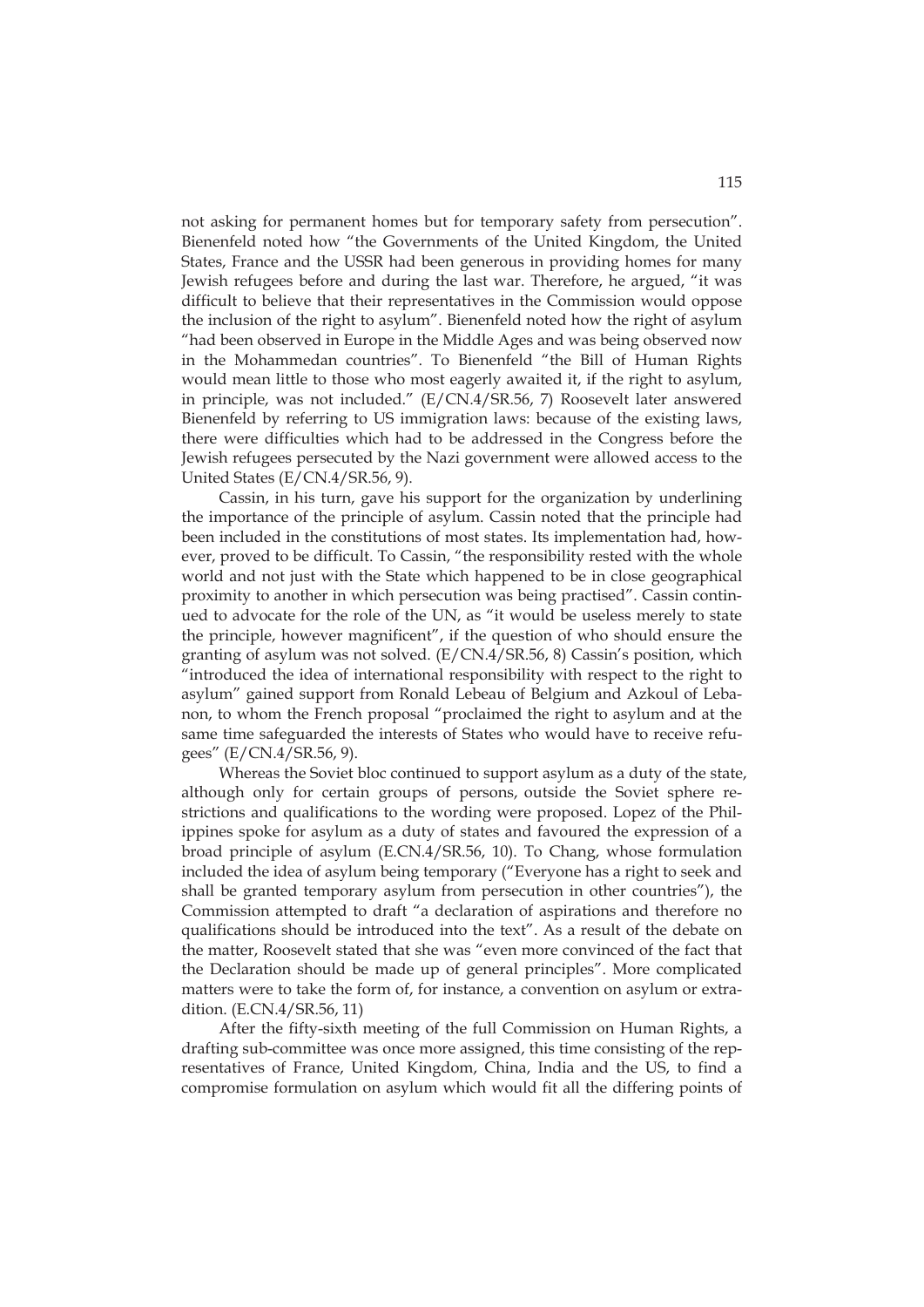views together. This was once again at the suggestion of the UK, whose representative stated he was impressed by arguments in favour of asylum as a duty, but noted that "one of the most jealously guarded rights of a State was the right to prevent foreigners from crossing its border" (E.CN.4/SR.56, 10).

The sub-committee prepared two versions of the asylum article for the next meeting, both including the idea of a duty to grant asylum in the form of a "be granted wording" and, in addition to this, a new qualification clause with the wording "as humanity requires/required".194 Roosevelt explained that the phrase had been chosen because of its "all-inclusiveness" (E.CN.4/SR.57, 3). One reason for the introduction of the qualification clause was the concern of the representative of China over the unqualified right of asylum in relation to which many states may find it difficult to commit (E.CN.4/SR.57, 5). For Wilson of the UK, the discussions on the asylum article had shown how controversial the topic indeed was. He explained that the newly formulated wording was an attempt to combine the right of the state to control migration and a person's right to seek asylum. (E.CN.4/SR.57, 3)

The phrase "as humanity requires" was criticised as being broad and vague by Malik, among others. Malik, therefore, was ready to ask for a reconsideration of the French proposal<sup>195</sup> "to entrust the United Nations with the problem of asylum" (E.CN.4/SR.57, 3). This was supported by the representative of Belgium, Ronald Lebeau, and further by Joaquin Larrain of Chile. Lebau was also the delegate who suggested the wording "Everyone has the right to seek and be granted in other countries asylum from persecution" (E.CN.4/SR.57, 4), which was later accepted by the Commission.

The question of asylum and state sovereignty continued to be problematic for the Commission. To Chang of China, the Commission was to "state clearly and frankly whether states had the control over the granting of asylum" (E.CN.4/SR.57, 5). Hansa Mehta of India did not support the idea that the UN would have an instrumental role in providing permanent asylum only. For her, to seek and be granted temporary asylum was a human right. Roosevelt also further elaborated the idea of asylum being temporary and noted, in line with her earlier argument, that "without the word 'temporary' the right to be granted asylum might come into conflict with the immigration laws of various countries" (E.CN.4/SR.57, 6).

To Pavlov of the USSR the French proposal meant interfering in the domestic affairs of the countries concerned. The UN lacked a common territory on which to grant asylum. Consequently, the UN reference would mean that protection should be given on the territory of the Member States. (E.CN.4/SR.57, 6) Cassin clarified that his suggestion had been for the UN to act in agreement with the governments, which meant that "the United Nations should take pre-

<sup>194</sup> "1. Everyone has the right to seek and be granted in other countries asylum from persecution as humanity required." 2. "Everyone has the right to seek and be granted in other countries such asylum from persecution as humanity requires".<br>(E.CN.4/SR.57, 2)

 $^{195}$  Cassin later noted that the Commission had not voted on the proposal of the French Government but on his own amendment (E.CN.4/SR.57, 7).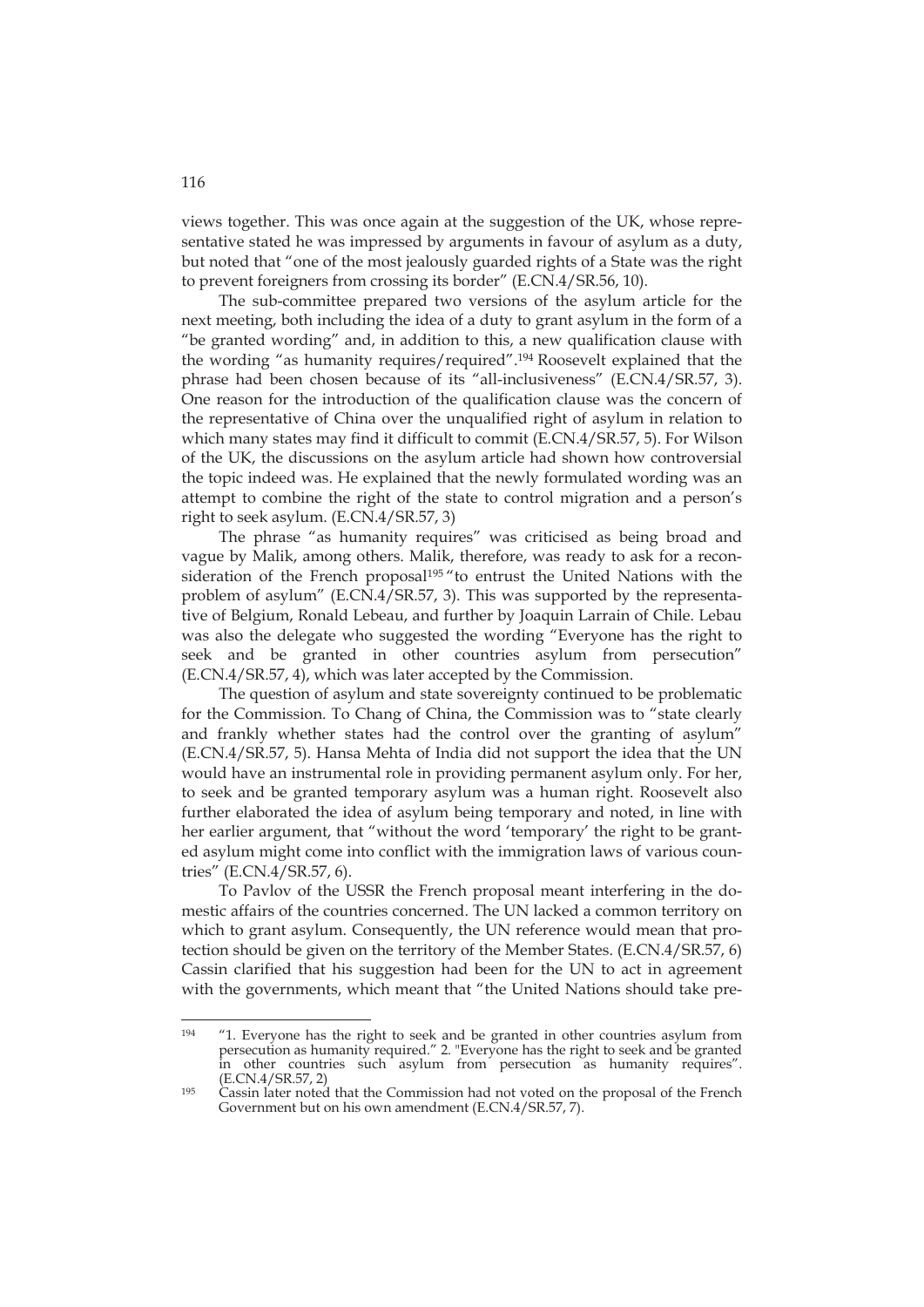liminary steps and provide to Member States material aid to facilitate their acceptance of persons seeking asylum". Cassin noted that he had not meant that "the United Nations could interfere in the internal affairs of States", nor did he mean "that nations' rights should be infringed upon in any way". Cassin, however, spoke against the idea of asylum being temporary, as the matter of asylum should not be dealt only on the basis of emergency but, instead, "the agreement on the whole problem should be reached at the earliest possible time". (E.CN.4/SR.57, 7)

The question of implementation was critiqued by the representative of Uruguay, Roberto Fontaina, for whom "it was essential to separate a statement of principle from its implementation". The Commission drafted principles and, therefore, its sole concern for the time being "was to lay down the principle that a person persecuted for political reasons had a right to asylum". The matter of implementation, the question of how asylum was to be granted, was to be discussed when deciding upon the Covenant. (E.CN.4/SR.57, 7-8)

For Salvador P. Lopez of Philippines, who continued his support for asylum, the asylum paragraph was to "guarantee the right of asylum in the broadest possible terms". Lopez was against the idea that "the right of asylum should be granted only to the persecuted persons who were deemed desirable from the point of view of the recipient state". Because the reasons for granting asylum differed between the states and states therefore granted asylum for different, perhaps, opposing reasons—persons disagreeing with the Soviet regime in Latvia or Estonia might find asylum in Sweden or in the United States, while those in Greece with Communist sympathies might get protection from Ukraine or Yugoslavia—it was not advisable to identify the persons to whom asylum was to be granted. (E.CN.4/SR.57, 8)

Lopez, when asked by the representative of the state that most vocally had advocated for clear admittance categories, Pavlov of the USSR, stated that the Philippines would not grant asylum to Japanese or Nazi war criminals (E.CN.4/SR.57, 9). The delegate of Ukraine, Michael Klekovkin, saw a link between war criminals and the phrase "as humanity requires" as in the Nuremberg trials "clemency towards war criminals had been asked for in the name of humanity". The phrase was to be rejected as it implied the possibility of escape for war criminals and as the United Nations itself "was based on the defeat of fascism and nazism". (E.CN.4/SR.57, 9)

The Commission on Human Rights also voted down the qualification clause as well as the resubmission of the French proposal. The wording "Everyone has the right to seek and be granted in other countries asylum from persecution" was adopted by twelve votes to one with four abstentions (E.CN.4/SR.57, 11), and the draft that was submitted to the Third Committee to consider thus included a right of the individual to be granted asylum and, correspondingly, a duty for the states to grant asylum.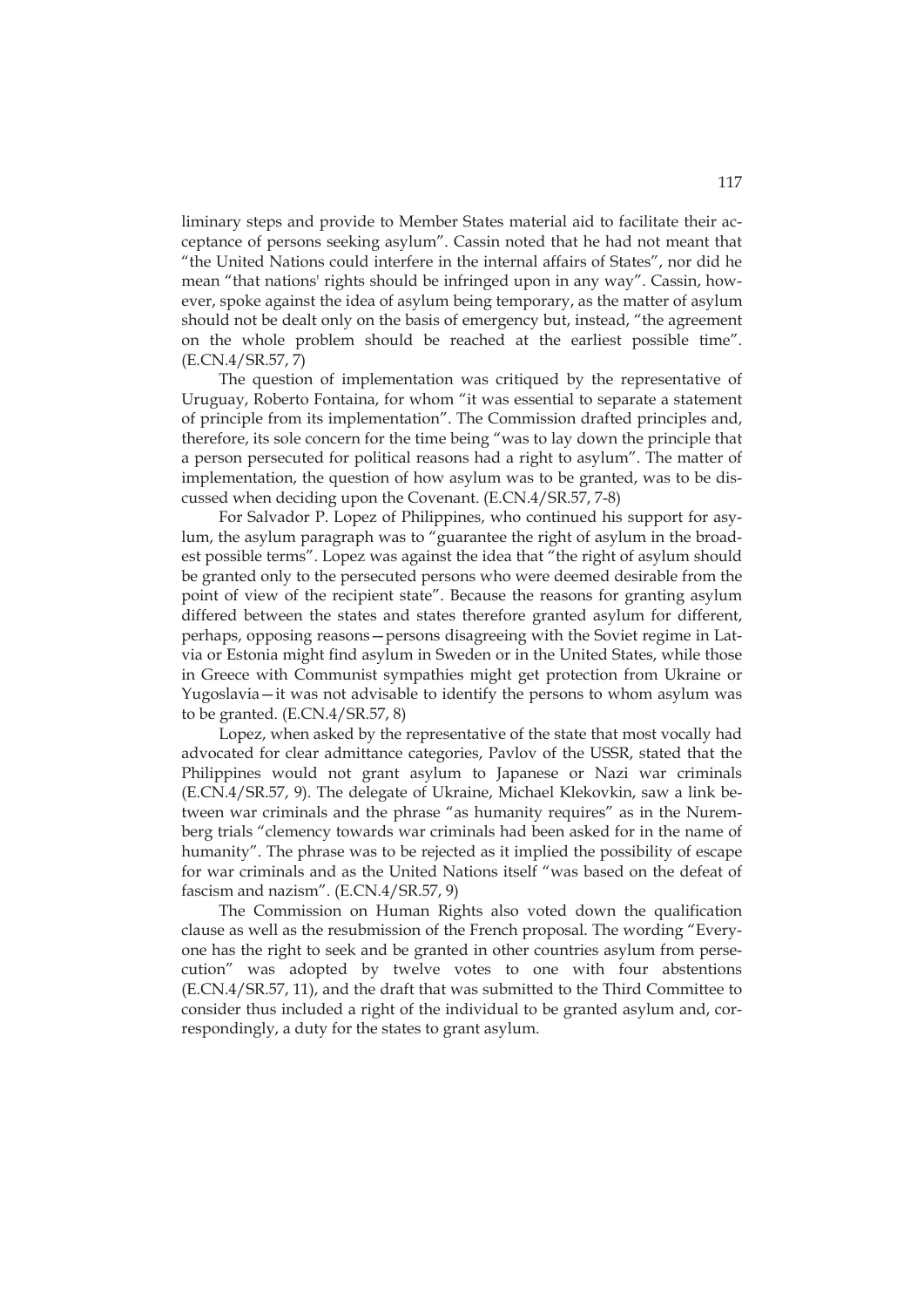## **4.5 The Third Committee has its say**

From the Commission on Human Rights the draft bill of rights was moved for debate in the fifty-eight member states in the eighty-five meetings of Third Committee of the General Assembly where the paragraph was rewritten in its final form when the "nations had their say" in the autumn of 1948. The participating states thus also included among those with no representation in the Commission on Human Rights. Roosevelt (1992, 320) writes in her autobiography about the lengthy drafting process in the Third Committee:

As the session opened I was full of confidence that we could quickly get the Declaration through the formal hearings before Committee Three and have it approved by the Assembly. My confidence was soon gone. We worked for three months, often until late at night, debating every single word of that draft Declaration over and over again before Committee Three would approve its transmission to the General Assembly.

The Third Committee debates were chaired by Malik. In these debates the principle of asylum was, as a rule, emphasised as important, but the idea of outlining and declaring the actual responsibility for granting asylum as proposed in the draft by the Commission on Human Rights proved to be impossible to support for the majority of states. The wording that was eventually accepted was introduced by the United Kingdom: "Everyone has the right to seek and to enjoy in other countries asylum from persecution" (A/C.3/253).<sup>196</sup> In addition to the UK amendment, the Third Committee received amendments from the USSR (E/800), 197 Bolivia (A/C.3/227), 198 Cuba (A/C.3/232), Saudi-Arabia  $(A/C.3/241)$ , <sup>199</sup> France  $(A/C.3/244)$ , <sup>200</sup> Egypt  $(A/C.3/264)$  <sup>201</sup> and Uruguay (A/C.3/268)202 and New Zealand203 (later dropped) wishing to make changes to the draft proposed by the Commission on Human Rights.

The Third Committee deliberations on asylum began with Pavlov of the USSR who continued to use the UN as a platform in which to condemn the actions of Nazis and fascists. Pavlov underlined that it should be explained in the

118

<sup>&</sup>lt;sup>196</sup> The UK amendment was for the first paragraph to read: "Everyone has the right to seek and to enjoy in other countries, asylum from persecution"  $(A/C.3/253)$ .

 $197$  The USSR amendment was to replace the paragraph 1 of the wording suggested by the Commission on Human Rights with the following wording: "The right of asylum is guaranteed to all persons persecuted in connection with their activity in defense of the interests of democracy or for their scientific activity or for their participation in the struggle for national liberation."  $(E/800)$ 

<sup>&</sup>lt;sup>198</sup> The Bolivian amendment was to add the first paragraph with a second phrase "This right shall extend to asylum in embassies or legations" ( $A/C.3/227$ ).

<sup>&</sup>lt;sup>199</sup> The Saudi-Arabian amendment was to delete the phrase "and be granted" in the first

paragraph ( $A/C.3/241$ ).<br><sup>200</sup> The French amendment was to add the sentence "The United Nations, in concert<br>with countries concerned, is required to secure such asylum for him" ( $A/C.3/244$ ).

<sup>&</sup>lt;sup>201</sup> The amendment of Egypt was to add the paragraph 1 with the words "in accordance with the rules of international law" (A/C.3/264).

<sup>&</sup>lt;sup>202</sup> The amendment from Uruguay was to add the paragraph 1 with the sentence: "This right includes diplomatic asylum in embassies and legations" (A/C.3/268).<br><sup>203</sup> "Everyone is entitled to seek asylum from persecution" (A/C.3/267).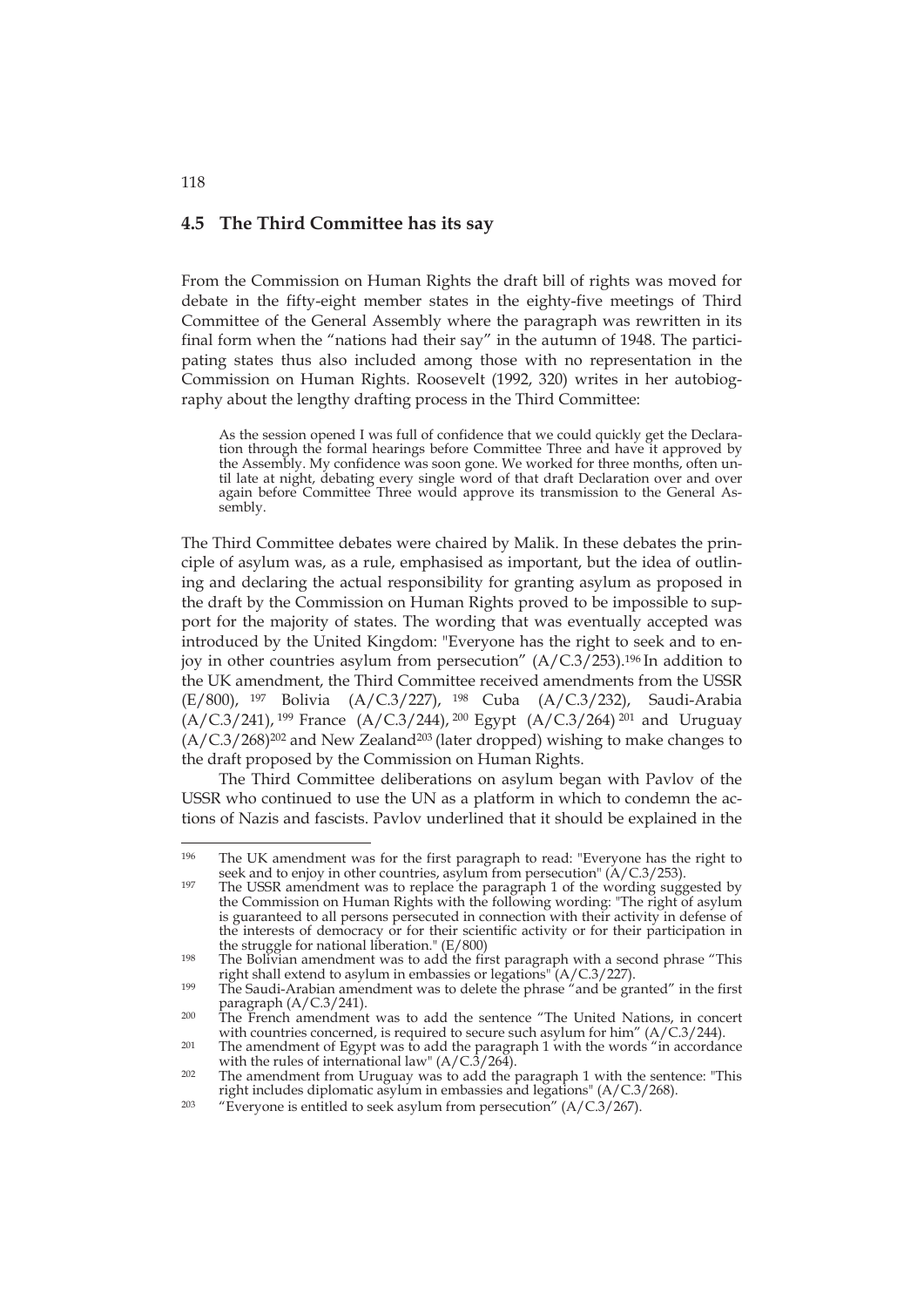Declaration what was meant by the right of asylum "so that war criminals, fascists, and nazis hiding abroad and particularly in occupied Germany, could not claim to be persecuted persons". Those groups of people were to be left without asylum "responsible as they were for the massacre of millions of innocent victims, those traitors to their countries whose misdeeds during the war years were known to all". (A/C.3/SR.121, 327)

Consequently, Pavlov regarded the word "everyone" as too comprehensive and wanted to suggest three main categories of persons to whom asylum should be granted. The categorisation followed the asylum article of the Soviet constitution of 1936. According to the Soviet delegation, asylum was given to persons persecuted because of "their activity in defence of the interests of democracy", or "for their scientific activity" or "for their participation in the struggle for national liberation". This meant, that those escaping the Franco regime were granted asylum, "as were those who had fought to free their country from foreign oppression and all those who, in colonial or semi-colonial territories, were carried on the wave of growing national feeling to revolt against a humiliating regime". (A/C.3/SR.121, 328)

The representative of Yugoslavia Ljuba Radevanovic, even though the country was at the time breaking from the Soviet bloc, saw the right of asylum as belonging to the list of fundamental human rights and therefore it was to be recognised and established. However, even if the right of asylum was a "legitimate right", it "could not be an absolute right, either from the point of view of justice or of morality" and, hence, it was "necessary to define it and to limit its application". Therefore, Radevanovic, argued, asylum should not be extended to "war criminals and traitors", persons who had been morally condemned by the conscience of the world". Radevanovic believed that "there were still many war criminals, former German and Italian officers and nationals of occupied countries guilty of dealing with the enemy, who had found asylum in certain countries, particularly in the Western occupation zones of Germany and Austria", and the Yugoslav Government "had met with numerous difficulties" when trying to "secure their extradition". These violations were "contrary to the "interests of democracy and of international solidarity", the USSR amendment being more closely in "agreement with the requirements of justice and the interests of peace". (A/C.3/SR.121, 339) The representative of Poland, Fryderika Kalinowska, continued in a similar vein by stating that Poland "had perhaps suffered more than most countries from the activities of the war criminals", and "Nazis were still at large in certain Latin American countries and elsewhere, while asylum had been refused to democrats such as the Spanish Republicans". (A/C.3/SR.122, 341)204

The Soviet amendment was voted down by clear numbers with support coming only from their own bloc. The representative of Venezuela, Eduardo Plaza, for example, opposed the sharply defined categories as suggested by the USSR, advocating that the article should have a wide scope, and as regards to

<sup>204</sup> In the Spanish civil war 1936-39 the Republicans had the Soviet support against Franco.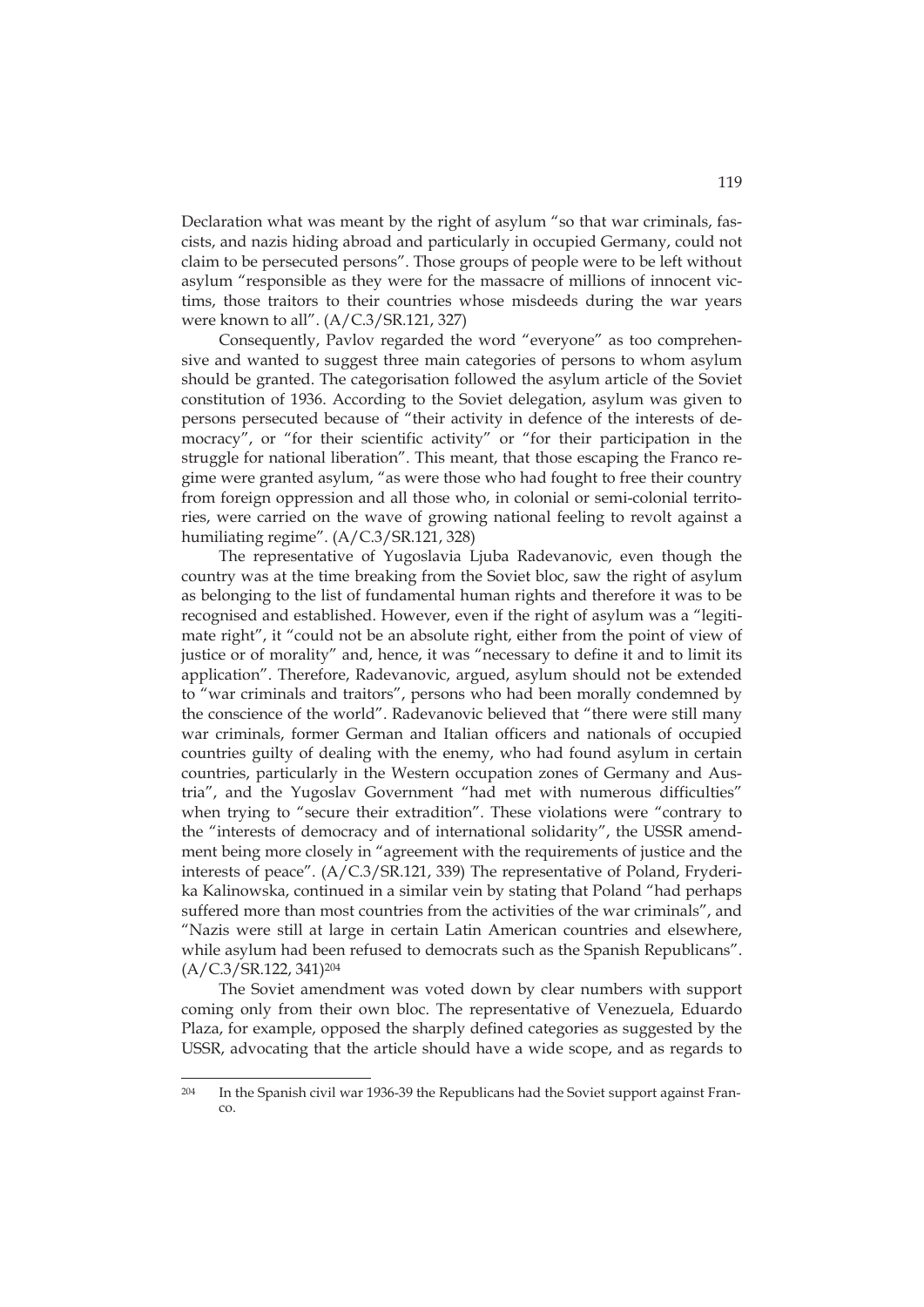the concept of 'persecution' "the declaration should not only attempt to palliate the effects of existing persecution but provide everyone with the opportunity to defend himself against imminent persecution" (A/C.3/SR.121, 332). The representative of Chile, Santa Cruz, was against the USSR proposal as, when preventing asylum for fascists and Nazis, it also left outside for example the victims of religious and racial persecution and "the basic text covered all cases including that of warmongers". (A/C.3/SR.121, 333) The representative of the US, Durward V. Sandifer, in his turn, expressed his surprise that the USSR, which "fought against discrimination in all its forms, should seek to restrict the benefits of article 12 to certain groups of persons" (A/C.3/SR.121, 334).

Karim Azkoul of Lebanon spoke against the USSR proposal by arguing that if the amendment were applied literally, "it would result in practice in the right of asylum being granted only to heroes or scientists". To Azkoul, "even the least distinguished person, merely by reason of the fact that he was a human being had, however, a right to escape from persecution and it was the duty of the international community to help him do so". (A/C.3/SR.121, 336) The representative of Pakistan, Agha Shahi, argued that paragraph 2 of the asylum clause drafted by the Commission on Human Rights ipso facto denied asylum from fascists and Nazis (A/C.3/SR.121, 338).

Several of the Latin American states gave their support for the text written by the Commission on Human Rights. The amendments presented by the delegations of Bolivia and Uruguay included the idea that asylum was to be extended to embassies, referring to the old Latin American tradition of diplomatic asylum.205 The representative of Bolivia, Eduardo Anze Matienzo, for instance, stated that "a country which gave asylum to a refugee should also open to him the doors of its embassy, as the latter also represented the country of refuge" (A/C.3/SR.121, 329).

Although the idea of diplomatic asylum gained support from the Latin American states where diplomatic asylum was a practice, such as Venezuela and Mexico, its inclusion in the Declaration was generally opposed as being outside the scope of the Declaration and, as Sandifer of the US argued, it "should be embodied in separate conventions on diplomatic privileges and immunities" (A/C.3/SR.121, 334). In a similar manner, the delegate from Belgium argued that "the proper place for the right of extra-territoriality was in a convention regarding application, and not in a declaration of human rights" (A/C.3/SR.121, 334).

Cassin continued to argue for the idea that the role of the UN should be clearly stated in the asylum article in the Third Committee debates. Cassin was ready to support the asylum formulation by the Commission on Human Rights, but defended the French amendment by criticising the draft article by the Commission on Human Rights "for failing to indicate whose duty it would be to give effect to the right of asylum affirmed in the declaration". Cassin repeated the argument of the "international character" of right of asylum, arguing that it was therefore "necessary to specify who would ensure the enjoyment of

<sup>&</sup>lt;sup>205</sup> For diplomatic asylum and its usage in the Latin American states, see Ronning 1965.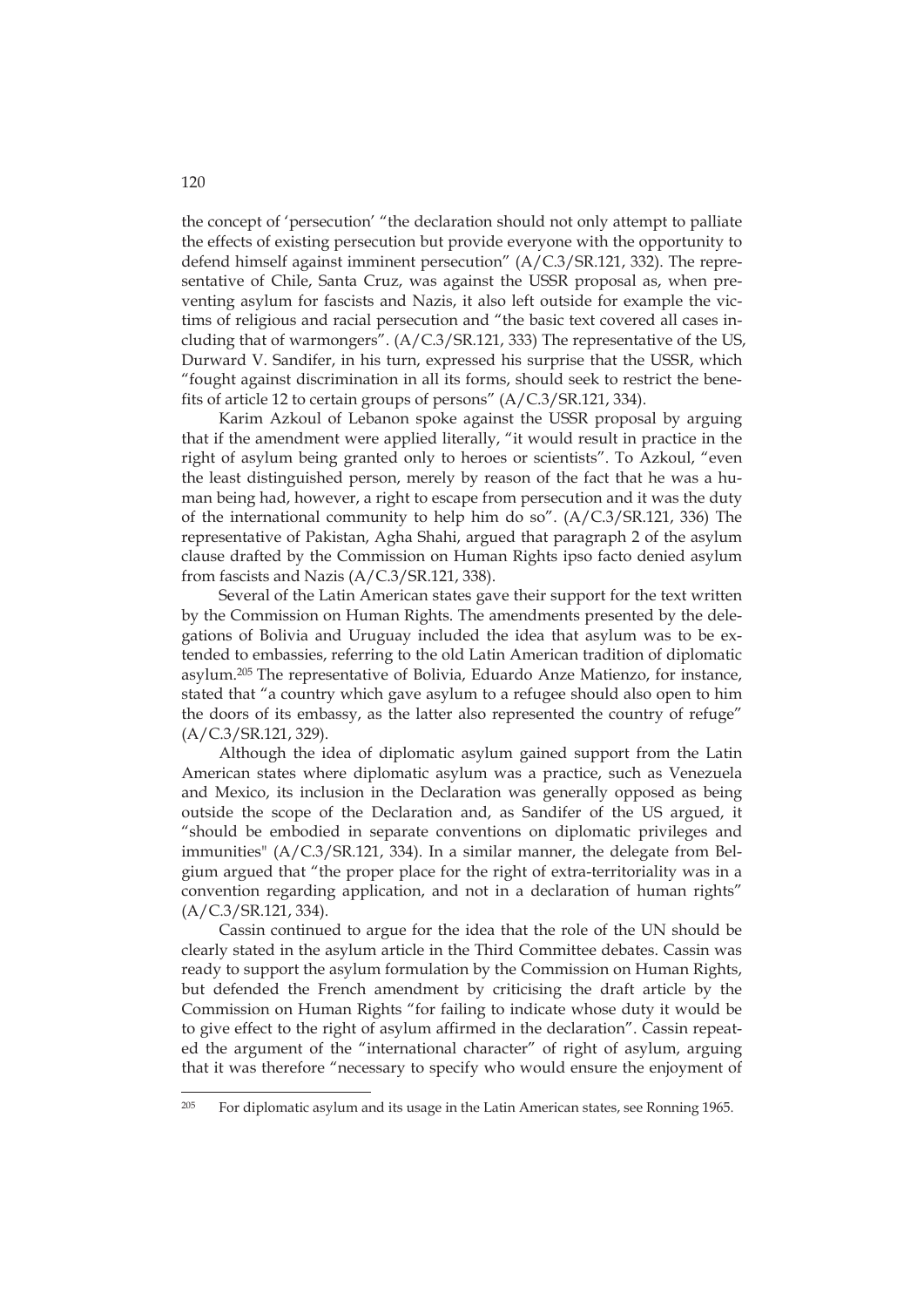that right". Cassin referred to the French constitution which granted asylum "to persons persecuted for the defence of liberty", and stated that "the supreme responsibility should rest with the human community as a whole, represented by the United Nations acting in concert with countries concerned". Cassin regarded other solutions as "illusory and unsatisfactory". The French proposal was according to him "submitted in the interests of the victims of persecution as well as of the States called upon to offer refuge". (A/C.3/SR.121, 328)

To Margary Corbett, the representative of the UK, whose proposal was eventually accepted in the Third Committee, the asylum article "revealed a certain defeatism" and was "out of place in the Declaration". She saw it as contradictory that the declaration "envisaged an ideal life for all members of society", and in spite of this, the asylum article "admitted the existence of persecution within that society". (A/C.3/SR.121, 329) To Corbett, by declaring an asylum right the ideals of the Declarations were, thus, to be broken.

Corbett explained that the right of asylum went beyond the rights of asylum expressed in certain constitutions. She referred to the constitutions of Uruguay and Mexico, where "foreigners were assured free entry into those countries only if they conformed to the immigration laws". (A/C.3/SR.121, 329) The representative of Uruguay, Eduardo Jiménez de Aréchaga, later criticised Corbett for confusion by noting that "immigration and right of asylum were two quite different things". The constitution of Uruguay restricted the former but not the latter. Pablo Campos Ortiz of Mexico further noted that whereas immigration was restricted in Mexico, the country "had a very broad conception of the right of asylum". (A/C.3/SR.121, 333)

Corbett stated that "the Government of the United Kingdom was ready to guarantee that any person asking for refugee status would be treated with sympathy". She, however, saw that "no state could accept the responsibility imposed by the asylum article of the draft Declaration". Corbett referred to the occasions when the UK had offered asylum to political refugees—for example to Garibaldi, Mazzini, Kossuth, Marx and Lenin—but emphasized that it had not granted asylum under obligation: "it had always made use of its right to admit any particular person, and intended to continue to do so in the future". (A/C.3/SR.121, 330)

The meaning of the expression in the UK draft "to enjoy asylum" was, according to Corbett, that "no foreigner could claim the right of entry into any State unless that right were granted by treaty". Right of asylum was "the right of every State to offer refuge and to resist all demands for extradition". (A/C.3/SR.121, 330) While the formulation underlined asylum as a right of the state, Corbett saw the wording which the Commission on Human Rights had formulated standing "contrary to almost all existing immigration laws". Its application, she argued, "might actually lead to persecution by encouraging States to take action against an undesirable minority and then to invite it to make us of the right of asylum". (A/C.3/SR.121, 330-331)

Corbett later clarified that the purpose was not "to grant to a person fleeing persecution the right to enter any and every country but to ensure for him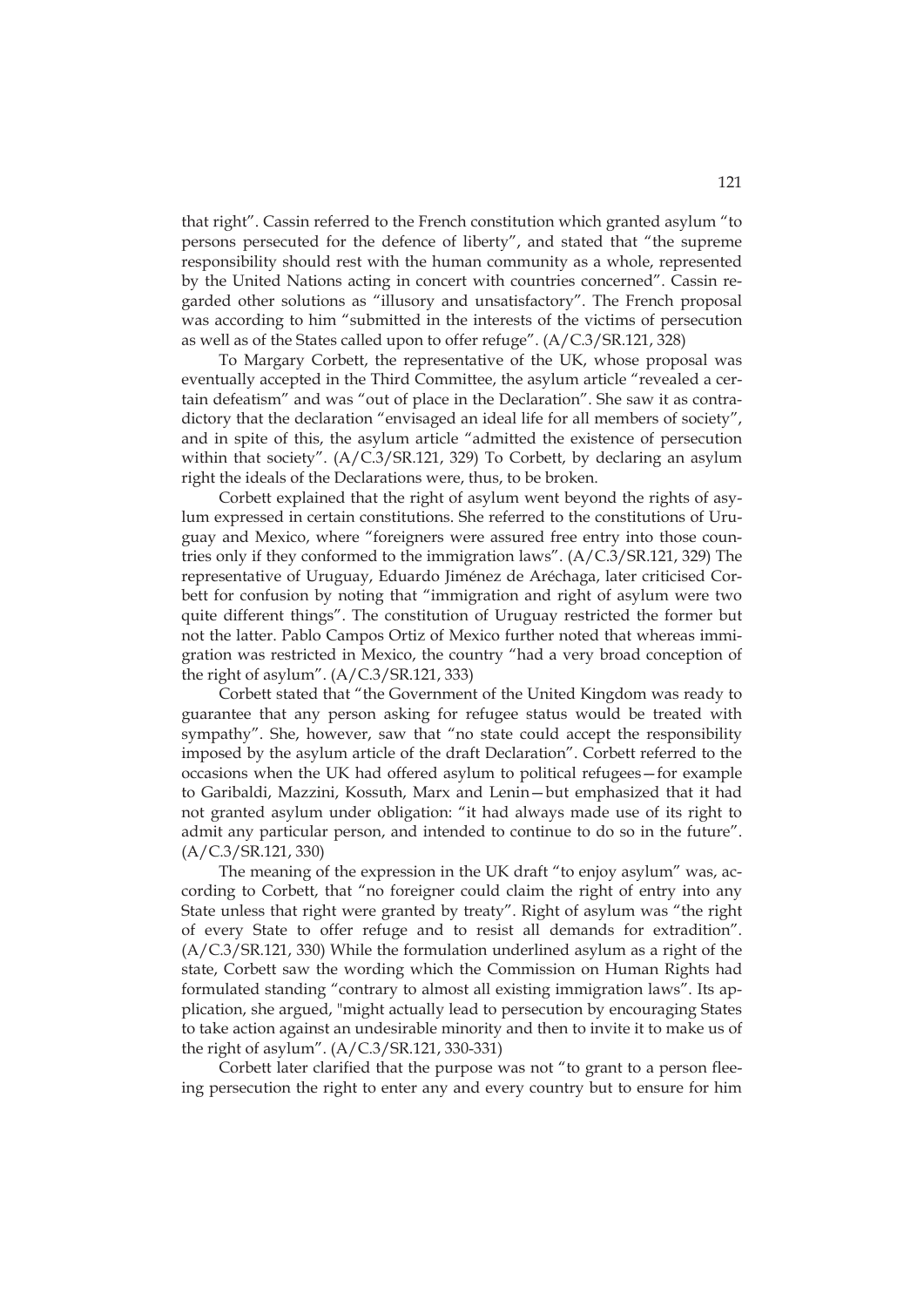the enjoyment of the right of asylum once that right had been granted him". The amendment proposed by the United Kingdom "limited the obligation of the State, but gave the individual an assurance that he would continue to enjoy the right of asylum after his entry into the country of refuge". (A/C.3/SR.121, 330-331)

The UK delegation opposed the French proposal as it "seemed to give the United Nations the right to invite Member States to grant asylum". Instead, she argued for the distinction between the concepts of 'asylum' and 'reestablishment', stating that "if the United Nations was unable to secure immediate asylum, it should concern itself with the re-establishment of refugees and co-ordinate the efforts of all States wishing to act towards that end". (A/C.3/SR.121, 331)

The Saudi-Arabian amendment presented for consideration to the Third Committee, in its turn, went beyond the UK proposal: it was to delete the phrase "and be granted" asylum from the draft Declaration (A/C. 3/241). According to Jamil M. Baroody, the draft article by the Commission on Human Rights "promised more than it should". To Baroody, "it would not be advisable to recommend the adoption of an article granting to persecuted persons the right to demand asylum in the country of their choice without first establishing whether that country was in a position to receive them".  $(A/C.3/SR.121, 331)$ 

Baroody noted that the asylum article did not suggest any consultation with the states that should offer refuge or whose responsibility it was to "direct a persecuted person to any particular country". Baroody further explained that every persecuted person should be able to enjoy the right of asylum. He saw the right as "indisputable, both from the humanitarian point of view and because denying it would mean the abandonment of the essential principles of the declaration". It however did not mean "that everyone had the right to obtain asylum in the country of his choice"; according to Baroody "such a principle would be a flagrant violation of the sovereignty of the State concerned". (A/C.3/SR.121, 331)

The debates in the Third Committee overlapped with the Arab-Israeli war and its fourth wave of refugees in October and November of 1948 (cf. Morsink 1999, 78). To Morsink, this was the reason why, eventually, the "teeth were taken out of the [asylum] article" and why "the lesson learned from the Holocaust was lost" (ibid.). The influence of the war and the concrete situation of fleeing refugees were reflected especially in the stance of the Saudi-Arabia, emphasising that before any responsibility could be accepted, the ability of states to receive refugees should be first established. Further, the amendment of Egypt, another neighbouring state, was to grant asylum "in accordance with the rules of international law" (A/C.3/264). Hassan Bagadi of Egypt had in an earlier meeting in the Third Committee raised the question of repatriation as a solution for the refugee problematic, as giving asylum to refugees could not constitute a permanent solution to the problem (Morsink 1999, 78).

Although Morsink rightfully addresses the role of the Arab-Israeli war in relation to the outcome of the asylum paragraph, this view, nevertheless, ne-

### 122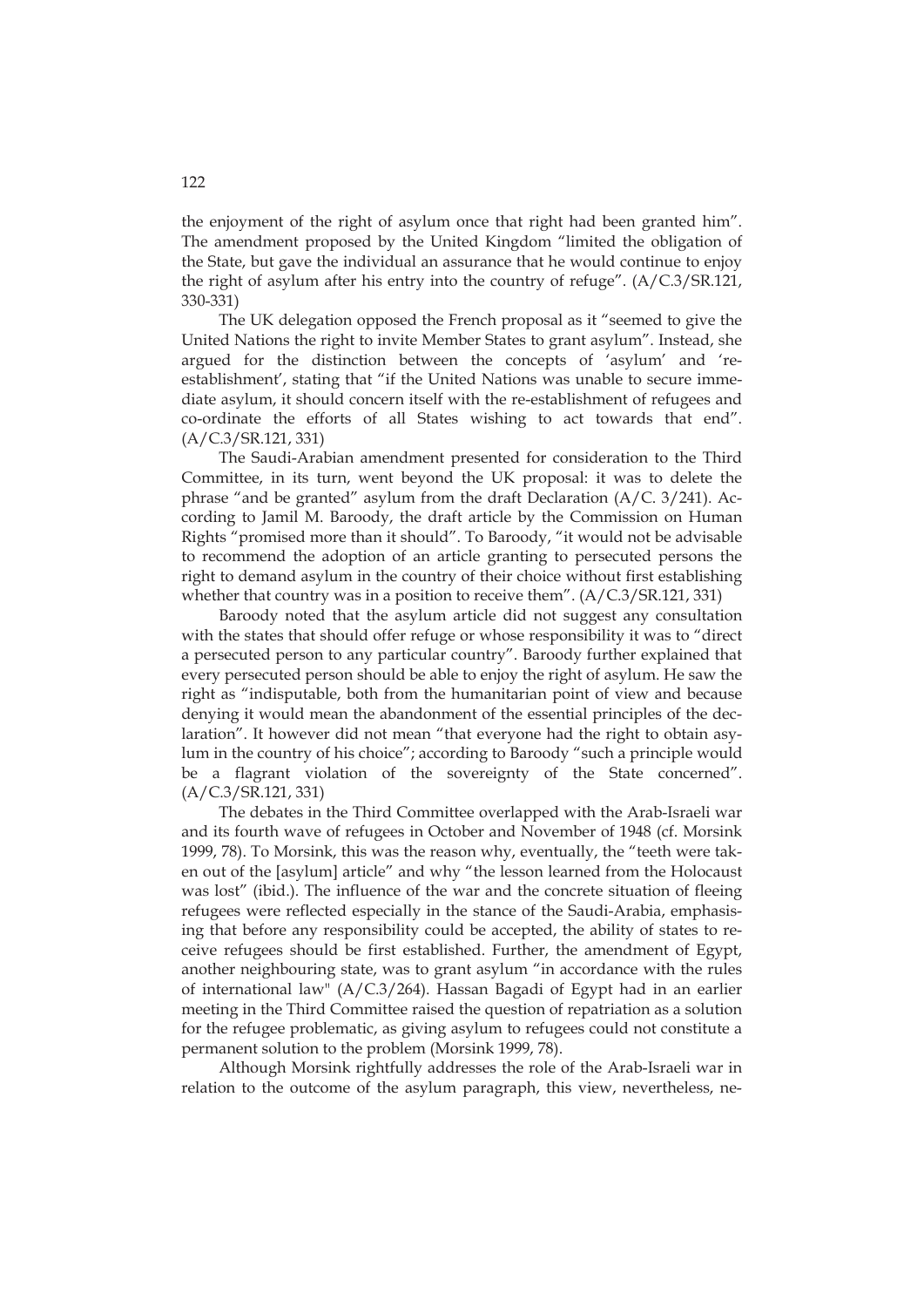glects the point that claims relating to state sovereignty as something that poses limits to granting asylum were frequent from the beginning of the drafting process, including, for instance, the strictly legal positivist perspective of the USSR delegation and the positions of the UK and the US delegations which during the different stages of the drafting consistently spoke against formulations outlining a duty for states as regards to accepting asylum seekers.

The Arab-Israeli war was the first international crisis that the United Nations had to deal with and where it was also was heavily involved (cf. Morris 1998). The question related to the Palestinian refugees was discussed in the earlier meetings of the Third Committee. Cassin referred to these discussions when continuing his defence of the French proposal that the role of the UN should be mentioned in the asylum paragraph, stating that "the responsibility by the community of nations would not, therefore, be a theoretical abstraction without factual precedent" (A/C.3/SR.121, 328).

If the arguments in the Third Committee were influenced by the contemporary situation of the Palestinian refugees, references to the refugee problem during and between the two world wars were also made. The representative of the Netherlands, L.J.C. Beaufort<sup>206</sup> saw the right of asylum as "a symbol of international solidarity" and noted that the Netherlands had in the past given refuge to many refugees. According to Beaufort, the wording of the Commission on Human Rights was possible to implement "in normal times", but "the existing conditions were far from normal". He continued by saying that "in 1938 the Netherlands had admitted thousands of German Jews driven out of their own country; however, it had not found it possible to receive all of them". As a result, Beaufort "thought it preferable to add the words 'to the extent that this is possible' after the words 'to seek and be granted' in paragraph one". He regarded the French amendment concerning a measure of implementation as "out of place in the Declaration", but if the committee decided to accept the amendment, Beaufort argued that "the words 'where necessary' should be added after the words 'is required'", meaning "that the United Nations would undertake to ensure the application of the right of asylum only in the event of States being unwilling or unable to do so", thus remaining careful in his stance as regards to imposing on states any duty to grant asylum. (A/C.3/SR.121, 331)

The UK proposal was supported by the representative of Venezuela, Eduardo Plaza, "as it did not imply an obligation on the part of the State". Plaza noted that the constitution of Venezuela granted asylum to political refugees, however, he saw asylum not as a right but as "a humanitarian practice which the State concerned was free to accept or to reject". Plaza underlined that "the Committee was discussing human rights and not the obligations of governments". (A/C.3/SR.121, 331-332) Plaza thus left the question of implementation outside his conceptualisation of 'human rights', referring also to the idea that the Declaration did not have a legally binding character.

Another supporter for the UK proposal was the representative of the United States. Sandifer argued against the French amendment, stating it amounted

<sup>206</sup> Beaufort was a Catholic priest and professor (cf. Simpson 2001, 452).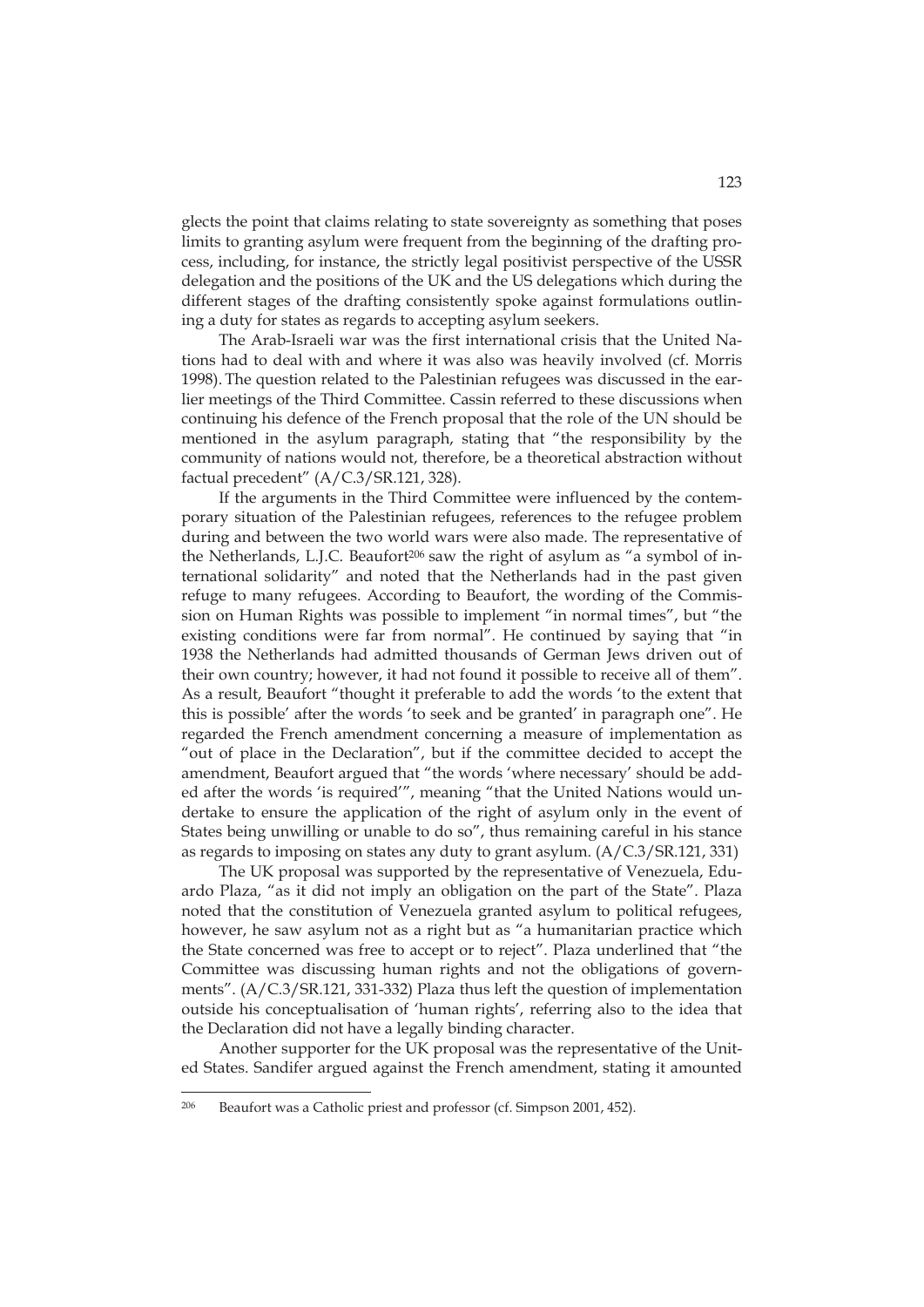to "a measure of implementation". Without thorough investigation of the matter "it was impossible to agree to the United Nations becoming the trustee for securing the right of asylum", and hence the Third Committee was not qualified to deal with the matter. (A/C.3/SR.121, 334) In his turn the representative of India, Mohammed Habib, acknowledged the "value of the principle underlying the French amendment", considering, however, that it was more preferable as a resolution of the General Assembly. In his support for the UK proposal, Habib emphasised that asylum was not a moral duty. The UK suggestion, hence, corrected the view of the Commission that "a request made by a foreigner to enter a country was a categorical moral right, whether the country in which asylum was being sought was willing to grant it or not". When the entry was granted, the person was, however, free to enjoy asylum. (A/C.3/SR.121, 334-335)

Even if in the early debates on the Commission on Human Rights the representative from Australia had supported asylum from a human rights point of view, in the deliberations of the Third Committee Alan S. Watt spoke for the Saudi-Arabian proposal, following the Australian position that "formulas implying obligation must be avoided in the text of the declaration of human rights". According to Watt, the text of the declaration was to be "a straightforward, clear and precise statement of the fundamental rights of man and must make no reference to the corresponding obligations of the State". Watt underlined that every state should freely decide the form in which the right of asylum was to be applied, considering "circumstances, the possibilities which a State had to grant asylum, and the size of the groups making application". The Australian delegation underlined that going further than the UK proposition "would be to run the risk of serious complications". It further opposed the French proposal which "imposed upon the United Nations an obligation which was not clearly defined and which might lead to unforeseen difficulties". According to Watt, the questions related to the duty of the United Nations deserved a more careful consideration outside the Third Committee. (A/C.3/SR.121, 338)

In contrast to other representatives of the Third Committee, Azkoul of Lebanon held a more natural rights point of view on asylum. Azkoul continued his earlier support to asylum in the Third Committee discussions, and noted how "the conception of the right of the individual had been replaced to a certain extent by that of the obligation of the State". To him, "the statement of a right should not, however, depend on the possibility of States to comply with that right". According to Azkoul "if it were part of the birthright of man, it should be established even if, for accidental reasons, it did not seem possible to ensure immediate implementation". (A/C.3/SR.121, 335)

Azkoul argued "that particular difficulties of each State should be dealt within the covenant which was to be drawn up", while the declaration "should limit itself to setting forth the rights inherent in the human person". The Lebanese delegation expressed its support for the wording by the Commission on Human Rights, "which ensured the individual not only the right of seeking asylum, but also the right of being granted asylum". However, because of the "se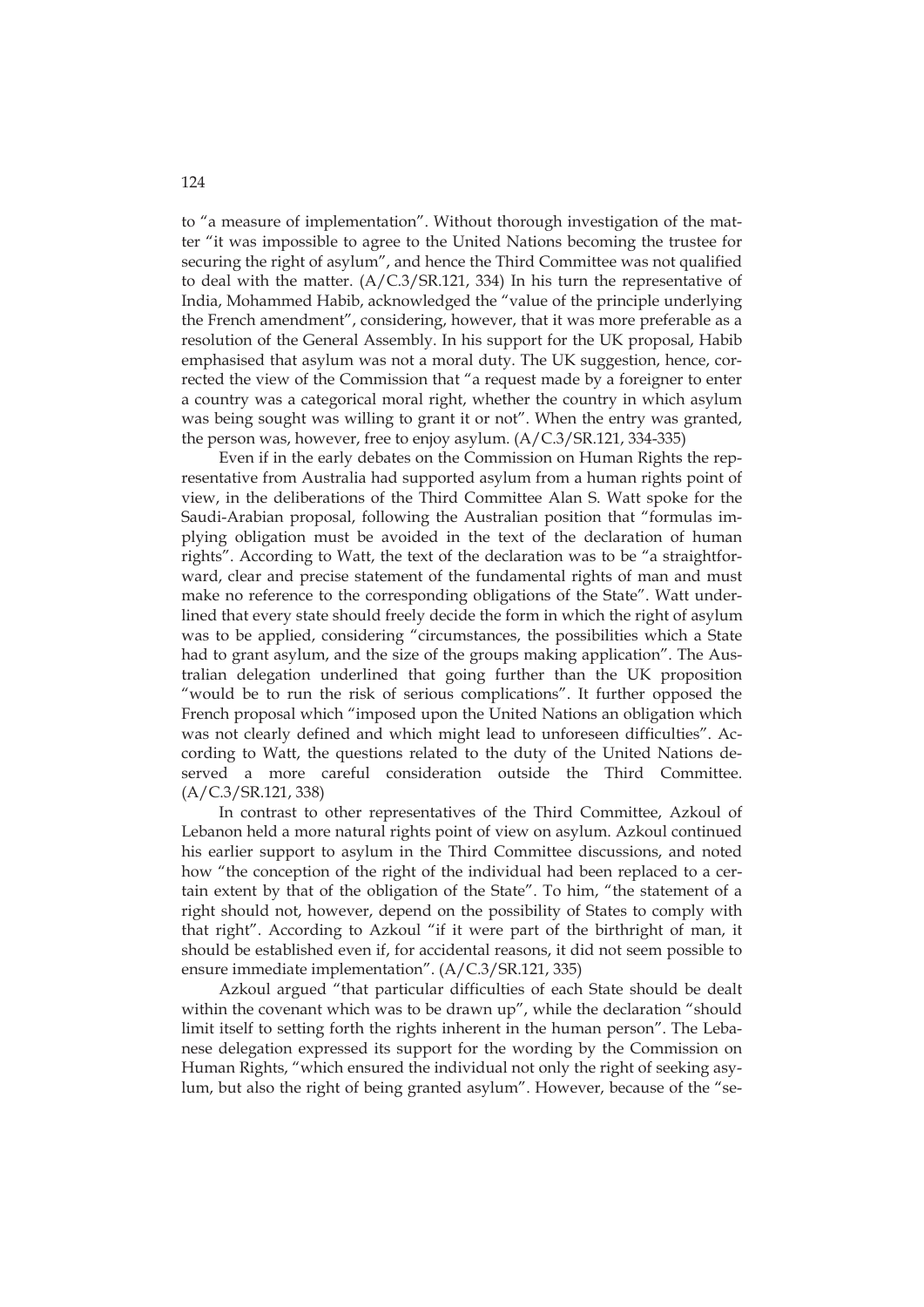rious considerations brought forward by several other delegations", the delegation of Lebanon was ready to support the UK amendment. Azkoul, however, noted that by the wording "and to enjoy asylum", the delegation "understood that the individual should be guaranteed the right of being granted asylum, and not merely the right of enjoying asylum in the country which had received him, once that right had been acquired". (A/C.3/SR.121, 336)

Regarding the French amendment, Azkoul was not of the view that it "brought up the question of implementation, as it merely stated who should be responsible for upholding that right but did not deal with the actual problem of measures of implementation". However, the Lebanese delegation saw the French wording as dangerous "as it placed on the United Nations all the responsibility of granting protection to victims of persecution". Azkoul argued that "the respect for the declaration of human rights and the implementation of its principles should not depend on the existence of the United Nations. Even if the United Nations were to disappear, the principles set forth in the declaration would retain all their moral force". (A/C.3/SR.121, 336)

Another representative of a freshly independent state and a further supporter of the text proposed by the Commission on Human Rights was Agha Shahi of Pakistan. Agha Shahi saw that the "recognition of the right of everyone to seek and be granted asylum was a welcome step forward". Shahi noted that "in the past, international law had regarded the right of asylum as accruing to a State by virtue of its sovereign independent status rather than as one of the fundamental rights of man", and further saw that "the inclusion of that right in an international declaration would establish as a principle what was then current international practice". (A/C.3/SR.121, 336) Shahi gave his support also to the French proposal, arguing that "when a right was proclaimed the party whose duty it was to give effect to that right should also be stated" (A/C.3/SR.121, 338).

In his argument, Shahi condemned the Nazi and fascist ideologies and the ideas of absolute state. He connected asylum with the freedom of thought and expression, both mentioned in the draft declaration, and argued that the right of asylum should be included among the fundamental rights of man, claiming that "if everyone had the right of freedom of thought and expression, a person could obviously preserve his intellectual and moral integrity only by seeking refuge abroad, should his own country deny him the enjoyment of those essential liberties". (A/C.3/SR.121, 337)

Shahi understood "the reluctance of certain delegations to impose upon States obligations which would prevent them from exercising their freedom of choice, and might conflict with their immigration laws", but saw that "by granting the right of asylum to the persons covered by article 12, a country would seriously endanger its immigration policy, since the number of refugees fleeing from political persecution was seldom so great as to destroy the ethnical balance in that country". Shahi noted that "there was no reason why a State should not enforce such restrictions upon the entry of refugees as might be considered necessary for national security and public welfare". (A/C.3/SR.121, 336-337)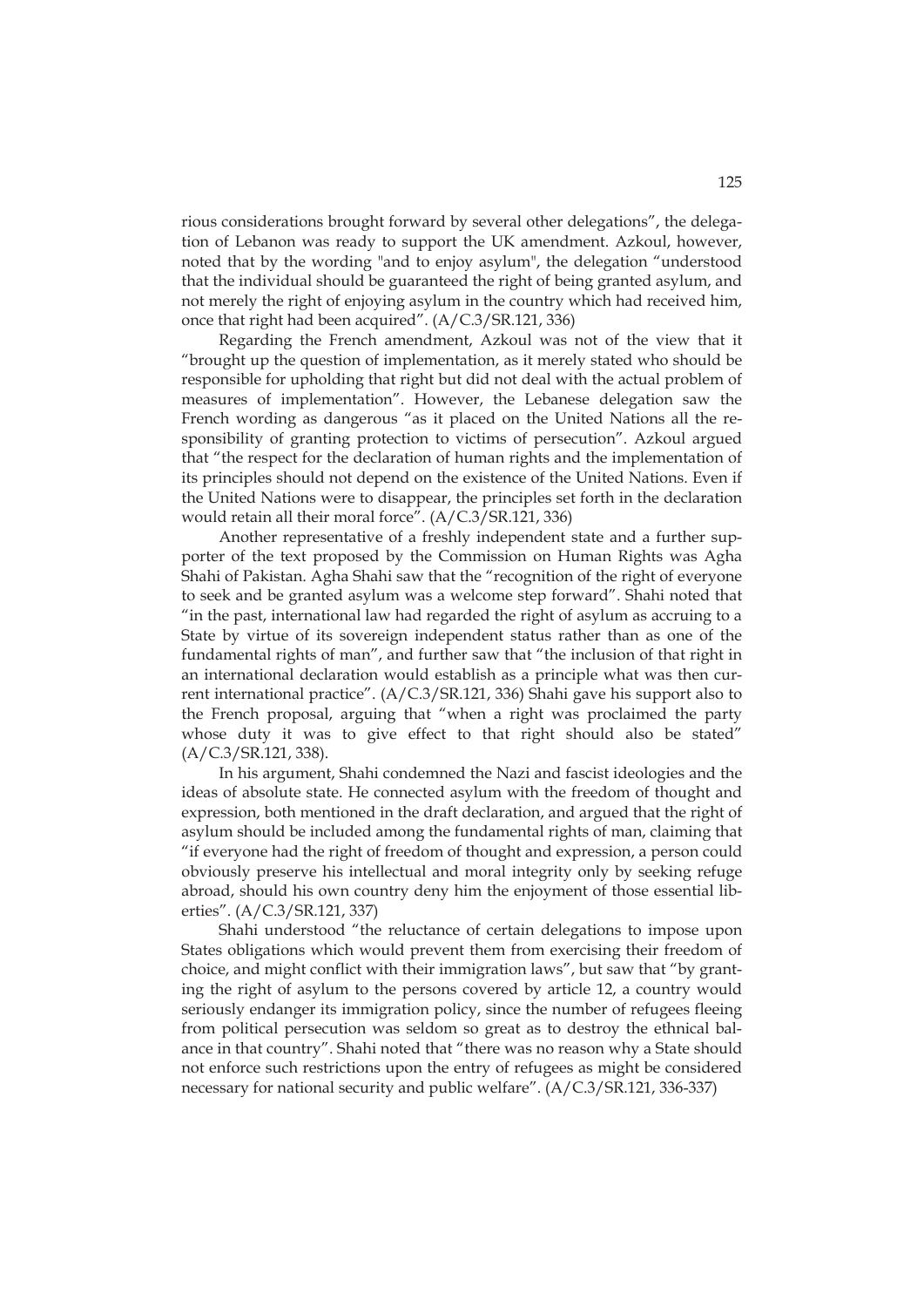The Egyptian amendment was, as noted, to add to Paragraph 1 of the Commission on Human Rights draft the words "in accordance with the rules of international law" (A/C.3/264). The reference to 'international law' resembles the draft wording that was under debate in the Basic Questions Committee of the Parliamentary Council. Shahi argued against the formulation, as to him the amendment "might change the very meaning of article 12, reducing it to a static formula". This was because "the right to claim asylum was not admitted by the rules of international law, then to make the exercise of that right subject to such rules, as proposed by the Egyptian delegation, would be tantamount to preventing it from coming into existence until international law had developed sufficiently to include that principle". Agha Shahi made also reference to the case of the extradition of *Kaiser Willhem II*, and argued that as regards to such cases "the rules of international law could not serve as a guide". (A/C.3/SR.121, 337)

The case of Willhem II, in which the Dutch government refused to extradite the *Kaiser* to the Allies in 1920, was also referred to by the representative of Belgium, Count Carton de Wiart, who noted how the second clause of the asylum article, denying asylum from certain groups of persons, represented a "retrogression" to the liberal practices of certain states. It was actually more limited than the extradition tradition and jurisprudence in Belgium, for instance, "which had refused the requests of several states for the extradition of persons who were nevertheless undesirable". (A/C.3/SR.121, 334-335)

The reference to international law was also made Corbett of the UK who argued against the Egyptian amendment by claiming that it invoked the rules of international law, as "the only relevant rule was that of the free will of the State and of its right to refuse extradition" (A/C.3/SR.121, 330). The representative of Haiti, Emile Saint-Lot, favoured the UK as well as the Saudi Arabian proposals which made no imposition upon states, as "such an obligation was contrary to international law" (A/C.3/SR.121, 344-345). This kind of view of was opposite to the argument by Agha Shahi who argued for the idea the right to asylum in relation to promoting change, that is, a new principle of international law.

When it came to voting, the Saudi-Arabian amendment to delete the "to be granted" wording was first adopted by 18 votes to 14, with 8 abstentions by the Third Committee. Whereas the vote was relatively tight, the amendment of the United Kingdom "to enjoy asylum" was in its turn later adopted by clear numbers, by 30 votes to 1 with 12 abstentions.207

126

<sup>-</sup>207 In favour: Pakistan, Peru, Philippines, Saudi Arabia, Sweden, Syria, Turkey, United Kingdom, United States of America, Uruguay, Venezuela, Australia, Belgium, Canada, Chile, China, Costa Rica, Denmark, Dominican Republic, Ethiopia, Greece, Haiti, Honduras, India, Iraq, Luxembourg, Mexico, Netherlands, New Zealand, Norway. Against: Bolivia. Abstaining: Poland, Ukrainian Soviet Socialist Republic, Union of South Africa, Union of Soviet Socialist Republics, Yugoslavia, Afghanistan, Argentina, Byelorussian Soviet Socialist Republic, Czechoslovakia, Ecuador, France, Iran. (A/C.3/SR.122, 344)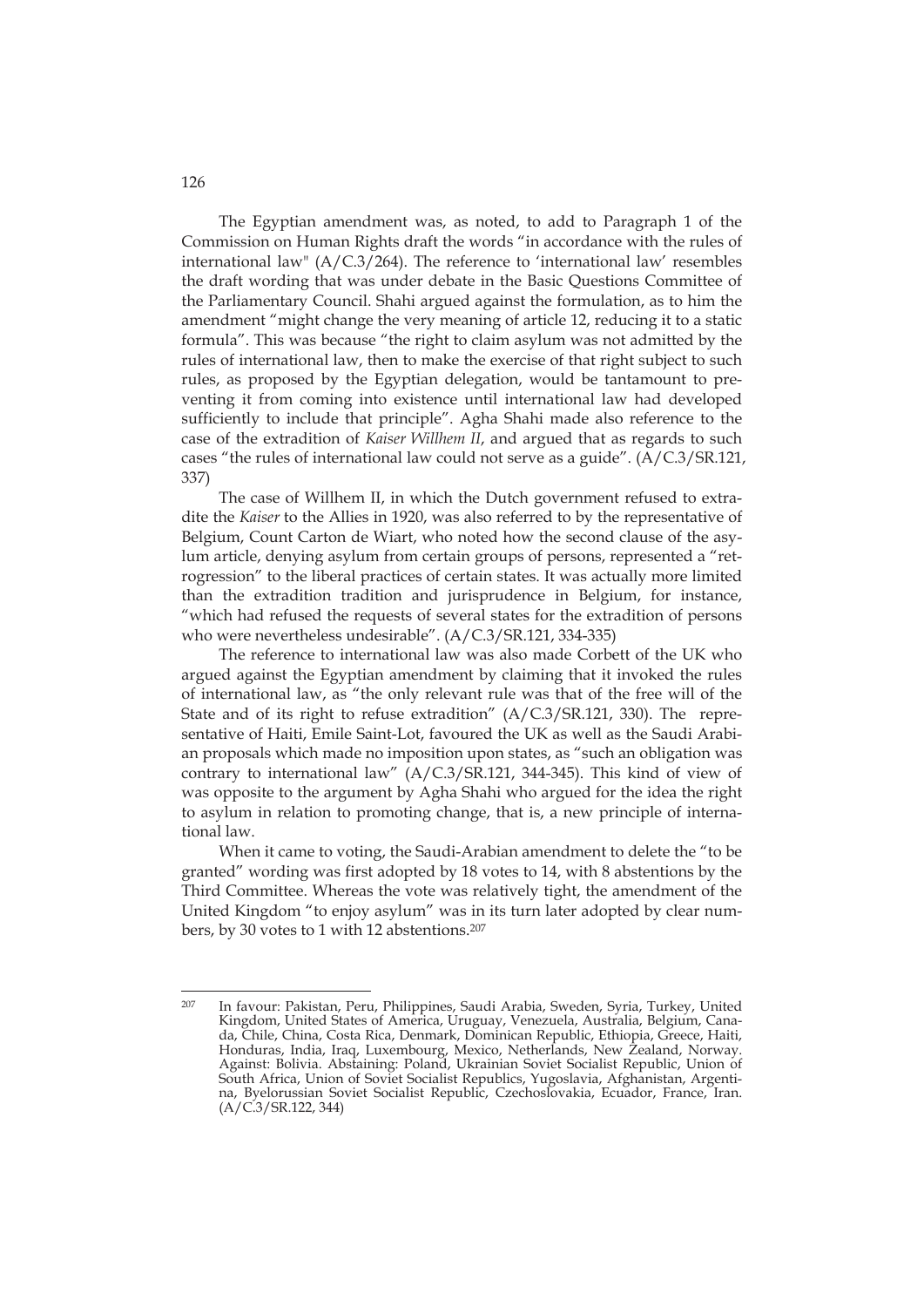Anze Matienzo of Bolivia, the only representative who had voted against the UK amendment, said he had done so as he "preferred the stronger and more comprehensive text of the basic draft" (A/C.3/SR.122, 345).

The acceptance of the UK suggestion was emphasised as a compromise for some of the states that had opposed the Saudi-Arabian draft as too restrictive. Delegates from the Netherlands and Pakistan noted that they had opposed the Saudi-Arabian proposal and voted in favour of the UK amendment because "in the circumstances it made article 12 somewhat more liberal than it otherwise had been" (A/C.3/SR.122, 345). Cassin stated that he had been unable to vote for the UK amendment as it "unduly weakened the article", but had not wished to vote against it "inasmuch as it represented certain improvement over the original text as amended by Saudi-Arabia" (A/C.3/SR.122, 345).

After the final vote on the asylum article, in which it was adopted by 40 votes to 0 with one abstention, Cassin stated that he had voted for the article "imperfect as it was, because it was essential for the declaration to contain an article dealing with the right of asylum". For Cassin, however, it was mistake "to recognize the individual's right to seek asylum while neither imposing upon States the obligation to grant it nor invoking the support of the United Nations". (A/C.3/SR.122, 347)

### **4.6 Sympathy but no obligations**

During the drafting of the Universal Declaration of Human Rights, the wording on asylum went through several changes: it was formulated and reformulated, formulations, especially those that included "impositions upon states", ran into opposition and smaller sub-committees were assigned to rewrite the paragraph to find a wording that could accommodate all the differing perspectives. The matter of asylum was placed on the agenda in the drafts of both Humphrey and Cassin. Both of these original drafts conceptualised asylum as a right of the state. There were already voices speaking for the conceptualisation of asylum as an individual right in the Drafting Committee but the idea became properly included on the agenda in the second session of the Commission on Human Rights as a result of the successful lobby from the organisations in speaking for the right. It is noteworthy that the Commission on Human Rights voted for asylum as a duty twice during drafting, despite the opposition met inside the Commission. The asylum paragraph reached its final form in the debates of the Third Committee, where it was conceptualised, as in the proposal of the UK, as a right of sovereign state to grant asylum and to refuse extradition.

A common criticism related to the article on asylum is that it does not go far enough (see e.g. García-Mora 1956). Although the Universal Declaration represents the first time asylum was introduced in a document declaring the rights of individuals, in proclaiming the right to seek and enjoy asylum it did not substantially declare anything new. In terms of the Declaration being without legal force and containing 'moral rights', it did not proclaim asylum as a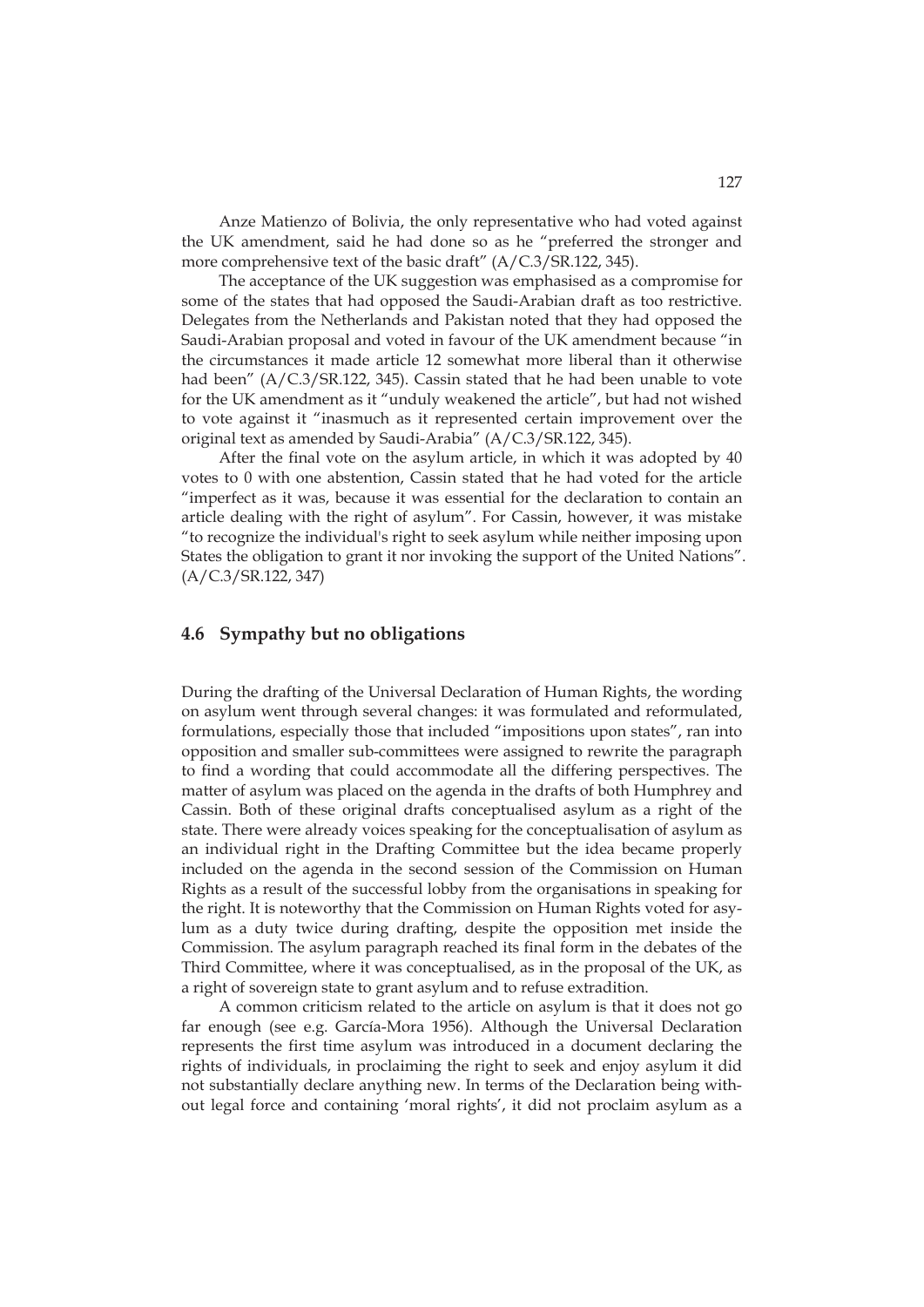right of the individual, but declared a moral right of the individual to enjoy asylum once a state willing to receive the person had been found. It is paradoxical, and also quite telling, that a declaration of human rights did not conceptualise asylum a human right but, instead, proclaimed a right of the state. As (1950) Lauterpacht noted, conceptualising asylum as an individual right would have required an innovation in international law.

Garcia-Mora (1956, 151) criticised the Third Committee debates that eventually weakened the article by stating that "the primary concern was not to safeguard the rights of the individual but rather the powers of the state". The Third Committee debates, in particular, viewed asylum not from the point of view of the individual, as Karim Azkoul noted, but from the point of view of states. A central concept in relation to creating a document that sets standards and aspirations as regards to state policies was hence that of the state sovereignty: in creating principles for themselves in the form of declaring a list of rights, the states held on to their sovereign rights to control the entry of non-citizens. Declaring a (non-binding) duty to accept responsibility as regards to asylumseekers was conceptualised as a violation as regards to the principle of state sovereignty among some of the representatives, such as in the proposal put forth by Saudi-Arabia.

As noted at the beginning of the chapter, the historical narrative of the drafting of the asylum paragraph is manifold, also including several voices defending the individual right to asylum. The organizations which successfully lobbied for the right argued for asylum by connecting it to the right to life, right to be freed from danger—with the idea that when all other protection fails, asylum becomes the ultimate human right (cf. Grahl-Madsen 1980), with the historical spaces of experiences as a strong legitimation for doing so.

René Cassin, perhaps the most outspoken advocate of the right in the Commission on Human Rights, in its Drafting Committee and in the Third Committee, saw asylum as a "humanitarian duty" and tried to negotiate the role of state sovereignty and state interests in relation to the rights of asylum seekers by advocating for the idea that the role of the UN should be stated in the wording of the asylum paragraph. To Cassin, there was no point in proclaiming a right without naming who should take the responsibility of the granting of such a right. Cassin's argument gained support and the matter was brought to the agenda for reconsideration along the drafting, but "measures on implementation" were eventually objected by the majority of the state representatives. France, represented mainly by Cassin in matters of asylum, was also a state with a long (liberal) tradition of asylum. It was also a state that had been subjected to large numbers of refugees fleeing after the Nazi regime took over in Germany, as well as experiencing its own anti-Semitist policies under the Vichy rule.

However, a further supporter of the individual asylum right was the Soviet bloc by sponsoring a selective policy with clearly defined categories for those to whom asylum was to be granted and who could not be afforded its protection. As regards to the latter, the Soviet bloc was quite clear. This was further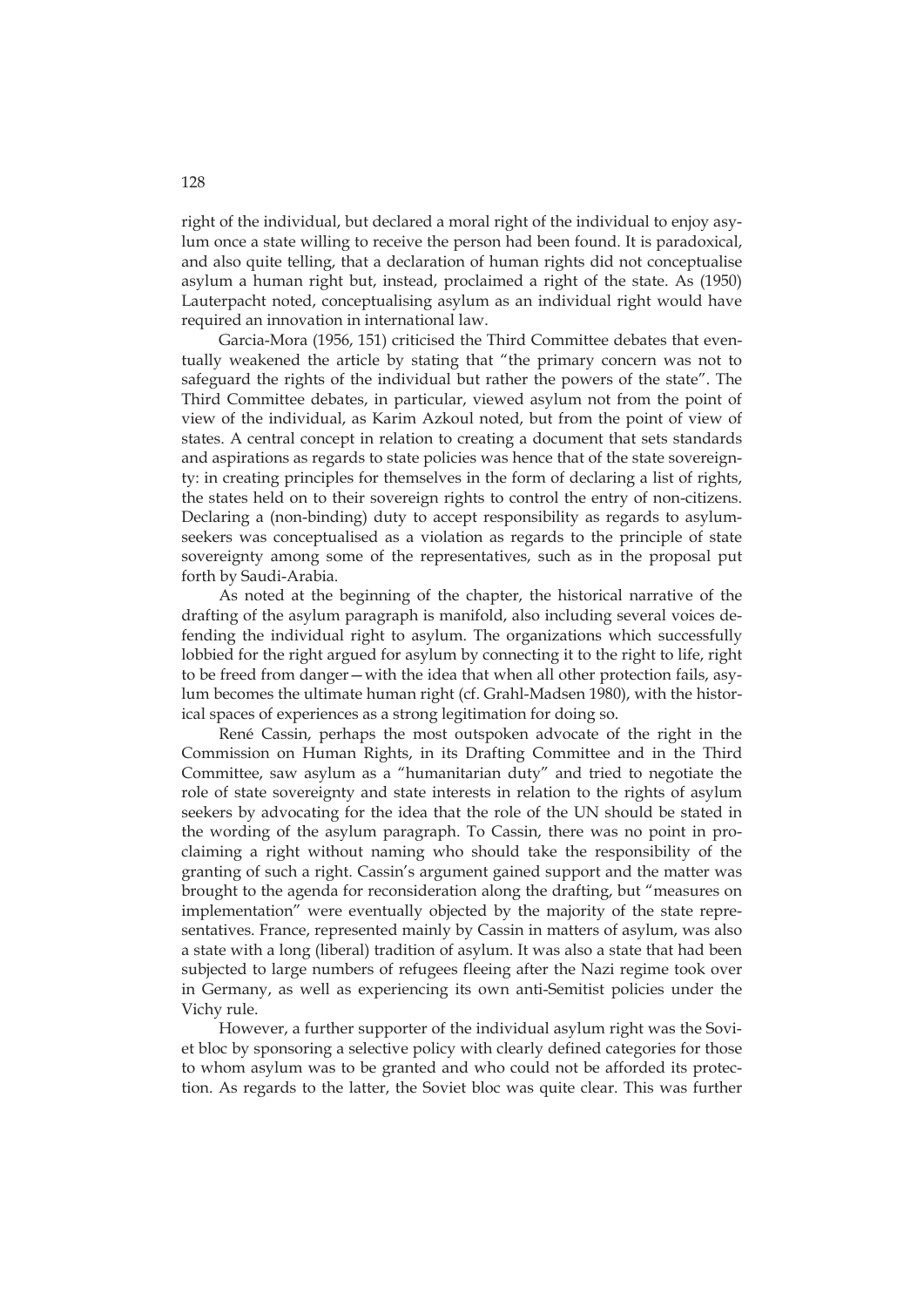connected to the post-war politics and rhetoric of condemning the acts of Nazis and fascists, and in proclaiming that the right of asylum could be used in order to protect and shelter those groups.

Whereas states such as the UK and the US opposed obligations upon states, the wording proposed by the Commission on Human Rights gained support from Latin American states, as well as from states such as the Philippines, Lebanon and Pakistan. Karim Azkoul spoke for asylum from a more naturalistic perspective and Agha Shahi argued for constructing an innovation in international law, in distinction to representatives who conceptualised 'international law' as something static, posing limits and not being something subject to change and interpretation. Further, in addition to international law, national legislations, especially as regards to immigration, were also seen as limiting the right of asylum—as in the argument made by Eleanor Roosevelt, for instance, or Margary Corbett who saw the asylum right being against most existing laws of immigration.

Germany, as a non-sovereign state, naturally did not participate in the drafting of the Universal Declaration of Human Rights but, instead, especially as relation to its history of Nazism, became the subject matter of debate.

In the asylum debates of the Parliamentary Council, the matter of asylum was thoroughly shaped by the experiences of the past, by the persecution of the Nazi regime which forced persons to seek refuge abroad. In the Council, asylum *also* had a clearly political role; it was, for instance, conceptualised in relation to the idea of legitimate political resistance against unjust authority. In the drafting of the Universal Declaration, this aspect of asylum became overshadowed by the question of refugee "masses". Whereas in the Parliamentary Council the question of *Staatsräson* was connected, in particular, to the question of what kind of consequences might be related to accepting of a politically active refugee as regards to the security and stability of the state, the debates on the drafting of the Declaration connected the matter, above all, to the question of what might happen if the state was under the obligation to accept a large number of escaping refugees. In several ways, the UN debates reflected the notion by Kirchheimer (1959), mentioned at the beginning of this research, about the shifting notions of asylum: in the context of the masses fleeing, it is not the state of origin that protests, but above all the state that is receiving the refugees.

In relation to refugees escaping, it should be noted, however, that the ideal typical conceptualisation of asylum seeker of the 19th century, as a politically active individual, was emphasised by Margary Corbett who noted that the UK would continue to grant asylum to individuals—mentioning, for instance, Lenin—but would not accept any duties as regards to the granting of asylum. This ideal typical political exile was an exceptional figure, only one of a few—in contrast to people moving *en masse*. Asylum was conceptualised by Corbett as "a right to admit a particular person" but it could not be a right granted to everyone.

As a rule, the representatives in the Third Committee spoke for the importance of the principle of asylum, although refusing legal obligations and re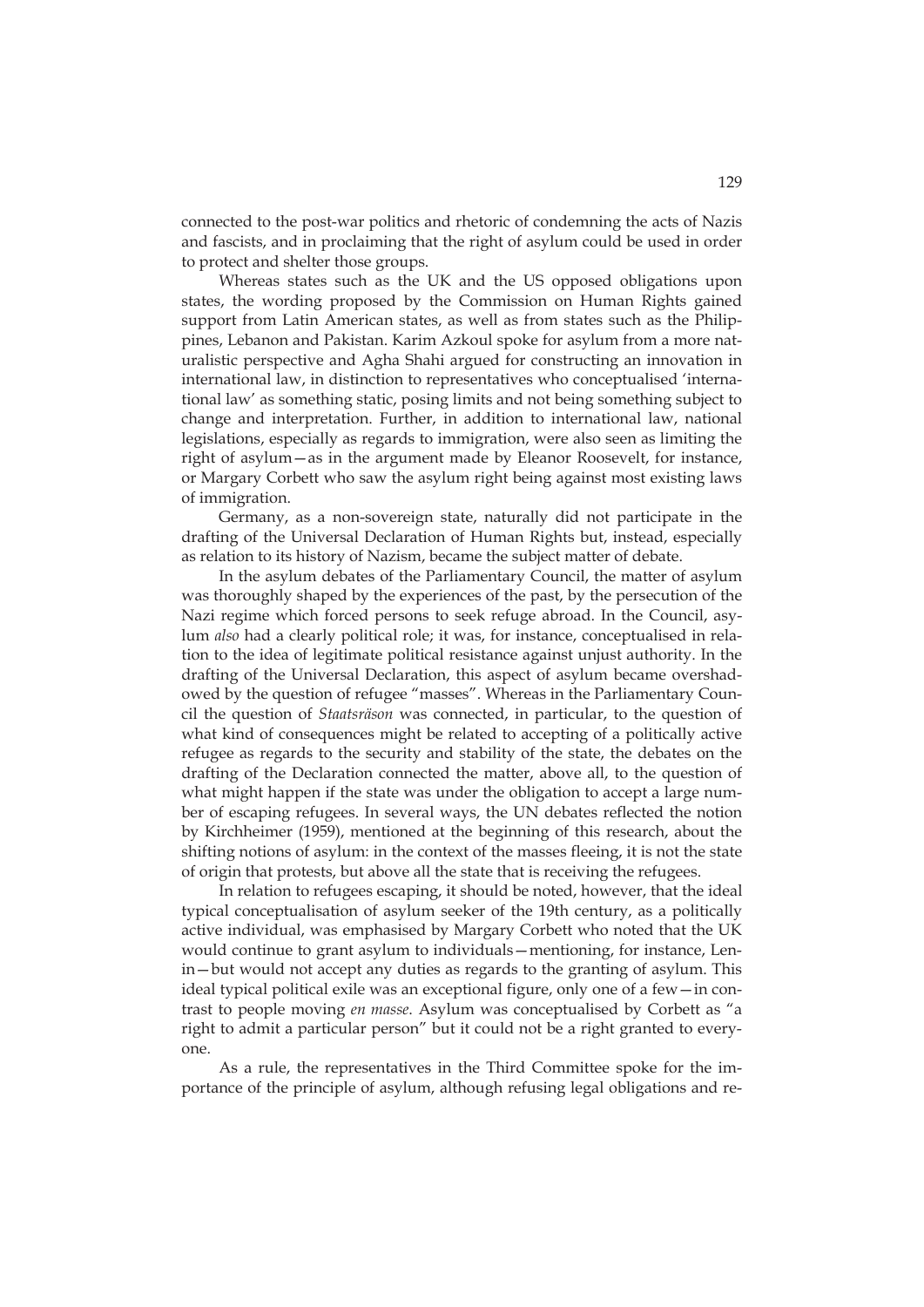sponsibility as regards to its granting. An interesting notion raised by Corbett was that asylum's place was not in a Declaration that promoted "ideal life". While Corbett's idea might be criticised by noting that the argument would apply to other articles as well (cf. García-Mora 1956), it also pointed out how asylum, in particular, is in many ways a right of an "imperfect world", one that is needed only in a world where someone's rights are essentially threatened.

In the UN debates the question of asylum was related, on the one hand, to the experiences of the refugee problematic caused by the two World Wars, and on the other hand, to the concrete situation of those escaping refugees caused by the Arab-Israeli war. These experiences from the point of view of states having received refugees did not translate into the idea of accepting a duty as regards to asylum-seekers but, instead, into having a careful stance on the matter, retaining state sovereignty, and the sovereign right to control the entry of noncitizens.

\*\*\*

Several authors of the Declaration, especially in the Third Committee, opposed "measures of implementation" in regard to asylum. When looking at the question of how "moral claims" are transferred into legal documents, it should be noted how asylum has remained as a problematic matter for the international community also after the acceptance of the Universal Declaration of Human Rights. Regarding the Conventions that were accepted in relation to the Declaration, neither the *International Covenant on Civil and Political Rights* (1966) nor the *International Covenant on Economic, Social and Cultural Rights* (1966) make any reference to the right of asylum. Further, what has been characterised as the "Magna Carta of refugees", the 1951 *Convention Relating to the Status of Refugees* does not mention asylum, nor does its 1967 protocol. (Boed 1994, 10-11)<sup>208</sup>

Regarding the documents there were nonetheless attempts to include asylum among the principles stated. Boed (1994, 10) writes how in the drafting of the Covenant of Civil and Political Rights, the representative of Yugoslavia proposed the inclusion of the right to asylum to the list of rights. However, the states participating in the drafting could not agree on the question whether asylum should be on the list of fundamental rights and, if so, who would fall under the scope of the right (ibid.).

Another failed attempt to include a duty to grant asylum was the drafting of the *United Nations Convention on Territorial Asylum* (1977) which was ultimately not accepted. The duty to grant asylum was on the agenda, proposed by (West) Germany, and, although gaining support from the representatives of Austria, Columbia, Costa Rica, France and Italy, the majority of the state representatives did not support it. As a result of other disagreements related to the document draft, the Convention was never ratified. (Cf. Boed 1994, 12-14;

-

130

<sup>208</sup> For the Refugee Convention, see Zimmermann 2011.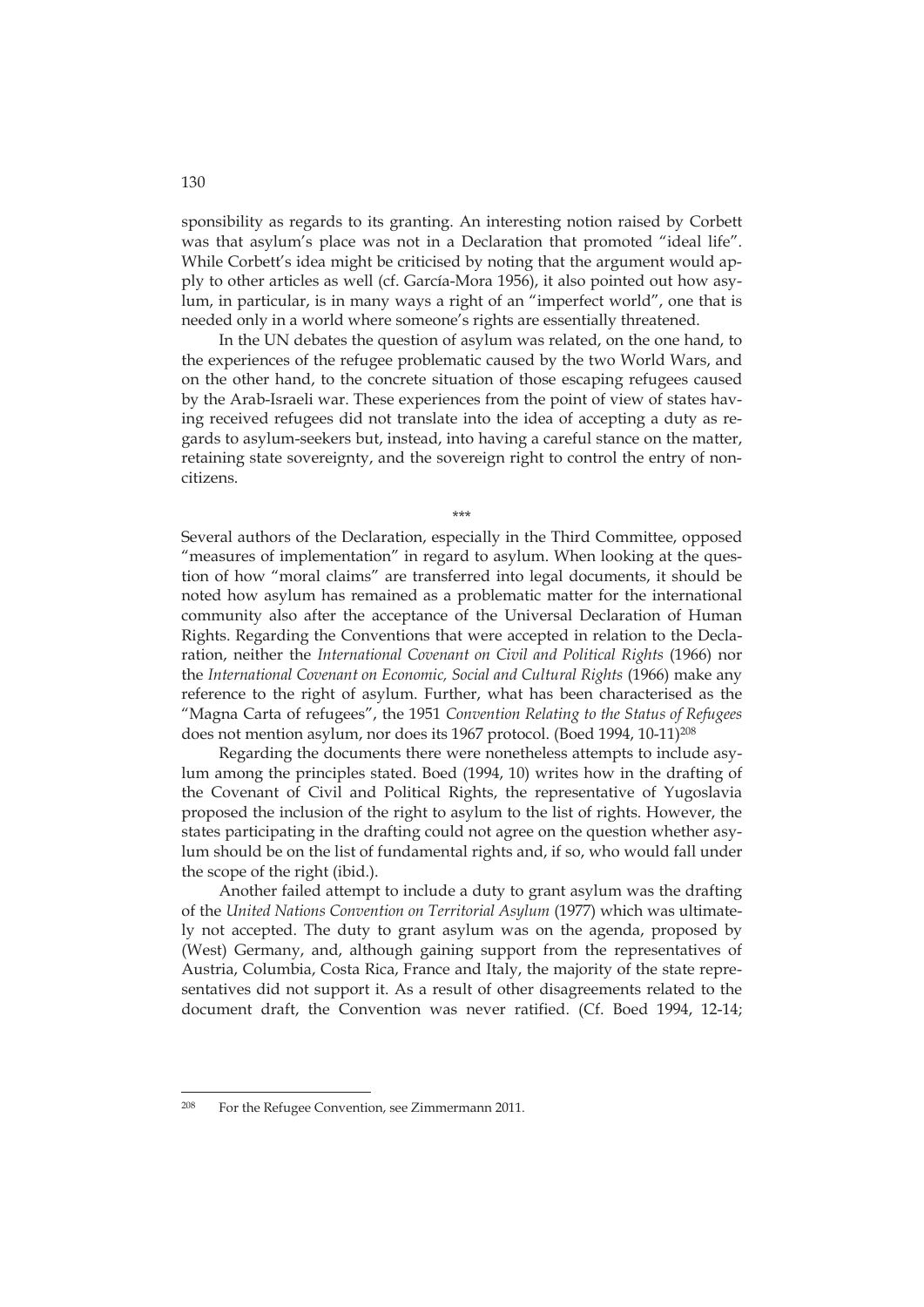Grahl-Madsen 1980)<sup>209</sup> Asylum has thus continued to be understood as a right of the state and any attempts to try to conceptualise it as a right of the individual at the international level have failed, thus far.

<sup>209</sup> <sup>209</sup> The United Nations Declaration on Territorial Asylum of 1967 mentions asylum granting in the form of exercise of sovereignty and further conceptualises asylum as  $\pi$  right to seek and enjoy" (cf. Weis 1969).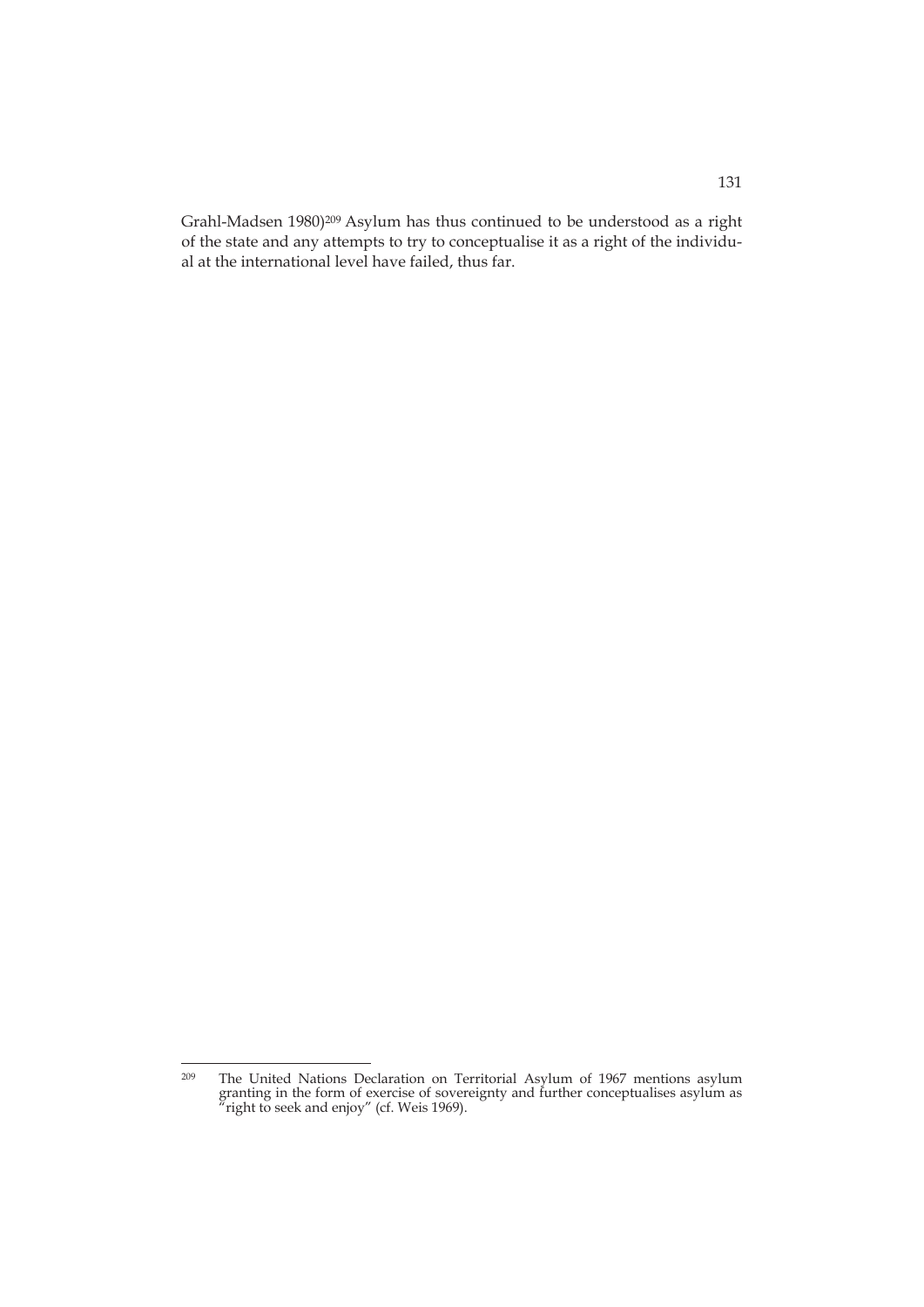# **5 WHEN EXCEPTIONALITY GETS INTO TROUBLE - AMENDING THE CONSTITUTIONAL RIGHT TO ASYLUM IN THE** *BUNDESTAG* **(1993)**

Wir tun das aus Verantwortung für die politisch Verfolgten. Wir tun es aus Verantwortung für die Sicherung des Rechtsstaates. Wir tun es aus Verantwortung für die Stabilität der demokratischen Ordnung. Wir tun es nicht zuletzt aus Verantwortung für ein Zusammenwachsen in Europa. (Hermann Otto Solms, FDP, 1993:13512)210

Richtig ist, meine Damen und Herren, daß jedem Verfolgten Schutz gewährt werden muß, aber nicht notwendigerweise in Deutschland. (Erwin Marschewski, CDU/CSU, 1993: 13533)

Meine Damen und Herren, das Asylrecht ist Menschenrecht. (Konrad Weiß, Bündnis 90/ Die Grünen, 1993: 13519)

Sagen Sie nein zur Abschaffung des Asylrechts! Sagen Sie nein zur Liquidierung einer der wichtigsten Konsequenzen aus dem mörderischen Naziregime! (Gregor Gysi PDS/Linke Liste, 1993: 13577)

With the right to asylum created in the Parliamentary Council, asylum was given a special, constitutional role. Even though the authors of the *Grundgesetz* did not elaborate on the uniqueness of their creation, or argue that they were creating something exceptional, nonetheless, on an international basis the right to asylum came to be unique and exceptional.

As the right of an individual *vis-à-vis* the state, asylum placed limitations on the unrestricted prerogative of the sovereign state to refuse entry to noncitizens claiming their individual right to asylum. It bound all state authority to respect the right, as well as granting asylum seekers access to the courts to enforce the right.

This chapter forms the third and final exploratory narrative related to the right to asylum in this research. It brings a third example of asylum's "institutional survival" and offers a further perspective related to the politics of rights.

<sup>210</sup> The debate referred here is: *Deutscher Bundestag. Stenographischer Bericht, 12. Wahlperiode, 160. Sitzung, den 26. Mai 1993.*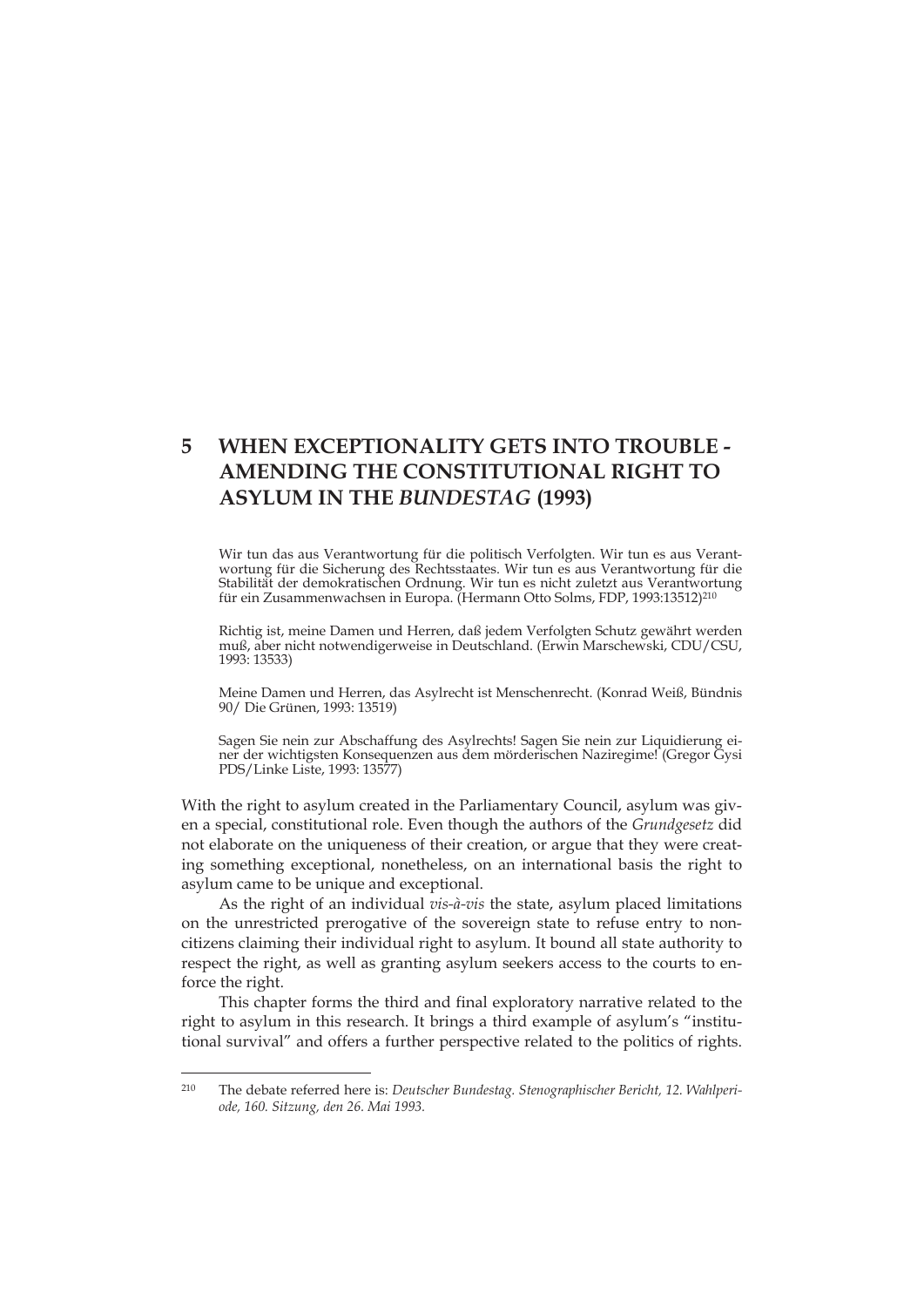In this chapter I look at the alteration of the individual right to asylum by analysing the debate in the *Bundestag* on May 26, 1993 when the final deliberations and the vote on the constitutional change took place.

The final debate lasted 12 hours and took place with 10,000 demonstrators and several thousand police officers outside the parliamentary building in Bonn. The deliberations continued the polarised and heated debates on the question of the right to asylum and whether it should be subjected to change and if so, to what changes. The constitutional change was finally accepted with the *Asylkompromiss* between the governmental coalition of the CDU and the FDP together with the majority of the SPD in December 1992, later reaching the required twothirds majority for the constitutional change in the *Bundestag* and in the *Bundesrat*.

Whereas Article 16(2) 2 GG is quite concise in proclaiming the right to asylum, its successor 16a is forty times longer (cf. Grimm 2001).211 The initial phrase remains the same as in the 1949 original, but what follows is a long list of conditions for the right, containing references, for instance, to 'safe third countries' and 'safe countries of origin'.212

This chapter looks at the arguments related to the constitutional change in the *Bundestag* in May 1993 and examines how the debate unfolded. It discusses arguments made with reference to the Parliamentary Council and looks at the question of how the change was grounded in relation to European integration in particular. I will further discuss the conceptualisations related to the excep-

 $211$ Art. 16a GG:

*<sup>&</sup>quot;(1) Politisch Verfolgte genießen Asylrecht.* 

*<sup>(2)</sup> Auf Absatz 1 kann sich nicht berufen, wer aus einem Mitgliedstaat der Europäischen Gemeinschaften oder aus einem anderen Drittstaat einreist, in dem die Anwendung des Abkommens über die Rechtsstellung der Flüchtlinge und der Konvention zum Schutze der Menschenrechte und Grundfreiheiten sichergestellt ist. Die Staaten außerhalb der Europäischen Gemeinschaften, auf die die Voraussetzungen des Satzes 1 zutreffen, werden durch Gesetz, das der Zustimmung des Bundesrates bedarf, bestimmt. In den Fällen des Satzes 1 können aufenthaltsbeendende Maßnahmen unabhängig von einem hiergegen eingelegten Rechtsbehelf vollzogen werden.* 

*<sup>(3)</sup> Durch Gesetz, das der Zustimmung des Bundesrates bedarf, können Staaten bestimmt werden, bei denen auf Grund der Rechtslage, der Rechtsanwendung und der allgemeinen politischen Verhältnisse gewährleistet erscheint, daß dort weder politische Verfolgung noch unmenschliche oder erniedrigende Bestrafung oder Behandlung stattfindet. Es wird vermutet, daß ein Ausländer aus einem solchen Staat nicht verfolgt wird, solange er nicht Tatsachen vorträgt, die die Annahme begründen, daß er entgegen dieser Vermutung politisch verfolgt wird.* 

*<sup>(4)</sup> Die Vollziehung aufenthaltsbeendender Maßnahmen wird in den Fällen des Absatzes 3 und in anderen Fällen, die offensichtlich unbegründet sind oder als offensichtlich unbegründet gelten, durch das Gericht nur ausgesetzt, wenn ernstliche Zweifel an der Rechtmäßigkeit der Maßnahme bestehen; der Prüfungsumfang kann eingeschränkt werden und verspätetes Vorbringen unberücksichtigt bleiben. Das Nähere ist durch Gesetz zu bestimmen.* 

*<sup>(5)</sup> Die Absätze 1 bis 4 stehen völkerrechtlichen Verträgen von Mitgliedstaaten der Europäischen Gemeinschaften untereinander und mit dritten Staaten nicht entgegen, die unter Beachtung der Verpflichtungen aus dem Abkommen über die Rechtsstellung der Flüchtlinge und der Konvention zum Schutze der Menschenrechte und Grundfreiheiten, deren Anwendung in den Vertragsstaaten sichergestellt sein muß, Zuständigkeitsregelungen für die Prüfung von Asylbegehren einschließlich der gegenseitigen Anerkennung von Asylentscheidungen treffen."* 

<sup>212</sup> For commentary on Article 16a GG, see Maunz/Dürig 2012.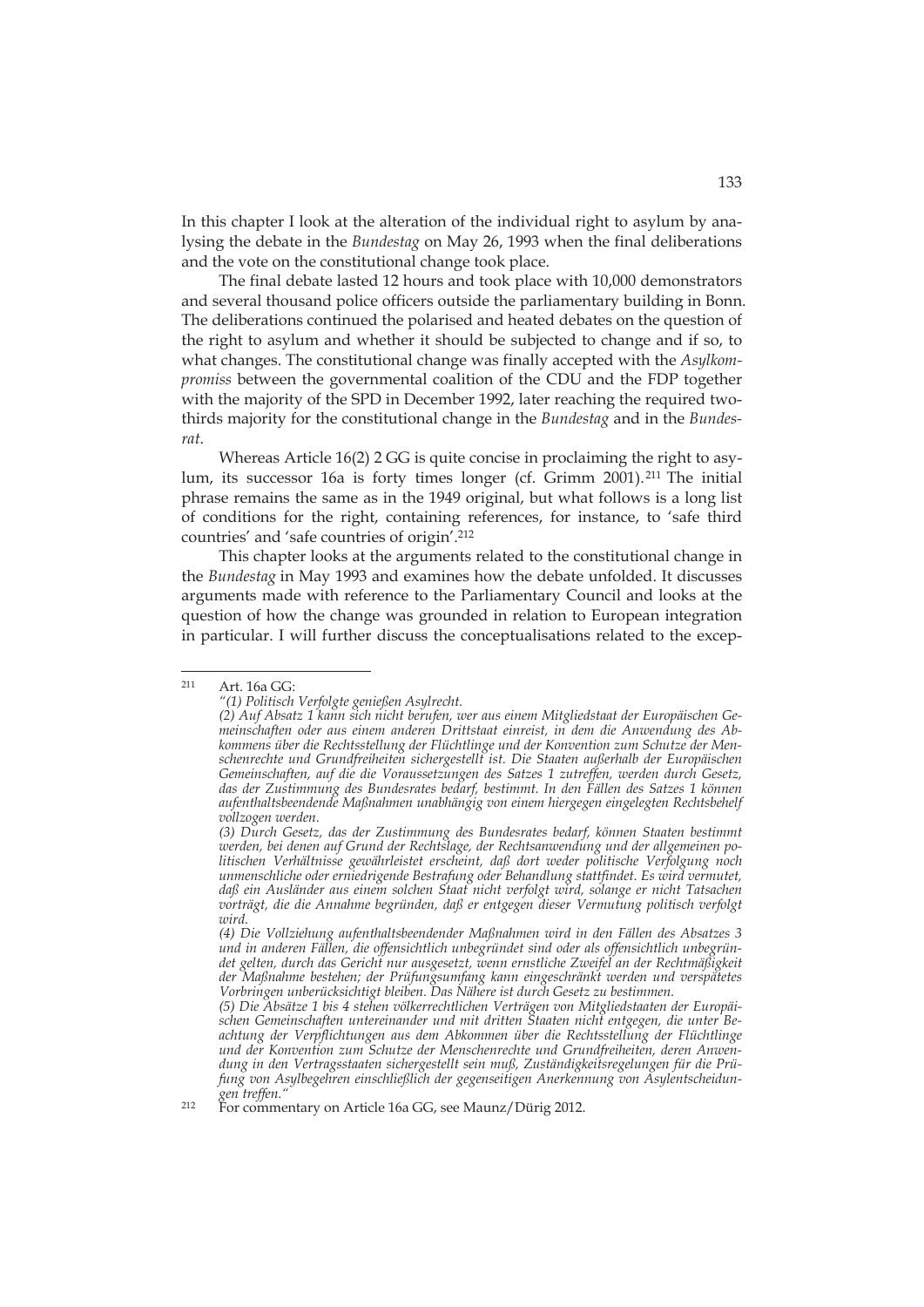tional nature of the individual right, whether it was seen as something troublesome or rather as something worth keeping. While analysing the shifting notions related to asylum in the debates of the 1993, the purpose of this chapter is also to offer a timely distance and a perspective to the debates in the Parliamentary Council and to the construction of asylum by the authors of the *Grundgesetz*.

\*\*\*

When looking at the deliberations around the alterations which took place to the asylum paragraph this chapter also sheds light on a further dimension of the politics related to rights and the relations between rights and politics, more generally.

In his article 1998 in *Frankfurter Allgemeine Zeitung* titled "*Parteiinteressen und Punktsiege*" Grimm writes how no previous German constitution has been changed as many times as the *Grundgesetz*. The individual rights section of the Basic Law was, however, largely spared substantial changes. The right to asylum is one of the very few individual rights in regard to which restrictions were made, from an originally unconditional right to a right with highly circumscribed conditions.

As already noted, individual rights constitute, by definition, the basic principles of political order and all state authority is accordingly bound to respect those rights. Nonetheless, they can be subject to significant restriction and change, as in the case of the asylum debates and the decisions ultimately reached in 1993.

In Germany, constitutional changes require a two-thirds majority both in the *Bundestag* and in the *Bundesrat* which means that to achieve such a change a wider consensus is required—compared with regular parliamentary decisions, for example— and often results from a compromise between the government and the opposition. While constitutions provide the framework for the political system and "regulate the relationship between continuity and change" they are thus also more resistant to change than regular political procedures. (Cf. Grimm 1998)

Before discussing the asylum debates in May 1993, it is useful to make brief reference to the political developments regarding the right to asylum after its acceptance in 1949, its politicisation beginning in the 1970's, and finally the further escalation of the asylum problematic in the 1990's.

# **5.1 From something almost unforgotten to something highly troublesome**

In her research, Wolken has analysed political asylum in the domestic political discourse in (West) Germany in the post 1949 era. From the point of view of not being subject to extensive political debate, she calls asylum an "unforgotten right" during the period between 1949 and 1973. In the 1950's, the matter of asy-

134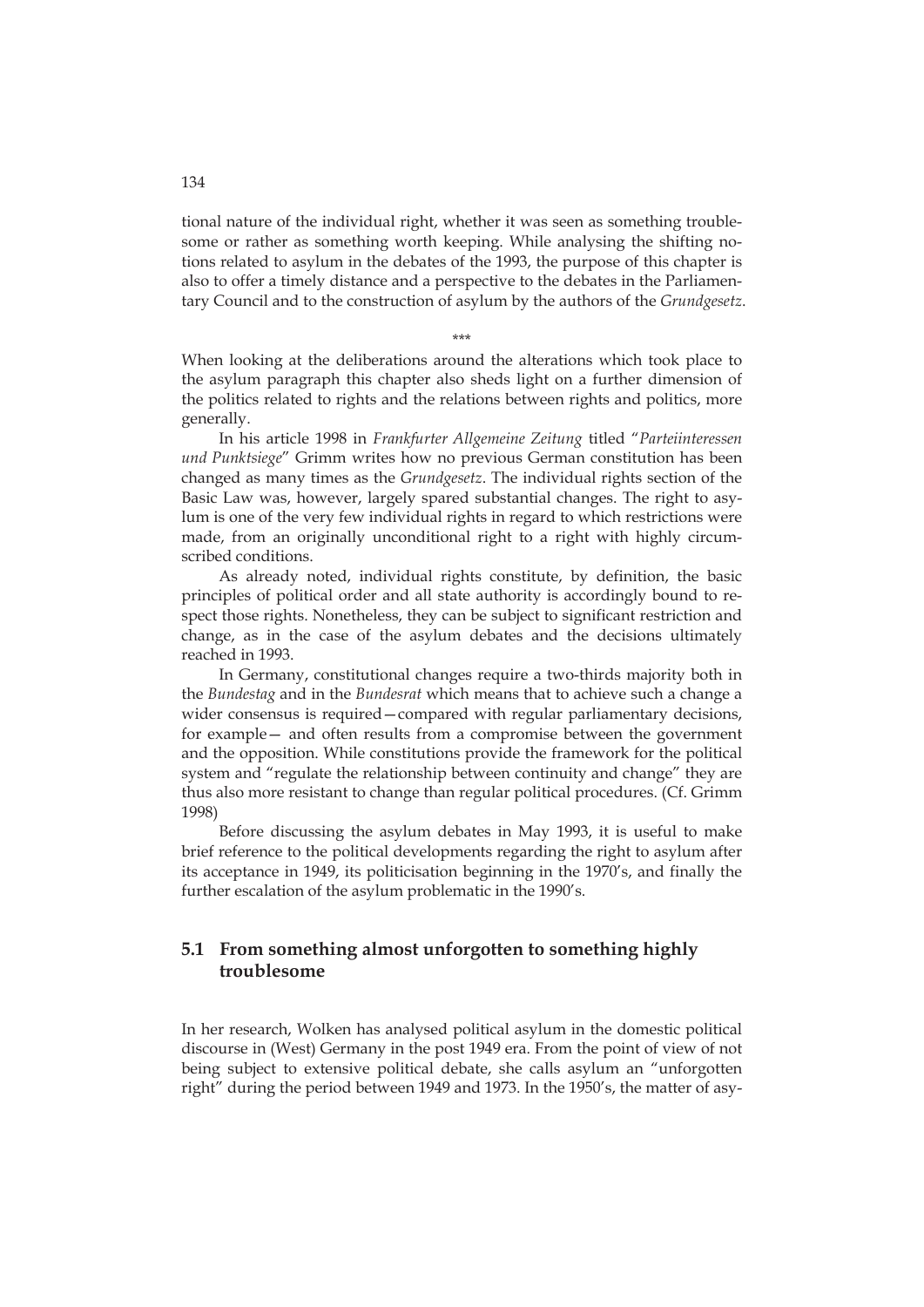lum came to be understood, above all, in relation to the problem of displaced persons and Soviet refugees. In 1953, West Germany ratified the Geneva Convention and adopted its definition of 'political refugee' (Art. 1). During the 1950's, the bulk of political refugees arriving in Germany came from Eastern Europe, a consequence of the Uprising of Hungary in 1956, for instance. (Wolken 1988, 32-33)

It was not before the year 1965, sixteen years after the ratification of the *Grundgesetz* when the administrative process (*Anerkennungsverfahren*) for asylum-seeking was established in the Aliens Act (*Ausländergesetz*) of 1965. This procedure was to guarantee the administration of the constitutional asylum guarantee. (Wolken 1988, 36)

In (West) Germany, asylum became closely linked with immigration, seen as a *de facto* migration path, in the absence of a comprehensive immigration policy (cf. Schuster 2003). Joppke (1999) writes how (West) Germany began receiving large numbers of immigrants, more than many other states, between the years of 1950 and 1993. Particularly important role belonged to 'guest workers'. Despite a total number of 12.6 million migrants, the official governmental policy remained based on the argument that Germany was not a country of immigration ("*kein Einwanderungsland*"). (ibid. 62)213 This argument was also heard in the *Bundestag* in 1993 in relation to the asylum debates by a representative of the CDU/CSU.214 Altogether, as regards to migration, the 1993 debates form a curious mix of frequently recurring themes related to the (mis)use of the right to asylum for migratory purposes, or to the notion of altering the right as a means of limiting unwanted immigration ('*Steuerung der Zuwanderung'*) all in connection to the idea that Germany is not a country of immigration. Conceptually, the distinction between the terms '*Einwanderung*' und '*Zuwanderung*' should be noted; the first one has an active, positive connotation, whereas the latter refers to '*in*migration' that is not wanted but is "tolerated for constitutional and moralpolitical reasons", being used particularly in arguments by those speaking for the more restrictionist asylum policies (cf. Joppke 1999, 97).

From the 1970's onwards, with the growing numbers of asylum seekers and the changes relating to the originating countries—from the East bloc states to the states of the "Third World"—Wolken identifies the beginning of the discourse related to the "misuse" or "abuse" of asylum (*Asylmißbrauch*) and the need to "fight it" (Wolken 1988, 39). The misuse argument, which became prominent in the debates related to the West German right to asylum is linked to the idea that majority of the asylum applicants are not bona fide refugees, i.e. genuinely in need of protection, but "bogus applicants", '*Asylanten*' or even '*Scheinasylanten*'. The point here is that the person claiming the right to asylum does not have legitimate grounds for it but uses the right as a means of access, for instance, and in order to remain in the country. The rhetoric related to "asy-

<sup>213</sup> For migration in a more historical perspective, see also Bade 2002. 214 "*Deutschland ist kein Einwanderungsland und kann als dichtbesiedeltes Gebiet auch kein Einwanderungsland werden. Die Aufnahmekapazität unseres Landes und unserer Bevölkerung darf nicht überfordert werden. Wer dies tut, fördert Fremdenfeindlichkeit*." (Michael Glos CDU/CSU, 1993: 13529)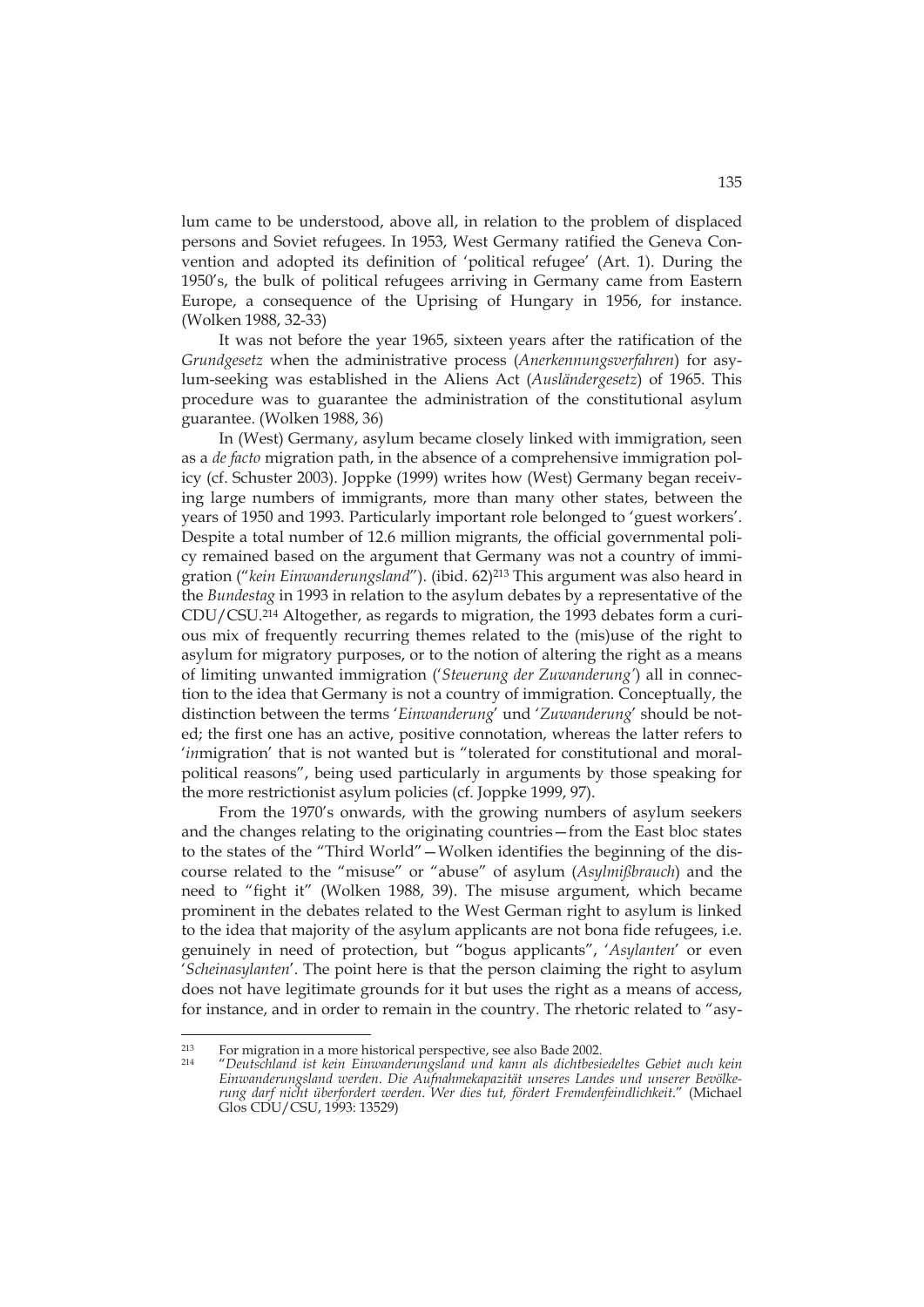lum abuse" further increased in relation to oil crisis of the 1970's when Germany stopped recruiting guest workers with the effective result that seeking asylum became in practice the only legal path into Germany. This, combined with the system of family reunification, lead to a surge in the number of asylum applications. (Cf. Joppke 1999)<sup>215</sup>

Nevertheless, Joppke (1999) writes how the change of the constitutional right of asylum remained a matter that subjected to little debate during the 1970's and up until the mid 1980's. In the analysis of Münch (1992, 196) constitutional change remained "a taboo" until as late as the early 1990s.

This situation, as outlined above, is linked to the notion that the West German right to asylum of 1949 has frequently been conceptualised in historicoethical terms, with strong reference to the past. In the commentary literature, asylum is related to '*Vergangenheitsbewältigung*', "coming to terms with the past"; it signifies something that is "*großartig*" after a sorrowful past; something magnificent that could come as a consequence of it and something that has a larger meaning to the self-understanding and to the ethical standards of the post-war state. For instance, in one of the commentaries that was published in the 1980's defending the right, Schmid (1982, 9) writes: *"Der Parlamentarische Rat*  [...] hat aus dem Erlebnis des Dritten Reiches die großartige Konsequenz gezogen, ein *persönliches, subjektives Recht des politisch Verfolgten auf Asyl zu begründen und diesem Recht als Grundrecht Verfassungsrang zu geben".* This basic right had *"seine Wurzel in dem ethischen Anspruch des neuen freiheitlichen Staates"* (ibid).

Kimminich (1968) further argues that by creating the asylum provision which eventually became a constitutional commitment towards asylumseekers—the politicians of the Parliamentary Council knowingly chose a "great humanitarian tradition" with their broad asylum formulation with which the protection of the politically persecuted could not be easily eliminated, also in reference to their own experiences from emigration: "*Viele der Mitglieder des Parlamentarischen Rates, die selbst das Schicksal der Emigration erfahren hatten und sich darüber im klaren waren, daß eine kleinliche Gestaltung des Asylrechts den Schutz des Verfolgten allzu leicht vollständig beseitigen kann, bewußt die großzügige Formulierung wählten und damit in eine große humanitäre Tradition eintraten.*" (Kimminich 1968, 79)

The asylum provision of the *Grundgesetz* has even been called a 'confessional right' in its link with the Nazi past (cf. Joppke 1999, 86). Consequently, Joppke writes how the first ones to advocate for the change as regards to the constitutional provision linked their arguments to the idea of representing a generation who was free of the guilt of the past.216 The political Left, in particular, supported the constitutional asylum provision with reference to the history

136

<sup>-</sup>215 For the asylum discussions in Germany, see also: Spaich 1982; Klausmeier 1984; Kauffmann 1986; for the vocabulary and the concepts related, cf. Wengeler 1995. For the debates related to the constitutional change, see also Bade 1994; Barwig 1994 (Hrsg.). 216 Joppke refers to the CDU politician Heinrich Lummer in the magazine *Der Spiegel* in

<sup>1986 (</sup>cf. Joppke 1999, 290).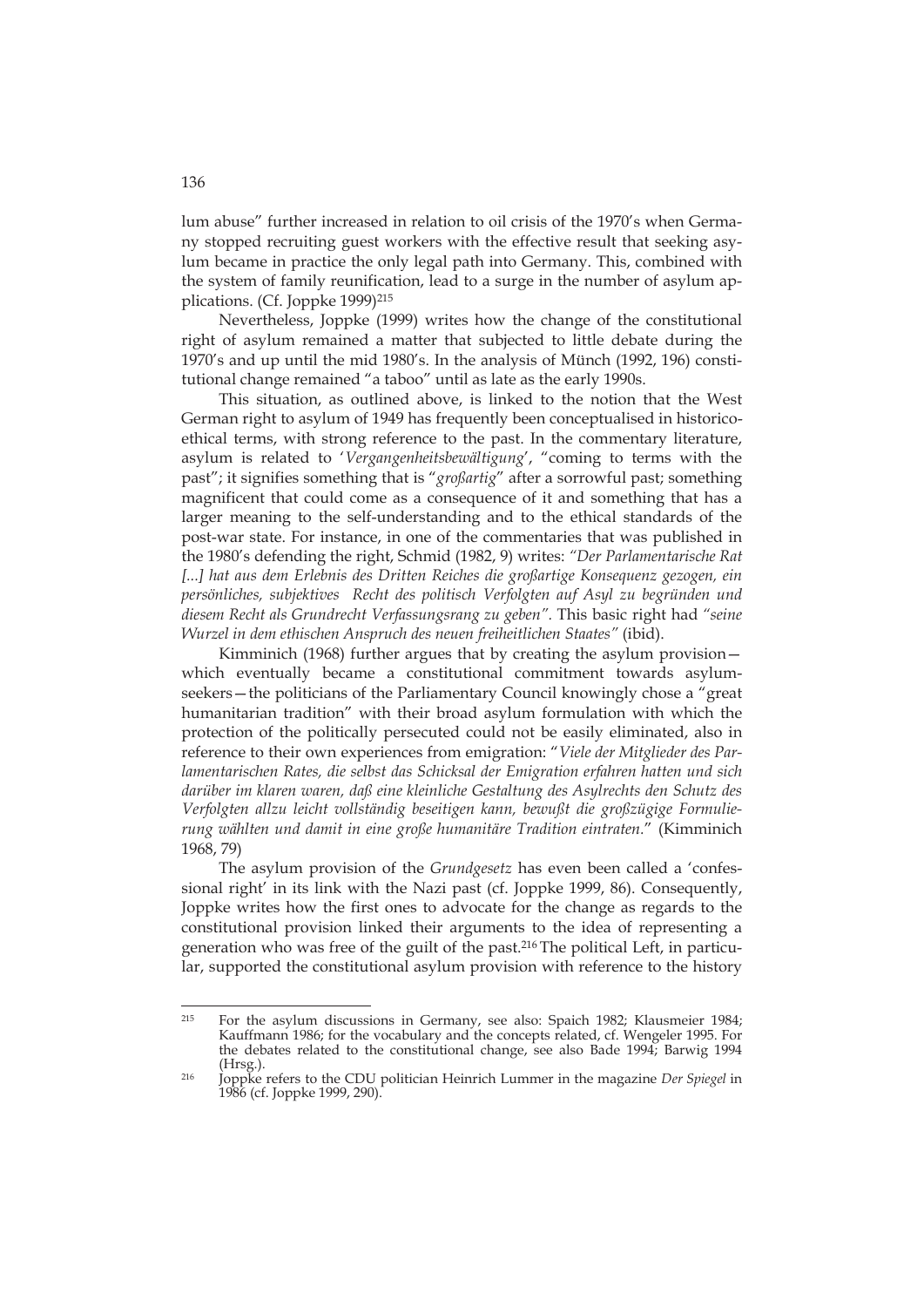of Nazi persecution and with reference to the self-imposed humanitarian obligation in connection to the right, whereas the political Right, on the contrary, began to argue for the change with reference to political stability in particular (ibid. 86-87).

Even if in the late 1970's and early 1980's discussions over the need for constitutional change had not yet begun there were, however, several legislative measures adopted in relation to the asylum procedure which, in practice, tightened German asylum policy remarkably. The most restrictive measures were pushed for particularly at the local level. The *Länder*, which were responsible for the social welfare and housing for the asylum seekers promoted a more restrictive policy in the *Bundesrat*. Furthermore, there was a difference between the policies and practices of Southern and Northern federal states in relation to asylum applicants and administrating asylum, eventually leading to the acceptance of more restricted policies also in the more liberal Northern states. (Joppke 1999, 86)

 During the 1970's and the 1980's, with the liberal constitutional right of asylum providing the overall framework, the legislative measures adopted led to a clear difference between the constitutional provision—which, for example, prohibited the turning away of the asylum seekers at the border—and the legislative practices adopted. In 1982, the Asylum Procedures Law (*Asylverfahrensgesetz*) was passed, which for Joppke had two important consequences: firstly, "it put on a legal basis for social deterrence measures then practised *ad hoc* by some *Länder*". This meant worsening conditions for asylum seekers such as, for instance, housing (to camp-like conditions) with local municipalities being at the same time reluctant to bear the growing costs associated with asylumseekers. Further, the law allowed the refugee concept to be interpreted based on the objective concept of the *Grundgesetz*, instead of the subjective Geneva Convention concept, meaning that the courts adopted a more restrictive and narrow conception of 'political persecution', with the consequence that only five percent of persons applying for asylum were acknowledged to have the legal status of a 'political refugee'. Despite the narrow interpretation, the majority of asylum applicants were permitted to remain in Germany as *de facto* refugees based on the *non-refoulement* provision in international law. Another example of the more restrictive measures that resulted from the 1982 Law was the notion of 'manifestly unfounded' applications which meant that some asylum applications could be examined via an accelerated procedure. (Joppke 1999, 88-89; see also Münch 1992; Knopp 1994)217

In the earIy 1990's the CDU/CSU continued to push and campaign for stricter measures regarding asylum. In 1991 a new, stricter Asylum Procedures Law was negotiated between CDU, SPD and FDP (cf. Lauter et al 2011, 171). Despite the legislative measures adopted, the number of asylum applicants arriving during the 1980's had increased still further, from just over 100 000 applicants to a record number of almost 440 000 asylum applicants in 1992. The per-

<sup>217</sup> 217 Münch (1992) in particular outlines the different legislative developments regarding asylum in (West) Germany.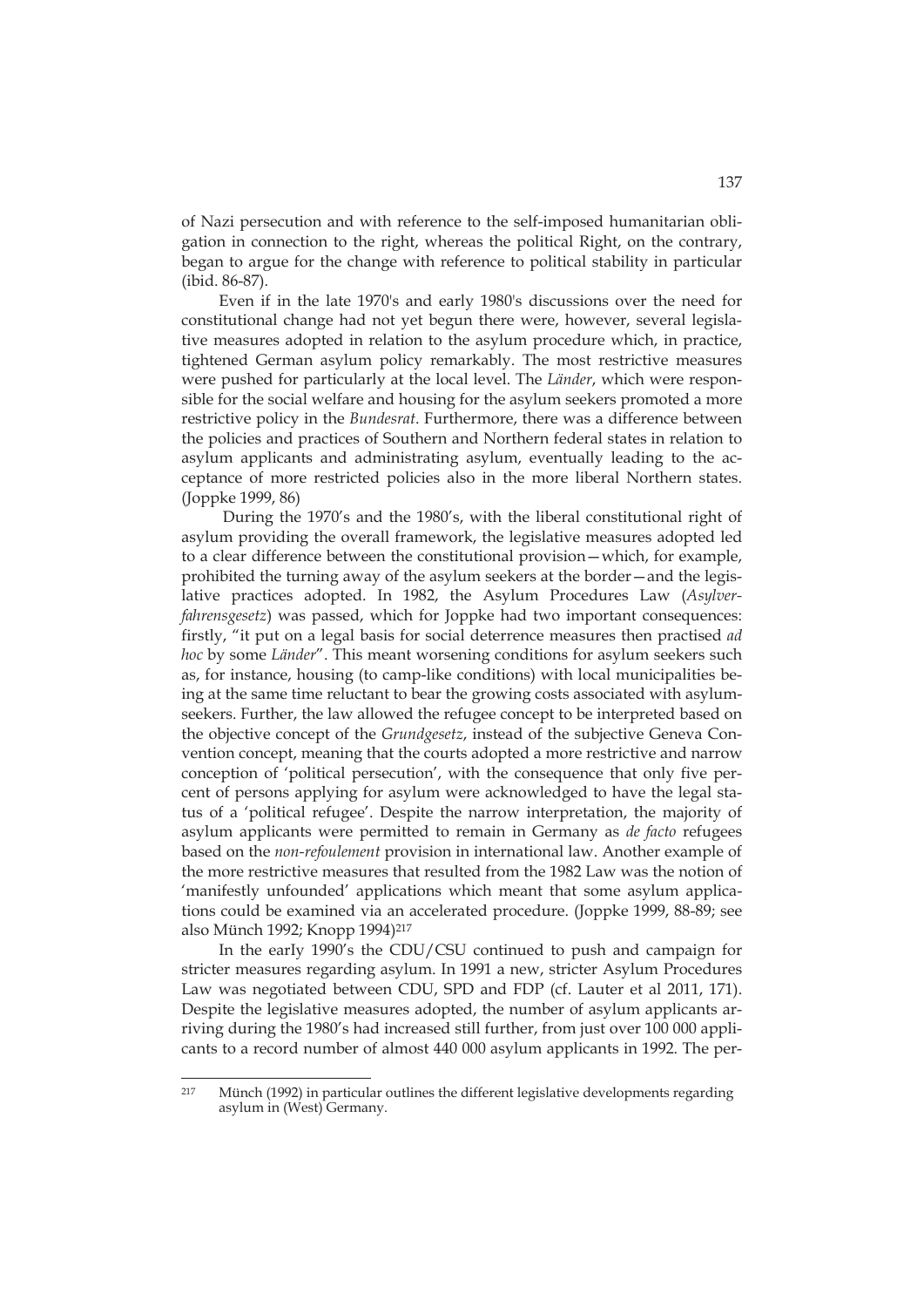sons arriving in Germany during these years were not only asylum applicants but also ethnic Germans to whom the Basic Law (Art. 116) granted citizenship, and further *Übersiedler* from the DDR. Joppke argues that the situation with the rising numbers of asylum applicants "triggered the most serious domestic crisis that the Federal Republic had ever gone through". (Joppke 1999, 91) Asylum seekers and other foreigners were targeted with xenophobic right wing violence, for instance in Rostock-Lichtenhagen in August 1992. This violence towards foreigners, the worst since the end of Nazi regime, led to the death of 40 persons in total. In the autumn of 1992, Chancellor Helmut Kohl described the escalated situation in the years 1991/1992 as a 'state of emergency'. (Joppke 1999; see also Schuster 2003)

The CDU/CSU started to argue for the need of a constitutional change in 1980's. The FDP and SPD were originally against touching the Basic Law. Both parties, however, changed their positions as regards to the constitutional change in 1992. Inside both parties there remained strongly differing opinions in regard to the matter, lines being particularly dividing inside the Social Democratic Party. SPD party executives published their "*Petersberger Beschlüsse*" (the so called "*Petersberger Wende*") in early autumn of 1992 in which the need to limit the right the asylum and a change of course in relation to the constitutional asylum right was established. (Cf. Lauter et al. 2011; Knopp 1994; Schuster 2003)

In December 1992 the SPD, CDU/CSU and FDP reached their *Asylkompromiss* regarding constitutional change. *218* The organisation *Pro Asyl* called the compromise 20 years later as "*Sieg der Straße*" and as "*Niederlage des Rechtsstaates*" (cf. Pro Asyl 2012). SPD party members who did not agree with the compromise subsequently published their "*Hamburger Manifest*" in December 1992 in which they outlined their arguments against narrowing the individual right to asylum. For instance, the manifesto argued that the right to asylum—protecting politically persecuted citizens of the world after the Nazi ravages—carried the "aura of the Basic Law" for the post-war generation: "*Wenn es etwas wie eine Aura der Verfassung gibt, dann ist es für die deutsche Nachkriegsgeneration das Asylrecht des Artikels 16 Grundgesetz, das einzige Grundrecht, das sich nach den weltweiten Verheerungen der Nazis an alle politisch verfolgten Weltbürger wendet*". In the manifesto, SPD politicians further referred to the origins of the right and the experience of those who escaped the Nazi regime, noting how: "*Wir in der Bundesrepublik waren stolz darauf, daß die Verfassung historische Schuld in positive Zukunft transportierte, ein Versprechen an die Weltgemeinschaft*", thus being proud of the "historical guilt" which had translated into something good in the form of the individual right to asylum. SPD politicians concluded their manifesto by noting that "a panic driven approach" to an individual right does not solve any problems but means the constitutional legitimation for right wing politics instead of trying to fight them politically: "*Ein panikartiger Zugriff auf Grundrechte löst kein Problem, sondern gerät nur zu leicht zum ersten Schritt einer* 

<sup>218</sup> 218 As put forward by the SPD the compromise gave special status to '*Bürgerkriegsflüchtlinge*', persons fleeing because of civil wars.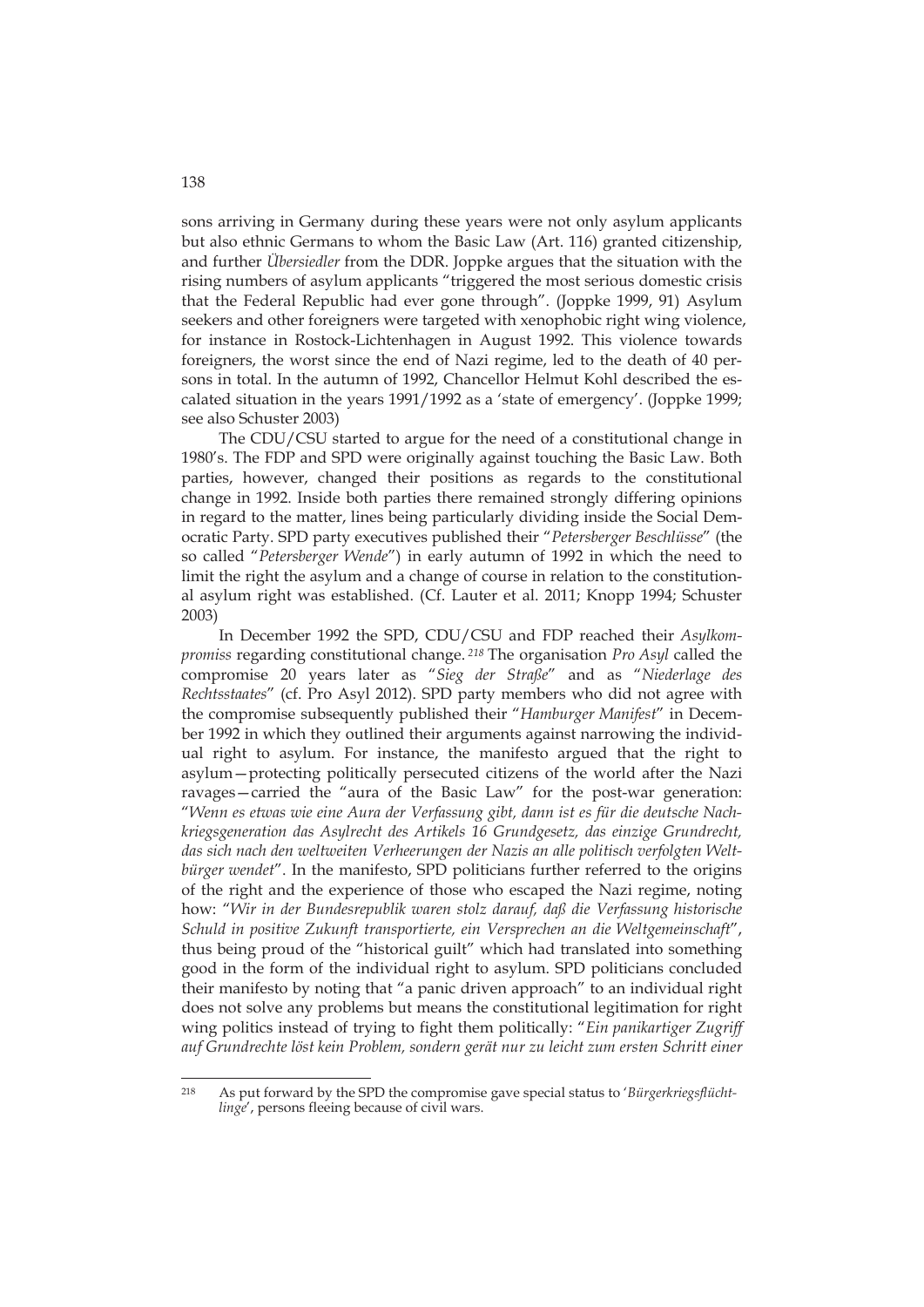*fortgreifenden Aushöhlung unserer Verfassung und – nicht weniger gefährlich – legitimiert wie ein Irrwitz den Schlachtruf der neuen Rechtsbewegung 'Deutschland den Deutschen' konstitutionell, statt sie politisch zu bekämpfen.*"(Cf. *Die Zeit* 1992)

### **5.2 Creating conditions for access**

When speaking for constitutional change and when defending the asylum compromise in the *Bundestag* on May 26 1993 in the second and third reading of the constitutional amendment, the arguments set forth by the representatives of the CDU, FDP or SPD defend and protect the constitutional right. Consequently, Wolfgang Schäuble of the CDU/CSU, one of the strongest advocates for the change, argues: "*Wer hier in diesem Saal oder außerhalb sagt, Gegenstand der Debatte sei die Abschaffung des Asylrechts in der Bundesrepublik Deutschland, der sagt nicht die Wahrheit: er redet falsch Zeugnis*" (1993: 13504).

Hans-Ulrich Klose (SPD) refers to the controversy inside the Social Democratic Party surrounding the asylum compromise, asking for the opinions of those changed their points of view to support the compromise to be respected, also noting that the people who agree with the change want to protect and keep the right:

Noch vor zwei Jahren habe ich ähnlich argumentiert wie jene knapp hundert Kolleginnen und Kollegen der SPD-Fraktion, die dem Asylkompromiß heute nicht zustimmen werden. Ich bitte aber auch um Respekt für die anderen, für die Mehrheit der Fraktion, die wie ich angesichts der tatsächlichen Entwicklung ihre Position geändert haben und heute für eine Änderung des Grundgesetzes stimmen werden. Auch wir wollen das Asylrecht für politisch Verfolgte erhalten. (1993: 13509)

For Hermann Otto Solms of the FDP, maintaining the right of asylum as is, wanting to stick with the "perfect provision", would mean endangering the right itself and that, on the contrary, the change is required to ensure the constitutional existence of the right to asylum:

Ich habe schon einmal an dieser Stelle gesagt, in typisch deutschem Drang nach perfekter Regelung und größter Einzelfallgerechtigkeit laufen wir Gefahr, das Asylrecht, das wir eigentlich schützen wollen, selbst zu gefährden. (1993: 13511) [..] Gerade weil wir das Asylrecht sichern wollen, sind wir bereit, die notwendigen Änderungen zu beschließen. (1993: 13512)

Among the voices opposed to constitutional change, to Konrad Weiß of the *Bündnis 90/Die Grünen*, the new compromise formulation was almost equal to the abolition of the right to asylum (1993: 13517)—or, translated into German, that politically persecuted could still enjoy asylum, but not in Germany: "*Politisch Verfolgte genießen Asylrecht, aber nicht in Deutschland*" (1993: 13519). Gregor Gysi (PDS/Linke Liste) calls the formulation a "deception" (*"Täuschung"*) as, even if the right of asylum exists, the doors to asylum for the politically persecuted are almost closed. For Gysi, the formulation of the asylum compromise states: "*Fremder, du wirst politisch verfolgt; deshalb hast du Anspruch*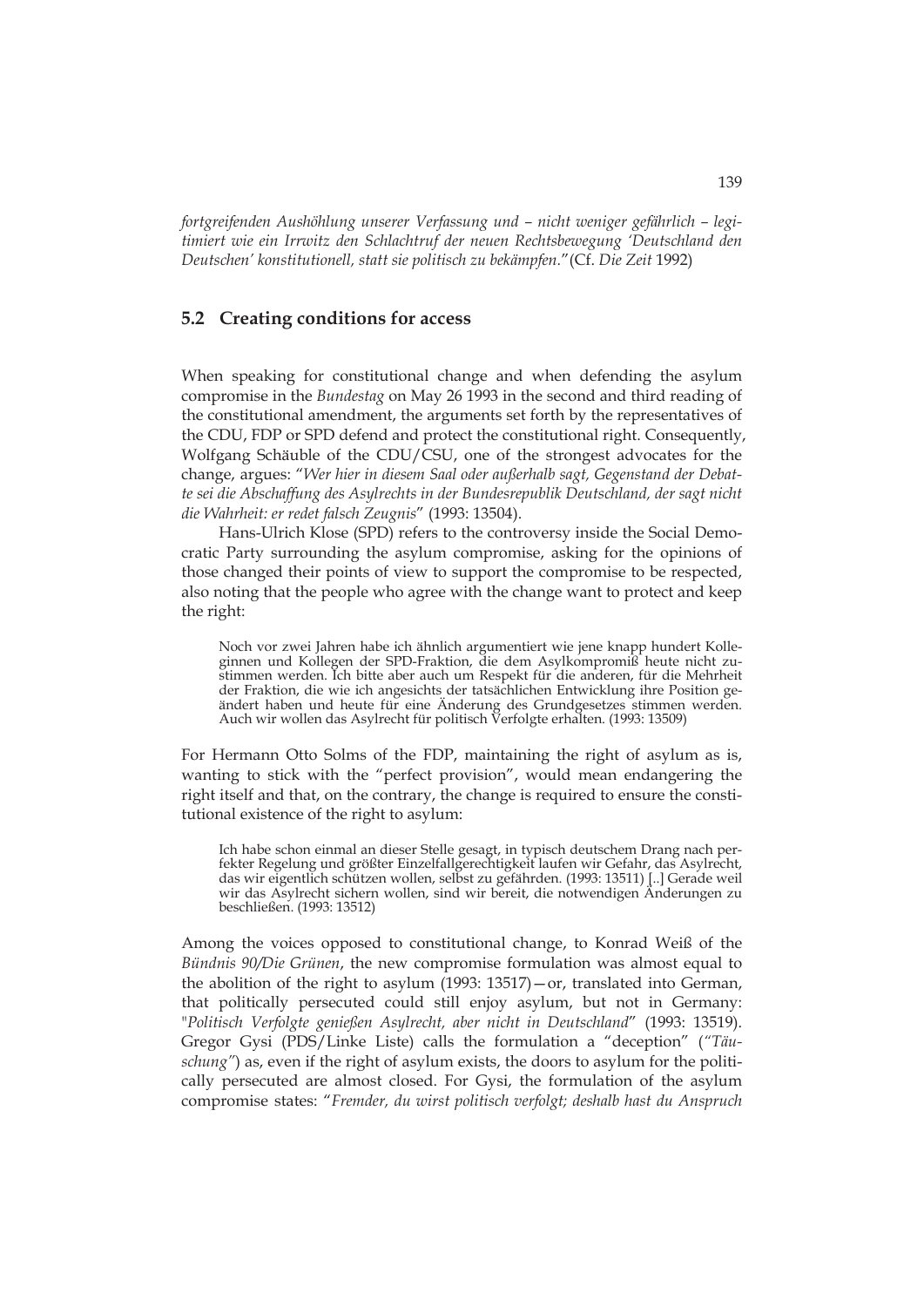*auf Asyl; wir haben dir aber fast alle Wege zu uns versperrt*" (1993: 13517). Burkhard Hirsch of the FDP further notes how the asylum clause is formally included in the new formulation, but in reality the right is almost abolished: "*Er bleibt formal erhalten; in Wirklichkeit wird er fast völlig beseitigt*" (1993: 13545).

The references to 'safe third countries' and 'safe countries of origin' in the text of the newly formulated asylum article are part of a broader vocabulary of safety and administrative policies related to European development regarding asylum from the 1980's onwards. The introduction of the legal concepts linked to 'safety' is connected to other more strict policies regarding asylum-seekers such as stronger visa requirements, and sanctions for airline carriers—which aimed at reducing the "administrative burden" of asylum applications and to speed up asylum procedures (cf. Costello 2005). The notion of "safetiness" is thus a rhetorical innovation, a metanomy, which from the administrative side means that some asylum applications do not have to be individually examined in the country where the application is lodged. Germany did not invent these safety policies but adopted and incorporated practices and language in the *Grundgesetz* that were already in use in several other European states. An important part of the European development were the so called London Resolutions of November 1992 which outlined common criteria for rejecting 'unfounded' asylum applications. The resolutions covered 'manifestly unfounded applications', a harmonised approached towards 'third countries' and countries 'in which there is generally no serious risk of persecution'.<sup>219</sup>

The notion of a 'safe third country' in Article 16a GG refers to countries through which the asylum seeker has travelled before arriving in Germany. Formulated in this way, the asylum applicant may be sent back, to that 'safe third country' without substantial examination of the asylum application. For Germany in 1993 these countries included the states of the European Community and states that had ratified the Geneva Convention and *Convention for the Protection of Human Rights and Fundamental Freedoms* (ECHR). Outside the European Community, Finland, Norway, Austria, Poland, Sweden, Switzerland and the Czech Republic were defined as 'safe third countries' (cf. Selk 1994, 59).220 All the neighbours of Germany were thus defined as 'safe'.

Persons coming from states that are defined as 'safe countries of origin', on the other hand, faced an accelerated procedure. The notion implicit in this idea—i.e. *a priori* refusal—is that persons coming from certain states are not politically persecuted and, consequently, there are states that are not engaged in persecution. Accordingly, all reasons provided by such persons in applying for asylum can be regarded as *de facto* 'non-political'. Germany is one of the states that began using country lists defining 'safe countries of origin'. These states in the 1993 Asylum Procedure Act included, for instance, Bulgaria and Romania.

<sup>219</sup> Resolution of 30 November 1992 on manifestly unfounded applications for asylum; Resolution of 30 November 1992 on a harmonised approach to questions concerning host third countries; Conclusions of 30 November 1992 on countries in which there is generally no serious risk of persecution.

<sup>220</sup> See also Lassen 1997; for the EU developments generally, see e.g., Boccardi 2002; Noll 2000.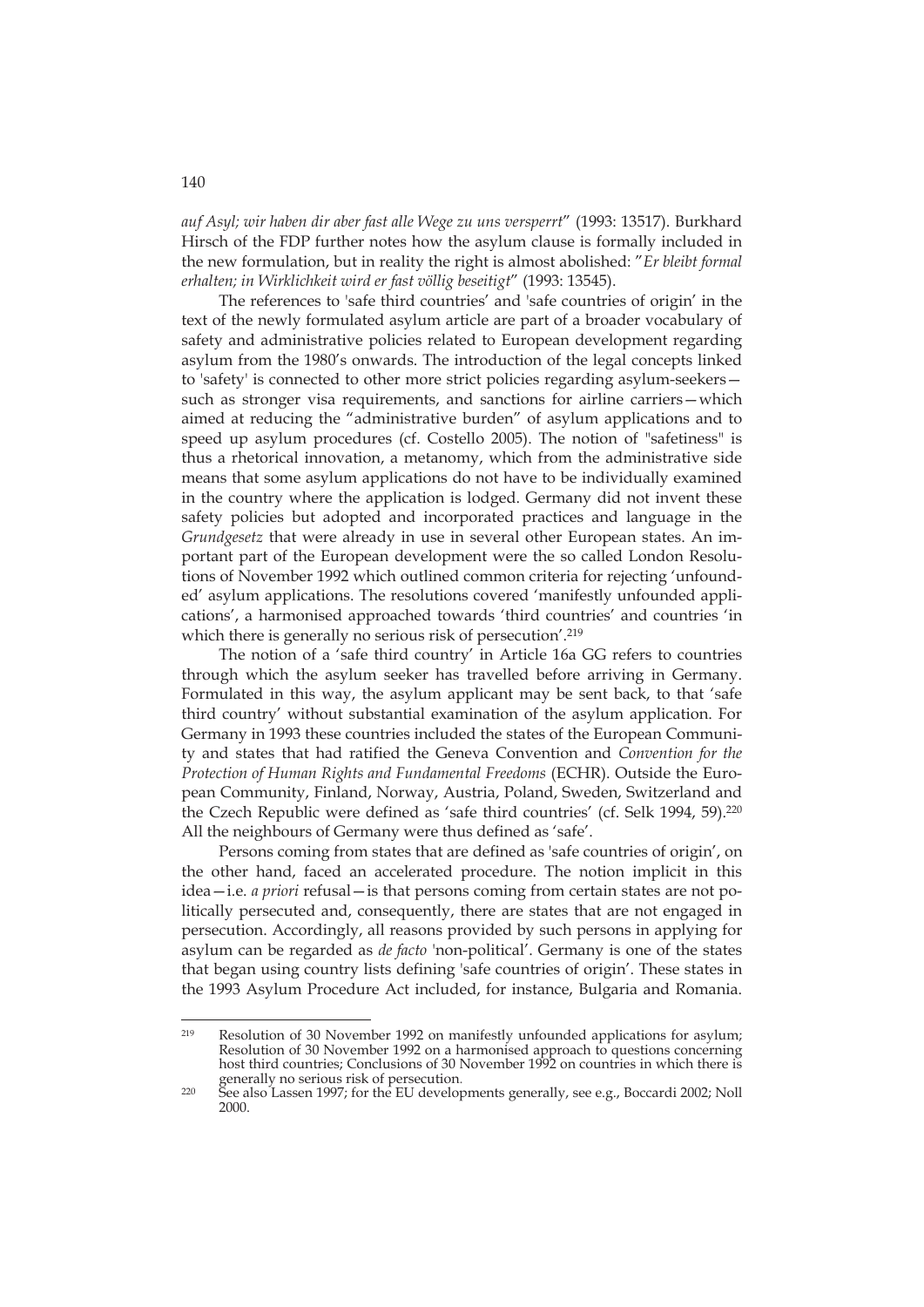Both of these states were countries of origin for large numbers of asylum seekers coming to Germany. Since late 1992, Germany already had a "take back agreement" with Romania (cf. Bade 1994, 131).

A further notion included in the new asylum article 16a is 'airport regulation' which means that persons applying for asylum without a valid passport or persons who are coming from safe countries of origin are subjected "to a quick recognition procedure in the extraterritorial airport space" before allowing them to enter any space which is technically Germany (cf. Joppke 1999, 94).

Thus, under the new conditions asylum is essentially difficult to claim in the Federal Republic. Nevertheless, it is still possible to legally enter Germany to claim asylum by coming by sea or by air with valid documents, or when coming from a 'non-safe country of origin', without travelling via any 'safe third countries'.

### **5.3 The "overused" and "abused" right**

When debating the change of the individual right in the *Bundestag* in May 1993, asylum becomes intertwined with the question of maintaining "the internal security of the liberal constitutional state"; "*wir müssen die innere Stabilität unseres freiheitlichen Rechtsstaats bewahren*" (1993: 13506). It was the argument of Wolfgang Schäuble from the CDU/CSU which most strongly advocated the change on this basis. Such a conception used to promote the change based on notions of conflict and crisis also ultimately puts the stability of the state first, before the right of the individual. With reference to increased violence towards asylum seekers and increasingly negative public opinion regarding asylums applicants, Schäuble underlines how the asylum decision is important not only for the inner security of the country but also from the point of view of peaceful relations among Germans and the 6.5 million foreigners living in Germany. Further, Schäuble's argument promotes a change in the right of asylum with reference to the capacity of Germany to offer future protection to persecuted persons:

Die Entscheidung, die wir zu treffen haben, ist wichtig für den inneren Frieden in unserem Land, für das friedliche, gute Miteinander von deutschen und ausländischen Mitbürgern und für unsere Fähigkeit, auch in Zukunft Verfolgten Schutz, Zuflucht, Aufnahme zu bieten. Es leben in der Bundesrepublik Deutschland 6,5 Millionen Ausländer. Sie leben ganz überwiegend — das muß auch so bleiben oder höchstens noch besser werden — friedlich und freundlich mitten unter uns. Es wird auch nach der Entscheidung des heutigen Tages keine Abschottung der Bundesrepublik Deutschland gegenüber ausländischen Mitbürgern, solchen, die zu uns kommen wollen und zu uns kommen werden, geben. (1993: 13504)

Schäuble argues, as do several other parliamentarians speaking for the asylum compromise, with numbers and draws a picture of the situation in which Germany is as a net recipient country and noting, for instance, how Germany had received 300,000 refugees from the former Yugoslavia during previous years, more than any other state in Europe. Additionally, more than 200,000 ethnic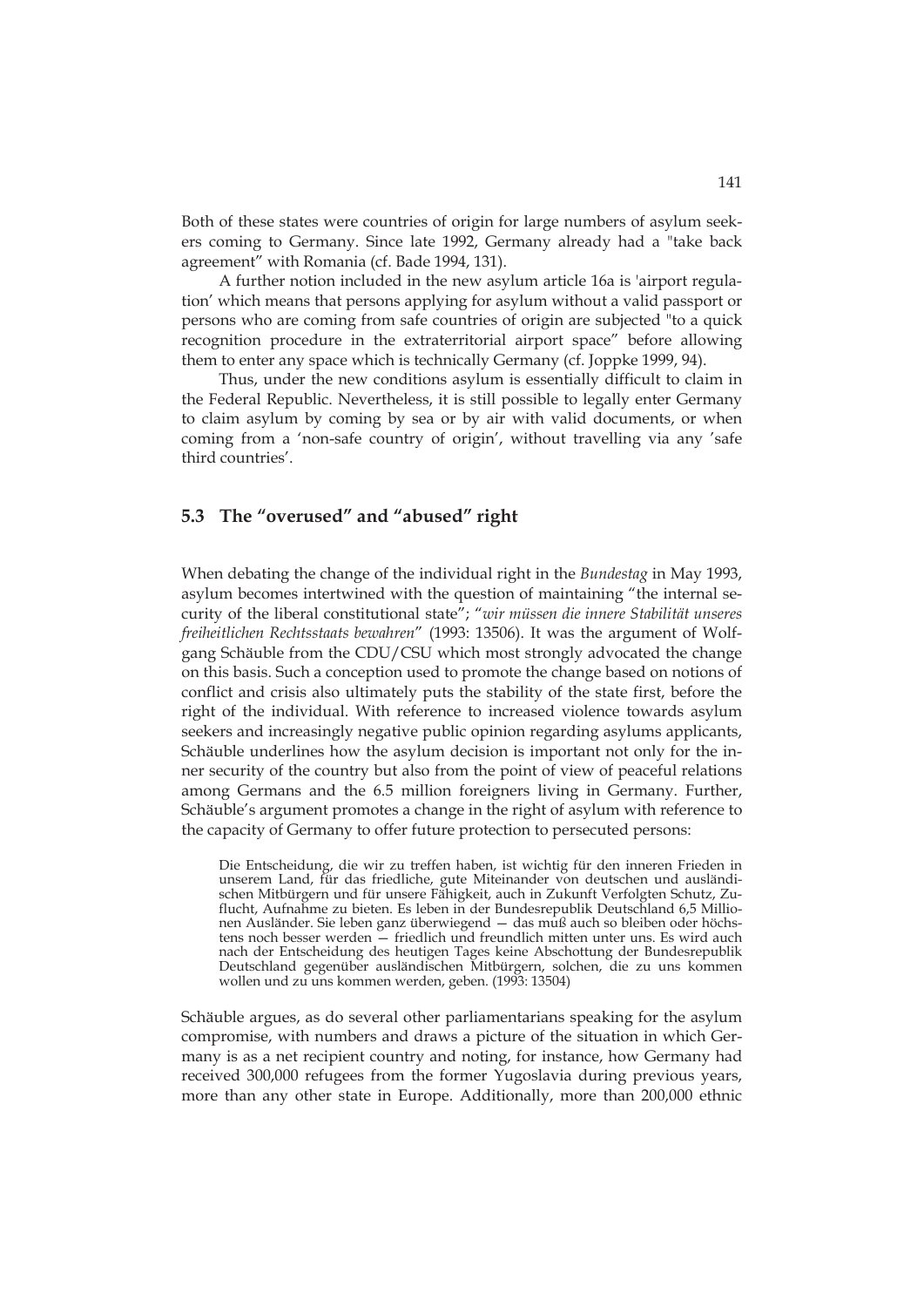Germans have been received every year in accordance with the obligations under the '*Landsleute*':

Es werden in den nächsten Jahren — völlig unabhängig von dem, was wir entscheiden — 200 000 bis 250 000 zusätzliche ausländische Mitbürger jedes Jahr allein im Wege des Familiennachzugs auf Grund bestehender Regelungen unseres Ausländerrechtes zu uns kommen. Wir haben in den letzten Jahren über 300 000 Flüchtlinge aus dem Bürgerkriegsgebiet im ehemaligen Jugoslawien in Deutschland aufgenommen, mehr als jedes andere europäische Land. Wir haben uns im Bewußtsein unserer Verpflichtung gegenüber denjenigen unserer Landsleute, die durch Diktatur und Krieg in diesem Jahrhundert mehr zu leiden hatten als die meisten von uns, verabredet, daß wir auch in Zukunft Aussiedler, die zu uns kommen wollen, in einer Größenordnung wie in den letzten Jahren, zwischen 200 000 und 230 000 Jahr für Jahr, aufnehmen werden. (1993: 13504)

Schäuble moves on to describe the excessive use of the asylum provision and note how in the escalation in 1992 Germany received a total of almost 440,000 asylum applications with the majority of the persons arriving being regarded as not politically persecuted and thus without legitimate grounds to claim protection. Yet these persons had access to the country and were able to remain in Germany for a long time:

Vor diesem Hintergrund können wir der Tatsache nicht ausweichen, daß im vergangenen Jahr zusätzlich 440 000 Menschen unter Berufung auf das Recht auf Asyl zu uns nach Deutschland gekommen sind, von denen die allermeisten nicht tatsächlich politisch verfolgt sind. Vor dem Hintergrund dieser Zahlen müssen wir der Tatsache ins Auge sehen, daß Monat für Monat in diesem Jahr 1993 50 000 unter Berufung auf das Recht auf Asyl, obwohl sie ganz überwiegend nicht politisch verfolgt sind, Aufnahme in der Bundesrepublik Deutschland suchen und für einen zu langen Zeitraum finden. (1993: 13504)

Schäuble notes how the CDU had pushed for a constitutional change as a solution to the problem since the 1980's. The underlying notion in Schäuble's argument is that the provision for asylum in the constitution limits the ultimate state control over the situation and, furthermore, that such control would not be regained without the constitutional change. Schäuble argues that the politicians, both at the *Bund* and *Länder* levels, had tried all other measures which were possible without changing the constitutional right to asylum. Thus, for Schäuble, change is a long overdue solution: "*Es ist eher zu spät als zu früh*"(1993: 13506).

Wir wissen aus den anderthalb Jahrzehnten, in denen wir um dieses Problem und mit diesem Problem ringen, daß es ohne eine Ergänzung unseres Grundgesetzes eine zureichende Steuerungsmöglichkeit nicht gibt. Wir, die Verantwortlichen von Bund und Ländern, haben in diesen anderthalb Jahrzehnten alles versucht, was ohne Änderung des Grundgesetzes möglich war. (1993: 13505)

Schäuble's argument about all the legal measures that have been exhausted before the constitutional change is targeted, above all, at those SPD politicians opposing the asylum compromise, who despite the "warnings and requests" still remain in opposition as regards to the change (1993: 13507). To emphasise the point, Schäuble quotes Herbert Wehner, the Head of the SPD faction in the 1982 debates in the *Bundestag* who already at that time argued that if the politicians

### 142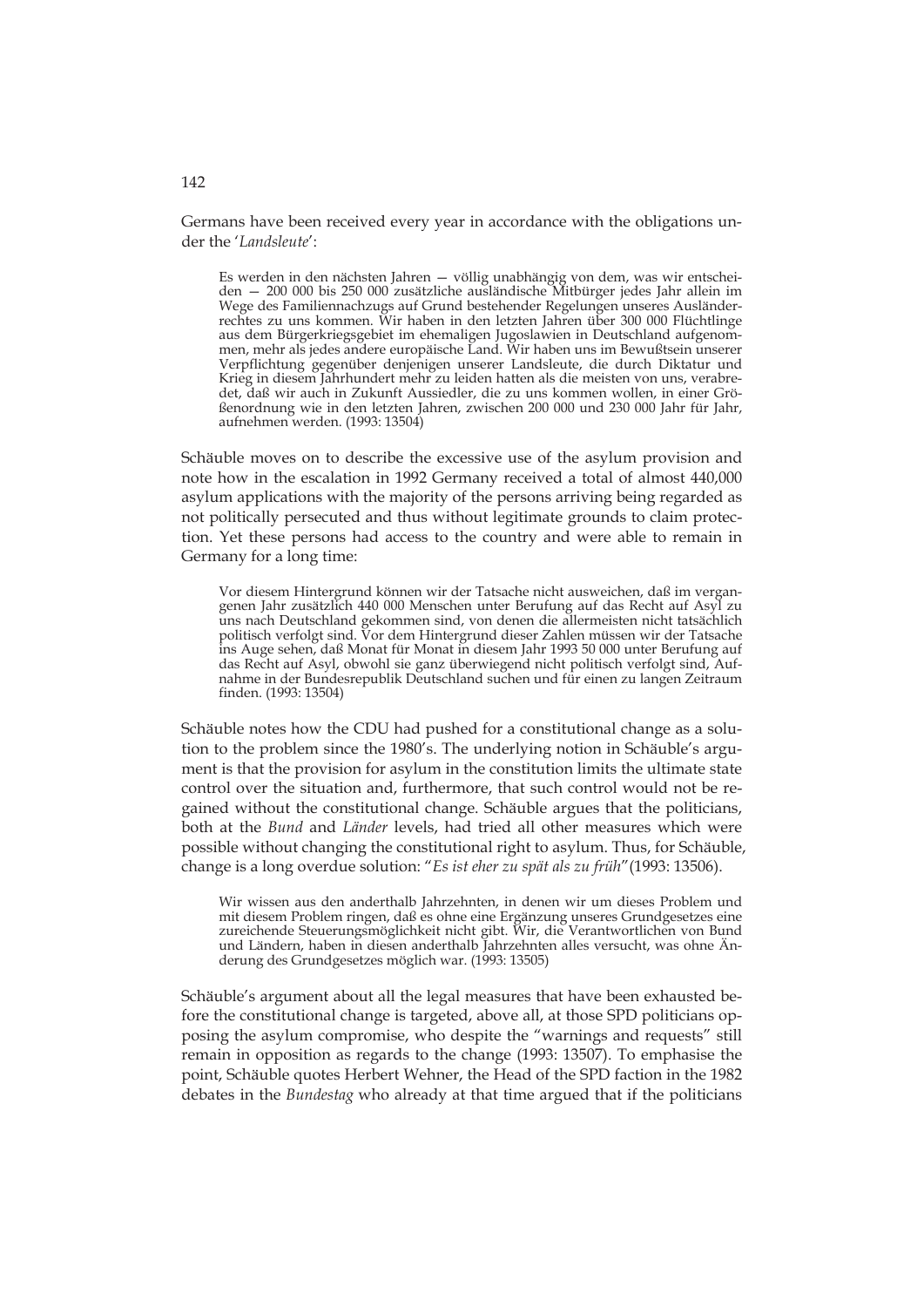did not take action regarding the "control of the asylum problem", they would find themselves equally responsible for the rise of the Fascist organisations (1993: 13506). According to Wehner's argument, the matter of asylum, and limiting it, was also connected to addressing the root causes of hostility towards foreigners. Following this line of thinking, Schäuble is, at least indirectly, making those politicians not willing to take action partly responsible for the escalation of the situation.221

Schäuble goes on to argue, speaking for the constitutional amendment and for respecting the different perspectives of the parliamentarians in the debate, that politicians have a duty to fulfill, responsibility to take, regarding the "peaceful co-existence between Germans and the foreign citizens", and in relation to the liberal constitutional state. Preserving inner peace requires a change in the asylum provision:

Ich sage noch einmal: Wir sollten diese Debatte in Respekt auch vor den Argumenten des jeweils Andersdenkenden führen. Aber das gilt auch für diejenigen, die seit langem überzeugt sind, daß ohne eine Änderung des Grundgesetzes der innere Frieden in diesem Lande nicht zu bewahren ist. Wenn wir im gegenseitigen Respekt und im Bewußtsein um unsere Verantwortung diese Debatte heute führen und entscheiden, dann dienen wir dem inneren Frieden, dann dienen wir dem friedlichen Zusammenleben von deutschen und ausländischen Mitbürgern, dann dienen wir unserem freiheitlichen Rechtsstaat. Darum möchte ich Sie bitten. Tun wir unsere Pflicht! (1993: 13507)

Hans-Ulrich Klose, speaking for the asylum compromise from the point of view of the SPD, mentions his support for the original asylum formulation of 1949. However, connected to "massive inmigration" there is a fear that the right to asylum will be lost and cannot be guaranteed when so excessively (over)used: *Wir fürchten aber, daß es am Ende in der Massenhaftigkeit der Zuwanderung verlorengeht, weil es wegen Überlastung und Überforderung weder rechtlich noch tatsächlich gewährleistet werden kann*" (1993: 13509).

Klose argues in financial terms, mentioning the costs of the re-unification of Germany and the financial costs of asylum-seekers for the municipalities: Hamburg alone receives as many asylum seekers annually as Great Britain which is further related, for instance, to the problematic of providing housing for the asylum seekers (1993: 13509). Klose draws a distinction between citizens and non-citizens when describing the consequences "*für die eigene Bevölkerung*": "*Die Menschen dort sind nicht etwa ausländerfeindlich, aber ihre Lebensverhältnisse verschlechtern sich oft in bedrückender Weise; sie fühlen sich bedroht, persönlich und sozial*" (1993: 13509).

Klose speaks of "fighting the root causes of flight" ("*Fluchtursachen bekämpfen*") as an important theme for politics, but notes that "'*Hilfe für Menschen' kann nicht bedeuten, daß wir alle, die in Not sind, bei uns aufnehmen*"—Germany cannot receive all people suffering from hardship. Klose further argues for constitutional change on the basis of public opinion by noting how 70 percent of

 $221$ In the *Bundestag* debate of May 26, 1993 several references were made to the rightwing party *Republikaner* which strongly supported abolishing the constitutional right to asylum and which had gained some support at the local level.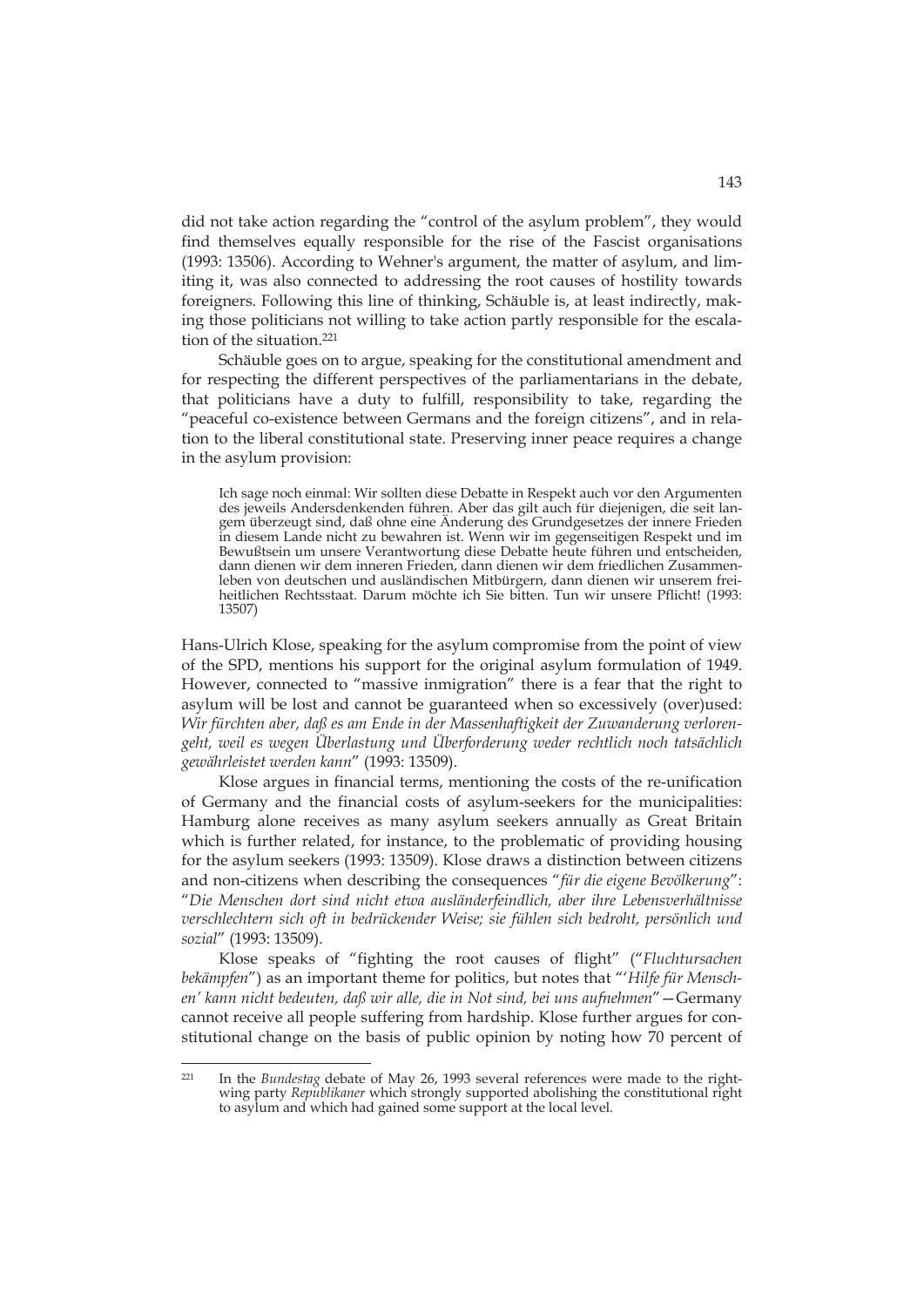the German population desires such a change. For Klose, there was "fear regarding the stability of democracy" in relation to the right to asylum that is overloaded and cannot be guaranteed (1993: 13509).

The problem, for Klose, regarding the right to asylum is those persons who "misuse the right". Further, there is a need to stop "uncontrollable unwanted migration". Nevertheless, there is also public support and desire to keep the right to asylum to protect persons who are "genuinely politically persecuted":

Dennoch gibt es bei vielen Menschen eine zunehmende Angst vor Überforderung und Wohlstandsverlusten durch die massenhafte mißbräuchliche Inanspruchnahme des Asylrechts. Und wer wollte bestreiten, daß es die gibt? Die Menschen hier wollen, daß wir dies und die ungebremste Zuwanderung stoppen. Sie wollen ganz überwiegend aber auch, daß wir das Asylrecht für wirklich politisch Verfolgte sichern. (1993: 13508)

The reference to the "abuse of the asylum system" as a basis for constitutional change is a recurring theme in the debate. There is a distinction made between "genuine refugees" and "economical refugees" ('Wirtschaftsflüchtlinge'),<sup>222</sup> "Fehl*asylanten*" and "*Scheinasylanten*".223 Behind this line of argument lies the idea that the change and stricter measures will hinder abuses and help and benefit those who are "genuinely in need of protection". The polarised language of the German asylum debate is also targeted criticisms in the *Bundestag*, in particular by the politicians speaking against the compromise with reference to terms such as "*Asylantenschwemm*e" or arguments relating to the notion of "*überfülltes Boot*",224 the idea that the German boat was full.225

Klose refers to the compromise formulation between the factions regarding Article 16a. This article which "*unter verfassungsästhetischen Gesichtspunkten nicht eben ein Meisterwerk geworden ist*" (1993: 13508), nevertheless, still declares in its first clause that "politically persecuted enjoy the right to asylum". Klose emphasises that it means that asylum remains an individual right: "*Daraus folgt nämlich, daß wir politisch Verfolgten das individuelle Asylrecht sichern müssen, entweder bei uns oder bei anderen, mit denen wir in Asylfragen zusammenarbeiten*" (1993: 13508), thus not necessarily a right in Germany but in countries with which Germany co-operates in matters of asylum.

Similarly, Hermann Otto Solms, leader of the FDP faction, also refers to public opinion as a legitimation for the change of the asylum provision, albeit quoting different numbers. Solms argues that a failure to make a decision on the matter of changing the asylum provision would have serious consequences: it would disrupt citizens' trust in politics, political parties and in the whole political system:

-

For this kind of argument see, e.g. Klaus-Heiner Lehne (CDU/CSU) (1993: 13573).<br>
E.g. Joachim Graf von Schönburg-Glauchau (CDU/CSU) (1993: 13591).<br>
E.g. Petra Bläss (*PDS/Linke Liste*) (1993: 13562).<br>
The metaphor refers

Chapter 3).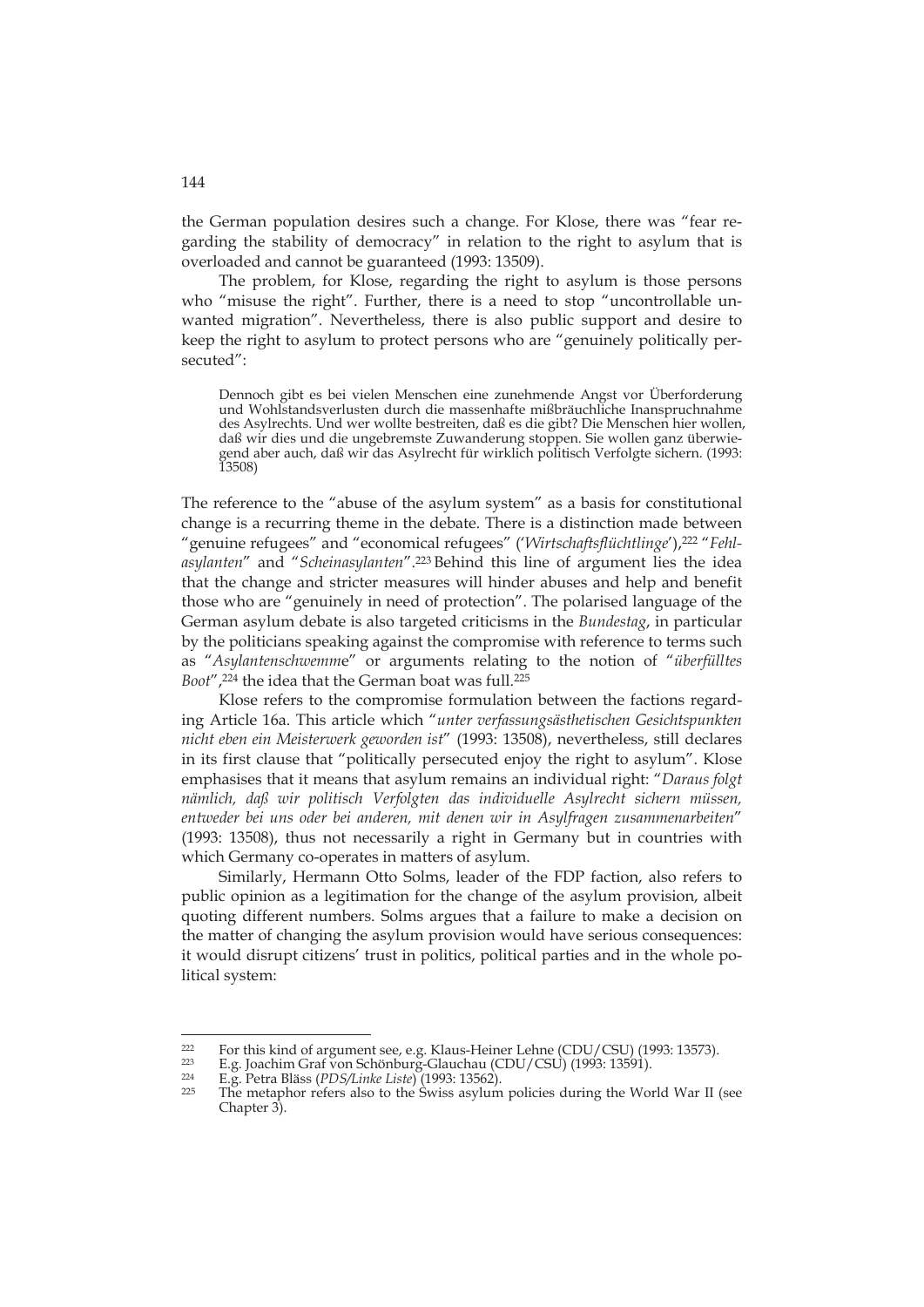90% der Bevölkerung erwarten von uns eine Änderung des Grundgesetzes. Ein Scheitern an dieser Stelle hätte dramatische Auswirkungen. Das Vertrauen in die Politik würde dadurch tiefgreifend gestört. Das Vertrauen in die demokratischen Parteien nähme zunehmend Schaden. Nicht nur die demokratischen Parteien, das ganze demokratische System würde ins Wanken geraten. (1993: 13512)

Although defending the change with reference to popular opinion, Solms notes that the Free Democrats had to carefully consider whether constitutional change was needed: "*Wir hatten gewissenhaft zu prüfen und haben gewissenhaft geprüft, ob die Änderung des Art. 16 des Grundgesetzes zwingend geboten ist*" (1993: 13511). This was further related to the guiding idea of the party that fundamental rights were to remain untouched. The point was, however, to support the amendment to the asylum provision so that its "genuine meaning" could be further accomplished. The votes of the FDP were divided on the right to asylum, with a minority of the representatives voting against the change.

Wir sind immer davon ausgegangen, daß die Grundrechte so, wie sie im Grundgesetz formuliert sind, nicht angetastet werden sollten. Aber auch die F.D.P. als Rechtsstaatspartei muß nun nach einem tiefgreifenden und bewegenden Diskussionsprozeß erkennen, daß wir uns nicht verschließen dürfen, diese Verfassungsbestimmung so zu ändern, daß der eigentliche Sinngehalt des Art. 16 wieder erfüllt werden kann. (1993: 13512)

Konrad Weiß of *Bündnis 90/Die Grünen* argues against references to public opinion as a legitimation for altering the constitutional provision and, instead, asks what will become of Germany when a fundamental right, a human right is thrown in the "*Waagschale*" for the election, hinting towards the *Bundestag* elections of 1994. Altering the asylum paragraph is for Weiß a sign of unwillingness to take political action and find solutions other than constitutional change. Further, for Weiß, who emphasises the need and the ability of finding of a "humanitarian and solidarity solution" (1993; 13517), to refuse to help and to guarantee the protection of the poor and persecuted is profane:

Was soll aus Deutschland werden, wenn ein Grundrecht, ein Menschenrecht so leichtfertig für eine Wahl in die Waagschale geworfen wird? Dabei ist die Stimmung gegen das Asylrecht doch erst das Ergebnis der Handlungsunwilligkeit der Politik, verquickt mit einer Desinformationskampagne sondergleichen. Verfolgten und Armen Hilfe und Zuflucht zu verwehren ist gotteslästerlich, Herr Schäuble, nicht das stärkende Gebet von besorgten Bürgerinnen und Bürgern, die zudem Verfassungstreue üben. (1993: 13518)

While criticising the *Asylkompromiss*, Weiß argues that the representatives of *Bündnis 90/Die Grünen* have not made their decision dependent upon the voters or "party salvation" but, instead, remain loyal to the Basic Law, "*stehen treu und unerschütterlich zum Grundgesetz*" (1993: 13518). Consequently, the faction argues that the constitutional amendment is "*verfassungswidrig*", unconstitutional.226 With reference to this argument, it should be noted that the Federal Con-

-

<sup>226</sup> E.g. Wolfgang Ullman (*Bündnis 90/Die Grünen*) (1993: 13556). Additionally, similar arguments were presented by several SPD parliamentarians.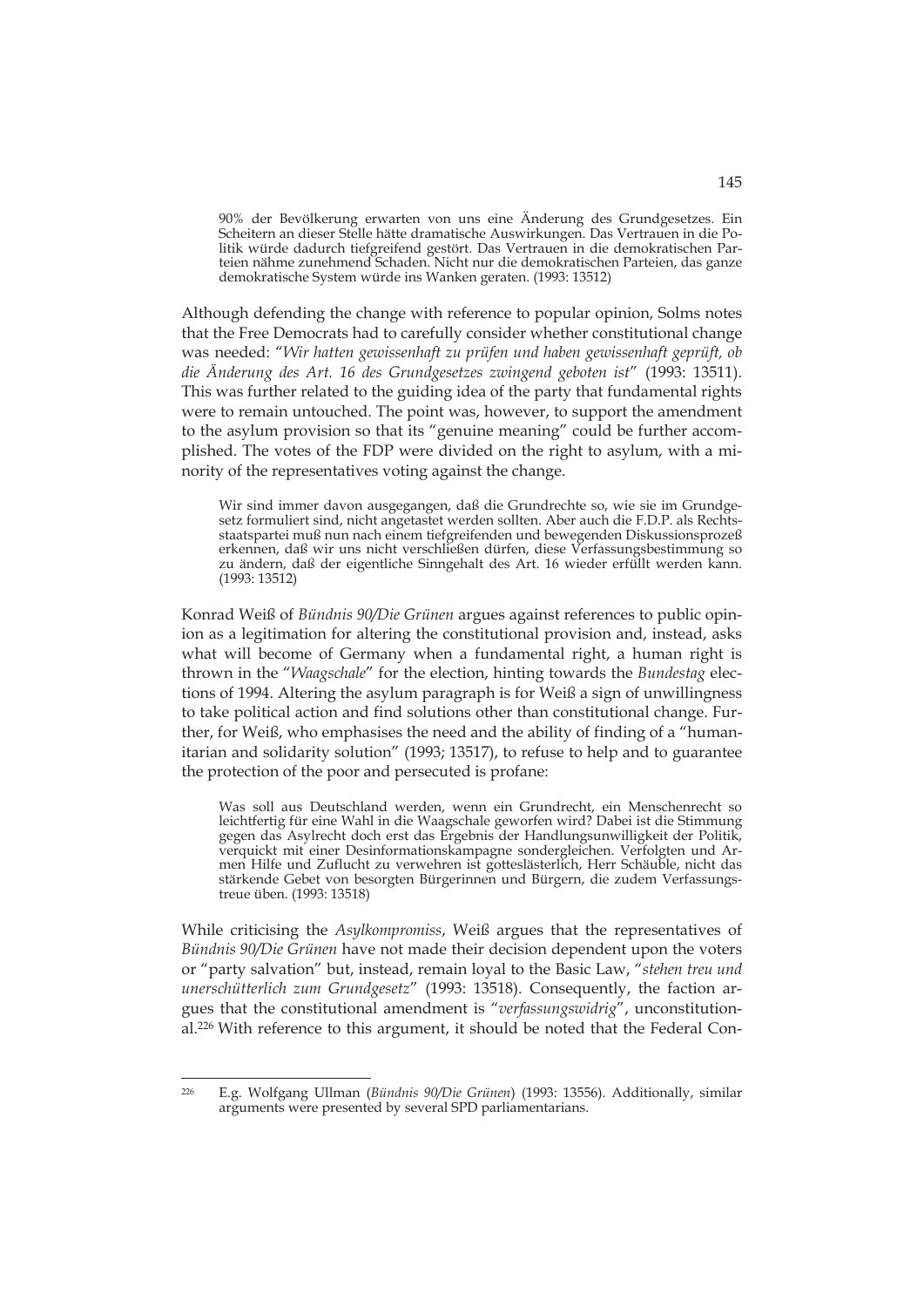stitutional Court ruled in 1996 that the 'safe third country' concept was constitutional (cf. Aida 2013).

 Weiß, nevertheless, believes that the majority of Germans are ready to help the persecuted and refugees and to "prioritise humanity over comfortable, hard-hearted solutions" (1993: 13518). Initially, the faction *Bündnis90/Die Grünen* conceptualised the right to asylum as an inalienable and inviolable human right, as "*unverzichtbar*" and "*unantastbar*".227

Instead of constitutional change, the *Bündnis 90/Die Grünen* faction argues for political action and for the creation of an immigration law (*Einwanderungsgesetz*) which would take into consideration the notion that "*Deutschland de facto ein Einwanderungsland ist und bleiben wird*". The faction further proposed a law on refugees with the goal to guarantee the legal status of refugees under the Geneva Convention as well as to take action towards a common European refugee policy. (1993: 13519)

# **5.4 References to the Parliamentary Council**

Parties across the political spectrum, whether speaking for or against altering the individual right to asylum, refer to the Parliamentary Council in their arguments. For instance, Klose (SPD) declares himself to take seriously, understanding and respecting the "good historical, politico-moral grounds" that were behind the creation of the asylum provision:

Der alte Art. 16 ist doch nicht zufällig in unser Grundgesetz geraten. Dafür gab und gibt es gute historische und politisch-moralische Gründe. Ich nehme diese Gründe ernst, ich verstehe sie und respektiere sie. (1993: 13509)

To Solms (FDP) the asylum guarantee is irreconcilably connected to German history and to the "historical identity" of Germans. The right was created from the experiences of the dictatorship and from the experiences of those who had to leave their homes and seek refuge from the *Third Reich* and to suffer through difficult experiences within the borders of the Western democracies. The constitutional protection of politically persecuted was essentially related to the new constitutional beginning after the years under dictatorship:

Die Aufnahme der Asylrechtsgarantie in unser Grundgesetz ist unlösbar mit unserer Geschichte und unserer historischen Identität verbunden. Unzählige Menschen mußten im Dritten Reich ihre Heimat verlassen und Zuflucht in fremden Ländern suchen. Nicht immer waren es gute Erfahrungen, die die Menschen auf ihrer Flucht vor Diktatur und Unrecht auch an den Grenzen durchaus gefestigter westlicher Demokratien machen mußten. Die Verfasser des Grundgesetzes waren 1949 auch auf Grund dieser Erfahrungen von dem Leitmotiv bewegt, nach den schrecklichen Jahren der Gewaltherrschaft, nach Krieg und Zerstörung, auf deutschem Boden einen rechtsstaatlichen Neuanfang zu ermöglichen. Dazu gehörte auch der verfassungsrechtlich garantierte Schutz vor politischer Verfolgung. "PolitischVerfolgte genießen Asylrecht" — das war der schlichte, prägnante Satz, der sich schließlich in Art. 16 des

-

<sup>227</sup> Cf. Drucksachen 12/3235.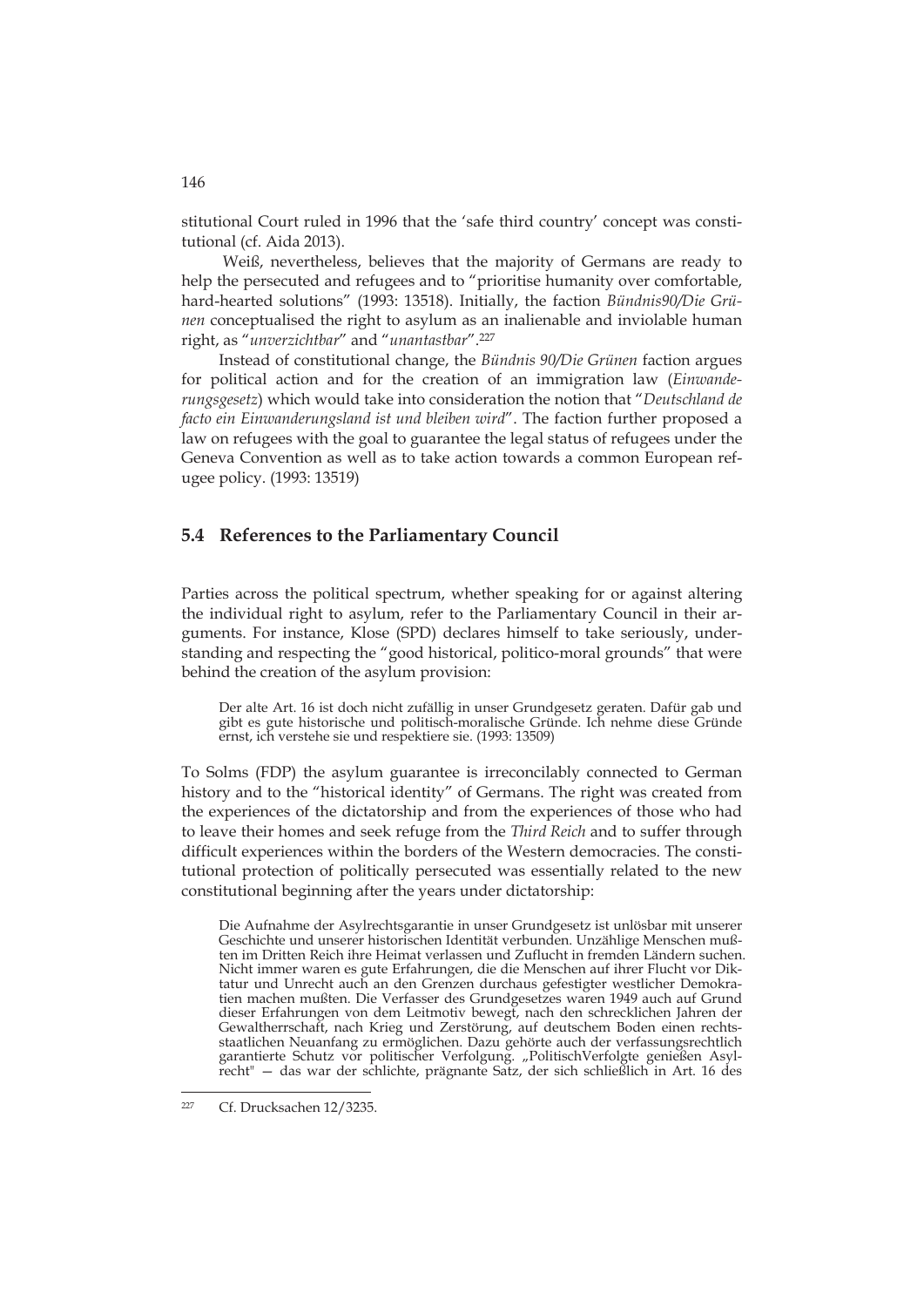Grundgesetzes niederschlug. Besser kann man es eigentlich auch nicht formulieren. (1993: 13511)

Another important consideration is that the authors of the *Grundgesetz* deliberating and writing when Germany was in ashes—could not have predicted the situation of reunified Germany in 1993 while creating the asylum paragraph. Neither could the authors have foreseen how the courts and the administrators would come to interpret the constitutional asylum clause. Solms, thus, refers in his argument to the continuity with the Basic Law and its "value system" but also to the necessity of change, with reference to the unexpected consequences of the right to asylum and inability to maintain the provision under changed conditions:

Niemand konnte sich in jener Zeit jedoch die Situation ausmalen, wie wir sie heute bei der Asylgewährung im wiedervereinigten Deutschland vorfinden. Der Parlamentarische Rat hat bei seinen Beratungen zur Formulierung des Grundgesetzes durchaus Überlegungen angestellt, ob Deutschland, das damals in Schutt und Asche lag, überhaupt imstande sein würde, politisches Asyl zu gewähren. Das ist den Protokollen zu entnehmen. Das zeigt uns, daß dem Parlamentarischen Rat 1949 bei der Formulierung des Art. 16 eine gänzlich andere Situation vor dem geistigen Auge stand, als sie sich uns heute darstellt. Die heutige Situation war 1949 nicht vorhersehbar. Sie war eigentlich auch nicht vorstellbar. Und schon gar nicht vorhersehbar war, was Gerichte und Verwaltungen aus diesem eindeutig formulierten Verfassungsgebot in den Jahren danach gemacht haben. (1993: 13511)

A similar point is made by Michael Glos of the CDU/CSU in relation to consequences which the authors of the *Grundgesetz* could possible not have imagined. Glos first gives an account of the asylum problematic, describing what had become of the right created by the authors in the Parliamentary Council:

Allein in den ersten vier Monaten dieses Jahres waren es erneut 161 324 Asylbewerber. Hochgerechnet wären dies im Jahr 1993 650 000 Zuwanderer, die wir zu erwarten hätten, wenn wir nicht handeln. Nur der allergeringste Teil dieser Asylbewerber wird in seinen Heimatländern tatsächlich aus politischen, religiösen und ethnischen Gründen verfolgt, wie die niedrige Anerkennungsquote von unter 5 % sichtbar belegt. Das bestehende Asylrecht wird aus wirtschaftlichen Günden als Instrument einer unkontrollierten Zuwanderung mißbraucht — wenigstens versucht man, ein Bleiberecht für möglichst lange Zeit zu erlangen. Wie ein starker Magnet auf kleine Metallsplitter wirkt dabei das bisherige individuelle Grundrecht auf Asyl in unserem Grundgesetz, mit einer absoluten Rechtsweggarantie und einem daraus resultierenden Bleiberecht. Die lange Verfahrensdauer und die auch im Vergleich zu anderen europäischen Ländern hohen Sozialleistungen machten Deutschland zu einem gelobten Land. Dieser gewaltige Mißbrauch schadet den wirklich politisch Verfolgten und widerspricht völlig dem Sinn des Asylrechts. (1993: 13527)

To Glos, the right to asylum had become an instrument of "uncontrollable immigration"; it was used as a "right to stay", misused for financial and social purposes, while most of the asylum seekers were not persecuted in their home countries for political, religious or ethnical reasons. In describing the relation between asylum seekers and Germany, Glos argues that the individual right to asylum was working like "a powerful magnet in relation to metal fragments", being thus a strong "pull factor" attracting asylum seekers to Germany. The misuse of the right to asylum harmed the genuinely politically persecuted and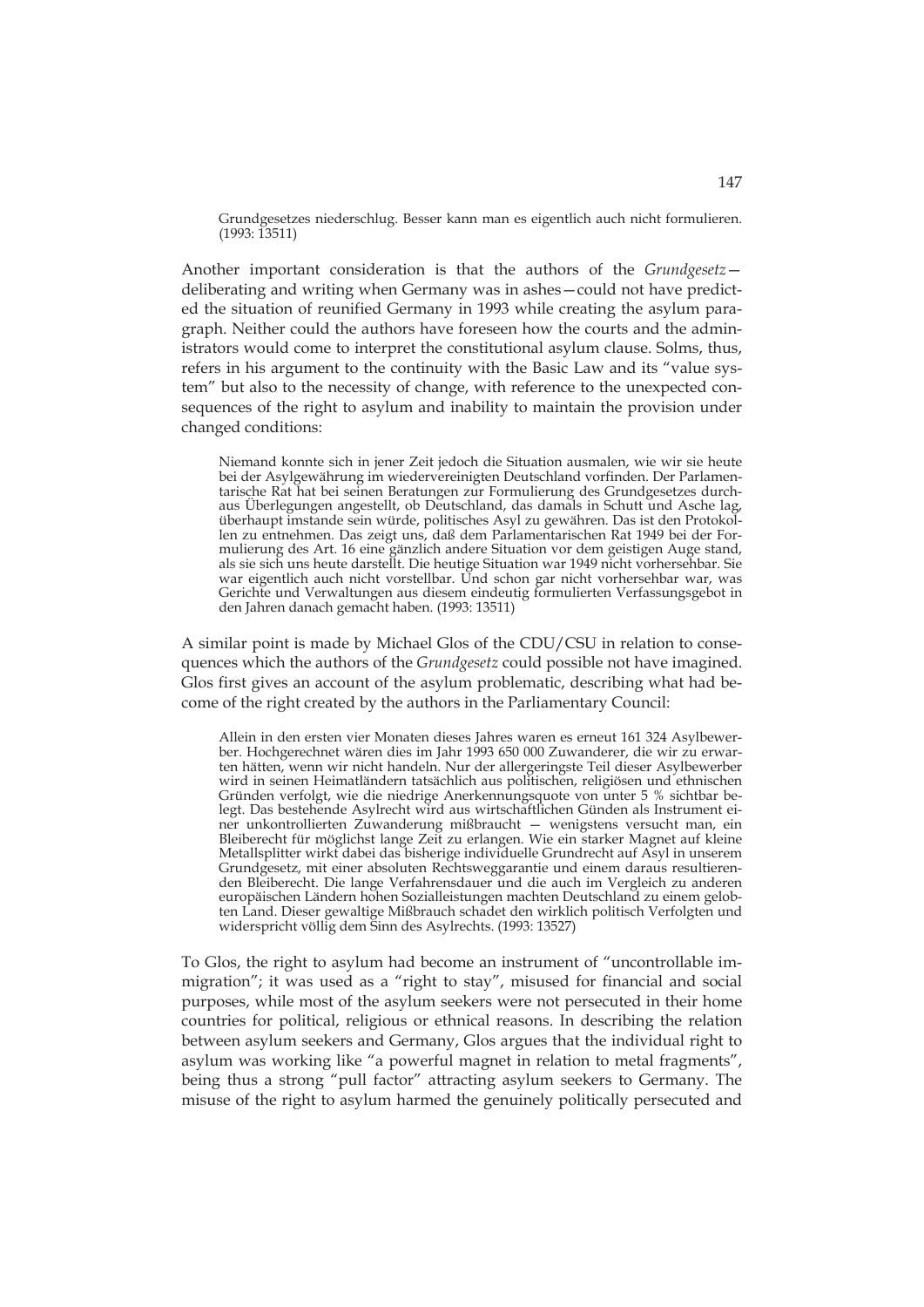was completely against the meaning of the right. Consequently, Glos argues that the individual right to asylum drafted in the Parliamentary Council was never meant to serve the conditions that existed in the 1990's:

Damals, 1949, als die Väter und die wenigen Mütter des Grundgesetzes nach langen und tiefgebenden Diskussionen aus den Erfahrungen der deutschen Geschichte dieses weltweit einmalige Grundrecht schufen, konnten sie in keiner Weise voraussehen und abschätzen, welche Folgen hieraus 30 oder 40 Jahre später auch durch eine andere Rechtsprechung entstehen würden. Dafür war das Asylgrundrecht nie gedacht. (1993: 13527)

Hans de With of the SPD further supports the compromise on asylum with reference to the Parliamentary Council and unforeseen changes in circumstances since 1949. De With acknowledges the historical experiences behind the right but argues that in the conditions of the 1990's there is a necessity for even unpleasant reductions and compromises regarding the right to asylum. With reference to the "three years of refugee flows of previously unknown extent", de With does not, however, note that the refugee problematic, and 'displaced persons' in particular, was a well-known documented reality in the immediate post-war period, although Germany was not a refugee destination country during the Second World War.

Unsere Welt hat sich seit 1949 gravierend verändert. Insbesondere seit drei Jahren bewegen uns Flüchtlingsströme bisher nicht gekannten Ausmaßes. Damit hat sich die Notwendigkeit ergeben, auch Regelungen anzupassen, die damals in Erinnerung an die Emigration in der Nazizeit Errungenschaften darstellten und auch heute noch sind: den für jederman einklagbaren Rechtsanspruch auf Asylgewährung und die ebenso einmalige wie großzügige Rechtswegegarantie. Gerade bei diesen Grundrechten haben wir Abstriche machen müssen, Abstriche, die uns weh tun und weh getan haben, die aber auch nötig sind. (1993: 13551)

If there are arguments that the right to asylum cannot be legitimised on the basis of the early political history of the right—even if that history shows something closely related to "German historical identity", as referenced by Solms (above)—historical experience is, nevertheless, used in order to legitimate the arguments of those defending the asylum provision when speaking from the point of view of maintaining the individual right untouched.

Weiß of the faction *Bündnis 90/Die Grünen* is one of the politicians who refer to the Parliamentary Council when arguing against constitutional change. Weiß notes how the perspective of the right to asylum in the *Grundgesetz* is that of the individual's and not the state's, contrary to comparable contemporary documents such as the Universal Declaration of Human Rights and the Geneva Convention. The former declares the right to seek and enjoy asylum, while the latter goes a step further in granting refugees some rights against the state. To Weiß, the West German asylum paragraph, born out of "German egoism and nationalism", represented "great progress" for the European legal system: "*Diese neue Sicht, dieser großartige Fortschritt im europäischen Rechtssystem, ist erlitten und erstritten worden von denen, die als Flüchtlinge Rettung gesucht hatten vor deutschem Egoismus und Nationalismus.*"(1993: 13518)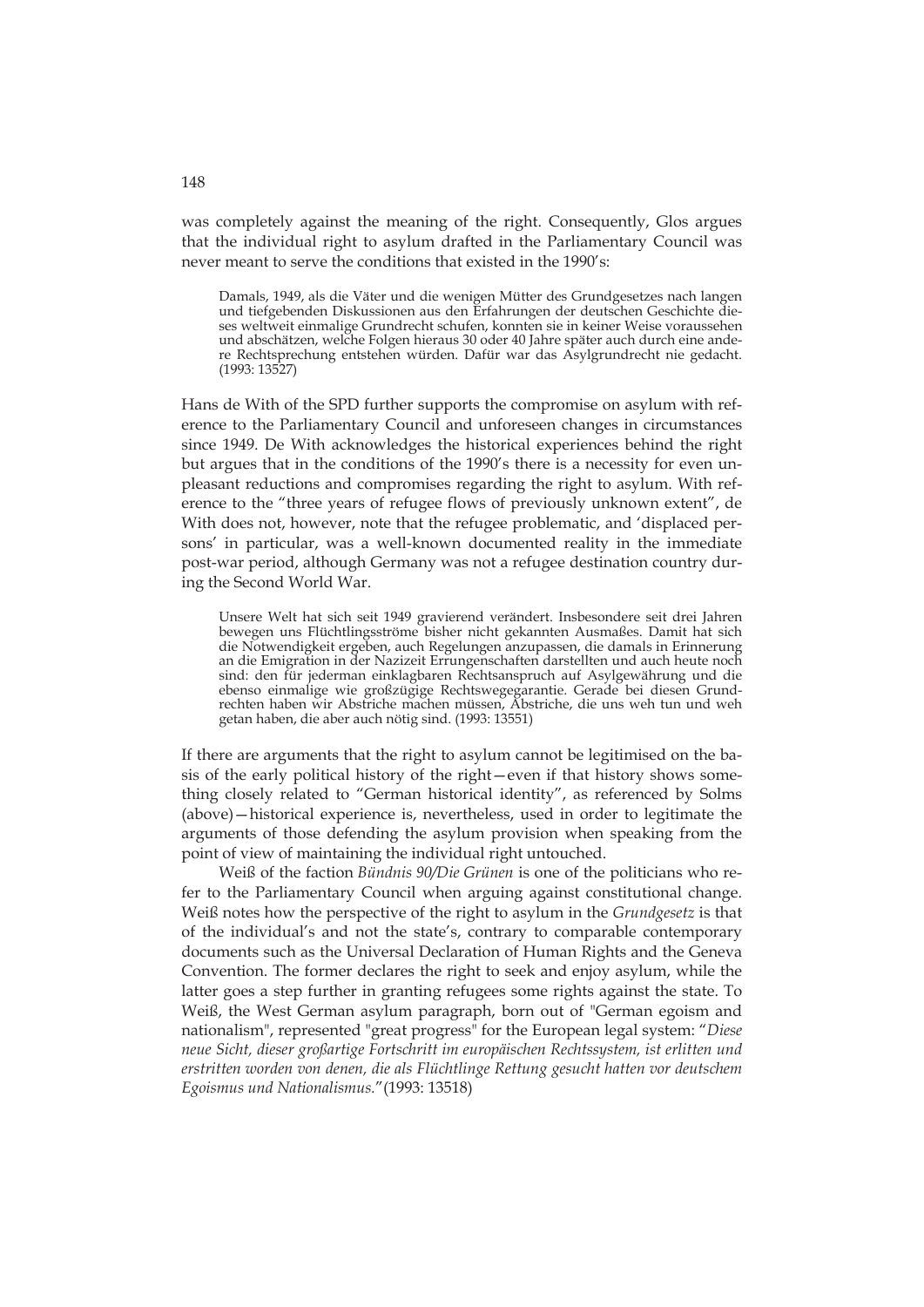Weiß goes on to provide a list of names, all former asylum-seekers escaping Nazi Germany, to whom the politicians in the *Bundestag* are responsible for when deciding upon the constitutional asylum right:

Thomas Mann und Albert Einstein, Bertold Brecht und Marlene Dietrich, Friedrich Wolf und Kurt Tucholsky, Anna Seghers und Willy Brandt, die Reichstagsabgeordneten Siegfried Aufhäuser und Georg Bernhard, Friedrich Dessauer und Rudolf Hilferding, Ludwig Quidde und Ernst Reuter, Johannes Schauff und Luise Schiffgens, Joseph Wirth und Clara Zetkin sowie noch viele andere Asylanten, ihnen allen sind wir bei der heutigen Entscheidung verpflichtet. (1993: 13518)

Weiß' argument is an example of the "historico-ethical narrative" related to the German right to asylum. Weiß emphasises asylum as a "humanitarian duty" born out of the experiences of the Nazi persecution. To Weiß the *Bundestag* debate is not only about altering the asylum right, it is also about the fundamental values and self-imposed duties of the re-unified Germany: "*Es geht hier und heute um mehr als um die Novellierung eines Verfassungssatzes; es geht um die Grundfesten dieses Staates, um die Grundwerte und um die selbstauferlegten Pflichten des wiedervereinigten Deutschland*". It is further related to the idea of not offering the fundamental values of democracy to nationalism or to violence: "*Wir dürfen es nicht zulassen, daß den dumpfen Wahn der Nationalisten, ihrem Gebrüll und ihrer Gewalt Grundwerte unserer Demokratie geopfert werden.*" (1993: 13519)

To Gregor Gysi (*PDS/Linke Liste*) "abolishing Article 16" means that history is being worked off. Gysi refers to the "lessons of the Nazi regime" which were behind the introduction of the asylum provision. Many persons were saved because of being granted asylum while several states also refused asylum according to their economic and political interests. That was, for Gysi, the reason why the authors of the *Grundgesetz* granted the politically persecuted the right to asylum without making it conditional upon the discretion of the state. Gysi thus hints at the idea that with the criteria related to the new asylum formulation, parliamentarians in the *Bundestag* are creating conditions for access which were exactly the opposite of those intended by the authors of the original paragraph:

Mit der Abschaffung des Artikels 16 wird auch Geschichte auf eigenwillige Art und Weise aufgearbeitet. Es war die Lehre aus der Zeit des Naziregimes, die zur Einführung dieses Artikels führte. Millionen Menschen, die aus Deutschland flüchten wollten, insbesondere Juden, hätten gerettet werden können, wenn es in anderen Staaten ein individuelles Recht auf Asyl gegeben hätte. Es ist bekannt, wie viele Staaten sich damals gegen Flüchtlinge verweigerten. Es ist bekannt, daß Staaten während des Faschismus Flüchtlinge nur nach Gutdünken aufnahmen, nach eigenen politischen und ökonomischen Interessen. Deshalb haben die Mütter und Väter des Grundgesetzes beschlossen, politisch Verfolgten einen Anspruch auf Asyl zu gewähren und es nicht in das Belieben des Staates zu stellen, ob er Asyl gewährt oder nicht. (1993: 13515)

Gysi further argues, and causes some controversy, by stating that the right to asylum became instrumentalised during the Cold War, which meant that everyone coming from the states of the Eastern bloc were granted asylum and that the *Bundesverfassungsgericht* applied the broadest possible interpretation as regards to those asylum applicants. For Gysi, as asylum lost its value as a "means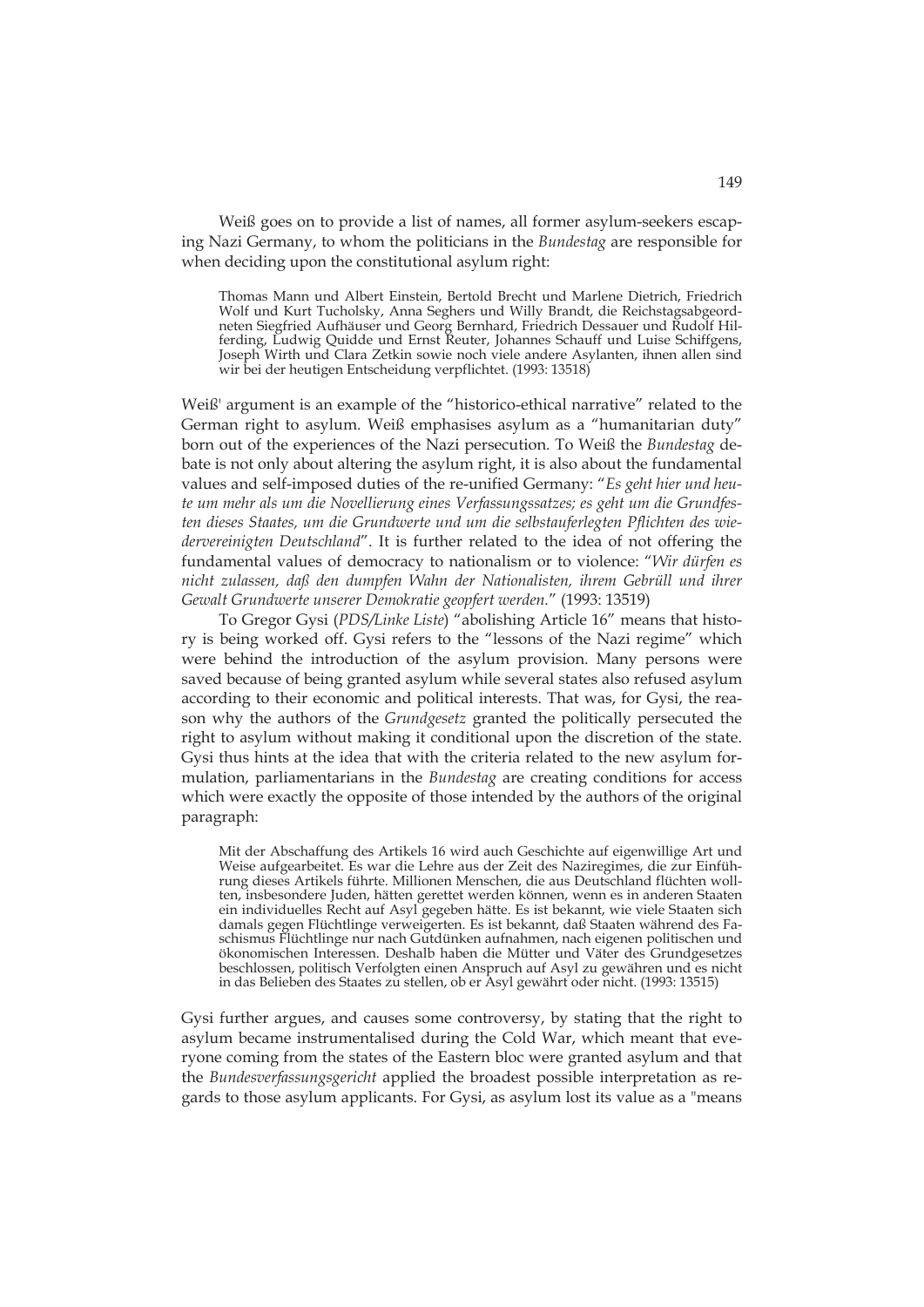to an end" in the Cold War, it could now reach its "truly humanitarian function". Parliamentarians in the *Bundestag* are, however, not willing to see this to happen. Gysi thus makes a clear distinction between the 'political' and 'humanitarian' dimensions of asylum:

Während des Kalten Krieges wurde Art. 16 im Rahmen der Ost-West-Auseinandersetzungen instrumentalisiert. Jeder und jede, die aus einem Ostblockstaat kam, galt als politisch verfolgt und genoß Asyl. Damals stimmten Bundesverfassungsgericht und offizielle Politik überein, daß Art. 16 des Grundgesetzes im Hinblick auf die sich sozialistisch nennenden Staaten möglichst weit interpretiert werden muß. Aber diesen Zweck hatte Art. 16 des Grundgesetzes 1989 erfüllt. Seitdem wird deshalb mit allen Mitteln gegen ihn gearbeitet. Er dient nicht mehr zur Auseinandersetzung im Ost-West-Konflikt. Er könnte jetzt seiner wirklich humanitären Intention gerecht werden, und genau das soll nicht geschehen. (1993: 13515)

Both Weiß and Gysi argue against constitutional change in relation to the experiences behind the original construction of the right. With reference to the "fundamental values" of the Federal Republic (Weiß), or the "humanitarian function" of the right (Gysi), there is also an attempt to conceptualise the meaning, or the "dignity" of the act of asylum granting in the context of the 1990's and the reunified Germany, not to see the right only with reference to the past, but also to consider its legitimation in the contemporary context, even if these aspects might not be mutually exclusive.

Another argument made with reference to history is presented by Carl Ewen (SPD). When explaining his vote in the protocol of the debate Ewen mentions as one of the reasons for opposing the constitutional change and the SPD's *Asylkompromiss*, the notion that many opponents of the Nazi regime, including Social Democrats, could not always find safety in other states, even if the Nazi persecution was well-known (1993: 13672).<sup>228</sup> While the argument makes reference to the history of the SPD, it is further connected, as were the arguments of Weiß and Gysi, to the idea that Germany's response towards persons fleeing should not be similar to those states that closed their borders to people fleeing the *Third Reich*. A further SPD politician voting against the majority of the party is Berthold Wittich, who argues that the substance of the right to asylum should not be compromised in a necessary reform. Wittich makes a reference to the Nazi violence towards the Jews, political opponents and foreigners when addressing violence targeted towards foreigners in the *Bundesrepublik* of the 1990's. To Wittich, the answer by German democracy to the violence and hate should be that of solidarity towards those in weaker position and not the amendment to the individual right, which would signal an inappropriate response to an "attack against humanity and human dignity":

-

<sup>228 &</sup>quot;*Ich bitte aber auch deshalb um Verständnis für mein Abstimmungsverhalten, weil ich mich erinnere, daß viele Gegner der nationalsozialistischen Gewaltherrschaft — darunter viele Sozialdemokraten — nach 1933 darunter leiden mußten, daß es eben damals nicht überall im nichtfaschistischen Ausland möglich war, Schutz zu finden. Besonders schlimm war das für unsere jüdischen Mitbürger. Ihnen verweigerte man im westlichen Ausland trotz der weltweit bekannten Verfolgung in Nazi-Deutschland die schützende Aufnahme. Nur in beschämend kleiner Zahl wurden sie diesseits und jenseits des Atlantiks aufgenommen*." (1993: 13672-13673)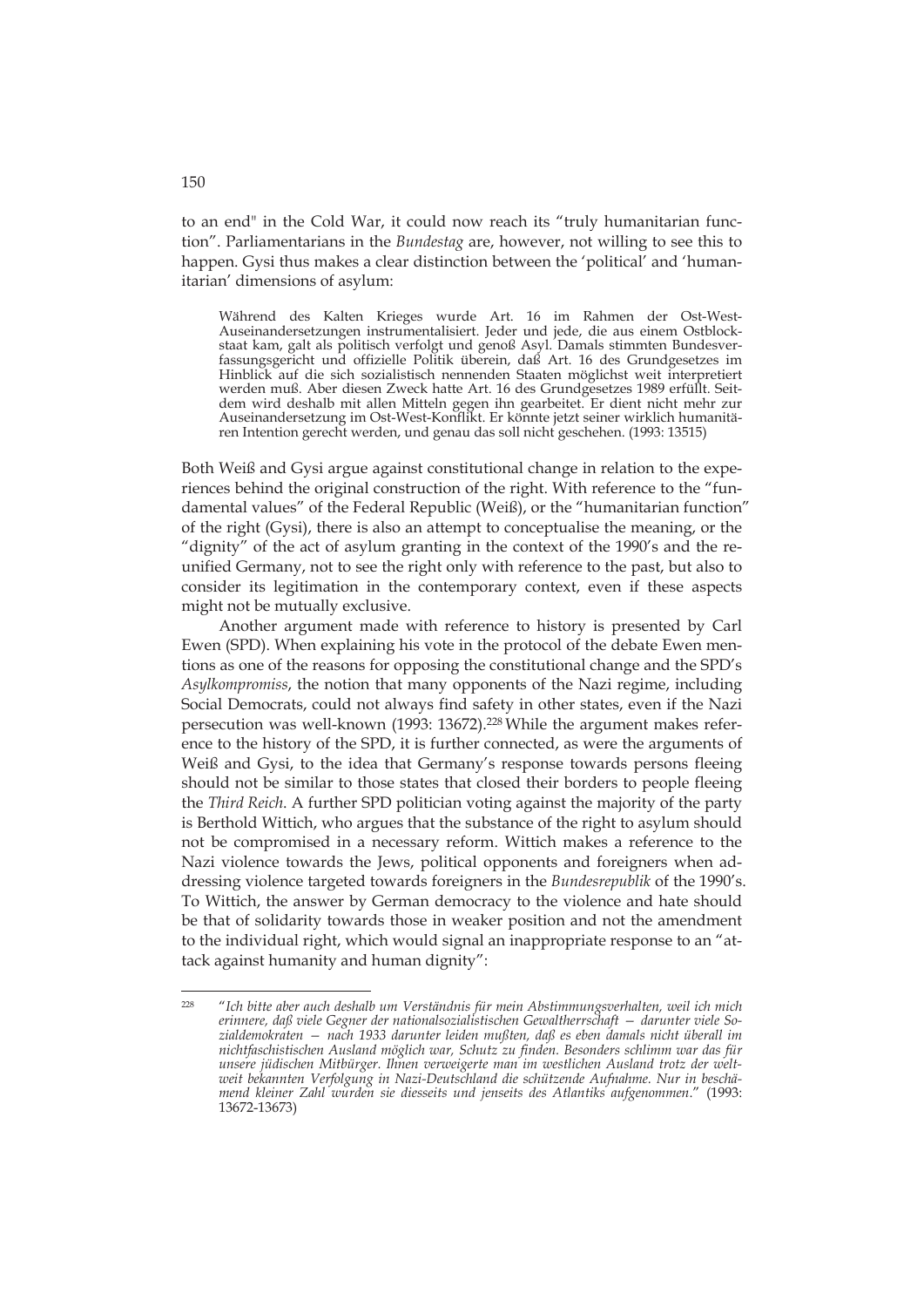Mord und Totschlag in allen Regionen; Molotow-Cocktails gegen Frauen, Kinder und alte Menschen; Pflastersteine gegen Polizisten und Brandsätze gegen Asylbewerberheime — das gibt es wieder in Deutschland! Die geplante Änderung des Artikels 16 ist das falsche Signal auf diesen Anschlag gegen Humanität und Menschenwürde. Alle Menschen guten Willens sind jetzt in die Pflicht genommen, ein breites Bündnis gegen den Fremdenhaß zu organisieren und unsere ausländischen Bürgerinnen und Bürger vor gewalttätigen Ausschreitungen zu schützen. Absage an die Terroristen und Solidarität mit den Schwachen — das ist das Gebot der Stunde und die überzeugende Antwort der Demokraten auf diesen Akt der Barbarei. Ja, wir dürfen nicht vergessen: Der fanatische Haß der Nazis gegen Juden, Ausländer, politische Gegner sowie Männer und Frauen der Kirchen führte direkt in den Zweiten Weltkrieg, in den Kessel von Stalingrad und in die Hölle von Auschwitz! (1993: 13668)

Wittich names the constitutional right to asylum as a "monument of the memory of the persecution, torture and murder of Germans during the Nazi period". While being rooted in the historical experiences, the right had come to protect numerous persons from persecution and saved them from torture and should further be kept in the interest of the persecuted:

Das Asylrecht ist ein Mahnmal der Erinnerung an die Verfolgung, Folterung und Ermordung von Deutschen während der Nazizeit. Dieses Asylrecht hat in vier Jahrzehnten über hunderttausend Flüchtlingen Schutz gewährt und zehntausende vor Folter bewahrt. Deshalb sollte die Substanz dieses Menschenrechtes auch im Zuge einer notwendigen Reform nicht zur Disposition stehen — im Interesse derer, die ohne Heimat und in Not sind, um der Menschen willen, die gequält, vertrieben und verfolgt werden. (1993: 13668)

## **5.5 The European integration framework**

The analysis of this chapter puts emphasis on the question of how the legitimation of the constitutional change was linked to the European integration framework. It was in this context in particular in which the German exceptionality in asylum became problematised from the 1980's onwards. Joppke (1999, 85), for instance, notes how national sovereignty in matters of asylum, being seen to be limited by the constitutional provision on asylum, was paradoxically regained with refrence to the supranational level of the European integration.

The process of harmonisation of asylum policies started in Europe at the community level in the 1980s. This was related both to the creation of the internal market which abolished border controls, as well as to the rise of the numbers of asylum seekers arriving in Western Europe and which increased further with the end of the Cold War, the break down of the Berlin Wall, and with the conflicts in the Former Yugoslavia and the Caucasus in the 1990s (cf. Vevstad 1998, 224; see also Boccardi 2002).

The core of the asylum integration is the so called *Dublin system* which is designed to allocate responsibility for asylum applications in Europe. While this idea was initially part of the intergovernmental Schengen Convention, originally signed between West Germany, France, the Netherlands, Luxemburg and Belgium in 1985, the Dublin Convention was agreed upon in 1990 and became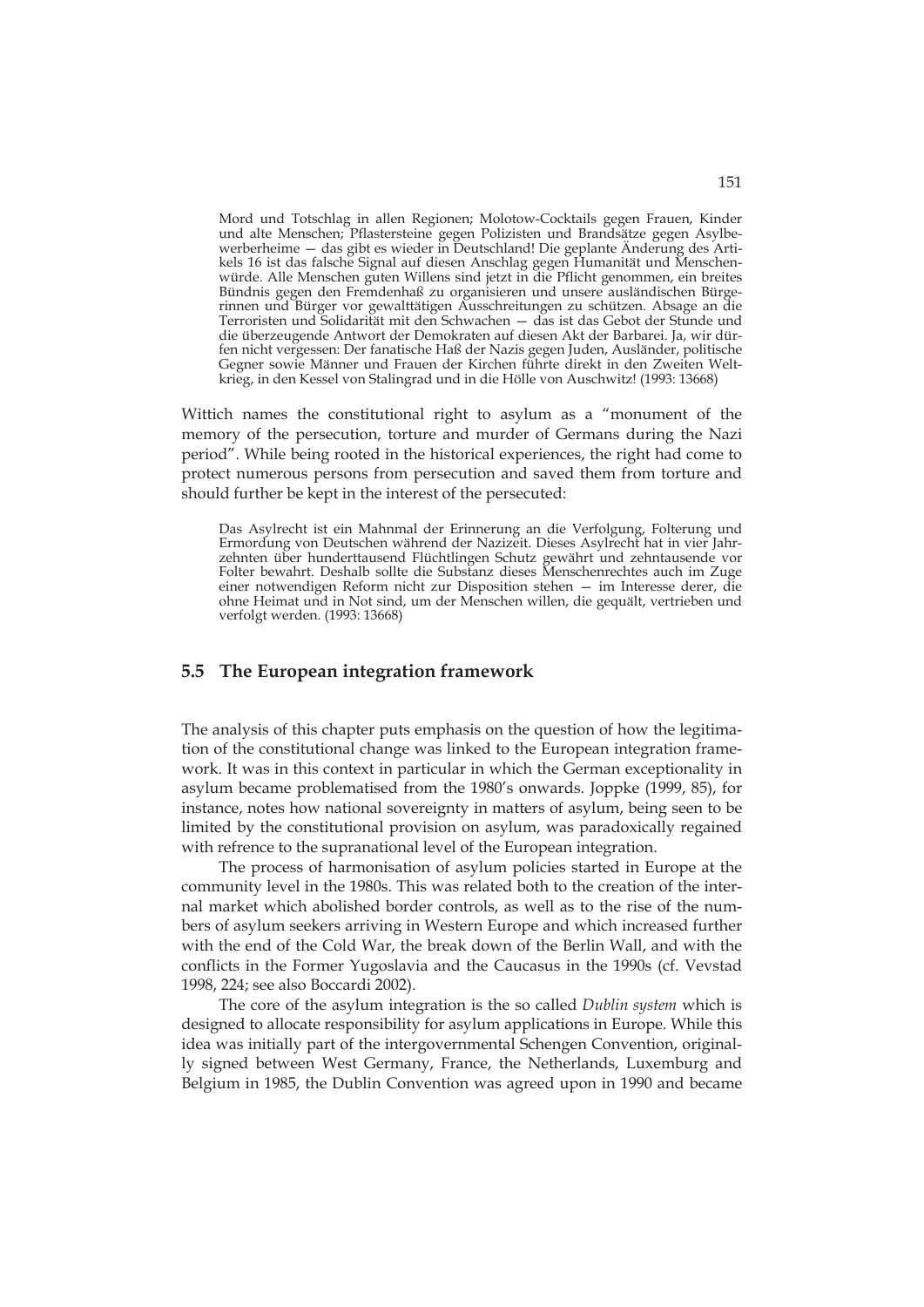effective in 1997.229 The difference between the Schengen Agreement and the Dublin Convention is that, whereas the former stipulates terms for dealing with matters such as abolishing border controls or creating common visa policies, the latter focuses on the question of determining state responsibility in asylum applications.

The Dublin Convention includes the idea that asylum can be sought only once inside the area of the European Community. The system revolves around the idea of state responsibility and the process of determining a responsible state for assessing the asylum application. Responsibility is determined by a hierarchy of criteria, with the idea that asylum should be sought in the first country in which the applicant arrives. The language of safety, also incorporated in Article 16a of the *Grundgesetz*, is central to the Dublin system; the system relies heavily on the notion of 'safe third countries' where the applicant can be sent to without any substantial evaluation of the grounds for asylum. The legitimation of the Dublin system is that it should, on the one hand, guarantee that asylum applicant's claims are examined somewhere and, on the other hand, should prevent the same applicant from lodging multiple asylum applications, the so called "venue shopping" or "asylum-shopping", closely related to the notion of "misuse of the asylum system".

The central idea of the Dublin Convention was asylum applicants to be referred to a third country—which the German constitutional provision on asylum prohibited—and thus it was impossible for Germany to wholly apply the Schengen and Dublin Conventions prior to a constitutional change (cf. Joppke 1999). In relation to the European Community, Germany initially tried to negotiate the idea of burden-sharing among European states. Hailbronner writes that the states of the European Community, however, saw Germany's asylum problematic—that the great majority of asylum applicants in Europe came to Germany—as a German problem and were not predisposed to the idea of common European solution, or the idea of a distribution of asylum applications in Europe. The Maastricht treaty of 1992 mentioned for the first time the idea of "common action to harmonize aspects" of the Member States asylum policies. (Cf. Hailbronner 1993, 107)

The problem related to German 'exceptionality' and 'singularity' in the European framework, from the point of view of promoting the change, is outlined by Schäuble in the *Bundestag* debates of May 1993:

Anders ist auch an dem Tatbestand nichts zu ändern, daß bis zum heutigen Tag zwei Drittel aller Asylbewerber, die nach Europa kommen, in die Bundesrepublik Deutschland kommen. Der Grund dafür, rechtlich jedenfalls, liegt ganz einfach darin — damit sind wir beim Kern unserer Beratung und Entscheidung —, daß unser Grundgesetz in Art. 16 seiner noch geltenden Fassung einen weiterreichenden Schutz für politisch Verfolgte bietet als die Genfer Flüchtlingskonvention, deren Mitglied wir wie alle anderen zivilisierten Staaten dieser Erde sind. Wenn nur ein einziges Land, die Bundesrepublik Deutschland, in seiner verfassungsrechtlichen Schutz-

#### 152

-

<sup>229</sup> Convention determining the State responsible for examining applications for asylum lodged in one of the Member States of the European Communities - Dublin Convention (97/C 254/01). The Dublin Convention was replaced by a community instrument, the so called Dublin II regulation in 2003.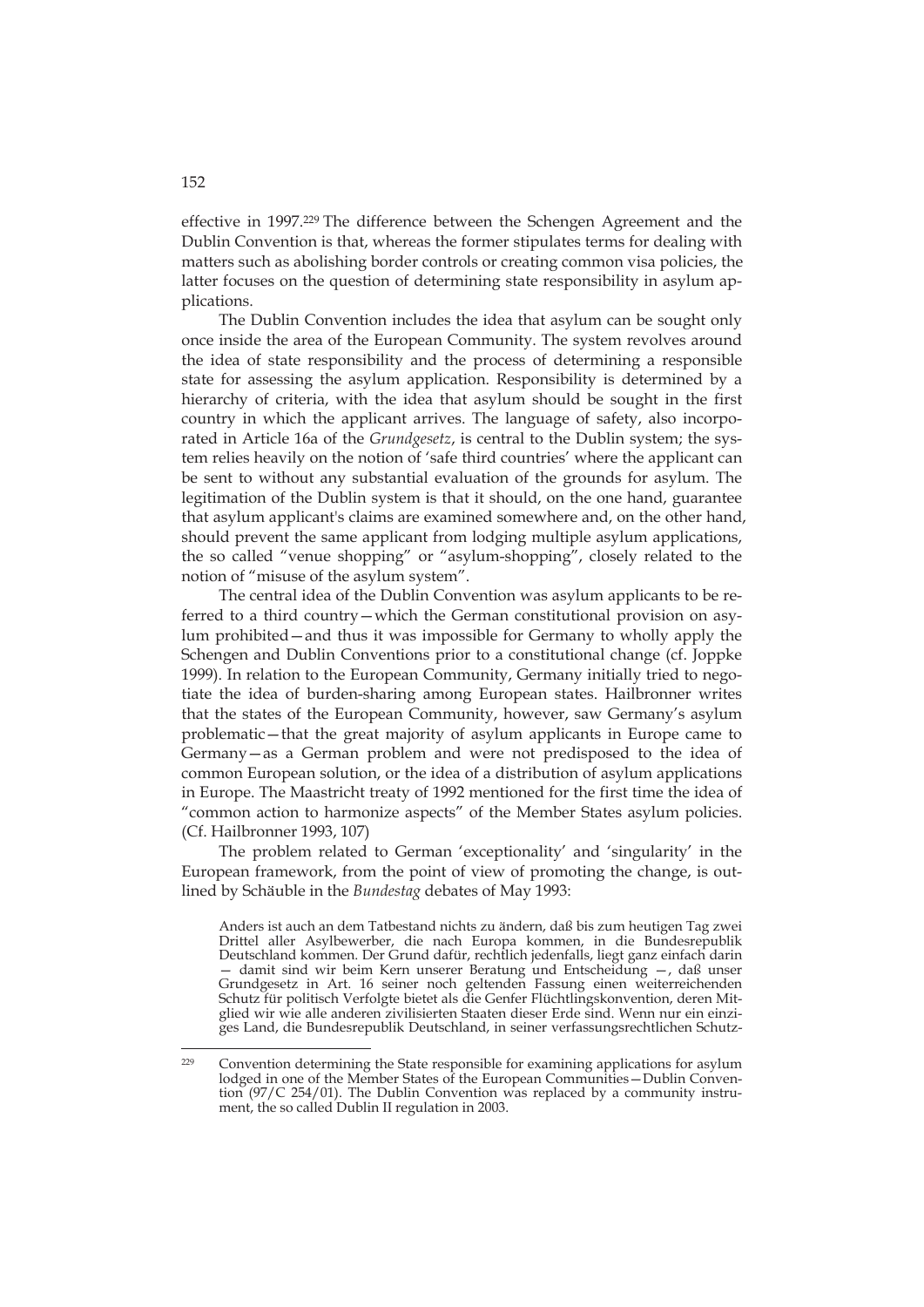gewähr über die Schutzgewähr der Genfer Konvention hinausgeht — es gibt keine zweite Verfassung auf dieser Erde, die dies tut —, dann braucht man sich hinterher nicht zu wundern, wenn zwei Drittel aller Asylbewerber in Europa nach Deutschland kommen. Das ist der Grund, warum ohne eine Grundgesetzänderung dieses nicht zu erreichen ist. Wer die Singularisierung der Bundesrepublik Deutschland beseitigen will, der muß unseren grundrechtlichen Schutz für politisch Verfolgte an das Niveau der Schutzgewähr der internationalen Staatengemeinschaft, wie es in der Genfer Konvention seinen Ausdruck findet, anpassen. Nichts anderes ist der Gegenstand der heutigen Beratung und Entscheidung. Wer dies als Abschaffung des Schutzes für Verfolgte bezeichnet, der behauptet, daß der Rest der zivilisierten Staaten dieser Erde politisch Verfolgte nicht schützt. (1993: 13507)

Schäuble notes above how the German asylum provision went beyond the protection granted anywhere else, in any other national constitution. It also went beyond the Geneva Convention, which was applied "in the rest of the civilised world". With the idea that asylum seekers choose the country where they have the best chance of receiving protection, it was no wonder for Schäuble why in 1992 eighty percent, two thirds of applicants arriving in Europe, came to Germany. The core of the argument is that Germany should not have to do more than other states, be more exceptional in granting protection than others. Michael Glos (CDU/CSU) further notes that among those seeking asylum in Germany were persons who had already been rejected in some other European states, meaning that Germany had turned into a "reserve asylum country" in Europe:

Deutschland nimmt seit Jahren zwei Drittel aller Asylbewerber auf, die sich in den Staaten der Europäischen Gemeinschaft melden. Die Bundesrepublik muß dabei bislang auch Bewerber aufnehmen, deren Anträge von anderen Staaten der EG bereits abgelehnt worden sind. In den zurückliegenden Jahren ist deshalb Deutschland quasi zu einem Reserveasylland in Europa geworden — ein untragbarer und unhaltbarer Zustand. (1993: 13527)

For Schäuble, abolishing internal borders in Europe made harmonisation of asylum "urgently necessary" and this harmonisation was not possible without altering the *Grundgesetz*:

Wir, die CDU/CSU und die F.D.P., die Koalition, haben immer gesagt — und zwar schon vor dem Wegfall des Eisernen Vorhangs, als wir noch gar nicht zu hoffen gewagt haben, daß 1989 so Glückliches in Deutschland und Europa stattfinden werde —, daß mit der Abschaffung der Binnengrenzen in Europa eine Harmonisierung des Asylrechts in Europa zwingend notwendig werden wird, die ebenfalls nicht ohne eine Grundgesetzänderung möglich ist. Auch dieses haben wir schon Mitte der 80er Jahre gewußt und gesagt. Offene Grenzen in Europa ohne Kontrollen erzwingen eine gemeinsame Asyl- und Zuwanderungspolitik in der Europäischen Gemeinschaft. (1993: 13505)

In the European context and in comparison to other European states—which do not grant asylum as liberally as Germany was obliged to do under its constitutional asylum guarantee—the area without internal borders which eventually allows not only 'citizens' of the Community but also 'third country nationals' to move freely within it, becomes problematic from the point of view of a state that receives more asylum applicants than the rest of the European states together and is situated at the border of the EC. As the German standards are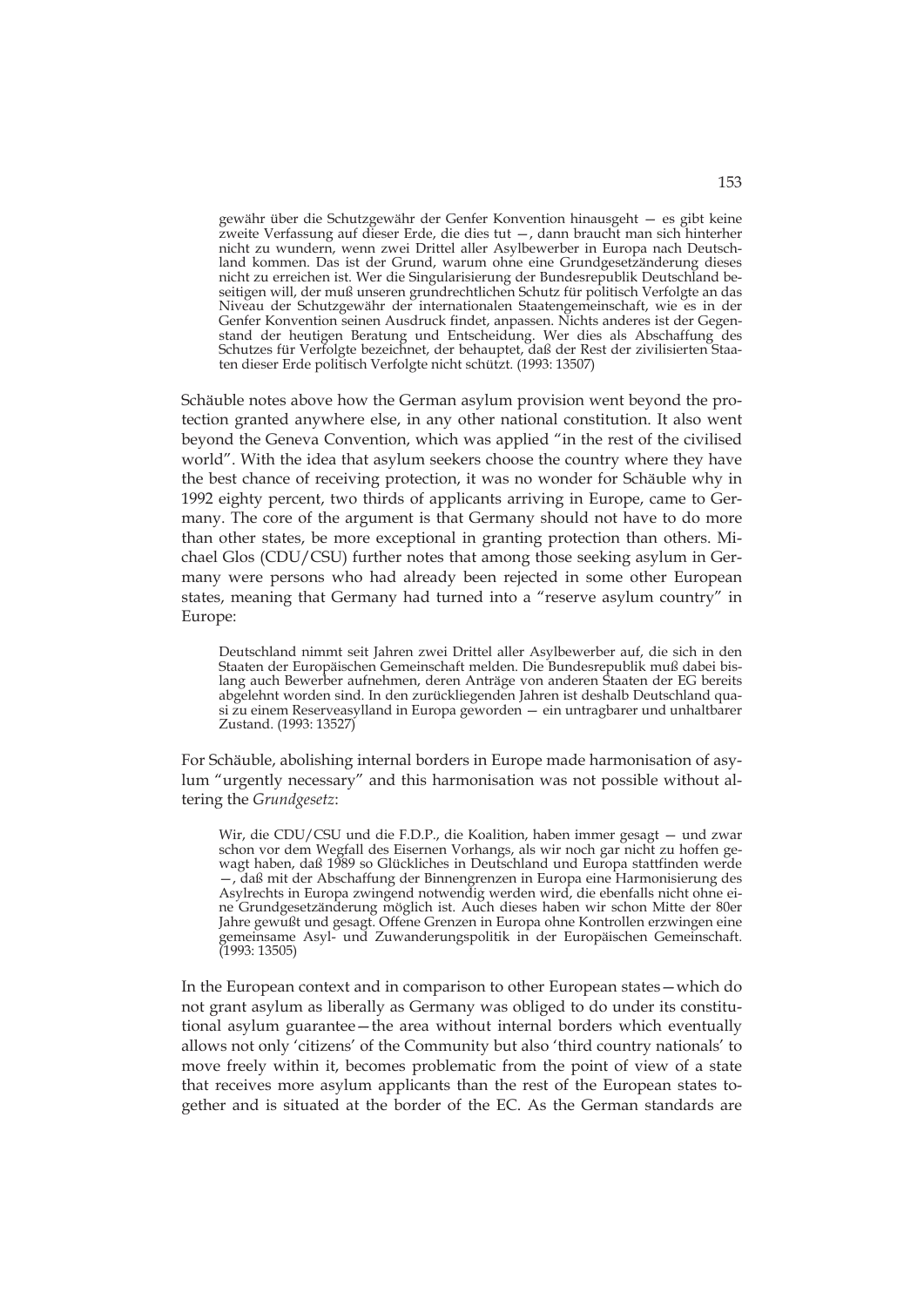higher, and there is no willingness from the other states to adjust their standards to meet those of Germany, the idea is rather that Germany should adjust its level to that of other civilised states—which in practice means adjustment downwards.230 Such an adjustment, Schäuble (CDU/CSU) argues, is also a matter of fair burden-sharing between the states which can be accomplished by no longer granting more protection than all the other states:

Wir wollen mit unserer Regelung, mit der wir uns anpassen an das Niveau der Schutzgewähr aller anderen zivilisierten Staaten, insbesondere der europäischen Staaten, ja nichts anderes als eine faire Lastenverteilung in Europa erreichen, die wir aber erst erreichen können, wenn wir eben nicht mehr Schutz gewähren als alle anderen. (1993: 13505)

The argument related to those promoting the change is that the 'burden' of asylum seekers is unfairly distributed in Europe and, instead, all countries should have similar rights and duties. Solms (FDP) emphasises how the politically persecuted will also be protected in the future, but they do not have the right to choose their country of protection:

Meine Damen und Herren, wir haben immer wieder gesagt: Wir wollen ein europäisches Asylrecht schaffen, an dem alle Länder mit gleichen Rechten und Pflichten teilnehmen können. Wenn Europa auf Dauer Bestand haben will, können wir die Lasten nicht so ungleich verteilt lassen, wie sie heute verteilt sind. Es muß in Europa zu einer gerechteren Lastenverteilung kommen. Wer tatsächlich in seiner Heimat politische Verfolgung befürchten muß, soll weiterhin auf Zuflucht hoffen können. Allerdings kann er nicht die freie Wahl haben, in welchem Land er diese Zuflucht erhält. (1993: 13512)

The idea presented above is that protection should be sought and guaranteed in the first country the asylum seeker arrives in. Thus, under this conception asylum is not a matter of choice on the part of the applicant. On the contrary, should the applicant be in need of international protection, protection should be sought—and guaranteed—in the first country in which the asylum seeker arrives (see also Kloth 2001). From the state perspective, the request for safety which is situated at core of the Geneva Convention definition of 'refugee' – does not coincide with the notion of choice on the part of the applicant (cf. Zimmermann 2009, 75).

Solms argues that all European states must carry the responsibility for asylum seekers, not only Germany, an idea that is embedded in the notion of a 'safe third country': "*Mit der sogenannten Drittstaatenregelung nehmen wir daher auch unsere Nachbarn in die Pflicht*" (1993: 13512). Third country rules are thus a way to distribute responsibility. A similar argument is made by Friedbert Pflüger (CDU/CSU) who defends the "legitimate narrowing of a basic right" with reference to the idea of common responsibility in "managing the migratory movements":

154

-

<sup>230</sup> The idea of "downwards harmonisation" is a common critique related to the European Union asylum harmonisation between the states; see Kivistö 2013.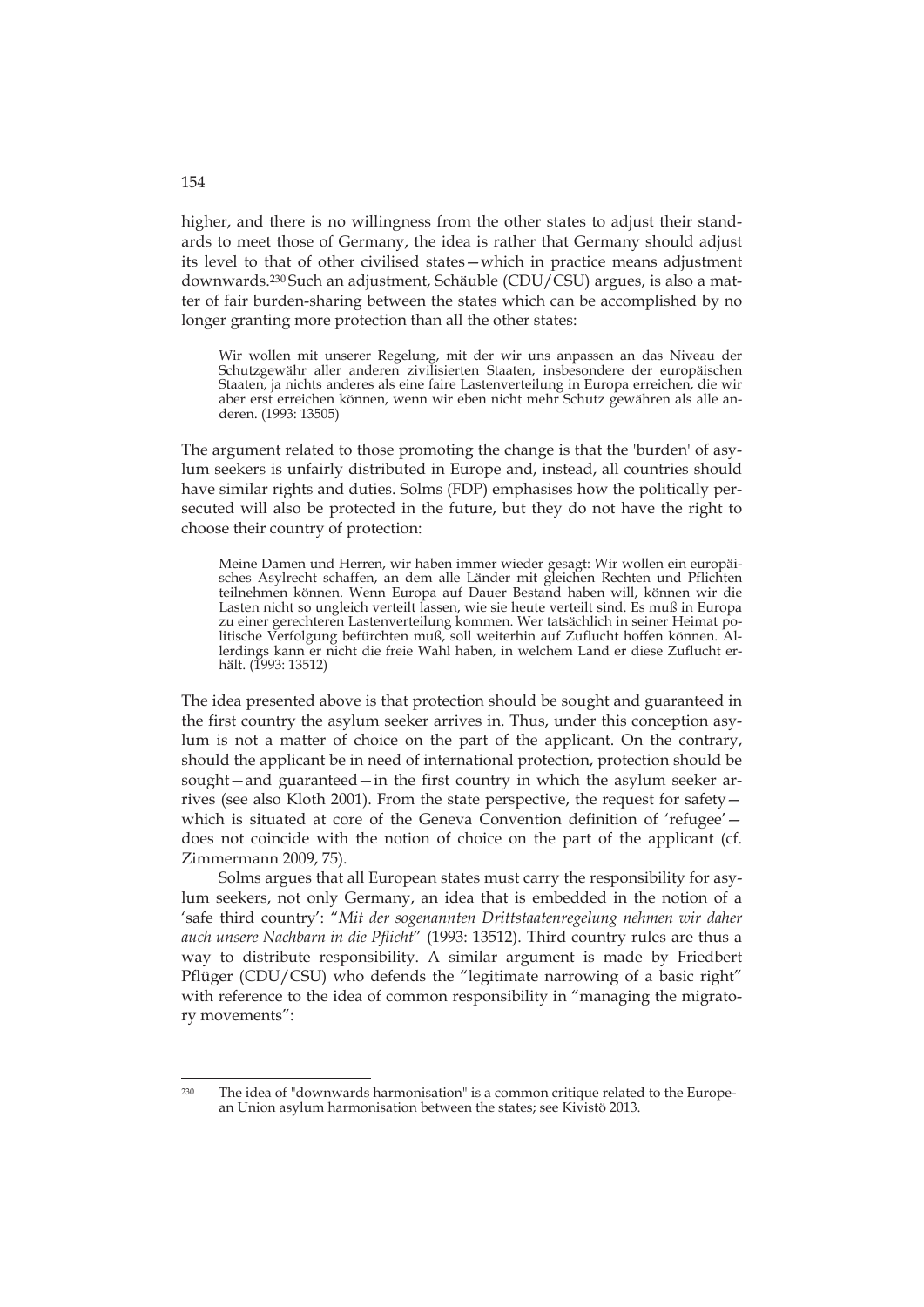Was wir heute beschließen, ist nicht die Abschaffung, sondern die legitime Einschränkung eines Grundrechtes. Eines der Hauptargumente von Teilen der Opposition gegen den Asylkompromiß besteht in der "Drittstaatenregelung". Sie mache es, so lautet das Argument, de facto unmöglich, das Grundrecht auf Asyl wahrzunehmen, da die Bundesrepublik von sicheren Drittstaaten umgeben ist. In Wahrheit aber ist diese Regelung nur ein Versuch, die anderen Staaten Europas mit in die Verantwortung bei der Bewältigung der Wanderungsbewegung einzubinden. (1993: 13653)

If different human rights organisations have been very critical towards the 'safety' policies in managing asylum seeking, European Council on Refugees and Exiles (ECRE) arguing in 1995 that the 'safety' measures represent "one of the main threats to the institution of asylum in countries of Western Europe" (cf. ECRE 1995), the safe country language is also the target of strong criticism in the *Bundestag*. For Bernd Reuter of the SPD, another opposing voice to be found in the protocol, the third country rules mean for "the genuinely politically persecuted" "*eine Abschottung unseres Landes*"; they mean creating barriers, as politically persecuted would not have access to the German territory within the new rules. This is contrary to the arguments that claim that those "genuinely politically persecuted" benefit from the new constitutional formulation as it ends the "abuse of the asylum system". Reuter further notes that these regulations have negative impacts for neighbouring states, as a wealthy Germany transfers its problems to its economically weaker neighbours: *"[d]ie reiche Bundesrepublik Deutschland wälzt mit der Drittstaatenregelung ihre Probleme auf wirtschaftlich wesentlich schwächere Staaten ab*". Reuter argues against the SPD compromise on asylum by claiming that instead of abolishing a basic right, and rather than amending the constitution, the existing legal instruments should be used meaningfully to "fight the misuse": "*Anstatt den Mißbrauch nachhaltig zu bekämpfen und die vorhandenen gesetzlichen Instrumentarien sinnvoll anzuwenden, soll nun ein Grundrecht faktisch abgeschafft werden. Unser Grundgesetz wird zum Steinbruch!*" (1993: 13654-13655)

Even if the system relying on the idea of 'first countries' or 'third countries' would mean that those situated at the borders would have to carry more responsibility in relation asylum seekers arriving than those situated in the centre, transferring the burden to neighbouring states is, however, not part of the German agenda, according to Solms (FDP). In the *Bundestag* debates, the situation of Poland is emphasised as especially problematic for those speaking against the compromise formulation. However, with the naming of Poland and the Czech Republic as 'safe third countries', Solms argues the question is not about turning these countries into 'buffer zones' for Germany, but about bringing these states closer to the European co-operation:

Wir wollen diese Nachbarländer nicht als Pufferzone gegen Zuwanderung für Deutschland mißbrauchen. Im Gegenteil: Wir sehen darin ein Element der Annäherung dieser Staaten an die Europäische Gemeinschaft, einen wichtigen Schritt zur Europäischen Gemeinschaft. Mit der Beteiligung von Polen und der Tschechischen Republik binden wir diese Länder enger an Europa mit dem Ziel, das Tor zur Vollmitgliedschaft ein Stück weiter aufzumachen. (1993: 13513)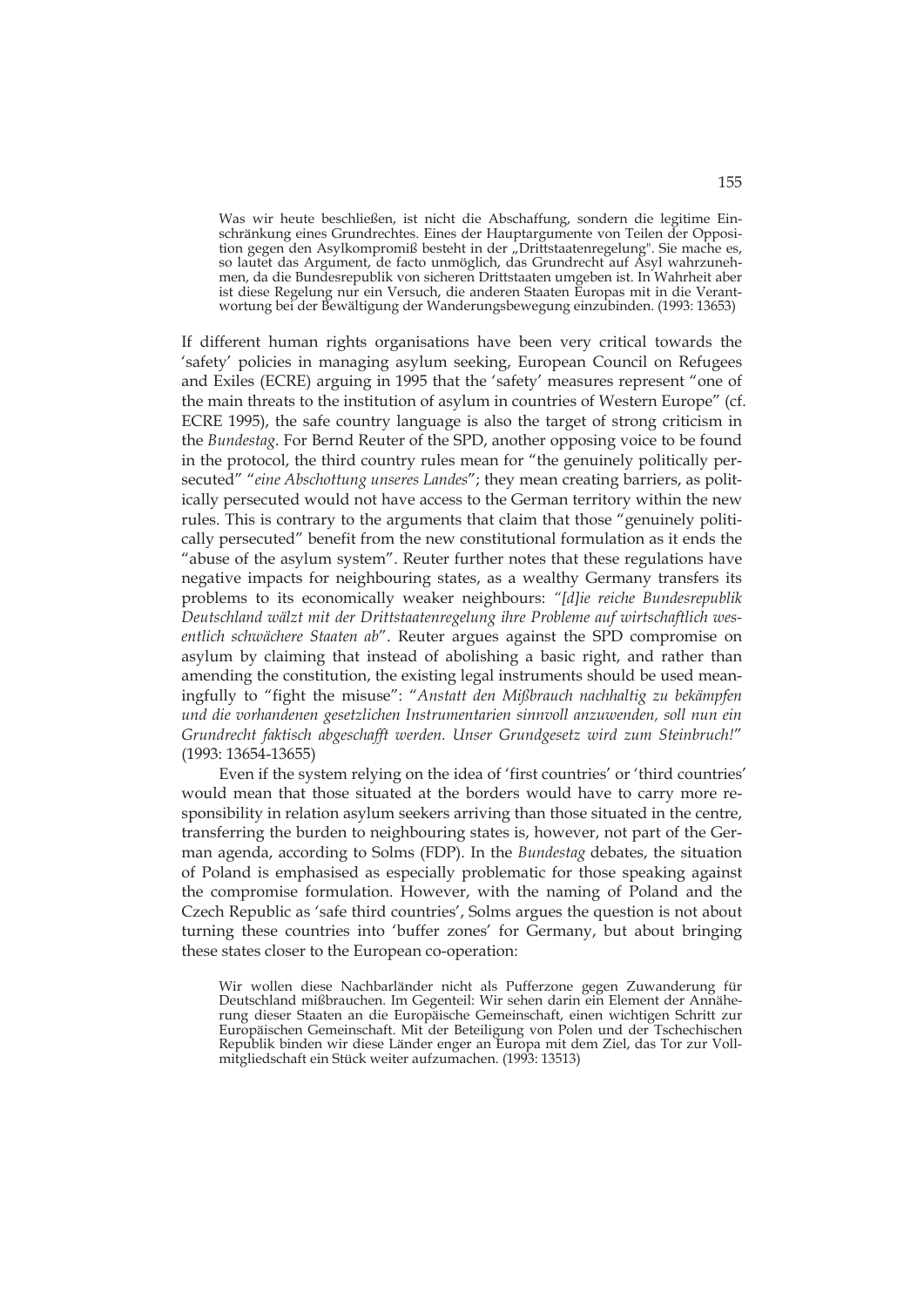Gysi (*PDS/ Linke Liste*) connects the creation of country lists with the making of foreign politics and the idea that instead of the interest of the individuals seeking asylum, the interests of the states in maintaining good diplomatic or economic relations are prioritised (1993: 13517). Weiß (*Bündnis 90 /Die Grünen*) further argues against the idea of 'persecution free' countries by referring to country reports by Amnesty International, for instance, which point out that despite the willingness to name the states as 'safe', groups of persons still face persecution in these particular states (1993: 13520).

As outlined above, whereas representatives of CDU/CSU and FPD argue that the European harmonisation means adjusting German standards to the level of other civilised states, the faction *Bündnis 90/Die Grünen* in its conceptualisation of asylum as a 'human right' claims that the necessary European harmonisation must take the human right of asylum into consideration, and not *vice versa*:

Meine Damen und Herren, das Asylrecht ist Menschenrecht. Eine notwendige europäische Harmonisierung des Asylrechts muß dieses Menschenrecht zum Maßstab nehmen. Die beabsichtigte Änderung des Grundgesetzes und die Folgegesetze werden an den tatsächlichen Problemen nichts ändern. (Konrad Weiß, 1993: 13519)

Some of the arguments opposing constitutional change with reference to the European integration mention the idea of '*Festung Europa*' (fortress Europe)231 linked with the notion that wheras the borders inside Europe are being abolished following greater European integration, the borders outside Europe regarding "third country nationals"—are being strengthened. This is further related to the notion that in the creation of the inner market and in introducing the free movement of goods, persons, services and capital (Single European Act, 1986) asylum seekers and refugees were left out of the framework (Guild 2006, 634). They have thus remained as categories of persons for whom national borders still matter in a strict sense, for whom external borders have become even stronger. This is the core of the argument presented, for instance by Gysi (*PDS/Linke Liste*), in noting that when the legal access of asylum seekers becomes more difficult, the number of illegal entries to Germany will increase (1993: 13514).

One of the representatives opening up the problematic aspcts related to the European integration in matters of asylum —from the perspective of arguing that the constitutional asylum provision should remain untouched—is Burkhard Hirsch of the Free Democrats.

Hirsch opposes the compromise proposal on asylum with reference to "humanitarian principles" and by arguing that the compromise does not take the Geneva Convention into consideration, and thus not being in accordance with the principles of international law. To Hirsch, the clause "politically persecuted enjoy the right to asylum" belongs to the core of the *Grundgesetz*. Even if the clause formally remains the same also after the constitutional change, in practice, the right becomes almost completely eliminated (1993: 13545). For

-

<sup>231</sup> E.g. Marliese Dobberthien (SPD) (1993: 13639).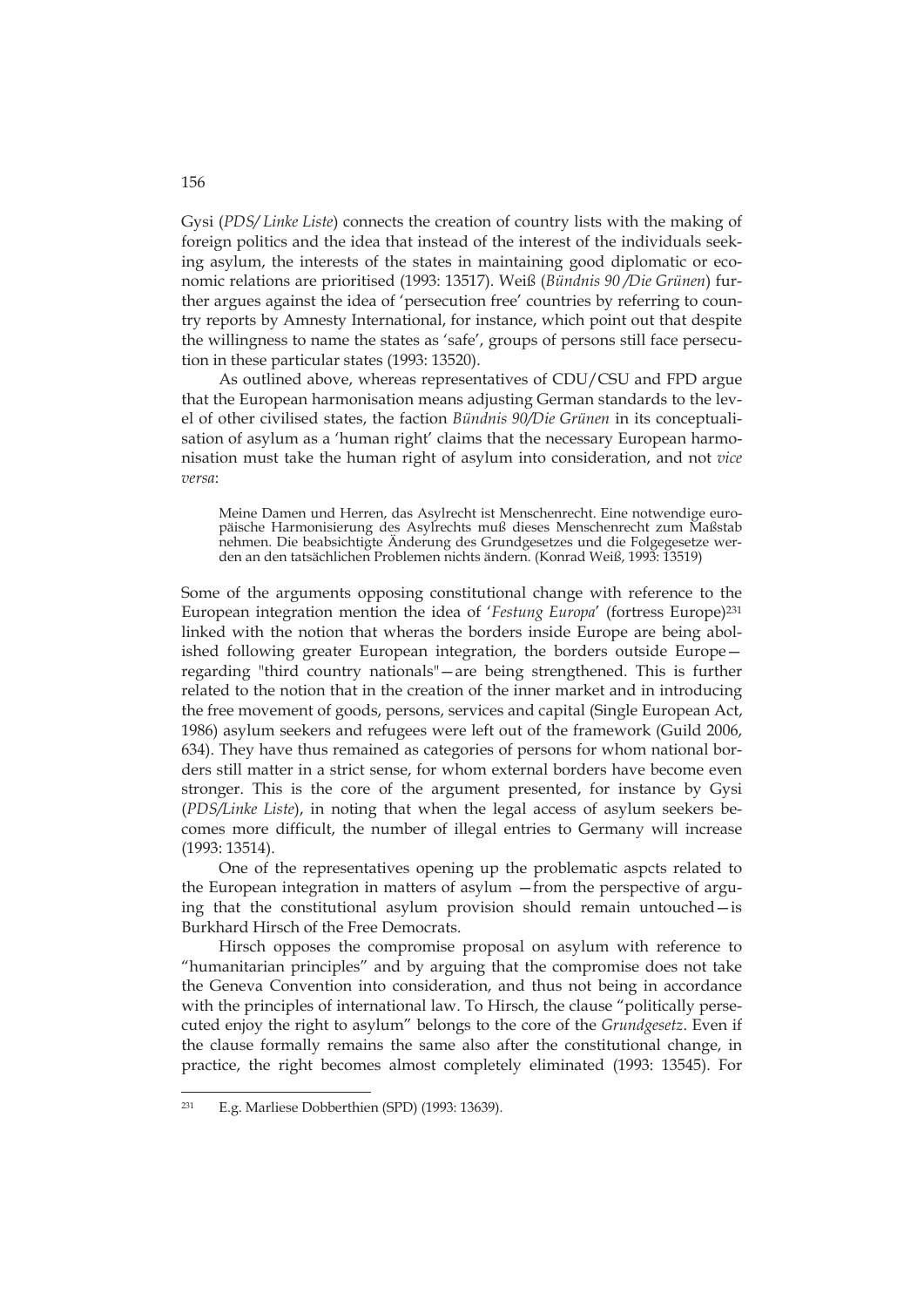Hirsch the borders of the *Bundesrepublik* become almost entirely closed for those seeking asylum under the new asylum article: "*Durch die vorgesehene gesetzliche Regelung werden die Grenzen der Bundesrepublik für diejenigen fast vollständig geschlossen, die sich auf das Asylrecht berufen. Wer mit dem Flugzeug kommt, wird im Flughafen in einem wirklich nachlesenswerten Verfahren abgefertigt*." Hirsch criticises the procedure at the airport and further notes how every refugee arriving to Germany could in the future be sent back without any hearing of the application, regardless of the whether a person is persecuted politically, or not. Additionally, as long as there is no substantial harmonisation regarding neighbouring states, the legal situation of the refugee is worrying (1993: 13545).

Ein Flüchtling, der sich bei uns meldet, vertraut sich uns und unserer Rechtsordnung an und nicht irgendeinem anderen Staat. Wir haben uns verpflichtet, ihm zu helfen, und nicht, darauf zu vertrauen, daß unser Nachbar ihm helfen wird. Es kann auf Dauer nicht verborgen bleiben, daß diese Gesetze das verfassungsrechtliche Asylrecht nur um den Preis seiner praktischen Bedeutungslosigkeit erhalten. Sie führen politisch nicht zu einer Lastenteilung, sondern dazu, daß unsere Nachbarn ihrerseits ihre Grenzen ebenfalls gegen Flüchtlinge abschotten. Ob wir wollen oder nicht, wir bekämpfen auf diese Weise nicht die Fluchtursachen, sondern wir wehren Flüchtlinge ab. Wir verändern damit im Bewußtsein vieler Mitbürger die freiheitliche Substanz unseres Staates, deretwegen sie sich ihm in besonderer Weise verbunden fühlen. (1993: 13546)

Hirsch argues the planned measures in regard to the constitutional change do not lead to a sharing of the burden of asylum seekers but, on the contrary, lead to the point where neighbouring states are also closing their borders. By doing so, the politicians are not tackling the root causes of the flight of refugees but, on the contrary, fend off refugees. For Hirsch, this is against the "*freiheitliche Substanz*" of the state of Germany. Instead of the planned measures, there should be an aspiration for 'real European refugee policies' (1993: 13546). Thus Hirsch argues for the need for substantial measures of harmonisation inside Europe instead of measures with which asylum seekers can merely be turned away to other states.

## **5.6 Altering an individual right**

The constitutional change which narrowed the scope the individual right to asylum was accepted by 521 votes for and 132 against. All the representatives of the CDU/CSU voted for the change, as did the majority of representatives from the SPD and the FDP. The opposing votes were distributed across the various factions: the SPD, FDP, *PDS/Linke Liste* and *Bündnis 90/Die Grünen*.

In the 1990's the right to asylum in the *Grundgesetz* was changed from the liberal conceptualisation drafted in the Parliamentary Council into a right that still is a constitutional asylum right but one that is exceedingly difficult to access. Further, with this change German asylum legislation was transformed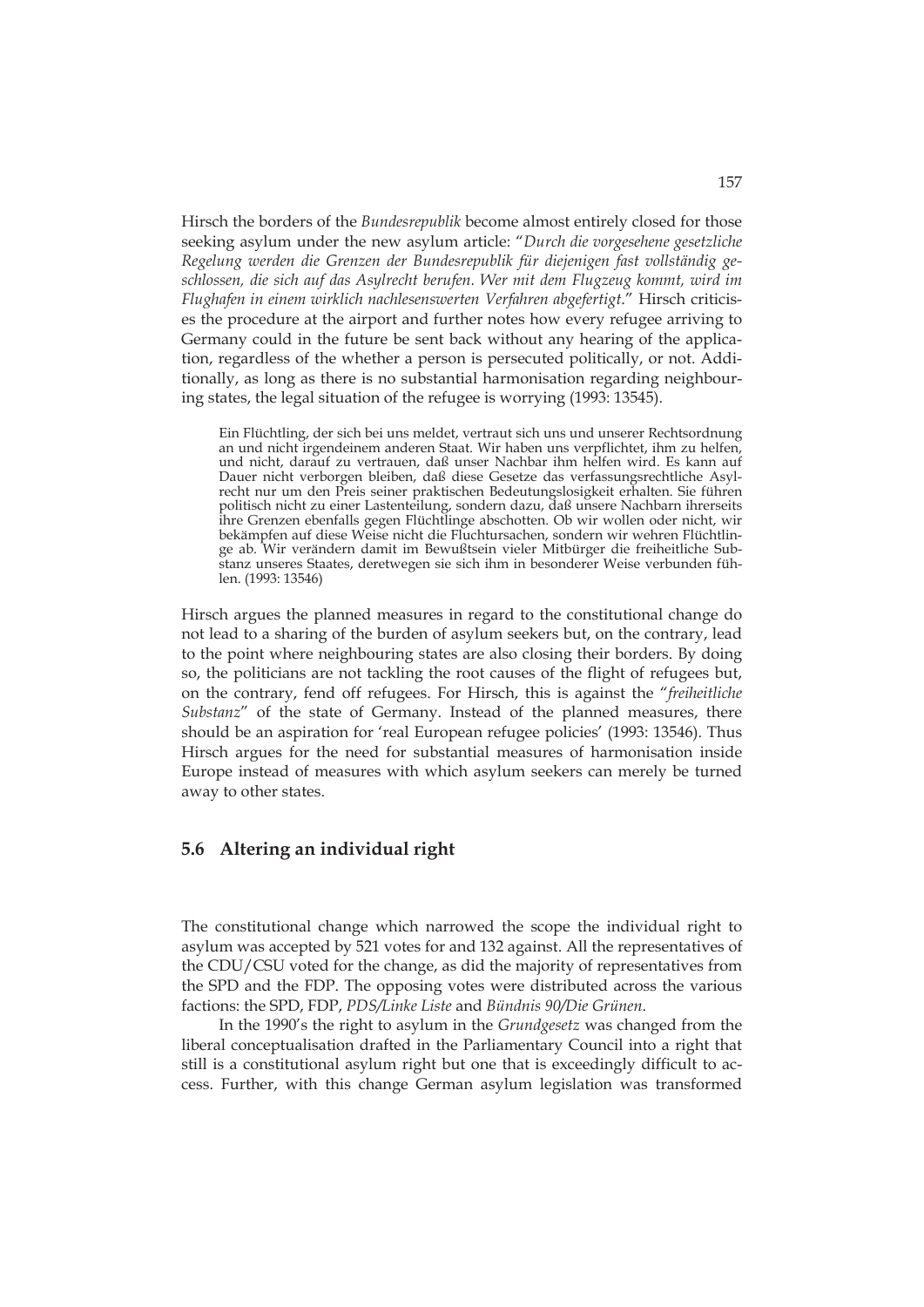from being singular and exceptional in an international context into the framework given by European integration.

In the Parliamentary Council, the drafters of the *Grundgesetz* debated the possible difficulties relating to the right, including the idea that the authority in deciding on matters of asylum could be transferred to the border. The authors were, however, careful not to create such conditions as the basis for access to asylum, making specific reference to the idea that persons could be denied access at the border. Instead, everyone claiming to be politically persecuted was allowed to enter Germany and as a subjective right—the asylum provision limiting the powers of the state—allowed for judicial review. The self-subjected limitation on state sovereignty and the generosity by the authors of the *Grundgesetz* was called into question in the 1993 debates from the perspective of a state receiving a large amount of asylum-seekers in connection with its constitutional duty. Those advocating for the change argued with the support of numerical data, large numbers of asylum seekers arriving together with the low recognition rate of the courts in acknowledging persons as 'political refugees'.

Thus, the Christian Democratic Minister of the Interior Rudolf Seiters outlined the goal of the new provision: "*Ziel der neuen Asylgesetze ist es, die Zahl der unberechtigten Asylanträge auf Dauer wesentlich zu verringern. Durch schnelle Verfahren und schnelle Rückführungen in sichere Dritt- und Herkunftsstaaten soll deutlich gemacht werden, daß mit einem Asylantrag nicht mehr — quasi automatisch — ein längerer Aufenthalt in der Bundesrepublik zu erreichen ist.*" (1993: 13524) The purpose was thus to diminish the number of "unauthorised asylum applications" and abolish the idea that lodging an application for asylum would automatically mean a longer stay in Germany.

These debates, in the context of the escalated and polarised situation were, furthermore, connected to the argument that the generous right to asylum in Germany was being wrongly claimed. It was a right that was overused, exceeding the capacity of Germany to offer protection, and abused, claimed by persons who did not have legitimate grounds for it. In the German context this was also related to the broader framework concerning immigration and the notion that while there existed a liberal constitutional asylum provision, the legislation related to immigration was, on the contrary, very limited.

The limitations on the right to asylum were based, on the one hand, on the idea that it benefits persons who are politically persecuted. Those criticising the new formulation argued, on the contrary, that politically persecuted persons no longer had (legal) access to the area of Germany, under the strict conditions related to asylum. The new provision would not abolish all previous problems but create new ones, for instance, adding to the numbers of those arriving in the country illegally. The right remains in the individual rights section of the Basic Law—which is a further example of asylum's institutional survival as such but is very difficult to claim. As Klose argued in the *Bundestag*, the right is not necessarily to be enjoyed in Germany but exceedingly outside its borders.

Thus, the duties of the state in relation to asylum seekers have been significantly narrowed with the new provision. Similarly, the status of the asylum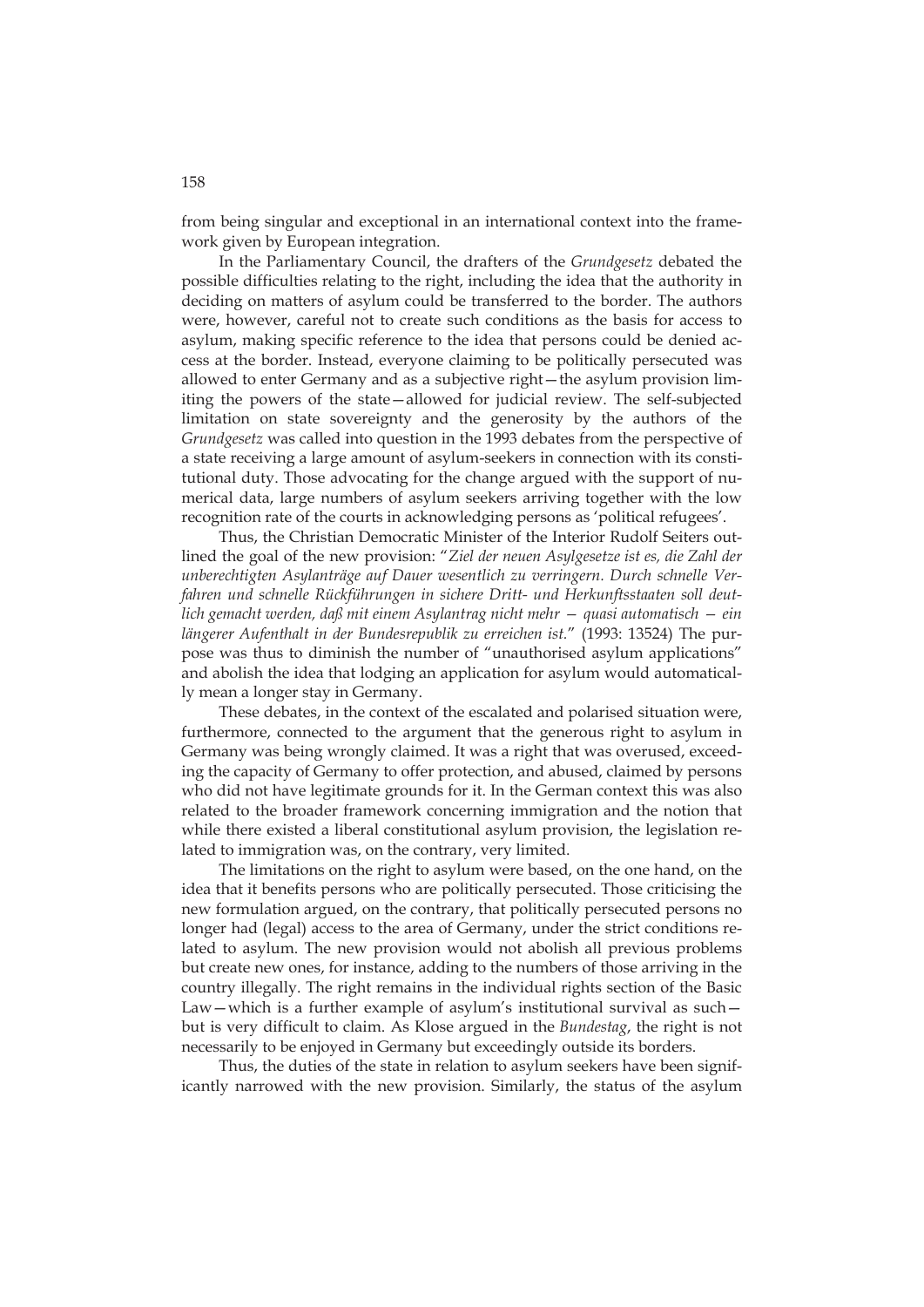seeker has changed. Whereas the 1949 paragraph created a subjective right and, eventually, a case for individual treatment related to the examination of grounds for asylum, within the new formulation an asylum seeker becomes increasingly an object of state practices as regards to, for instance, sending the asylum applicants from one state to another according to the framework of European asylum policies. Thus the constitutional conceptualisation of asylum in Germany changed in the 1990's into something that becomes subject to conditions: it becomes a matter of creating administrative categories, terminology and measures with which to manage and control asylum-seeking better. With the invention of the 'safety' vocabulary the possibility of claiming asylum on individual basis becomes significantly narrower. From the administrative side, the focus of asylum seeking moves from 'political persecution' towards the question of the country of origin or the travel route of the applicant.

The debates and controversy related to the constitutional change of the asylum paragraph—analysed, here, with reference to the final readings in the *Bundestag*—are an example of the role that the right to asylum came to have with reference to the *Grundgesetz* and post-war political life. The 1949 right to asylum has been emphasised as something important regarding the narrative related to the post-war state, and regarding the political culture of post-war Germany, "*Bestandteil der politischen Kultur in Deutschland*", as Eckart Kulhwein of the SPD argued (1993: 13544). In the *Bundestag* debate in May 1993 no politician denied the importance of the principle of asylum which the authors of the Basic Law had created. However, the arguments presented by those advocating change regarding the Parliamentary Council were, above all, related to the changed conditions in which the constitutional asylum right could no longer be maintained as it was. The idea was that the original authors could not have foreseen the unexpected consequences of the right, with specific reference made to the administrative machinery created around asylum granting. The constitutional change further related to the notion that the historical experience behind the creation of the right and its meaning were not, as important as they were emphasised being, enough to maintain the right untouched for the majority of the parliamentarians in the debates in the early 1990's. In this sense, the politicians speaking against the change were not successful enough in translating and in rethinking the legitimacy of the individual right to asylum in the changed conditions of the 1990's, or in trying to outline more comprehensively the possible negative consequences of accepting the reformulated provision. Those who defended the original right remained largely at the level of principles, without being able to successfully promote their alternative courses of actions for changes in immigration policies, for instance.

The perspective of the 1993 debates is frequently that of the state, instead that of the individual. In the *Bundestag* debates, asylum connected, for instance, with the notion of the internal security of the state, or with the question of the legitimacy of the political and parliamentary system, or with the financial cost of maintaining the asylum system as it was. Those speaking against the change, for their part, spoke of asylum as a 'human right' and referred to arguments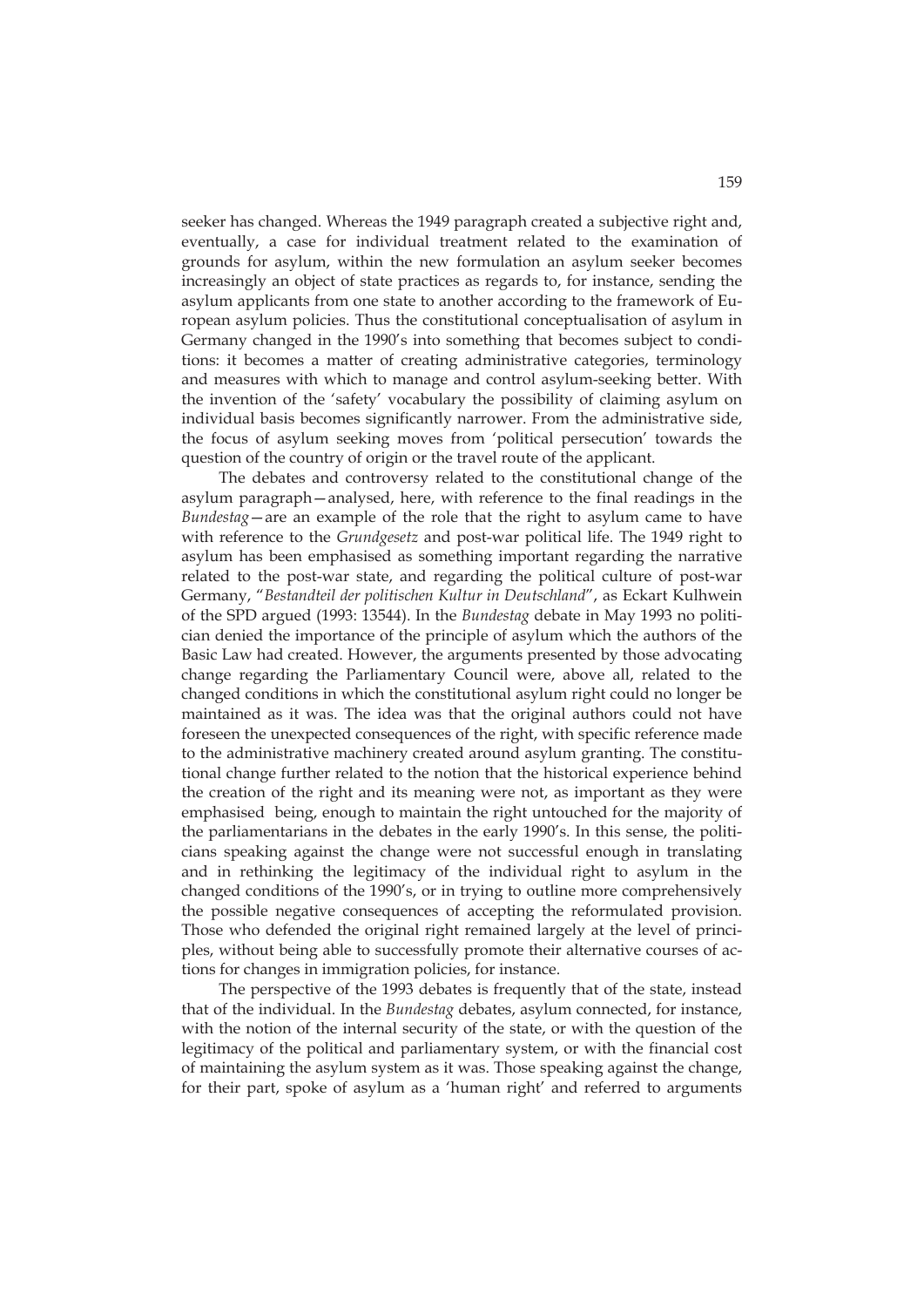such as that measures other than constitutional change should first be exhausted, or argued that the values related to the political system are sacrificed to violence and nationalism with the change. Asylum was linked to solidarity and was conceptualised, for instance, as humanitarian duty offering protection to the persecuted. While those advocating for the constitutional change saw the German singularity as highly troublesome, for the minority speaking against the change the German exceptionality in the matter of asylum was still seen as something to be proud of and worth keeping.

The German asylum debates in the 1990's are a further example of how the (legal) recognition of a right is a matter of political decisions and choices made at a particular time between different possible alternatives. If rights are understood as context-bound and historically contingent, then ultimately, there is also the possibility of subjecting an individual right to change. In the case of the constitutional asylum right this question is ultimately connected also to the distinction between citizen and non-citizen, asylum being a right belonging to the latter. In regard to political decision-making asylum seekers are without access to similar democratic channels and political rights to influence their situation and defend their rights if the rights are being called upon question.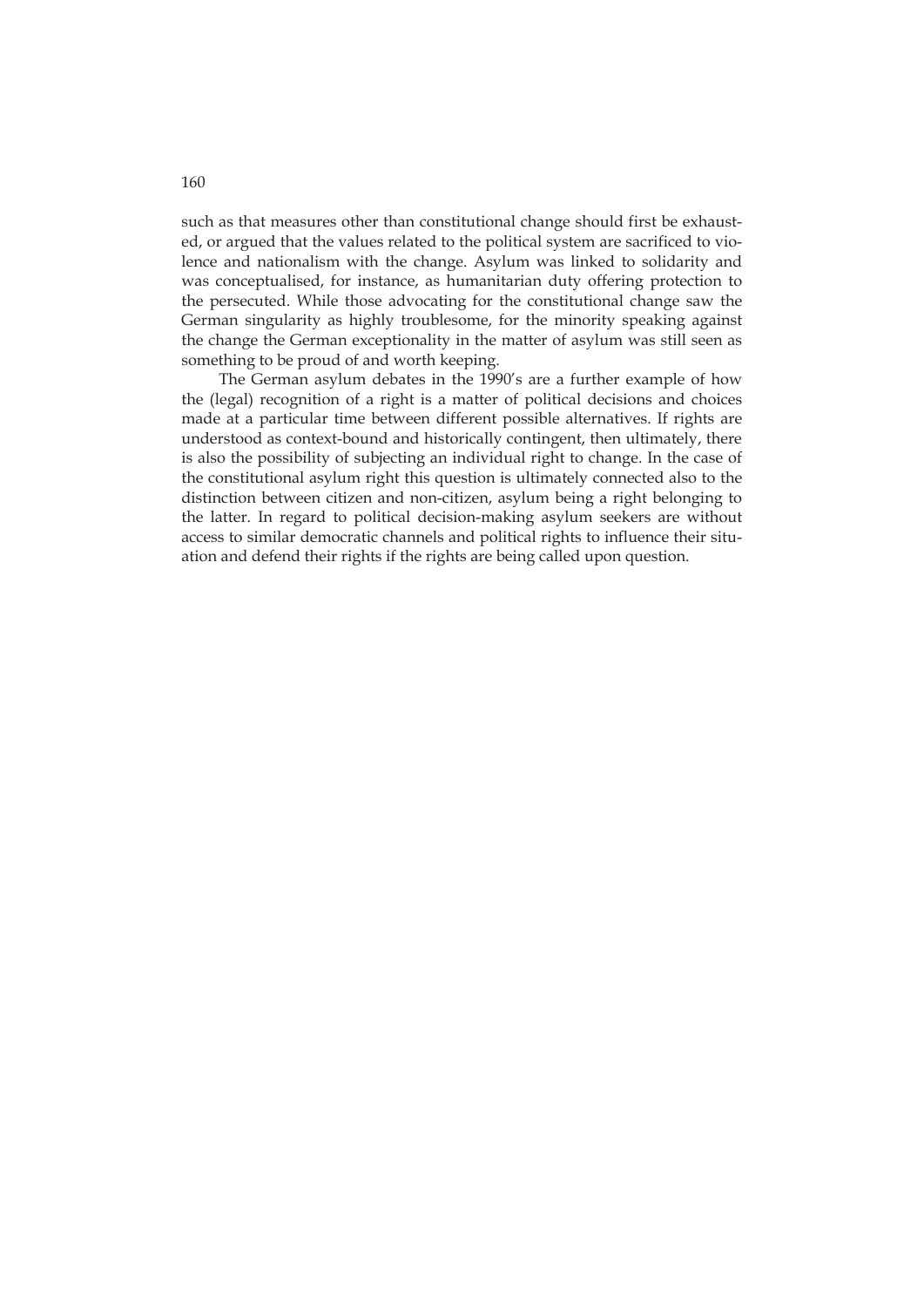# **6 CONCLUDING REMARKS**

In this study I have analysed debates related to the right to asylum in three different parliamentary settings and politico-historical contexts: in the West German Parliamentary Council of 1948-49, in the various UN fora related to the drafting of the Universal Declaration of Human Rights (1948), and in the German *Bundestag* of 1993. The study has discussed different conceptualisations and conceptual shifts related to the right to asylum in the post-World War II period. It has examined how the right has been subject to debate, differing perspectives, conceptual disputes, shifts and changes, and how it has been constructed into different legal formulations and (re)conceptualisations.

While constructing a rhetorical and conceptual reading of post-war asylum deliberations, the main emphasis of this study has been in the asylum debates of the West German *Parlamentaricher Rat* and in the arguments related to the creation of its unique right to asylum. The constitutional and quasiparliamentary assembly of the Parliamentary Council has been emphasised in this study as a historically specific context in which to analyse debates related to a particular political and legal concept by the contemporary political actors.

A central notion intertwined through the different debates analysed in the research is that of state sovereignty. In the Parliamentary Council, while West Germany was still a non-sovereign state, the authors of the Basic Law created something unique and something without historical precedent by conceptualising asylum as an individual right. Asylum was understood as a right against the state, thus also setting limits to state's sovereign right to control the entry of non-citizens. The point of view of the Parliamentary Council regarding asylum was primarily, and quite exceptionally, that of the individual seeking protection. In the diplomatic negotiations surrounding the writing of the Universal Declaration of Human Rights the matter of right to asylum was subjected to debate in an international setting before and partly simultaneously with the Parliamentary Council deliberations. Although the Commission on Human Rights voted twice on the matter, asylum was not declared as a right of the individual but, rather, as a right of the sovereign state to grant and the individual to enjoy when being granted. It is nevertheless somewhat paradoxical that in West Ger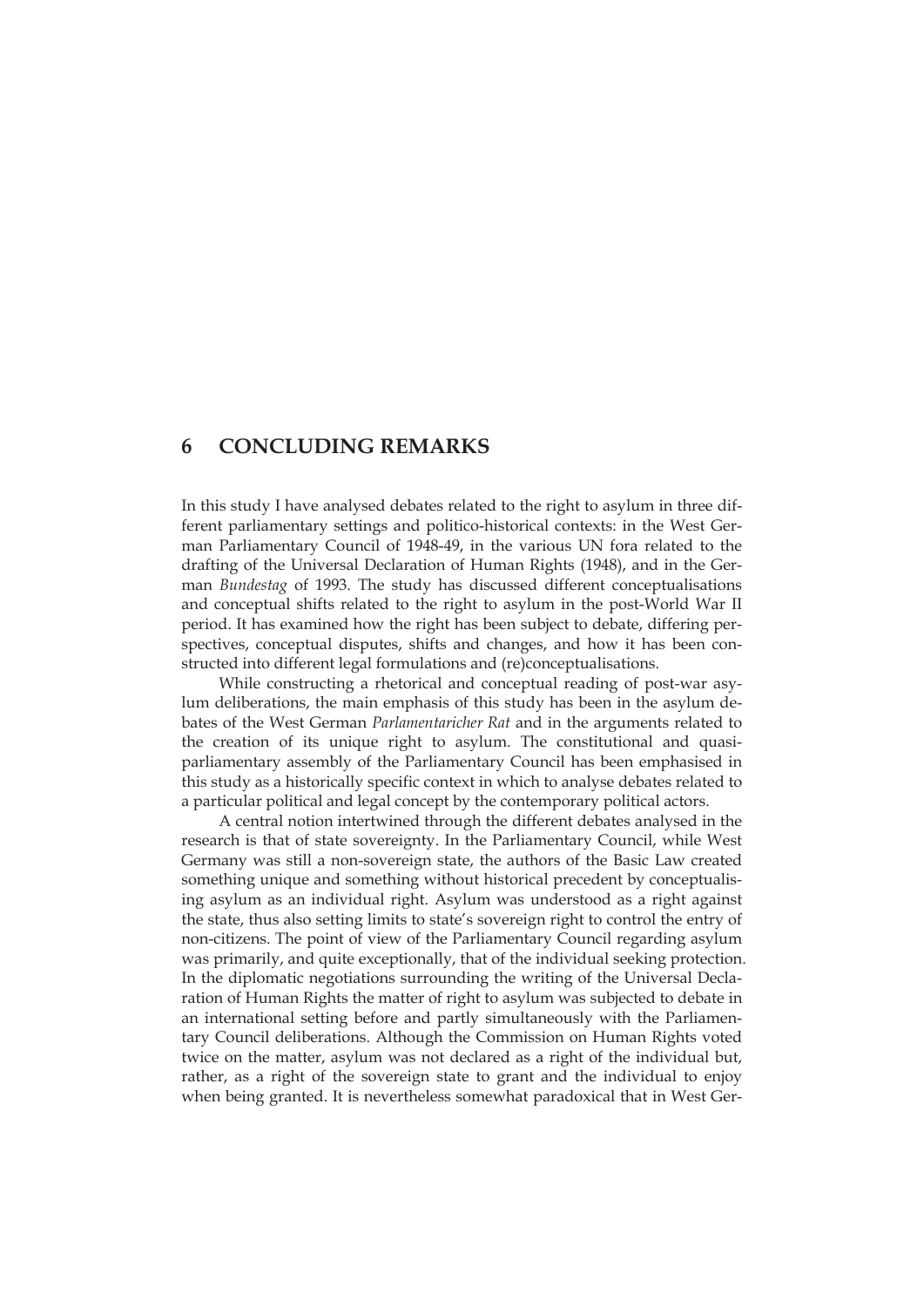many the right to asylum was conceptualised as a constitutionally binding provision whereas in the international UN level the states did not accept the idea of asylum as a right of the individual in a document that is legally non-binding. In a document of human rights, asylum thus remained as a right of the state.

A further perspective on the notion of state sovereignty is found in the debates of the *Bundestag* in 1993 when the individual right to asylum created by the authors in the Parliamentary Council was amended. A frequent argument presented by those speaking for the change was that the constitutional right to asylum and the duty it posed on the state meant the loss of control in managing asylum seeking in the context of the escalated situation in Germany in the early 1990's. This is also connected with the need to adjust the German 'exceptionality' in the matter of asylum to the level of other states within the larger framework of the supranational European integration. Asylum was not debated with reference to the German context alone but within the framework of European co-operation.

While this research has focused on asylum, it has also been a narrative about German immediate post-war political life and the political beginning of the Federal Republic. I have argued that the right to asylum and the acceptance of asylum on the rather short list of individual rights of the Basic Law had a particular significance for the construction of the post-war state and to the politico-ethical narrative related to the post-Hitler Germany. In this research this aspect becomes highlighted in particular when looking at the asylum debates in 1993 in which the past is interpreted with frequent reference to the Parliamentary Council. In the *Bundestag* debates, asylum is linked to the political culture of the Federal Republic across the political spectrum. While in the *Bundestag* of 1993 no one speaks against the importance of the principle of asylum or doubts the sentiment behind the creation of the individual asylum right in the Parliamentary Council, the question of whether the right can be kept as it is in the context of the 1990's becomes a matter polarised debate.

With reference to asylum, I have argued in this research that rights are an utterly political matter; not something above politics, or something depoliticised but something subject to debate, to differing perspectives and differing interpretations. This argument is connected to the idea that the (legal) status given to a particular right is a matter of politics and political decision-making in a certain time and historical context among different alternatives. Consequently, another side of the argument is, as this study has shown, how a constitutional right can also be subjected to change and alteration. The question of what kind of rights asylum seekers are granted, or how the right to asylum is conceptualised, remains ultimately political.

A further issue in relation to politics and rights is the question of who is subject to rights and what kind of definitions are related to legal concepts. Legal definitions and labels, as I have argued, exclude and include, and generally matter a great deal. A central point of differentiation, especially in the analysis of Chapters 4 and 5 of this research, relates to the distinction between 'asylum seekers', 'refugees' and 'migrants'. While these concepts frequently overlap in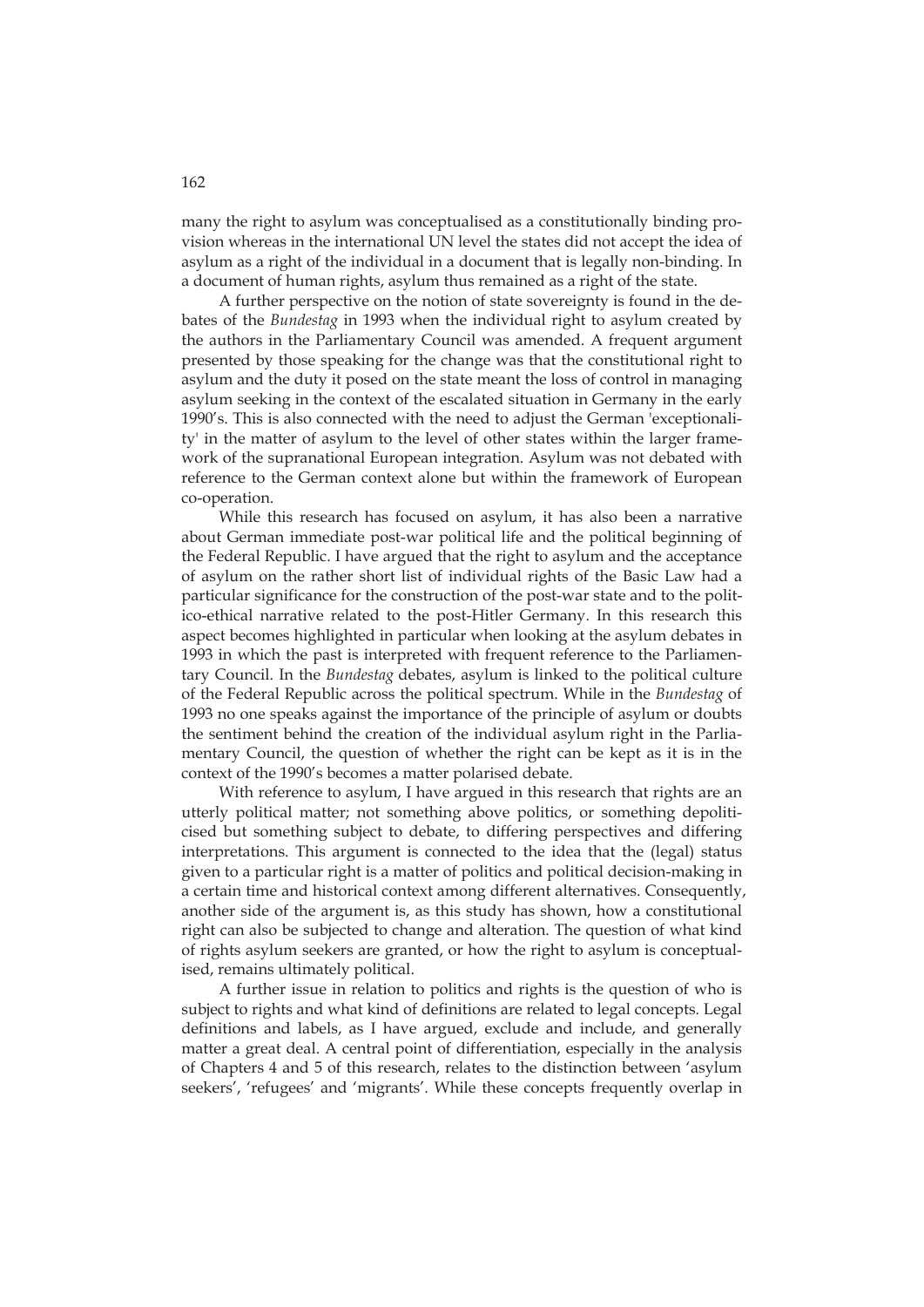the discourse related to asylum, the idea is that asylum seekers and refugees are particular groups of non-citizens, in distinction from other aliens, towards which states—from the post World War II perspective—have some duties under international law. In the specific (West) German case there also existed a constitutionally binding duty to admit political refugees. In practice the distinctions between labels and categories might not always be so easy to make, the conceptual lines blur, with political and economic motivations for fleeing not actually excluding each other. In the German context, the question of asylum became especially closely intertwined with immigration: while there existed a generous constitutional commitment towards the admittance of politically persecuted persons, legislation regarding immigration remained very limited.

Asylum is a right that has been conceptualised in debates—analysed for this research—relating, for instance, to legitimate rebellion against unjust authority, closely linked to the origins of political asylum, or as a protection against unjust punishment in the country of origin. Further, asylum has been connected to regime changes and to the persecution of political opponents and particular groups of people. The advocacy for the right has been connected to personal experiences from living in exile. Asylum has been linked to politically rebellious individuals as well as it has been connected with people fleeing *en masse*. It has been related to the protection of political fugitives as well as it has been a question of admission. Further, asylum has been in this research linked to freedom of speech, with the idea of political and democratic expression, including the right to disagree. Asylum has been connected to the right to life, with the idea that when all other rights fail, asylum in other countries provides shelter, saves lives and becomes the ultimate human right.

The right to asylum has also been formulated, especially in Chapter 5, by arguments related to misuse and abuse, linked to the notion of asylum being used for wrong reasons, or with reference to overuse and the idea that the right to asylum is being used too extensively, exceeding the capacity of state to offer protection.

The complexity of the right to asylum unfolds in the course of the research narrative. While asylum granting has a humanitarian purpose in protecting the individual seeking shelter, it has also a political dimension in expressing political sympathies, antipathies and certain (political) values. These dimensions are, as noted, not mutually exclusive and are connected also in the Parliamentary Council asylum deliberations. While the authors of the *Grundgesetz* created an unconditional right to protect politically persecuted persons with a particular humanitarian sentiment behind it, the creation of the right was also shaped and legitimated with reference to the contemporary ideological divides. The possibility to create such a generous right was connected both to the historical experiences as well as to the constitutional situation. Further, the interest of the state and the interest of the individual were closely linked in the Parliamentary Council as the authors of the *Grundgesetz* were building a state of which political legitimacy derived from the respect of individual rights, including the right to asylum.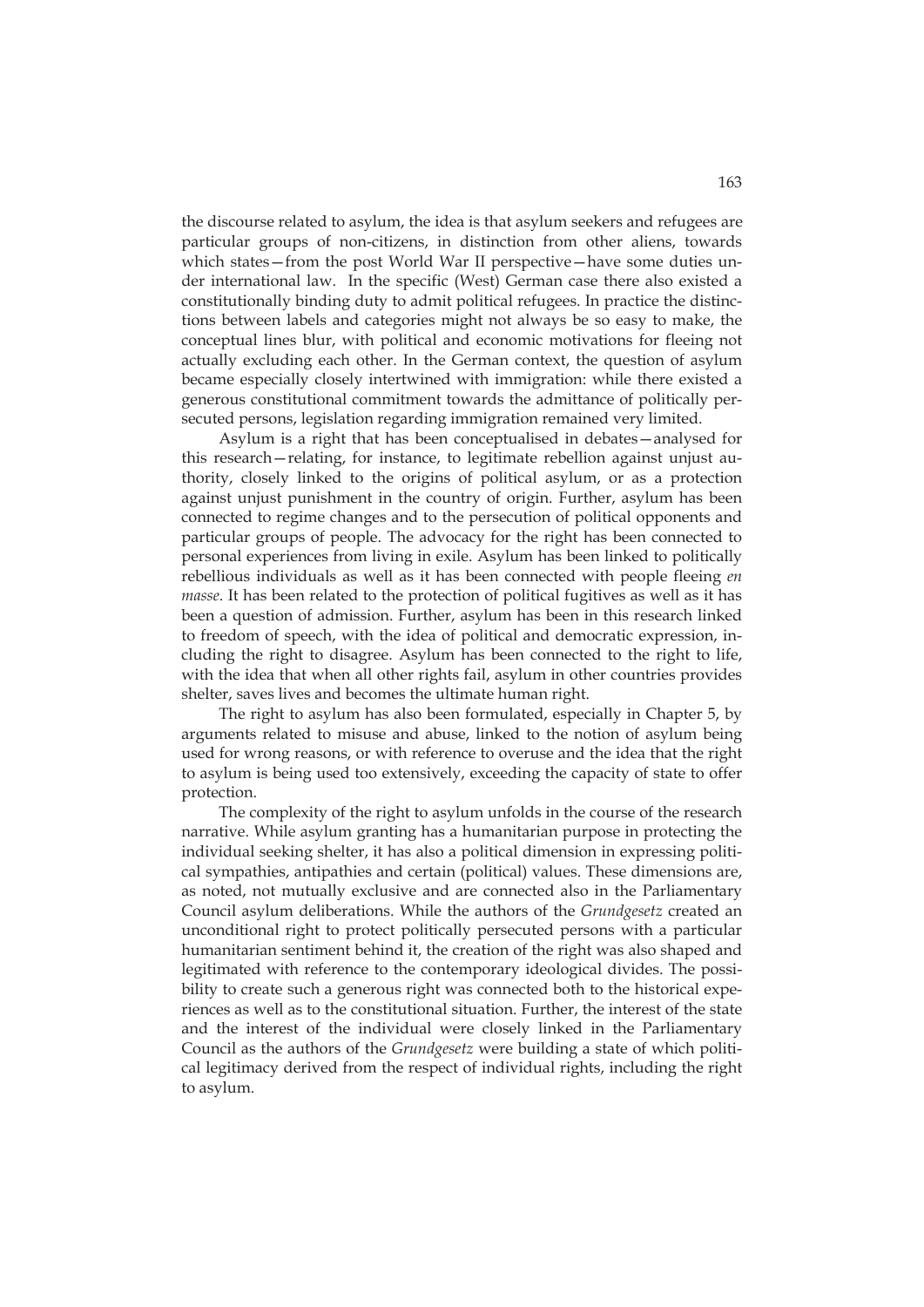This research has also shown how asylum is a matter of internal politics in the at times polemical debates related to it at the national level—as well as it has been accused of being a question of foreign politics, meaning that, in reality, asylum might be less likely to be granted to persons coming from states with which there exist close diplomatic relations.

In the debates analysed, the right to asylum has been linked to the question of access, with the idea of allowing access, and with the idea creating conditions for it. In writing of the asylum article of the Universal Declaration of Human Rights the representatives of states held onto their sovereign authority to decide over the access and entry of non-citizens. The Parliamentary Council debated the idea of creating specific conditions but the authors of the asylum article chose to create a right that would not be subject to conditions. The opposite is the case in the *Bundestag* debates in the 1993 when the right to asylum was subject to restrictions and procedural rules that eventually turned asylum into a right that was exceedingly difficult to claim in Germany. The analysis of the *Bundestag* debates brings the matter of asylum close to the European framework and the present day asylum problematic and its 'safety' language, presenting an early phase of the integration that has moved towards the idea of a common asylum system for the European Union.

Right to asylum continues to be a highly actual issue. This research has shown how many of the topics that are debated in the present day context, relating, for instance, to the notion of state responsibility towards asylum seekers —a controversial matter for the present EU developments on asylum—are by no means new, even if these questions take different shapes varying from one historical context to another. The problem of illegality, the question of access and borders are very well known today, as they were well known also in the immediate post-World War II framework. I would therefore suggest that the analysis of contemporary problematic relating to asylum largely benefits from a more historical perspective. Moreover, the reading of this study has underlined the importance of understanding the historical contingency related to concepts and their possible limitations, the political and ideological disputes and compromises behind their construction, with reference, in particular, to those concepts that seem normative from today's perspective.

Asylum raises politico-moral questions and is ultimately connected to the notion of what the state's response should be towards non-citizens asking for protection. This research has shown that while the right to asylum is clearly a problematic right, one that causes controversy and is matter of disagreement and debate, there are still very few voices, if any, in the debates analysed for this research, speaking against the principle of asylum as such. Asylum thus has a particular meaning, importance and legitimacy in all the debates analysed, although each of them results a different (re)conceptualisation of the matter of the right to asylum.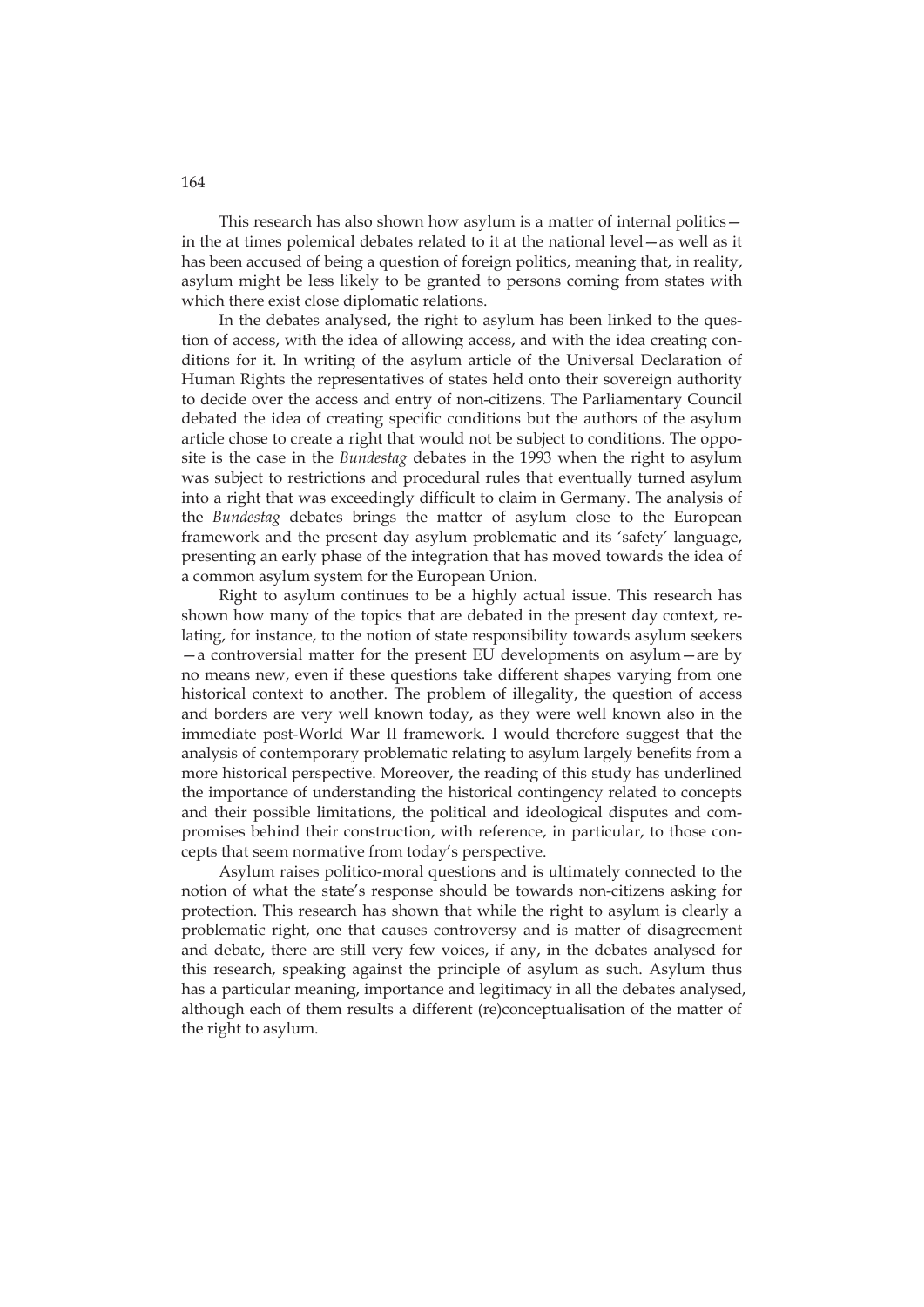# **TIIVISTELMÄ**

Väitöstutkimuksessani tarkastelen turvapaikkaoikeuteen liittyviä debatteja toisen maailmansodan jälkeisessä kontekstissa käsitteellisen ja retorisen luennan kautta. Tarkemmin tutkimukseni linkittyy Saksan liittotasavallan poliittisen alkuun ja liittotasavallan sodanjälkeiseen vuoden 1949 perustuslakiin ('*Grundgesetz*') kirjattuun monessa mielessä ainutlaatuiseen turvapaikka-artiklaan, joka tuli sisältämään ajatuksen turvapaikasta yksilön oikeutena.

Liittotasavallan perustuslakiin kirjattiin lauseke "poliittisesti vainotut henkilöt ansaitsevat turvapaikan" ("*Politisch Verfolgte genießen Asylrecht*"). Siinä missä kansainvälisoikeudelliset dokumentit, kuten vuoden 1948 Yhdistyneiden Kansakuntien Ihmisoikeuksien julistus, tunnustavat turvapaikan suvereniteettiin linkittyvänä valtion oikeutena, liittotasavallan turvapaikkakonstruktio myönsi poliittisista syistä vainotuille ei-kansalaisille subjektiivisen oikeuden turvapaikkaan. Tutkimuksessani olen kiinnostunut kyseisen oikeuden poliittisista, käsitteellisistä ja retorisista alkuperistä. Tarkastelen analyysissäni sitä, kuinka ainutlaatuinen turvapaikka-artikla luodaan ja millaista debattia sen synnyttämisestä käydään.

Paitsi Länsi-Saksan perustuslaillisen turvapaikkaoikeuden poliittista syntyhistoriaa, tutkimuksessani analysoin myös YK:n ihmisoikeuksien julistuksen laatimiseen liittyneitä diplomaattisia neuvotteluja, sekä Saksan 90-luvun alun kontekstissa sitä, kuinka perustuslain turvapaikka-artiklan erityisyydestä tulee poleemisen debatin ja muutoksen kohde Liittopäivillä. Tutkimuksessani analysoin turvapaikkaoikeuteen liittyviä debatteja kolmessa erilaisessa poliittishistoriallisessa kontekstissa ja erilaisilla parlamentaarisilla areenoilla, tarkastellen turvapaikkaoikeuteen liittyviä käsitteellisiä kiistoja ja muutoksista toisen maailmansodan jälkeisenä aikana.

Primääriaineistona hyödynnän tutkimuksessani Liittotasavallan sodanjälkeisen perustuslain laatineen parlamentaarisen neuvoston (*'Parlamentarischer Rat'*) debatteja. 70-jäseninen neuvosto kokoontui liittoutuneiden valtuuttamana Bonniin laatimaan perustuslain kolmelle läntiselle miehitysvyöhykkeelle syyskuusta 1948 toukokuuhun 1949. Tutkimukseni omaleimaisuus suhteessa tutkimusmateriaalin analyysiin ja aikaisempaan tutkimukseen liittyy siihen, että tarkastelen parlamentaarista neuvostoa nimenomaisesti (kvasi-) parlamentaarisena foorumina. Parlamenttidebattien analyysi liittyy edelleen tutkimuksen käsitteelliseen ja retoriseen lukutapaan: lähtökohtana on että parlamentaarinen neuvosto toimii tiettynä, ajallisesti rajattuna kontekstina, jonka puitteissa tarkastella tiettyyn käsitteeseen, tässä tapauksessa tiettyyn oikeuteen liittyviä kiistoja.

Lähtökohtana tutkimukselleni on se, että parlamentaarinen neuvosto on foorumi, jossa liittotasavallan turvapaikkaoikeus luodaan: jossa se ensin nostetaan poliittiselle agendalle, jossa siitä käydään debattia argumentoiden artiklan puolesta ja sitä vastaan ja jossa se lopulta hyväksytään. Tutkimukseni korostaa oikeuksiin liittyvää poliittisuutta: oikeuksia ei tutkimuksessani ymmärretä "eipoliitttisina" tai "politiikan yläpuolella" olevina, vaan tietyn oikeuden tunnustaminen tarkoittaa, että lopputulema on tiettyjen poliittisten valintojen tulos eri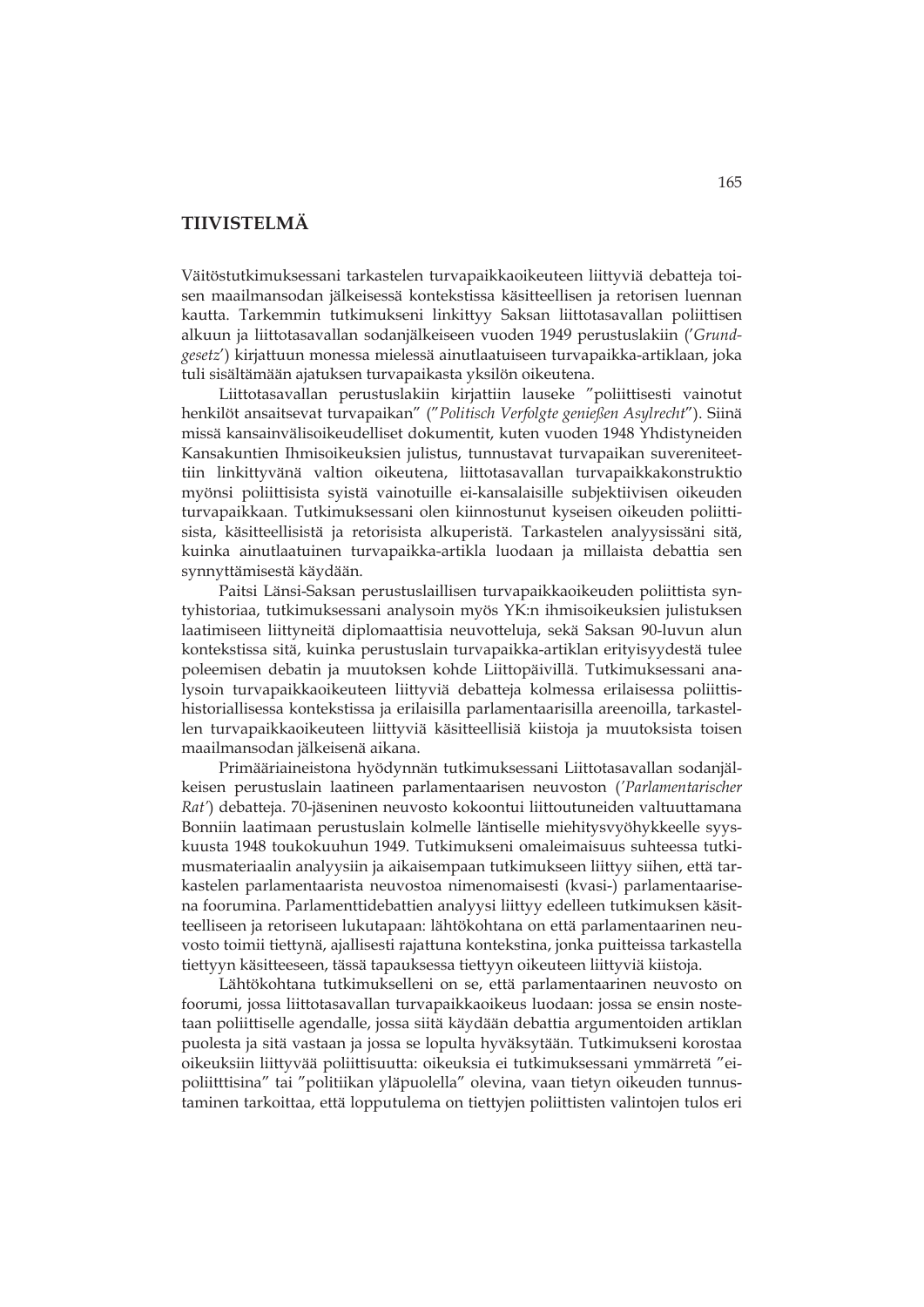vaihtoehtojen väliltä. Tutkimusasetelmassani oikeudet ovat kiistelyn ja eriävien näkökulmien kohde, samoin kuin ne ovat vahvasti sidoksissa poliittishistorialliseen kontekstiinsa. Tutkimus myös kytkee turvapaikkakeskustelut osaksi laajempaa toisen maailmansodan jälkeistä oikeuskehitystä ja ihmisoikeuksiin liittyvää problematiikkaa

Väitöstutkimukseni tarkastelee turvapaikkadebattien kautta Saksan liittotasavallan poliittista alkua, perustuslain synnyttämisen poliittista kontekstia ja poliittisia toimijoita. Osoitan tutkimuksessani, kuinka turvapaikka-artikla on paitsi menneisyytensä myös perustuslaillisen kontekstinsa muokkaama. Oikeus kytkeytyy kokemuksiin natsi-Saksan poliittisesta vainosta ja valtioiden käytänteistä suojelua hakevia pakolaisia kohtaan. Turvapaikkaoikeus myös linkittyy Saksan itä-länsi – jaon ideologisiin jännitteisiin.

YK-debattien analyysi puolestaan osoittaa kuinka turvapaikkaoikeus liittyy läheisesti kysymykseen valtion suvereniteetistä. Ihmisoikeuksien julistusta luotaessa valtion velvollisuus myöntää turvapaikka oli debatin kohteena, mutta suurin osa valtioiden edustajista ei hyväksynyt julistukseen (moraalista) velvollisuutta turvapaikanhakijoiden hyväksymistä kohtaan. Ihmisoikeusdokumentissa turvapaikka julistetaan siten valtion oikeutena. Tutkimukseni kuitenkin havoinnollistaa oikeuksien kontingenttia luonnetta osoittamalla, kuinka useita eri vaihtoehtoja puntaroitiin julistusta laadittaessa.

Tutkimukseni kappale viisi analysoi sitä, kuinka Saksan perustuslain turvapaikkaoikeutta rajattiin Liittopäivillä vuonna 1993. Turvapaikkaoikeudesta tuli (Länsi-) Saksassa poliittisesti kiistanalainen kysymys 70-luvulta lähtien kasvavien turvapaikanhakijamäärien myötä. 90-luvun alun kontekstissa hallituskoalitio CDU/CSU ja FDP sekä oppositiopuolue SPD pääsivät yhteisymmärrykseen "turvapaikkakompromissista", jolla perustusslaillista turvapaikkaoikeutta muutettiin. Muutos liittyi erityisesti ajatukseen oikeuden väärinkäytöstä sekä laajemmin maahanmuuttotematiikkaan. Suhteessa jälkimmäiseen Saksa oli erityinen, sillä siinä missä perustuslaillinen turvapaikka-artikla takasi turvapaikkaoikeuteen vetoaville henkilöille pääsyn maahan, muu maahanmuuttolainsäädäntö oli hyvin rajoitettua. Perustuslain muutos kytkeytyi myös osaksi Euroopan integraatiota. Tästä ovat esimerkkinä uuteen turvapaikka-artiklaan sisältyneet "turvallisuuskategoriat", toisin sanoen viitteet 'turvallisiin kolmansiin maihin' ja 'turvallisiin alkuperämaihin', joiden avulla turvapaikanhakijamääriä pystyttiin alentamaan. Turvapaikkakompromissin jälkeen turvapaikka säilyi perustuslaissa, mutta muuttui oikeudeksi, johon on huomattavasti vaikeampi vedota. 90-luvun debatin analyysi tuo myös näkökulman siihen, kuinka turvapaikkaoikeus tultiin ymmärtämään osana Saksan poliittista kulttuuria erityisesti suhteessa menneisyyteensä.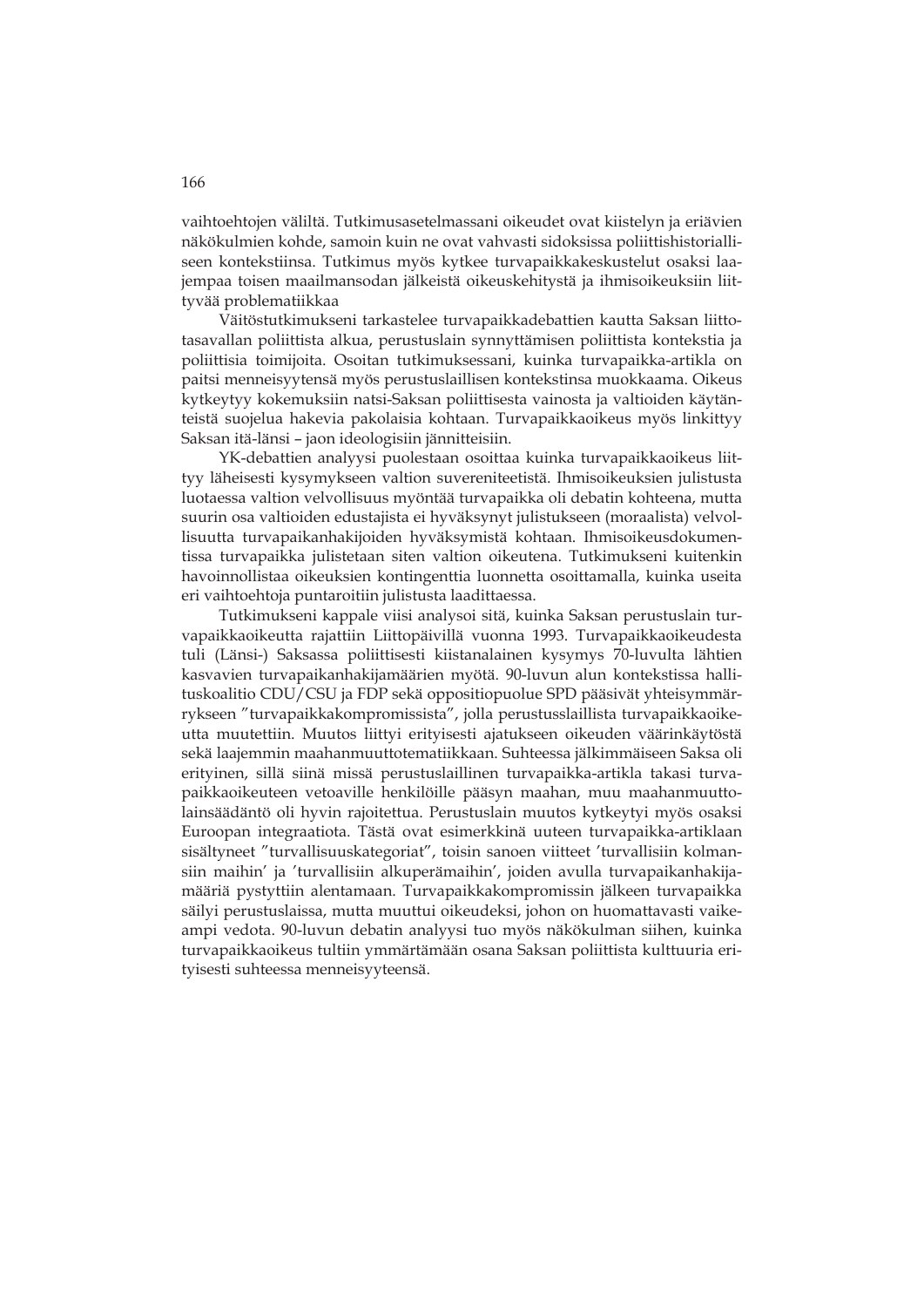# **REFERENCES**

### **Primary Sources**

**Parlamentarischer Rat. Stenographische Wortprotokolle**:

Ausschuß für Grundsatzfragen, 3rd Meeting 21/9/1948 Ausschuß für Grundsatzfragen, 4th Meeting 23/9/1948 Ausschuß für Grundsatzfragen, 23rd Meeting 19/11/1948 Hauptausschuß 18th Meeting 4/12/1948 Hauptausschuß 44th Meeting 19/1/1949

#### **Parlamentarischer Rat, Drucksachen:**

PR Drs. 11.48-244 PR Drs. 11.48-282 PR Drs. 11.48-294 PR Drs. 12.48-370 PR Drs. 12.48-403

### **Parlamentarischer Rat, edited works:**

- Der Parlamentarische Rat: 1948 1949; Akten und Protokolle /Hrsg. für den Deutschen Bundestag und vom Bundesarchiv unter Leitung von Kurt Georg Wernicke und Hans Booms
- Bd. 1: Vorgeschichte. Bearb. von Johannes Volker Wagner. Boppard: Boldt 1976.
- Bd. 2: Der Verfassungskonvent auf Herrenchiemsee. Bearb von Peter Bucher. Boppard: Boldt 1981.
- Bd. 5: Ausschuß für Grundsatzfragen. Bearb. von Eberhard Pikart und Wolfram Werner. Boppard: Boldt 1993.
- Bd. 9: Plenum. Bearb. von Wolfram Werner. München: Boldt 1996.
- Bd. 14: Hauptausschuß. Bearb.von Michael F. Feldkamp. München: Oldenbourg 2009.

### **Documents on post-war Germany:**

- Akten zur Vorgeschichte der Bundesrepublik Deutschland 1945-1949. Bundesarchiv und Institut für Zeitgeschichte (Hrsg.). Bd. 4: 1948 bearb. von *Christoph Weisz, Hans-Dieter Kreikamp* und *Bernd Steger,* München 1983.
- United States Department of State: Documents on Germany 1944-1985. Prepared by the Office of the Historian of the Department of the State. Prepared by David S. Painter, 1985

## **Drafting of the Universal Declaration of Human Rights:**

- Commission on Human Rights, 1st Session, 13th Meeting, 4/2/1947, E/CN.4/SR.13
- Commission on Human Rights, 2nd Session, Working Group on the Declaration of Human Rights, 8/12/1947, E.CN.4/AC.2/SR.5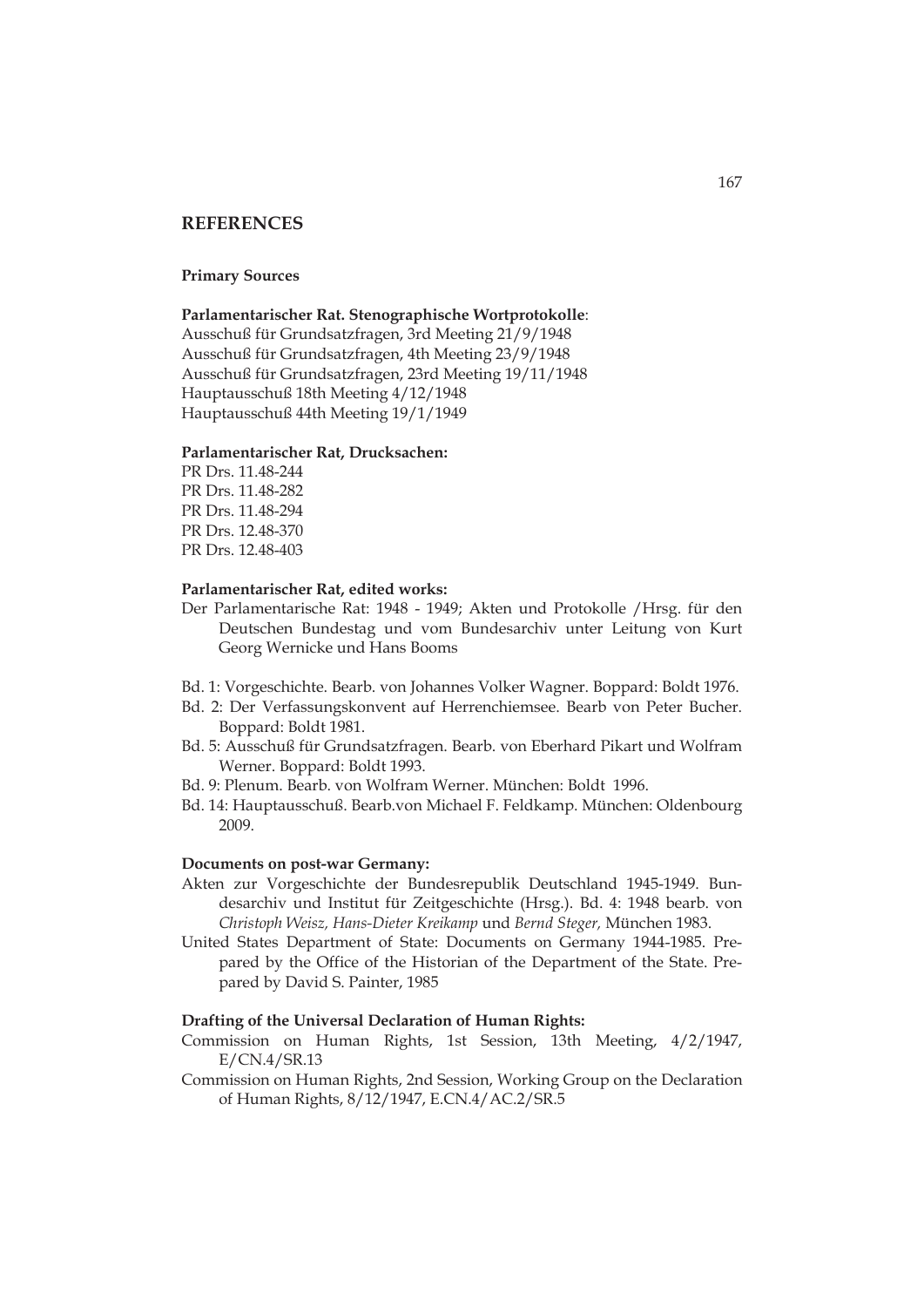- Commission on Human Rights, 2nd Session, 37th Meeting, 13/12/ 1947, E/CN.4/SR.37
- Commission on Human Rights, 2nd Session, 41st Meeting, 16/12/1947, E.CN.4/41
- Commission on Human Rights, 3rd Session, 56th Meeting, 2/6/1948 E/CN.4/SR.56
- Commission on Human Rights, Drafting Committee on an International Bill of Human Rights, 1st Session, 13/6/1947 E/CN.4/AC.1/SR.4
- Commission on Human Rights: Drafting Committee on an International Bill of Human Rights, 1st Session, 5th Meeting 12/6/1947, E.CN.4/AC.1/SR.5
- Commission on Human Rights: Drafting Committee on an International Bill of Rights, 1st Session, 9th Meeting, 18/6/1947, CN.4/AC.l/SR.9
- Commission on Human Rights: Drafting Committee on An International Bill of Rights, 1st Session: Report of the Drafting Committee to the Commission on Human Rights, 01/07/1947, E/CN.4/21
- Draft Outline of International Bill of Rights / Prepared by the Division of Human Rights 4/6/1947, E/CN.4/AC.1/3 ; E/CN.4/AC.1/3/Add.1
- Report of the Drafting Sub-Committee, Consisting of the Representatives of China, France and the United Kingdom, on Article 11 of the Draft on an International Bill of Rights: 18/05/1948 E/CN.4/AC.1/39
- Commission on Human Rights: Drafting Committee on an International Bill of Human Rights, 2nd Session, 36th Meeting, 17/5/1948, E/CN.4/AC.1/SR.36
- Commission on Human Rights, Drafting Committee on an International Bill of Rights 2nd Session, 37th Meeting, 28/05/1948, E/CN.4/AC.1/SR.37
- Commission on Human Rights: Report to the Economic and Social Council on the 2nd Session of the Commission, 17/12/1947, E/600
- Commission on Human Rights, 3rd Session, 57th Meeting, 07/06/1948, E/CN.4/SR.57
- Report of the 3rd Session of the Commission on Human Rights, 28/06/1948, E/800
- Draft International Declaration of Human Rights: Amendment to the Draft Declaration (E/800)/Bolivia: 06/10/1948, A/C.3/227
- Draft International Declaration of Human Rights: Amendment to Article 12 of the Draft Declaration (E/800) / Saudi Arabia: 07/10/1948, A/C.3/241
- Draft International Declaration of Human Rights: Amendments to the Draft Declaration (Document E/800)/France: 08/10/1948, A/C.3/244
- Draft International Declaration of Human Rights: Amendments to the Preamble And Article 12 of the Draft Declaration (E/800)/United Kingdom: 11/10/1948, A/C.3/253
- Draft International Declaration of Human Rights: Amendment to the Draft Declaration (E/800) / Egypt: 12/10/1948, A/C.3/264
- Draft International Declaration of Human Rights: Amendments to the Draft Declaration (E/800) /Uruguay: 12/10/1948, A/C.3/268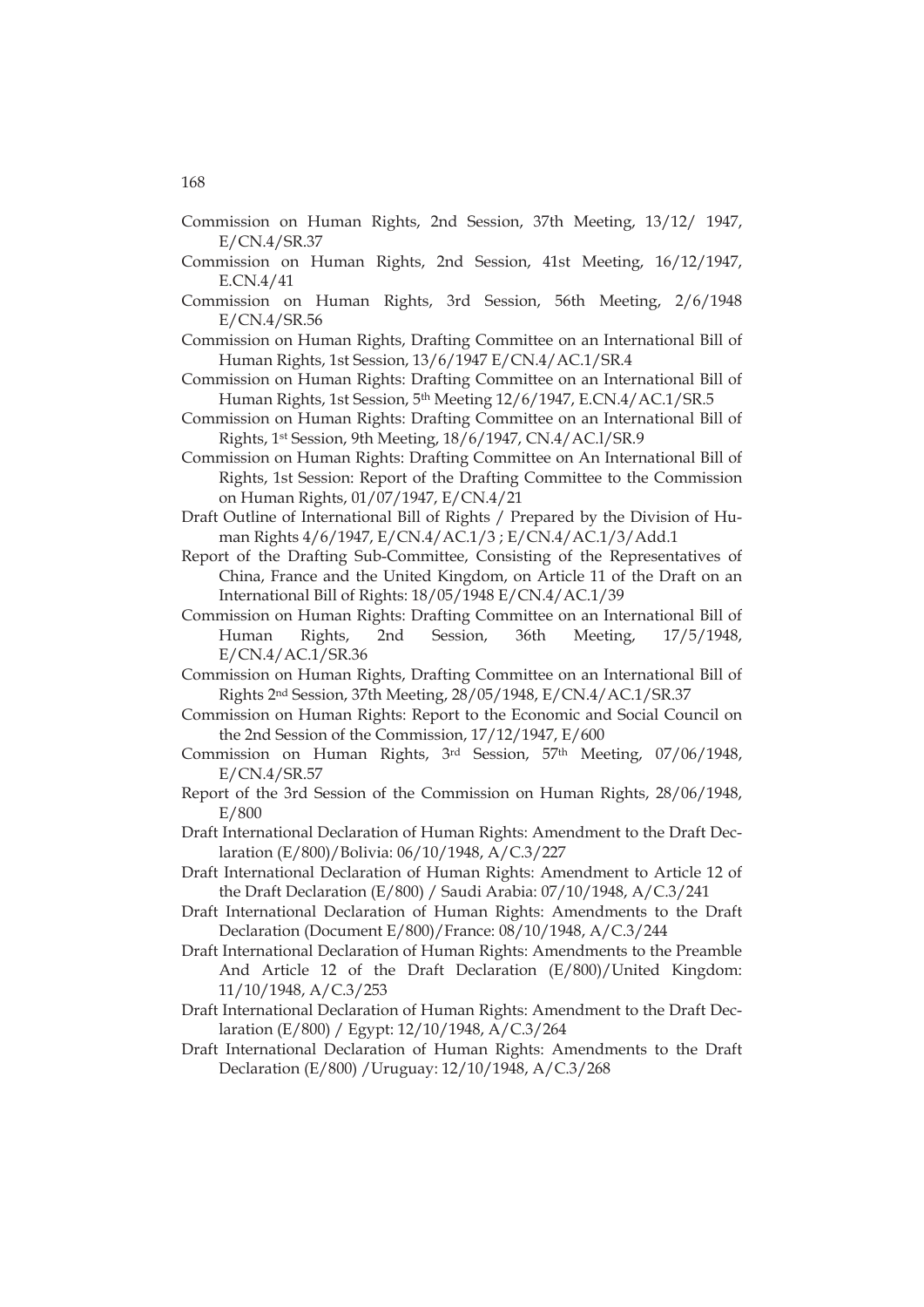General Assembly, 3rd Session, Third Committee, 121st Meeting, 3/11/1948, A/C.3/SR.121

General Assembly, 3rd Session, Third Committee, 122nd Meeting, 4/11/1948, A/C.3/SR.122

International Bill of Rights : Revised Suggestions for Articles of the International Declaration of Rights / Submitted by the Representative of France: 20/6/1947, E/CN.4/AC.1/W.2/Rev.2

#### **Bundestag:**

Deutscher Bundestag. Stenographischer Bericht, 12. Wahlperiode, 160. Sitzung den 26. Mai 1993.

Drucksachen 12/3235.

#### **Newspaper articles:**

Hamburger Manifest. *Die Zeit* 6.12.1992.

Grimm, Dieter 1998. Parteiinteressen und Punktsiege. *Frankfurter Allgemeine Zeitung*. 12.12.1998, Nr. 289, S. I.

### **Online sources:** [accessed in 1.9.2013]

Aida - Asylum Information Database:

http://www.asylumineurope.org/

Bundeszentrale für politische Bildung*:* Biographies of the members of the Parliamentary Council by Erhard Lange (2008):

http://www.bpb.de/geschichte/deutsche-geschichte/grundgesetz-undparlamentarischer-rat/39043/biografien

Neue Deutsche Bibliographie (Historische Kommission bei der Bayerischen Akademie der Wissenschaften)

http://www.deutsche-biographie.de/

European Council on Refugees and Exiles (ECRE) 2005. Safe Third Countries. Myths and Realities.

http://www.refworld.org/pdfid/403b5cbf4.pdf

- European Union, *Conclusions on Countries in Which There is Generally No Serious Risk of Persecution ("London Resolution")*, 30 November 1992: http://www.refworld.org/docid/3f86c6ee4.html
- European Union: Council of the European Union, *Council Resolution of 30 November 1992 on Manifestly Unfounded Applications for Asylum ("London Resolution")*, 30 November 1992:

http://www.refworld.org/docid/3f86bbcc4.html

- European Union: Council of the European Union, *Council Resolution of 30 November 1992 on a Harmonized Approach to Questions Concerning Host Third Countries ("London Resolution")*, 30 November 1992: http://www.refworld.org/docid/3f86c3094.html
- European Union, *Convention Determining the State Responsible for Examining Applications for Asylum lodged in one of the Member States of the European Communities ("Dublin Convention")*, 15 June 1990, Official Journal C 254 ,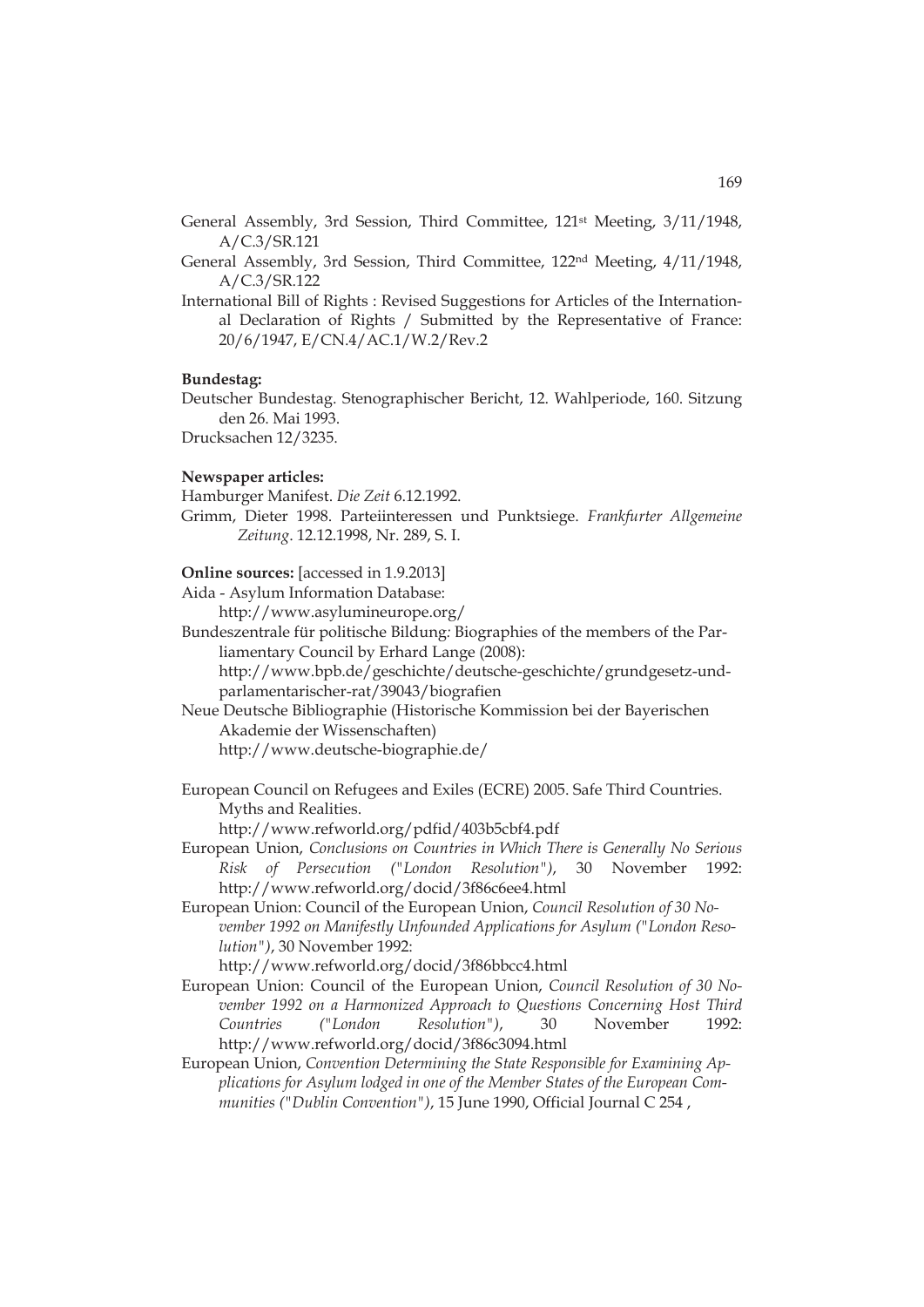19/08/1997 p. 0001 - 0012: http://www.refworld.org/docid/3ae6b38714.html Institut de droit international, L'asile en droit international public (à l'exclusion de l'asile neutre) 1950 http://www.idi-iil.org/idiF/resolutionsF/1950\_bath\_01\_fr.pdf Pro Asyl: "'Asylkompromiss' - Sieg der Straße und eine Niederlage des Rechtsstaates" 06.12.12. http://www.proasyl.de/de/news/detail/news/20\_jahre\_asylkompromis s\_sieg\_der\_strasse\_und\_eine\_niederlage\_des\_rechtsstaates/ Das Grundgesetz für die Bundesrepublik Deutschland 23.5.1949 http://www.documentarchiv.de/brd/1949/grundgesetz.html Convention Relating to the Status of Refugees 28.7.1951 http://www.unhcr.org/3b66c2aa10.html

Universal Declaration of Human Rights, 10.12.1948 http://www.un.org/en/documents/udhr/

## **Primary literature:**

Adenauer, Konrad 1965. Erinnerungen 1, 1945-53. Stuttgart: DVA.

- Benz, Wolfgang (Hrsg.) 1979. Bewegt von der Hoffnung aller Deutschen. Zur Geschichte des Grundgesetzes. Entwürfe und Diskussionen 1941-1949. München: DTV.
- Bergsträsser, Ludwig 1987. Befreiung, Besatzung, Neubeginn. Tagebuch der Darmstädter Regierungspräsidenten 1945-1948. München: Oldenbourg.
- Brentano, Hermann von 1949/1979. Schlechte Voraussetzungen Erträgliche Lösungen. In W. Benz (Hrsg.): *Bewegt von der Hoffnung aller Deutschen.*  München: DTV, 496-503.
- Humphrey, John P. 1984. Human Rights and the United Nations: A Great Adventure. New York: Transnational Publishers.
- Mangoldt, Hermann von 1948. Das Kriegsverbrechen und seine Verfolgung in Vergangenheit und Gegenwart. *Jahrbuch für internationales und ausländisches öffentlichen Rechts*, 2/3, 283-334.
- Mangoldt, Hermann von 1949. Die Grundrechte. *Die Öffentliche Verwaltung*, 2, 261-268.
- Mangoldt, Hermann von 1953. Das Bonner Grundgesetz. Kommentar. Berlin u. Frankfurt a.M.: Franz Vahlen.
- Nawiasky, Hans 1948. Die Verfassung des Freistaates Bayern vom 2. Dezember 1946. München: Biederstein.
- Nawiasky, Hans 1950. Die Grundgedanken des Grundgesetzes für die Bundesrepublik Deutschland. Systematische Darstellung und kritische Würdigung. Stuttgart: Kohlhammer.
- Roosevelt, Eleanor 1948. The Promise of Human Rights. *Foreign Affairs*, 26(3), pp. 470-477.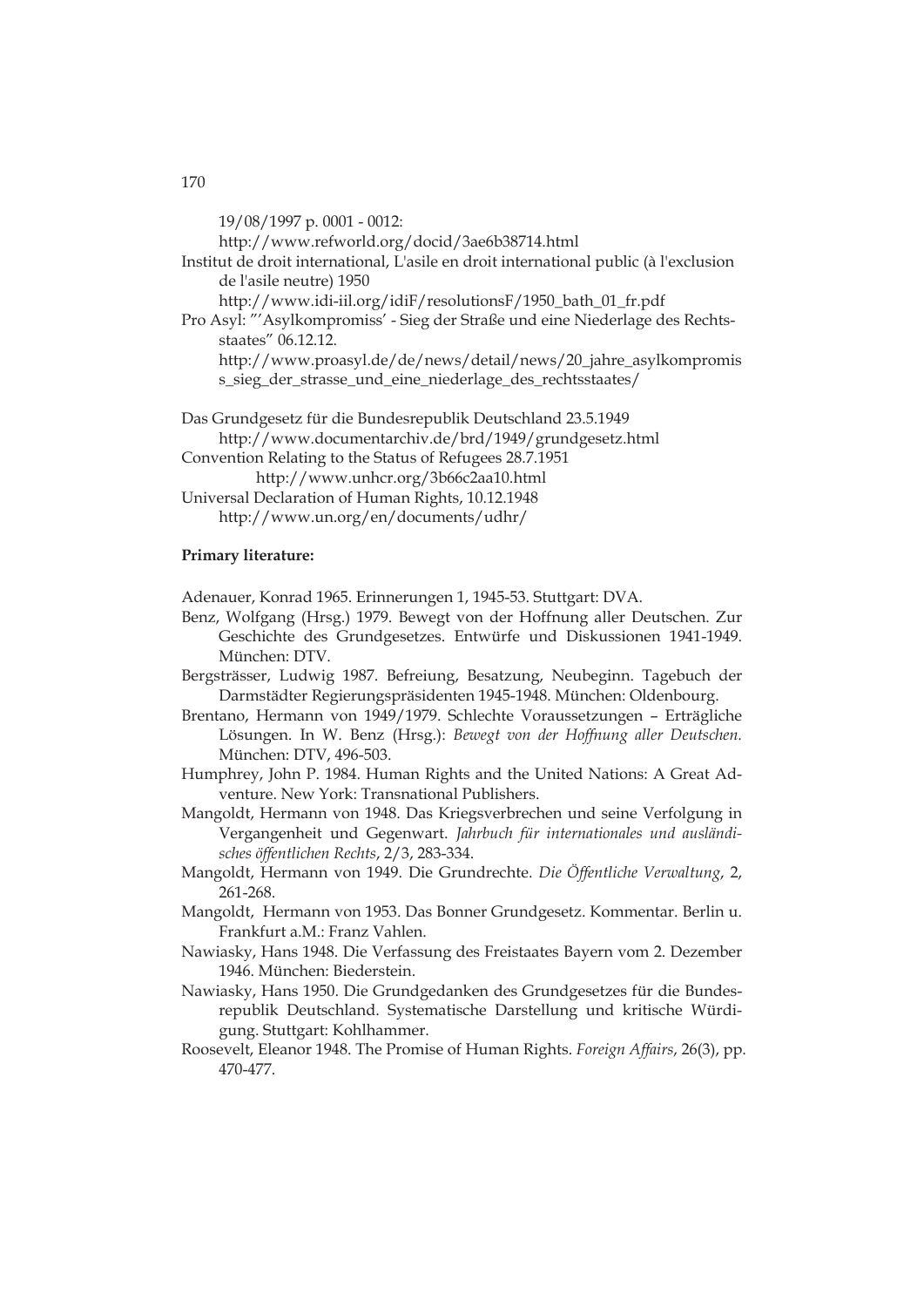- Roosevelt, Eleanor 1992. The Autobiography of Eleanor Roosevelt. New York: Da Capo Press.
- Roosevelt, Eleanor 1995. What I Hope to Leave Behind. The Essential Essays of Eleanor Roosevelt / edited with an introduction by Allida M. Black. New York: Carlson Publishing.
- Schmid, Carlo 1949: Die politische und staatrechtliche Ordnung der Bundesrepublik Deutschland. *Die Öffentliche Verwaltung,* 2(11), 201-207.

Schmid, Carlo 1979: Erinnerungen. München: Scherz.

- Süsterhenn, Adolf 1948. Wir Christen und die Erneuerung des staatlichen Lebens. Bamberg: Bamberger Verlagshaus Meisenbach.
- Süsterhenn, Adolf & Schäfer, Hans 1950. Kommentar der Verfassung für Rheinland Pfalz. Koblenz: Humanitas-Verlag.
- Thoma, Richard 2008. Rechtstaat Demokratie Grundrechte: ausgewählte Abhandlungen aus fünf Jahrzenten. Tübingen: Mohr Siebeck.
- Zinn, Georg August & Stein, Erwin 1954. Die Verfassung des Landes Hessen. Kommentar. Bad Homburg, Berlin: Gehlen.

#### **Secondary literature:**

- Agethen, Manfred 2008: Heinrich von Brentano (1904-1964). In G. Buchstab (Hrsg.): *In Verantwortung vor Gott und Menschen: christliche Demokraten im Parlamentarischen Rat 1948/49*. Freiburg: Herder, 123-133.
- Allemann, Fritz Rene 1956. Bonn ist nicht Weimar Köln, Berlin: Kiepenheuer & Witsch.
- Alexy, Robert 1994. Theorie der Grundrechte. Baden-Baden: Nomos.
- Antoni, Michael 1991. Sozialdemokratie und Grundgesetz/1/ Verfassungspolitische Vorstellungen der SPD von den Anfängen bis zur Konstituierung des Parlamentarischen Rates 1948. Berlin: Berlin-Verlag.
- Antoni, Michael 1992. Sozialdemokratie und Grundgesetz/2/ Der Beitrag der SPD bei der Ausarbeitung des Grundgesetzes im Parlamentarischen Rat. Berlin: Berlin-Verlag.
- Arendt, Hannah 1943/2010. We refugees. In Lambert Hélène (ed.): *International Refugee Law*. Farnham: Ashgate, 3-12.
- Arendt, Hannah 1949. Es gibt nur ein einziges Menschenrecht. *Die Wandlung,* (4), 754-770.
- Arendt, Hannah 1962. The Origins of Totalitarianism. New York: Harcourt, Brace & Co.
- Arendt, Hannah 1965. On Revolution. London: Penguin Books.
- Arendt, Hannah 1994. Essays in Understanding, 1930-1945: Formation, Exile, and Totalitarianism. New York: Schocken Books.
- Bade, Klaus 1994. Ausländer, Aussiedler, Asyl: eine Bestandsaufnahme. München: Beck.
- Bade, Klaus 2002. Europa in Bewegung. Migration vom späten 18. Jahrhundert bis zum Gegenwart. München: Beck.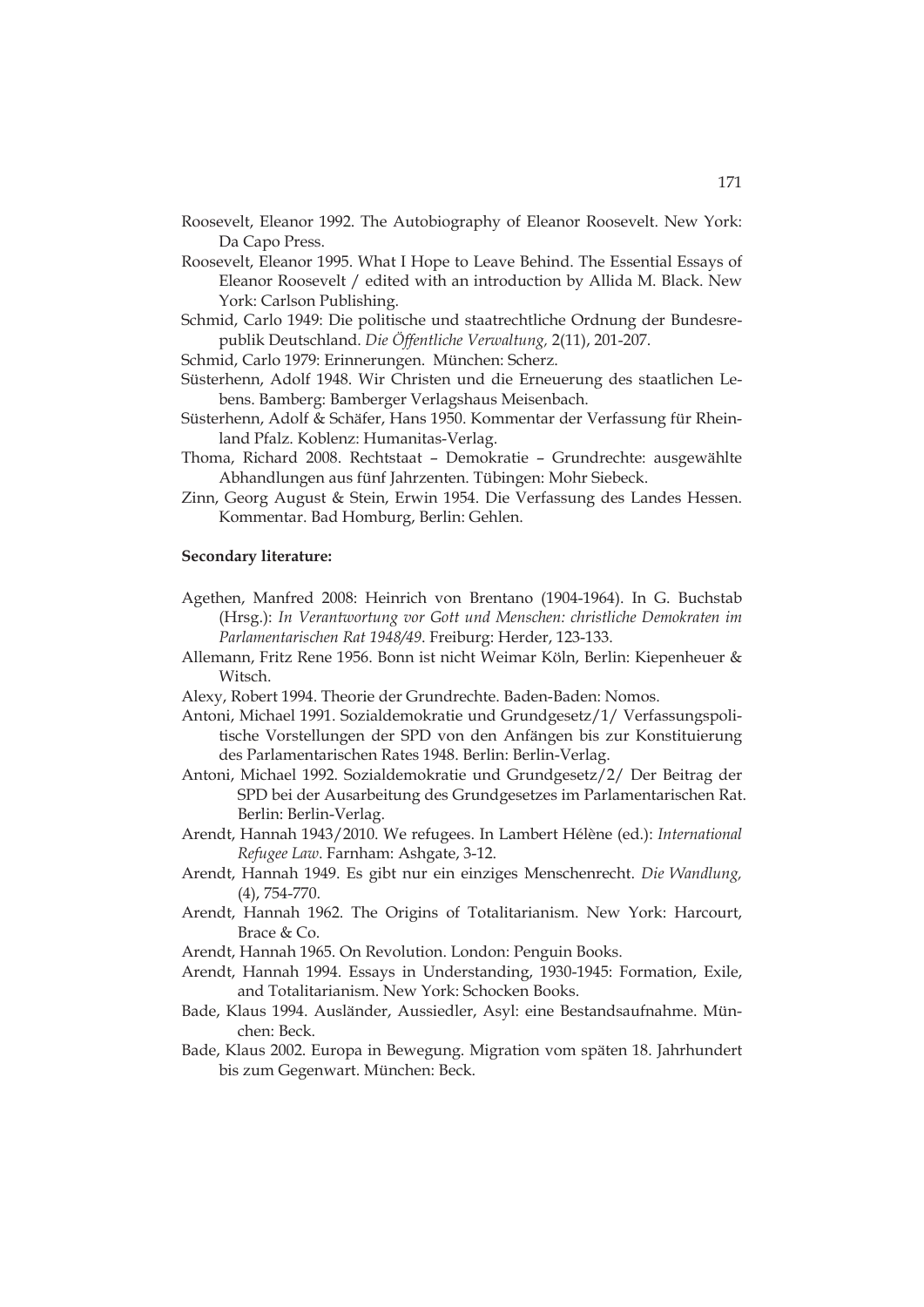- Barwig, Klaus (Hrsg.) 1994. Asyl nach Änderung des Grundgesetzes. Entwicklungen in Deutschland und Europa. Baden-Baden: Nomos.
- Bauer-Kirsch, Angela 2005. Der Verfassungskonvent von Herrenchiemsee Wegbereiter des Parlamentarischen Rates. Dissertation. Rheinischen Friedrich-Wilhelms-Universität zu Bonn.
- Beer, Mathias 2011. Flucht und Vertreibung der Deutschen. Voraussetzungen, Verlauf, Folgen. München: C.H.Beck.
- Benhabib, Seyla 2009. The Rights of Others: Aliens, Residents and Citizens. Cambridge: Cambridge University Press.
- Benz, Wolfgang 2001. Flucht aus Deutschland. Zum Exil im 20. Jahrhundert. München: DTV.
- Benz, Wolfgang 2009. Auftrag Demokratie. Die Gründungsgeschichte der Bundesrepublik und die Entstehung der DDR 1945-1949. Berlin: Metropol.
- Beutler, Bengt 1973. Das Staatsbild in den Länderverfassungen nach 1945. Berlin: Duncker & Humblot.
- Boccardi, Ingrid 2002. Europe and Refugees. Towards an EU Asylum Policy. The Hague: Kluwer Law International.
- Boed, Roman 1994. The State of the Right of Asylum in International Law. *Duke Journal of Comparative and International Law*, 5(1), pp. 1-34.
- Bucher, Peter 1981. Einleitung. In: *Der Parlamentarische Rat. Akten und Protokolle. Bd. 2: Der Verfassungskonvent auf Herrenchiemsee*. Boppard: Boldt 1981, VII-CXXX11.
- Buchstab, Günter (Hrsg.) 2008. In Verantwortung vor Gott und Menschen: christliche Demokraten im Parlamentarischen Rat 1948/49. Freiburg: Herder.
- Böckenförde, Ernst-Wolfgang 2006. Recht, Staat, Freiheit. Studien zur Rechtsphilosophie, Staatstheorie und Verfassungsgeschichte. Frankfurt a.M: Suhrkamp.
- Caldwell, Peter C. 1997. Popular Sovereignty and the Crisis of German Constitutional Law. The Theory & Practice of Weimar Constitutionalism. Durham: Duke University Press.
- Caron, Vicki 1999. Uneasy Asylum. France and the Jewish Refugee Crisis, 1933- 1942. Stanford: Stanford University Press.
- Caron, Vicki 2010. Unwilling Refuge: France and the Dilemma of Illegal Immigration, 1933-1939. In F. Caestecker & B. Moore (eds.): *Refugees from Nazi Germany and the Liberal European States*. Oxford: Berghan Books, 57-81.
- Costello, Cathryn, 2005. The Asylum Procedures Directive and the Proliferation of Safe Country Practices: Deterrence, Deflection and the Dismantling of International Protection? *European Journal of Migration and Law,* 7, 35-69.
- Clay, Lucius D. 1950. Decisions in Germany. New York: Doubleday & Company.
- Dann, Otto 1981. Die Proklamation von Grundrechten in den deutschen Revolutionen von 1848/49. In G. Birtsch (Hrsg.): *Grund- und Freiheitsrechte im Wandel von Gesellschaft und Geschichte*. Göttingen: Vandenhoeck & Ruprecht, 515-532.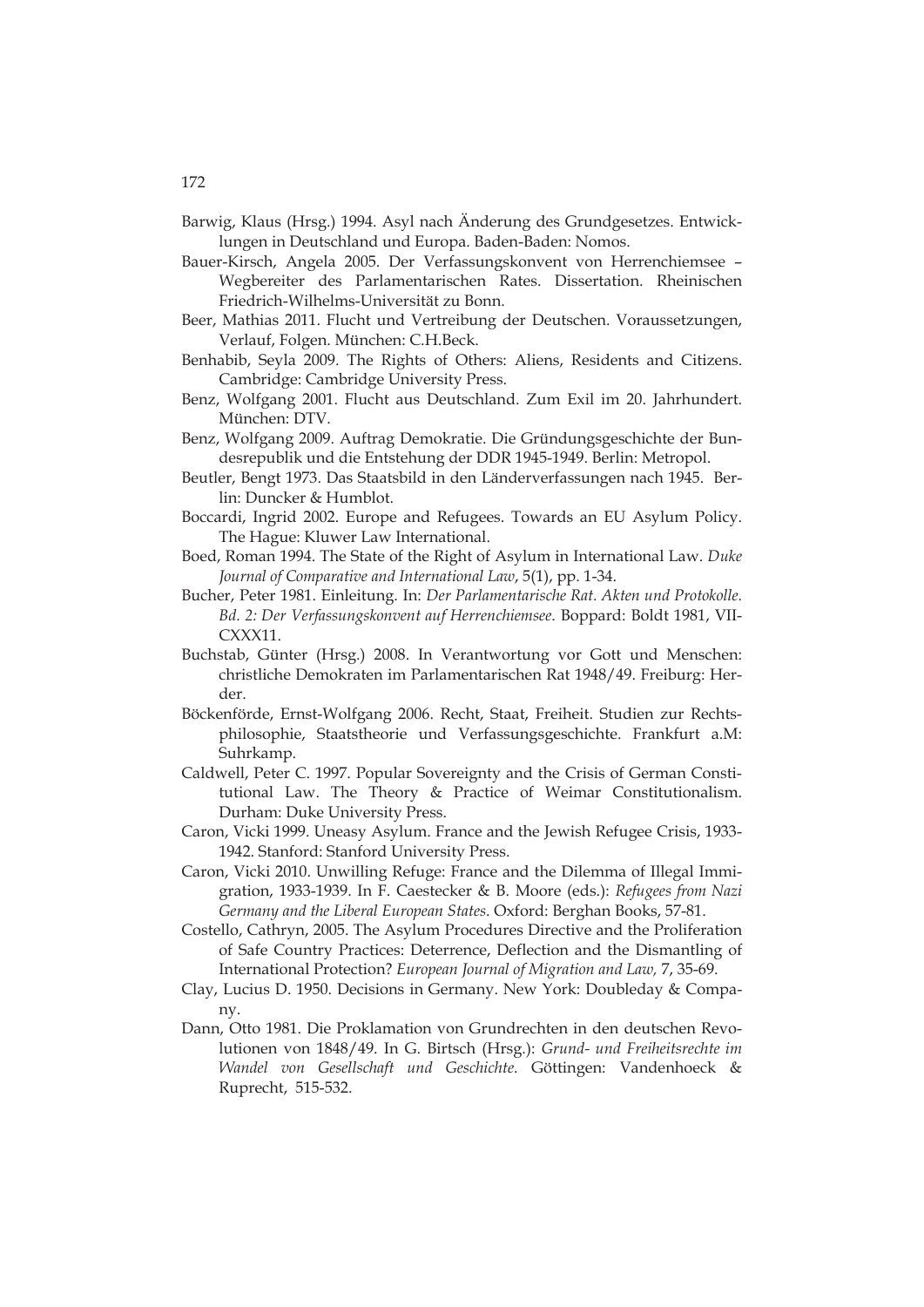- Dembour, Marie-Bénédicte & Kelly, Tobias (eds.) 2011. Are Human Rights for Migrants? Critical Reflections on the Status of Irregular Migrants in Europe and the United States. Abingdon: Routledge.
- Doemming, Klaus Berto v., Füsslein, Rudolf Werner & Matz, Werner 1951: Entstehungsgeschichte der Artikel des Grundgesetzes. *Jahrbuch des öffentlichen Rechts der Gegenwart*. Bd. 1.
- Douzinas, Costas 2000: The End of Human Rights: Critical Legal Thought at the Turn of the Century. Oxford: Hart.
- Dürig, Günter 1956: Der Grundrechtssatz von der Menschenwürde. *Archiv des öffentlichen Rechts*, 81(2), 117-157.
- Dörr, Nikolas 2007. Die Sozialdemokratische Partei Deutschlands im Parlamentarischen Rat 1948/49. Berlin: Wissenschaftlicher Verlag.
- Edinger, Lewis Joachim 1956. German Exile Politics: The Social Democratic Executive Committee in the Nazi era. Berkeley: University of California Press.
- Fauré, Christine 2011. Ce que déclarer des droits veut dire: histoires. Paris: Les belles lettres.
- Felchlin, Peter 1979. Das politische Delikt. Entwicklung, Problematik und Wandel im Auslieferungsrecht. Unter Berücksichtigung der Rechtsprechung des schweizerischen Bundesgerichts. Zürich: Schulthess.
- Feldkamp, Michael F. 1998. Der Parlamentarische Rat 1948-49. Göttingen: Vandehoeck & Ruprecht.
- Feldkamp, Michael F. 2009. Einleitung*.* In: *Der Parlamentarische Rat. Akten und Protokolle. Bd. 14. Hauptausschuß*, München: Oldenbourg, IX-XXIX.
- Fischer & Lorenz 2007. Lexikon der "Vergangenheitsbewältigung" in Deutschland: Debatten- und Diskursgeschichte des Nationalsozialismus nach 1945. Bielefeld: transcript.
- Fromme, Friedrich Karl 1960. Von der Weimarer Verfassung zum Bonner Grundgesetz. Die verfassungspolitischen Folgerungen des Parlamentarischen Rates aus Weimarer Republik und nationalsozialistischer Diktatur. Tübingen: J.C.B. Mohr.
- García-Mora, Manuel 1956. International Law and Asylum as a Human Right. Washington: Public Affairs Pr.
- García-Mora, Manuel 1964. Crimes Against Humanity and the Principle of Nonextradition of Political Offenders. *Michigan Law Review*, 62(6), 927-968.
- Ginsburgs, George 1957. The Soviet Union and the Problem of Refugees and Displaced Persons 1917-1956. *American Journal of International Law*, 51, 325- 361.
- Glassner, Gert-Joachim 2005. German Democracy: from post-World War II to the present day. Oxford: Berg.
- Glendon, Mary Ann 2002. A World Made New: Eleanor Roosevelt and the Universal Declaration of Human Rights. New York: Random House.
- Goodwin-Gill, Guy S. & McAdam, Jane, 2007. The Refugee in International Law. Oxford: Oxford University Press.
- Grant, Stefanie 2011. The recognition of migrants' rights within the UN human rights system: the first 60 years. In M-B. Dembour, & T. Kelly (eds.): Are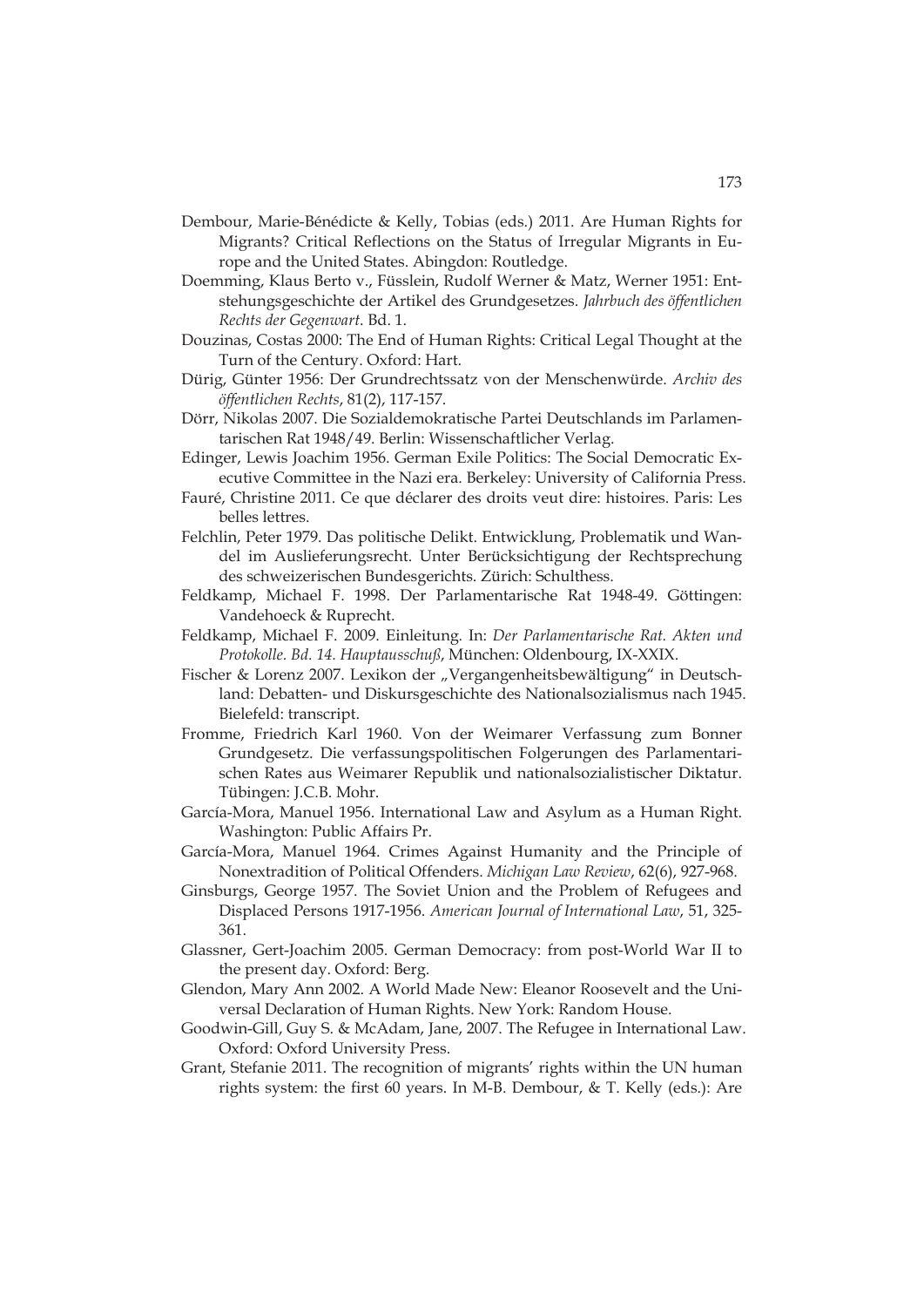Human Rights for Migrants? Critical Reflections on the Status of Irregular Migrants in Europe and the United States. Abingdon: Routledge, 25-47.

Greven, Michael Th. 2007. Politisches Denken in Deutschland nach 1945: Erfahrung und Umgang mit der Kontingenz in der unmittelbaren Nachkriegszeit. Opladen: Budrich.

Grimm, Dieter 1988. Deutsche Verfassungsgeschichte 1776-1866. Vom Beginn des modernen Verfassungstaates bis zur Auflösung des Deutschen Bundes. Frankfurt aM: Suhrkamp.

Grimm, Dieter 1990. Verfassung II. In O. Brunner, W. Conze & R. Koselleck (Hrsg.): *Geschichtliche Grundbegriffe: Historisches Lexikon zur politisch-sozialen Sprache in Deutschland,* Vol. 6. Stuttgart: Klett-Cotta, 863-899.

Grimm, Dieter 2001. Die Verfassung und die Politik. München: C.H. Beck.

Grotius, Hugo 1925. De Jure Belli Ac Pacis Libri Tres. Oxford: Clarendon.

Gusy, Christoph (Hrsg.) 2003. Weimars lange Schatten – "Weimar" als Argument nach 1945. Baden-Baden: Nomos.

Gusy, Christoph 1997. Die Weimarer Reichsverfassung. Tübingen: Mohr Siebeck.

Grahl-Madsen, Atle 1980. Territorial asylum. Stockholm: Almstedt & Wiksell.

Guild, Elspeth, 2006. The Europeanisation of Europe's Asylum Policy. *International Journal of Refugee Law*, 18, 630-651.

- Hacke, Jens 2009. Die Bundesrepublik als Idee: zur Legitimationsbedürftigkeit politischer Ordnung. Hamburg: Hamburger Ed.
- Haddad, Emma 2008. The Refugee in International Society. Between Sovereigns. Cambridge: Cambridge University Press.
- Hailbronner, Kay & Olbrich, Volker 1985. Asylrecht und Auslieferung. *Neue Zeitschrift für Verwaltungsrecht,*(5), 297-304 *.*
- Hailbronner, Kay 1993. Die Asylrechtsreform im Grundgesetz. *Zeitschrift für Ausländerrecht und Ausländerpolitik,* (3/1993), 107-117.
- Hathaway, James 1991a. Reconceiving Refugee Law as Human Rights Protection. *Journal of Refugee Studies*, 4(2), 113-131.

Hathaway, James 1991b: The Law of Refugee Status, Toronto: Butterworths.

- Hehl, Christoph von 2012. Adolf Süsterhenn (1905-1974): Verfassungsvater, Weltanschauungspolitiker, Föderalist. Düsseldorf: Droste.
- Herbold, August 1933. Das politische Asyl im Auslieferungsrecht. Kehl a.Rh.: Morstadt.
- Hilderbrand, Robert C. 1990. Dumbarton Oaks: the Origins of the United Nations and the search for post war security. Chapel Hill: University of North Carolina Press.
- Hilgers, Alfons J.W. 1956. Komitee, Kommission, Ausschuß und Kommiss. Zur Sprachgeschichte demokratischer Institutionen. *Sprachforum* 2, 1956/57, 81-91.

Hobbins, John 2009. John Humphrey. In D. Forsythe (ed.): *Encyclopedia of Human Rights*, Vol. 2. Oxford: Oxford University Press, 503-506.

Hunt, Lynn 2007. Inventing Human Rights. New York: W.W. Norton.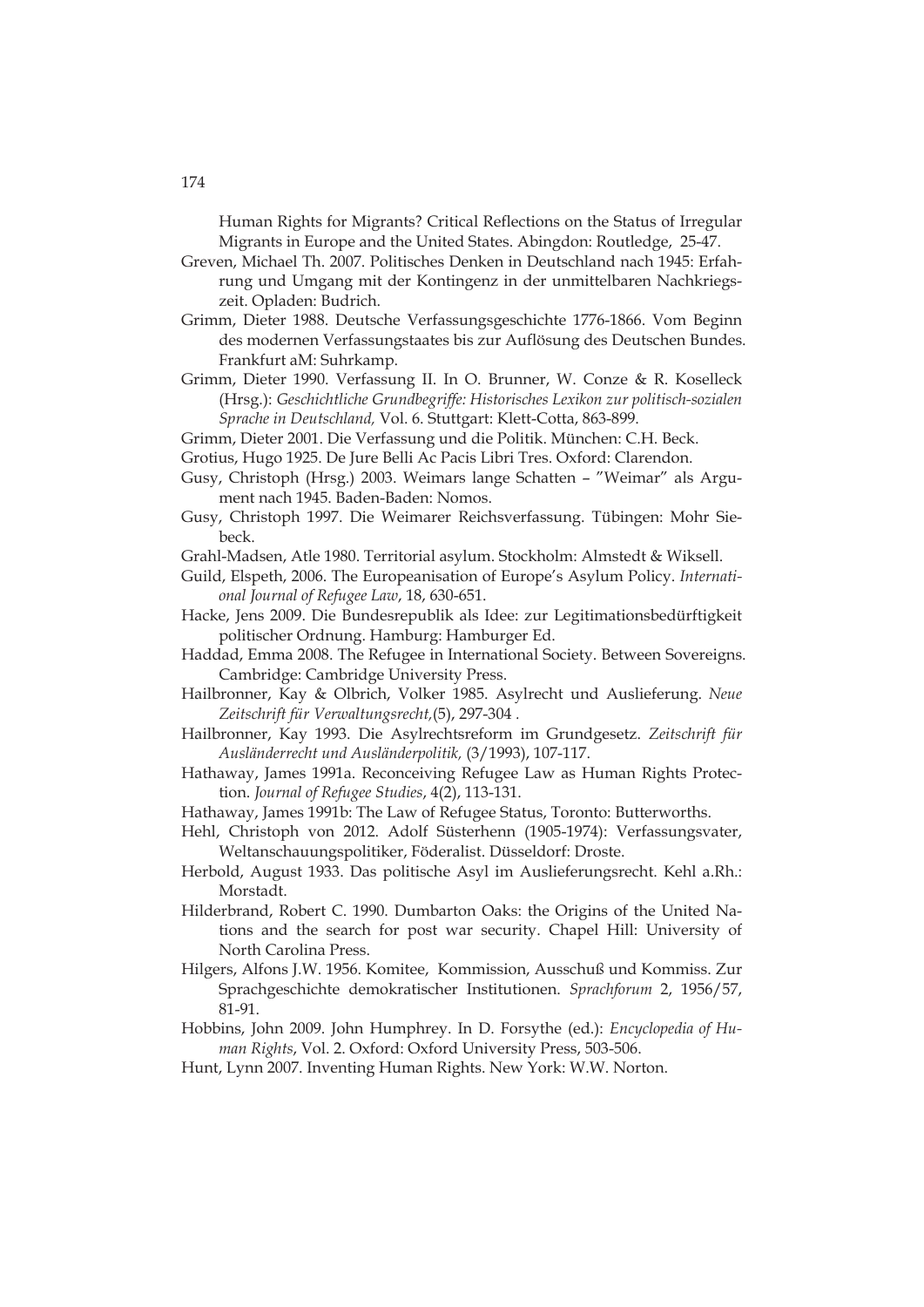- Hutzenlaub, Hans-Georg 1976. Das Asyl als Begrenzung der Auslieferung. Dissertation. Freiburg Universität, Rechts- und Staatswissenschaftliche Fakultät.
- Häsler, Alfred A 1985. Das Boot ist voll. Die Schweiz und die Flüchtlinge 1933- 1945. Zürich: Ex Libris Verlag.
- Ihalainen, Pasi & Palonen, Kari 2009. Parliamentary sources in the comparative study of conceptual history: methodological aspects and illustrations of a research proposal. *Parliament, Estates & Representation*, 29, 17-34.
- Jaspers, Karl 1988. Wohin treibt die Bundesrepublik? München: Piper.
- Jellinek, Georg 1905. System der subjektiven öffentlichen Rechte. Tübingen: Mohr.
- Joppke, Christian 1999. Immigration and the Nation-State: The United States, Germany and Great Britain. Oxford: Oxford University Press.
- Kauffmann, Heiko (Hrsg.) 1986. Kein Asyl bei den Deutschen. Anschlag auf ein Grundrecht. Reinbek bei Hamburg: Rowohlt.
- Keller-Kühne, Angela 2008. Hermann Fecht. In G. Buchstab (Hrsg.): *In Verantwortung vor Gott und Menschen: christliche Demokraten im Parlamentarischen Rat 1948/49*. Freiburg: Herder, 145-150.
- Kelly, Duncan 2004. Revisiting the Rights of Man: Georg Jellinek on Rights and the State. *Law and History Review*, 22(3). 493-529.
- Kesby, Alison 2012. The Right to Have Rights: Citizenship, Humanity and International Law. Oxford: Oxford University Press.
- Kilian, Jörg 1997. Demokratische Sprache zwischen Tradition und Neuanfang: am Beispiel des Grundrechte-Diskurses 1948/49. Tübingen: Niemeyer.
- Kilian, Jörg 2000. Erinnerter Neuanfang. Zur Formung parlamentarischdemokratischer Kommunikation im Parlamentarischen Rat. In: A. Burkhardt & C. Pape (Hrsg.): *Sprache des deutschen Parlamentarismus. Studien zu 150 Jahren parlamentarischer Kommunikation*. Wiesbaden: Westdeutscher Verlag, 172-192.
- Kimminich, Otto 1968. Asylrecht. Berlin: Luchterhand
- Kimminich, Otto 1982. Asyl, das älteste Recht. In Spaich, Herbert (Hrsg.): *Asyl bei den Deutschen. Beiträge zu einem gefährdeten Grundrecht.* Hamburg: Rowowolt, 150-167.
- Kirchheimer, Otto 1959. Asylum. *The American Political Science Review*, 53(4), 985-1016.
- Kirchheimer, Otto 1985. Politische Justiz. Verwendung juristischer Verfahrensmöglichkeiten zu politischen Zwecken. Frankfurt a/M: Fischer.
- Kivistö, Hanna-Mari 2012. The Concept of 'Human Dignity' in the Post-War Human Rights Debates. *Res Publica Revista de Filosofía Política,* 27*,* 99-108.
- Kivistö, Hanna-Mari 20113. 'Dubliners' in the European Union A Perspective on the Politics of Asylum- Seeking. In: T. Haapala and T.Vaarakallio (eds.): *The Distant Present.* Jyväskylä: University of Jyväskylä, SoPhi, 106-128.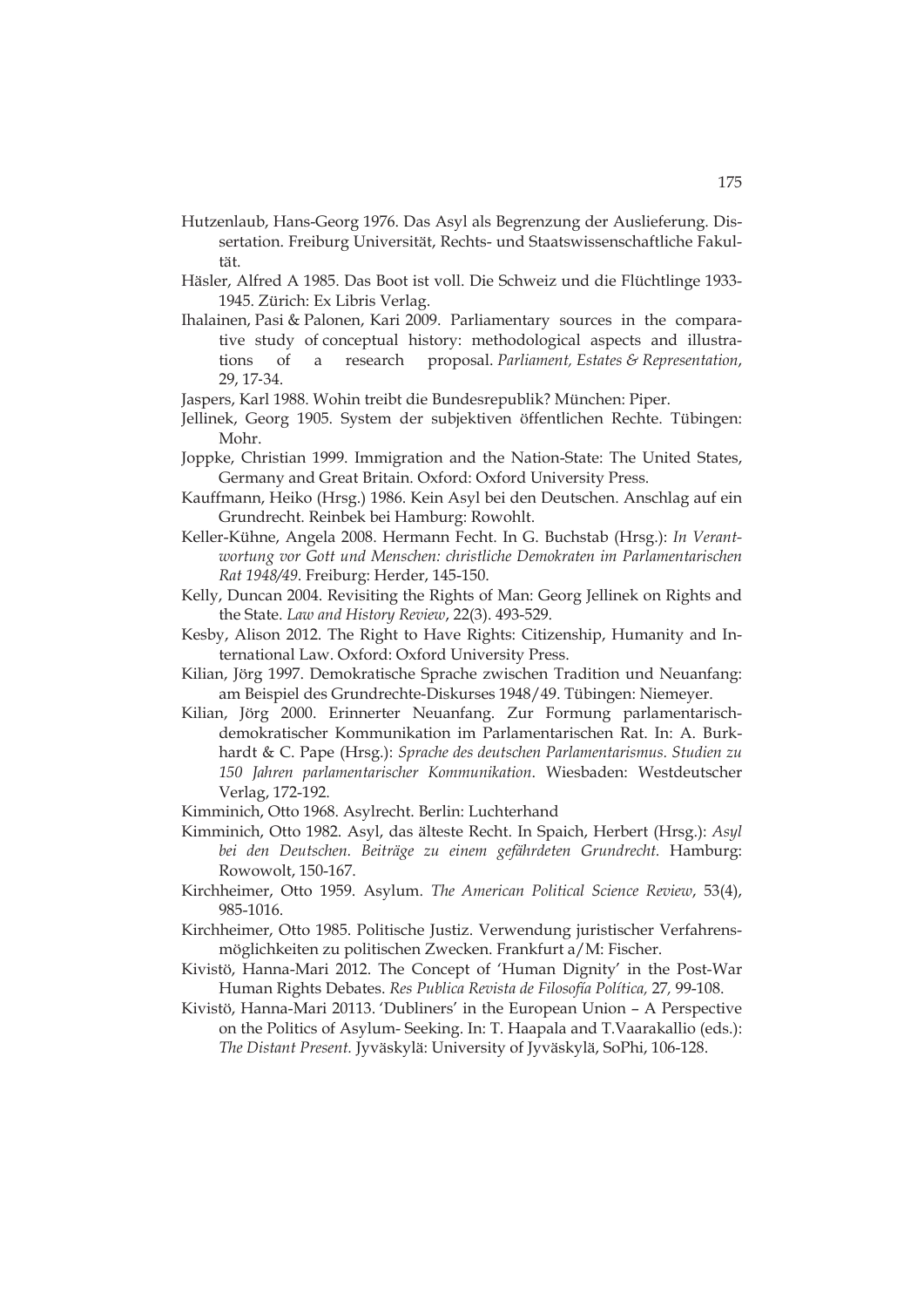- Klausmeier, Simone 1984. Vom Asylbewerber zum "Scheinasylanten". Asylrecht und Asylpolitik in der Bundesrepublik Deutschland seit 1973. Berlin: EXpress Edition.
- Kleinmann, Hans-Otto 1993. Geschichte der CDU 1945-1982. Stuttgart: Deutsche Verlags-Anstalt.
- Kloth, Karsten, 2001. The Dublin Convention on Asylum: A General Presentation. In: C. Faria (ed.): *The Dublin Convention on Asylum. Between Reality and Aspirations.* Maastricht: European Institute of Public Administration, 7-26.
- Kluth, Hans 1959. Die KPD in der Bundesrepublik. Ihre politische Tätigkeit und Organisation 1945-1956. Köln u. Opladen: Westdeutscher Verlag.
- Knopp, Anke 1994. Die deutsche Asylpolitik. Münster: Agenda-Verlag.
- Koebner, Thomas 1987. Deutschland nach Hitler. Zukunftspläne im Exil und aus der Besatzungszeit 1939-1949. Oppladen: Westdeutscher Verlag.
- Kokott, Juliane 1991. Der Begriff "politisch" im Normenzusammenhang nationalen und internationalen Rechts*. Zeitschrift für ausländisches öffentliches Recht und Völkerrecht,* 51(3), 603-650.
- Koselleck, Reinhart 2006. Begriffsgeschichten. Frankfurt aM: Suhrkamp.
- Krieger, Wolfgang 1987. General Lucius D. Clay und die amerikanische Deutschlandpolitik 1945-49. Stuttgart: Klett-Cotta.
- Köhler, Henning 1994. Adenauer. Eine politische Biografie. Berlin: Ullstein.
- Lammasch, Heinrich 1877. Auslieferungspflicht und Asylrecht: eine Studie über Theorie und Praxis des internationalen Strafrechtes. Leipzig: Duncker & Humblot.
- Lange, Erhard H.M. 1993. Die Würde des Menschen ist unantastbar. Der Parlamentarische Rat und das Grundgesetz. Heidelberg: Decker & Müller.
- Lange, Richard 1953. Grundfragen des Auslieferungs und Asylrechts. *Zeitschrift für die gesamte Strafrechtswissenschaft,* 65(3), 351–378.
- Lassen, Nina (ed.) 1997. "Safe third country" policies in European countries. Copenhagen: Danish Refugee Council.
- Lauren, Paul Gordon 1998. The Evolution of International Human Rights: Visions seen. Philadelphia: University of Pennsylvania Press.
- Lauter, Dorothee, Niemann Arne & Heister Sabine 2011. Zwei-Ebenen-Spiele und die Asylrechtsreform von 1993. In C. Hönnige, S. Kneip & A. Lorenz (Hrsg.): *Verfassungswandel im Mehrebenensystem*, Wiesbaden: Verlag für Sozialwissenschaften, 158-178.
- Lauterpacht, Hersch 1944. The Law of Nations and the Punishment of War Crimes. *British Yearbook of International Law*, 21, 58-95.
- Lauterpacht, Hersch 1950. International Law and Human Rights. London: Stevens.
- Ley, Richard 1973. Die Mitglieder des Parlamentarischen Rates. Ihre Wahl, Zugehörigkeit zu Parlamenten und Regierungen. *Zeitschrift für Parlamentsfragen* 4, 372-391.
- Ley, Richard 1975. Organisation und Geschäftsordnung des Parlamentarischen Rates. *Zeitschrift für Parlamentsfragen*, 6, 192-202.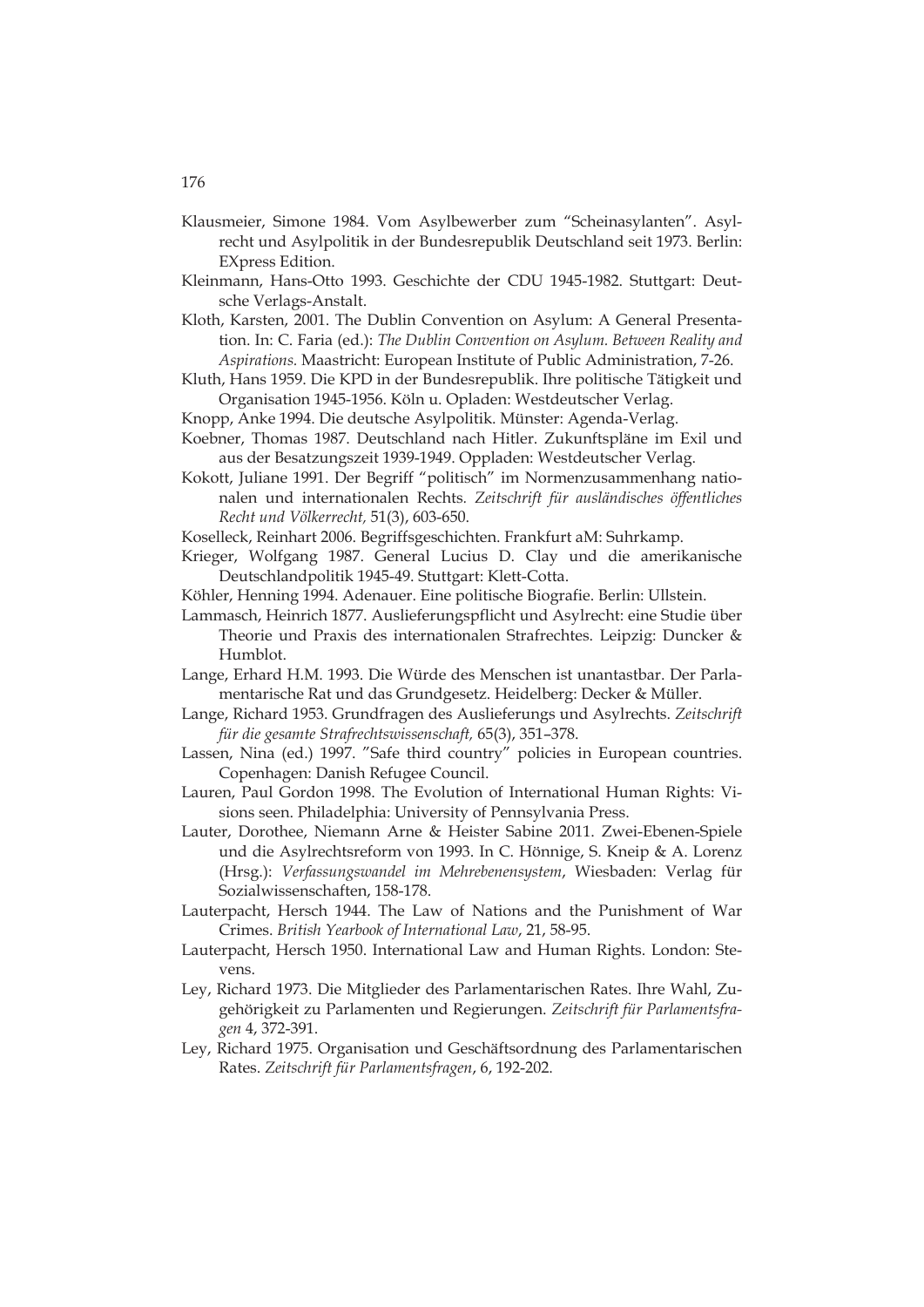- Lieber, Viktor 1973. Die neuere Entwicklung des Asylrechts im Völkerrecht und Staatsrechts unter besonderer Berücksichtigung der schweizerischen Asylpraxis. Zürich: Schultess.
- Loughlin, Martin 2000. Sword and Scales: An Examination of the Relationship between Law and Politics. Oxford: Hart.
- Luhmann, Niklas 1993. Subjektive Rechte: Zum Umbau des Rechtsbewusstseins für die moderne Gesellschaft. In N. Luhmann: *Gesellschaftsstruktur und Semantik. Studien zur Wissenssoziologie der modernen Gesellschaft.* Bd.2. Frankfurt a.M: Suhrkamp, 45-104.
- Marrus, Michaël R. 2002. The Unwanted: European Refugees in the Twentieth Century. Philadelphia: Temple University Press.
- Marrus, Michaël R. & Paxton, Robert O. 1990. Vichy et les juifs. Paris: Libr. Générale Française.
- Marx, Reinhard 1984. Eine menschenrechtliche Begründung des Asylrechts. Rechtstheorethische und –dogmatische Untersuchungen zum Politikbegriff im Asylrecht. Baden-Baden: Nomos.
- Maunz, Theodor & Dürig, Günter (Hrsg.) 2012. Grundgesetz, Kommentar. München: C.H. Beck.
- Melander, Göran 1988. The concept of the term 'refugee'. In A. Bramwell (ed.): *Refugees in the Age of Total War*. London: Unwin Hyman, 7-14.

Menke, Christoph 2009. Subjektive Rechte und Menschenwürde. *Trivium*. 3, 2-6.

- Mergel, Thomas 2002. Parlamentarische Kultur in der Weimarer Republik: politische Kommunikation, symbolische Politik und Öffentlichkeit im Reichstag. Düsseldorf: Droste.
- Merkl, Peter 1965. Die Entstehung der Bundesrepublik Deutschland. Stuttgart: Kohlhammer.
- Merseburger, Peter 2013. Theodor Heuss, der Bürger als Präsident. München: Deutsche Verlag.
- Mettgenberg, Wolfgang 1906. Die Attentatsklausel im Deutschen Auslieferungsrecht. Tübingen: J.C.B. Mohr.
- Mettgenberg, Wolfgang & Doerner, Karl 1953. Deutsches Auslieferungsgesetzes. Berlin u. Frankfurt a.M: Franz Vahlen.
- Meyn, Hermann 1965. Die Deutsche Partei. Entwicklung und Problematik einer national-konservativen Rechtspartei nach 1945. Düsseldorf: Droste.
- Morgenstern, Felix 1949. The Right of Asylum. *British Yearbook of International Law*, 26, 327-357.
- Moore, Bob 1986. Refugees from Nazi Germany in the Netherlands 1933-1940. Dordrecht: Martinus Nijhoff.
- Morris, Benny 1988. The birth of the Palestinian refugee problem 1947-1949. Cambridge: Cambridge University Press.
- Morsey, Rudolf 2008. Konrad Adenauer. In G. Buchstab (Hrsg.): *In Verantwortung vor Gott und Menschen: christliche Demokraten im Parlamentarischen Rat 1948/49*. Freiburg: Herder, 91-102.
- Morsink, Johannes 1999. The Universal Declaration of Human Rights: origins, drafting and intent. Philadelphia: University of Pennsylvania Press.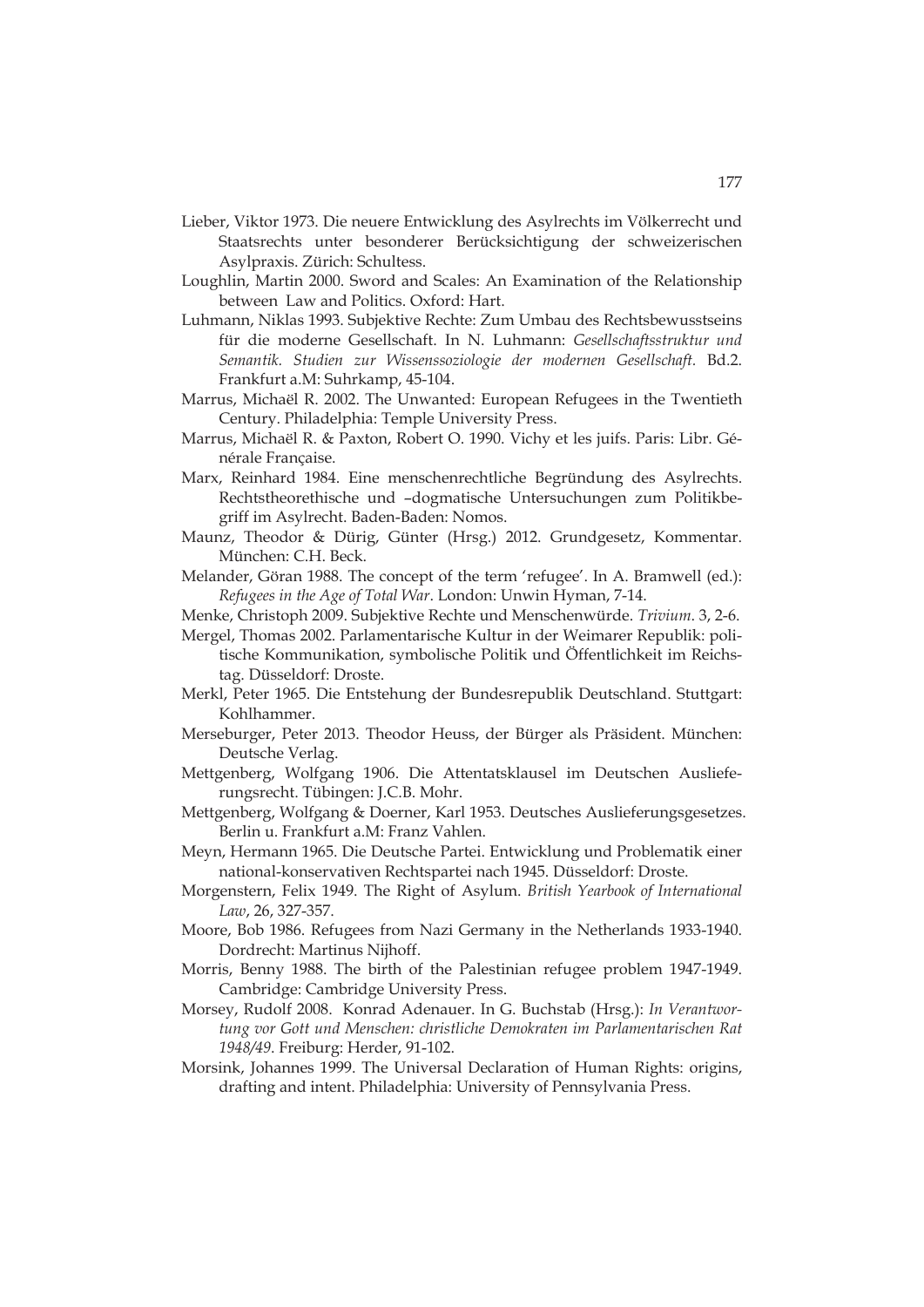- Münch, Ursula 1992. Asylrecht in der Bundesrepublik Deutschland. Entwicklung und Alternativen. Opladen: Leske + Budrich.
- Möllers, Christoph 2007. 'We are (afraid of) the people': Constituent Power in German Constitutionalism. In M. Loughlin & N. Walker (eds*.): The Paradox of Constitutionalism: Constituent Power and Constitutional Form.* Oxford: Oxford University Press, 87-105.
- Möllers, Christoph 2009. Das Grundgesetz. Geschichte und Inhalt. München: C.H.Beck.
- Neumann, Georg R. 1951. Neutral States and the Extradition of War Criminals. *The American Journal of International Law.* 45(3), 495-508.
- Niclauß, Karlheinz 1982. "Restauration" oder Renaissance der Demokratie?: Die Entstehung der Bundesrepublik Deutschland. Berlin: Colloquium-Verlag.
- Niclauß, Karlheinz 1998. Der Weg zum Grundgesetz. Demokratiegründung in Westdeutschland. Paderborn: Schöningh.
- Noiriel, Gérard 1991. La tyrannie du national: le droit d'asile en Europe (1793- 1993). Paris: Calmann-Lévy.
- Norman, Roger & Zaidi, Sarah 2008. Human Rights at the UN: The Political History of Universal Justice. Bloomington: Indiana University Press.
- Noll, Gregor 2000. Negotiating asylum. The EU Acquis, Extraterritorial Protection and the Common Market of Deflection. The Hague: Kluwer Law International.
- Notz, Gisela 2003. Frauen in der Mannschaft: Sozialdemokratinnen im Parlamentarischen Rat und im Deutschen Bundestag 1948/49 bis 1957: mit 26 Biographien. Bonn: Dietz.
- Oestreich, Gerhard 1968. Geschichte der Menschenrechte und Grundfreiheiten im Umriß. Berlin: Duncker & Humblot.
- Oltmer, Jochen 2002. Flucht, Vertreibung und Asyl im 19. und 20. Jahrhundert. *Migration in der europäischen Geschichte seit dem Späten Mittelalter*. Imis-Beiträge 20/2002, 107-134.
- Oltmer, Jochen 2005. Migration und Politik in der Weimarer Republik. Göttingen : Vandenhoeck & Ruprecht.
- Oppenheim, Lassa 1920. International law: a treatise. London: Longmans, Green, and Co.
- Otto, Volker 1971: Das Staatsverständnis des Parlamentarischen Rates: Ein Beitrag zur Entstehungsgeschichte des Grundgesetzes für die Bundesrepublik Deutschland. Bonn-Bad Godesberg: Kommission für Geschichte des Parlamentarismus und der politischen Parteien.
- Palonen, Kari 2010. "Objektivität" als faires Spiel. Wissenschaft als Politik bei Max Weber. Baden-Baden: Nomos.
- Palonen, Kari 2012. The Search for a New Beginning: Hannah Arendt and Karl Jaspers as Critics of West German Parliamentarism, In M. Goldoni (ed.): *Hannah Arendt and the law,* 151-170.
- Papadatos, Pierre A. 1955. Le délit politique. Contribution a l'étude des crimes contre l'état. Genevé: Librairie E. Droz.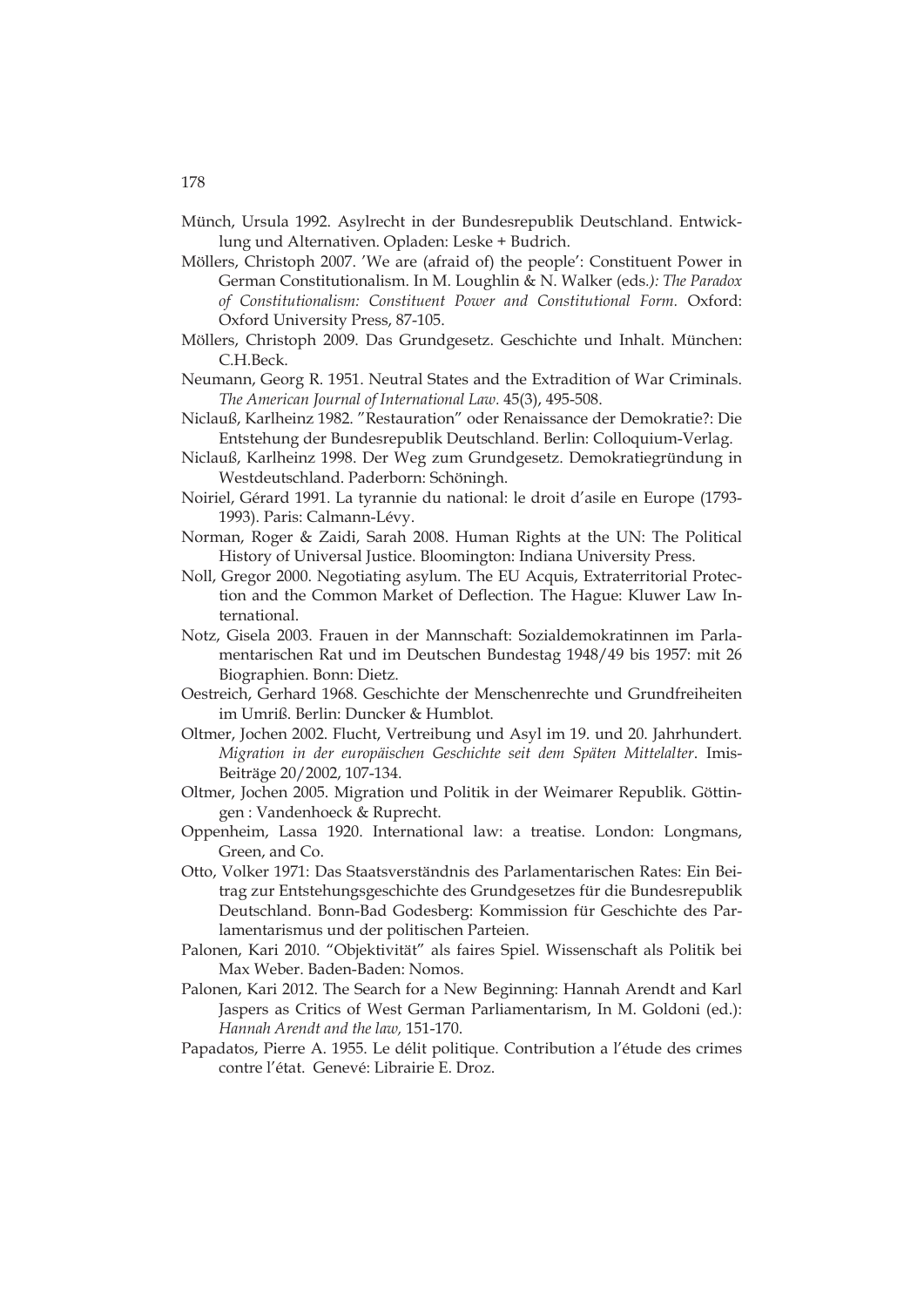- Pauly, Walter 2004. Grundrechtslaboratorium Weimar. Zur Entstehung des zweiten Hauptteils der Reichsverfassung vom 14. August 1919. Tübingen: Mohr Siebeck.
- Pellonpää, Matti 1984. Expulsion in international law: a study in international aliens law and human rights with special reference to Finland. Helsinki: Suomalainen tiedeakatemia.
- Pollern, Hans-Ingo von 1980. Das moderne Asylrecht: Völkerrecht und Verfassungsrecht der Bundesrepublik Deutschland. Berlin: Duncker & Humblot.
- Pommerin, Reiner 1988. Die Mitglieder des Parlamentarischen Rates. Porträtskizzen des britischen Verbindungsoffiziers Chaput de Saintonge. *Vierteljahrshefte für Zeitgeschichte.* 36(3), 557-588.
- Plaut, Gunther W. 1996. Refugees and the Right of Asylum Some Historical Notes. In P. Macalister-Smith (ed.): *The Living Law of Nations: Essays on refugees, minorities, indigenous peoples and the human rights of other vulnerable groups in memory of Atle Grahl-Madsen.* Kehl: N.P. Engel, 75-81.
- Preuß, Ulrich K. (Hrsg.) 1994. Zum Begriff der Verfassung: Die Ordnung des Politischen. Frankfurt a/M: Fischer.
- Price, Matthew E. 2009. Rethinking Asylum. History, Purpose, and Limits. Cambridge: Cambridge University Press.
- Prost, Antoine & Winter, Jay 2011. René Cassin et les droits de l'homme: le projet d'une génération. Paris: Fayard.
- Quaritsch, Helmut 1985. Recht auf Asyl. Studien zu einem mißdeuteten Grundrecht. Berlin: Duncker & Humblot.
- Redlich, Josef 1905. Recht und Technik des englischen Parlamentarismus. Berlin: Duncker & Humblot.
- Reichel, Ernst 1987. Das staatliche Asylrecht "im Rahmen des Völkerrechts". Zur Bedeutung des Völkerrechts für die Interpretation des deutschen Asylrechts. Berlin: Duncker & Humblot.
- Reiter, Andrea 2011. Political Exile and Exile Politics in Britain. In A. Grenville & A. Reiter (eds.): *Political Exile and Exile Politics in Britain after 1933*. *The Yearbook of the Research Center for German and Austrian Exile Studies,* 12, xixxvii.
- Reiter, Herbert 1992. Politisches Asyl im 19. Jahrhundert. Die deutschen politischen Flüchtlinge des Vormärz und der Revolution von 1848/49 in Europa und den USA. Berlin: Duncker & Humblot.
- Riila, Anu 1993. Who is a political refugee? Non-admission of asylum-seekers as a political act. In K. Palonen & T. Parvikko (eds.): *Reading the Political. Exploring the Margins of Politics*. Helsinki: The Finnish Political Science Association, 91-102.
- Ronning, C. Neale 1965. Diplomatic Asylum: Legal norms and political reality in Latin American relations. The Hague: Nijhoff.
- Rätsch, Birgit 1992. Hinter Gittern. Schriftsteller und Journalisten vor dem Volksgerichthof 1934-1945. Berlin: Bouvier.
- Salzmann, Rainer 1981. Die CDU/CSU im Parlamentarischen Rat: Sitzungsprotokolle der Unionsfraktion. Stuttgart: Klett-Cotta.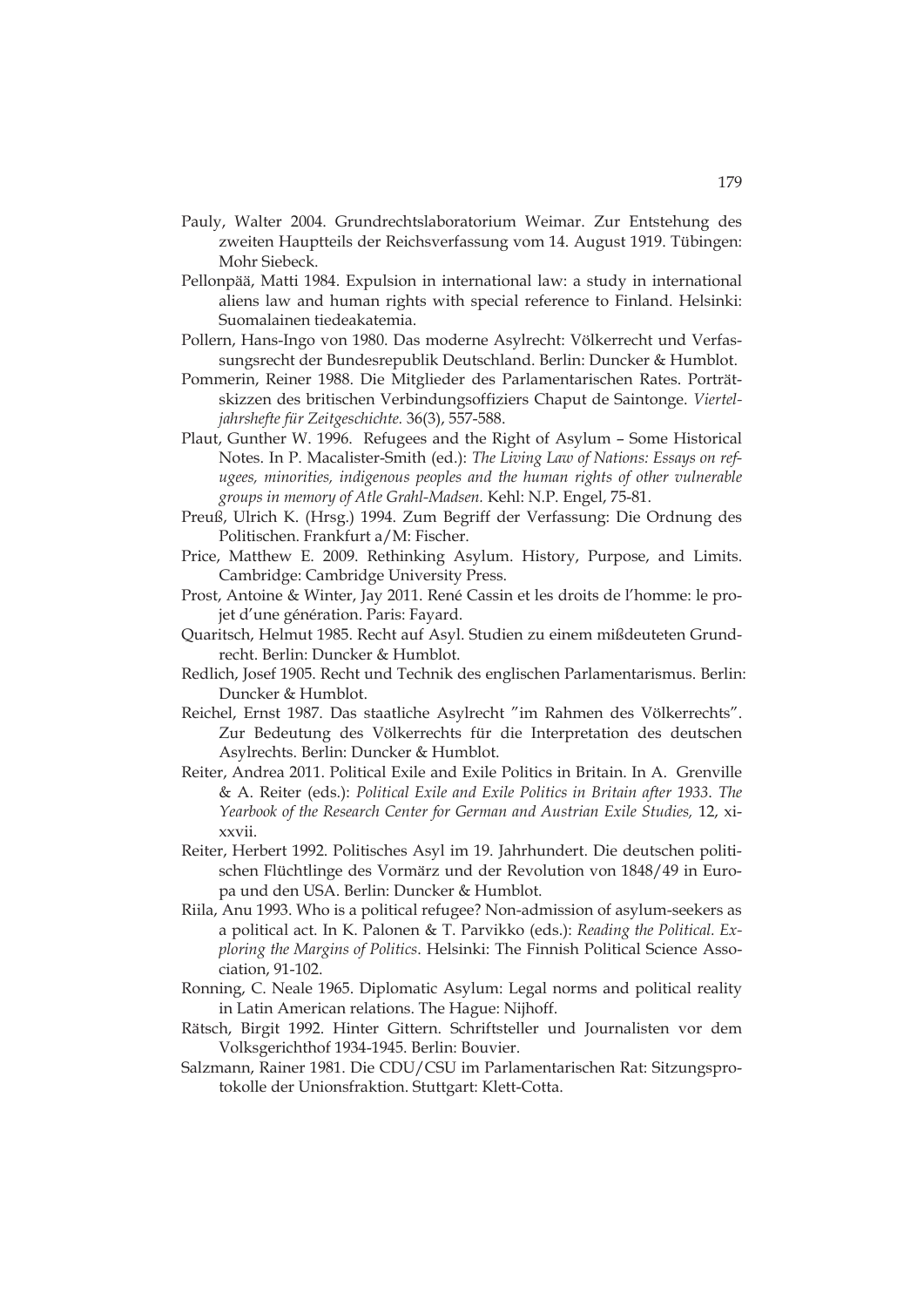- Sana, Elina 2003. Luovutetut: Suomen ihmisluovutukset Gestapolle. Helsinki: WSOY.
- Schaeffer, Klaus 1980. Asylberechtigung. Politische Verfolgung nach Art. 16 GG. Köln: Carl Heymanns Verlag.
- Schleunes, Karl A. 1970. The twisted Road to Auschwitz. Nazi Policy toward German Jews 1933-1939. Chicago: Univesity of Illinois Press.
- Schmid, Richard 1982. Asylrecht und Vergangenheitsbewältigung. In H. Spaich, (Hrsg.): *Asyl bei den Deutschen. Beiträge zu einem gefährdeten Grundrecht.*  Hamburg: Rowowolt, 8-13.
- Schmitt, Carl 1963. Der Begriff des Politischen. Berlin: Duncker & Humblot.
- Scholler, Heinrich (Hrsg.) 1982. Die Grundrechtsdiskussion in der Paulskirche: eine Dokumentation. Darmstadt: Wissenschaftliche Buchgesellschaft.
- Schulz, Andreas & Wirschning, Andreas (Hrsg.) 2012. Parlamentarische Kulturen in Europa: das Parlament als Kommunikationsraum. Düsseldorf: Droste.
- Schuster, Liza 2003. The Use and Abuse of Political Asylum in Britain and Germany. London: Frank Cass.
- Seeber, Ursula 2003. Asyl wider Willen. Exil im Österreich 1933 bis 1938. Wien: Picus Verlag.
- Selk Michael 1994. Die Drittstaatenregelung gemäß Art. 16a Abs. 2 GG eine verfassungswidrige Verfassungsnorm. *Zeitschrift für Ausländerrecht und Ausländerpolitik,* (2/1994), 59-67.
- Sensen, Oliver 2011. Human dignity in historical perspective: The contemporary and traditional paradigms. *European Journal of Political Theory*, 10(1), 71–91.
- Shearer, Ivan Anthony 1971. Extradition in international law. Manchester: Manchester University Press.
- Shestack, Jerome J. 1998. The Philosophic Foundations of Human Rights. *Human Rights Quarterly* 20(2), 201-234.
- Simpson, A.W. Brian 2001. Human Rights and the End of Empire. Britain and the Genesis of the European Convention. Oxford: Oxford University Press.
- Simpson, John Hope 1939. The Refugee Problem: report of a survey. Oxford: Oxford University Press.
- Sinha, S. Parakash 1971. Asylum and international law. The Hague: Nijhoff.
- Skinner, Quentin 1999. Rhetoric and Conceptual Change. *Finnish Yearbook of Political Thought* (3), 60-73.
- Skran, Claudena M. 1995. Refugees in Inter-War Europe. The Emergence of a Regime. Oxford: Clarendon Press.
- Soininen, Suvi and Turkka, Tapani (eds.) 2008. The Parliamentary Style of Politics. Helsinki: The Finnish Political Science Association.
- Starck, Christian 1981. Menschenwürde als Verfassungsgarantie im modernen Staat. *Juristenzeitung* 36(14), 457-464.
- Starck, Christian 1996. Hermann von Mangoldt (1895-1953). Mitglied des Parlamentarischen Rates und Kommentator des Grundgesetzes. *Archiv des öffentliches Rechts*, 121, 439-447.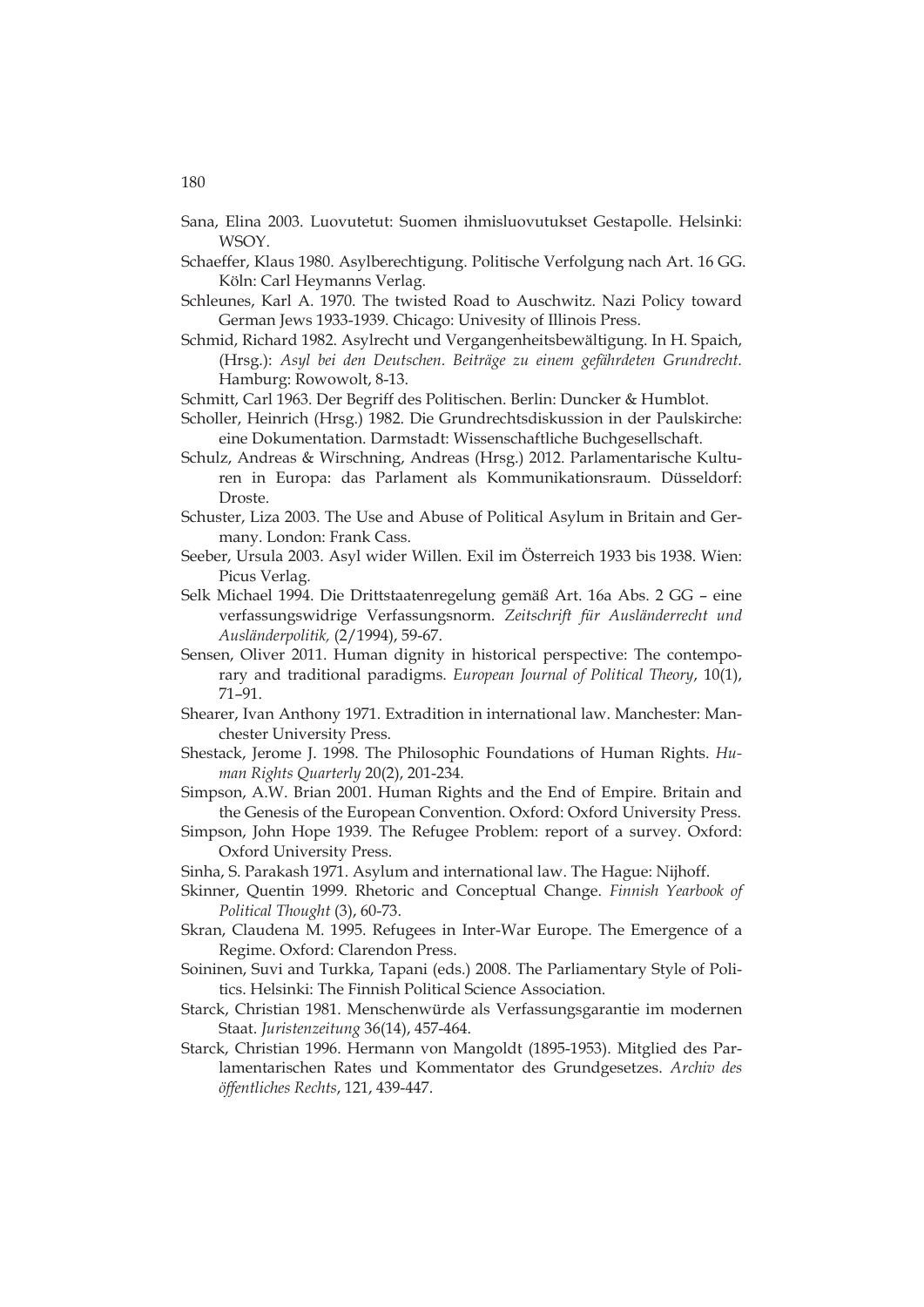- Stenberg, Gunnel 1989. Non-expulsion and non-refoulement: the prohibition of removal of refugees with special reference to articles 32 and 33 of the 1951 Convention relating to the status of refugees. Uppsala: Iustus Förlag.
- Sternberger, Dolf 1957. Aus dem Wörterbuch des Unmenschen. Hamburg: Klaasen.
- Stolleis, Michael 1999. Geschichte des öffentlichen Rechts in Deutschland. Bd. 3. *Staats- und Verwaltungsrechtswissenschaft in Republik und Diktatur, 1914- 1945.* München: Beck.
- Stolleis, Michael 2012. Geschichte des öffentlichen Rechts in Deutschland. Bd. 4. *Staats- und Verwaltungsrechtswissenschaft in West und Ost, 1945-1990.* München: Beck.
- Strauss, Herbert Arthur 1947. Staat, Bürger, Mensch. Die Debatten der deutschen Nationalversammlung 1848/1849 über die Grundrechte. Aarau: Sauerländer.
- Sörgel, Werner 1969. Konsensus und Interessen. Eine Studie zur Entstehung des Grundgesetzes für die Bundesrepublik Deutschland. Stuttgart: Ernst Klett Verlag.
- Tomuschat, Christian 2005. Human Rights. Between Idealism and Realism. Oxford: Oxford University Press.
- Uertz, Rudolf 2008. Adolf Süsterhenn, In G. Buchstab (Hrsg.): *In Verantwortung vor Gott und Menschen: christliche Demokraten im Parlamentarischen Rat 1948/49*. Freiburg: Herder, 355-364.
- Ullrich, Sebastian 2009. Der Weimar-Komplex: Das Scheitern der ersten deutschen Demokratie und die politische Kultur der frühen Bundesrepublik 1945-1959. Göttingen: Wallstein Verlag.
- Vevstad, Vigdis, 1998. Refugee Protection: a European Challenge. Oslo: Tano Aschehoug.
- Vosgerau, Ulrich 2008. Hermann von Mangoldt, In G. Buchstab (Hrsg.): *In Verantwortung vor Gott und Menschen: christliche Demokraten im Parlamentarischen Rat 1948/49*. Freiburg: Herder, 271-282.
- Johannes Volker Wagner 1976. Einleitung. In: *Der Parlamentarische Rat. Akten und Protokolle*. Bd. 1: Vorgeschichte. Boppard: Boldt, XI- LXXXI.
- Wallin, Risto 2005. Yhdistyneet kansakunnat organisaationa. Tutkimus käsitteellisestä muutoksesta maailmanjärjestön organisoinnin periaatteissa. Jyväskylän yliopisto: Jyväskylä Studies in Education, Psychology and Social Research 279.
- Wasserstein, Bernard 1999. Britain and the Jews of Europe 1939-1945. London: Leicester University Press.
- Weber Max 1980. Wirtschaft und Gesellschaft. Grundriss der verstehenden Soziologie. Tübingen: Mohr.
- Weber, Max 1988. Zur Lage der bürgerlichen Demokratie in Rußland. In *Gesammelte Politische Schriften*. Tübingen: Mohr, 306-443.
- Weber, Werner 1949. Weimarer Verfassung und Bonner Grundgesetz. Göttingen: Fleischer